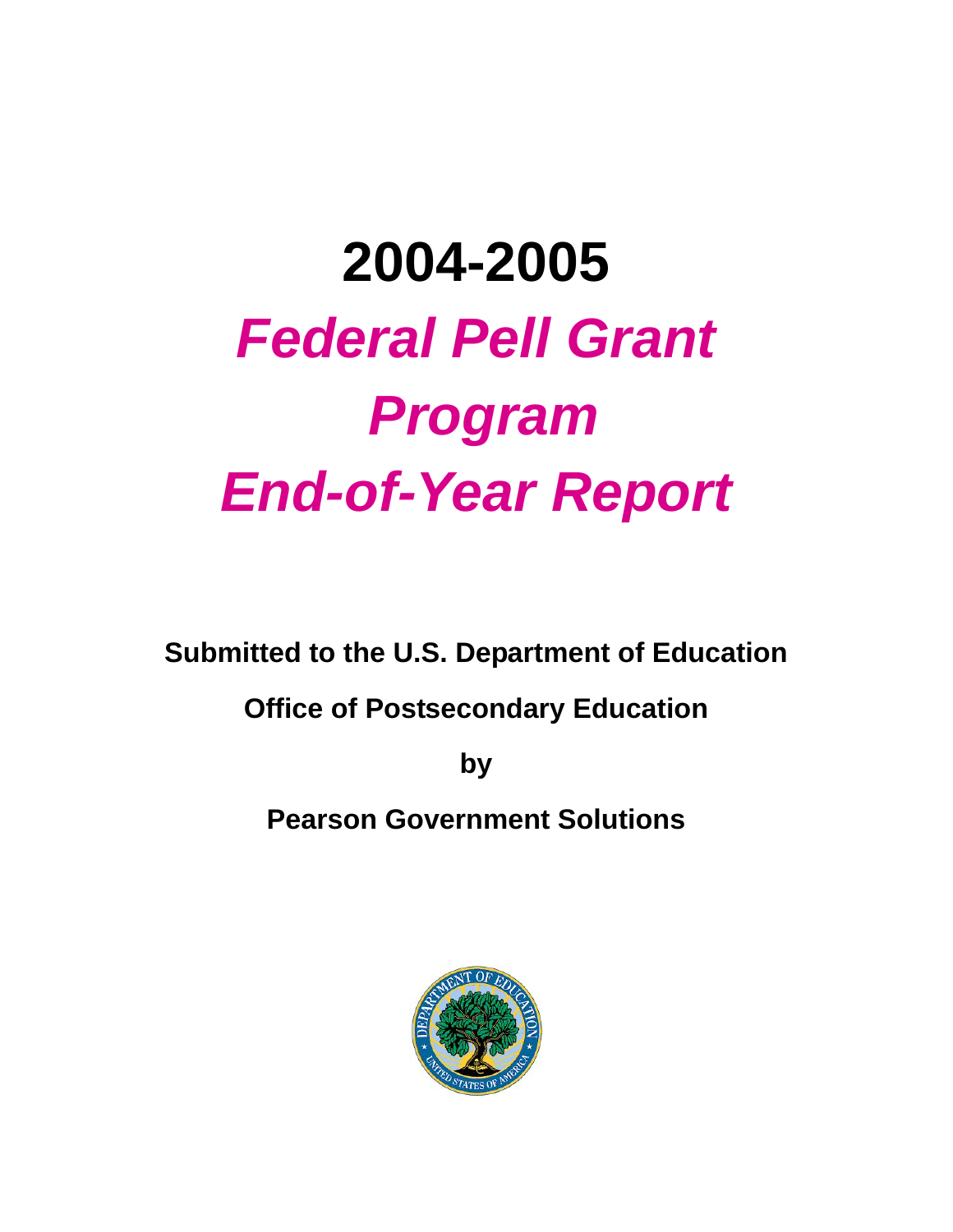# *TABLE OF CONTENTS*

| Table 1: Federal Pell Grant Program: Summary Statistics for Cross-Year Reference 9               |
|--------------------------------------------------------------------------------------------------|
|                                                                                                  |
| Table 2: Distribution of Federal Pell Grant Recipients by Expected Family Contribution and       |
| Table 3: Distribution of Federal Pell Grant Recipients by Family Income and Grant Level 24       |
| Table 4: Distribution of Federal Pell Grant Recipients by Expected Family Contribution and       |
| Table 5: Distribution of Federal Pell Grant Recipients by Expected Family Contribution and       |
| Table 6: Distribution of Federal Pell Grant Recipients by Family Income and Type and             |
| Table 7: Distribution of Federal Pell Grant Recipients by Expected Family Contribution and       |
| Table 8: Distribution of Federal Pell Grant Recipients by Family Income and Educational          |
| Table 9: Distribution of Federal Pell Grant Recipients by Educational Cost and Grant Level 66    |
| Table 10: Distribution of Federal Pell Grant Recipients by Family Income and Net Asset           |
| Table 11: Distribution of Federal Pell Grant Recipients by Age and Family Income 77              |
|                                                                                                  |
| Table 12: Distribution of Title IV Applicants by Pell Grant Eligibility Status and Income        |
| Table 13: Federal Pell Grant Recipient Enrollment Status by Type and Control of Institution . 88 |
| Table 14: Summary Statistics for Federal Pell Grant Professional Judgement Filers 90             |
| Table 15: Distribution of Verified Federal Pell Grant Recipients by Family Income and Grant      |
|                                                                                                  |
|                                                                                                  |
| Table 17: Distribution of Federal Pell Grant Recipients by Family Income and Application         |
|                                                                                                  |
|                                                                                                  |
| Table 19: Federal Pell Grant Expenditures, Recipients, and Average Grant by Type and             |
| Table 20: Distribution of Federal Pell Grant Recipients and Average Grant by Grant Level         |
|                                                                                                  |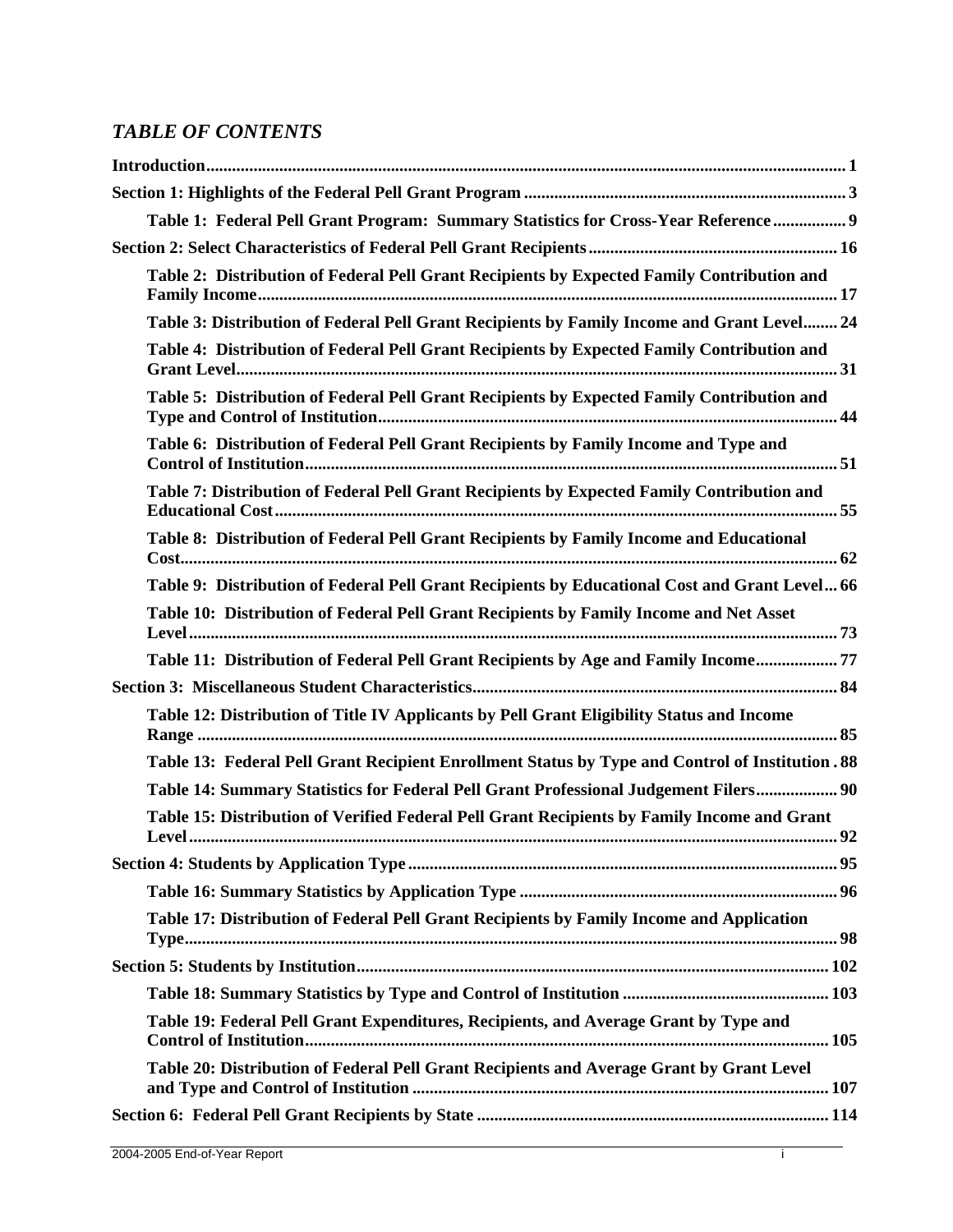| Table 21: Distribution of Federal Pell Grant Recipients by State and Control of Institution 115 |  |
|-------------------------------------------------------------------------------------------------|--|
| Table 22: Distribution of Federal Pell Grant Recipients by Recipient's State of Legal           |  |
|                                                                                                 |  |
| Table 23: Distribution of Federal Pell Grant Recipients by Type and Control of Institution      |  |
|                                                                                                 |  |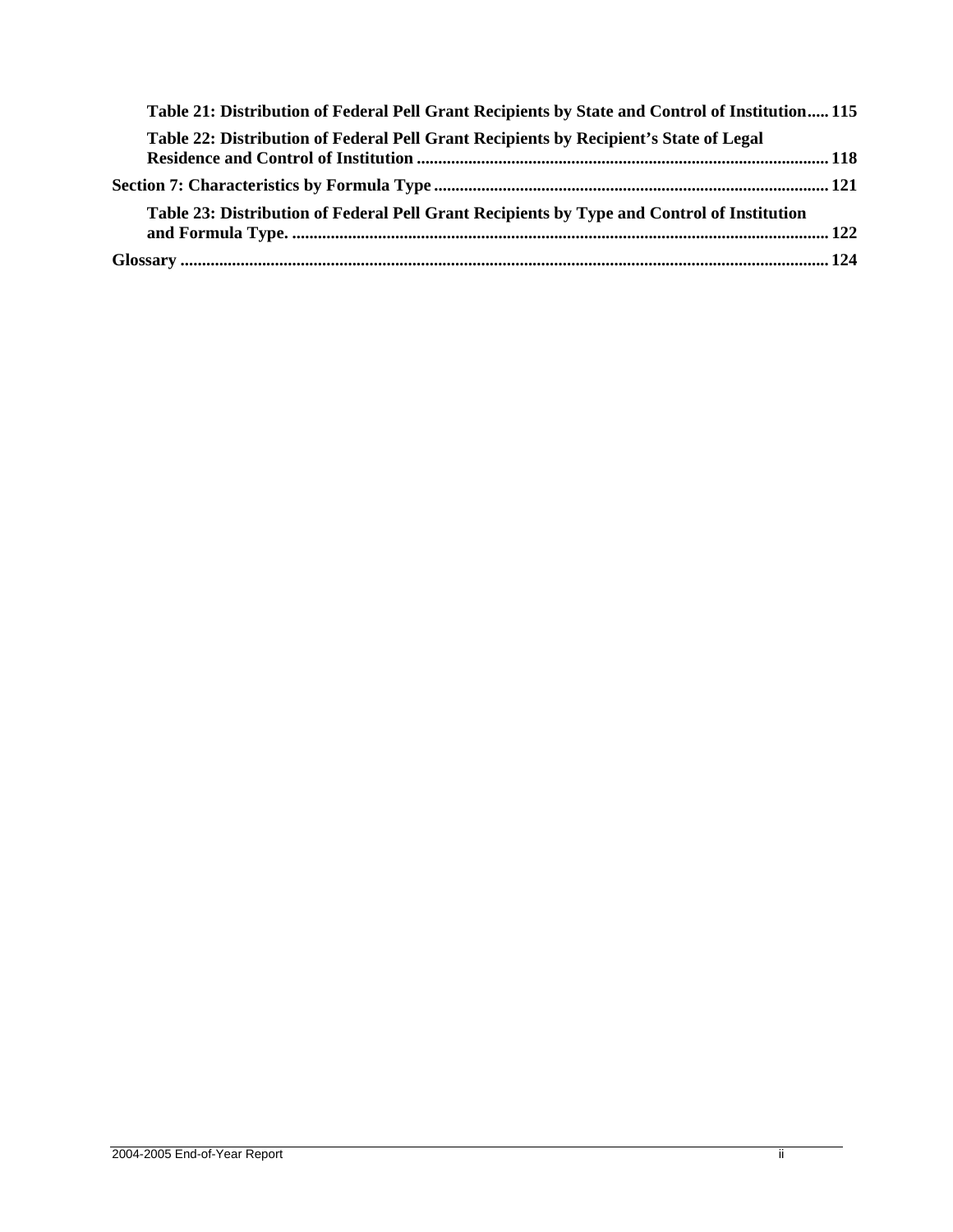### **Purpose of the End-of-Year Report**

The Federal Pell Grant End-of-Year Report presents primary aspects of Federal Pell Grant Program activity for the 2004-2005 award period.

This presentation is a compilation of quantitative program data assembled to offer insights into the changes to the Title IV applicant universe and the Federal Pell Grant Program. The Federal Pell Grant End-of-Year Report provides factual information and highlights important programmatic issues.

Since 1973, the Office of Postsecondary Education has compiled summary information on Title IV applicants and Federal Pell Grant Program activity. The information provides a basis for program planning and development. The Report can also be used by policy makers to estimate the potential impact of actual or proposed policies on Pell Grant recipients and federal aid applicants. In addition, the End-of-Year Report can assist researchers, students, higher education officials and financial aid administrators to better understand current patterns of Federal Pell Grant disbursements and Title IV applicant activity.

The Title IV/Federal Pell Grant Program End-of-Year Report is produced by Pearson, Inc., under contract to the Office of Postsecondary Education of the U. S. Department of Education. Comments, questions, or requests for copies should be addressed to:

Mary A. Miller U. S. Department of Education Office of Postsecondary Education 1990 K Street, N.W. Mail stop 8540 Washington, DC 20006-8540 mary.miller@ed.gov

Copies of the End-of-Year Report can also be obtained on-line at: http://www.ed.gov/finaid/prof/resources/data/ope.html.

# **Federal Pell Grant Program**

Title IV Programs are managed by the Office of Federal Student Aid within the U.S. Department of Education. The programs are authorized by the

Higher Education Act of 1965 and as amended by the Higher Education Amendments Act of 1998.

A formula established by Congress is used to calculate a student's Expected Family Contribution (EFC). This is the amount that a family can be expected to contribute towards the student's cost of attendance. For the Federal Pell Grant Program the EFC is used to determine the financial eligibility of the student.

The Federal Pell Grant Program is designed to help the neediest undergraduate students. For many students, Federal Pell Grants provide a foundation of financial aid, to which aid from other federal and non-federal sources may be added. The program provided grants ranging from \$400-\$4,050 to over 5.3 million students in 2004-2005. Since its inception in 1973, expenditures for the Federal Pell Grant Program have increased more than hundredfold (not adjusting for inflation) to over \$13.1 billion in 2004-2005.

### **Databases for the End-of-Year Report Tables**

All tables in the 2004-2005 End-of-Year Report are derived from a merged file containing Title IV applicant and Federal Pell Grant recipient data through January 2006. The applicant data are from the student applications processed by the central processing system; recipient information is from the common origination and disbursement system. Since the Pell Grant recipient system continues to process data long after the end of the award year, some unreconciled student payment data may be included in the universe file. The potential number of students with this unreconciled payment data is very small, and would have minimal impact on the dollar figures and student distributions herein presented.

# **Eligibility**

The Federal Pell Grant is distinguished from other financial assistance in that all students meeting certain criteria are guaranteed aid, with the amount of aid determined by financial need, enrollment level and educational cost. However, because of limited funding, the program is not a true entitlement, as benefits may be reduced from those anticipated under a fully-funded system. To be eligible for a grant, an individual must meet certain residency requirements,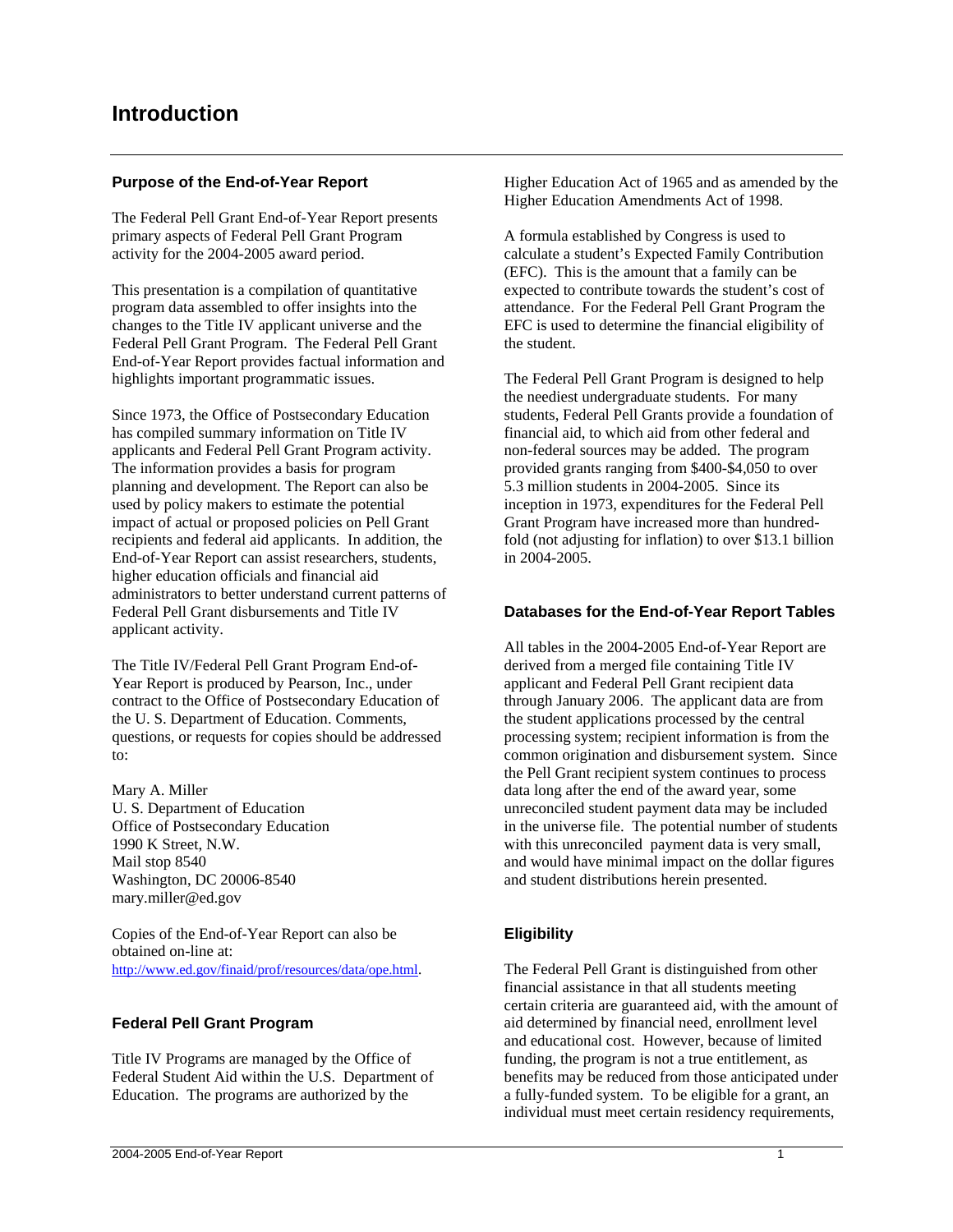be enrolled in an eligible program at a school participating in the Federal Pell Grant Program, and be determined to have sufficient financial need.

As mentioned above, financial need for 2004-2005 is calculated using formulae mandated by Congress in the Higher Education Amendments Act of 1998. These formulae, applied consistently to all applicants, take into account such indicators of financial strength as income, assets, and family size. The calculation result, called the Expected Family Contribution (EFC), is combined with the cost of the student's education and the student's enrollment status (fulltime, three-quarter-time, half-time or less than halftime) to determine the amount of the Federal Pell

Grant (although cost of education only affects the student's award amount if the cost is less than \$4,050). Tuition may also be a factor in calculating the amount of the award for students enrolled at lowtuition schools.

The lower the EFC, the greater the demonstration of a student's financial need. Consequently, the amount of the grant increases as the EFC decreases, such that an applicant with the minimum EFC of zero may generally receive the maximum award equal to the applicant's educational cost for the year up to \$4,050. Proportionally smaller awards are made to part-time students.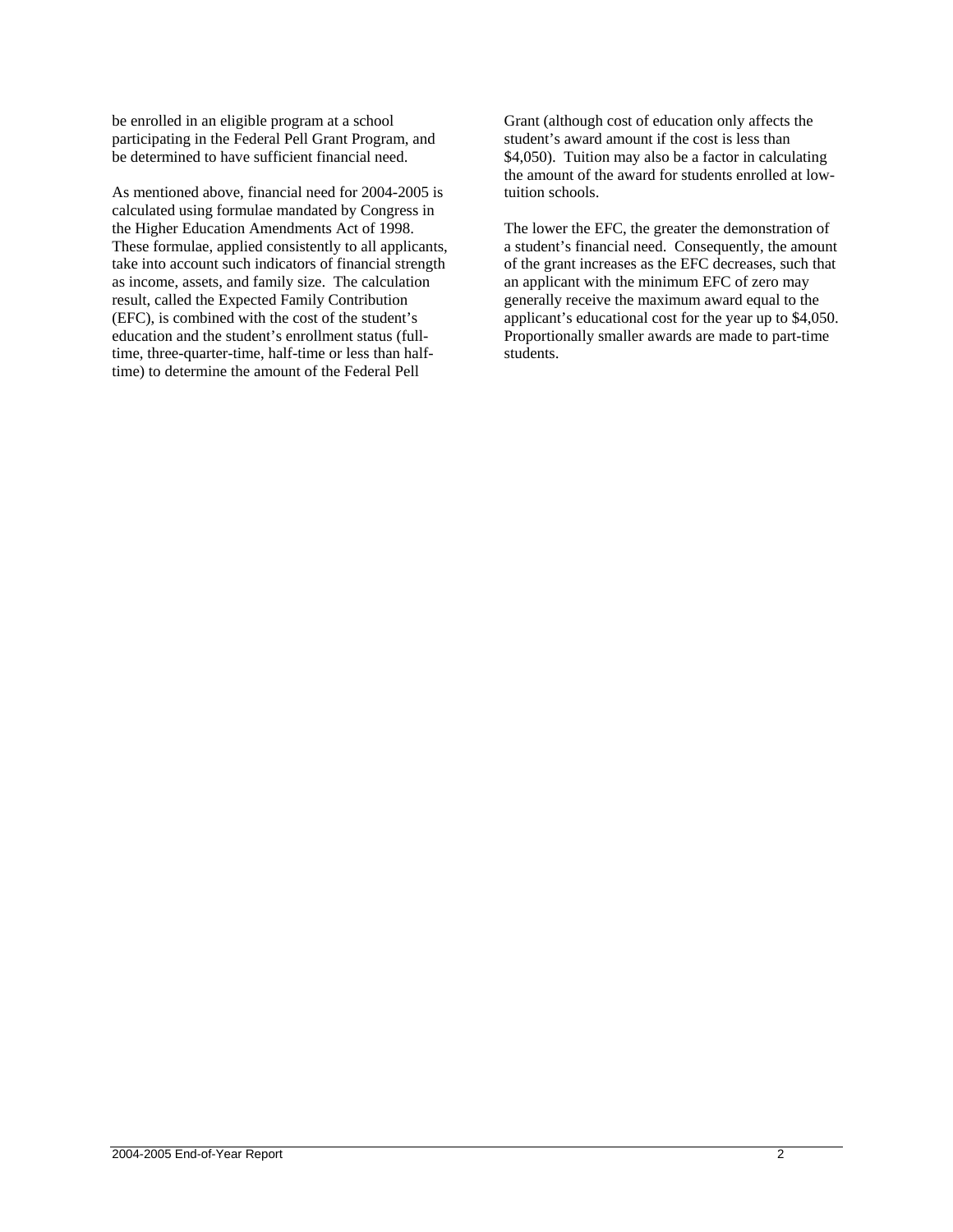# **Section 1: Highlights of the Federal Pell Grant Program**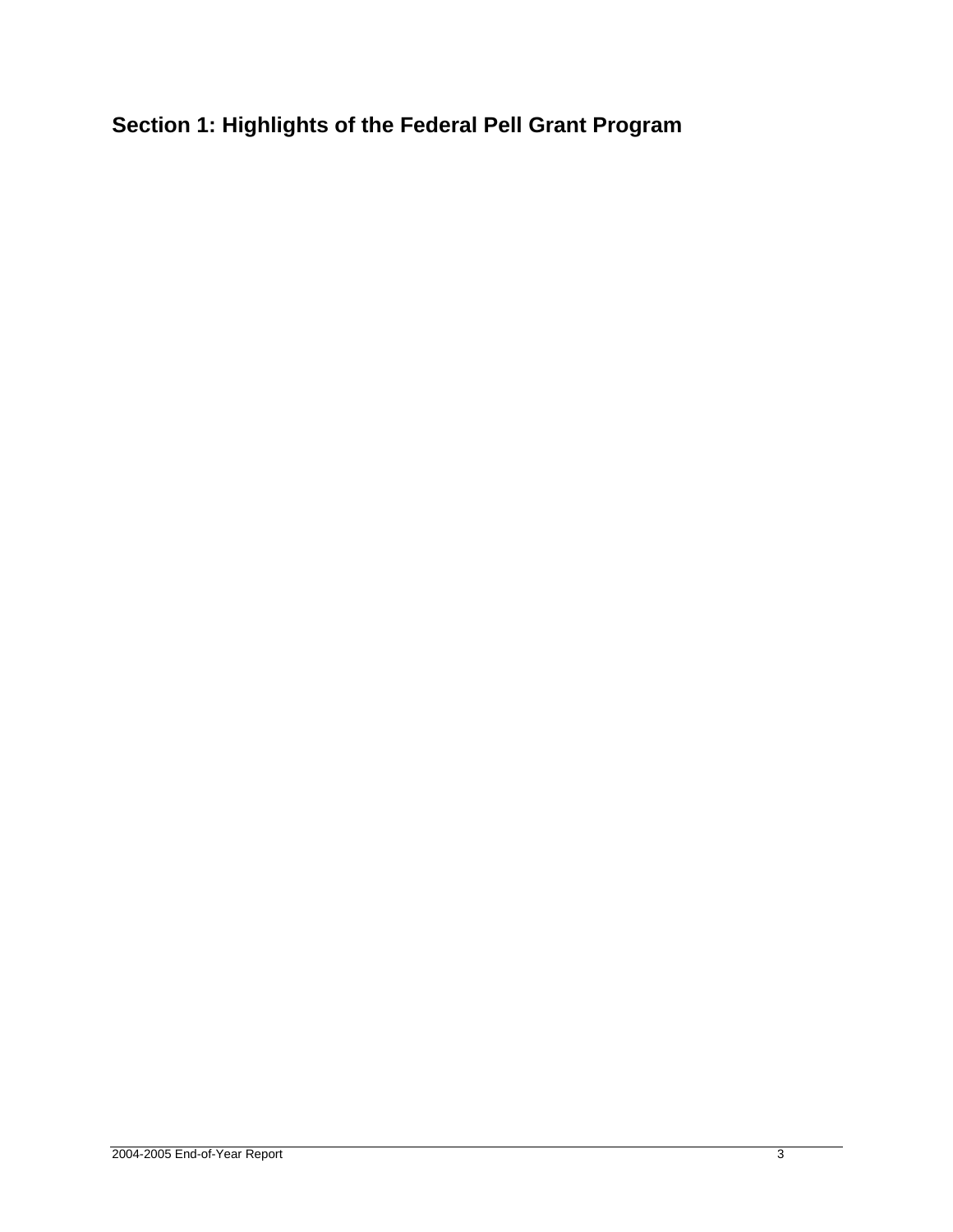

# **Figure 1: Percentage of Title IV Applicants Eligible for a Federal Pell Grant by Family Income.**

Source: 2004-2005 Title IV/Federal Pell Grant End-of-Year Report

This chapter highlights key 2004-2005 Federal Pell Grant Program statistics. Exhibit 1 at the end of this section summarizes some of the most notable changes in 2004-2005, illustrated by various tables throughout the End-of-Year Report.

# **Applicant Summary**

In the 2004-2005 award year, 13,538,240 students enrolled in higher education applied for Title IV aid. This represents a 4.06 percent increase over the number of applicants in 2003-2004 and constituted an 89.64 percent increase since 1990-91.

Of the students who applied for Federal Student aid in 2004-2005, 51.8 percent are eligible to receive a Federal Pell Grant. 33.5 percent did not qualify to receive a grant and the status of the remaining 2.5 percent could not be determined because they

provided insufficient information on the application and did not complete application processing.

# **Recipient Summary**

Several changes came about as a result of the enactment of the 1992 Amendments to the Higher Education Act and have been in effect since 1993-94. Most notably, changes were implemented regarding the criteria and eligibility of independent students. Married and/or graduate or professional students are automatically considered independent. In addition, a student is no longer considered to be independent solely on the basis of having received \$4,000 in resources for 2 years. Also, the need analysis formulae were divided into two classifications of independents: independent with dependents other than a spouse, and independents without dependents other than a spouse, with significantly higher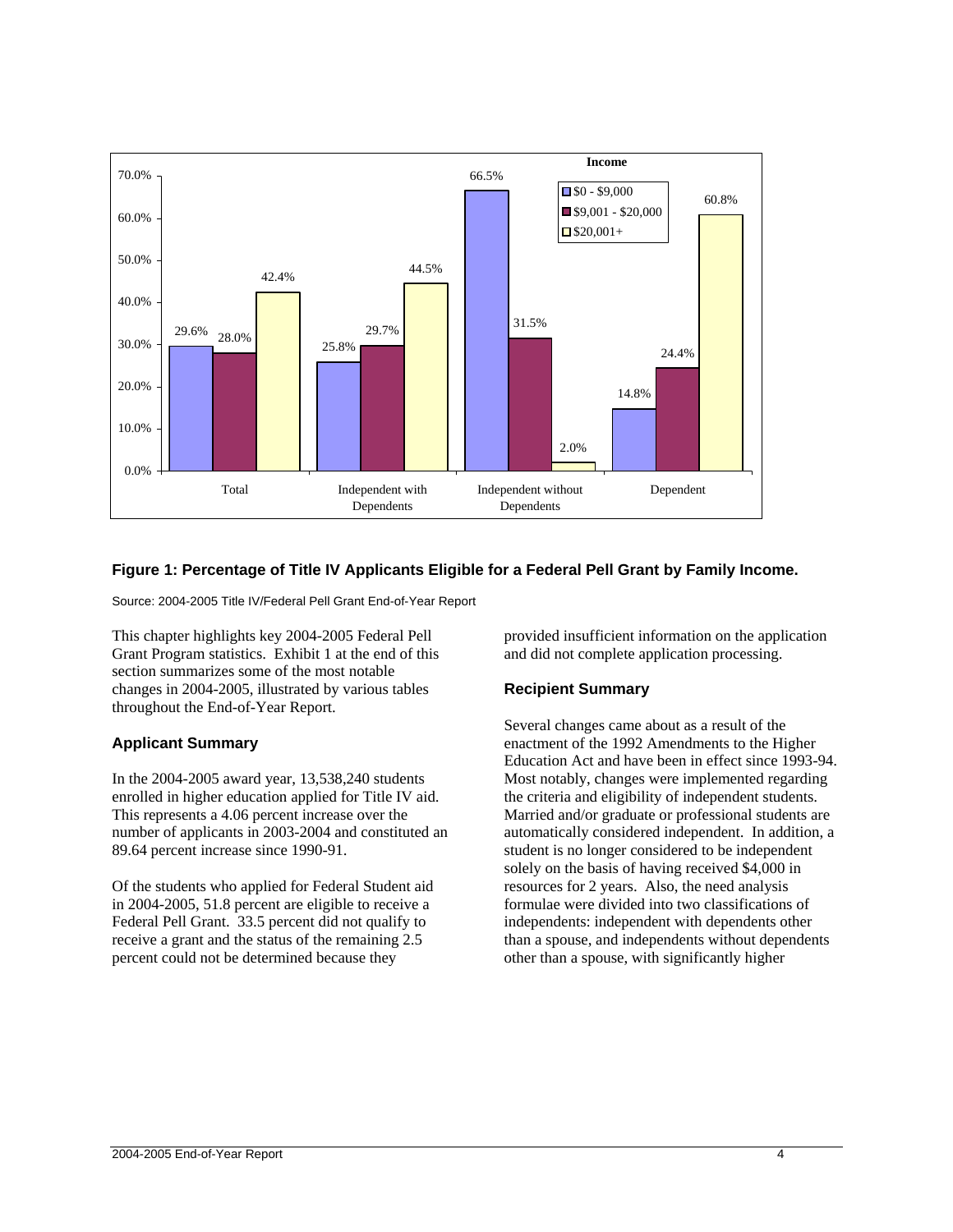

## **Figure 2: Family Income of Federal Pell Grant Recipients.**

Source: 2004-2005 Title IV/Federal Pell Grant End-of-Year Report

contributions from the latter group. This latter group experienced a decrease in eligibility rates under the new rules.

Consistent with the intent of the Federal Pell Grant Program, the data shows that grants are directed towards the lowest income students. As shown in Figure 1, 57.6 percent of applicants eligible to receive a Federal Pell Grant report income of \$20,000 or less, in comparison, only 42.4 percent of eligible applicants report income greater than \$20,000. The percents differ by dependency status. For instance, 98.0 percent of eligible independents with no dependents have incomes of \$20,000 or less, while 39.2 percent of parents of eligible dependent applicants have incomes of less than \$20,000, and 60.8 percent have incomes of \$20,000 or more.

Most actual Pell Grant recipients are also in the lower income ranges. In 2004-2005, only 43.6 percent of all recipients report family income of greater than \$20,000. Figure 2 shows that independents are more

likely to be in the lower income ranges than dependents: 38.2 percent of all independents report family income of \$9,000 or less compared to only 13.9 percent of dependent recipients. Likewise, about 61.3 percent of dependents report family income greater than \$20,000 while only 31.1 percent of independents report income in this range.

The average family income for the total recipient population decreased 0.83 percent from \$19,460 in 2003-2004 to \$19,299 in 2004-2005. Dependents experienced a decrease (.08 percent) in average family income from \$24,912 in 2003-2004 to \$24,893 in 2004-2005. Independents had a decrease of 1.1 percent, from \$15,474 to \$15,299.

Most 2004-2005 recipients reported few available assets. More than nine out of ten (96.6 percent) recipients have net assets of less than \$25,000. Over ninety-nine percent of independent recipients had less than \$25,000 in net assets compared to 92.8 percent of dependent recipients.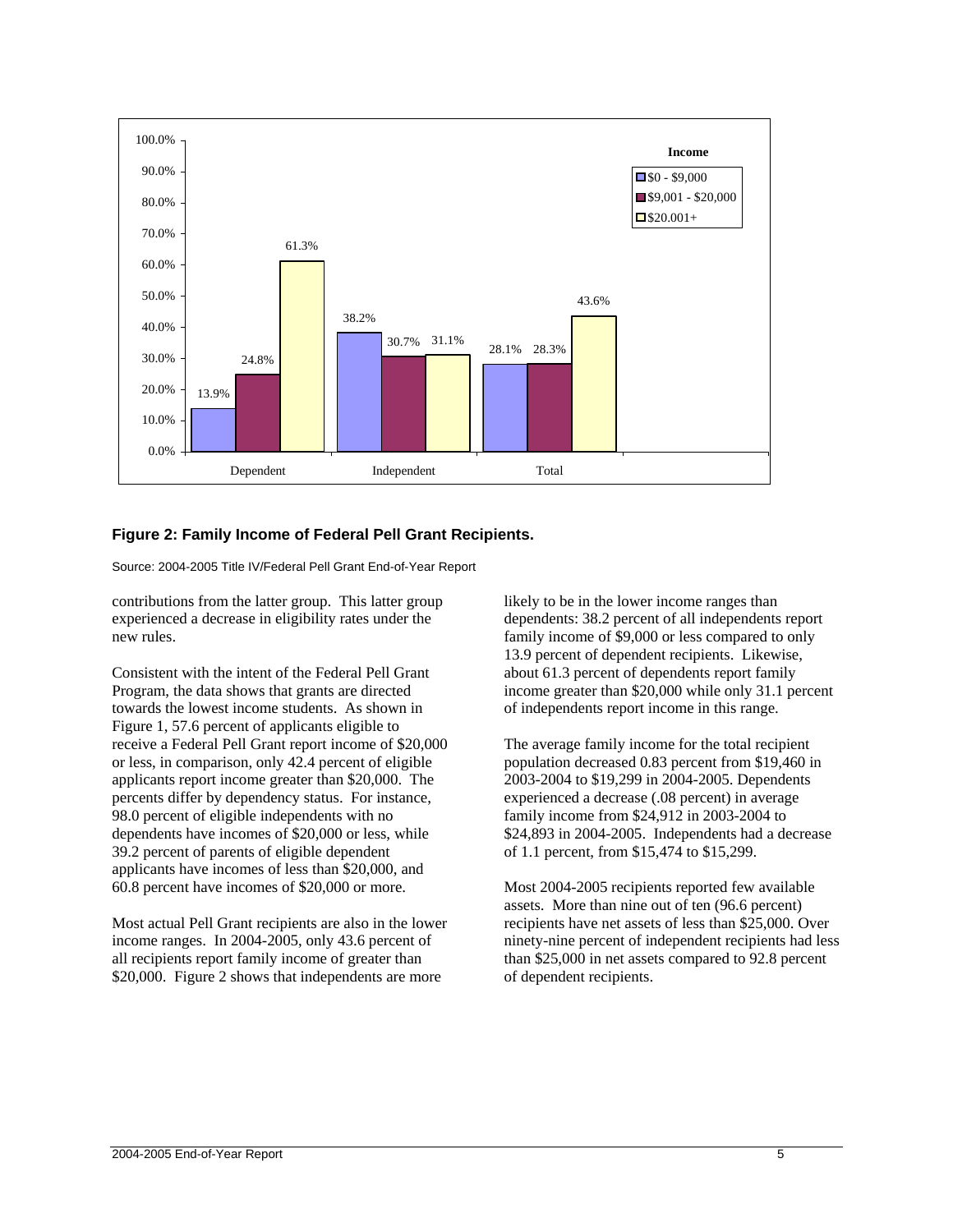

# **Figure 3: Federal Pell Grant Recipients by Type and Control of Institutions**

Source: 2004-2005 Title IV/Federal Pell Grant End-of-Year Report

# **Expenditure Summary**

The average grant rose from \$2,473 in 2003-2004 to \$2,477 in 2004-2005 (a 0.16 percent increase), reflecting no change in the maximum grant available to Federal Pell Grant recipients (\$4,050 in 2003-2004 and \$4,050 in 2004-2005). Total grants for the 2004- 2005 cycle are \$13.1 billion dollars, a \$442.0 million, or 3.4 percent, increase from 2003-2004.

### **Institutional Characteristics**

In 2004-2005, 5,427 institutions participated in the Federal Pell Grant Program. 36.1 percent of the institutions participating in the program are public schools. Proprietary schools are next in number, representing 35.5 percent of the total. Private nonprofit institutions account for the remaining 28.4 percent of all schools. This information is found on Table 18.

Enrollment of Federal Pell Grant recipients vary by type and control of school (Figure 3). Public 2-year and 4-year institutions enrolled 35.2 and 31.2 of all recipients, respectively. Private non-profit institutions

enroll fewer recipients, with private 4-year institutions accounting for 14.3 percent of recipients and private 2-year schools enrolling only 1.0 percent of all recipients. Proprietary institutions account for 18.3 percent of Federal Pell Grant recipients.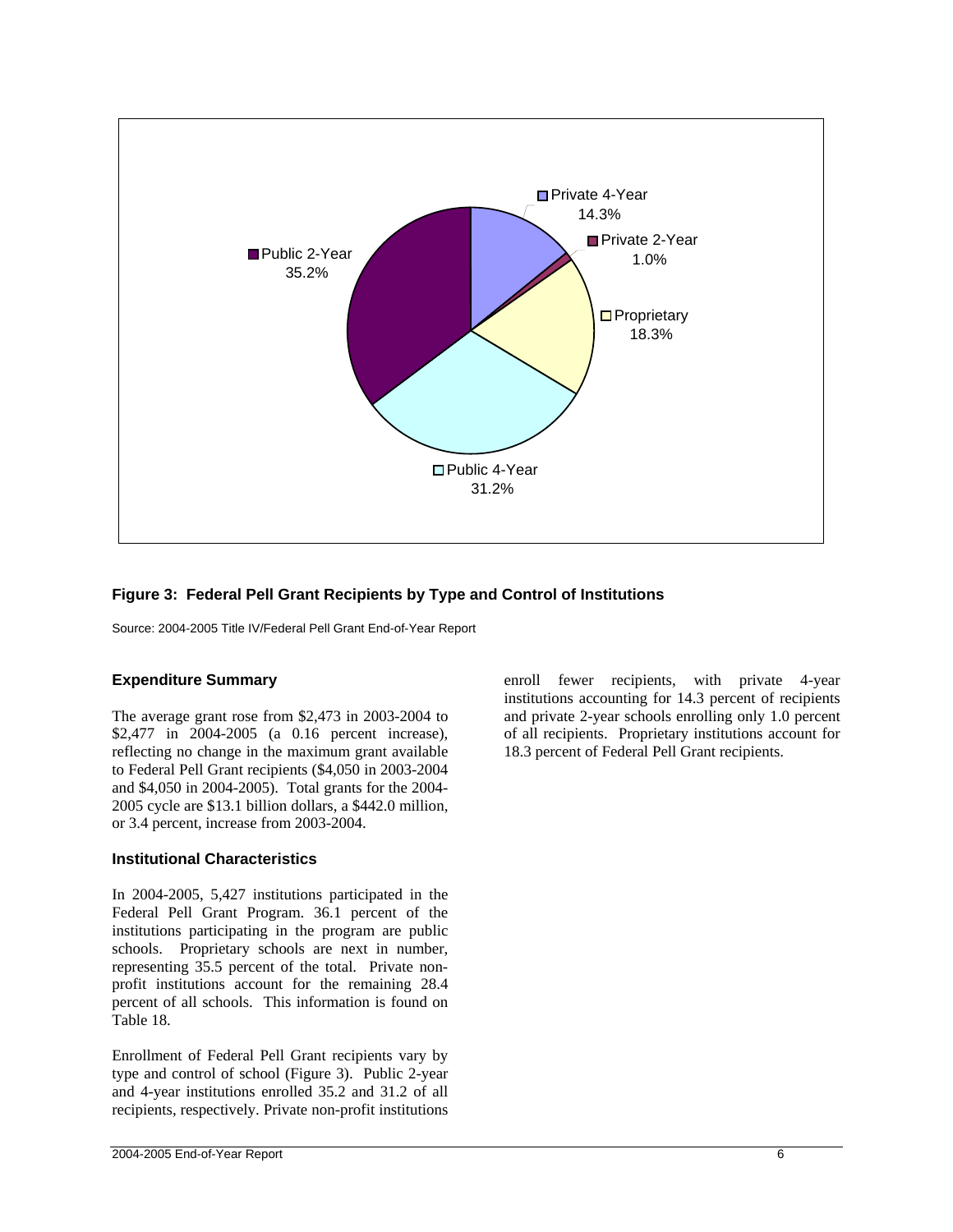

# **Figure 4: Title IV Applicants and Pell Grant Recipients by Application source**

Source: 2004-2005 Title IV/Federal Pell Grant End-of-Year Report

# **Application Source**

In 2004-2005 students could apply using either paper or electronic applications. Applications could be initial forms for first-time applicants, or renewal forms for returning applicants. Electronic applications could be completed at institutions, using Free Application for Federal Student Aid Express software, or via the World Wide Web (the majority). First-time applicants submitted an "initial" application, whereas returning applicants applied using a "renewal" application, which only required updating key information (such as income) from last year's application.

Approximately 2.5 million of all applications are paper (18.6 percent). The remaining 81.4 percent, or approximately 11 million applicants, filed using one of the electronic methods of applying for student aid. A detailed breakout of applicants by application type is found in Figure 4.

The remaining chapters focus on a variety of aspects of the Federal Pell Grant population with special emphasis on income-related characteristics, grant

levels, educational costs, and enrollment status, for each EFC dependency status and institution type.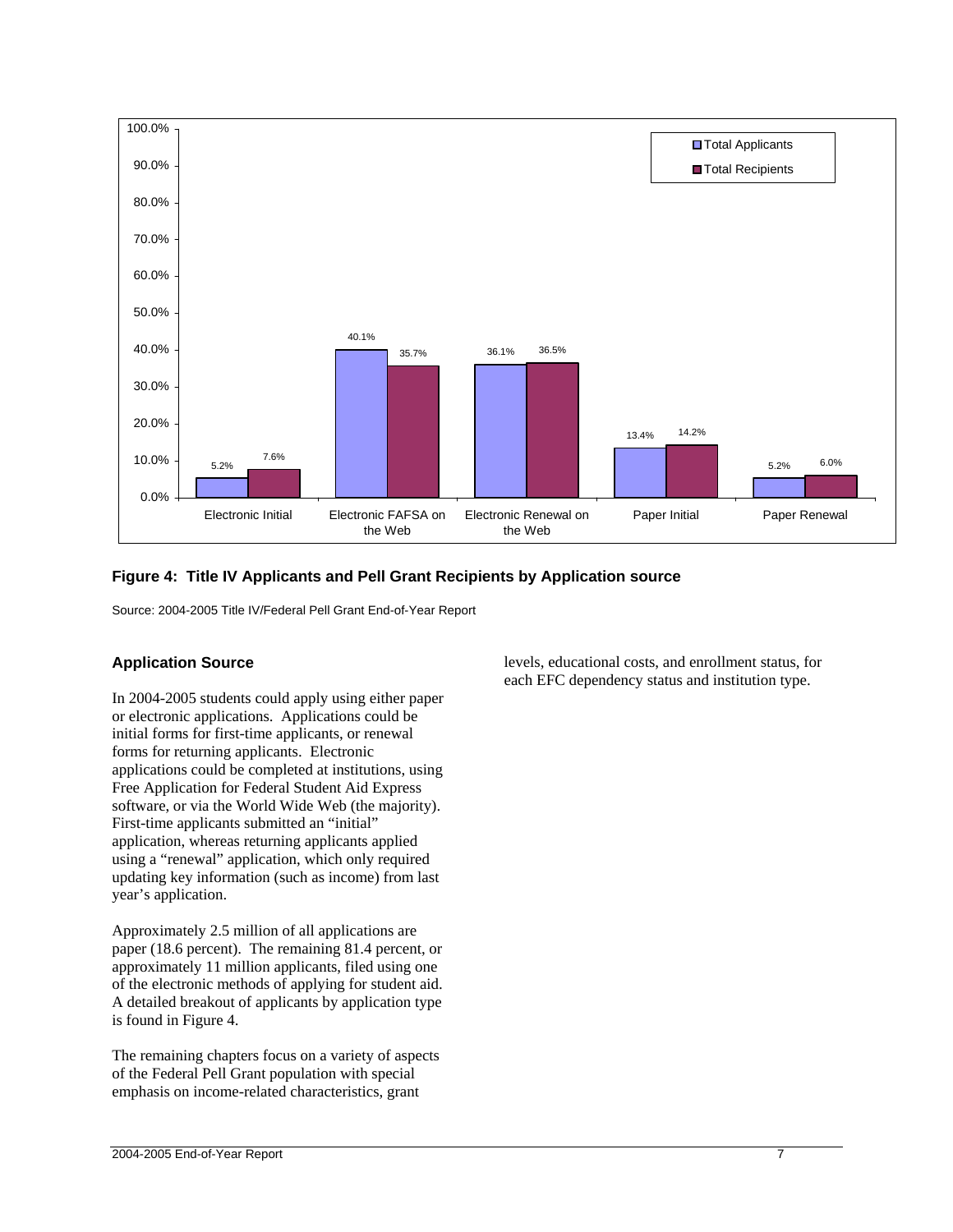# **Exhibit I**

# **Summary of Selected Changes in the Pell Grant Program: 2003-2004 to 2004-2005**

- Applicants increased over 4.06 percent from 13.0 million to 13.5 million.
- 3.8 percent increase in recipients, from approximately 5.1 million to 5.3 million.
- Average family income of recipients decreased 0.83 percent from \$19,460 to \$19,299.
- Average educational cost for total recipients was \$15,309, up from \$14,395 in 2003- 2004 (a 6.3 percent increase).
- .16 percent increase in the average Federal Pell Grant, from \$2,473 to \$2,477. The maximum allowable grant for the 2004-2005 cycle was \$4,050.
- Total Federal Pell Grant expenditures increased over 3.4 percent, from \$12.71 billion to \$13.15 billion.

Source: 2004-2005 Title IV/Federal Pell Grant End-of-Year Report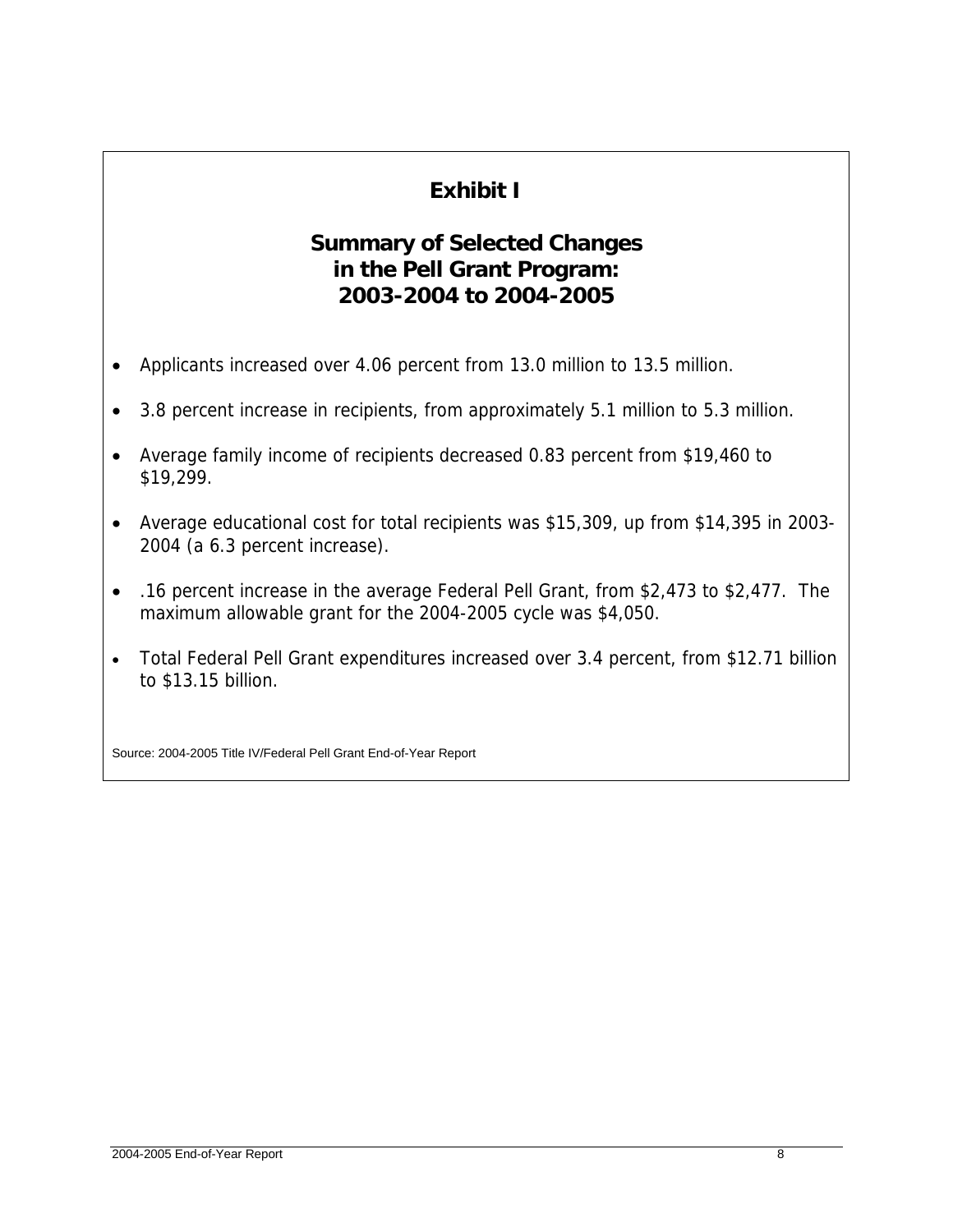# **Table 1: Federal Pell Grant Program: Summary Statistics for Cross-Year Reference**

Table 1 summarizes the general applicant and recipient trends in the Federal Pell Grant Program from award period 1973-74, the first year of the program, through award period 2004- 2005.

Note that the 'Total Expenditures' line only includes grants to students; the figure does not include the administrative allowance paid to institutions (\$5 per student).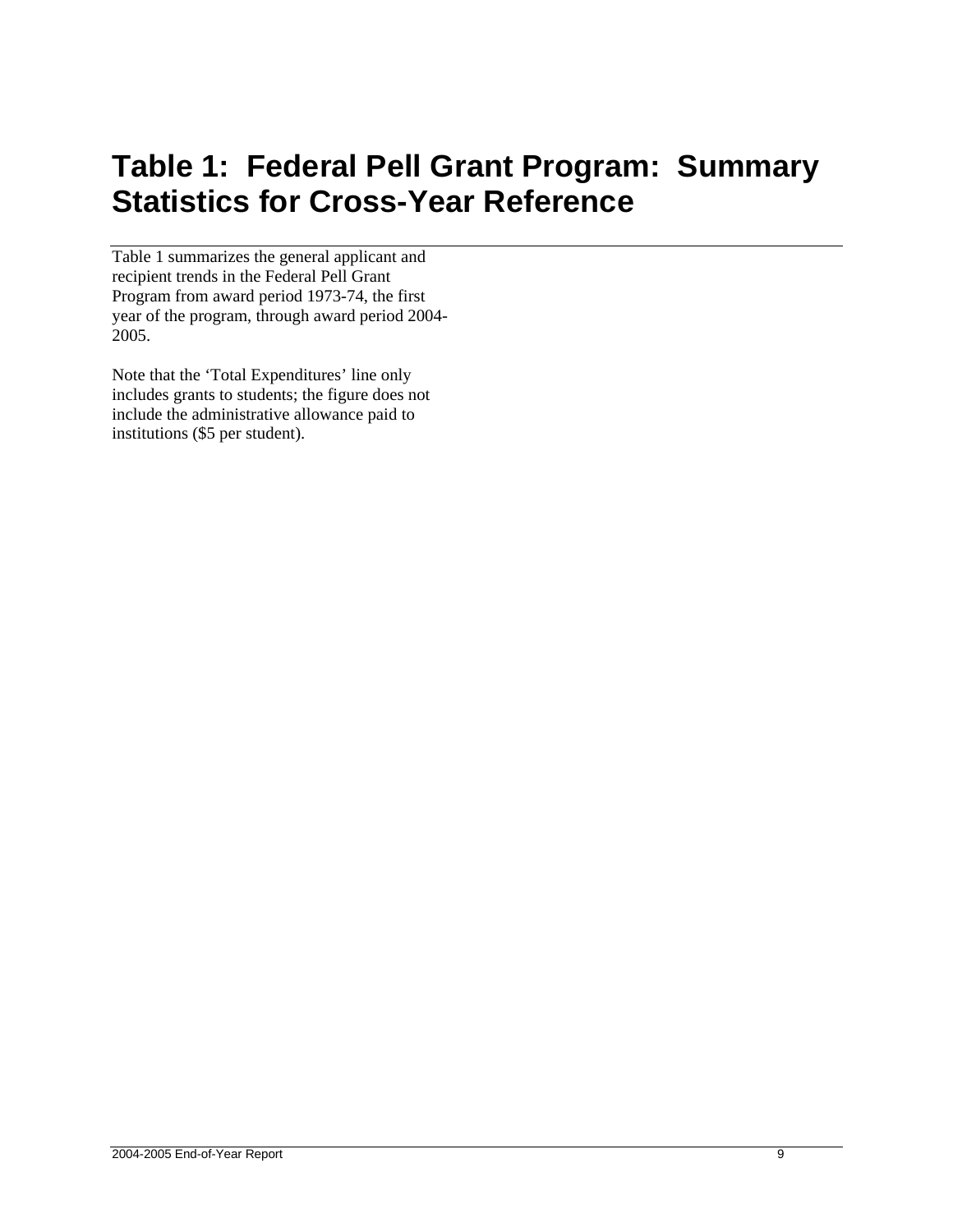#### **FEDERAL PELL GRANT PROGRAM SUMMARY STATISTICS FOR CROSS-YEAR REFERENCE (PART 1 OF 6) AWARD PERIOD**

|                                                                             | 1973-1974        | 1974-1975                   | 1975-1976       | 1976-1977                                                          | 1977-1978           | 1978-1979            |
|-----------------------------------------------------------------------------|------------------|-----------------------------|-----------------|--------------------------------------------------------------------|---------------------|----------------------|
| NUMBER OF TITLE IV APPLICANTS                                               |                  |                             |                 |                                                                    |                     |                      |
| SUBMITTING OFFICIAL                                                         |                  |                             |                 |                                                                    |                     |                      |
| APPLICATIONS                                                                |                  | 512,866 1,304,877 2,339,337 |                 |                                                                    | 3,590,379 3,844,047 | 3,885,383            |
| NUMBER OF TITLE IV PELL GRANT                                               |                  |                             |                 |                                                                    |                     |                      |
| APPLICANTS SUBMITTING                                                       |                  |                             |                 |                                                                    |                     |                      |
| VALID APPLICATIONS<br>NUMBER AND PERCENT OF                                 | 482,331          | 1, 114, 084 2, 178, 696     |                 | 3,408,718                                                          | 3,621,641           | 3,401,428            |
| FEDERAL PELL GRANT                                                          |                  |                             |                 |                                                                    |                     |                      |
| ELIGIBLE APPLICANTS 268,444 681,648 1,455,187                               |                  |                             |                 | 2,258,043                                                          | 2,390,320           | 2,228,603            |
|                                                                             | 52.3%            | 52.2%                       | 62.2%           | 62.9%                                                              | 62.2%               | 57.4%                |
| NUMBER AND PERCENT OF                                                       |                  |                             |                 |                                                                    |                     |                      |
| FEDERAL PELL GRANT                                                          |                  |                             |                 |                                                                    |                     |                      |
| INELIGIBLE APPLICANTS 213,887 432,436 723,509 1,150,675 1,231,321 1,172,825 |                  |                             |                 |                                                                    |                     |                      |
|                                                                             | 41.7%            | 33.1%                       | 30.9%           | 32.1%                                                              | 32.0%               | 30.2%                |
| NUMBER AND PERCENT OF                                                       |                  |                             |                 |                                                                    |                     |                      |
| APPLICATIONS RETURNED FOR                                                   |                  |                             |                 |                                                                    |                     |                      |
| INSUFFICIENT DATA AND                                                       |                  |                             |                 |                                                                    |                     |                      |
| NEVER RE-SUBMITTED                                                          |                  |                             |                 |                                                                    |                     |                      |
| FOR PROCESSING                                                              | 6.0%             |                             |                 | $30,535$ $190,793$ $160,641$ $181,661$ $222,406$ $483,955$<br>5.1% |                     |                      |
| NUMBER OF TITLE IV APPLICANTS                                               |                  | 14.6%                       | 6.9%            |                                                                    | 5.8%                | 12.5%                |
| SUBMITTING UNOFFICIAL                                                       |                  |                             |                 |                                                                    |                     |                      |
| APPLICATIONS                                                                | $\circ$          | $\circ$                     | $\circ$         | $\sim$ 0                                                           | $\Omega$            | 348,236              |
| CLASSES OF ELIGIBLE APPLICANTS                                              |                  | FULL-TIME                   | FRESHMEN        | ALL                                                                | ALL                 | ALL                  |
|                                                                             | FULL-TIME        | FRESHMEN &                  | SOPHOMORES      | UNDER-                                                             | UNDER-              | UNDER-               |
|                                                                             | FRESHMEN         | SOPHOMORES                  | & JUNIORS       | GRADUATES                                                          | GRADUATES           | <b>GRADUATES</b>     |
| NUMBER OF ELIGIBLE APPLICANTS                                               |                  |                             |                 |                                                                    |                     |                      |
| SELECTED FOR VERIFICATION                                                   | $\sim$ 0         | $\circ$                     | $\circ$         | $\overline{0}$                                                     |                     | $0 \t 119,263$       |
| FEDERAL PELL GRANT RECIPIENTS.                                              |                  |                             |                 | $176,000$ 567,000 $1,217,000$ $1,944,000$                          |                     | 2,011,000 1,893,000  |
| TOTAL EXPENDITURES                                                          | \$47,589,000     | \$358,353,000               |                 | \$925,998,000 \$1,475,444,000 \$1,524,340,000 \$1,540,895,000      |                     |                      |
| PELL GRANT<br>AVERAGE                                                       | \$270            | \$628                       | \$761           | \$759                                                              | \$758               | \$814                |
| PELL GRANT<br>MINIMUM                                                       | \$50             | \$50                        | \$200           | \$200                                                              | \$200               | \$50                 |
| MAXIMUM PELL GRANT<br>$FUNDING$ LEVEL                                       | \$452<br>STEPPED | \$1,050                     | \$1,400<br>FULL | \$1,400<br>FULL                                                    | \$1,400<br>FULL     | \$1,600              |
|                                                                             | REDUCTION        | STEPPED<br>REDUCTION        | FUNDING         | FUNDING                                                            | FUNDING             | STEPPED<br>REDUCTION |
| APPROPRIATIONS                                                              | \$122,100,000    | \$475,000,000               |                 | \$840,200,000 \$1,325,800,000 \$1,903,900,000 \$2,160,000,000      |                     |                      |
|                                                                             |                  |                             |                 |                                                                    |                     |                      |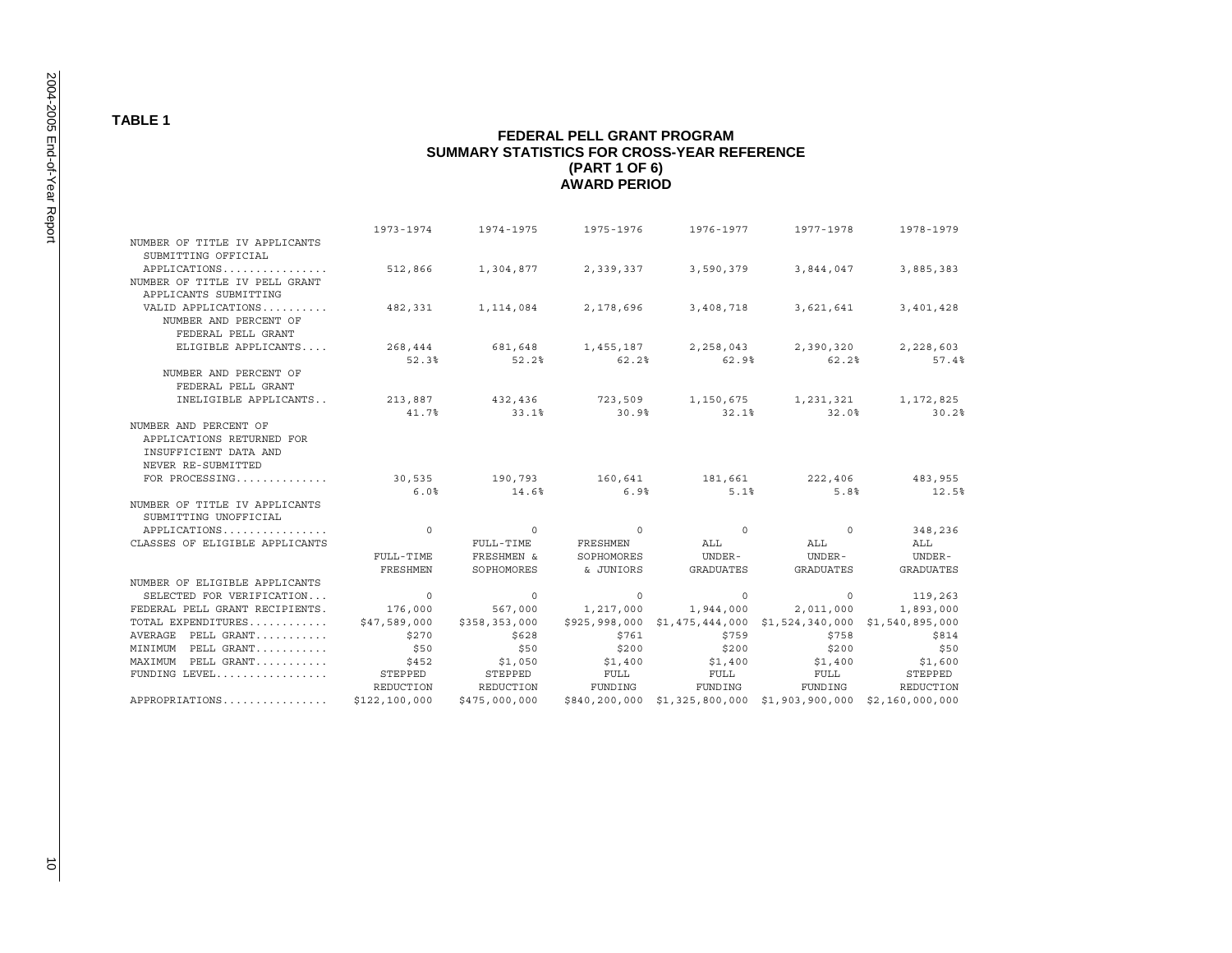$\overline{\phantom{a}}$ 

**TABLE 1** 

#### **FEDERAL PELL GRANT PROGRAM SUMMARY STATISTICS FOR CROSS-YEAR REFERENCE (PART 2 OF 6) AWARD PERIOD**

|                                                                                                                    | 1979-1980 | 1980-1981 | 1981-1982                                                         | 1982-1983 | 1983-1984                        | 1984-1985                                        |
|--------------------------------------------------------------------------------------------------------------------|-----------|-----------|-------------------------------------------------------------------|-----------|----------------------------------|--------------------------------------------------|
| NUMBER OF TITLE IV APPLICANTS<br>SUBMITTING OFFICIAL                                                               |           |           |                                                                   |           |                                  |                                                  |
| APPLICATIONS<br>NUMBER OF TITLE IV PELL GRANT<br>APPLICANTS SUBMITTING                                             |           |           | 4, 186, 716 4, 825, 420 4, 945, 760                               |           | 5, 118, 558 5, 453, 548          | 5,514,029                                        |
| VALID APPLICATIONS 3,868,429 4,475,762 4,614,590<br>NUMBER AND PERCENT OF<br>FEDERAL PELL GRANT                    |           |           |                                                                   | 4,709,225 | 4,955,775                        | 4,981,357                                        |
| ELIGIBLE APPLICANTS 3,029,745 3,330,534 3,398,237                                                                  | 72.4%     |           | $69.0%$ 68.7%                                                     | 65.3%     | 3, 341, 371 3, 541, 191<br>64.9% | 3,558,386<br>64.5%                               |
| NUMBER AND PERCENT OF<br>FEDERAL PELL GRANT                                                                        |           |           |                                                                   |           |                                  |                                                  |
| INELIGIBLE APPLICANTS 838,684 1,145,228 1,216,353 1,367,854 1,414,584 1,422,971                                    |           |           |                                                                   |           |                                  | $20.0$ $23.7$ $23.7$ $24.6$ $26.7$ $25.9$ $25.8$ |
| NUMBER AND PERCENT OF<br>APPLICATIONS RETURNED FOR<br>INSUFFICIENT DATA AND<br>NEVER RE-SUBMITTED                  |           |           |                                                                   |           |                                  |                                                  |
| FOR PROCESSING                                                                                                     |           |           | $318,287$ $349,658$ $331,170$ $409,333$ $497,773$                 |           |                                  | 532,672                                          |
|                                                                                                                    | 7.6%      | 7.2%      | 6.7%                                                              | 8.0%      | 9.1%                             | 9.7%                                             |
| NUMBER OF TITLE IV APPLICANTS<br>SUBMITTING UNOFFICIAL                                                             |           |           |                                                                   |           |                                  |                                                  |
| APPLICATIONS                                                                                                       |           |           |                                                                   |           |                                  |                                                  |
| CLASSES OF ELIGIBLE APPLICANTS                                                                                     | ALL       | ALL       | ALL                                                               | ALL       | ALL                              | ALL                                              |
|                                                                                                                    | UNDER-    | UNDER-    | UNDER-                                                            |           | UNDER- UNDER-                    | UNDER-                                           |
|                                                                                                                    | GRADUATES | GRADUATES | GRADUATES                                                         | GRADUATES | GRADUATES                        | <b>GRADUATES</b>                                 |
| NUMBER OF ELIGIBLE APPLICANTS                                                                                      |           |           |                                                                   |           |                                  |                                                  |
| SELECTED FOR VERIFICATION                                                                                          |           |           | $232,118$ $320,852$ $313,791$ $1,660,021$ $1,047,792$ $1,046,080$ |           |                                  |                                                  |
| FEDERAL PELL GRANT RECIPIENTS. 2,537,875 2,707,932 2,709,076 2,522,746 2,758,906 2,747,100                         |           |           |                                                                   |           |                                  |                                                  |
| TOTAL EXPENDITURES \$2,357,222,000 \$2,387,117,000 \$2,299,718,000 \$2,420,517,000 \$2,797,057,000 \$3,052,999,052 |           |           |                                                                   |           |                                  |                                                  |
| AVERAGE PELL GRANT                                                                                                 | \$929     | \$882     | \$849                                                             |           | \$959 \$1,014                    | \$1,111                                          |
| PELL GRANT<br>MINIMUM                                                                                              | \$200     | \$150     |                                                                   | \$50      | \$200                            | \$200                                            |
| MAXIMUM PELL GRANT                                                                                                 | \$1,800   |           |                                                                   |           | \$1,800                          | \$1,900                                          |
| FUNDING LEVEL                                                                                                      | FULL      |           |                                                                   |           | FULL                             | FULL                                             |
|                                                                                                                    | FUNDING   |           |                                                                   | REDUCTION | FUNDING                          | FUNDING                                          |
| APPROPRIATIONS\$2,431,000,000 \$2,157,000,000 \$2,604,000,000 \$2,419,040,000 \$2,419,040,000 \$2,800,000,000      |           |           |                                                                   |           |                                  |                                                  |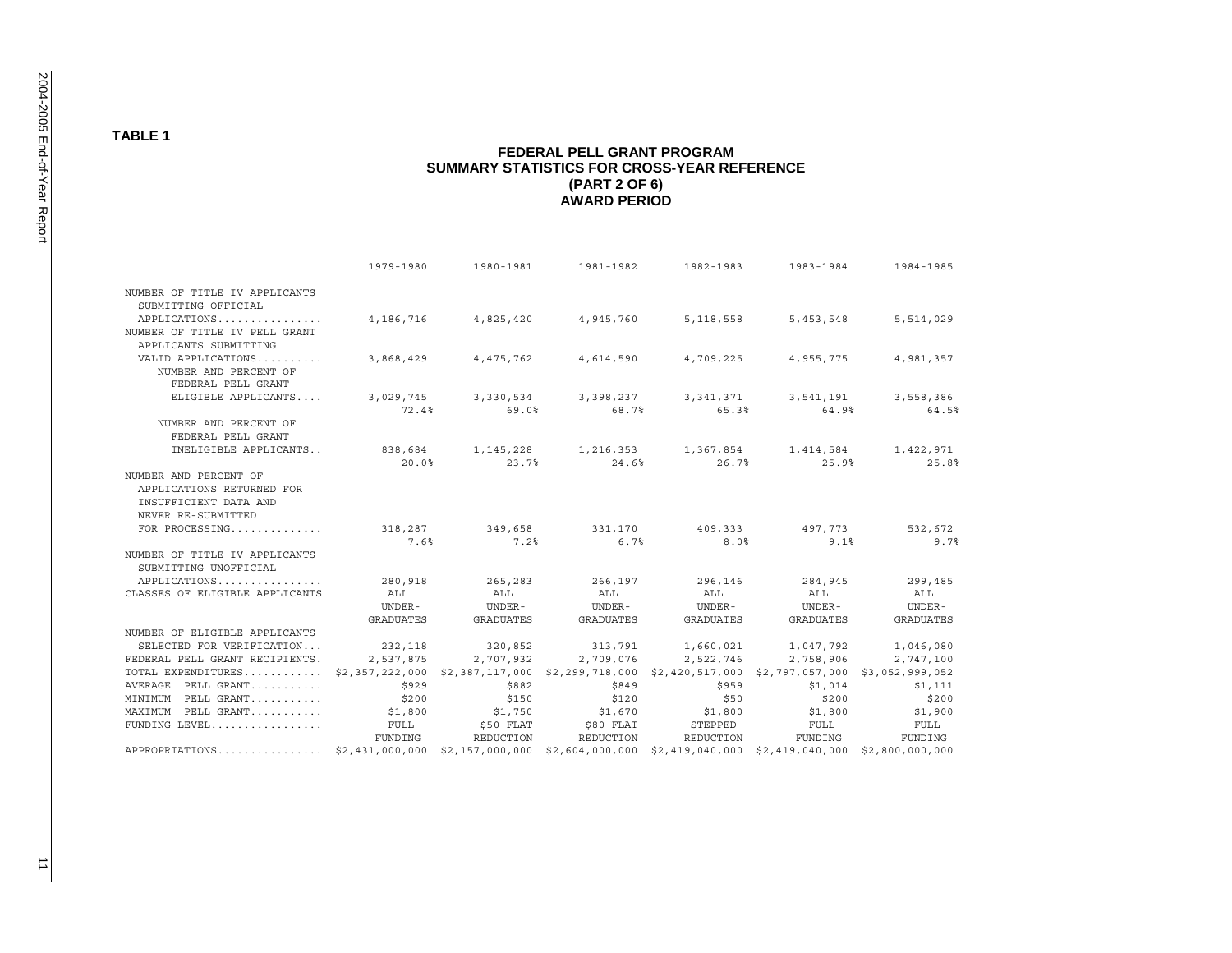#### **TABLE 1**

#### **FEDERAL PELL GRANT PROGRAM SUMMARY STATISTICS FOR CROSS-YEAR REFERENCE (PART 3 OF 6) AWARD PERIOD**

|                                                                                                                    |           |                 | 1985-1986 1986-1987 1987-1988                               |                         | 1988-1989 1989-1990                 | 1990-1991        |
|--------------------------------------------------------------------------------------------------------------------|-----------|-----------------|-------------------------------------------------------------|-------------------------|-------------------------------------|------------------|
| NUMBER OF TITLE IV APPLICANTS                                                                                      |           |                 |                                                             |                         |                                     |                  |
| SUBMITTING OFFICIAL                                                                                                |           |                 |                                                             |                         |                                     |                  |
| APPLICATIONS                                                                                                       |           |                 | 5,627,131 6,028,303 6,297,598 6,519,349 6,777,992 7,138,940 |                         |                                     |                  |
| NUMBER OF TITLE IV PELL GRANT                                                                                      |           |                 |                                                             |                         |                                     |                  |
| APPLICANTS SUBMITTING                                                                                              |           |                 |                                                             |                         |                                     |                  |
| VALID APPLICATIONS                                                                                                 | 5,205,492 |                 | 5,535,734 5,714,194                                         |                         | 5,913,224 6,165,309                 | 6,455,099        |
| NUMBER AND PERCENT OF                                                                                              |           |                 |                                                             |                         |                                     |                  |
| FEDERAL PELL GRANT                                                                                                 |           |                 |                                                             |                         |                                     |                  |
| ELIGIBLE APPLICANTS 3,710,933 3,769,608 3,812,814 4,199,322 4,347,681 4,507,984                                    |           |                 |                                                             |                         |                                     |                  |
|                                                                                                                    | 65.9%     | 62.5%           | 60.5%                                                       | 64.4%                   | 64.1%                               | 63.1%            |
| NUMBER AND PERCENT OF                                                                                              |           |                 |                                                             |                         |                                     |                  |
| FEDERAL PELL GRANT                                                                                                 |           |                 |                                                             |                         |                                     |                  |
| INELIGIBLE APPLICANTS 1,494,559 1,766,126 1,901,380 1,713,902 1,817,628 1,947,115                                  |           |                 |                                                             |                         |                                     |                  |
|                                                                                                                    | 26.5%     | 29.2%           | 30.1%                                                       | 26.3%                   | 26.8%                               | 27.3%            |
| NUMBER AND PERCENT OF                                                                                              |           |                 |                                                             |                         |                                     |                  |
| APPLICATIONS RETURNED FOR                                                                                          |           |                 |                                                             |                         |                                     |                  |
| INSUFFICIENT DATA AND                                                                                              |           |                 |                                                             |                         |                                     |                  |
| NEVER RE-SUBMITTED                                                                                                 |           |                 |                                                             |                         |                                     |                  |
| FOR PROCESSING                                                                                                     |           |                 | 421,639 492,569 583,404 606,125 612,683 683,841             |                         |                                     |                  |
|                                                                                                                    | 7.4%      | 8.1%            | 9.2%                                                        | 9.3%                    | 9.0%                                | 9.6%             |
| NUMBER OF TITLE IV APPLICANTS<br>SUBMITTING UNOFFICIAL                                                             |           |                 |                                                             |                         |                                     |                  |
| APPLICATIONS                                                                                                       |           | 287,661 321,489 |                                                             | 320,193 318,291 301,658 |                                     | 177,718          |
| CLASSES OF ELIGIBLE APPLICANTS                                                                                     | ALL       | ALL             | ALL                                                         | ALL                     | ALL                                 | ALL              |
|                                                                                                                    | UNDER-    | UNDER-          | UNDER-                                                      | UNDER-                  | UNDER-                              | UNDER-           |
|                                                                                                                    | GRADUATES | GRADUATES       | GRADUATES                                                   | GRADUATES               | GRADUATES                           | <b>GRADUATES</b> |
| NUMBER OF ELIGIBLE APPLICANTS                                                                                      |           |                 |                                                             |                         |                                     |                  |
| SELECTED FOR VERIFICATION                                                                                          |           |                 | 2,079,093 2,452,150 1,698,146 1,892,916 1,277,397 1,421,596 |                         |                                     |                  |
| FEDERAL PELL GRANT RECIPIENTS.                                                                                     |           |                 | 2,813,489 2,659,507 2,881,547                               |                         | 3, 198, 286 3, 322, 151 3, 404, 810 |                  |
| TOTAL EXPENDITURES \$3,597,379,921 \$3,460,006,551 \$3,754,329,481 \$4,475,693,249 \$4,777,844,232 \$4,935,191,005 |           |                 |                                                             |                         |                                     |                  |
| AVERAGE PELL GRANT                                                                                                 | \$1,279   | \$1,301         | $$1,303$ $$1,399$ $$1,438$                                  |                         |                                     | \$1,449          |
| MINIMUM PELL GRANT                                                                                                 | \$200     | \$100           | \$200                                                       | \$200                   | \$200                               | \$100            |
| MAXIMUM PELL GRANT                                                                                                 | \$2,100   | \$2,100         | \$2,100                                                     | \$2,200                 | \$2,300                             | \$2,300          |
| $FUNDING$ LEVEL                                                                                                    | FULL      | LINEAR          | FULL                                                        | FULL                    | FULL                                | LINEAR           |
|                                                                                                                    | FUNDING   | REDUCTION       | FUNDING                                                     | FUNDING                 | FUNDING                             | REDUCTION        |
| APPROPRIATIONS\$3,862,000,000 \$3,579,716,000 \$4,187,000,000 \$4,260,430,000 \$4,483,915,000 \$4,804,478,000      |           |                 |                                                             |                         |                                     |                  |

 $\vec{z}$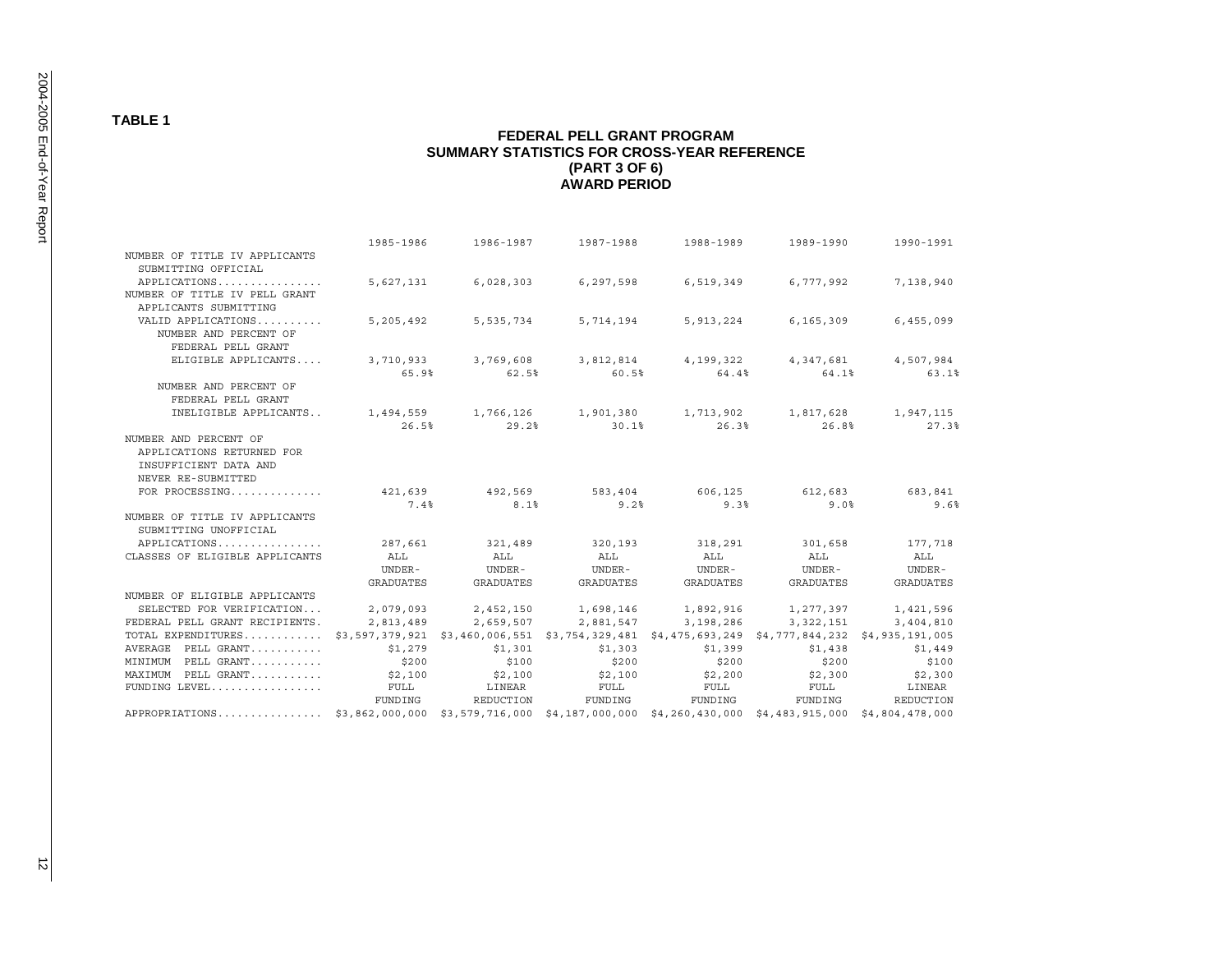#### **TABLE 1**

#### **FEDERAL PELL GRANT PROGRAM SUMMARY STATISTICS FOR CROSS-YEAR REFERENCE (PART 4 OF 6) AWARD PERIOD**

|                                                                                                                    | 1991-1992 | 1992-1993           | 1993-1994                     | 1994-1995                                                   | 1995-1996           | 1996-1997        |
|--------------------------------------------------------------------------------------------------------------------|-----------|---------------------|-------------------------------|-------------------------------------------------------------|---------------------|------------------|
| NUMBER OF TITLE IV APPLICANTS                                                                                      |           |                     |                               |                                                             |                     |                  |
| SUBMITTING OFFICIAL                                                                                                |           |                     |                               |                                                             |                     |                  |
| APPLICATIONS                                                                                                       |           |                     | 7,775,216 8,248,141 8,770,409 |                                                             | 8,969,646 9,117,753 | 9,312,142        |
| NUMBER OF TITLE IV PELL GRANT                                                                                      |           |                     |                               |                                                             |                     |                  |
| APPLICANTS SUBMITTING                                                                                              |           |                     |                               |                                                             |                     |                  |
| VALID APPLICATIONS                                                                                                 | 6,983,636 |                     | 7,365,243 8,518,710           | 7,777,169                                                   | 7,935,336           | 8,064,889        |
| NUMBER AND PERCENT OF                                                                                              |           |                     |                               |                                                             |                     |                  |
| FEDERAL PELL GRANT                                                                                                 |           |                     |                               |                                                             |                     |                  |
| ELIGIBLE APPLICANTS 4,941,079                                                                                      |           |                     |                               | 5, 243, 139 5, 382, 698 4, 902, 257 4, 786, 238 4, 814, 280 |                     |                  |
|                                                                                                                    | 63.5%     | 63.6%               | 61.4%                         | 54.7%                                                       | 52.5%               | 51.7%            |
| NUMBER AND PERCENT OF                                                                                              |           |                     |                               |                                                             |                     |                  |
| FEDERAL PELL GRANT                                                                                                 |           |                     |                               |                                                             |                     |                  |
| INELIGIBLE APPLICANTS 2,042,557 2,122,104 3,136,012 2,874,912 3,149,098 3,250,609                                  |           |                     |                               |                                                             |                     |                  |
| NUMBER AND PERCENT OF                                                                                              | 26.3%     | 25.7%               | 35.8%                         | 32.1%                                                       | 34.5%               | 34.9%            |
| APPLICATIONS RETURNED FOR                                                                                          |           |                     |                               |                                                             |                     |                  |
| INSUFFICIENT DATA AND                                                                                              |           |                     |                               |                                                             |                     |                  |
| NEVER RE-SUBMITTED                                                                                                 |           |                     |                               |                                                             |                     |                  |
| FOR PROCESSING                                                                                                     |           |                     |                               | 791,580 882,898 251,699 234,305 197,165                     |                     | 226,170          |
|                                                                                                                    | 10.2%     | 10.7%               | 2.9 <sup>8</sup>              | 2.6%                                                        | 2.2%                | 2.4%             |
| NUMBER OF TITLE IV APPLICANTS                                                                                      |           |                     |                               |                                                             |                     |                  |
| SUBMITTING UNOFFICIAL                                                                                              |           |                     |                               |                                                             |                     |                  |
| APPLICATIONS                                                                                                       | 176,021   | 189,665             | 201,167                       | 201,020                                                     | N/A                 | N/A              |
| CLASSES OF ELIGIBLE APPLICANTS                                                                                     | ALL       | ALL                 | ALL                           | ALL                                                         | ALL                 | ALL              |
|                                                                                                                    | UNDER-    | UNDER-              | UNDER-                        | UNDER-                                                      | UNDER-              | UNDER-           |
|                                                                                                                    | GRADUATES | GRADUATES           | GRADUATES                     | GRADUATES                                                   | GRADUATES           | <b>GRADUATES</b> |
| NUMBER OF ELIGIBLE APPLICANTS                                                                                      |           |                     |                               |                                                             |                     |                  |
| SELECTED FOR VERIFICATION                                                                                          |           | 1,631,617 1,614,852 |                               | 2, 357, 145 1, 841, 475 1, 874, 347 1, 938, 772             |                     |                  |
| FEDERAL PELL GRANT RECIPIENTS.                                                                                     | 3,786,230 |                     |                               | 4,002,045 3,755,675 3,674,967 3,611,821                     |                     | 3,665,654        |
| TOTAL EXPENDITURES \$5,792,702,829 \$6,175,902,364 \$5,654,453,265 \$5,519,474,492 \$5,471,707,710 \$5,780,032,888 |           |                     |                               |                                                             |                     |                  |
| AVERAGE PELL GRANT                                                                                                 | \$1,530   | \$1,543             | \$1,506                       | \$1,502                                                     | \$1,515             | \$1,577          |
| MINIMUM PELL GRANT                                                                                                 | \$200     | \$200               | \$400                         | \$400                                                       | \$400               | \$400            |
| MAXIMUM PELL GRANT                                                                                                 | \$2,400   | \$2,400             | \$2,300                       | \$2,300                                                     | \$2,340             | \$2,470          |
| $FUNDING$ LEVEL                                                                                                    | FULL      | FULL                | FULL                          | FULL                                                        | FULL                | FULL             |
|                                                                                                                    | FUNDING   | FUNDING             | FUNDING                       | FUNDING                                                     | FUNDING             | FUNDING          |
| APPROPRIATIONS \$5,375,500,000 \$5,502,800,000 \$6,461,900,000 \$6,636,700,000 \$6,146,800,000 \$4,914,000,000     |           |                     |                               |                                                             |                     |                  |

 $\vec{3}$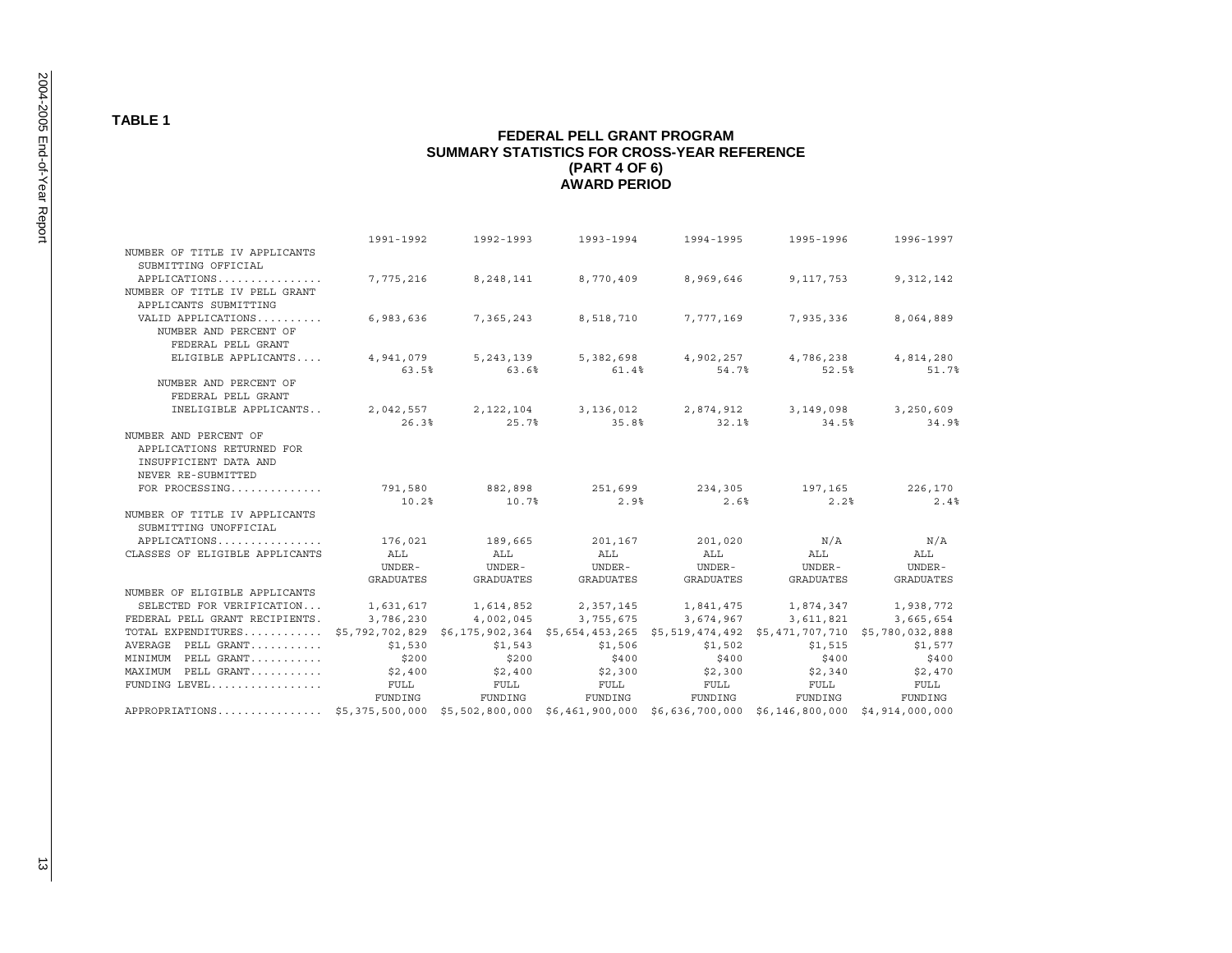#### **TABLE 1**

#### **FEDERAL PELL GRANT PROGRAM SUMMARY STATISTICS FOR CROSS-YEAR REFERENCE (PART 5 OF 6) AWARD PERIOD**

|                                                                                                                     | 1997-1998 | 1998-1999        | 1999-2000                               | 2000-2001   | $2001 - 2002$ | $2002 - 2003$                              |
|---------------------------------------------------------------------------------------------------------------------|-----------|------------------|-----------------------------------------|-------------|---------------|--------------------------------------------|
| NUMBER OF TITLE IV APPLICANTS<br>SUBMITTING OFFICIAL                                                                |           |                  |                                         |             |               |                                            |
| APPLICATIONS                                                                                                        | 9,513,890 |                  | 9,599,820 9,830,560                     |             |               | 10, 106, 071   10, 961, 421   12, 021, 249 |
| NUMBER OF TITLE IV PELL GRANT<br>APPLICANTS SUBMITTING                                                              |           |                  |                                         |             |               |                                            |
| VALID APPLICATIONS                                                                                                  | 8,216,685 |                  | 8,309,645 8,527,162                     | 8,745,584   | 9,505,099     | 10,354,525                                 |
| NUMBER AND PERCENT OF<br>FEDERAL PELL GRANT                                                                         |           |                  |                                         |             |               |                                            |
| ELIGIBLE APPLICANTS 4,869,722 4,990,703 4,902,823                                                                   |           |                  |                                         | 5,077,759   |               | 5,642,235 6,298,797                        |
|                                                                                                                     | 51.2%     | 52.0%            | 49.9%                                   | 50.2%       | 51.5%         | 52.4%                                      |
| NUMBER AND PERCENT OF                                                                                               |           |                  |                                         |             |               |                                            |
| FEDERAL PELL GRANT                                                                                                  |           |                  |                                         |             |               |                                            |
| INELIGIBLE APPLICANTS 3,346,963 3,318,942 3,624,392 3,667,825 3,862,864 4,055,728                                   |           |                  |                                         |             |               |                                            |
|                                                                                                                     | 35.2%     | 34.6%            | 36.9%                                   | 36.3%       | 35.2%         | 33.7%                                      |
| NUMBER AND PERCENT OF                                                                                               |           |                  |                                         |             |               |                                            |
| APPLICATIONS RETURNED FOR                                                                                           |           |                  |                                         |             |               |                                            |
| INSUFFICIENT DATA AND<br>NEVER RE-SUBMITTED                                                                         |           |                  |                                         |             |               |                                            |
| FOR PROCESSING                                                                                                      |           |                  | 241,587 242,046 217,175 239,919 275,178 |             |               | 295,933                                    |
|                                                                                                                     | 2.5%      | 2.5%             | 2.2%                                    | 2.4%        | 2.5%          | 2.5%                                       |
| NUMBER OF TITLE IV APPLICANTS                                                                                       |           |                  |                                         |             |               |                                            |
| SUBMITTING UNOFFICIAL                                                                                               |           |                  |                                         |             |               |                                            |
| APPLICATIONS                                                                                                        | N/A       | N/A              | N/A                                     | N/A         | N/A           | N/A                                        |
| CLASSES OF ELIGIBLE APPLICANTS                                                                                      | ALL       | ALL              | ALL                                     | ALL         | ALL           | ALL                                        |
|                                                                                                                     | UNDER-    | UNDER-           | UNDER-                                  | UNDER-      | UNDER-        | UNDER-                                     |
|                                                                                                                     | GRADUATES | <b>GRADUATES</b> | GRADUATES                               | GRADUATES   | GRADUATES     | <b>GRADUATES</b>                           |
| NUMBER OF ELIGIBLE APPLICANTS                                                                                       |           |                  |                                         |             |               |                                            |
| SELECTED FOR VERIFICATION                                                                                           | 1,590,547 | 2,242,650        | 2,373,293                               | 2, 241, 683 | 2,027,783     | 4,152,669                                  |
| FEDERAL PELL GRANT RECIPIENTS.                                                                                      | 3,732,807 | 3,855,180        | 3,763,710                               | 3,899,433   |               | 4,340,879 4,778,507                        |
| TOTAL EXPENDITURES \$6,331,091,265 \$7,232,781,489 \$7,208,500,491 \$7,956,304,184 \$9,975,092,340 \$11,641,551,718 |           |                  |                                         |             |               |                                            |
| AVERAGE PELL GRANT                                                                                                  | \$1,696   | \$1,876          | \$1,915                                 | \$2,040     | \$2,298       | \$2,436                                    |
| MINIMUM PELL GRANT                                                                                                  | \$400     | \$400            | \$400                                   | \$400       | \$400         | \$400                                      |
| PELL GRANT<br>MAXIMUM                                                                                               | \$2,700   | \$3,000          | \$3,125                                 | \$3,300     | \$3,750       | \$4,000                                    |
| FUNDING LEVEL                                                                                                       | FULL      | FULL             | FULL                                    | FULL        | FULL          | FULL                                       |
|                                                                                                                     | FUNDING   | FUNDING          | FUNDING                                 | FUNDING     | FUNDING       | FUNDING                                    |
| APPROPRIATIONS\$5,919,000,000 \$7,344,900,000 \$7,704,000,000 \$7,640,000,000 \$8,756,000,000 \$11,314,000,000      |           |                  |                                         |             |               |                                            |

 $\frac{1}{4}$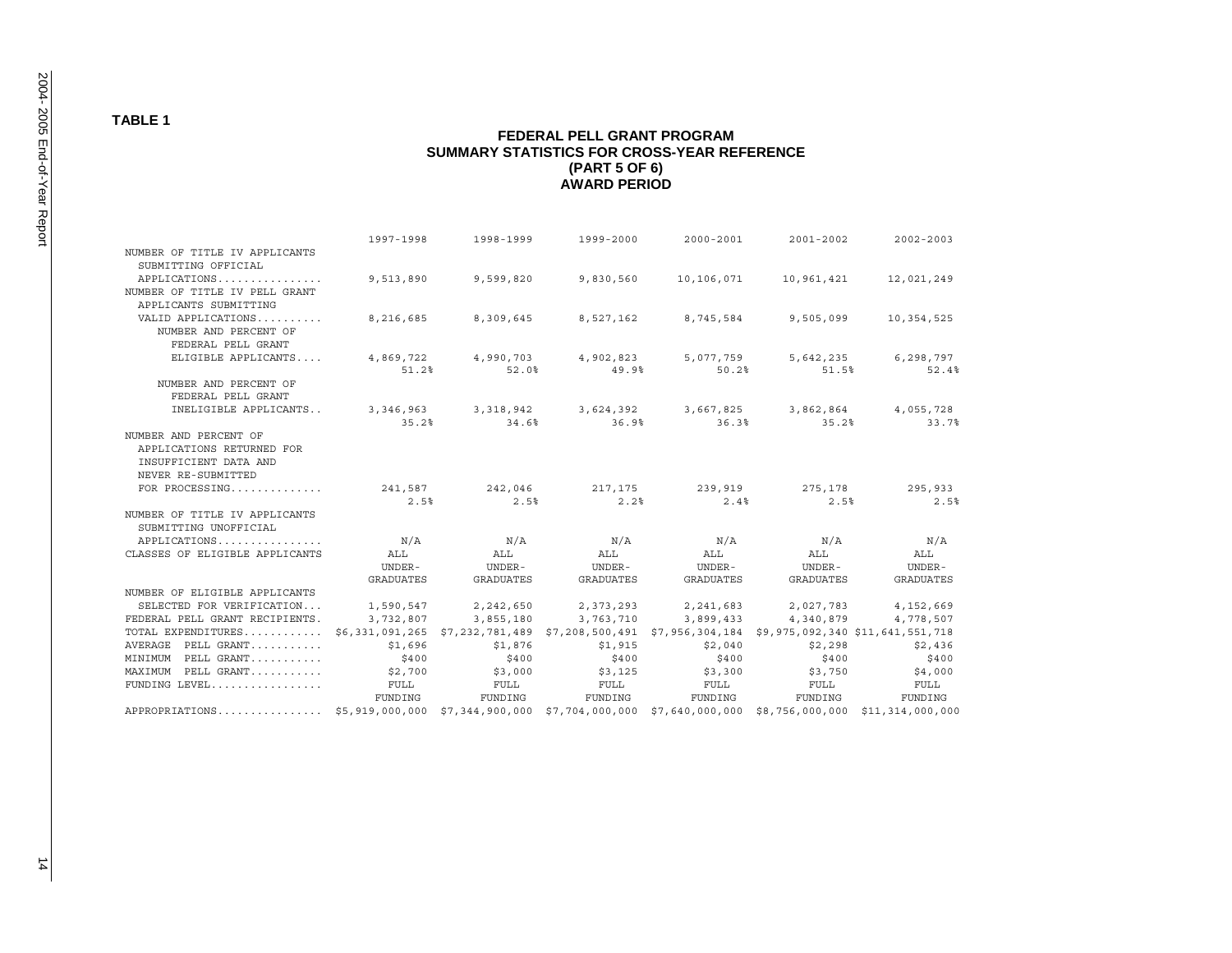$\frac{1}{2}$ 

#### **TABLE 1**

#### **FEDERAL PELL GRANT PROGRAM SUMMARY STATISTICS FOR CROSS-YEAR REFERENCE (PART 6 OF 6) AWARD PERIOD**

|                                                      | 2003-2004 | $2004 - 2005$                     |
|------------------------------------------------------|-----------|-----------------------------------|
| NUMBER OF TITLE IV APPLICANTS                        |           |                                   |
| SUBMITTING OFFICIAL                                  |           |                                   |
| APPLICATIONS                                         |           | 13,009,596 13,538,240             |
| NUMBER OF TITLE IV PELL GRANT                        |           |                                   |
| APPLICANTS SUBMITTING                                |           |                                   |
| VALID APPLICATIONS                                   |           | 11,093,506 11,539,497             |
| NUMBER AND PERCENT OF                                |           |                                   |
| FEDERAL PELL GRANT                                   |           |                                   |
| ELIGIBLE APPLICANTS 6,775,987 7,009,536              |           |                                   |
|                                                      | 52.1%     | 51.8%                             |
| NUMBER AND PERCENT OF                                |           |                                   |
| FEDERAL PELL GRANT                                   |           |                                   |
|                                                      |           |                                   |
| INELIGIBLE APPLICANTS 4,317,519 4,529,961            |           |                                   |
|                                                      | 33.2%     | 33.5%                             |
| NUMBER AND PERCENT OF                                |           |                                   |
| APPLICATIONS RETURNED FOR                            |           |                                   |
| INSUFFICIENT DATA AND                                |           |                                   |
| NEVER RE-SUBMITTED                                   |           |                                   |
| FOR PROCESSING                                       |           | 364,069 335,789                   |
|                                                      | 2.8%      | 2.5%                              |
| NUMBER OF TITLE IV APPLICANTS                        |           |                                   |
| SUBMITTING UNOFFICIAL                                |           |                                   |
| APPLICATIONS                                         | N/A       | N/A                               |
| CLASSES OF ELIGIBLE APPLICANTS                       | ALL       | ALL                               |
|                                                      |           | UNDER- UNDER-                     |
|                                                      |           | GRADUATES GRADUATES               |
| NUMBER OF ELIGIBLE APPLICANTS                        |           |                                   |
| SELECTED FOR VERIFICATION 3,855,793 4,152,933        |           |                                   |
| FEDERAL PELL GRANT RECIPIENTS.                       |           | 5, 139, 638 5, 308, 433           |
| TOTAL EXPENDITURES \$12,707,897,337 \$13,149,939,760 |           |                                   |
| AVERAGE PELL GRANT                                   | \$2,473   | \$2,477                           |
| MINIMUM PELL GRANT                                   | \$400     | \$400                             |
| MAXIMUM PELL GRANT                                   | \$4,050   | \$4,050                           |
| FUNDING LEVEL                                        | FULL      | FULL                              |
|                                                      | FUNDING   | FUNDING                           |
| APPROPRIATIONS                                       |           | \$11,364,647,000 \$12,006,738,000 |

NOTE: 1. IN 1994-95 GRADUATE STUDENTS WERE REMOVED FROM THE VALID APPLICANT COUNT.

2. STARTING IN 1995-96 ALL APPLICATIONS WERE CONSIDERED OFFICIAL.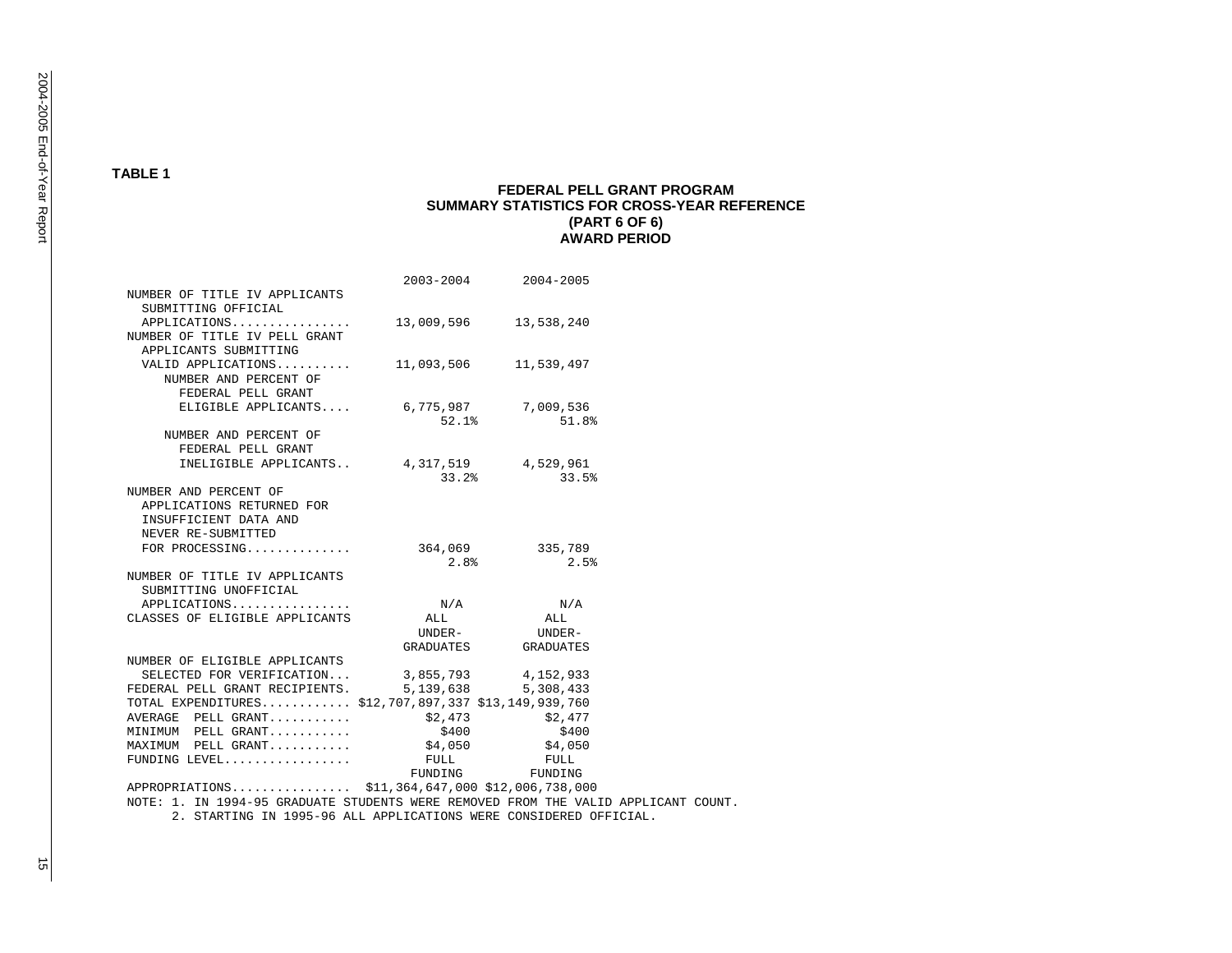**Section 2: Select Characteristics of Selected Federal Pell Grant Recipients**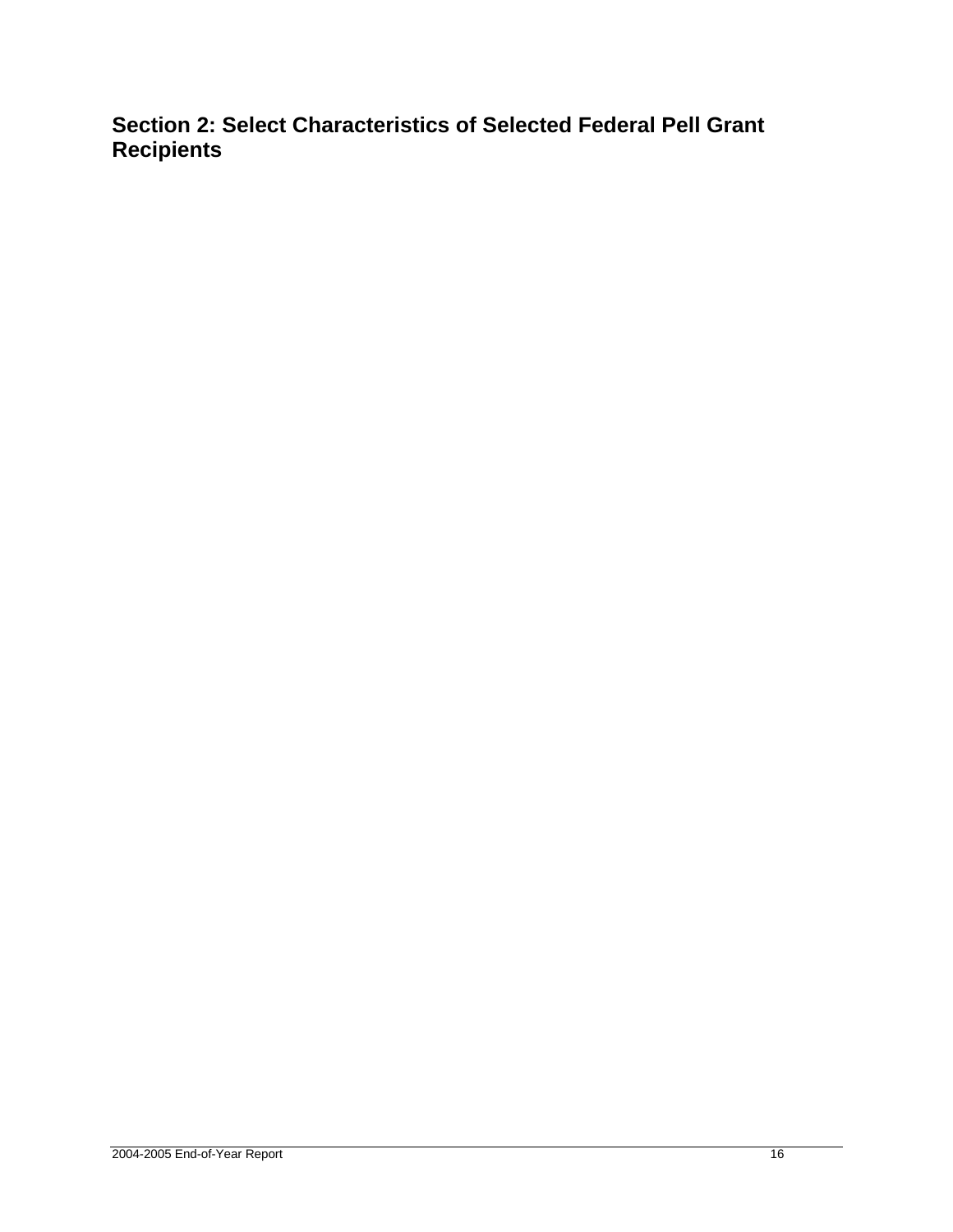# **Table 2: Distribution of Federal Pell Grant Recipients by Expected Family Contribution and Family Income**

Table 2A: Total Table 2B: Dependent Table 2C: Independent

Table 2A shows the distribution of Federal Pell Grant recipients by Expected Family Contribution (EFC) and family income. Tables 2B and 2C show the same data for dependents and independent students, respectively.

Family income is defined as all taxable income, untaxed income and benefits, including child support received, earned income credit, social security, and welfare benefits received minus certain income, such as taxable grant and scholarship aid, earnings from work-study programs, and child support paid.

For a dependent student, family income is the parents' income. For an independent student, family income is the student's (and spouse's) income.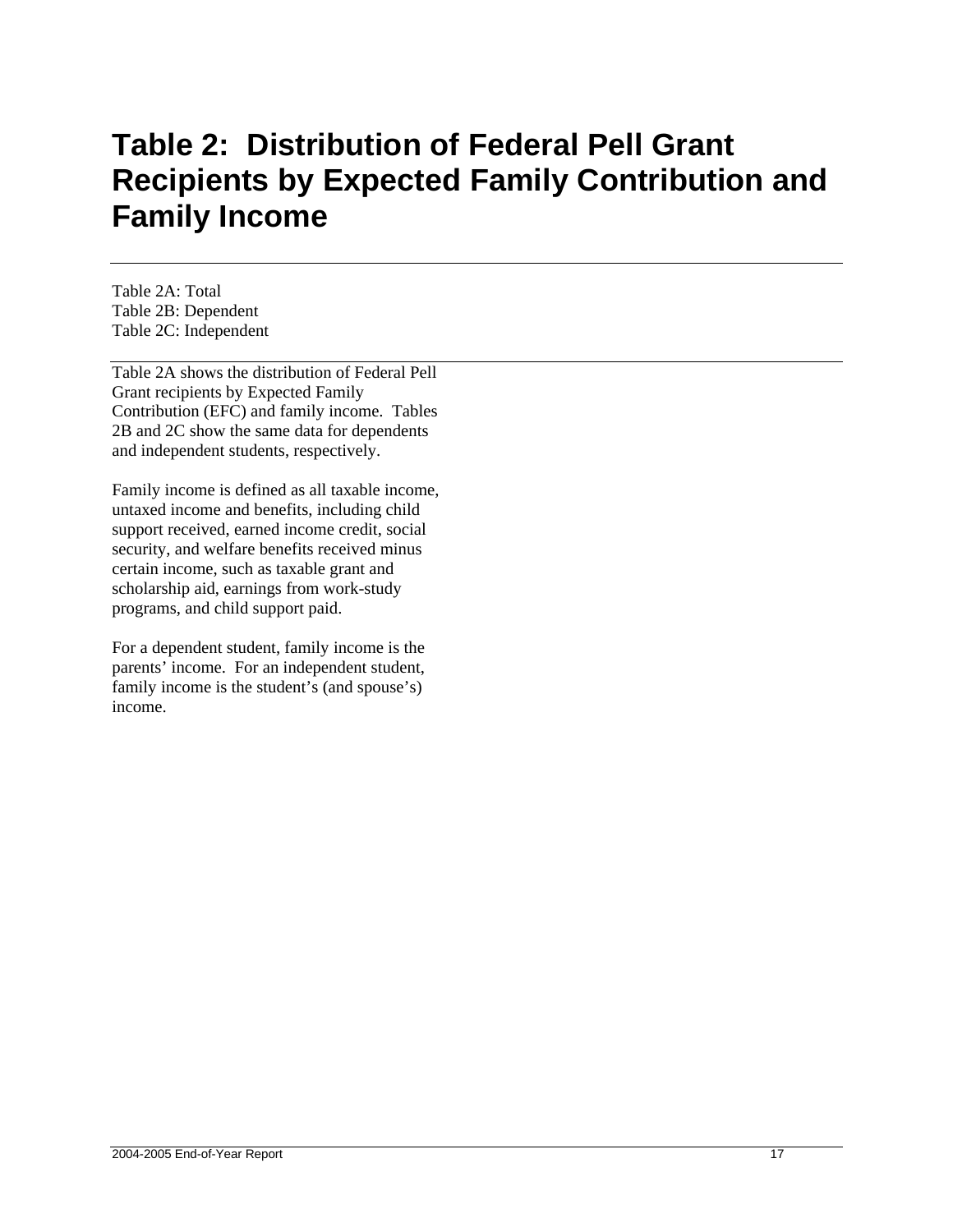### **TABLE 2A**

#### **DISTRIBUTION OF FEDERAL PELL GRANT RECIPIENTS BY EXPECTED FAMILY CONTRIBUTION AND FAMILY INCOME AWARD PERIOD 2004-2005**

**ALL RECIPIENTS** 

|                               | LESS THAN | $$6,001-$ | $$9.001-$ | $$15,001-$ | $$20,001-$ | $$30.001-$ | $$40.001-$ | $$50,001-$ |            |                   |
|-------------------------------|-----------|-----------|-----------|------------|------------|------------|------------|------------|------------|-------------------|
| EXPECTED FAMILY CONTRIBUTION: | \$6,001   | 9,000     | 15,000    | 20,000     | 30,000     | 40,000     | 50,000     | 60,000     | $$60.001+$ | TOTAL             |
| AUTOMATIC 0                   | 432,267   | 227,817   | 415,620   | 210,189    | 65,137     | 13,033     | 4,101      | 1,440      | 988        | 1,370,592 N       |
|                               | 31.5      | 16.6      | 30.3      | 15.3       | 4.8        | 1.0        | 0.3        | 0.1        | 0.1        | 100.0 R%          |
|                               | 42.9      | 47.2      | 46.5      | 34.4       | 5.7        | 1.8        | 1.3        | 1.4        | 3.3        | 25.8 C%           |
| 0.                            | 529,930   | 73,725    | 157,627   | 246,815    | 314,146    | 38,856     | 3,249      | 490        | 247        | 1,365,085 N       |
|                               | 38.8      | 5.4       | 11.5      | 18.1       | 23.0       | 2.8        | 0.2        | 0.0        | 0.0        | 100.0 R%          |
|                               | 52.7      | 15.3      | 17.7      | 40.4       | 27.4       | 5.5        | 1.0        | 0.5        | 0.8        | 25.7C             |
| $1 -$                         | 27,354    | 33,872    | 35,538    | 55,972     | 114,699    | 20,105     | 1,942      | 302        | 196        | 289,980 N         |
|                               | 9.4       | 11.7      | 12.3      | 19.3       | 39.6       | 6.9        | 0.7        | 0.1        | 0.1        | 100.0 R%          |
|                               | 2.7       | 7.0       | 4.0       | 9.2        | 10.0       | 2.8        | 0.6        | 0.3        | 0.7        | 5.5 C%            |
| $201 -$<br>400.               | 5,723     | 29,857    | 9,067     | 15,506     | 101,401    | 21,924     | 2,184      | 236        | 78         | 185,976 N         |
|                               | 3.1       | 16.1      | 4.9       | 8.3        | 54.5       | 11.8       | 1.2        | 0.1        | 0.0        | 100.0 R%          |
|                               | 0.6       | 6.2       | 1.0       | 2.5        | 8.8        | 3.1        | 0.7        | 0.2        | 0.3        | 3.5C <sup>8</sup> |
| $401 -$<br>600                | 2,254     | 31,491    | 6,735     | 6,461      | 94,385     | 30,688     | 3,521      | 327        | 73         | 175,935 N         |
|                               | 1.3       | 17.9      | 3.8       | 3.7        | 53.6       | 17.4       | 2.0        | 0.2        | 0.0        | 100.0 R%          |
|                               | 0.2       | 6.5       | 0.8       | 1.1        | 8.2        | 4.3        | 1.1        | 0.3        | 0.2        | 3.3C <sup>8</sup> |
| $601 -$<br>800                | 1,758     | 27,556    | 6,852     | 5,297      | 85,455     | 36,639     | 5,418      | 521        | 77         | 169,573 N         |
|                               | 1.0       | 16.3      | 4.0       | 3.1        | 50.4       | 21.6       | 3.2        | 0.3        | 0.0        | 100.0 R%          |
|                               | 0.2       | 5.7       | 0.8       | 0.9        | 7.4        | 5.2        | 1.7        | 0.5        | 0.3        | $3.2C$ %          |
| $801 - 1.000$                 | 1,108     | 24,472    | 7,045     | 4,123      | 73,483     | 42,872     | 7,457      | 859        | 130        | 161,549 N         |
|                               | 0.7       | 15.1      | 4.4       | 2.6        | 45.5       | 26.5       | 4.6        | 0.5        | 0.1        | 100.0 R%          |
|                               | 0.1       | 5.1       | 0.8       | 0.7        | 6.4        | 6.1        | 2.3        | 0.8        | 0.4        | 3.0C              |
| $1,001 - 1,200$               | 1,078     | 18,747    | 10,715    | 3,981      | 61,135     | 46,759     | 10,464     | 1,441      | 209        | 154,529 N         |
|                               | 0.7       | 12.1      | 6.9       | 2.6        | 39.6       | 30.3       | 6.8        | 0.9        | 0.1        | 100.0 R%          |
|                               | 0.1       | 3.9       | 1.2       | 0.7        | 5.3        | 6.6        | 3.2        | 1.4        | 0.7        | 2.9C%             |
| $1,201 - 1,400$               | 842       | 8,750     | 19,016    | 4,040      | 49,436     | 50,122     | 13,764     | 2,070      | 280        | 148,320 N         |
|                               | 0.6       | 5.9       | 12.8      | 2.7        | 33.3       | 33.8       | 9.3        | 1.4        | 0.2        | 100.0 R%          |
|                               | 0.1       | 1.8       | 2.1       | 0.7        | 4.3        | 7.1        | 4.2        | 2.0        | 0.9        | 2.8C%             |
| $1,401 - 1,600$               | 589       | 3,706     | 22,941    | 4,198      | 38,393     | 49,641     | 16,908     | 2,964      | 385        | 139,725 N         |
|                               | 0.4       | 2.7       | 16.4      | 3.0        | 27.5       | 35.5       | 12.1       | 2.1        | 0.3        | 100.0 R%          |
|                               | 0.1       | 0.8       | 2.6       | 0.7        | 3.3        | 7.0        | 5.2        | 2.8        | 1.3        | 2.6C%             |
| $1,601 - 1,800$               | 621       | 1,005     | 25,346    | 4,827      | 29,305     | 48,810     | 19,233     | 3,995      | 589        | 133,731 N         |
|                               | 0.5       | 0.8       | 19.0      | 3.6        | 21.9       | 36.5       | 14.4       | 3.0        | 0.4        | 100.0 R%          |
|                               | 0.1       | 0.2       | 2.8       | 0.8        | 2.6        | 6.9        | 5.9        | 3.8        | 2.0        | 2.5C%             |
| $1,801 - 2,000$               | 440       | 344       | 23,958    | 5,153      | 21,717     | 47,975     | 21,260     | 5,009      | 776        | 126,632 N         |
|                               | 0.3       | 0.3       | 18.9      | 4.1        | 17.1       | 37.9       | 16.8       | 4.0        | 0.6        | 100.0 R%          |
|                               | 0.0       | 0.1       | 2.7       | 0.8        | 1.9        | 6.8        | 6.5        | 4.7        | 2.6        | 2.4C <sup>8</sup> |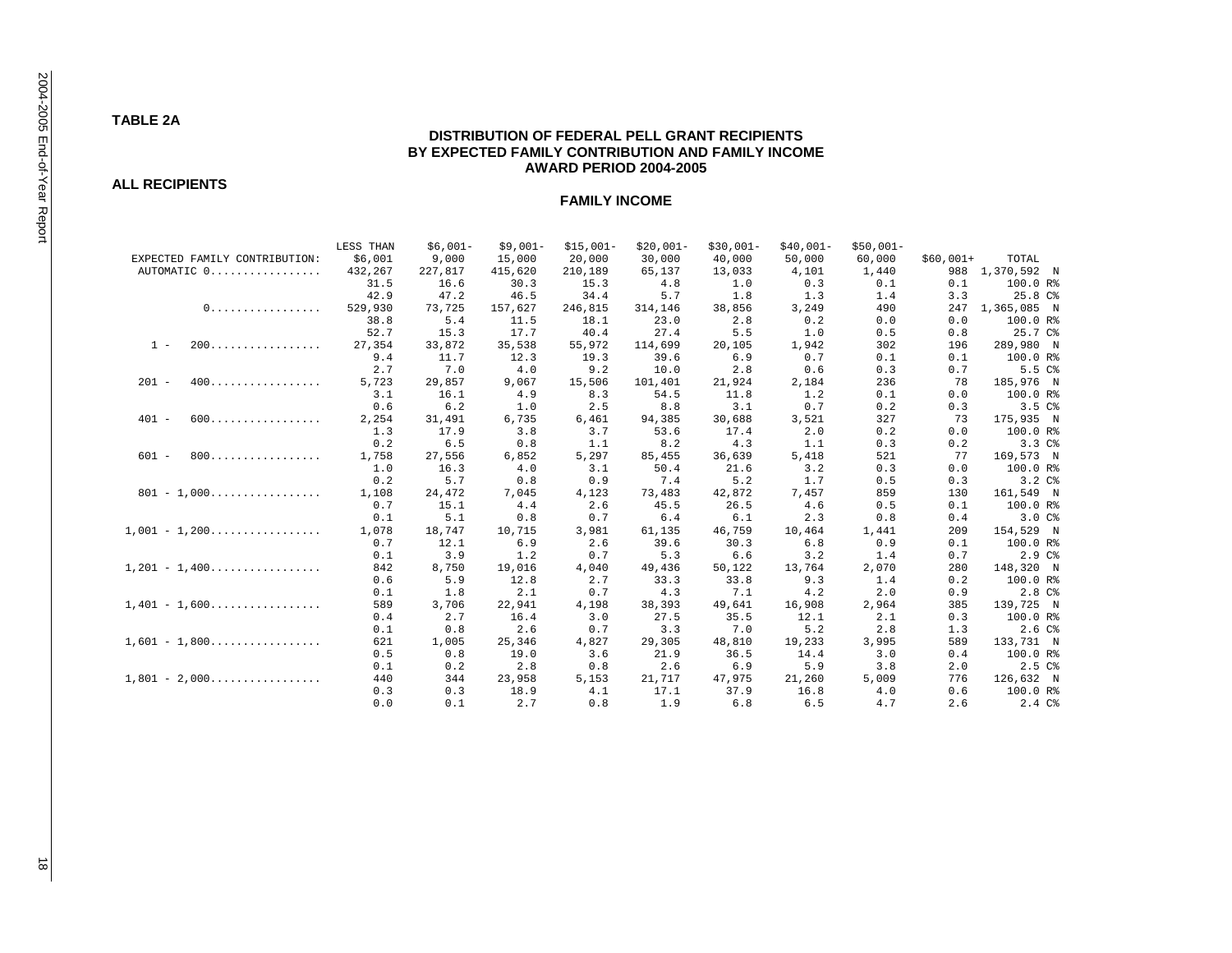#### **DISTRIBUTION OF FEDERAL PELL GRANT RECIPIENTS BY EXPECTED FAMILY CONTRIBUTION AND FAMILY INCOME AWARD PERIOD 2004-2005**

#### **ALL RECIPIENTS**

#### **FAMILY INCOME**

|                                                                | LESS THAN | $$6,001-$ | $$9,001-$ | $$15,001-$ | $$20,001-$ | $$30,001-$ | $$40,001-$ | $$50,001-$ |            |                   |
|----------------------------------------------------------------|-----------|-----------|-----------|------------|------------|------------|------------|------------|------------|-------------------|
| EXPECTED FAMILY CONTRIBUTION:                                  | \$6.001   | 9,000     | 15,000    | 20,000     | 30,000     | 40,000     | 50,000     | 60,000     | $$60,001+$ | TOTAL             |
| $2,001 - 2,200$                                                | 428       | 330       | 22,218    | 5,267      | 16,156     | 45,495     | 22,641     | 6,206      | 1,041      | 119,782 N         |
|                                                                | 0.4       | 0.3       | 18.5      | 4.4        | 13.5       | 38.0       | 18.9       | 5.2        | 0.9        | 100.0 R%          |
|                                                                | 0.0       | 0.1       | 2.5       | 0.9        | 1.4        | 6.4        | 7.0        | 5.8        | 3.5        | 2.3C8             |
| $2,201 - 2,400$                                                | 345       | 244       | 20,783    | 4,707      | 13,034     | 42,650     | 23,179     | 7,102      | 1,425      | 113,469 N         |
|                                                                | 0.3       | 0.2       | 18.3      | 4.1        | 11.5       | 37.6       | 20.4       | 6.3        | 1.3        | 100.0 R%          |
|                                                                | 0.0       | 0.1       | 2.3       | 0.8        | 1.1        | 6.0        | 7.1        | 6.7        | 4.8        | 2.1 C%            |
| $2,401 - 2,600 \ldots \ldots \ldots \ldots \ldots$             | 321       | 238       | 19,832    | 4,461      | 12,049     | 38,319     | 23,939     | 8,474      | 1,678      | 109,311 N         |
|                                                                | 0.3       | 0.2       | 18.1      | 4.1        | 11.0       | 35.1       | 21.9       | 7.8        | 1.5        | 100.0 R%          |
|                                                                | 0.0       | 0.0       | 2.2       | 0.7        | 1.1        | 5.4        | 7.4        | 8.0        | 5.6        | 2.1 C%            |
| $2,601 - 2,800$                                                | 335       | 218       | 18,985    | 3,848      | 11,209     | 32,817     | 24,056     | 9,677      | 2,236      | 103,381 N         |
|                                                                | 0.3       | 0.2       | 18.4      | 3.7        | 10.8       | 31.7       | 23.3       | 9.4        | 2.2        | 100.0 R%          |
|                                                                | 0.0       | 0.0       | 2.1       | 0.6        | 1.0        | 4.6        | 7.4        | 9.1        | 7.5        | 1.9 <sup>c</sup>  |
| $2.801 - 3.000$                                                | 248       | 178       | 18,484    | 3,380      | 10,448     | 27,562     | 23,772     | 10,062     | 2,706      | 96,840 N          |
|                                                                | 0.3       | 0.2       | 19.1      | 3.5        | 10.8       | 28.5       | 24.5       | 10.4       | 2.8        | 100.0 R%          |
|                                                                | 0.0       | 0.0       | 2.1       | 0.6        | 0.9        | 3.9        | 7.3        | 9.5        | 9.1        | 1.8 C%            |
| $3,001 - 3,200$                                                | 253       | 138       | 16,927    | 2,885      | 9,869      | 23,150     | 24,379     | 10,741     | 3,307      | 91,649 N          |
|                                                                | 0.3       | 0.2       | 18.5      | 3.1        | 10.8       | 25.3       | 26.6       | 11.7       | 3.6        | 100.0 R%          |
|                                                                | 0.0       | 0.0       | 1.9       | 0.5        | 0.9        | 3.3        | 7.5        | 10.1       | 11.1       | 1.7 C%            |
| $3.201 - 3.400$                                                | 188       | 129       | 15,351    | 3,246      | 8,881      | 19,591     | 24,842     | 11,052     | 3,658      | 86,938 N          |
|                                                                | 0.2       | 0.1       | 17.7      | 3.7        | 10.2       | 22.5       | 28.6       | 12.7       | 4.2        | 100.0 R%          |
|                                                                | 0.0       | 0.0       | 1.7       | 0.5        | 0.8        | 2.8        | 7.6        | 10.4       | 12.2       | 1.6C%             |
| $3,401 - 3,600$                                                | 216       | 162       | 11,812    | 5,982      | 8,256      | 15,420     | 23,219     | 10,725     | 4,095      | 79,887 N          |
|                                                                | 0.3       | 0.2       | 14.8      | 7.5        | 10.3       | 19.3       | 29.1       | 13.4       | 5.1        | 100.0 R%          |
|                                                                | 0.0       | 0.0       | 1.3       | 1.0        | 0.7        | 2.2        | 7.1        | 10.1       | 13.7       | 1.5C <sub>8</sub> |
| $3,601 - 3,850$                                                | 205       | 116       | 8,138     | 10,395     | 8,607      | 14,557     | 25,354     | 12,459     | 5,718      | 85,549 N          |
|                                                                | 0.2       | 0.1       | 9.5       | 12.2       | 10.1       | 17.0       | 29.6       | 14.6       | 6.7        | 100.0 R%          |
|                                                                | 0.0       | 0.0       | 0.9       | 1.7        | 0.8        | 2.1        | 7.8        | 11.7       | 19.1       | 1.6C%             |
| $\text{TOTAL}\ldots\ldots\ldots\ldots\ldots\ldots\ldots\ldots$ | 1,006,503 | 483,095   | 892,990   | 610,733    | 1,147,201  | 706,985    | 324,882    | 106,152    | 29,892     | 5,308,433 N       |
|                                                                | 19.0      | 9.1       | 16.8      | 11.5       | 21.6       | 13.3       | 6.1        | 2.0        | 0.6        | 100.0 R%          |
|                                                                | 100.0     | 100.0     | 100.0     | 100.0      | 100.0      | 100.0      | 100.0      | 100.0      | 100.0      | 100.0 C%          |

 $61$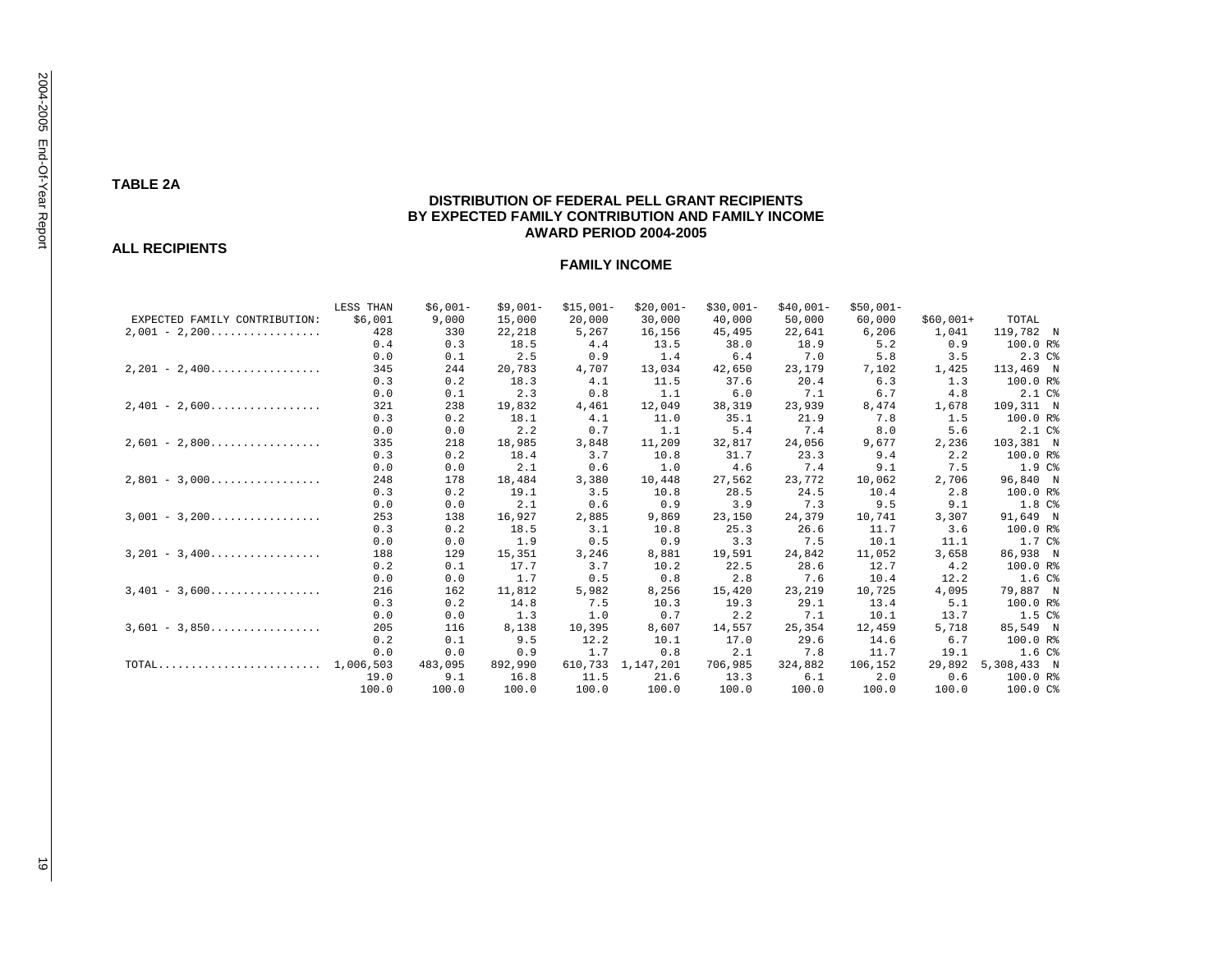#### **DISTRIBUTION OF FEDERAL PELL GRANT RECIPIENTS BY EXPECTED FAMILY CONTRIBUTION AND FAMILY INCOME AWARD PERIOD 2004-2005**

#### **DEPENDENT RECIPIENTS**

|                                                    |           |           |           | <b>FAMILY INCOME</b> |            |            |            |            |            |                   |
|----------------------------------------------------|-----------|-----------|-----------|----------------------|------------|------------|------------|------------|------------|-------------------|
|                                                    | LESS THAN | $$6,001-$ | $$9.001-$ | $$15,001-$           | $$20,001-$ | $$30,001-$ | $$40,001-$ | $$50,001-$ |            |                   |
| EXPECTED FAMILY CONTRIBUTION:                      | \$6,001   | 9,000     | 15,000    | 20,000               | 30,000     | 40,000     | 50,000     | 60,000     | $$60,001+$ | TOTAL             |
| AUTOMATIC 0                                        | 130,205   | 89,743    | 165,570   | 94,949               | 37,265     | 9,001      | 2,964      | 1,033      | 765        | 531,495 N         |
|                                                    | 24.5      | 16.9      | 31.2      | 17.9                 | 7.0        | 1.7        | 0.6        | 0.2        | 0.1        | 100.0 R%          |
|                                                    | 69.7      | 73.9      | 61.1      | 34.1                 | 6.2        | 2.1        | 1.4        | 1.3        | 3.0        | 24.0 C%           |
| 0.                                                 | 22,550    | 15,002    | 50,810    | 96,320               | 149,196    | 22,589     | 2,241      | 338        | 181        | 359,227 N         |
|                                                    | 6.3       | 4.2       | 14.1      | 26.8                 | 41.5       | 6.3        | 0.6        | 0.1        | 0.1        | 100.0 R%          |
|                                                    | 12.1      | 12.3      | 18.7      | 34.6                 | 24.7       | 5.3        | 1.0        | 0.4        | 0.7        | 16.2 C%           |
| 200<br>$1 -$                                       | 20,884    | 10,667    | 33,189    | 39,131               | 70,721     | 14,344     | 1,544      | 273        | 195        | 190,948 N         |
|                                                    | 10.9      | 5.6       | 17.4      | 20.5                 | 37.0       | 7.5        | 0.8        | 0.1        | 0.1        | 100.0 R%          |
|                                                    | 11.2      | 8.8       | 12.2      | 14.1                 | 11.7       | 3.4        | 0.7        | 0.3        | 0.8        | 8.6 C%            |
| $201 -$<br>400.                                    | 4,425     | 1,949     | 6,244     | 9,717                | 46,866     | 13,587     | 1,642      | 209        | 70         | 84,709 N          |
|                                                    | 5.2       | 2.3       | 7.4       | 11.5                 | 55.3       | 16.0       | 1.9        | 0.2        | 0.1        | 100.0 R%          |
|                                                    | 2.4       | 1.6       | 2.3       | 3.5                  | 7.7        | 3.2        | 0.8        | 0.3        | 0.3        | 3.8C <sup>8</sup> |
| $401 -$<br>600.                                    | 1,901     | 838       | 2,903     | 5,464                | 40,854     | 17,864     | 2,557      | 274        | 62         | 72,717 N          |
|                                                    | 2.6       | 1.2       | 4.0       | 7.5                  | 56.2       | 24.6       | 3.5        | 0.4        | 0.1        | 100.0 R%          |
|                                                    | 1.0       | 0.7       | 1.1       | 2.0                  | 6.8        | 4.2        | 1.2        | 0.3        | 0.2        | 3.3C <sup>8</sup> |
| $601 -$<br>800.                                    | 1,458     | 610       | 2,238     | 4,610                | 37,492     | 20,876     | 3,910      | 416        | 67         | 71,677 N          |
|                                                    | 2.0       | 0.9       | 3.1       | 6.4                  | 52.3       | 29.1       | 5.5        | 0.6        | 0.1        | 100.0 R%          |
|                                                    | 0.8       | 0.5       | 0.8       | 1.7                  | 6.2        | 4.9        | 1.8        | 0.5        | 0.3        | $3.2C$ %          |
| $801 - 1,000$                                      | 881       | 413       | 1,515     | 3,539                | 32,771     | 24,016     | 5,270      | 701        | 118        | 69,224 N          |
|                                                    | 1.3       | 0.6       | 2.2       | 5.1                  | 47.3       | 34.7       | 7.6        | 1.0        | 0.2        | 100.0 R%          |
|                                                    | 0.5       | 0.3       | 0.6       | 1.3                  | 5.4        | 5.6        | 2.4        | 0.9        | 0.5        | 3.1 <sup>c</sup>  |
| $1,001 - 1,200 \ldots \ldots \ldots \ldots \ldots$ | 876       | 407       | 1,367     | 3,298                | 28,957     | 25,476     | 7,351      | 1,188      | 186        | 69,106 N          |
|                                                    | 1.3       | 0.6       | 2.0       | 4.8                  | 41.9       | 36.9       | 10.6       | 1.7        | 0.3        | 100.0 R%          |
|                                                    | 0.5       | 0.3       | 0.5       | 1.2                  | 4.8        | 6.0        | 3.4        | 1.5        | 0.7        | 3.1 <sup>c</sup>  |
| $1,201 - 1,400$                                    | 645       | 303       | 1,110     | 2,848                | 26,079     | 26,201     | 9,420      | 1,675      | 233        | 68,514 N          |
|                                                    | 0.9       | 0.4       | 1.6       | 4.2                  | 38.1       | 38.2       | 13.7       | 2.4        | 0.3        | 100.0 R%          |
|                                                    | 0.3       | 0.2       | 0.4       | 1.0                  | 4.3        | 6.1        | 4.4        | 2.0        | 0.9        | 3.1 C%            |
| $1.401 - 1.600$                                    | 419       | 223       | 833       | 2,440                | 22,371     | 26,063     | 11,428     | 2,349      | 347        | 66,473 N          |
|                                                    | 0.6       | 0.3       | 1.3       | 3.7                  | 33.7       | 39.2       | 17.2       | 3.5        | 0.5        | 100.0 R%          |
|                                                    | 0.2       | 0.2       | 0.3       | 0.9                  | 3.7        | 6.1        | 5.3        | 2.9        | 1.4        | 3.0C%             |
| $1,601 - 1,800$                                    | 466       | 231       | 837       | 2,349                | 18,728     | 26,189     | 12,662     | 3,159      | 503        | 65,124 N          |
|                                                    | 0.7       | 0.4       | 1.3       | 3.6                  | 28.8       | 40.2       | 19.4       | 4.9        | 0.8        | 100.0 R%          |
|                                                    | 0.2       | 0.2       | 0.3       | 0.8                  | 3.1        | 6.1        | 5.9        | 3.9        | 2.0        | 2.9C%             |
| $1,801 - 2,000$                                    | 326       | 156       | 725       | 2,036                | 15,687     | 26,601     | 13,986     | 3,858      | 651        | 64,026 N          |
|                                                    | 0.5       | 0.2       | 1.1       | 3.2                  | 24.5       | 41.5       | 21.8       | 6.0        | 1.0        | 100.0 R%          |
|                                                    | 0.2       | 0.1       | 0.3       | 0.7                  | 2.6        | 6.2        | 6.5        | 4.7        | 2.6        | 2.9C <sub>8</sub> |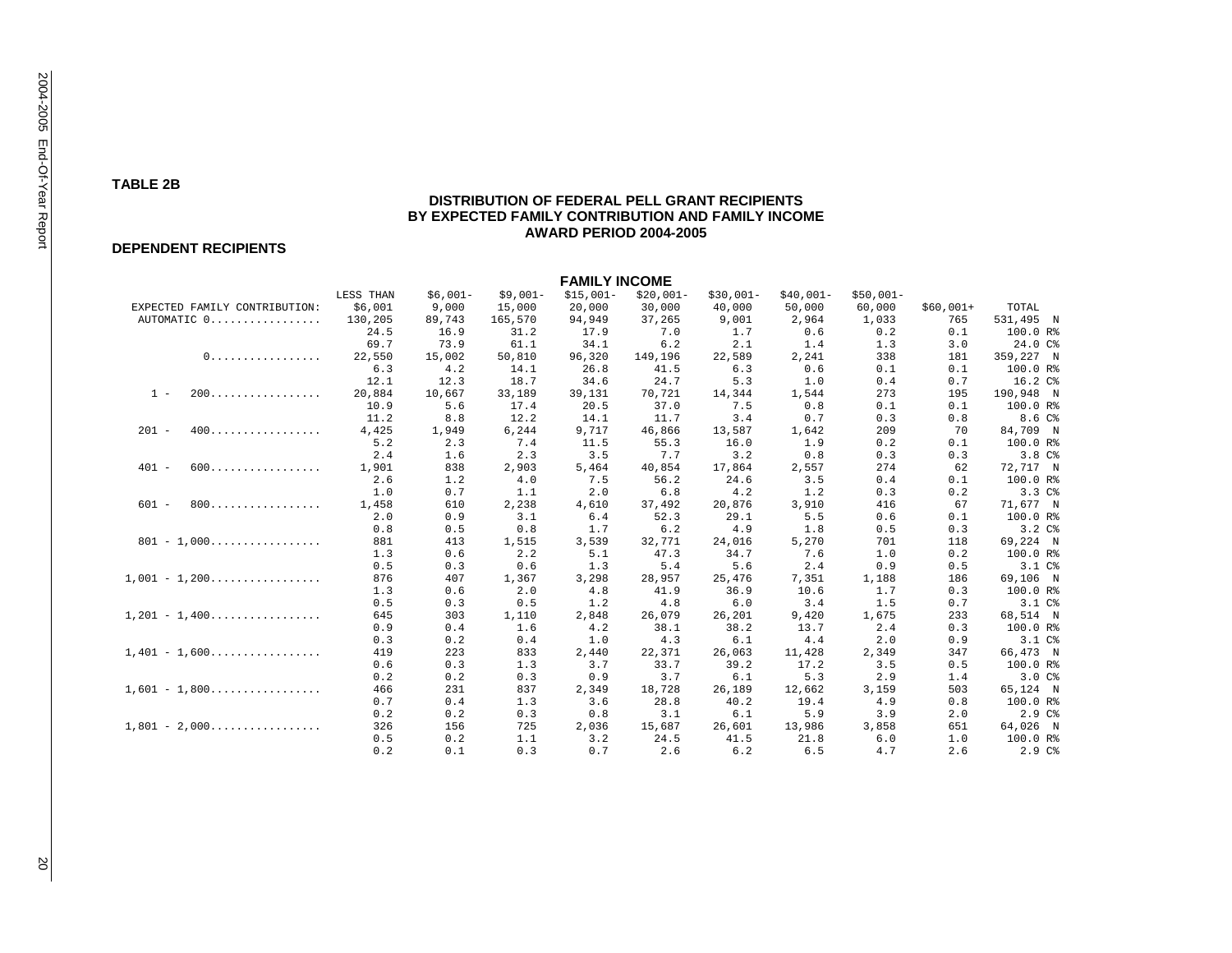**TABLE 2B** 

### **DISTRIBUTION OF FEDERAL PELL GRANT RECIPIENTS BY EXPECTED FAMILY CONTRIBUTION AND FAMILY INCOME AWARD PERIOD 2004-2005**

#### **DEPENDENT RECIPIENTS**

|                                                    | LESS THAN | $$6,001-$ | $$9,001-$ | $$15,001-$ | $$20,001-$ | $$30,001-$ | $$40,001-$ | $$50,001-$ |            |                   |
|----------------------------------------------------|-----------|-----------|-----------|------------|------------|------------|------------|------------|------------|-------------------|
| EXPECTED FAMILY CONTRIBUTION:                      | \$6,001   | 9,000     | 15,000    | 20,000     | 30,000     | 40,000     | 50,000     | 60,000     | $$60,001+$ | TOTAL             |
| $2,001 - 2,200$                                    | 320       | 172       | 621       | 1,904      | 13,354     | 25,799     | 14,581     | 4,747      | 876        | 62,374 N          |
|                                                    | 0.5       | 0.3       | 1.0       | 3.1        | 21.4       | 41.4       | 23.4       | 7.6        | 1.4        | 100.0 R%          |
|                                                    | 0.2       | 0.1       | 0.2       | 0.7        | 2.2        | 6.0        | 6.7        | 5.8        | 3.5        | 2.8C <sup>8</sup> |
| $2,201 - 2,400$                                    | 249       | 128       | 471       | 1,676      | 11,381     | 25,147     | 14,815     | 5,444      | 1,199      | 60,510 N          |
|                                                    | 0.4       | 0.2       | 0.8       | 2.8        | 18.8       | 41.6       | 24.5       | 9.0        | 2.0        | 100.0 R%          |
|                                                    | 0.1       | 0.1       | 0.2       | 0.6        | 1.9        | 5.9        | 6.9        | 6.6        | 4.7        | 2.7 C%            |
| $2,401 - 2,600 \ldots \ldots \ldots \ldots \ldots$ | 247       | 123       | 483       | 1,567      | 10,432     | 24,046     | 15,239     | 6,541      | 1,419      | 60,097 N          |
|                                                    | 0.4       | 0.2       | 0.8       | 2.6        | 17.4       | 40.0       | 25.4       | 10.9       | 2.4        | 100.0 R%          |
|                                                    | 0.1       | 0.1       | 0.2       | 0.6        | 1.7        | 5.6        | 7.1        | 8.0        | 5.6        | 2.7 C%            |
| $2,601 - 2,800$                                    | 246       | 122       | 476       | 1,346      | 9,296      | 21,870     | 15,171     | 7,489      | 1,904      | 57,920 N          |
|                                                    | 0.4       | 0.2       | 0.8       | 2.3        | 16.0       | 37.8       | 26.2       | 12.9       | 3.3        | 100.0 R%          |
|                                                    | 0.1       | 0.1       | 0.2       | 0.5        | 1.5        | 5.1        | 7.0        | 9.1        | 7.5        | 2.6C%             |
| $2,801 - 3,000 \ldots \ldots \ldots \ldots \ldots$ | 164       | 91        | 403       | 1,222      | 8,199      | 19,342     | 15,340     | 7,746      | 2,263      | 54,770 N          |
|                                                    | 0.3       | 0.2       | 0.7       | 2.2        | 15.0       | 35.3       | 28.0       | 14.1       | 4.1        | 100.0 R%          |
|                                                    | 0.1       | 0.1       | 0.1       | 0.4        | 1.4        | 4.5        | 7.1        | 9.5        | 9.0        | 2.5C <sup>8</sup> |
| $3,001 - 3,200$                                    | 191       | 86        | 331       | 1,077      | 7,539      | 17,283     | 15,658     | 8,163      | 2,750      | 53,078 N          |
|                                                    | 0.4       | 0.2       | 0.6       | 2.0        | 14.2       | 32.6       | 29.5       | 15.4       | 5.2        | 100.0 R%          |
|                                                    | 0.1       | 0.1       | 0.1       | 0.4        | 1.2        | 4.0        | 7.2        | 10.0       | 10.9       | 2.4C%             |
| $3,201 - 3,400$                                    | 121       | 78        | 298       | 934        | 6,435      | 15,369     | 16,372     | 8,389      | 3,064      | 51,060 N          |
|                                                    | 0.2       | 0.2       | 0.6       | 1.8        | 12.6       | 30.1       | 32.1       | 16.4       | 6.0        | 100.0 R%          |
|                                                    | 0.1       | 0.1       | 0.1       | 0.3        | 1.1        | 3.6        | 7.6        | 10.2       | 12.1       | 2.3C8             |
| $3,401 - 3,600$                                    | 166       | 96        | 299       | 896        | 5,746      | 12,774     | 15,648     | 8,127      | 3,422      | 47,174 N          |
|                                                    | 0.4       | 0.2       | 0.6       | 1.9        | 12.2       | 27.1       | 33.2       | 17.2       | 7.3        | 100.0 R%          |
|                                                    | 0.1       | 0.1       | 0.1       | 0.3        | 0.9        | 3.0        | 7.2        | 9.9        | 13.5       | 2.1 <sup>c</sup>  |
| $3,601 - 3,850$                                    | 142       | 63        | 291       | 945        | 5,868      | 12,960     | 18,264     | 9,800      | 4,987      | 53,320 N          |
|                                                    | 0.3       | 0.1       | 0.5       | 1.8        | 11.0       | 24.3       | 34.3       | 18.4       | 9.4        | 100.0 R%          |
|                                                    | 0.1       | 0.1       | 0.1       | 0.3        | 1.0        | 3.0        | 8.5        | 12.0       | 19.7       | 2.4 C%            |
| TOTAL                                              | 186,882   | 121,501   | 271,014   | 278,268    | 605,237    | 427,397    | 216,063    | 81,919     | 25,262     | 2,213,543 N       |
|                                                    | 8.4       | 5.5       | 12.2      | 12.6       | 27.3       | 19.3       | 9.8        | 3.7        | 1.1        | 100.0 R%          |
|                                                    | 100.0     | 100.0     | 100.0     | 100.0      | 100.0      | 100.0      | 100.0      | 100.0      | 100.0      | 100.0 C%          |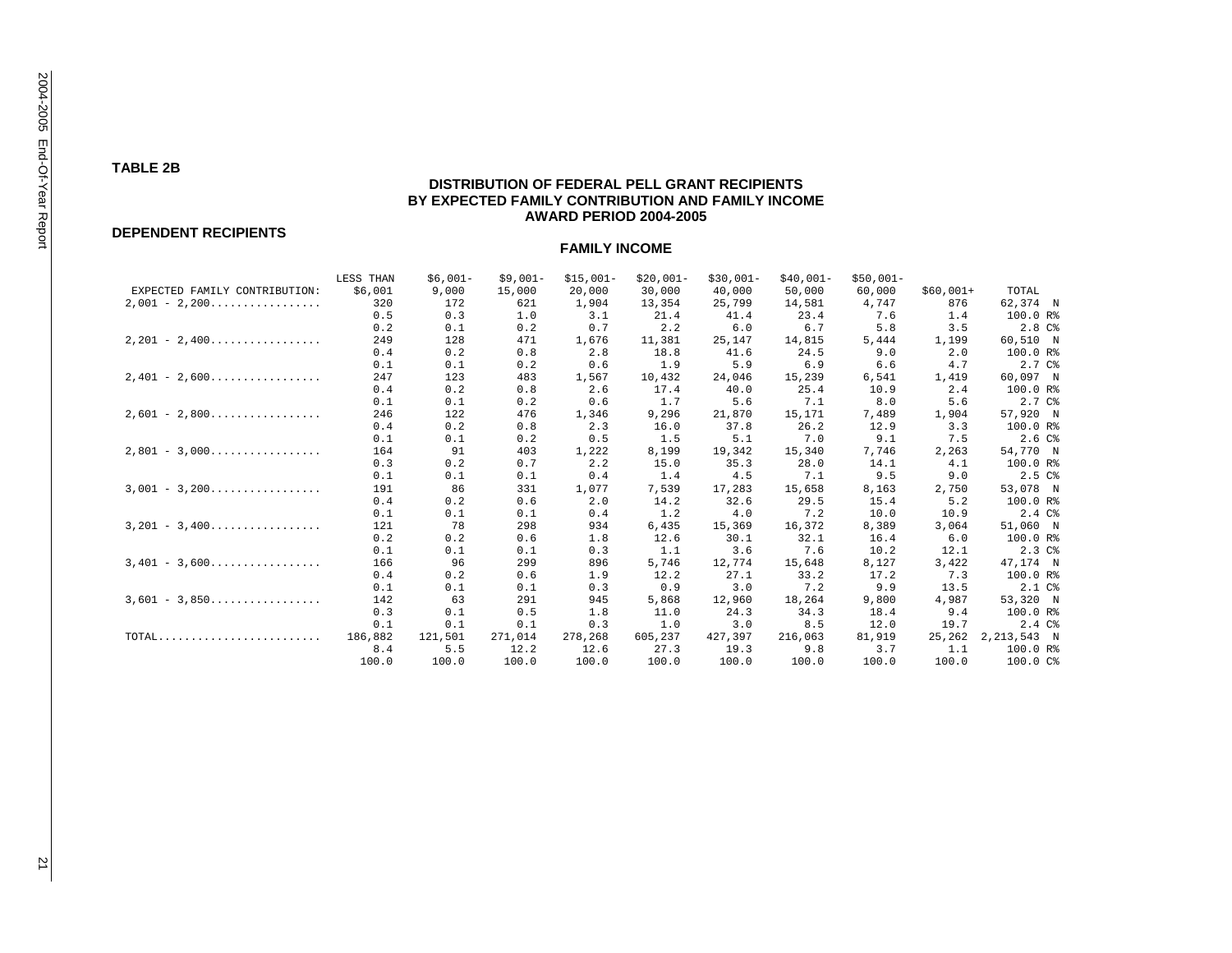#### **TABLE 2C**

### **DISTRIBUTION OF FEDERAL PELL GRANT RECIPIENTS BY EXPECTED FAMILY CONTRIBUTION AND FAMILY INCOME AWARD PERIOD 2004-2005**

#### **INDEPENDENT RECIPIENTS**

|                               | LESS THAN | $$6,001-$ | $$9,001-$ | $$15,001-$ | $$20,001-$ | $$30,001-$ | $$40,001-$ | $$50,001-$ |                |                   |
|-------------------------------|-----------|-----------|-----------|------------|------------|------------|------------|------------|----------------|-------------------|
| EXPECTED FAMILY CONTRIBUTION: | \$6,001   | 9,000     | 15,000    | 20,000     | 30,000     | 40,000     | 50,000     | 60,000     | $$60,001+$     | TOTAL             |
| AUTOMATIC 0                   | 302,062   | 138,074   | 250,050   | 115,240    | 27,872     | 4,032      | 1,137      | 407        | 223            | 839,097 N         |
|                               | 36.0      | 16.5      | 29.8      | 13.7       | 3.3        | 0.5        | 0.1        | 0.0        | 0.0            | 100.0 R%          |
|                               | 36.9      | 38.2      | 40.2      | 34.7       | 5.1        | 1.4        | 1.0        | 1.7        | 4.8            | 27.1 C%           |
| 0.                            | 507,380   | 58,723    | 106,817   | 150,495    | 164,950    | 16,267     | 1,008      | 152        | 66             | 1,005,858 N       |
|                               | 50.4      | 5.8       | 10.6      | 15.0       | 16.4       | 1.6        | 0.1        | 0.0        | 0.0            | 100.0 R%          |
|                               | 61.9      | 16.2      | 17.2      | 45.3       | 30.4       | 5.8        | 0.9        | 0.6        | 1.4            | 32.5 C%           |
| 200.<br>$1 -$                 | 6,470     | 23,205    | 2,349     | 16,841     | 43,978     | 5,761      | 398        | 29         | $\overline{1}$ | 99,032 N          |
|                               | 6.5       | 23.4      | 2.4       | 17.0       | 44.4       | 5.8        | 0.4        | 0.0        | 0.0            | 100.0 R%          |
|                               | 0.8       | 6.4       | 0.4       | 5.1        | 8.1        | 2.1        | 0.4        | 0.1        | 0.0            | $3.2C$ %          |
| $201 -$<br>400.               | 1,298     | 27,908    | 2,823     | 5,789      | 54,535     | 8,337      | 542        | 27         | 8              | 101,267 N         |
|                               | 1.3       | 27.6      | 2.8       | 5.7        | 53.9       | 8.2        | 0.5        | 0.0        | 0.0            | 100.0 R%          |
|                               | 0.2       | 7.7       | 0.5       | 1.7        | 10.1       | 3.0        | 0.5        | 0.1        | 0.2            | 3.3C <sub>8</sub> |
| $401 -$<br>600                | 353       | 30,653    | 3,832     | 997        | 53,531     | 12,824     | 964        | 53         | 11             | 103,218 N         |
|                               | 0.3       | 29.7      | 3.7       | 1.0        | 51.9       | 12.4       | 0.9        | 0.1        | 0.0            | 100.0 R%          |
|                               | 0.0       | 8.5       | 0.6       | 0.3        | 9.9        | 4.6        | 0.9        | 0.2        | 0.2            | 3.3C <sup>8</sup> |
| $601 -$<br>800.               | 300       | 26,946    | 4,614     | 687        | 47,963     | 15,763     | 1,508      | 105        | 10             | 97,896 N          |
|                               | 0.3       | 27.5      | 4.7       | 0.7        | 49.0       | 16.1       | 1.5        | 0.1        | 0.0            | 100.0 R%          |
|                               | 0.0       | 7.5       | 0.7       | 0.2        | 8.8        | 5.6        | 1.4        | 0.4        | 0.2            | 3.2C <sup>8</sup> |
| $801 - 1,000$                 | 227       | 24,059    | 5,530     | 584        | 40,712     | 18,856     | 2,187      | 158        | 12             | 92,325 N          |
|                               | 0.2       | 26.1      | 6.0       | 0.6        | 44.1       | 20.4       | 2.4        | 0.2        | 0.0            | 100.0 R%          |
|                               | 0.0       | 6.7       | 0.9       | 0.2        | 7.5        | 6.7        | 2.0        | 0.7        | 0.3            | 3.0C%             |
| $1,001 - 1,200$               | 202       | 18,340    | 9,348     | 683        | 32,178     | 21,283     | 3,113      | 253        | 23             | 85,423 N          |
|                               | 0.2       | 21.5      | 10.9      | 0.8        | 37.7       | 24.9       | 3.6        | 0.3        | 0.0            | 100.0 R%          |
|                               | 0.0       | 5.1       | 1.5       | 0.2        | 5.9        | 7.6        | 2.9        | 1.0        | 0.5            | 2.8C%             |
| $1,201 - 1,400$               | 197       | 8,447     | 17,906    | 1,192      | 23,357     | 23,921     | 4,344      | 395        | 47             | 79,806 N          |
|                               | 0.2       | 10.6      | 22.4      | 1.5        | 29.3       | 30.0       | 5.4        | 0.5        | 0.1            | 100.0 R%          |
|                               | 0.0       | 2.3       | 2.9       | 0.4        | 4.3        | 8.6        | 4.0        | 1.6        | 1.0            | 2.6C%             |
| $1.401 - 1.600$               | 170       | 3,483     | 22,108    | 1,758      | 16,022     | 23,578     | 5,480      | 615        | 38             | 73,252 N          |
|                               | 0.2       | 4.8       | 30.2      | 2.4        | 21.9       | 32.2       | 7.5        | 0.8        | 0.1            | 100.0 R%          |
|                               | 0.0       | 1.0       | 3.6       | 0.5        | 3.0        | 8.4        | 5.0        | 2.5        | 0.8            | 2.4C%             |
| $1,601 - 1,800$               | 155       | 774       | 24,509    | 2,478      | 10,577     | 22,621     | 6,571      | 836        | 86             | 68,607 N          |
|                               | 0.2       | 1.1       | 35.7      | 3.6        | 15.4       | 33.0       | 9.6        | 1.2        | 0.1            | 100.0 R%          |
|                               | 0.0       | 0.2       | 3.9       | 0.7        | 2.0        | 8.1        | 6.0        | 3.4        | 1.9            | 2.2C              |
| $1.801 - 2.000$               | 114       | 188       | 23,233    | 3,117      | 6,030      | 21,374     | 7,274      | 1,151      | 125            | 62,606 N          |
|                               | 0.2       | 0.3       | 37.1      | 5.0        | 9.6        | 34.1       | 11.6       | 1.8        | 0.2            | 100.0 R%          |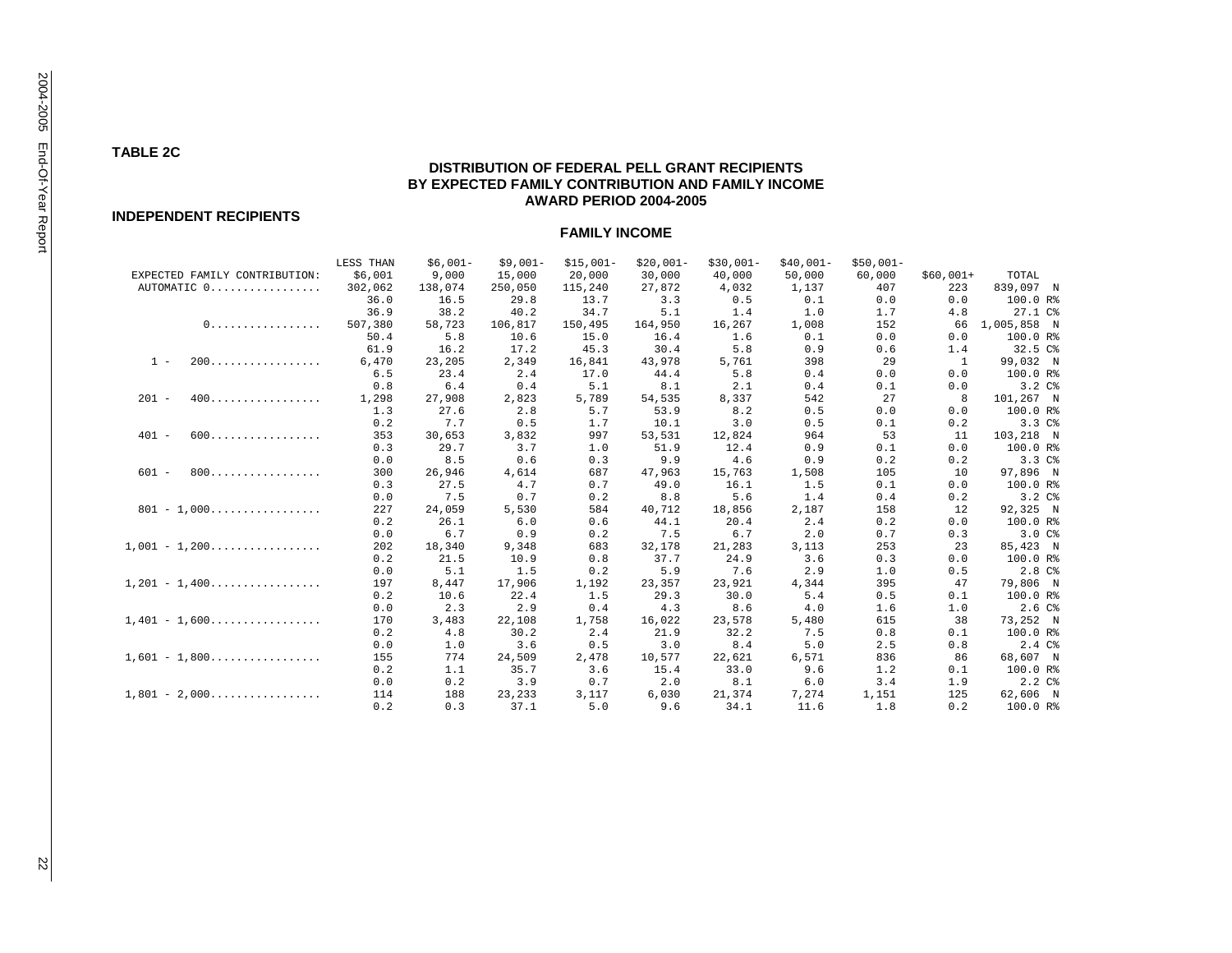**TABLE 2C** 

### **DISTRIBUTION OF FEDERAL PELL GRANT RECIPIENTS BY EXPECTED FAMILY CONTRIBUTION AND FAMILY INCOME AWARD PERIOD 2004-2005**

#### **INDEPENDENT RECIPIENTS**

|                                                    | LESS THAN | $$6,001-$ | $$9.001-$ | $$15.001-$ | $$20,001-$ | $$30.001-$ | $$40.001-$ | $$50,001-$ |            |                   |
|----------------------------------------------------|-----------|-----------|-----------|------------|------------|------------|------------|------------|------------|-------------------|
| EXPECTED FAMILY CONTRIBUTION:                      | \$6.001   | 9,000     | 15,000    | 20,000     | 30,000     | 40,000     | 50,000     | 60,000     | $$60.001+$ | TOTAL             |
| $2,001 - 2,200$                                    | 108       | 158       | 21,597    | 3,363      | 2,802      | 19,696     | 8,060      | 1,459      | 165        | 57,408 N          |
|                                                    | 0.2       | 0.3       | 37.6      | 5.9        | 4.9        | 34.3       | 14.0       | 2.5        | 0.3        | 100.0 R%          |
|                                                    | 0.0       | 0.0       | 3.5       | 1.0        | 0.5        | 7.0        | 7.4        | 6.0        | 3.6        | 1.9C <sup>8</sup> |
| $2,201 - 2,400$                                    | 96        | 116       | 20,312    | 3,031      | 1,653      | 17,503     | 8,364      | 1,658      | 226        | 52,959 N          |
|                                                    | 0.2       | 0.2       | 38.4      | 5.7        | 3.1        | 33.1       | 15.8       | 3.1        | 0.4        | 100.0 R%          |
|                                                    | 0.0       | 0.0       | 3.3       | 0.9        | 0.3        | 6.3        | 7.7        | 6.8        | 4.9        | 1.7 C%            |
| $2,401 - 2,600$                                    | 74        | 115       | 19,349    | 2,894      | 1,617      | 14,273     | 8,700      | 1,933      | 259        | 49,214 N          |
|                                                    | 0.2       | 0.2       | 39.3      | 5.9        | 3.3        | 29.0       | 17.7       | 3.9        | 0.5        | 100.0 R%          |
|                                                    | 0.0       | 0.0       | 3.1       | 0.9        | 0.3        | 5.1        | 8.0        | 8.0        | 5.6        | 1.6C <sup>8</sup> |
| $2,601 - 2,800 \ldots \ldots \ldots \ldots \ldots$ | 89        | 96        | 18,509    | 2,502      | 1,913      | 10,947     | 8,885      | 2,188      | 332        | 45,461 N          |
|                                                    | 0.2       | 0.2       | 40.7      | 5.5        | 4.2        | 24.1       | 19.5       | 4.8        | 0.7        | 100.0 R%          |
|                                                    | 0.0       | 0.0       | 3.0       | 0.8        | 0.4        | 3.9        | 8.2        | 9.0        | 7.2        | 1.5 C%            |
| $2,801 - 3,000 \ldots \ldots \ldots \ldots \ldots$ | 84        | 87        | 18,081    | 2,158      | 2,249      | 8,220      | 8,432      | 2,316      | 443        | 42,070 N          |
|                                                    | 0.2       | 0.2       | 43.0      | 5.1        | 5.3        | 19.5       | 20.0       | 5.5        | 1.1        | 100.0 R%          |
|                                                    | 0.0       | 0.0       | 2.9       | 0.6        | 0.4        | 2.9        | 7.7        | 9.6        | 9.6        | 1.4 <sup>c</sup>  |
| $3,001 - 3,200 \ldots \ldots \ldots \ldots \ldots$ | 62        | 52        | 16,596    | 1,808      | 2,330      | 5,867      | 8,721      | 2,578      | 557        | 38,571 N          |
|                                                    | 0.2       | 0.1       | 43.0      | 4.7        | 6.0        | 15.2       | 22.6       | 6.7        | 1.4        | 100.0 R%          |
|                                                    | 0.0       | 0.0       | 2.7       | 0.5        | 0.4        | 2.1        | 8.0        | 10.6       | 12.0       | 1.2C <sup>8</sup> |
| $3,201 - 3,400$                                    | 67        | 51        | 15,053    | 2,312      | 2,446      | 4,222      | 8,470      | 2,663      | 594        | 35,878 N          |
|                                                    | 0.2       | 0.1       | 42.0      | 6.4        | 6.8        | 11.8       | 23.6       | 7.4        | 1.7        | 100.0 R%          |
|                                                    | 0.0       | 0.0       | 2.4       | 0.7        | 0.5        | 1.5        | 7.8        | 11.0       | 12.8       | 1.2C <sup>8</sup> |
| $3,401 - 3,600$                                    | 50        | 66        | 11,513    | 5,086      | 2,510      | 2,646      | 7,571      | 2,598      | 673        | 32,713 N          |
|                                                    | 0.2       | 0.2       | 35.2      | 15.5       | 7.7        | 8.1        | 23.1       | 7.9        | 2.1        | 100.0 R%          |
|                                                    | 0.0       | 0.0       | 1.9       | 1.5        | 0.5        | 0.9        | 7.0        | 10.7       | 14.5       | 1.1 C%            |
| $3,601 - 3,850$                                    | 63        | 53        | 7,847     | 9,450      | 2,739      | 1,597      | 7,090      | 2,659      | 731        | 32,229 N          |
|                                                    | 0.2       | 0.2       | 24.3      | 29.3       | 8.5        | 5.0        | 22.0       | 8.3        | 2.3        | 100.0 R%          |
|                                                    | 0.0       | 0.0       | 1.3       | 2.8        | 0.5        | 0.6        | 6.5        | 11.0       | 15.8       | 1.0C%             |
| TOTAL                                              | 819,621   | 361,594   | 621,976   | 332,465    | 541,964    | 279,588    | 108,819    | 24,233     | 4,630      | 3,094,890 N       |
|                                                    | 26.5      | 11.7      | 20.1      | 10.7       | 17.5       | 9.0        | 3.5        | 0.8        | 0.1        | 100.0 R%          |
|                                                    | 100.0     | 100.0     | 100.0     | 100.0      | 100.0      | 100.0      | 100.0      | 100.0      | 100.0      | 100.0 C%          |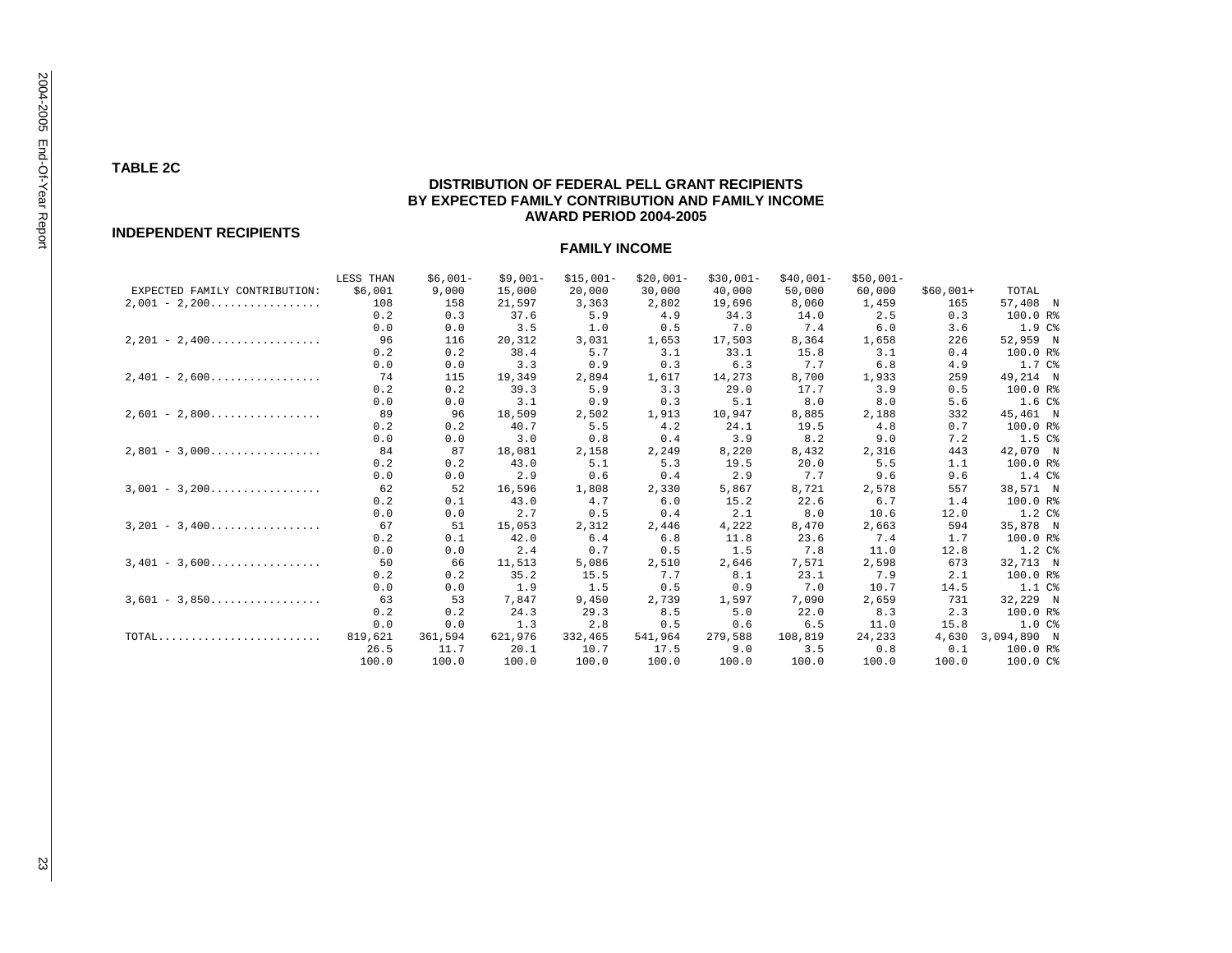# **Table 3: Distribution of Federal Pell Grant Recipients by Family Income and Grant Level**

Table 3A: Total Table 3B: Dependent Table 3C: Independent

Table 3A, 3B, and 3C present the distribution of Federal Pell Grant recipients by family income and grant level for all recipients, dependents, and independents, respectively.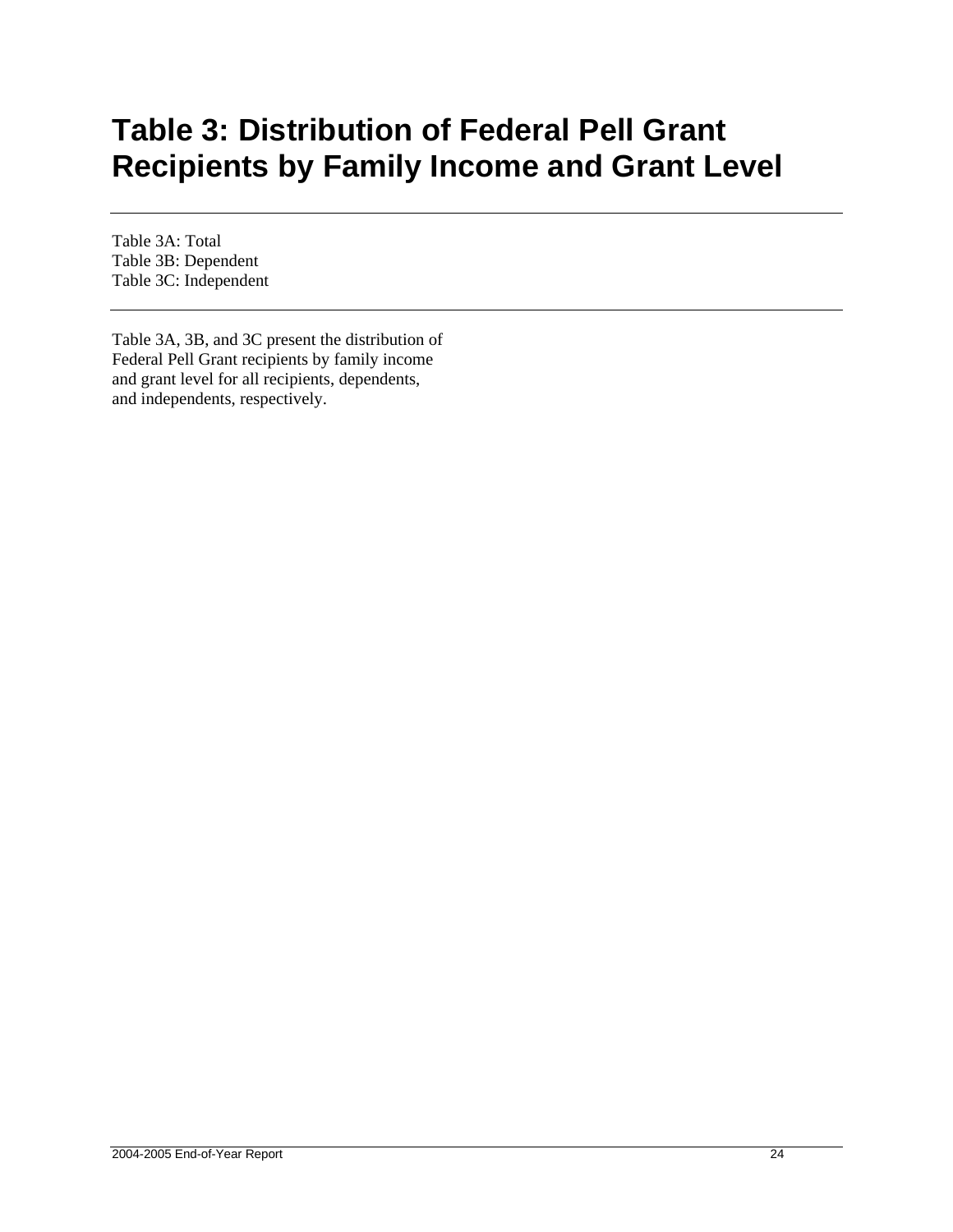#### **TABLE 3A**

#### **DISTRIBUTION OF FEDERAL PELL GRANT RECIPIENTS BY FAMILY INCOME AND GRANT LEVEL AWARD PERIOD 2004-2005**

#### **ALL RECIPIENTS**

|                                                                              | $$1-$   | $$300-$ | $$600-$ | $$900-$ | $$1,200-$ | $$1,500-$ | $$1,800-$ | $$2,100-$ | $$2,400-$ | $$2,700-$          |
|------------------------------------------------------------------------------|---------|---------|---------|---------|-----------|-----------|-----------|-----------|-----------|--------------------|
| FAMILY INCOME:                                                               | 299     | 599     | 899     | 1,199   | 1,499     | 1,799     | 2,099     | 2,399     | 2,699     | \$2,999            |
| LESS THAN \$6,001                                                            | 9,479   | 21,614  | 17,671  | 50,988  | 41,664    | 40,854    | 180,362   | 12,735    | 30,936    | 34,285 N           |
|                                                                              | 0.9     | 2.1     | 1.8     | 5.1     | 4.1       | 4.1       | 17.9      | 1.3       | 3.1       | 3.4 R              |
|                                                                              | 8.7     | 7.3     | 6.2     | 13.5    | 12.3      | 12.2      | 25.9      | 6.4       | 12.3      | 13.9 C%            |
| $$6,001 -$<br>9,000                                                          | 4,983   | 11,315  | 13,316  | 25,121  | 23,770    | 28,667    | 70,691    | 11,808    | 19,261    | 24,535 N           |
|                                                                              | 1.0     | 2.3     | 2.8     | 5.2     | 4.9       | 5.9       | 14.6      | 2.4       | 4.0       | 5.1 R%             |
|                                                                              | 4.6     | 3.8     | 4.7     | 6.7     | 7.0       | 8.6       | 10.2      | 6.0       | 7.7       | 10.0 C%            |
| $$9,001 - 15,000$                                                            | 21,457  | 51,225  | 49,459  | 67,403  | 55,293    | 50,371    | 123,458   | 28,302    | 38,376    | 32,828 N           |
|                                                                              | 2.4     | 5.7     | 5.5     | 7.5     | 6.2       | 5.6       | 13.8      | 3.2       | 4.3       | 3.7 R              |
|                                                                              | 19.6    | 17.3    | 17.3    | 17.9    | 16.4      | 15.1      | 17.7      | 14.3      | 15.3      | 13.3 C%            |
| $$15,001 - 20,000$                                                           | 11,509  | 24,828  | 16,092  | 34,165  | 25,347    | 27,520    | 89,266    | 12,341    | 23,680    | 20,094 N           |
|                                                                              | 1.9     | 4.1     | 2.6     | 5.6     | 4.2       | 4.5       | 14.6      | 2.0       | 3.9       | 3.3 R <sup>8</sup> |
|                                                                              | 10.5    | 8.4     | 5.6     | 9.1     | 7.5       | 8.2       | 12.8      | 6.2       | 9.4       | 8.2 C%             |
| $$20.001 - 30.000$                                                           | 16,154  | 43,954  | 50,849  | 69,296  | 69,802    | 76,788    | 129,205   | 50,700    | 66,560    | 71,712 N           |
|                                                                              | 1.4     | 3.8     | 4.4     | 6.0     | 6.1       | 6.7       | 11.3      | 4.4       | 5.8       | 6.3 R              |
|                                                                              | 14.8    | 14.9    | 17.8    | 18.4    | 20.7      | 23.0      | 18.6      | 25.6      | 26.5      | $29.1$ $C8$        |
| $$30,001 - 40,000$                                                           | 19,002  | 56,407  | 66,761  | 70,160  | 71,304    | 68,666    | 67,814    | 53,909    | 50,716    | 47,478 N           |
|                                                                              | 2.7     | 8.0     | 9.4     | 9.9     | 10.1      | 9.7       | 9.6       | 7.6       | 7.2       | 6.7 R%             |
|                                                                              | 17.4    | 19.1    | 23.4    | 18.6    | 21.1      | 20.5      | 9.7       | 27.3      | 20.2      | 19.3 C%            |
| $$40,001 - 50,000$                                                           | 18,327  | 54,974  | 46,996  | 40,255  | 34,739    | 29.732    | 26,496    | 22,033    | 17,787    | 12,836 N           |
|                                                                              | 5.6     | 16.9    | 14.5    | 12.4    | 10.7      | 9.2       | 8.2       | 6.8       | 5.5       | 4.0 R%             |
|                                                                              | 16.8    | 18.6    | 16.5    | 10.7    | 10.3      | 8.9       | 3.8       | 11.1      | 7.1       | 5.2 C%             |
| $$50,001 - 60,000$                                                           | 6,440   | 22,791  | 18,354  | 15,200  | 12,592    | 9,597     | 7,387     | 5,175     | 3,405     | 1,994 N            |
|                                                                              | 6.1     | 21.5    | 17.3    | 14.3    | 11.9      | 9.0       | 7.0       | 4.9       | 3.2       | 1.9 R%             |
|                                                                              | 5.9     | 7.7     | 6.4     | 4.0     | 3.7       | 2.9       | 1.1       | 2.6       | 1.4       | 0.8C <sup>8</sup>  |
| $$60,001$ +                                                                  | 1,865   | 8,695   | 5,789   | 4,219   | 2,924     | 1,952     | 1,464     | 810       | 512       | 303 N              |
|                                                                              | 6.2     | 29.1    | 19.4    | 14.1    | 9.8       | 6.5       | 4.9       | 2.7       | 1.7       | 1.0 R <sup>8</sup> |
|                                                                              | 1.7     | 2.9     | 2.0     | 1.1     | 0.9       | 0.6       | 0.2       | 0.4       | 0.2       | 0.1C <sup>8</sup>  |
| $\texttt{TOTAL} \dots \dots \dots \dots \dots \dots \dots \dots \dots \dots$ | 109,216 | 295,803 | 285,287 | 376,807 | 337,435   | 334,147   | 696,143   | 197,813   | 251,233   | 246,065 N          |
|                                                                              | 2.1     | 5.6     | 5.4     | 7.1     | 6.4       | 6.3       | 13.1      | 3.7       | 4.7       | 4.6 R%             |
|                                                                              | 100.0   | 100.0   | 100.0   | 100.0   | 100.0     | 100.0     | 100.0     | 100.0     | 100.0     | 100.0 C%           |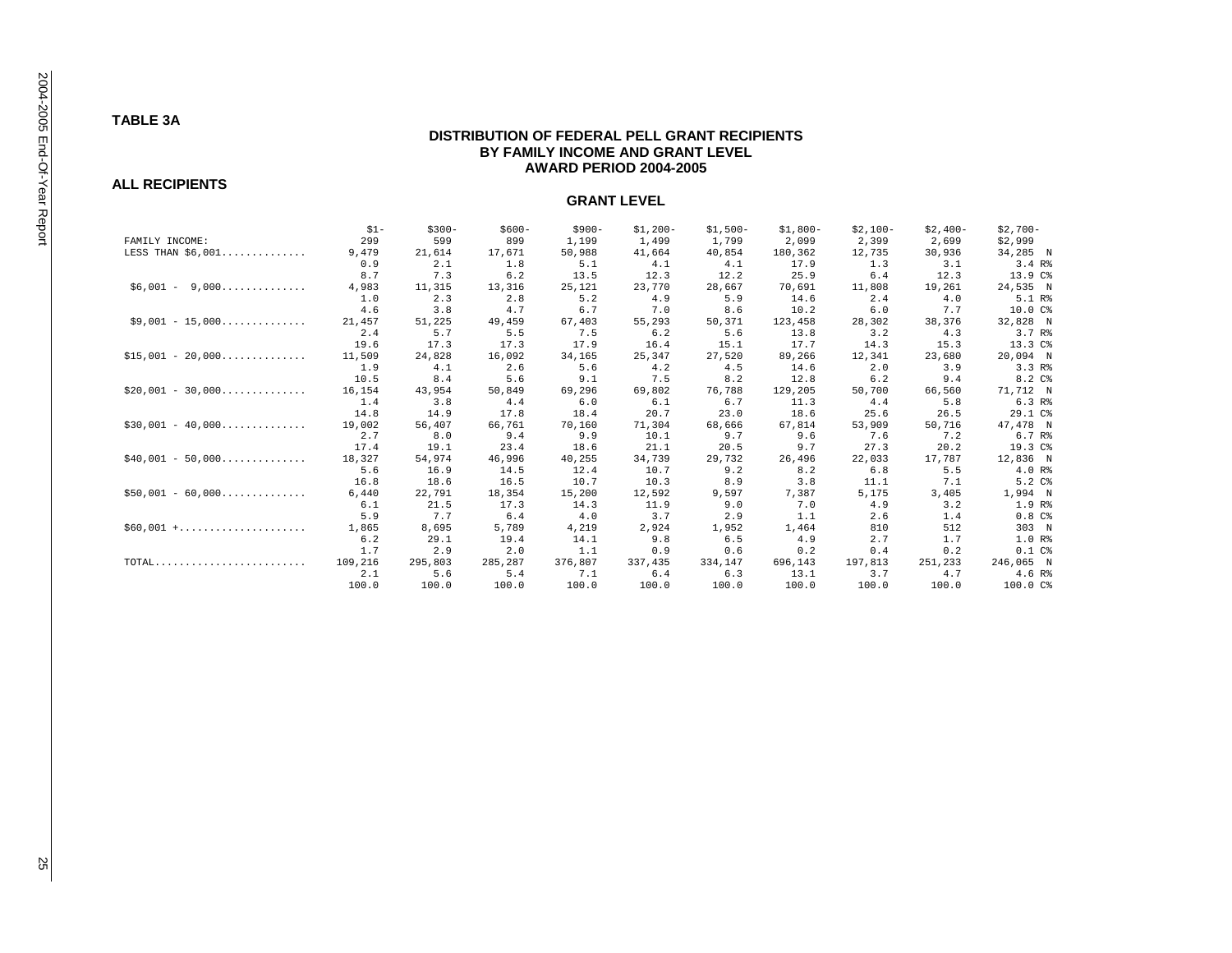#### **TABLE 3A**

#### **DISTRIBUTION OF FEDERAL PELL GRANT RECIPIENTS BY FAMILY INCOME AND GRANT LEVEL AWARD PERIOD 2004-2005**

#### **ALL RECIPIENTS**

|                          | $$3,000-$ | $$3,300-$         | $$3,600-$       |           |                     |
|--------------------------|-----------|-------------------|-----------------|-----------|---------------------|
| FAMILY INCOME:           |           | 3,299 3,599 4,049 |                 | \$4,050   | TOTAL               |
| LESS THAN \$6,001 51,871 |           | 53,148            | 36,577          | 424,319   | 1,006,503 N         |
|                          | 5.2       | 5.3               | 3.6             | 42.2      | 100.0 R%            |
|                          | 17.6      | 18.0              | 10.2            | 34.5      | 19.0 C%             |
| $$6,001 - 9,000$         | 35,621    | 37,834            | 45,128          | 131,045   | 483,095 N           |
|                          | 7.4       | 7.8               | 9.3             | 27.1      | 100.0 R%            |
|                          | 12.1      | 12.8              | 12.6            | 10.6      | 9.1 <sup>c</sup>    |
| $$9,001 - 15,000$        | 39,768    | 39,313            | 41,366          | 254,371   | 892,990 N           |
|                          | 4.5       | 4.4               | 4.6             | 28.5      | 100.0 R%            |
|                          | 13.5      | 13.3              | 11.6            | 20.7      | 16.8 C%             |
| $$15,001 - 20,000$       | 32,298    | 34,056            | 52,197          | 207,340   | 610,733 N           |
|                          | 5.3       | 5.6               | 8.5             | 33.9      | 100.0 R%            |
|                          | 11.0      | 11.5              | 14.6            | 16.8      | 11.5 C%             |
| $$20,001 - 30,000$       | 84,132    | 92,182            | 144,729         | 181,138   | 1,147,201 N         |
|                          | 7.3       | 8.0               | 12.6            | 15.8      | 100.0 R%            |
|                          | 28.5      | 31.2              | 40.5            | 14.7      | 21.6 C%             |
| $$30,001 - 40,000$       | 41,649    | 32,972            | 33,244          | 26,903    | 706,985 N           |
|                          | 5.9       | 4.7               | 4.7             | 3.8       | 100.0 R%            |
|                          | 14.1      | 11.2              | 9.3             | 2.2       | 13.3 C%             |
| $$40,001 - 50,000$       | 8,092     | 4,933             | 3,523           | 4,159     | 324,882 N           |
|                          | 2.5       | 1.5               | 1.1             | 1.3       | $100.0 R$ %         |
|                          | 2.7       | 1.7               | 1.0             | 0.3       | 6.1 C%              |
| $$50,001 - 60,000$       | 1,125     | 548               | 454             | 1,090     | 106,152 N           |
|                          | 1.1       | 0.5               | 0.4             | 1.0       | 100.0 R%            |
|                          | 0.4       | 0.2               | 0.1             | 0.1       | 2.0C                |
| $$60,001$ +              | 214       | 135               | 227             | 783       | 29.892 N            |
|                          | 0.7       | 0.5               | 0.8             | 2.6       | 100.0 R%            |
|                          | 0.1       | 0.0               | 0.1             | 0.1       | $0.6 \, \text{C}$ & |
| $\texttt{TOTAL}$         | 294,770   |                   | 295,121 357,445 | 1,231,148 | 5,308,433 N         |
|                          | 5.6       | 5.6               | 6.7             | 23.2      | 100.0 R%            |
|                          | 100.0     | 100.0             | 100.0           | 100.0     | 100.0 C%            |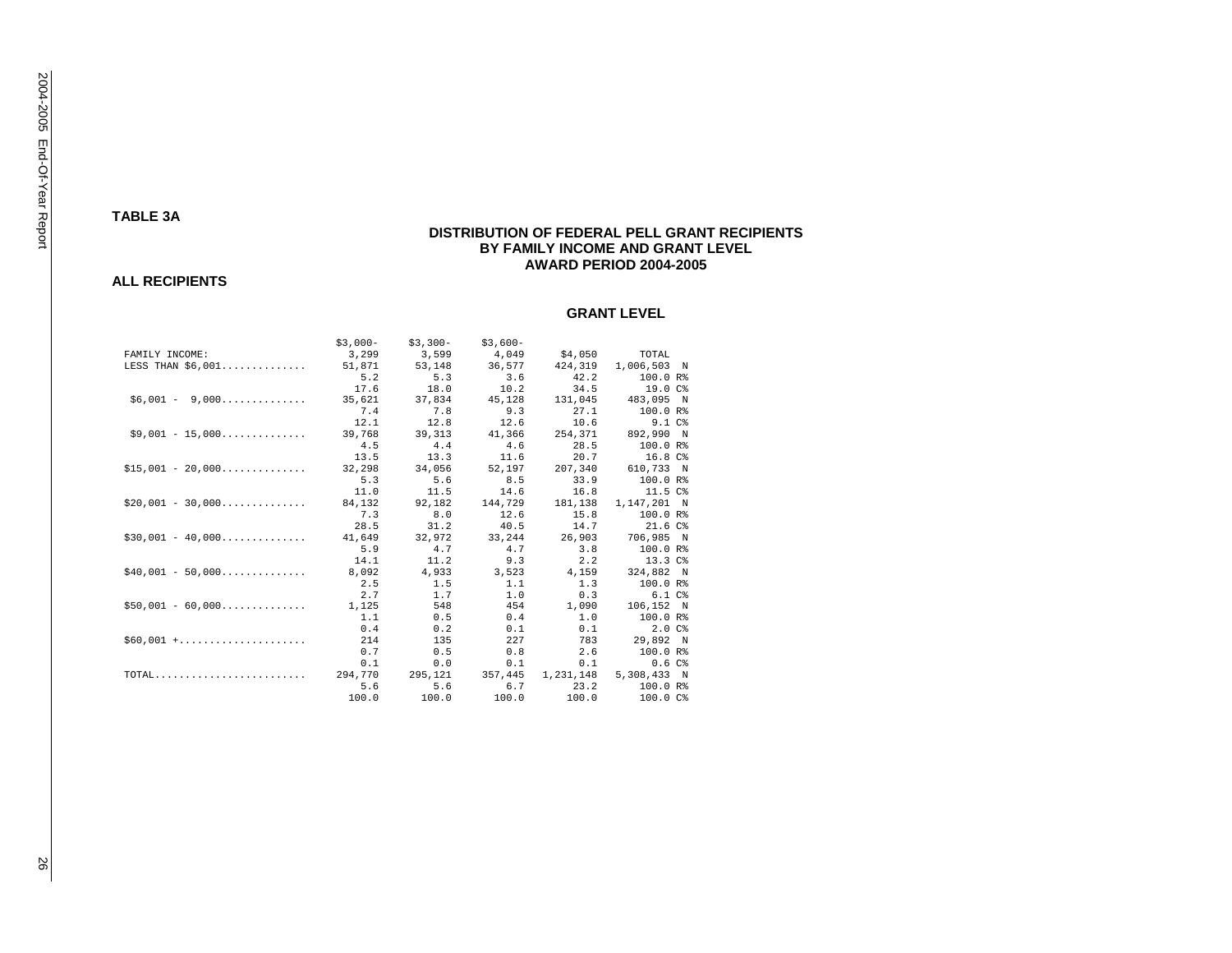#### **DISTRIBUTION OF FEDERAL PELL GRANT RECIPIENTS BY FAMILY INCOME AND GRANT LEVEL AWARD PERIOD 2004-2005**

#### **DEPENDENT RECIPIENTS**

|                                                                        | $$1-$  | $$300-$ | $$600-$ | $$900-$ | $$1,200-$ | $$1,500-$ | $$1,800-$ | $$2,100-$ | $$2,400-$ | $$2,700-$            |
|------------------------------------------------------------------------|--------|---------|---------|---------|-----------|-----------|-----------|-----------|-----------|----------------------|
| FAMILY INCOME:                                                         | 299    | 599     | 899     | 1,199   | 1,499     | 1,799     | 2,099     | 2,399     | 2,699     | \$2,999              |
| LESS THAN \$6,001                                                      | 863    | 2,467   | 2,071   | 6,006   | 5,092     | 5,451     | 26,130    | 2,368     | 5,081     | 5,226 N              |
|                                                                        | 0.5    | 1.3     | 1.1     | 3.2     | 2.7       | 2.9       | 14.0      | 1.3       | 2.7       | 2.8 R                |
|                                                                        | 2.8    | 2.1     | 1.8     | 4.5     | 3.9       | 4.2       | 11.1      | 2.5       | 4.7       | 4.9 C%               |
| $$6,001 -$<br>9,000                                                    | 668    | 1,738   | 1,466   | 4,083   | 3,450     | 3,710     | 17,506    | 1,466     | 3,193     | 3,368 N              |
|                                                                        | 0.5    | 1.4     | 1.2     | 3.4     | 2.8       | 3.1       | 14.4      | 1.2       | 2.6       | 2.8 R                |
|                                                                        | 2.2    | 1.5     | 1.3     | 3.1     | 2.7       | 2.9       | 7.4       | 1.5       | 2.9       | 3.1 C%               |
| $$9.001 - 15.000$                                                      | 1,309  | 3,687   | 3,025   | 8,417   | 7,053     | 7,925     | 34,883    | 3,469     | 7,123     | 7,256 N              |
|                                                                        | 0.5    | 1.4     | 1.1     | 3.1     | 2.6       | 2.9       | 12.9      | 1.3       | 2.6       | $2.7 R$ <sup>8</sup> |
|                                                                        | 4.3    | 3.1     | 2.7     | 6.3     | 5.5       | 6.1       | 14.8      | 3.6       | 6.6       | 6.8C <sup>8</sup>    |
| $$15,001 - 20,000 \ldots \ldots \ldots \ldots$                         | 1,801  | 4,922   | 4,490   | 9,247   | 8,084     | 9,039     | 32,723    | 4,992     | 8,576     | 8,349 N              |
|                                                                        | 0.6    | 1.8     | 1.6     | 3.3     | 2.9       | 3.2       | 11.8      | 1.8       | 3.1       | 3.0 R                |
|                                                                        | 5.9    | 4.2     | 4.0     | 6.9     | 6.3       | 7.0       | 13.9      | 5.2       | 7.9       | 7.8 C%               |
| $$20,001 - 30,000$                                                     | 6,239  | 19,003  | 20,804  | 27,295  | 29,888    | 32,502    | 56,528    | 26,417    | 34,104    | 38,738 N             |
|                                                                        | 1.0    | 3.1     | 3.4     | 4.5     | 4.9       | 5.4       | 9.3       | 4.4       | 5.6       | 6.4 R                |
|                                                                        | 20.4   | 16.1    | 18.4    | 20.5    | 23.2      | 25.2      | 24.0      | 27.7      | 31.4      | 36.1 C%              |
| $$30,001 - 40,000$                                                     | 8,149  | 30,551  | 34,430  | 37.072  | 39,276    | 39,402    | 40.667    | 34,243    | 32,700    | 31,884 N             |
|                                                                        | 1.9    | 7.1     | 8.1     | 8.7     | 9.2       | 9.2       | 9.5       | 8.0       | 7.7       | 7.5 R%               |
|                                                                        | 26.6   | 26.0    | 30.4    | 27.8    | 30.4      | 30.5      | 17.3      | 35.9      | 30.1      | 29.7 C%              |
| $$40,001 - 50,000$                                                     | 7,293  | 32,022  | 28,211  | 25,555  | 23,271    | 21,154    | 19,566    | 17,043    | 14,325    | 10,438 N             |
|                                                                        | 3.4    | 14.8    | 13.1    | 11.8    | 10.8      | 9.8       | 9.1       | 7.9       | 6.6       | 4.8 R%               |
|                                                                        | 23.8   | 27.2    | 24.9    | 19.2    | 18.0      | 16.4      | 8.3       | 17.9      | 13.2      | 9.7 C%               |
| $$50,001 - 60,000$                                                     | 3,057  | 16,162  | 13,810  | 12,039  | 10,368    | 8,075     | 6,283     | 4,528     | 3,005     | 1,806 N              |
|                                                                        | 3.7    | 19.7    | 16.9    | 14.7    | 12.7      | 9.9       | 7.7       | 5.5       | 3.7       | 2.2 R                |
|                                                                        | 10.0   | 13.7    | 12.2    | 9.0     | 8.0       | 6.3       | 2.7       | 4.8       | 2.8       | 1.7 <sup>c</sup>     |
| $$60,001 + \ldots + \ldots + \ldots + \ldots$                          | 1,202  | 7,140   | 4,900   | 3,710   | 2,600     | 1.746     | 1,294     | 733       | 474       | 271 N                |
|                                                                        | 4.8    | 28.3    | 19.4    | 14.7    | 10.3      | 6.9       | 5.1       | 2.9       | 1.9       | 1.1 R%               |
|                                                                        | 3.9    | 6.1     | 4.3     | 2.8     | 2.0       | 1.4       | 0.5       | 0.8       | 0.4       | 0.3C <sup>8</sup>    |
| $\texttt{TOTAL} \dots \dots \dots \dots \dots \dots \dots \dots \dots$ | 30,581 | 117,692 | 113,207 | 133,424 | 129,082   | 129,004   | 235,580   | 95,259    | 108,581   | 107,336 N            |
|                                                                        | 1.4    | 5.3     | 5.1     | 6.0     | 5.8       | 5.8       | 10.6      | 4.3       | 4.9       | 4.8 R%               |
|                                                                        | 100.0  | 100.0   | 100.0   | 100.0   | 100.0     | 100.0     | 100.0     | 100.0     | 100.0     | 100.0 C%             |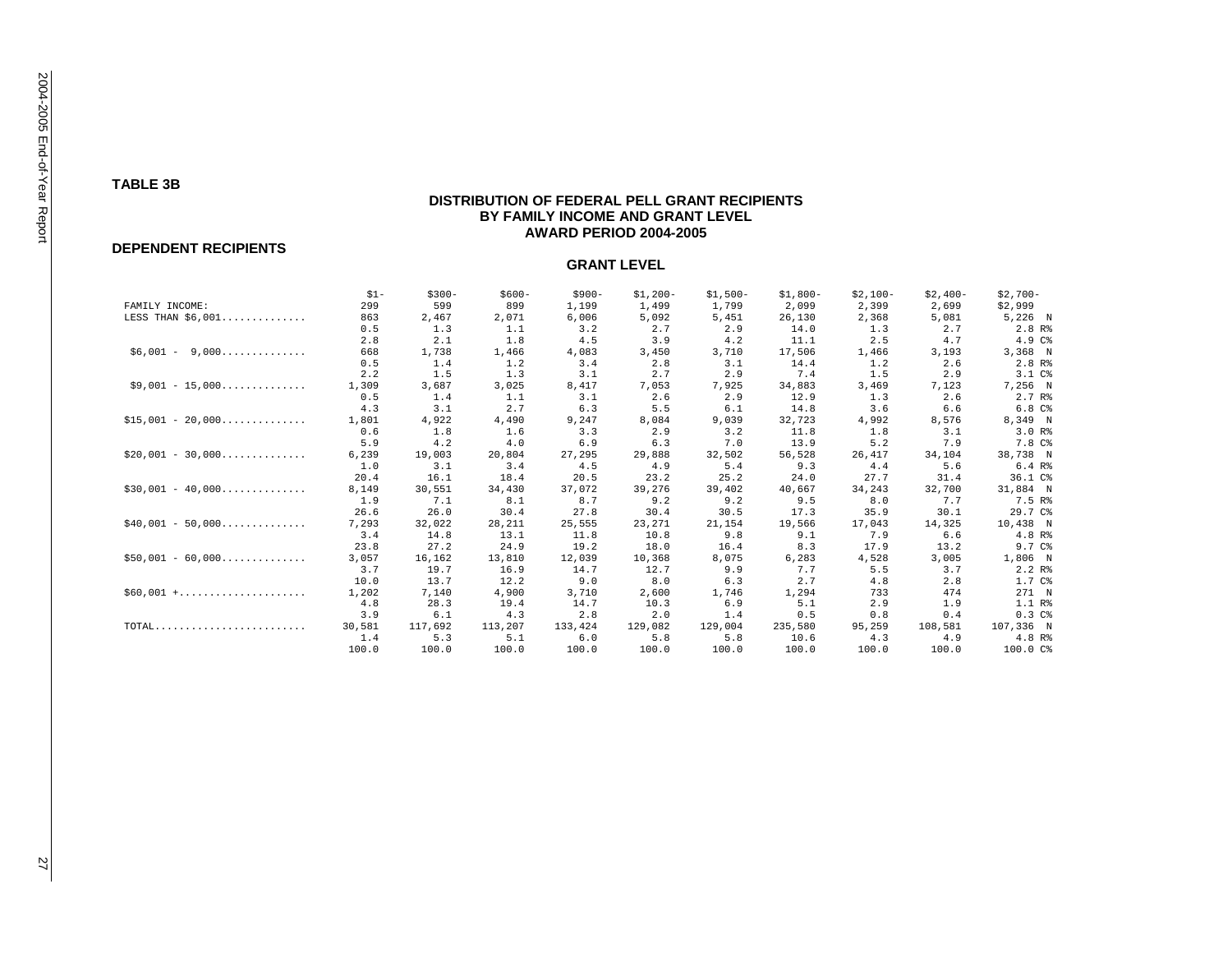#### **TABLE 3B**

#### **DISTRIBUTION OF FEDERAL PELL GRANT RECIPIENTS BY FAMILY INCOME AND GRANT LEVEL AWARD PERIOD 2004-2005**

#### **DEPENDENT RECIPIENTS**

|                    | $$3.000-$ | $$3,300-$   | $$3.600-$ |         |                    |
|--------------------|-----------|-------------|-----------|---------|--------------------|
| FAMILY INCOME:     | 3,299     | 3,599 4,049 |           | \$4,050 | TOTAL              |
| LESS THAN \$6,001  | 8,147     | 10,539      | 20,873    | 86,568  | 186,882 N          |
|                    | 4.4       | 5.6         | 11.2      | 46.3    | 100.0 R%           |
|                    | 6.8       | 8.1         | 9.0       | 16.3    | $8.4 \text{ }C\$   |
| $$6,001 - 9,000$   | 5,412     | 6,505       | 10,416    | 58,520  | 121,501 N          |
|                    | 4.5       | 5.4         | 8.6       | 48.2    | 100.0 R%           |
|                    | 4.5       | 5.0         | 4.5       | 11.0    | 5.5 C%             |
| $$9,001 - 15,000$  | 11,952    | 14,850      | 31,793    | 128,272 | 271,014 N          |
|                    | 4.4       | 5.5         | 11.7      | 47.3    | 100.0 R%           |
|                    | 9.9       | 11.5        | 13.7      | 24.1    | 12.2C              |
| $$15,001 - 20,000$ | 12,685    | 16,549      | 39,722    | 117,089 | 278,268 N          |
|                    | 4.6       | 5.9         | 14.3      | 42.1    | 100.0 R%           |
|                    | 10.5      | 12.8        | 17.1      | 22.0    | 12.6C              |
| $$20.001 - 30.000$ | 45,040    | 52,628      | 99,710    | 116,341 | 605,237 N          |
|                    | 7.4       | 8.7         | 16.5      | 19.2    | 100.0 R%           |
|                    | 37.4      | 40.6        | 42.9      | 21.9    | 27.3C              |
| $$30,001 - 40,000$ | 29,211    | 23,747      | 26,160    | 19,905  | 427,397 N          |
|                    | 6.8       | 5.6         | 6.1       | 4.7     | 100.0 R%           |
|                    | 24.3      | 18.3        | 11.3      | 3.7     | 19.3C <sub>8</sub> |
| $$40,001 - 50,000$ | 6,696     | 4,086       | 3,001     | 3,402   | 216,063 N          |
|                    | 3.1       | 1.9         | 1.4       | 1.6     | 100.0 R%           |
|                    | 5.6       | 3.2         | 1.3       | 0.6     | $9.8$ $C_{8}$      |
| $$50,001 - 60,000$ | 984       | 465         | 415       | 922     | 81,919 N           |
|                    | 1.2       | 0.6         | 0.5       | 1.1     | 100.0 R%           |
|                    | 0.8       | 0.4         | 0.2       | 0.2     | 3.7 C &            |
| $$60,001$ +        | 189       | 110         | 223       | 670     | 25.262 N           |
|                    | 0.7       | 0.4         | 0.9       | 2.7     | 100.0 R%           |
|                    | 0.2       | 0.1         | 0.1       | 0.1     | 1.1 <sup>c</sup>   |
| $\texttt{TOTAL}$   | 120,316   | 129,479     | 232,313   | 531,689 | 2,213,543 N        |
|                    | 5.4       | 5.8         | 10.5      | 24.0    | 100.0 R%           |
|                    | 100.0     | 100.0       | 100.0     | 100.0   | 100.0 C%           |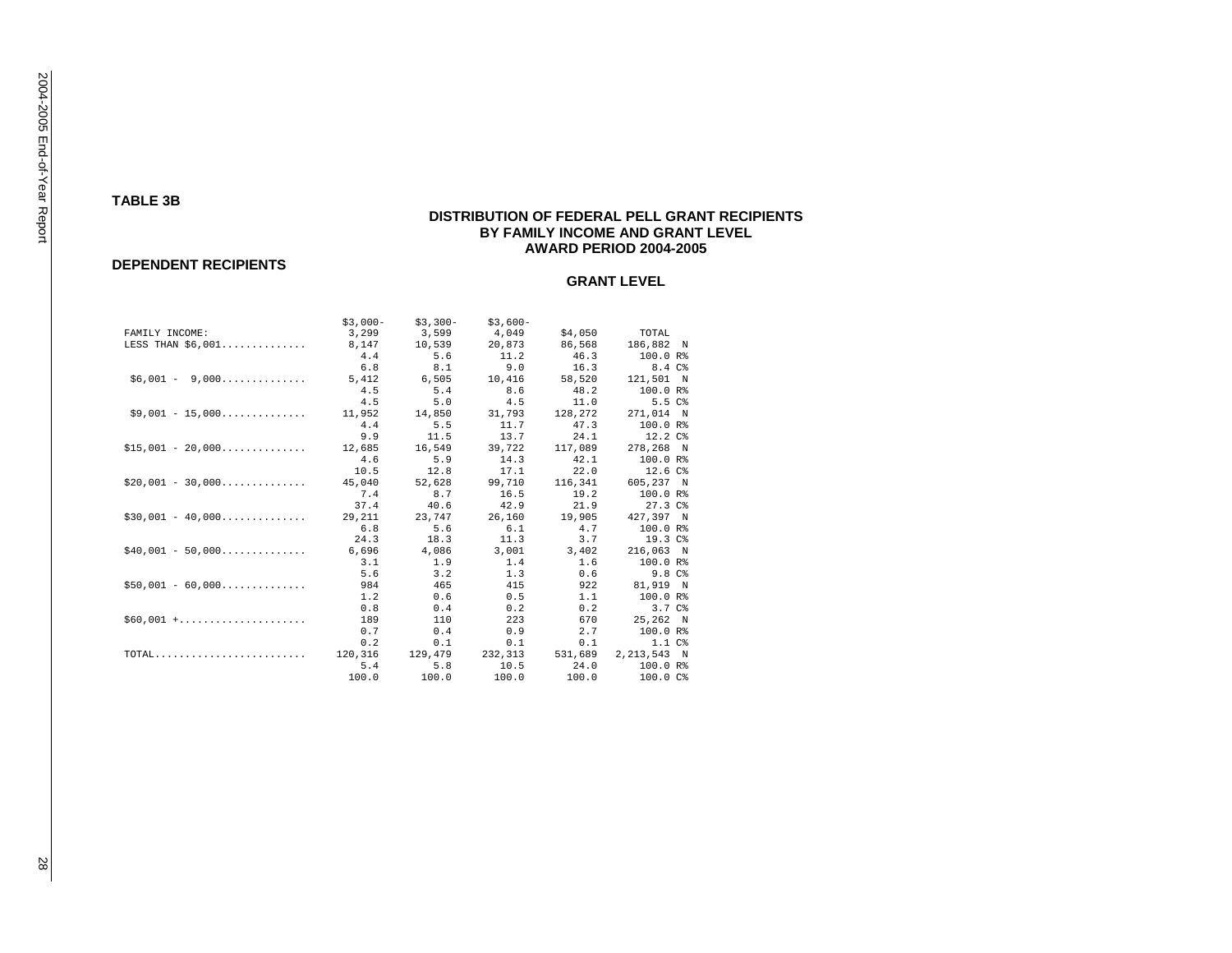#### **TABLE 3C**

#### **DISTRIBUTION OF FEDERAL PELL GRANT RECIPIENTS BY FAMILY INCOME AND GRANT LEVEL AWARD PERIOD 2004-2005**

#### **INDEPENDENT RECIPIENTS**

#### **GRANT LEVEL**

|                     | $$1-$  | $$300-$ | $$600-$ | $$900-$ | $$1,200-$ | $$1,500-$ | $$1,800-$ | $$2,100-$ | $$2,400-$ | $$2,700-$          |
|---------------------|--------|---------|---------|---------|-----------|-----------|-----------|-----------|-----------|--------------------|
| FAMILY INCOME:      | 299    | 599     | 899     | 1,199   | 1,499     | 1,799     | 2,099     | 2,399     | 2,699     | \$2,999            |
| LESS THAN \$6,001   | 8,616  | 19,147  | 15,600  | 44,982  | 36,572    | 35,403    | 154,232   | 10,367    | 25,855    | 29,059 N           |
|                     | 1.1    | 2.3     | 1.9     | 5.5     | 4.5       | 4.3       | 18.8      | 1.3       | 3.2       | 3.5 R <sup>8</sup> |
|                     | 11.0   | 10.8    | 9.1     | 18.5    | 17.6      | 17.3      | 33.5      | 10.1      | 18.1      | 20.9C              |
| $$6.001 -$<br>9,000 | 4,315  | 9.577   | 11,850  | 21,038  | 20,320    | 24,957    | 53,185    | 10,342    | 16,068    | $21,167$ N         |
|                     | 1.2    | 2.6     | 3.3     | 5.8     | 5.6       | 6.9       | 14.7      | 2.9       | 4.4       | 5.9 R%             |
|                     | 5.5    | 5.4     | 6.9     | 8.6     | 9.8       | 12.2      | 11.5      | 10.1      | 11.3      | 15.3 C%            |
| $$9,001 - 15,000$   | 20,148 | 47,538  | 46,434  | 58,986  | 48,240    | 42,446    | 88,575    | 24,833    | 31,253    | 25,572 N           |
|                     | 3.2    | 7.6     | 7.5     | 9.5     | 7.8       | 6.8       | 14.2      | 4.0       | 5.0       | 4.1 R%             |
|                     | 25.6   | 26.7    | 27.0    | 24.2    | 23.2      | 20.7      | 19.2      | 24.2      | 21.9      | 18.4 C%            |
| $$15.001 - 20.000$  | 9,708  | 19,906  | 11,602  | 24,918  | 17,263    | 18,481    | 56,543    | 7,349     | 15,104    | 11,745 N           |
|                     | 2.9    | 6.0     | 3.5     | 7.5     | 5.2       | 5.6       | 17.0      | 2.2       | 4.5       | 3.5 R              |
|                     | 12.3   | 11.2    | 6.7     | 10.2    | 8.3       | 9.0       | 12.3      | 7.2       | 10.6      | 8.5 C%             |
| $$20,001 - 30,000$  | 9,915  | 24,951  | 30,045  | 42,001  | 39,914    | 44,286    | 72,677    | 24,283    | 32,456    | 32,974 N           |
|                     | 1.8    | 4.6     | 5.5     | 7.7     | 7.4       | 8.2       | 13.4      | 4.5       | 6.0       | 6.1 R              |
|                     | 12.6   | 14.0    | 17.5    | 17.3    | 19.2      | 21.6      | 15.8      | 23.7      | 22.8      | 23.8 C%            |
| $$30.001 - 40.000$  | 10,853 | 25,856  | 32,331  | 33,088  | 32,028    | 29,264    | 27,147    | 19,666    | 18,016    | 15,594 N           |
|                     | 3.9    | 9.2     | 11.6    | 11.8    | 11.5      | 10.5      | 9.7       | 7.0       | 6.4       | 5.6 R%             |
|                     | 13.8   | 14.5    | 18.8    | 13.6    | 15.4      | 14.3      | 5.9       | 19.2      | 12.6      | 11.2 C%            |
| $$40,001 - 50,000$  | 11,034 | 22,952  | 18,785  | 14,700  | 11,468    | 8,578     | 6,930     | 4,990     | 3,462     | 2,398 N            |
|                     | 10.1   | 21.1    | 17.3    | 13.5    | 10.5      | 7.9       | 6.4       | 4.6       | 3.2       | 2.2 R              |
|                     | 14.0   | 12.9    | 10.9    | 6.0     | 5.5       | 4.2       | 1.5       | 4.9       | 2.4       | 1.7 C%             |
| $$50.001 - 60.000$  | 3,383  | 6.629   | 4.544   | 3,161   | 2,224     | 1.522     | 1,104     | 647       | 400       | 188 N              |
|                     | 14.0   | 27.4    | 18.8    | 13.0    | 9.2       | 6.3       | 4.6       | 2.7       | 1.7       | 0.8 R              |
|                     | 4.3    | 3.7     | 2.6     | 1.3     | 1.1       | 0.7       | 0.2       | 0.6       | 0.3       | 0.1 <sup>c</sup>   |
| $$60,001$ +         | 663    | 1,555   | 889     | 509     | 324       | 206       | 170       | 77        | 38        | 32 N               |
|                     | 14.3   | 33.6    | 19.2    | 11.0    | 7.0       | 4.4       | 3.7       | 1.7       | 0.8       | $0.7 R$ %          |
|                     | 0.8    | 0.9     | 0.5     | 0.2     | 0.2       | 0.1       | 0.0       | 0.1       | 0.0       | 0.0C               |
| TOTAL               | 78,635 | 178,111 | 172,080 | 243,383 | 208,353   | 205,143   | 460,563   | 102,554   | 142,652   | 138,729 N          |
|                     | 2.5    | 5.8     | 5.6     | 7.9     | 6.7       | 6.6       | 14.9      | 3.3       | 4.6       | 4.5 R%             |
|                     | 100.0  | 100.0   | 100.0   | 100.0   | 100.0     | 100.0     | 100.0     | 100.0     | 100.0     | 100.0 C%           |

59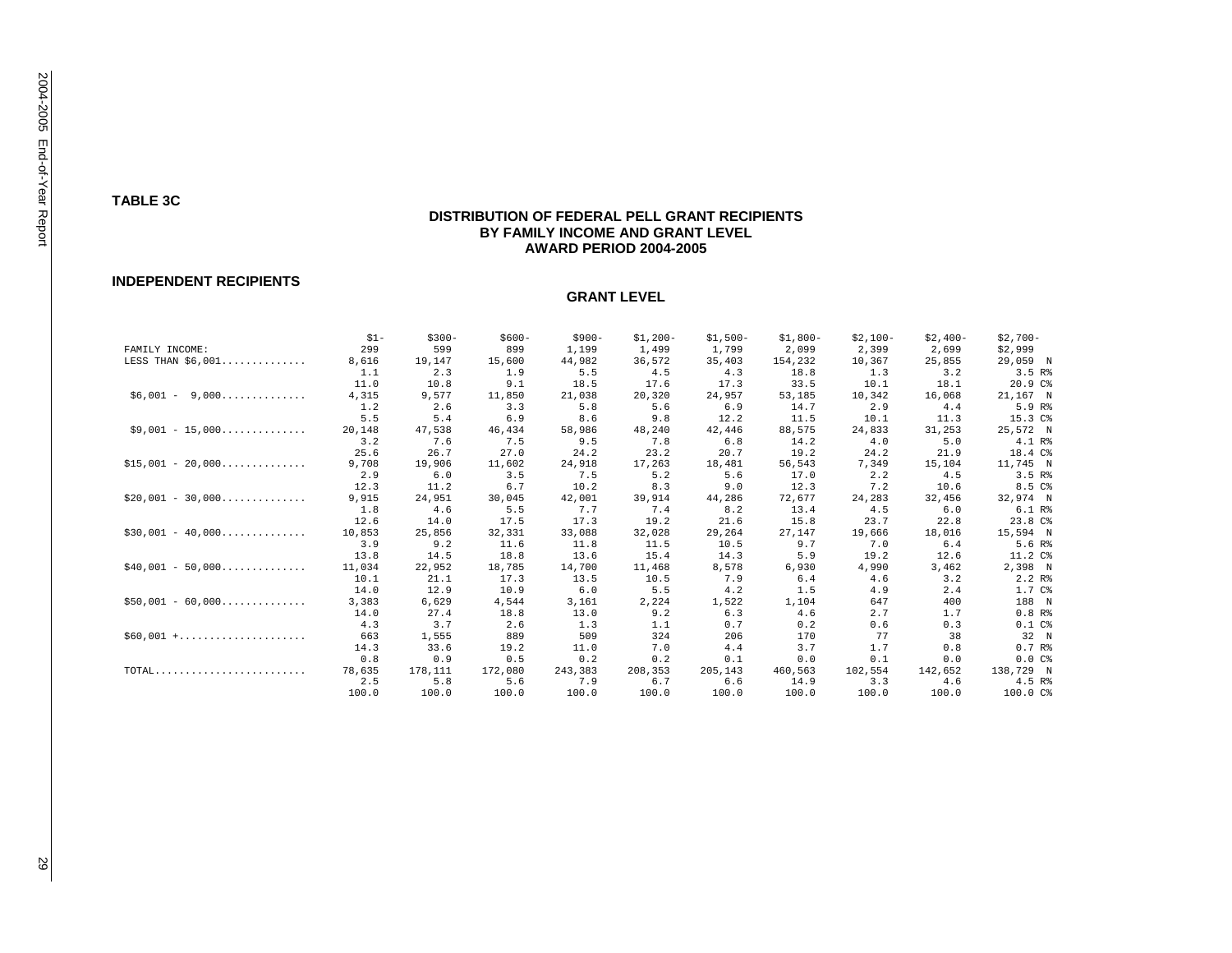#### **TABLE 3C**

#### **DISTRIBUTION OF FEDERAL PELL GRANT RECIPIENTS BY FAMILY INCOME AND GRANT LEVEL AWARD PERIOD 2004-2005**

#### **INDEPENDENT RECIPIENTS**

|                    | $$3.000-$            | $$3,300-$   | $$3.600-$      |         |                     |
|--------------------|----------------------|-------------|----------------|---------|---------------------|
| FAMILY INCOME:     | 3,299                | 3,599 4,049 |                | \$4,050 | TOTAL               |
| LESS THAN \$6,001  | 43,724 42,609 15,704 |             |                | 337,751 | 819,621 N           |
|                    | 5.3                  | 5.2         | 1.9            | 41.2    | 100.0 R%            |
|                    | 25.1                 | 25.7        | 12.5           | 48.3    | 26.5 C%             |
| $$6,001 - 9,000$   | 30,209               | 31,329      | 34,712         | 72,525  | 361,594 N           |
|                    | 8.4                  | 8.7         | 9.6            | 20.1    | 100.0 R%            |
|                    | 17.3                 | 18.9        | 27.7           | 10.4    | 11.7 C%             |
| $$9,001 - 15,000$  | 27,816               | 24,463      | 9,573          | 126,099 | 621,976 N           |
|                    | 4.5                  | 3.9         | 1.5            | 20.3    | 100.0 R%            |
|                    | 15.9                 | 14.8        | 7.7            | 18.0    | 20.1C <sup>8</sup>  |
| $$15,001 - 20,000$ | 19,613               | 17,507      | 12,475         | 90,251  | 332,465 N           |
|                    | 5.9                  | 5.3         | 3.8            | 27.1    | 100.0 R%            |
|                    | 11.2                 | 10.6        | 10.0           | 12.9    | 10.7 C%             |
| $$20,001 - 30,000$ | 39,092               | 39,554      | 45,019         | 64.797  | 541,964 N           |
|                    | 7.2                  | 7.3         | 8.3            | 12.0    | 100.0 R%            |
|                    | 22.4                 | 23.9        | 36.0           | 9.3     | 17.5 C%             |
| $$30,001 - 40,000$ | 12,438               | 9,225       | 7,084          | 6,998   | 279,588 N           |
|                    | 4.4                  | 3.3         | 2.5            | 2.5     | 100.0 R%            |
|                    | 7.1                  | 5.6         | 5.7            | 1.0     | $9.0 \, \text{C}$ & |
| $$40,001 - 50,000$ | 1,396                | 847         | 522            | 757     | 108,819 N           |
|                    | 1.3                  | 0.8         | 0.5            | 0.7     | 100.0 R%            |
|                    | 0.8                  | 0.5         | 0.4            | 0.1     | 3.5C                |
| $$50,001 - 60,000$ | 141                  | 83          | 39             | 168     | 24,233 N            |
|                    | 0.6                  | 0.3         | 0.2            | 0.7     | $100.0 R$ %         |
|                    | 0.1                  | 0.1         | 0.0            | 0.0     | $0.8 \, \text{C}$ & |
| $$60,001$ +        | 25                   | 25          | $\overline{4}$ | 113     | 4,630 N             |
|                    | 0.5                  | 0.5         | 0.1            | 2.4     | 100.0 R%            |
|                    | 0.0                  | 0.0         | 0.0            | 0.0     | $0.1 \, \text{C}$ & |
| $\texttt{TOTAL}$   | 174,454              | 165,642     | 125,132        | 699,459 | 3,094,890 N         |
|                    | 5.6                  | 5.4         | 4.0            | 22.6    | 100.0 R%            |
|                    | 100.0                | 100.0       | 100.0          | 100.0   | 100.0C              |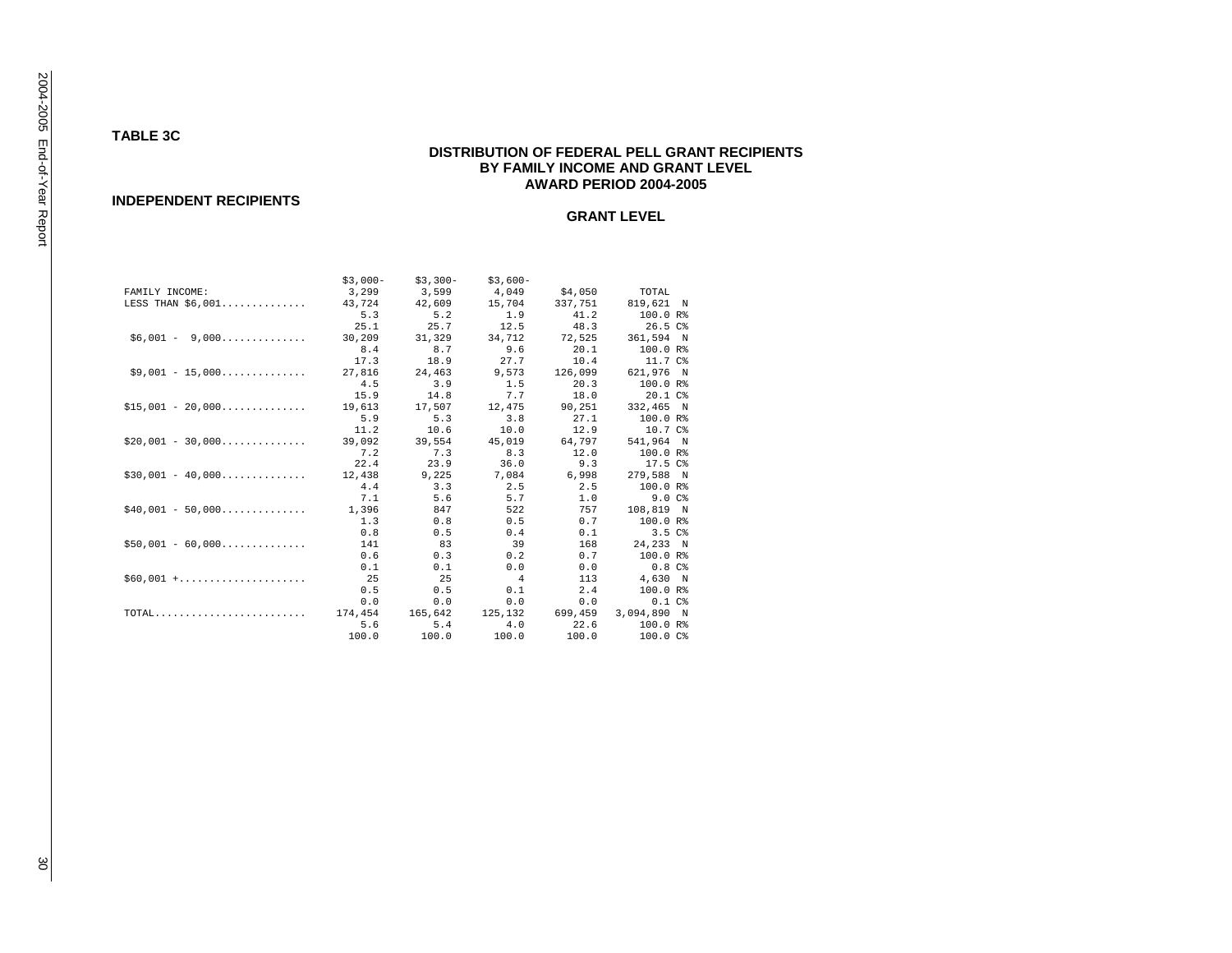# **Table 4: Distribution of Federal Pell Grant Recipients by Expected Family Contribution and Grant Level**

Table 4A: Total Table 4B: Dependent Table 4C: Independent

Tables 4A, 4B, and 4C present the distribution of Federal Pell Grant recipients by Expected Family Contribution (EFC) and grant level for all recipients, dependents, and independents respectively.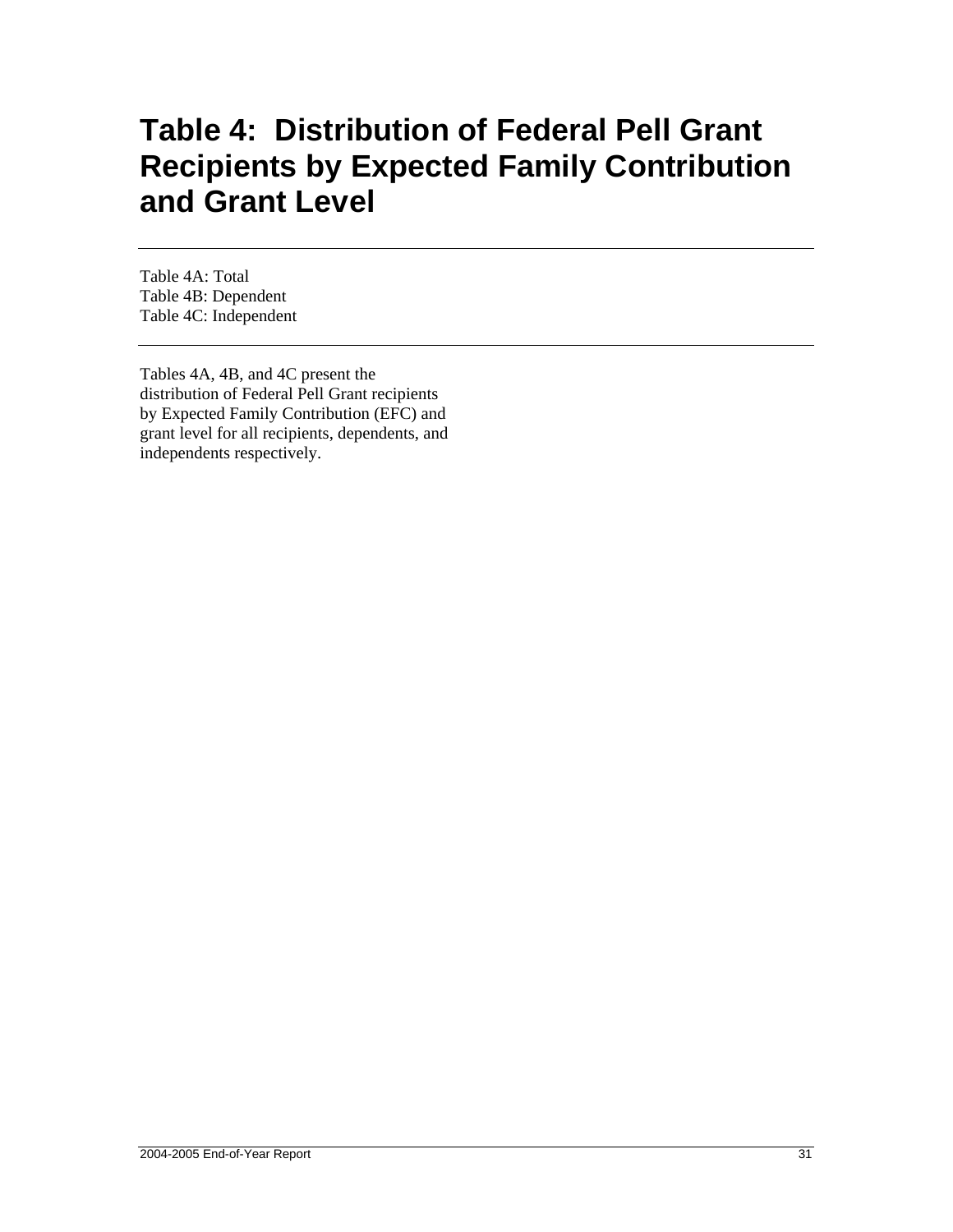# **TABLE 4A**

#### **DISTRIBUTION OF FEDERAL PELL GRANT RECIPIENTS BY EXPECTED FAMILY CONTRIBUTION AND GRANT LEVEL AWARD PERIOD 2004-2005**

#### **ALL RECIPIENTS**

|                                                    | $$1-$  | $$300-$ | $$600-$ | $$900-$ | $$1,200-$ | $$1.500-$ | $$1.800-$ | $$2,100-$ | $$2.400-$ | $$2,700-$          |
|----------------------------------------------------|--------|---------|---------|---------|-----------|-----------|-----------|-----------|-----------|--------------------|
| EXPECTED FAMILY CONTRIBUTION:                      | 299    | 599     | 899     | 1,199   | 1,499     | 1,799     | 2,099     | 2,399     | 2,699     | \$2,999            |
| AUTOMATIC 0                                        | 13,258 | 30,108  | 24,262  | 72,336  | 55,118    | 57,930    | 238,311   | 17,144    | 43,542    | 45,560 N           |
|                                                    | 1.0    | 2.2     | 1.8     | 5.3     | 4.0       | 4.2       | 17.4      | 1.3       | 3.2       | 3.3 R <sup>8</sup> |
|                                                    | 12.1   | 10.2    | 8.5     | 19.2    | 16.3      | 17.3      | 34.2      | 8.7       | 17.3      | 18.5 C%            |
| 0.                                                 | 11,107 | 28,020  | 21,299  | 69,565  | 50,236    | 55,508    | 229,710   | 16,271    | 44,883    | 43,468 N           |
|                                                    | 0.8    | 2.1     | 1.6     | 5.1     | 3.7       | 4.1       | 16.8      | 1.2       | 3.3       | 3.2 R              |
|                                                    | 10.2   | 9.5     | 7.5     | 18.5    | 14.9      | 16.6      | 33.0      | 8.2       | 17.9      | 17.7 C%            |
| 200<br>$1 -$                                       | 1,345  | 3,942   | 2,906   | 10,805  | 9,564     | 6,406     | 37,698    | 2,656     | 12,378    | 6,911 N            |
|                                                    | 0.5    | 1.4     | 1.0     | 3.7     | 3.3       | 2.2       | 13.0      | 0.9       | 4.3       | 2.4 R              |
|                                                    | 1.2    | 1.3     | 1.0     | 2.9     | 2.8       | 1.9       | 5.4       | 1.3       | 4.9       | 2.8C%              |
| $201 -$<br>400.                                    | 1,313  | 3,368   | 2.438   | 9,176   | 10,420    | 2,026     | 26,694    | 7,079     | 4,773     | 9,995 N            |
|                                                    | 0.7    | 1.8     | 1.3     | 4.9     | 5.6       | 1.1       | 14.4      | 3.8       | 2.6       | 5.4 R%             |
|                                                    | 1.2    | 1.1     | 0.9     | 2.4     | 3.1       | 0.6       | 3.8       | 3.6       | 1.9       | 4.1 C%             |
| $401 -$                                            | 1,455  | 4,013   | 6.111   | 7,158   | 8,827     | 14,360    | 14,091    | 8,257     | 7,520     | 6,107 N            |
|                                                    | 0.8    | 2.3     | 3.5     | 4.1     | 5.0       | 8.2       | 8.0       | 4.7       | 4.3       | 3.5 R              |
|                                                    | 1.3    | 1.4     | 2.1     | 1.9     | 2.6       | 4.3       | 2.0       | 4.2       | 3.0       | 2.5C%              |
| 800<br>$601 -$                                     | 1,678  | 4,119   | 9,356   | 4,886   | 7.223     | 25,364    | 4,586     | 6,975     | 9,672     | 9,057 N            |
|                                                    | 1.0    | 2.4     | 5.5     | 2.9     | 4.3       | 15.0      | 2.7       | 4.1       | 5.7       | 5.3 R%             |
|                                                    | 1.5    | 1.4     | 3.3     | 1.3     | 2.1       | 7.6       | 0.7       | 3.5       | 3.8       | 3.7C <sub>8</sub>  |
| $801 - 1.000$                                      | 1,683  | 3,948   | 8,690   | 7,088   | 4.466     | 24,191    | 8,102     | 6,868     | 6,344     | 8,427 N            |
|                                                    | 1.0    | 2.4     | 5.4     | 4.4     | 2.8       | 15.0      | 5.0       | 4.3       | 3.9       | 5.2 R%             |
|                                                    | 1.5    | 1.3     | 3.0     | 1.9     | 1.3       | 7.2       | 1.2       | 3.5       | 2.5       | 3.4C%              |
| $1.001 - 1.200$                                    | 1,696  | 3,843   | 8,280   | 9,389   | 12,420    | 12,787    | 8,657     | 8,887     | 8,660     | 39,996 N           |
|                                                    | 1.1    | 2.5     | 5.4     | 6.1     | 8.0       | 8.3       | 5.6       | 5.8       | 5.6       | 25.9 R%            |
|                                                    | 1.6    | 1.3     | 2.9     | 2.5     | 3.7       | 3.8       | 1.2       | 4.5       | 3.4       | 16.3 C%            |
| $1,201 - 1,400$                                    | 1,680  | 3,859   | 8,084   | 8,621   | 22,112    | 6,153     | 7,549     | 8,747     | 4,982     | 76,509 N           |
|                                                    | 1.1    | 2.6     | 5.5     | 5.8     | 14.9      | 4.1       | 5.1       | 5.9       | 3.4       | 51.6 R%            |
|                                                    | 1.5    | 1.3     | 2.8     | 2.3     | 6.6       | 1.8       | 1.1       | 4.4       | 2.0       | 31.1 C%            |
| $1.401 - 1.600$                                    | 1,682  | 3.645   | 9.837   | 5,938   | 20,876    | 8,099     | 8,472     | 7,691     | 73,458    | 22 N               |
|                                                    | 1.2    | 2.6     | 7.0     | 4.2     | 14.9      | 5.8       | 6.1       | 5.5       | 52.6      | 0.0 R              |
|                                                    | 1.5    | 1.2     | 3.4     | 1.6     | 6.2       | 2.4       | 1.2       | 3.9       | 29.2      | $0.0 C$ %          |
| $1,601 - 1,800 \ldots \ldots \ldots \ldots$        | 2,339  | 5,702   | 8,668   | 12,876  | 13,165    | 8,583     | 7,972     | 39,415    | 35,004    | 7 N                |
|                                                    | 1.7    | 4.3     | 6.5     | 9.6     | 9.8       | 6.4       | 6.0       | 29.5      | 26.2      | 0.0 R              |
|                                                    | 2.1    | 1.9     | 3.0     | 3.4     | 3.9       | 2.6       | 1.1       | 19.9      | 13.9      | $0.0 C$ %          |
| $1,801 - 2,000 \ldots \ldots \ldots \ldots \ldots$ | 2,894  | 7,303   | 7,418   | 19,160  | 7,371     | 7,604     | 7,055     | 67,808    | 13        | 5 N                |
|                                                    | 2.3    | 5.8     | 5.9     | 15.1    | 5.8       | 6.0       | 5.6       | 53.5      | 0.0       | 0.0 R              |
|                                                    | 2.6    | 2.5     | 2.6     | 5.1     | 2.2       | 2.3       | 1.0       | 34.3      | 0.0       | 0.0C               |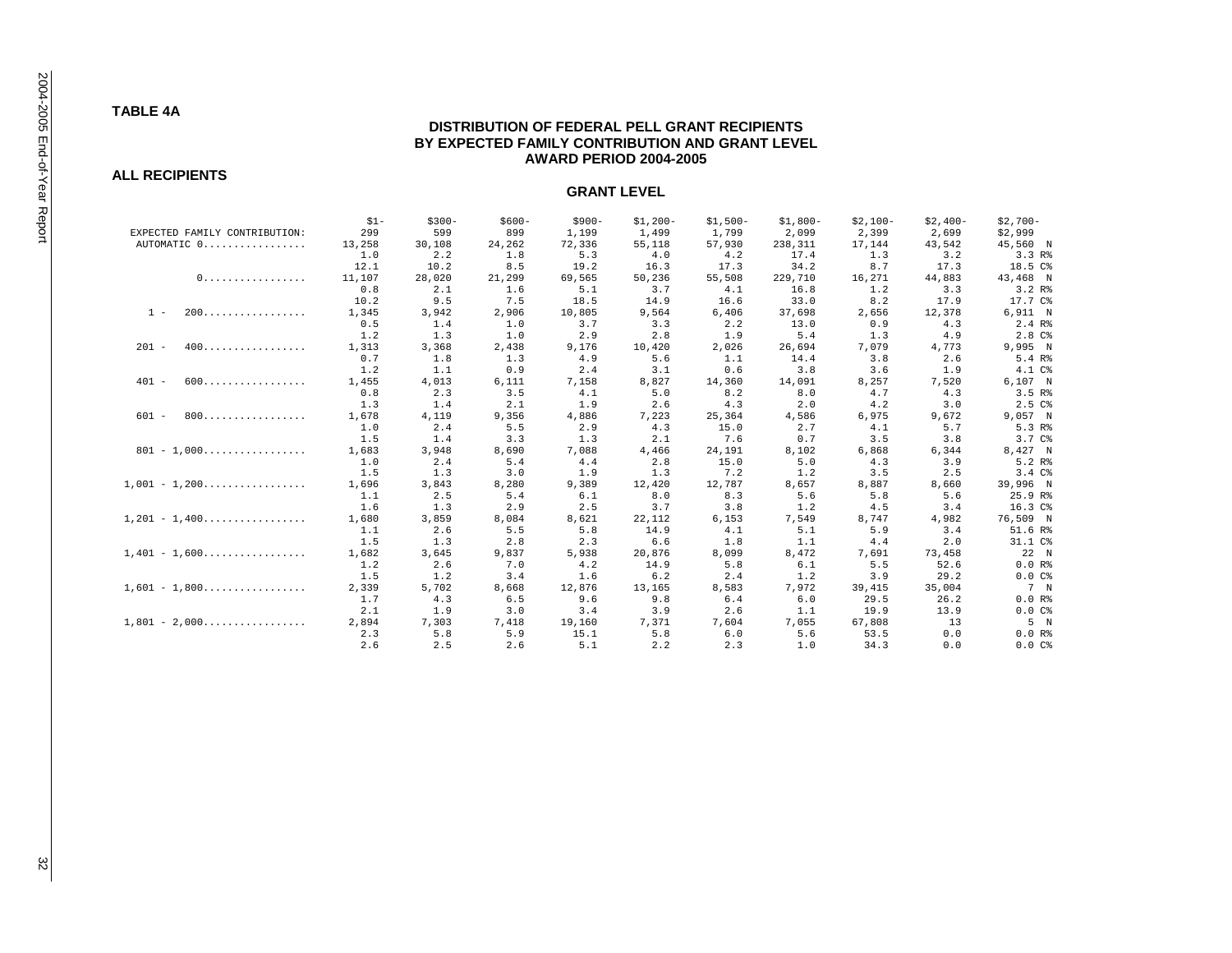#### **TABLE 4A**

#### **DISTRIBUTION OF FEDERAL PELL GRANT RECIPIENTS BY EXPECTED FAMILY CONTRIBUTION AND GRANT LEVEL AWARD PERIOD 2004-2005**

#### **ALL RECIPIENTS**

|                                                    | $$1-$   | $$300-$ | $$600-$      | $$900-$  | $$1,200-$ | $$1,500-$ | $$1,800-$ | $$2,100-$ | $$2,400-$ | $$2,700-$ |
|----------------------------------------------------|---------|---------|--------------|----------|-----------|-----------|-----------|-----------|-----------|-----------|
| EXPECTED FAMILY CONTRIBUTION:                      | 299     | 599     | 899          | 1,199    | 1,499     | 1,799     | 2,099     | 2,399     | 2,699     | \$2,999   |
| $2,001 - 2,200$                                    | 2,785   | 6,753   | 7.058        | 19,756   | 7.899     | 9,561     | 65,955    | 10        | 4         | $1 \tN$   |
|                                                    | 2.3     | 5.6     | 5.9          | 16.5     | 6.6       | 8.0       | 55.1      | 0.0       | 0.0       | 0.0 R     |
|                                                    | 2.5     | 2.3     | 2.5          | 5.2      | 2.3       | 2.9       | 9.5       | 0.0       | 0.0       | 0.0C      |
| $2,201 - 2,400 \ldots \ldots \ldots \ldots \ldots$ | 2,705   | 7.332   | 13,409       | 13,673   | 10,054    | 35,003    | 31,288    | .5        | $\Omega$  | 0 N       |
|                                                    | 2.4     | 6.5     | 11.8         | 12.0     | 8.9       | 30.8      | 27.6      | 0.0       | 0.0       | 0.0 R     |
|                                                    | 2.5     | 2.5     | 4.7          | 3.6      | 3.0       | 10.5      | 4.5       | 0.0       | 0.0       | 0.0C      |
| $2,401 - 2,600$                                    | 2,980   | 9,166   | 18,535       | 8,833    | 9,240     | 60,556    |           | $\Omega$  | $\Omega$  | 0 N       |
|                                                    | 2.7     | 8.4     | 17.0         | 8.1      | 8.5       | 55.4      | 0.0       | 0.0       | 0.0       | 0.0 R     |
|                                                    | 2.7     | 3.1     | 6.5          | 2.3      | 2.7       | 18.1      | 0.0       | 0.0       | 0.0       | 0.0C      |
| $2,601 - 2,800$                                    | 2,855   | 10,185  | 19,199       | 10,088   | 61,040    | 13        |           | $\Omega$  | $\Omega$  | 0 N       |
|                                                    | 2.8     | 9.9     | 18.6         | 9.8      | 59.0      | 0.0       | 0.0       | 0.0       | 0.0       | 0.0 R     |
|                                                    | 2.6     | 3.4     | 6.7          | 2.7      | 18.1      | 0.0       | 0.0       | 0.0       | 0.0       | 0.0C      |
| $2.801 - 3.000$                                    | 4,604   | 14,508  | 15,196       | 35,127   | 27,401    | 3         |           | $\Omega$  | $\Omega$  | 0 N       |
|                                                    | 4.8     | 15.0    | 15.7         | 36.3     | 28.3      | 0.0       | 0.0       | 0.0       | 0.0       | 0.0 R     |
|                                                    | 4.2     | 4.9     | 5.3          | 9.3      | 8.1       | 0.0       | 0.0       | 0.0       | 0.0       | 0.0C      |
| $3,001 - 3,200$                                    | 6,163   | 19,897  | 13,264       | 52,322   |           | $\Omega$  | $\Omega$  | $\Omega$  |           | 0 N       |
|                                                    | 6.7     | 21.7    | 14.5         | 57.1     | 0.0       | 0.0       | 0.0       | 0.0       | 0.0       | 0.0 R     |
|                                                    | 5.6     | 6.7     | 4.6          | 13.9     | 0.0       | 0.0       | 0.0       | 0.0       | 0.0       | 0.0C      |
| $3,201 - 3,400$                                    | 8,290   | 21,286  | 57,353       | 9        | $\Omega$  | $\Omega$  | $\Omega$  | $\Omega$  | $\Omega$  | 0 N       |
|                                                    | 9.5     | 24.5    | 66.0         | 0.0      | 0.0       | 0.0       | 0.0       | 0.0       | 0.0       | 0.0 R     |
|                                                    | 7.6     | 7.2     | 20.1         | 0.0      | 0.0       | 0.0       | 0.0       | 0.0       | 0.0       | 0.0C      |
| $3,401 - 3,600 \ldots \ldots \ldots \ldots \ldots$ | 13,549  | 42,414  | 23,923       | -1       | $\Omega$  | $\Omega$  | $\Omega$  | $\Omega$  |           | 0 N       |
|                                                    | 17.0    | 53.1    | 29.9         | 0.0      | 0.0       | 0.0       | 0.0       | 0.0       | 0.0       | 0.0 R     |
|                                                    | 12.4    | 14.3    | 8.4          | 0.0      | 0.0       | 0.0       | 0.0       | 0.0       | 0.0       | 0.0C      |
| $3,601 - 3,850$                                    | 23,155  | 62,392  | $\mathbf{1}$ | $\Omega$ | $\Omega$  | $\Omega$  | $\Omega$  | $\Omega$  | $\Omega$  | 0 N       |
|                                                    | 27.1    | 72.9    | 0.0          | 0.0      | 0.0       | 0.0       | 0.0       | 0.0       | 0.0       | 0.0 R     |
|                                                    | 21.2    | 21.1    | 0.0          | 0.0      | 0.0       | 0.0       | 0.0       | 0.0       | 0.0       | 0.0C      |
| TOTAL                                              | 109,216 | 295,803 | 285,287      | 376,807  | 337,435   | 334,147   | 696,143   | 197,813   | 251,233   | 246,065 N |
|                                                    | 2.1     | 5.6     | 5.4          | 7.1      | 6.4       | 6.3       | 13.1      | 3.7       | 4.7       | 4.6 R%    |
|                                                    | 100.0   | 100.0   | 100.0        | 100.0    | 100.0     | 100.0     | 100.0     | 100.0     | 100.0     | 100.0 C%  |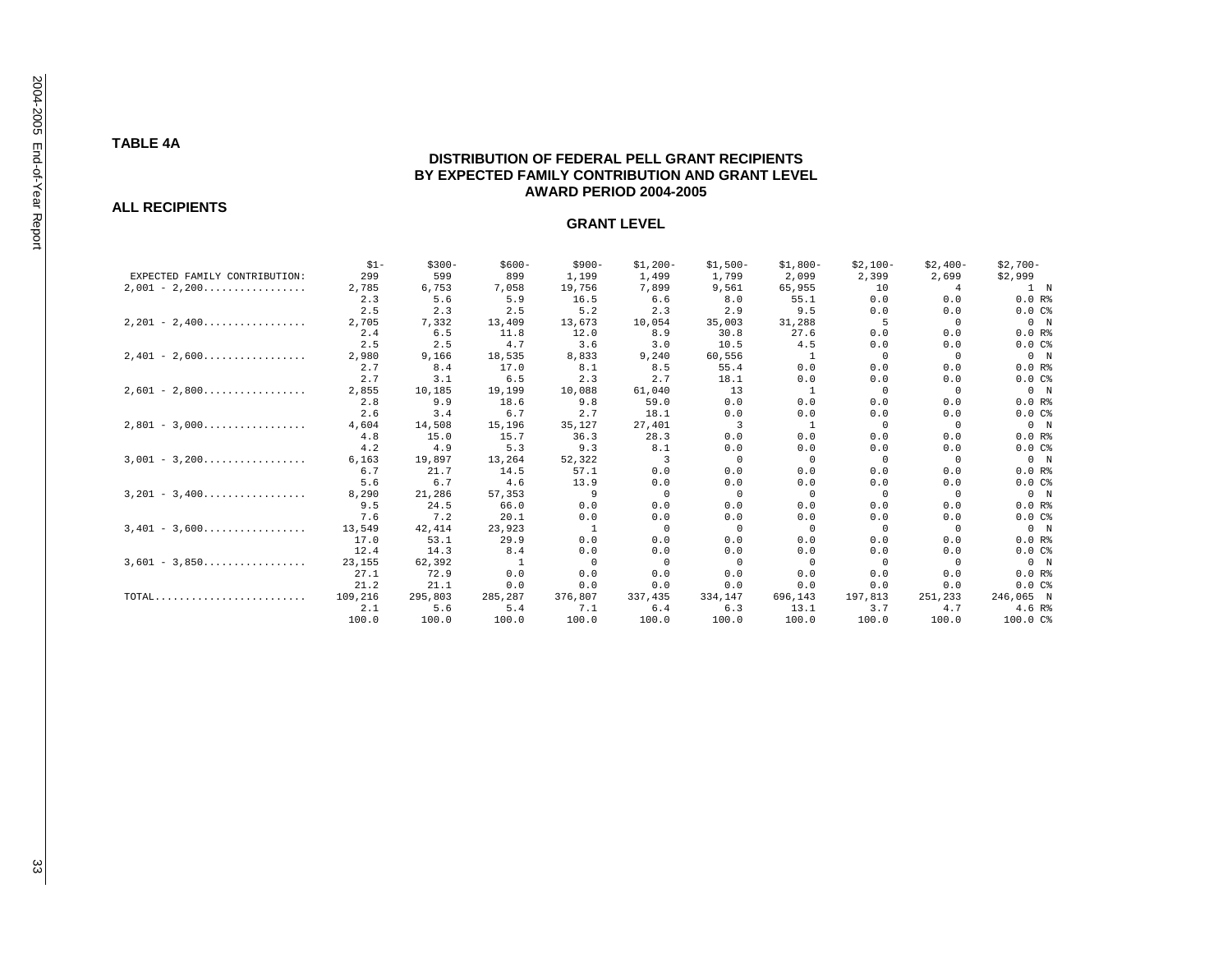**ALL RECIPIENTS** 

|                               | $$3,000-$      | $$3,300-$      | $$3,600-$                |                          |                               |
|-------------------------------|----------------|----------------|--------------------------|--------------------------|-------------------------------|
| EXPECTED FAMILY CONTRIBUTION: | 3,299 3,599    |                | 4,049                    | \$4,050                  | TOTAL                         |
| AUTOMATIC 0                   | 72,501         | 73,179         | 22,061                   | 605,282                  | 1,370,592 N                   |
|                               | 5.3            | 5.3            | 1.6                      | 44.2                     | 100.0 R%                      |
|                               | 24.6           | 24.8           | 6.2                      | 49.2                     | 25.8 C%                       |
| 0.                            | 74,151         | 72,409         | 22,606                   | 625,852                  | 1,365,085 N                   |
|                               | 5.4            | 5.3            | 1.7                      | 45.8                     | 100.0 R%                      |
|                               | 25.2           | 24.5           | 6.3                      | 50.8                     | 25.7 C%                       |
| $1 - 200$                     | 9,092          | 13,861         | 172,413                  | $\overline{\phantom{a}}$ | 289,980 N                     |
|                               | 3.1            | 4.8            | 59.5                     | 0.0                      | 100.0 R%                      |
|                               | 3.1            | 4.7            | 48.2                     | 0.0                      | 5.5 C%                        |
| $201 - 400$                   | 6,129          | 5,710          | 96,853                   | $\overline{2}$           | 185,976 N                     |
|                               | 3.3            | 3.1            | 52.1                     | 0.0                      | 100.0 R%                      |
|                               | 2.1            | 1.9            | 27.1                     | 0.0                      | 3.5C <sup>8</sup>             |
| $401 - 600$                   | 9,086          | 45,445         | 43,501                   | $\overline{4}$           | 175,935 N                     |
|                               | 5.2            | 25.8           | 24.7                     | 0.0                      | 100.0 R%                      |
|                               | 3.1            | 15.4           | 12.2                     | 0.0                      | 3.3C%                         |
| $601 - 800$                   | 2,158          | 84,487         | 9                        | $\overline{\mathbf{3}}$  | 169,573 N                     |
|                               | 1.3            | 49.8           | 0.0                      | 0.0                      | 100.0 R%                      |
|                               | 0.7            | 28.6           | 0.0                      | 0.0                      | $3.2 \text{ }C\text{*}$       |
| $801 - 1.000$                 | 81,714         | 27             | $\overline{0}$           | $\overline{1}$           | 161,549 N                     |
|                               | 50.6           | 0.0            | 0.0                      | 0.0                      | 100.0 R%                      |
|                               | 27.7           | 0.0            | 0.0                      | 0.0                      | $3.0 \text{ } \text{ }^\circ$ |
| $1.001 - 1.200$               | 39,910         | $\overline{2}$ | $\overline{1}$           | $\overline{1}$           | 154,529 N                     |
|                               | 25.8           | 0.0            | 0.0                      | 0.0                      | 100.0 R%                      |
|                               | 13.5           | 0.0            | 0.0                      | 0.0                      | 2.9 C &                       |
| $1.201 - 1.400$               | 23             | $\overline{1}$ | $\overline{0}$           | $\overline{0}$           | 148,320 N                     |
|                               | 0.0            | 0.0            | 0.0                      | 0.0                      | 100.0 R%                      |
|                               | 0.0            | 0.0            | 0.0                      | 0.0                      | $2.8$ $C8$                    |
| $1,401 - 1,600$               | $-5$           | $\Omega$       | $\overline{0}$           | $\overline{0}$           | 139,725 N                     |
|                               | 0.0            | 0.0            | 0.0                      | 0.0                      | 100.0 R%                      |
|                               | 0.0            | 0.0            | 0.0                      | 0.0                      | 2.6C                          |
| $1,601 - 1,800$               | $\overline{0}$ | $\Omega$       | $\overline{\phantom{0}}$ | $\overline{0}$           | 133,731 N                     |
|                               | 0.0            | 0.0            | 0.0                      | 0.0                      | 100.0 R%                      |
|                               | 0.0            | 0.0            | 0.0                      | 0.0                      | 2.5 C &                       |
| $1.801 - 2.000$               | $\overline{1}$ | $\overline{0}$ | $\overline{\phantom{0}}$ | $\overline{0}$           | 126,632 N                     |
|                               | 0.0            | 0.0            | 0.0                      | 0.0                      | 100.0 R%                      |
|                               | 0.0            | 0.0            | 0.0                      | 0.0                      | 2.4C <sup>8</sup>             |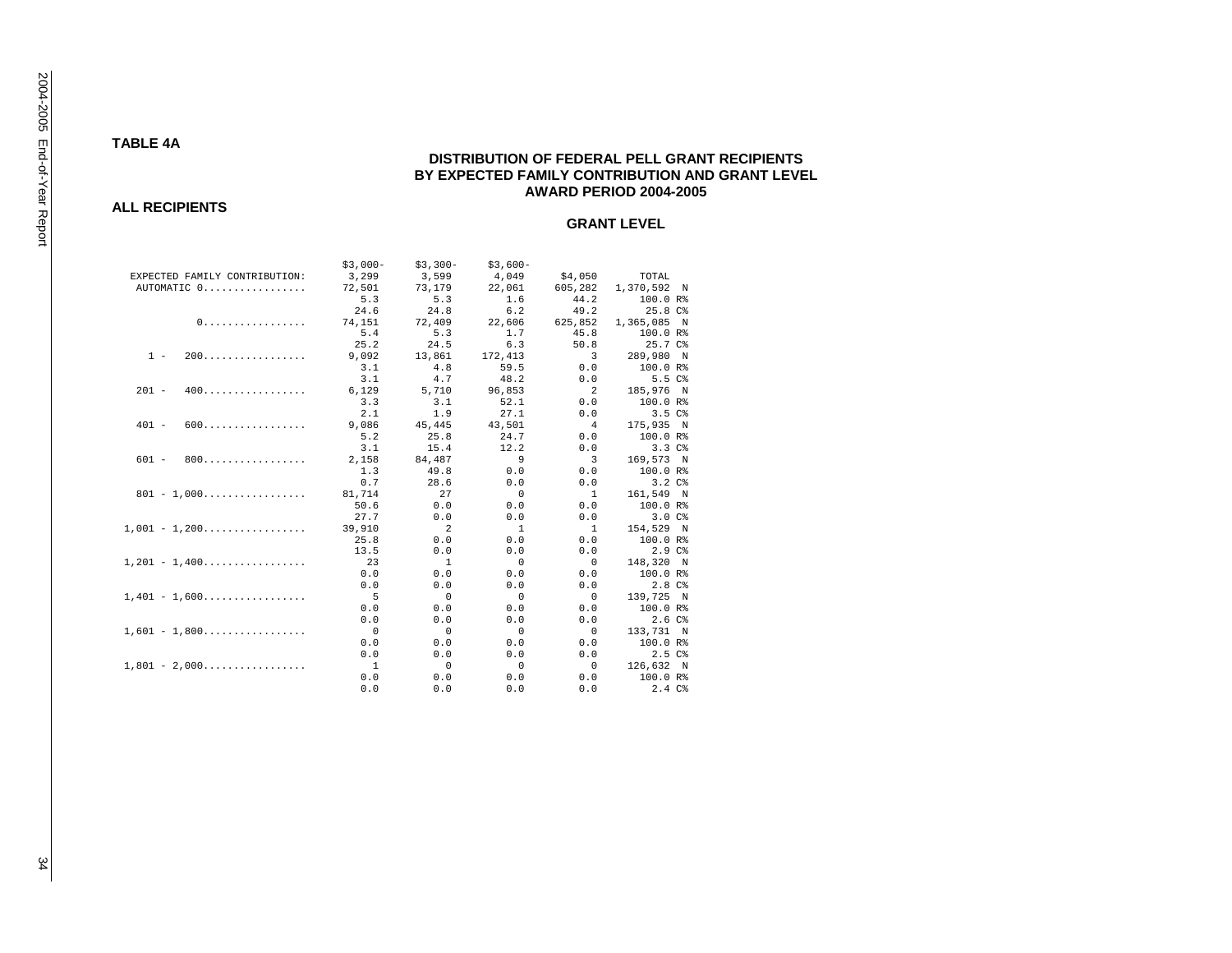#### **ALL RECIPIENTS**

|                                                                  | $$3.000-$      | $$3,300-$      | $$3.600-$                |                |                   |
|------------------------------------------------------------------|----------------|----------------|--------------------------|----------------|-------------------|
| EXPECTED FAMILY CONTRIBUTION:                                    | 3,299          | 3,599 4,049    |                          | \$4,050        | TOTAL             |
| $2,001 - 2,200 \ldots \ldots \ldots \ldots \ldots$               | $\overline{0}$ | $\overline{0}$ | $\overline{0}$           | $\overline{0}$ | 119,782 N         |
|                                                                  | 0.0            | 0.0            | 0.0                      | 0.0            | 100.0 R%          |
|                                                                  | 0.0            | 0.0            | 0.0                      | 0.0            | 2.3 C &           |
| $2,201 - 2,400$                                                  | $\overline{0}$ | $\bigcirc$     | $\overline{0}$           | $\overline{0}$ | 113,469 N         |
|                                                                  | 0.0            | 0.0            | 0.0                      | 0.0            | 100.0 R%          |
|                                                                  | 0.0            | 0.0            | 0.0                      | 0.0            | 2.1C <sup>8</sup> |
| $2,401 - 2,600$                                                  | $\overline{0}$ | $\sim$ 0       | $\overline{0}$           | $\overline{0}$ | 109,311 N         |
|                                                                  | 0.0            | 0.0            | 0.0                      | 0.0            | 100.0 R%          |
|                                                                  | 0.0            | 0.0            | 0.0                      | 0.0            | 2.1 <sup>c</sup>  |
| $2,601 - 2,800$                                                  | $\overline{0}$ | $\bigcirc$     | $\overline{\phantom{0}}$ | $\overline{0}$ | 103,381 N         |
|                                                                  | 0.0            | 0.0            | 0.0                      | 0.0            | 100.0 R%          |
|                                                                  | 0.0            | 0.0            | 0.0                      | 0.0            | 1.9C%             |
| $2.801 - 3.000$                                                  | $\overline{0}$ | $\bigcirc$     | $\overline{0}$           | $\overline{0}$ | 96,840 N          |
|                                                                  | 0.0            | 0.0            | 0.0                      | 0.0            | 100.0 R%          |
|                                                                  | 0.0            | 0.0            | 0.0                      | 0.0            | 1.8C <sup>8</sup> |
| $3,001 - 3,200$                                                  | $\overline{0}$ | $\bigcirc$     | $\overline{0}$           | $\overline{0}$ | 91,649 N          |
|                                                                  | 0.0            | 0.0            | 0.0                      | 0.0            | 100.0 R%          |
|                                                                  | 0.0            | 0.0            | 0.0                      | 0.0            | 1.7 C%            |
| $3,201 - 3,400$                                                  | $\Omega$       | $\Omega$       | $\overline{0}$           | $\Omega$       | 86,938 N          |
|                                                                  | 0.0            | 0.0            | 0.0                      | 0.0            | 100.0 R%          |
|                                                                  | 0.0            | 0.0            | 0.0                      | 0.0            | 1.6C <sup>8</sup> |
| $3,401 - 3,600$                                                  | $\overline{0}$ | $\bigcirc$     | $\overline{0}$           | $\overline{0}$ | 79.887 N          |
|                                                                  | 0.0            | 0.0            | 0.0                      | 0.0            | 100.0 R%          |
|                                                                  | 0.0            | 0.0            | 0.0                      | 0.0            | 1.5C <sup>8</sup> |
| $3,601 - 3,850$                                                  | $\overline{0}$ | $\Omega$       | $\overline{1}$           | $\circ$        | 85.549 N          |
|                                                                  | 0.0            | 0.0            | 0.0                      | 0.0            | 100.0 R%          |
|                                                                  | 0.0            | 0.0            | 0.0                      | 0.0            | 1.6C <sup>8</sup> |
| $\texttt{TOTAL} \dots \dots \dots \dots \dots \dots \dots \dots$ | 294,770        | 295,121        | 357.445                  | 1,231,148      | 5,308,433 N       |
|                                                                  | 5.6            | 5.6            | 6.7                      | 23.2           | 100.0 R%          |
|                                                                  | 100.0          | 100.0          | 100.0                    | 100.0          | 100.0 C%          |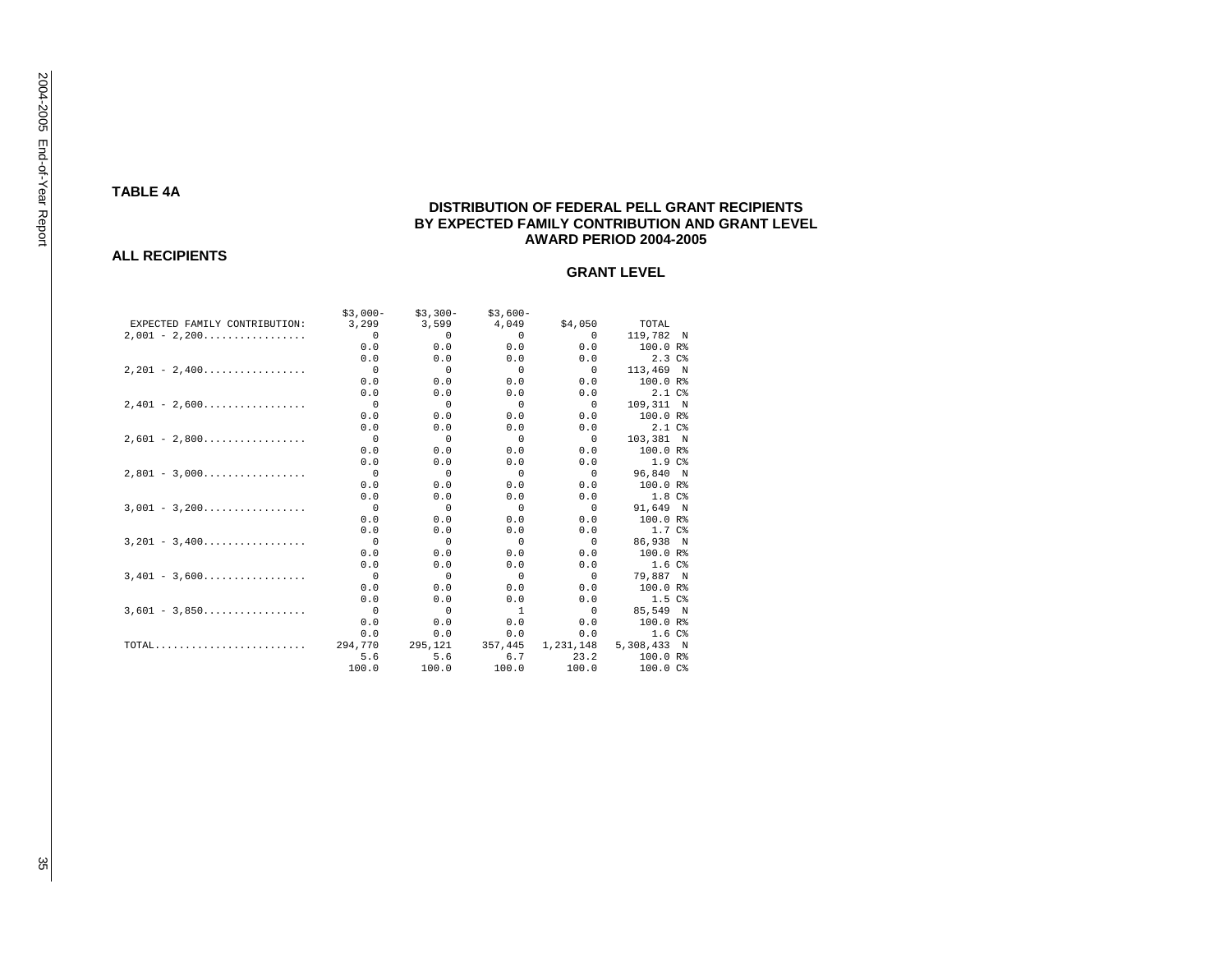#### **DEPENDENT RECIPIENTS**

|                                                    | $$1-$ | $$300-$ | $$600-$ | $$900-$ | $$1,200-$ | $$1,500-$ | $$1,800-$ | $$2,100-$ | $$2,400-$ | $$2,700-$          |
|----------------------------------------------------|-------|---------|---------|---------|-----------|-----------|-----------|-----------|-----------|--------------------|
| EXPECTED FAMILY CONTRIBUTION:                      | 299   | 599     | 899     | 1,199   | 1,499     | 1,799     | 2,099     | 2,399     | 2,699     | \$2,999            |
| AUTOMATIC 0                                        | 2,497 | 6,475   | 4,969   | 16,632  | 13,166    | 14,986    | 74,517    | 5,058     | 12,400    | 12,914 N           |
|                                                    | 0.5   | 1.2     | 0.9     | 3.1     | 2.5       | 2.8       | 14.0      | 1.0       | 2.3       | 2.4 R              |
|                                                    | 8.2   | 5.5     | 4.4     | 12.5    | 10.2      | 11.6      | 31.6      | 5.3       | 11.4      | 12.0 C%            |
| 0.                                                 | 1,362 | 3,844   | 2,942   | 9,902   | 8,249     | 9,103     | 46,712    | 3,234     | 7,672     | 8,533 N            |
|                                                    | 0.4   | 1.1     | 0.8     | 2.8     | 2.3       | 2.5       | 13.0      | 0.9       | 2.1       | 2.4 R              |
|                                                    | 4.5   | 3.3     | 2.6     | 7.4     | 6.4       | 7.1       | 19.8      | 3.4       | 7.1       | 7.9 C%             |
| 200<br>$1 -$                                       | 455   | 1,346   | 1,053   | 4,058   | 3,713     | 3,125     | 19,961    | 1,307     | 5,784     | 2,985 N            |
|                                                    | 0.2   | 0.7     | 0.6     | 2.1     | 1.9       | 1.6       | 10.5      | 0.7       | 3.0       | 1.6 R%             |
|                                                    | 1.5   | 1.1     | 0.9     | 3.0     | 2.9       | 2.4       | 8.5       | 1.4       | 5.3       | 2.8C               |
| $201 -$<br>400.                                    | 247   | 601     | 491     | 1,854   | 2,462     | 504       | 8,659     | 1,713     | 1,483     | 2,922 N            |
|                                                    | 0.3   | 0.7     | 0.6     | 2.2     | 2.9       | 0.6       | 10.2      | 2.0       | 1.8       | 3.4 R              |
|                                                    | 0.8   | 0.5     | 0.4     | 1.4     | 1.9       | 0.4       | 3.7       | 1.8       | 1.4       | 2.7 C%             |
| $401 -$<br>600.                                    | 236   | 654     | 1,054   | 1,374   | 1,797     | 4,192     | 4,167     | 1,815     | 1,949     | 1,597 N            |
|                                                    | 0.3   | 0.9     | 1.4     | 1.9     | 2.5       | 5.8       | 5.7       | 2.5       | 2.7       | 2.2 R              |
|                                                    | 0.8   | 0.6     | 0.9     | 1.0     | 1.4       | 3.2       | 1.8       | 1.9       | 1.8       | 1.5C <sup>8</sup>  |
| $601 -$<br>800.                                    | 263   | 673     | 1,611   | 1,154   | 1,548     | 7,548     | 1,032     | 1,895     | 2,469     | 3,051 N            |
|                                                    | 0.4   | 0.9     | 2.2     | 1.6     | 2.2       | 10.5      | 1.4       | 2.6       | 3.4       | 4.3 R%             |
|                                                    | 0.9   | 0.6     | 1.4     | 0.9     | 1.2       | 5.9       | 0.4       | 2.0       | 2.3       | 2.8C%              |
| $801 - 1,000$                                      | 294   | 614     | 1,513   | 1,619   | 1,013     | 7,385     | 1,861     | 1,836     | 1,712     | 2,975 N            |
|                                                    | 0.4   | 0.9     | 2.2     | 2.3     | 1.5       | 10.7      | 2.7       | 2.7       | 2.5       | 4.3 R%             |
|                                                    | 1.0   | 0.5     | 1.3     | 1.2     | 0.8       | 5.7       | 0.8       | 1.9       | 1.6       | 2.8C <sup>8</sup>  |
| $1,001 - 1,200$                                    | 307   | 657     | 1,515   | 2,227   | 3,907     | 3,959     | 2,199     | 2,386     | 3,103     | 24,269 N           |
|                                                    | 0.4   | 1.0     | 2.2     | 3.2     | 5.7       | 5.7       | 3.2       | 3.5       | 4.5       | 35.1 R%            |
|                                                    | 1.0   | 0.6     | 1.3     | 1.7     | 3.0       | 3.1       | 0.9       | 2.5       | 2.9       | 22.6 C%            |
| $1,201 - 1,400$                                    | 303   | 690     | 1,515   | 2,069   | 7,266     | 1,469     | 2,318     | 2,843     | 1,959     | 48,072 N           |
|                                                    | 0.4   | 1.0     | 2.2     | 3.0     | 10.6      | 2.1       | 3.4       | 4.1       | 2.9       | 70.2 R%            |
|                                                    | 1.0   | 0.6     | 1.3     | 1.6     | 5.6       | 1.1       | 1.0       | 3.0       | 1.8       | 44.8 C%            |
| $1,401 - 1,600$                                    | 339   | 734     | 2,161   | 1,402   | 7,067     | 2,148     | 2,387     | 2,990     | 47,229    | 13 N               |
|                                                    | 0.5   | 1.1     | 3.3     | 2.1     | 10.6      | 3.2       | 3.6       | 4.5       | 71.0      | 0.0 R              |
|                                                    | 1.1   | 0.6     | 1.9     | 1.1     | 5.5       | 1.7       | 1.0       | 3.1       | 43.5      | 0.0C               |
| $1,601 - 1,800$                                    | 472   | 1,138   | 2,086   | 4,153   | 4,403     | 2,482     | 2,753     | 24,821    | 22,812    | 4 N                |
|                                                    | 0.7   | 1.7     | 3.2     | 6.4     | 6.8       | 3.8       | 4.2       | 38.1      | 35.0      | 0.0 R              |
|                                                    | 1.5   | 1.0     | 1.8     | 3.1     | 3.4       | 1.9       | 1.2       | 26.1      | 21.0      | 0.0C               |
| $1,801 - 2,000 \ldots \ldots \ldots \ldots \ldots$ | 575   | 1,594   | 1,968   | 7,060   | 2,155     | 2,445     | 2,869     | 45,353    | 6         | $1 \tN$            |
|                                                    | 0.9   | 2.5     | 3.1     | 11.0    | 3.4       | 3.8       | 4.5       | 70.8      | 0.0       | 0.0 R              |
|                                                    | 1.9   | 1.4     | 1.7     | 5.3     | 1.7       | 1.9       | 1.2       | 47.6      | 0.0       | 0.0 C <sup>8</sup> |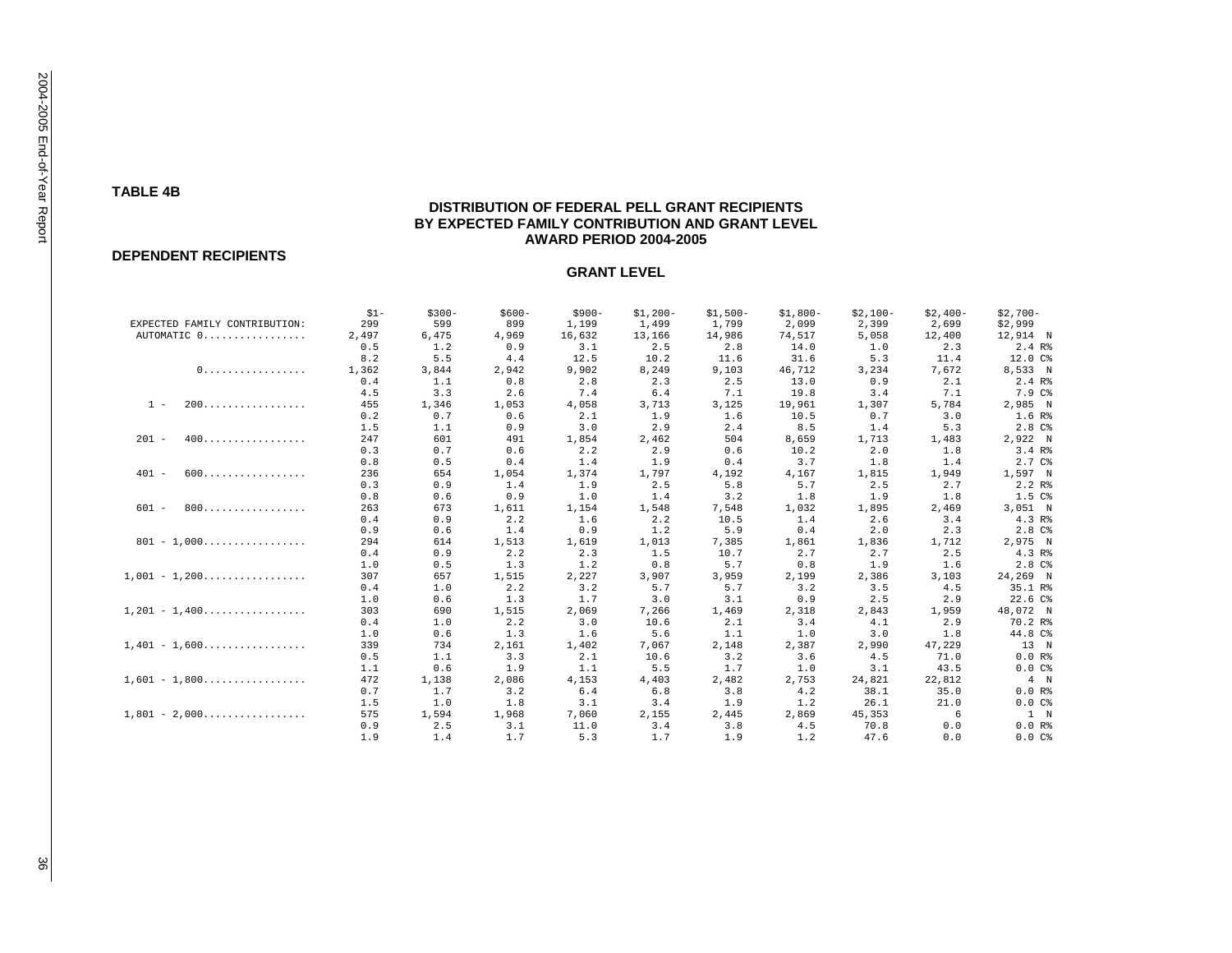#### **DEPENDENT RECIPIENTS**

|                                                                              | $$1-$  | $$300-$ | $$600-$    | $$900-$        | $$1,200-$ | $$1.500-$ | $$1.800-$ | $$2,100-$      | $$2.400-$ | $$2,700-$      |
|------------------------------------------------------------------------------|--------|---------|------------|----------------|-----------|-----------|-----------|----------------|-----------|----------------|
| EXPECTED FAMILY CONTRIBUTION:                                                | 299    | 599     | 899        | 1,199          | 1,499     | 1,799     | 2,099     | 2,399          | 2,699     | \$2,999        |
| $2,001 - 2,200 \ldots \ldots \ldots \ldots \ldots$                           | 623    | 1,552   | 1,986      | 7,179          | 2,591     | 3,754     | 44,680    | -6             | 3         | 0 <sub>N</sub> |
|                                                                              | 1.0    | 2.5     | 3.2        | 11.5           | 4.2       | 6.0       | 71.6      | 0.0            | 0.0       | 0.0 R          |
|                                                                              | 2.0    | 1.3     | 1.8        | 5.4            | 2.0       | 2.9       | 19.0      | 0.0            | 0.0       | 0.0C           |
| $2,201 - 2,400$                                                              | 615    | 1,877   | 4,783      | 4,843          | 3,662     | 23,263    | 21,465    | $\overline{2}$ | $\Omega$  | 0 N            |
|                                                                              | 1.0    | 3.1     | 7.9        | 8.0            | 6.1       | 38.4      | 35.5      | 0.0            | 0.0       | 0.0 R          |
|                                                                              | 2.0    | 1.6     | 4.2        | 3.6            | 2.8       | 18.0      | 9.1       | 0.0            | 0.0       | $0.0 C$ %      |
| $2,401 - 2,600$                                                              | 721    | 2,607   | 7,437      | 2,956          | 3,745     | 42,631    | $\Omega$  | $\Omega$       | $\Omega$  | 0 N            |
|                                                                              | 1.2    | 4.3     | 12.4       | 4.9            | 6.2       | 70.9      | 0.0       | 0.0            | 0.0       | 0.0 R          |
|                                                                              | 2.4    | 2.2     | 6.6        | 2.2            | 2.9       | 33.0      | 0.0       | 0.0            | 0.0       | 0.0C           |
| $2,601 - 2,800$                                                              | 744    | 2,854   | 7,639      | 3,925          | 42,750    | 8         | $\Omega$  | $\Omega$       | $\Omega$  | 0 N            |
|                                                                              | 1.3    | 4.9     | 13.2       | 6.8            | 73.8      | 0.0       | 0.0       | 0.0            | 0.0       | 0.0 R          |
|                                                                              | 2.4    | 2.4     | 6.7        | 2.9            | 33.1      | 0.0       | 0.0       | 0.0            | 0.0       | $0.0 C$ %      |
| $2,801 - 3,000$                                                              | 1,197  | 5,261   | 5,891      | 22,831         | 19,588    | 2         | $\Omega$  | $\Omega$       | $\Omega$  | 0 N            |
|                                                                              | 2.2    | 9.6     | 10.8       | 41.7           | 35.8      | 0.0       | 0.0       | 0.0            | 0.0       | 0.0 R          |
|                                                                              | 3.9    | 4.5     | 5.2        | 17.1           | 15.2      | 0.0       | 0.0       | 0.0            | 0.0       | 0.0C           |
| $3.001 - 3.200$                                                              | 1,617  | 8,033   | 5,248      | 38,180         | $\Omega$  | $\Omega$  | $\Omega$  | $\Omega$       | $\Omega$  | 0 N            |
|                                                                              | 3.0    | 15.1    | 9.9        | 71.9           | 0.0       | 0.0       | 0.0       | 0.0            | 0.0       | 0.0 R          |
|                                                                              | 5.3    | 6.8     | 4.6        | 28.6           | 0.0       | 0.0       | 0.0       | 0.0            | 0.0       | 0.0C           |
| $3,201 - 3,400$                                                              | 2,437  | 8,694   | 39,924     | 5              | $\Omega$  | $\Omega$  | $\Omega$  | $\Omega$       | $\Omega$  | 0 N            |
|                                                                              | 4.8    | 17.0    | 78.2       | 0.0            | 0.0       | 0.0       | 0.0       | 0.0            | 0.0       | $0.0 R$ %      |
|                                                                              | 8.0    | 7.4     | 35.3       | 0.0            | 0.0       | 0.0       | 0.0       | 0.0            | 0.0       | 0.0C           |
| $3.401 - 3.600$                                                              | 5,232  | 24,520  | 17,421     | $\overline{1}$ | $\Omega$  | $\Omega$  | $\Omega$  | $\Omega$       | $\Omega$  | 0 N            |
|                                                                              | 11.1   | 52.0    | 36.9       | 0.0            | 0.0       | 0.0       | 0.0       | 0.0            | 0.0       | 0.0 R          |
|                                                                              | 17.1   | 20.8    | 15.4       | 0.0            | 0.0       | 0.0       | 0.0       | 0.0            | 0.0       | 0.0C           |
| $3,601 - 3,850$                                                              | 10,045 | 43,274  | $^{\circ}$ | $\Omega$       | $\Omega$  | $\Omega$  | $\Omega$  | $\Omega$       | $\Omega$  | 0 N            |
|                                                                              | 18.8   | 81.2    | 0.0        | 0.0            | 0.0       | 0.0       | 0.0       | 0.0            | 0.0       | 0.0 R          |
|                                                                              | 32.8   | 36.8    | 0.0        | 0.0            | 0.0       | 0.0       | 0.0       | 0.0            | 0.0       | 0.0C           |
| $\texttt{TOTAL} \dots \dots \dots \dots \dots \dots \dots \dots \dots \dots$ | 30,581 | 117,692 | 113,207    | 133,424        | 129,082   | 129,004   | 235,580   | 95,259         | 108,581   | 107,336 N      |
|                                                                              | 1.4    | 5.3     | 5.1        | 6.0            | 5.8       | 5.8       | 10.6      | 4.3            | 4.9       | 4.8 R%         |
|                                                                              | 100.0  | 100.0   | 100.0      | 100.0          | 100.0     | 100.0     | 100.0     | 100.0          | 100.0     | 100.0 C%       |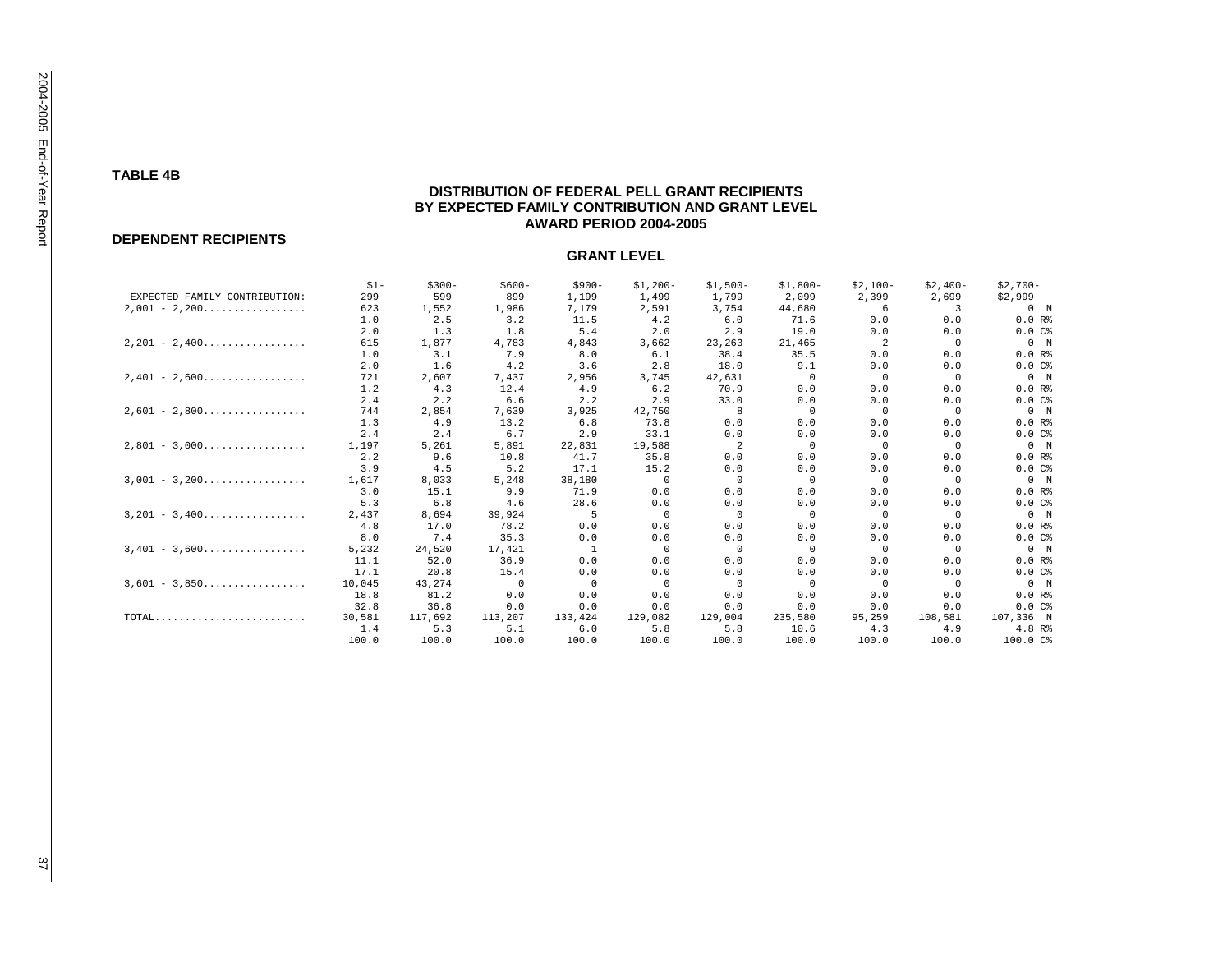#### **DEPENDENT RECIPIENTS**

|                               | $$3,000-$               | $$3,300-$       | $$3,600-$      |                |                   |
|-------------------------------|-------------------------|-----------------|----------------|----------------|-------------------|
| EXPECTED FAMILY CONTRIBUTION: | 3,299                   | 3,599           | 4,049          | \$4,050        | TOTAL             |
| AUTOMATIC 0                   | 22,045                  | 26,497          | 7,652          | 311,687        | 531,495 N         |
|                               | 4.1                     | 5.0             | 1.4            | 58.6           | 100.0 R%          |
|                               | 18.3                    | 20.5            | 3.3            | 58.6           | 24.0 C%           |
| 0.                            | 14,010                  | 17,158          | 6,512          | 219,994        | 359,227 N         |
|                               | 3.9                     | 4.8             | 1.8            | 61.2           | 100.0 R%          |
|                               | 11.6                    | 13.3            | 2.8            | 41.4           | 16.2C             |
| $1 - 200$                     | 4,992                   | 8,136           | 134,032        | $\overline{1}$ | 190,948 N         |
|                               | 2.6                     | 4.3             | 70.2           | 0.0            | 100.0 R%          |
|                               | 4.1                     | 6.3             | 57.7           | 0.0            | 8.6C <sup>8</sup> |
| $201 - 400$                   | 2,211                   | 2,276           | 59,284         | $\overline{a}$ | 84,709 N          |
|                               | 2.6                     | 2.7             | 70.0           | 0.0            | 100.0 R%          |
|                               | 1.8                     | 1.8             | 25.5           | 0.0            | $3.8\,C$ %        |
| $401 - 600$                   | 3,117                   | 25,937          | 24,827         | $\overline{1}$ | 72,717 N          |
|                               | 4.3                     | 35.7            | 34.1           | 0.0            | 100.0 R%          |
|                               | 2.6                     | 20.0            | 10.7           | 0.0            | 3.3C <sup>8</sup> |
| $601 - 800$                   | 958                     | 49,467          | 5              | 3              | 71,677 N          |
|                               | 1.3                     | 69.0            | 0.0            | 0.0            | 100.0 R%          |
|                               | 0.8                     | 38.2            | 0.0            | 0.0            | 3.2C <sub>8</sub> |
| $801 - 1.000$                 | 48,395                  | $7\overline{ }$ | $\mathbf 0$    | $\overline{0}$ | 69,224 N          |
|                               | 69.9                    | 0.0             | 0.0            | 0.0            | 100.0 R%          |
|                               | 40.2                    | 0.0             | 0.0            | 0.0            | 3.1 C%            |
| $1.001 - 1.200$               | 24,575                  | $\overline{1}$  | $\Omega$       | $\overline{1}$ | 69,106 N          |
|                               | 35.6                    | 0.0             | 0.0            | 0.0            | $100.0 R$ %       |
|                               | 20.4                    | 0.0             | 0.0            | 0.0            | 3.1 <sup>c</sup>  |
| $1,201 - 1,400$               | $\overline{10}$         | $\overline{0}$  | $\Omega$       | $\overline{0}$ | 68,514 N          |
|                               | 0.0                     | 0.0             | 0.0            | 0.0            | 100.0 R%          |
|                               | 0.0                     | 0.0             | 0.0            | 0.0            | $3.1\,C$ %        |
| $1,401 - 1,600$               | $\overline{\mathbf{3}}$ | $\bigcirc$      | $\Omega$       | $\overline{0}$ | 66,473 N          |
|                               | 0.0                     | 0.0             | 0.0            | 0.0            | 100.0 R%          |
|                               | 0.0                     | 0.0             | 0.0            | 0.0            | 3.0C              |
| $1,601 - 1,800$               | $\overline{0}$          | $\circ$         | $\Omega$       | $\Omega$       | 65,124 N          |
|                               | 0.0                     | 0.0             | 0.0            | 0.0            | 100.0 R%          |
|                               | 0.0                     | 0.0             | 0.0            | 0.0            | 2.9C              |
| $1,801 - 2,000$               | $\overline{0}$          | $\overline{0}$  | $\overline{0}$ | $\overline{0}$ | 64,026 N          |
|                               | 0.0                     | 0.0             | 0.0            | 0.0            | $100.0 R$ %       |
|                               | 0.0                     | 0.0             | 0.0            | 0.0            | 2.9C <sup>8</sup> |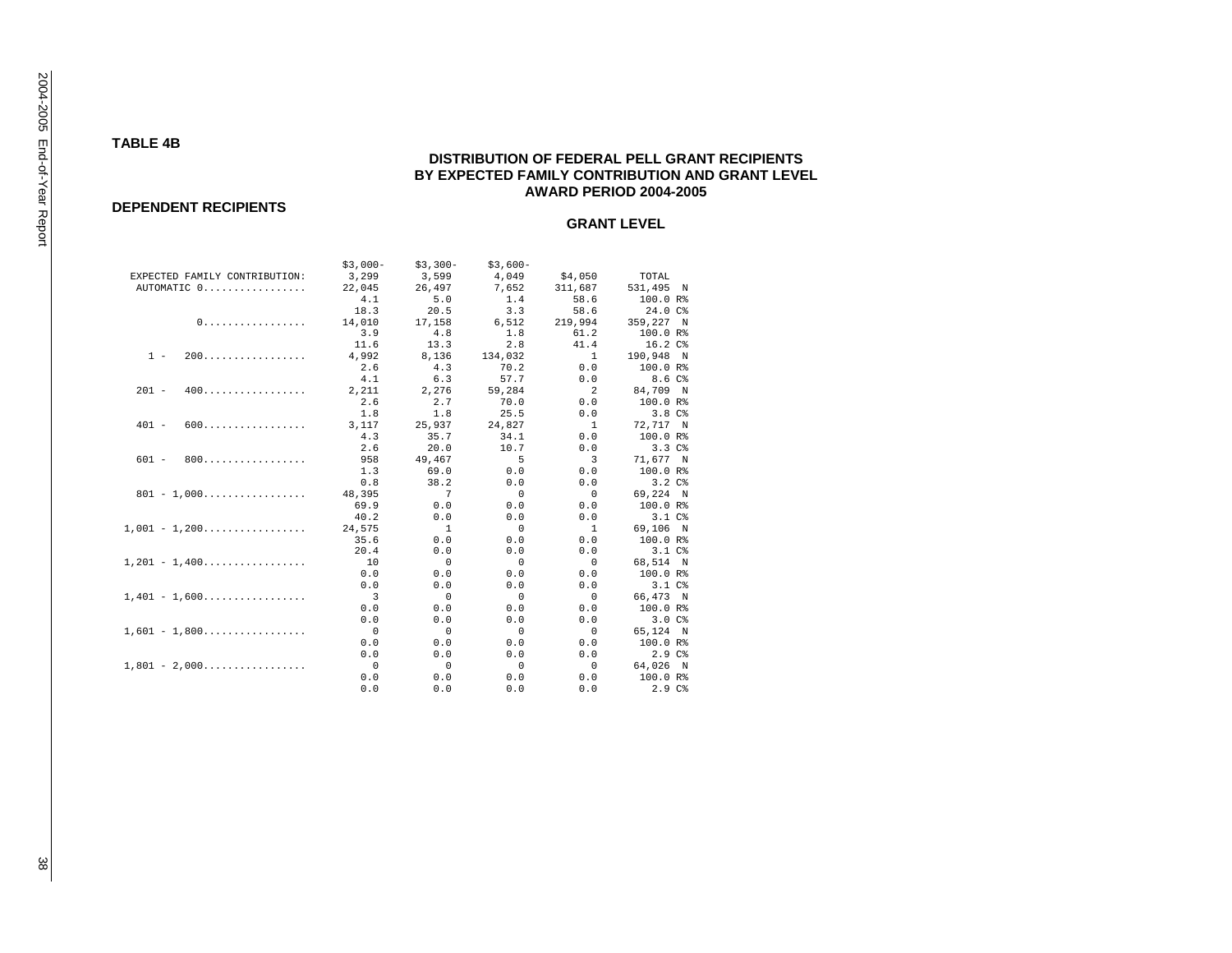#### **DEPENDENT RECIPIENTS**

|                                                    | $$3.000-$         | $$3.300-$                | $$3.600-$      |                |                    |
|----------------------------------------------------|-------------------|--------------------------|----------------|----------------|--------------------|
| EXPECTED FAMILY CONTRIBUTION:                      | 3,299 3,599 4,049 |                          |                | \$4,050        | TOTAL              |
| $2,001 - 2,200$                                    | $\sim$ 0          | $\overline{0}$           | $\overline{0}$ | $\sim$ 0       | 62,374 N           |
|                                                    | 0.0               | 0.0                      | 0.0            | 0.0            | $100.0 R$ %        |
|                                                    | 0.0               | 0.0                      | 0.0            | 0.0            | $2.8$ $C_{8}$      |
| $2.201 - 2.400$                                    | $\overline{0}$    | $\overline{0}$           | $\overline{0}$ | $\overline{0}$ | 60,510 N           |
|                                                    | 0.0               | 0.0                      | 0.0            | 0.0            | $100.0 R$ %        |
|                                                    | 0.0               | 0.0                      | 0.0            | 0.0            | 2.7 C%             |
| $2.401 - 2.600$                                    | $\overline{0}$    | $\overline{0}$           | $\overline{0}$ | $\overline{0}$ | 60.097 N           |
|                                                    | 0.0               | 0.0                      | 0.0            | 0.0            | $100.0 R$ %        |
|                                                    | 0.0               | 0.0                      | 0.0            | 0.0            | 2.7C <sub>8</sub>  |
| $2,601 - 2,800$                                    | $\overline{0}$    | $\overline{\phantom{0}}$ | $\overline{0}$ | $\overline{0}$ | 57.920 N           |
|                                                    | 0.0               | 0.0                      | 0.0            | 0.0            | $100.0 R$ %        |
|                                                    | 0.0               | 0.0                      | 0.0            | 0.0            | 2.6C               |
| $2.801 - 3.000$                                    | $\overline{0}$    | $\overline{0}$           | $\overline{0}$ | $\overline{0}$ | 54.770 N           |
|                                                    | 0.0               | 0.0                      | 0.0            | 0.0            | 100.0 R%           |
|                                                    | 0.0               | 0.0                      | 0.0            | 0.0            | 2.5C <sup>8</sup>  |
| $3,001 - 3,200$                                    | $\overline{0}$    | $\overline{0}$           | $\overline{0}$ | $\overline{0}$ | 53,078 N           |
|                                                    | 0.0               | 0.0                      | 0.0            | 0.0            | 100.0 R%           |
|                                                    | 0.0               | 0.0                      | 0.0            | 0.0            | $2.4C\$            |
| $3.201 - 3.400$                                    | $\overline{0}$    | $\overline{0}$           | $\overline{0}$ | $\overline{0}$ | 51,060 N           |
|                                                    | 0.0               | 0.0                      | 0.0            | 0.0            | 100.0 R%           |
|                                                    | 0.0               | 0.0                      | 0.0            | 0.0            | 2.3C <sub>8</sub>  |
| $3,401 - 3,600 \ldots \ldots \ldots \ldots \ldots$ | $\overline{0}$    | $\overline{0}$           | $\overline{0}$ | $\overline{0}$ | 47,174 N           |
|                                                    | 0.0               | 0.0                      | 0.0            | 0.0            | 100.0 R%           |
|                                                    | 0.0               | 0.0                      | 0.0            | 0.0            | $2.1 \text{ } C^*$ |
| $3,601 - 3,850$                                    | $\overline{0}$    | $\Omega$                 | $\overline{1}$ | $\overline{0}$ | 53,320 N           |
|                                                    | 0.0               | 0.0                      | 0.0            | 0.0            | 100.0 R%           |
|                                                    | 0.0               | 0.0                      | 0.0            | 0.0            | 2.4C <sup>8</sup>  |
| $TOTAL$                                            | 120,316           | 129,479                  | 232,313        | 531,689        | 2,213,543 N        |
|                                                    | 5.4               | 5.8                      | 10.5           | 24.0           | 100.0 R%           |
|                                                    | 100.0             | 100.0                    | 100.0          | 100.0          | 100.0 C%           |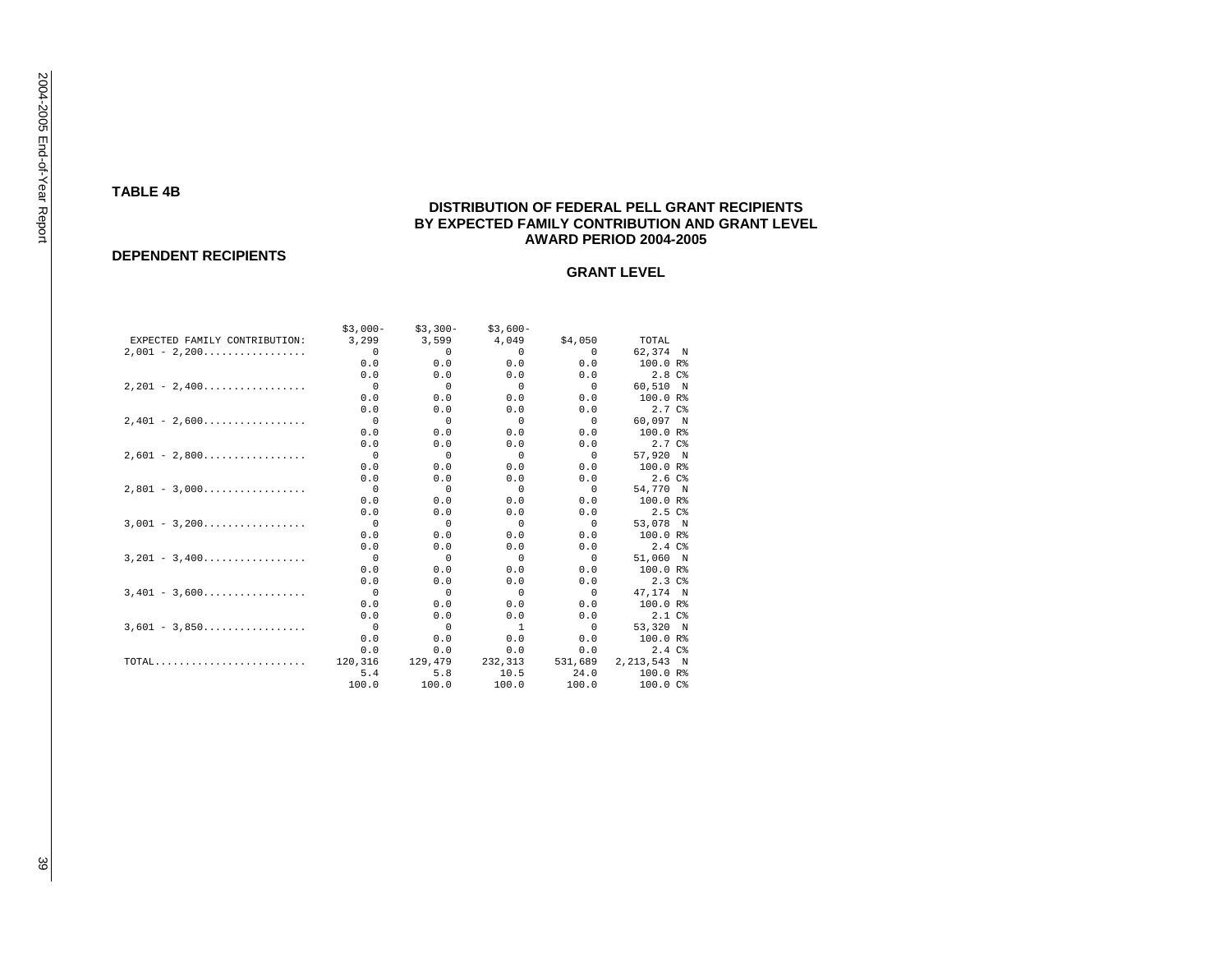## **INDEPENDENT RECIPIENTS**

#### **GRANT LEVEL**

|                                                    | $$1-$  | $$300-$ | $$600-$ | $$900-$ | $$1,200-$ | $$1,500-$ | $$1,800-$ | $$2,100-$ | $$2,400-$ | $$2,700-$          |
|----------------------------------------------------|--------|---------|---------|---------|-----------|-----------|-----------|-----------|-----------|--------------------|
| EXPECTED FAMILY CONTRIBUTION:                      | 299    | 599     | 899     | 1,199   | 1,499     | 1,799     | 2,099     | 2,399     | 2,699     | \$2,999            |
| AUTOMATIC 0                                        | 10,761 | 23,633  | 19,293  | 55,704  | 41,952    | 42,944    | 163,794   | 12,086    | 31,142    | 32,646 N           |
|                                                    | 1.3    | 2.8     | 2.3     | 6.6     | 5.0       | 5.1       | 19.5      | 1.4       | 3.7       | 3.9 R <sup>8</sup> |
|                                                    | 13.7   | 13.3    | 11.2    | 22.9    | 20.1      | 20.9      | 35.6      | 11.8      | 21.8      | 23.5 C%            |
| 0.                                                 | 9,745  | 24,176  | 18,357  | 59,663  | 41,987    | 46,405    | 182,998   | 13,037    | 37,211    | 34,935 N           |
|                                                    | 1.0    | 2.4     | 1.8     | 5.9     | 4.2       | 4.6       | 18.2      | 1.3       | 3.7       | 3.5 R <sup>8</sup> |
|                                                    | 12.4   | 13.6    | 10.7    | 24.5    | 20.2      | 22.6      | 39.7      | 12.7      | 26.1      | 25.2 C%            |
| 200<br>$1 -$                                       | 890    | 2,596   | 1,853   | 6,747   | 5,851     | 3,281     | 17,737    | 1,349     | 6,594     | 3,926 N            |
|                                                    | 0.9    | 2.6     | 1.9     | 6.8     | 5.9       | 3.3       | 17.9      | 1.4       | 6.7       | 4.0 R%             |
|                                                    | 1.1    | 1.5     | 1.1     | 2.8     | 2.8       | 1.6       | 3.9       | 1.3       | 4.6       | 2.8C               |
| 400.<br>$201 -$                                    | 1,066  | 2,767   | 1,947   | 7,322   | 7,958     | 1,522     | 18,035    | 5,366     | 3,290     | 7,073 N            |
|                                                    | 1.1    | 2.7     | 1.9     | 7.2     | 7.9       | 1.5       | 17.8      | 5.3       | 3.2       | 7.0 R%             |
|                                                    | 1.4    | 1.6     | 1.1     | 3.0     | 3.8       | 0.7       | 3.9       | 5.2       | 2.3       | 5.1 C%             |
| 600.<br>$401 -$                                    | 1,219  | 3,359   | 5,057   | 5,784   | 7,030     | 10,168    | 9,924     | 6,442     | 5,571     | 4,510 N            |
|                                                    | 1.2    | 3.3     | 4.9     | 5.6     | 6.8       | 9.9       | 9.6       | 6.2       | 5.4       | 4.4 R%             |
|                                                    | 1.6    | 1.9     | 2.9     | 2.4     | 3.4       | 5.0       | 2.2       | 6.3       | 3.9       | 3.3C <sup>8</sup>  |
| 800.<br>$601 -$                                    | 1,415  | 3,446   | 7,745   | 3,732   | 5,675     | 17,816    | 3,554     | 5,080     | 7,203     | $6,006$ N          |
|                                                    | 1.4    | 3.5     | 7.9     | 3.8     | 5.8       | 18.2      | 3.6       | 5.2       | 7.4       | 6.1 R%             |
|                                                    | 1.8    | 1.9     | 4.5     | 1.5     | 2.7       | 8.7       | 0.8       | 5.0       | 5.0       | 4.3 C%             |
| $801 - 1,000$                                      | 1,389  | 3,334   | 7,177   | 5,469   | 3,453     | 16,806    | 6,241     | 5,032     | 4,632     | 5,452 N            |
|                                                    | 1.5    | 3.6     | 7.8     | 5.9     | 3.7       | 18.2      | 6.8       | 5.5       | 5.0       | 5.9 R%             |
|                                                    | 1.8    | 1.9     | 4.2     | 2.2     | 1.7       | 8.2       | 1.4       | 4.9       | 3.2       | 3.9C%              |
| $1,001 - 1,200$                                    | 1,389  | 3,186   | 6,765   | 7,162   | 8,513     | 8,828     | 6,458     | 6,501     | 5,557     | 15,727 N           |
|                                                    | 1.6    | 3.7     | 7.9     | 8.4     | 10.0      | 10.3      | 7.6       | 7.6       | 6.5       | 18.4 R%            |
|                                                    | 1.8    | 1.8     | 3.9     | 2.9     | 4.1       | 4.3       | 1.4       | 6.3       | 3.9       | 11.3 C%            |
| $1,201 - 1,400 \ldots \ldots \ldots \ldots \ldots$ | 1,377  | 3,169   | 6,569   | 6,552   | 14,846    | 4,684     | 5,231     | 5,904     | 3,023     | 28,437 N           |
|                                                    | 1.7    | 4.0     | 8.2     | 8.2     | 18.6      | 5.9       | 6.6       | 7.4       | 3.8       | 35.6 R%            |
|                                                    | 1.8    | 1.8     | 3.8     | 2.7     | 7.1       | 2.3       | 1.1       | 5.8       | 2.1       | 20.5 C%            |
| $1,401 - 1,600 \ldots \ldots \ldots \ldots \ldots$ | 1,343  | 2,911   | 7,676   | 4,536   | 13,809    | 5,951     | 6,085     | 4,701     | 26,229    | 9 N                |
|                                                    | 1.8    | 4.0     | 10.5    | 6.2     | 18.9      | 8.1       | 8.3       | 6.4       | 35.8      | 0.0 R              |
|                                                    | 1.7    | 1.6     | 4.5     | 1.9     | 6.6       | 2.9       | 1.3       | 4.6       | 18.4      | 0.0C               |
| $1.601 - 1.800$                                    | 1,867  | 4.564   | 6,582   | 8,723   | 8,762     | 6,101     | 5,219     | 14,594    | 12,192    | 3 N                |
|                                                    | 2.7    | 6.7     | 9.6     | 12.7    | 12.8      | 8.9       | 7.6       | 21.3      | 17.8      | 0.0 R              |
|                                                    | 2.4    | 2.6     | 3.8     | 3.6     | 4.2       | 3.0       | 1.1       | 14.2      | 8.5       | $0.0 C$ %          |
| $1,801 - 2,000 \ldots \ldots \ldots \ldots \ldots$ | 2,319  | 5,709   | 5,450   | 12,100  | 5,216     | 5,159     | 4,186     | 22,455    | 7         | 4 N                |
|                                                    | 3.7    | 9.1     | 8.7     | 19.3    | 8.3       | 8.2       | 6.7       | 35.9      | 0.0       | $0.0 R$ %          |
|                                                    | 2.9    | 3.2     | 3.2     | 5.0     | 2.5       | 2.5       | 0.9       | 21.9      | 0.0       | 0.0C <sup>8</sup>  |

 $40$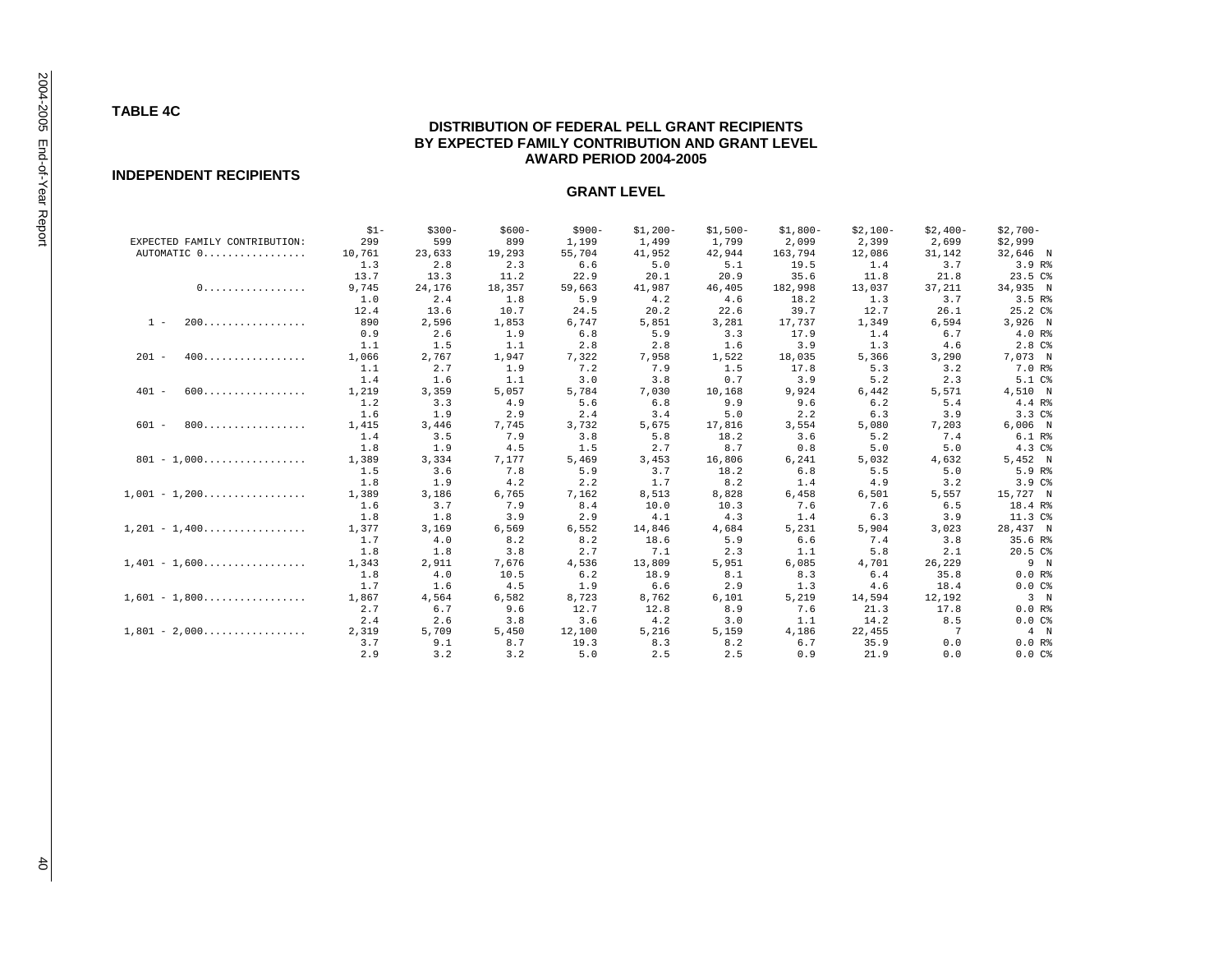# **TABLE 4C**

# **DISTRIBUTION OF FEDERAL PELL GRANT RECIPIENTS BY EXPECTED FAMILY CONTRIBUTION AND GRANT LEVEL AWARD PERIOD 2004-2005**

#### **INDEPENDENT RECIPIENTS**

#### **GRANT LEVEL**

|                               | $$1-$  | $$300-$ | $$600-$      | $$900-$  | $$1,200-$ | $$1,500-$ | $$1,800-$ | $$2,100-$      | $$2,400-$ | $$2,700-$       |
|-------------------------------|--------|---------|--------------|----------|-----------|-----------|-----------|----------------|-----------|-----------------|
| EXPECTED FAMILY CONTRIBUTION: | 299    | 599     | 899          | 1,199    | 1,499     | 1,799     | 2,099     | 2,399          | 2,699     | \$2,999         |
| $2,001 - 2,200$               | 2,162  | 5,201   | 5,072        | 12,577   | 5,308     | 5,807     | 21,275    | $\overline{4}$ | -1        | $1 \, \text{N}$ |
|                               | 3.8    | 9.1     | 8.8          | 21.9     | 9.2       | 10.1      | 37.1      | 0.0            | 0.0       | 0.0 R           |
|                               | 2.7    | 2.9     | 2.9          | 5.2      | 2.5       | 2.8       | 4.6       | 0.0            | 0.0       | $0.0 C$ %       |
| $2,201 - 2,400$               | 2,090  | 5,455   | 8,626        | 8,830    | 6,392     | 11,740    | 9,823     | 3              | $\Omega$  | 0 N             |
|                               | 3.9    | 10.3    | 16.3         | 16.7     | 12.1      | 22.2      | 18.5      | 0.0            | 0.0       | 0.0 R           |
|                               | 2.7    | 3.1     | 5.0          | 3.6      | 3.1       | 5.7       | 2.1       | 0.0            | 0.0       | 0.0C            |
| $2,401 - 2,600$               | 2,259  | 6,559   | 11,098       | 5,877    | 5,495     | 17,925    |           | $\Omega$       | $\Omega$  | 0 N             |
|                               | 4.6    | 13.3    | 22.6         | 11.9     | 11.2      | 36.4      | 0.0       | 0.0            | 0.0       | $0.0 R$ %       |
|                               | 2.9    | 3.7     | 6.4          | 2.4      | 2.6       | 8.7       | 0.0       | 0.0            | 0.0       | 0.0C            |
| $2,601 - 2,800$               | 2,111  | 7.331   | 11,560       | 6,163    | 18,290    | 5         |           | $\Omega$       | $\Omega$  | 0 N             |
|                               | 4.6    | 16.1    | 25.4         | 13.6     | 40.2      | 0.0       | 0.0       | 0.0            | 0.0       | 0.0 R           |
|                               | 2.7    | 4.1     | 6.7          | 2.5      | 8.8       | 0.0       | 0.0       | 0.0            | 0.0       | 0.0C            |
| $2.801 - 3.000$               | 3,407  | 9,247   | 9,305        | 12,296   | 7,813     | 1         |           | $\Omega$       | $\Omega$  | 0 N             |
|                               | 8.1    | 22.0    | 22.1         | 29.2     | 18.6      | 0.0       | 0.0       | 0.0            | 0.0       | 0.0 R           |
|                               | 4.3    | 5.2     | 5.4          | 5.1      | 3.7       | 0.0       | 0.0       | 0.0            | 0.0       | 0.0C            |
| $3.001 - 3.200$               | 4,546  | 11,864  | 8,016        | 14,142   | 3         | $\Omega$  | $\Omega$  | $\Omega$       | $\Omega$  | 0 N             |
|                               | 11.8   | 30.8    | 20.8         | 36.7     | 0.0       | 0.0       | 0.0       | 0.0            | 0.0       | 0.0 R           |
|                               | 5.8    | 6.7     | 4.7          | 5.8      | 0.0       | 0.0       | 0.0       | 0.0            | 0.0       | $0.0 C$ %       |
| $3,201 - 3,400$               | 5,853  | 12,592  | 17,429       | 4        | $\Omega$  | $\Omega$  | $\Omega$  | $\Omega$       | $\Omega$  | 0 N             |
|                               | 16.3   | 35.1    | 48.6         | 0.0      | 0.0       | 0.0       | 0.0       | 0.0            | 0.0       | $0.0 R$ %       |
|                               | 7.4    | 7.1     | 10.1         | 0.0      | 0.0       | 0.0       | 0.0       | 0.0            | 0.0       | 0.0C            |
| $3,401 - 3,600$               | 8,317  | 17,894  | 6,502        | $\Omega$ | $\Omega$  | $\Omega$  | $\Omega$  | $\Omega$       | $\Omega$  | 0 N             |
|                               | 25.4   | 54.7    | 19.9         | 0.0      | 0.0       | 0.0       | 0.0       | 0.0            | 0.0       | 0.0 R           |
|                               | 10.6   | 10.0    | 3.8          | 0.0      | 0.0       | 0.0       | 0.0       | 0.0            | 0.0       | 0.0C            |
| $3,601 - 3,850$               | 13,110 | 19,118  | <sup>1</sup> | $\Omega$ | $\Omega$  | $\Omega$  | $\Omega$  | $\Omega$       | $\Omega$  | 0 N             |
|                               | 40.7   | 59.3    | 0.0          | 0.0      | 0.0       | 0.0       | 0.0       | 0.0            | 0.0       | $0.0 R$ %       |
|                               | 16.7   | 10.7    | 0.0          | 0.0      | 0.0       | 0.0       | 0.0       | 0.0            | 0.0       | 0.0C            |
| TOTAL                         | 78,635 | 178,111 | 172,080      | 243,383  | 208,353   | 205,143   | 460,563   | 102,554        | 142,652   | 138,729 N       |
|                               | 2.5    | 5.8     | 5.6          | 7.9      | 6.7       | 6.6       | 14.9      | 3.3            | 4.6       | 4.5 R%          |
|                               | 100.0  | 100.0   | 100.0        | 100.0    | 100.0     | 100.0     | 100.0     | 100.0          | 100.0     | 100.0 C%        |

 $41$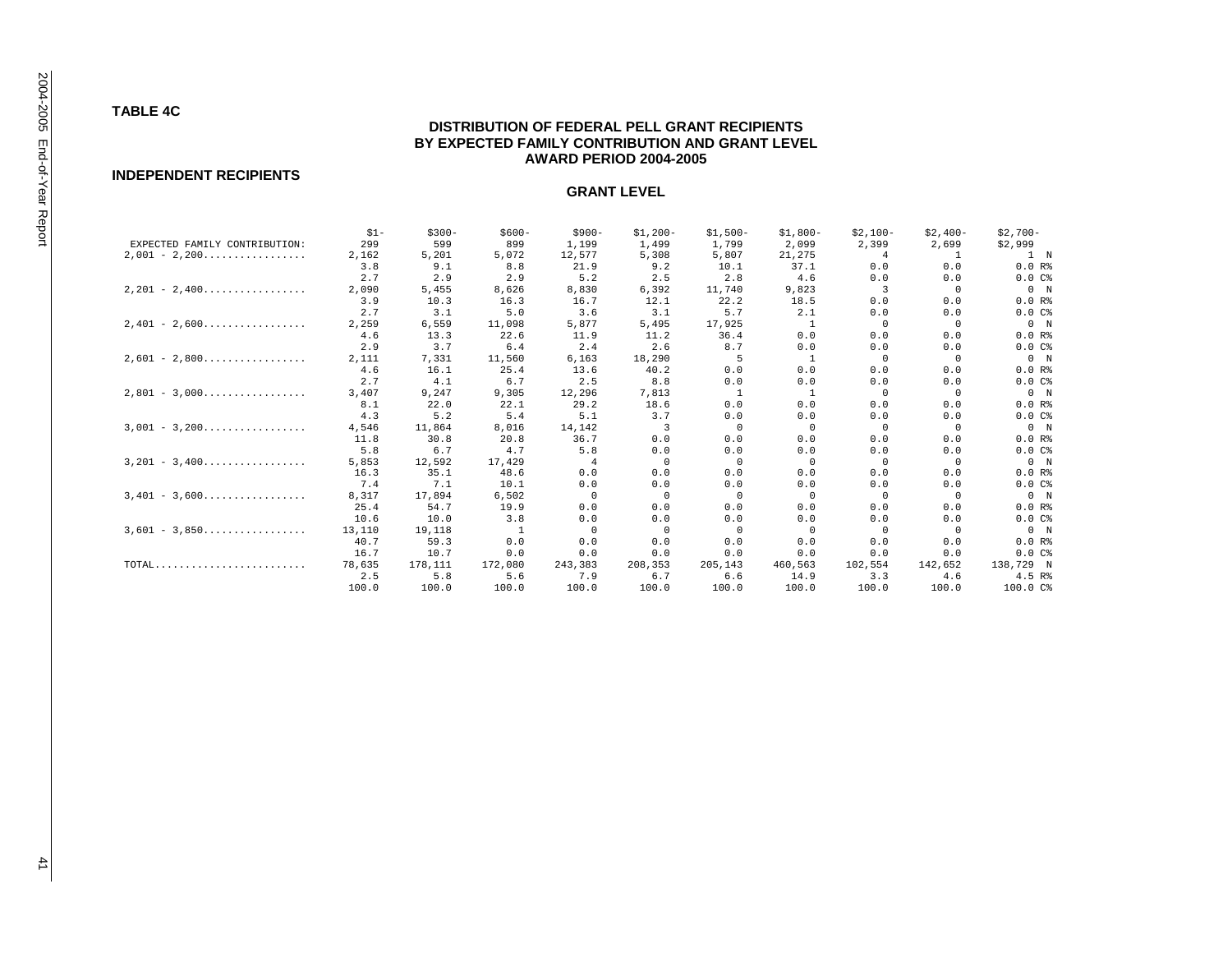# **INDEPENDENT RECIPIENTS**

|                               |                |                          | $$3.000 - $3.300 - $3.600 -$ |                |                   |
|-------------------------------|----------------|--------------------------|------------------------------|----------------|-------------------|
| EXPECTED FAMILY CONTRIBUTION: | 3,299          | $3,599$ $4,049$ $54,050$ |                              |                | TOTAL             |
| AUTOMATIC 0                   | 50,456         | 46,682                   | 14,409                       | 293,595        | 839,097 N         |
|                               | 6.0            | 5.6                      | 1.7                          | 35.0           | $100.0 R$ %       |
|                               | 28.9           | 28.2                     | 11.5                         | 42.0           | $27.1C$ $8$       |
| 0.                            | 60,141         | 55,251                   | 16,094 405,858               |                | 1,005,858 N       |
|                               | 6.0            | 5.5                      | 1.6                          | 40.3           | $100.0 R$ %       |
|                               | 34.5           | 33.4                     | 12.9                         | 58.0           | 32.5 C%           |
| $1 - 200$                     | 4,100          | 5,725                    | 38,381                       | 2              | 99,032 N          |
|                               | 4.1            | 5.8                      | 38.8                         | 0.0            | 100.0 R%          |
|                               | 2.4            | 3.5                      | 30.7                         | 0.0            | 3.2C <sub>6</sub> |
| $201 - 400$                   | 3,918          | 3,434                    | 37,569                       | $\Omega$       | 101,267 N         |
|                               | 3.9            | 3.4                      | 37.1                         | 0.0            | 100.0 R%          |
|                               | 2.2            | 2.1                      | 30.0                         | 0.0            | 3.3C <sub>6</sub> |
| $401 - 600$                   | 5,969          | 19,508                   | 18,674                       | $\overline{3}$ | 103,218 N         |
|                               | 5.8            | 18.9                     | 18.1                         | 0.0            | 100.0 R%          |
|                               | 3.4            | 11.8                     | 14.9                         | 0.0            | 3.3C <sup>8</sup> |
| $601 - 800$                   | 1,200          | 35,020                   | $\overline{4}$               | $\Omega$       | 97,896 N          |
|                               | 1.2            | 35.8                     | 0.0                          | 0.0            | 100.0 R%          |
|                               | 0.7            | 21.1                     | 0.0                          | 0.0            | 3.2C <sup>8</sup> |
| $801 - 1.000$                 | 33, 319        | 20                       | $\overline{0}$               | $\mathbf{1}$   | 92,325 N          |
|                               | 36.1           | 0.0                      | 0.0                          | 0.0            | 100.0 R%          |
|                               | 19.1           | 0.0                      | 0.0                          | 0.0            | 3.0C%             |
| $1.001 - 1.200$               | 15,335         | $\overline{1}$           | $-1$                         | $\Omega$       | 85,423 N          |
|                               | 18.0           | 0.0                      | 0.0                          | 0.0            | 100.0 R%          |
|                               | 8.8            | 0.0                      | 0.0                          | 0.0            | 2.8C <sub>8</sub> |
| $1,201 - 1,400$               | 13             | $\mathbf{1}$             | $\overline{0}$               | $\Omega$       | 79,806 N          |
|                               | 0.0            | 0.0                      | 0.0                          | 0.0            | 100.0 R%          |
|                               | 0.0            | 0.0                      | 0.0                          | 0.0            | $2.6C\$           |
| $1.401 - 1.600$               | $\overline{2}$ | $\mathbf 0$              | $\overline{0}$               | $\Omega$       | 73.252 N          |
|                               | 0.0            | 0.0                      | 0.0                          | 0.0            | 100.0 R%          |
|                               | 0.0            | 0.0                      | 0.0                          | 0.0            | $2.4$ $C8$        |
| $1.601 - 1.800$               | $\overline{0}$ | $\Omega$                 | $\overline{0}$               | $\Omega$       | 68,607 N          |
|                               | 0.0            | 0.0                      | 0.0                          | 0.0            | 100.0 R%          |
|                               | 0.0            | 0.0                      | 0.0                          | 0.0            | 2.2C              |
| $1,801 - 2,000$               | $\overline{1}$ | $\overline{0}$           | $\overline{\phantom{0}}$     | $\mathbf 0$    | 62,606 N          |
|                               | 0.0            | 0.0                      | 0.0                          | 0.0            | 100.0 R%          |
|                               | 0.0            | 0.0                      | 0.0                          | 0.0            | 2.0 C%            |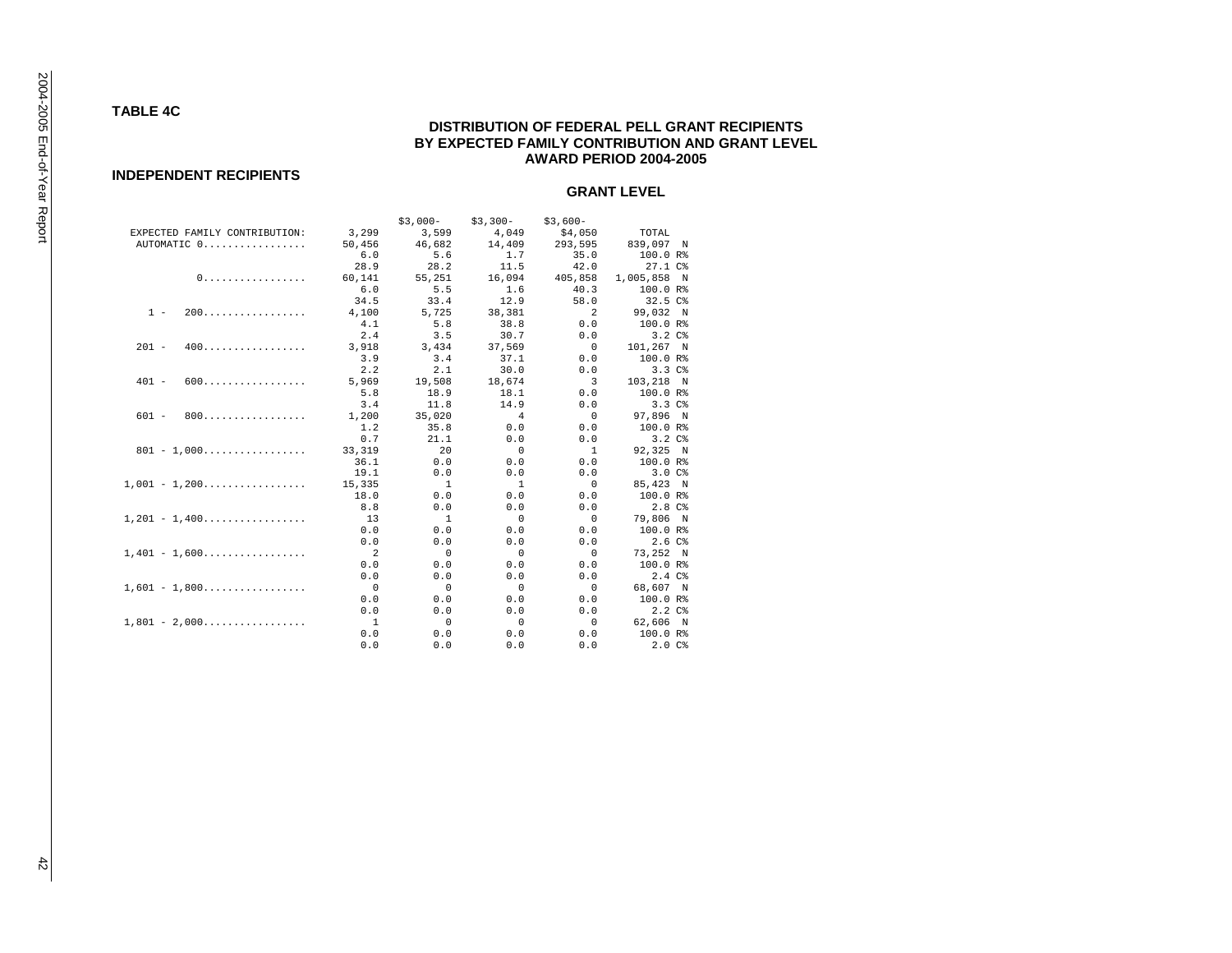# **TABLE 4C**

# **DISTRIBUTION OF FEDERAL PELL GRANT RECIPIENTS BY EXPECTED FAMILY CONTRIBUTION AND GRANT LEVEL AWARD PERIOD 2004-2005**

# **INDEPENDENT RECIPIENTS**

|                                                    | $$3.000-$      | $$3,300-$      | $$3,600-$      |                |                     |  |
|----------------------------------------------------|----------------|----------------|----------------|----------------|---------------------|--|
| EXPECTED FAMILY CONTRIBUTION:                      | 3,299          | 3,599          | 4,049          |                | \$4,050 TOTAL       |  |
| $2,001 - 2,200$                                    | $\sim$ 0       | $\overline{0}$ | $\overline{0}$ | $\sim$ 0       | 57,408 N            |  |
|                                                    | 0.0            | 0.0            | 0.0            | 0.0            | 100.0 R%            |  |
|                                                    | 0.0            | 0.0            | 0.0            | 0.0            | 1.9 <sup>c</sup>    |  |
| $2,201 - 2,400 \ldots \ldots \ldots \ldots \ldots$ | $\overline{0}$ | $\overline{0}$ | $\overline{0}$ | $\Omega$       | 52,959 N            |  |
|                                                    | 0.0            | 0.0            | 0.0            | 0.0            | $100.0 R$ %         |  |
|                                                    | 0.0            | 0.0            | 0.0            | 0.0            | 1.7 C%              |  |
| $2.401 - 2.600$                                    | $\overline{0}$ | $\overline{0}$ | $\overline{0}$ | $\overline{0}$ | 49,214 N            |  |
|                                                    | 0.0            | 0.0            | 0.0            | 0.0            | $100.0 R$ %         |  |
|                                                    | 0.0            | 0.0            | 0.0            | 0.0            | 1.6C <sup>8</sup>   |  |
| $2.601 - 2.800$                                    | $\overline{0}$ | $\overline{0}$ | $\sim$ 0       | $\overline{0}$ | 45,461 N            |  |
|                                                    | 0.0            | 0.0            | 0.0            | 0.0            | $100.0 R$ %         |  |
|                                                    | 0.0            | 0.0            | 0.0            | 0.0            | 1.5C <sup>8</sup>   |  |
| $2.801 - 3.000$                                    | $\overline{0}$ | $\overline{0}$ | $\overline{0}$ | $\overline{0}$ | 42.070 N            |  |
|                                                    | 0.0            | 0.0            | 0.0            | 0.0            | $100.0 R$ %         |  |
|                                                    | 0.0            | 0.0            | 0.0            | 0.0            | 1.4 <sup>c</sup>    |  |
| $3.001 - 3.200$                                    | $\overline{0}$ | $\overline{0}$ | $\sim$ 0       | $\Omega$       | 38,571 N            |  |
|                                                    | 0.0            | 0.0            | 0.0            | 0.0            | $100.0 R$ %         |  |
|                                                    | 0.0            | 0.0            | 0.0            | 0.0            | 1.2 <sup>c</sup>    |  |
| $3.201 - 3.400$                                    | $\overline{0}$ | $\overline{0}$ | $\overline{0}$ | $\Omega$       | 35,878 N            |  |
|                                                    | 0.0            | 0.0            | 0.0            | 0.0            | $100.0 R$ %         |  |
|                                                    | 0.0            | 0.0            | 0.0            | 0.0            | 1.2 <sup>c</sup>    |  |
| $3.401 - 3.600$                                    | $\overline{0}$ | $\overline{0}$ | $\overline{0}$ | $\overline{0}$ | 32,713 N            |  |
|                                                    | 0.0            | 0.0            | 0.0            | 0.0            | 100.0 R%            |  |
|                                                    | 0.0            | 0.0            | 0.0            | 0.0            | 1.1 <sup>c</sup>    |  |
| $3.601 - 3.850$                                    | $\overline{0}$ | $\overline{0}$ | $\overline{0}$ | $\overline{0}$ | 32,229 N            |  |
|                                                    | 0.0            | 0.0            | 0.0            | 0.0            | $100.0 R$ %         |  |
|                                                    | 0.0            | 0.0            | 0.0            | 0.0            | 1.0 <sup>c</sup>    |  |
| TOTAL                                              | 174,454        | 165,642        | 125,132        |                | 699,459 3,094,890 N |  |
|                                                    | 5.6            | 5.4            | 4.0            | 22.6           | $100.0 R$ %         |  |
|                                                    | 100.0          | 100.0          | 100.0          | 100.0          | 100.0 C%            |  |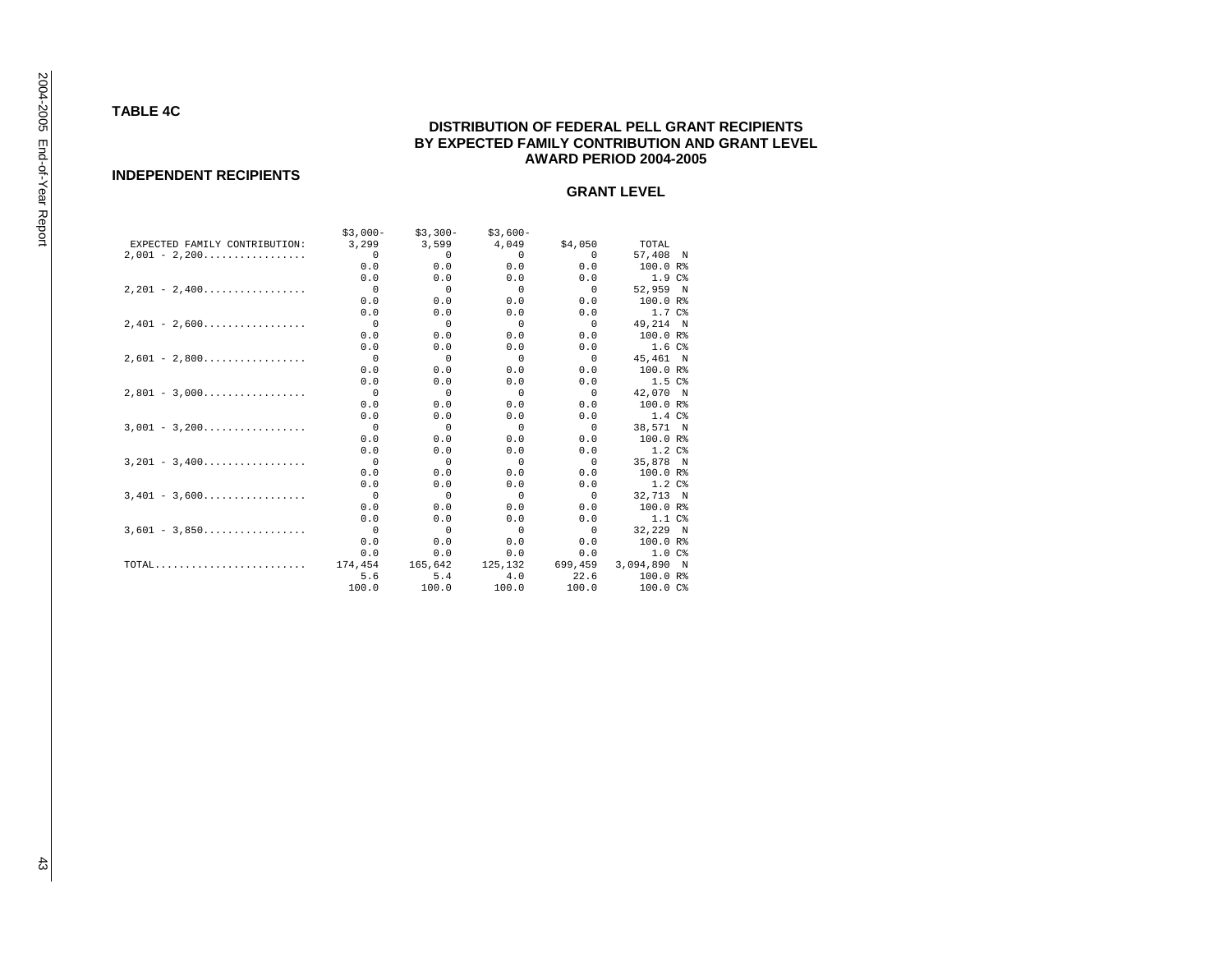# **Table 5: Distribution of Federal Pell Grant Recipients by Expected Family Contribution and Type and Control of Institution**

Table 5A: Total Table 5B: Dependent Table 5C: Independent

Tables 5A, 5B, and 5C show the distribution of Federal Pell Grant recipients by Expected Family Contribution (EFC) and type and control of institution attended for all recipients, dependents, and independents. Type of institution is identified by the length of the programs principally offered by the institution and control is whether the school is public, private non-profit, or proprietary. The 4-year designation includes colleges offering baccalaureate and/or graduate programs. The 2 year designated denotes a community college or vocational/technical school. The proprietary category refers to profit-making schools primarily offering programs of 2 years or less in duration.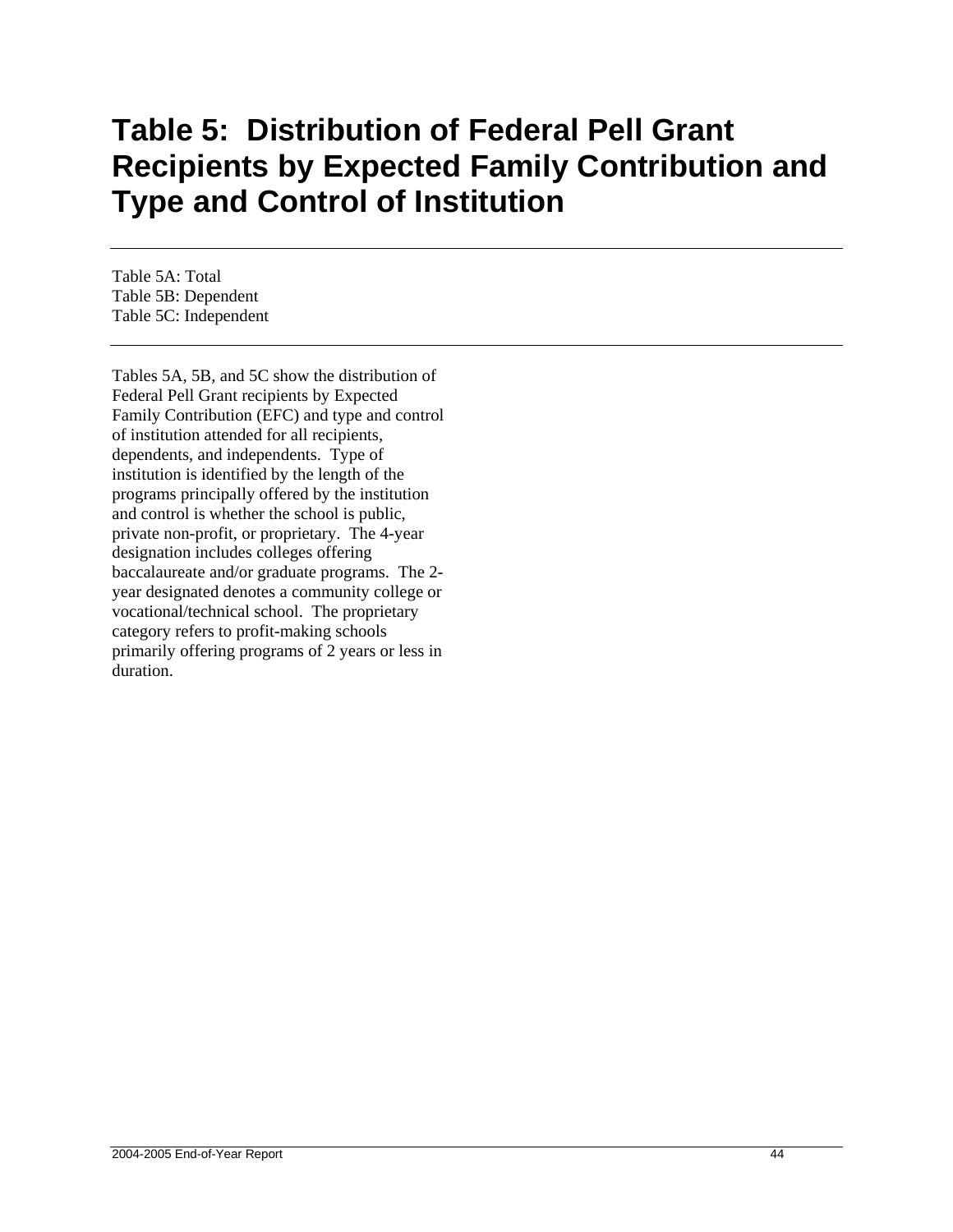# **TABLE 5A**

# **DISTRIBUTION OF FEDERAL PELL GRANT RECIPIENTS BY EXPECTED FAMILY CONTRIBUTION AND TYPE AND CONTROL OF INSTITUTION AWARD PERIOD 2004-2005**

**ALL RECIPIENTS** 

# **TYPE AND CONTROL OF INSTITUTION**

|                                                    |         | PUBLIC  |         | PRIVATE                | PROPRIETARY | TOTAL             |
|----------------------------------------------------|---------|---------|---------|------------------------|-------------|-------------------|
| EXPECTED FAMILY CONTRIBUTION:                      | 4 YEAR  | 2 YEAR  | 4 YEAR  | 2 YEAR                 | TOTAL       |                   |
| AUTOMATIC 0                                        | 322,578 | 547,456 |         | 159,627 17,595 323,336 |             | 1,370,592 N       |
|                                                    | 23.5    | 39.9    | 11.6    | 1.3                    | 23.6        | 100.0 R%          |
|                                                    | 19.5    | 29.3    | 21.0    | 33.8                   | 33.3        | 25.8C             |
| 0.                                                 | 397,475 | 483,413 | 174,899 | 17,013                 | 292,285     | 1,365,085 N       |
|                                                    | 29.1    | 35.4    | 12.8    | 1.2                    | 21.4        | 100.0 R%          |
|                                                    | 24.0    | 25.9    | 23.1    | 32.7                   | 30.1        | 25.7 C%           |
| $1 - 200$                                          | 110,447 | 93,657  | 48,007  | 1,954                  | 35,915      | 289,980 N         |
|                                                    | 38.1    | 32.3    | 16.6    | 0.7                    | 12.4        | 100.0 R%          |
|                                                    | 6.7     | 5.0     | 6.3     | 3.8                    | 3.7         | 5.5C <sub>8</sub> |
| $201 - 400$                                        | 62,393  | 65,313  | 28,294  | 1,413                  | 28,563      | 185,976 N         |
|                                                    | 33.5    | 35.1    | 15.2    | 0.8                    | 15.4        | 100.0 R%          |
|                                                    | 3.8     | 3.5     | 3.7     | 2.7                    | 2.9         | 3.5C <sub>8</sub> |
| 600.<br>$401 -$                                    | 57,553  | 63,277  | 25,970  | 1,336                  | 27,799      | 175,935 N         |
|                                                    | 32.7    | 36.0    | 14.8    | 0.8                    | 15.8        | $100.0 R$ %       |
|                                                    | 3.5     | 3.4     | 3.4     | 2.6                    | 2.9         | 3.3C <sub>6</sub> |
| $601 - 800$                                        | 56,062  | 60,343  | 25,449  | 1,280                  | 26,439      | 169,573 N         |
|                                                    | 33.1    | 35.6    | 15.0    | 0.8                    | 15.6        | 100.0 R%          |
|                                                    | 3.4     | 3.2     | 3.4     | 2.5                    | 2.7         | 3.2C <sub>6</sub> |
| $801 - 1,000$                                      | 53,724  | 57,086  | 24,675  | 1,315                  | 24,749      | 161,549 N         |
|                                                    | 33.3    | 35.3    | 15.3    | 0.8                    | 15.3        | $100.0 R$ %       |
|                                                    | 3.2     | 3.1     | 3.3     | 2.5                    | 2.5         | $3.0C$ %          |
| $1,001 - 1,200 \ldots \ldots \ldots \ldots \ldots$ | 52,780  | 53,829  | 24,103  | 1,057                  | 22,760      | 154,529 N         |
|                                                    | 34.2    | 34.8    | 15.6    | 0.7                    | 14.7        | 100.0 R%          |
|                                                    | 3.2     | 2.9     | 3.2     | 2.0                    | 2.3         | 2.9C              |
| $1,201 - 1,400$                                    | 51,169  | 51,041  | 23,565  | 1,085                  | 21,460      | 148,320 N         |
|                                                    | 34.5    | 34.4    | 15.9    | 0.7                    | 14.5        | 100.0 R%          |
|                                                    | 3.1     | 2.7     | 3.1     | 2.1                    | 2.2         | $2.8$ $C_{8}$     |
| $1,401 - 1,600 \ldots \ldots \ldots \ldots \ldots$ | 49,263  | 47,435  | 22,473  | 905                    | 19,649      | 139,725 N         |
|                                                    | 35.3    | 33.9    | 16.1    | 0.6                    | 14.1        | 100.0 R%          |
|                                                    | 3.0     | 2.5     | 3.0     | 1.7                    | 2.0         | $2.6C\$           |
| $1,601 - 1,800 \ldots \ldots \ldots \qquad 47,806$ |         | 44,813  | 21,799  | 903                    | 18,410      | 133,731 N         |
|                                                    | 35.7    | 33.5    | 16.3    | 0.7                    | 13.8        | 100.0 R%          |
|                                                    | 2.9     | 2.4     | 2.9     | 1.7                    | 1.9         | 2.5C <sub>8</sub> |
| $1.801 - 2.000$                                    | 46,232  | 41,225  | 21,268  | 808                    | 17,099      | 126,632 N         |
|                                                    | 36.5    | 32.6    | 16.8    | 0.6                    | 13.5        | 100.0 R%          |
|                                                    | 2.8     | 2.2     | 2.8     | 1.6                    | 1.8         | 2.4C              |

2004-2005 End-of-Year Report 2004-2005 End-of-Year Report 45 Alexander 45 Alexander 45 Alexander 45 Alexander 45 Alexander 45 Alex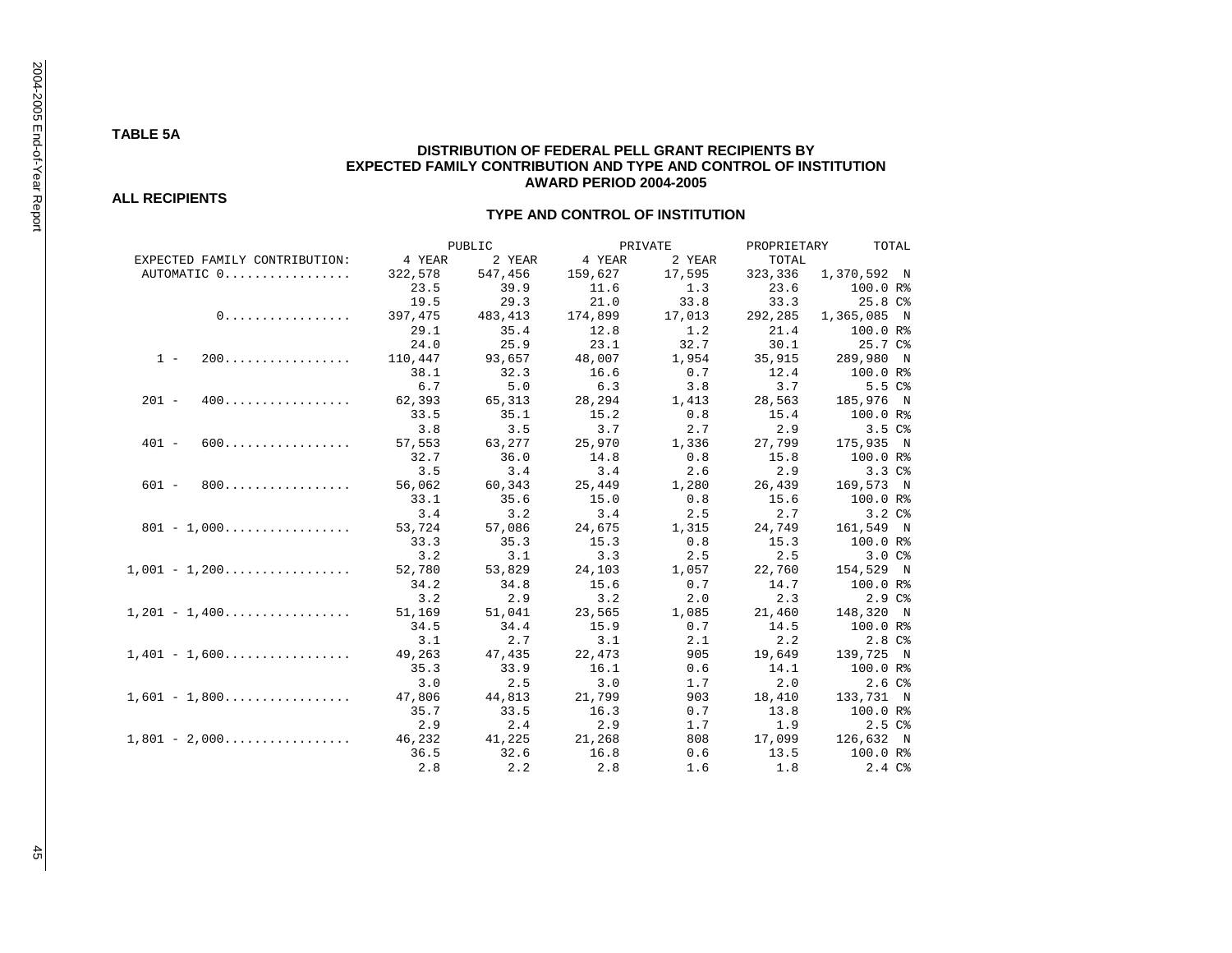#### **TABLE 5A**

# **DISTRIBUTION OF FEDERAL PELL GRANT RECIPIENTS BY EXPECTED FAMILY CONTRIBUTION AND TYPE AND CONTROL OF INSTITUTION AWARD PERIOD 2004-2005**

#### **ALL RECIPIENTS**

|                                                                        |           | PUBLIC    |         | PRIVATE | PROPRIETARY | TOTAL             |
|------------------------------------------------------------------------|-----------|-----------|---------|---------|-------------|-------------------|
| EXPECTED FAMILY CONTRIBUTION:                                          | 4 YEAR    | 2 YEAR    | 4 YEAR  | 2 YEAR  | TOTAL       |                   |
| $2,001 - 2,200$                                                        | 44,626    | 37,964    | 20,312  | 812     | 16,068      | 119,782 N         |
|                                                                        | 37.3      | 31.7      | 17.0    | 0.7     | 13.4        | 100.0 R%          |
|                                                                        | 2.7       | 2.0       | 2.7     | 1.6     | 1.7         | 2.3C <sub>6</sub> |
| $2,201 - 2,400$                                                        | 42,767    | 35,434    | 19,503  | 701     | 15,064      | 113,469 N         |
|                                                                        | 37.7      | 31.2      | 17.2    | 0.6     | 13.3        | 100.0 R%          |
|                                                                        | 2.6       | 1.9       | 2.6     | 1.3     | 1.5         | 2.1 <sup>c</sup>  |
| $2,401 - 2,600 \ldots \ldots \ldots \ldots \ldots$                     | 42,064    | 33,580    | 18,929  | 679     | 14,059      | 109,311 N         |
|                                                                        | 38.5      | 30.7      | 17.3    | 0.6     | 12.9        | 100.0 R%          |
|                                                                        | 2.5       | 1.8       | 2.5     | 1.3     | 1.4         | 2.1 <sup>c</sup>  |
| $2,601 - 2,800$                                                        | 40,287    | 30,720    | 18,434  | 647     | 13,293      | 103,381 N         |
|                                                                        | 39.0      | 29.7      | 17.8    | 0.6     | 12.9        | $100.0 R$ %       |
|                                                                        | 2.4       | 1.6       | 2.4     | 1.2     | 1.4         | 1.9 <sup>c</sup>  |
| $2.801 - 3.000$                                                        | 37,964    | 28,900    | 17,322  | 562     | 12,092      | 96,840 N          |
|                                                                        | 39.2      | 29.8      | 17.9    | 0.6     | 12.5        | $100.0 R$ %       |
|                                                                        | 2.3       | 1.5       | 2.3     | 1.1     | 1.2         | 1.8 <sup>c</sup>  |
| $3,001 - 3,200$                                                        | 36,555    | 26,607    | 16,577  | 528     | 11,382      | 91,649 N          |
|                                                                        | 39.9      | 29.0      | 18.1    | 0.6     | 12.4        | 100.0 R%          |
|                                                                        | 2.2       | 1.4       | 2.2     | 1.0     | 1.2         | 1.7C <sub>8</sub> |
| $3,201 - 3,400$                                                        | 35,149    | 24,385    | 16,009  | 510     | 10,885      | 86,938 N          |
|                                                                        | 40.4      | 28.0      | 18.4    | 0.6     | 12.5        | $100.0 R$ %       |
|                                                                        | 2.1       | 1.3       | 2.1     | 1.0     | 1.1         | 1.6C <sub>8</sub> |
| $3,401 - 3,600$                                                        | 32,861    | 21,826    | 14,759  | 458     | 9,983       | 79,887 N          |
|                                                                        | 41.1      | 27.3      | 18.5    | 0.6     | 12.5        | 100.0 R%          |
|                                                                        | 2.0       | 1.2       | 1.9     | 0.9     | 1.0         | 1.5 <sup>c</sup>  |
| $3,601 - 3,850$                                                        | 36,534    | 21,227    | 16,458  | 513     | 10,817      | 85,549 N          |
|                                                                        | 42.7      | 24.8      | 19.2    | 0.6     | 12.6        | 100.0 R%          |
|                                                                        | 2.2       | 1.1       | 2.2     | 1.0     | 1.1         | 1.6C <sub>8</sub> |
| $\texttt{TOTAL} \dots \dots \dots \dots \dots \dots \dots \dots \dots$ | 1,656,289 | 1,869,531 | 758,432 | 52,074  | 972,107     | 5,308,433 N       |
|                                                                        | 31.2      | 35.2      | 14.3    | 1.0     | 18.3        | 100.0 R%          |
|                                                                        | 100.0     | 100.0     | 100.0   | 100.0   | 100.0       | 100.0 C%          |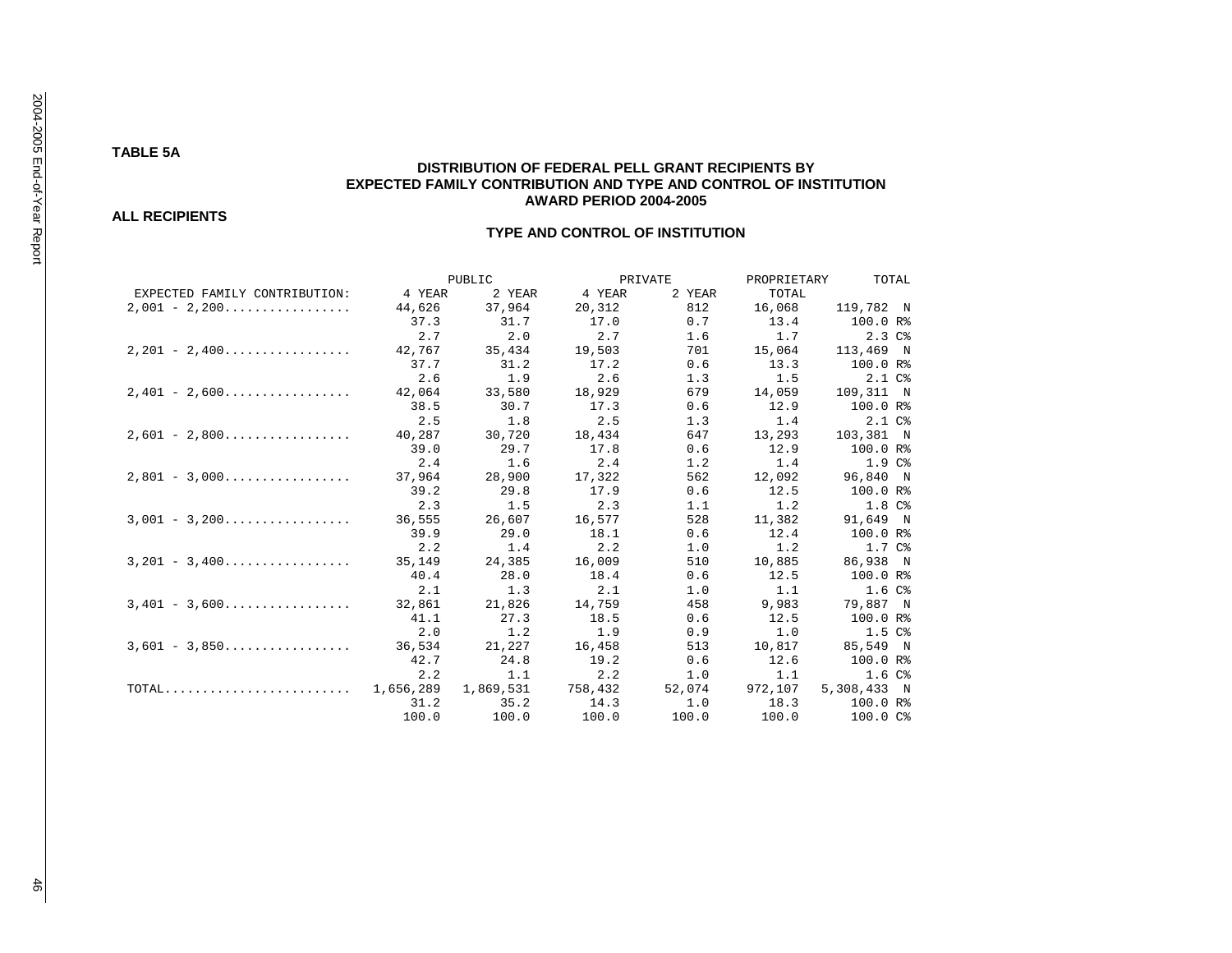# **DISTRIBUTION OF FEDERAL PELL GRANT RECIPIENTS BY EXPECTED FAMILY CONTRIBUTION AND TYPE AND CONTROL OF INSTITUTION AWARD PERIOD 2004-2005**

**DEPENDENT RECIPIENTS** 

## **TYPE AND CONTROL OF INSTITUTION**

|                                                    |               | PUBLIC  | PRIVATE       |        | PROPRIETARY  | TOTAL                |
|----------------------------------------------------|---------------|---------|---------------|--------|--------------|----------------------|
| EXPECTED FAMILY CONTRIBUTION:                      | 4 YEAR        |         | 2 YEAR 4 YEAR | 2 YEAR | TOTAL        |                      |
| AUTOMATIC 0                                        | 179,680       | 181,415 | 85,578        | 5,221  | 79,601       | 531,495 N            |
|                                                    | 33.8          | 34.1    | 16.1          | 1.0    | 15.0         | 100.0 R%             |
|                                                    | 19.7          | 28.4    | 20.5          | 34.6   | 34.2         | 24.0 C%              |
| 0.                                                 | 129,988       | 115,463 | 58,649        |        | 3,395 51,732 | 359,227 N            |
|                                                    | 36.2          | 32.1    | 16.3          | 0.9    | 14.4         | 100.0 R%             |
|                                                    | 14.3          | 18.1    | 14.1          | 22.5   | 22.3         | 16.2 C%              |
| $1 - 200$                                          | 86,202        | 52,949  | 36,760        | 904    | 14,133       | 190,948 N            |
|                                                    | 45.1          | 27.7    | 19.3          | 0.5    | 7.4          | 100.0 R%             |
|                                                    | 9.5           | 8.3     | 8.8           | 6.0    | 6.1          | $8.6C$ %             |
| $201 - 400$                                        | 37,236        | 23,167  | 16,790        | 426    | 7,090        | 84,709 N             |
|                                                    | 44.0          | 27.3    | 19.8          | 0.5    | 8.4          | 100.0 R <sup>8</sup> |
|                                                    | 4.1           | 3.6     | 4.0           | 2.8    | 3.0          | 3.8C <sub>6</sub>    |
| $401 - 600$                                        | 31,740        | 19,892  | 14,395        | 376    | 6,314        | 72,717 N             |
|                                                    | 43.6          | 27.4    | 19.8          | 0.5    | 8.7          | $100.0 R$ %          |
|                                                    | 3.5           | 3.1     | 3.5           | 2.5    | 2.7          | 3.3C <sub>8</sub>    |
| $601 - 800$                                        | 31,452        | 19,633  | 14,143        | 375    | 6,074        | 71,677 N             |
|                                                    | 43.9          | 27.4    | 19.7          | 0.5    | 8.5          | 100.0 R <sup>8</sup> |
|                                                    | 3.5           | 3.1     | 3.4           | 2.5    | 2.6          | 3.2C <sup>8</sup>    |
| $801 - 1,000$                                      | 30,572        | 18,786  | 13,767        | 378    | 5,721        | 69,224 N             |
|                                                    | 44.2          | 27.1    | 19.9          | 0.5    | 8.3          | $100.0 R$ %          |
|                                                    | 3.4           | 2.9     | 3.3           | 2.5    | 2.5          | 3.1 <sup>c</sup>     |
| $1,001 - 1,200$                                    | 30,934        | 18,516  | 13,814        | 367    | 5,475        | 69,106 N             |
|                                                    | 44.8          | 26.8    | 20.0          | 0.5    | 7.9          | $100.0 R$ %          |
|                                                    | 3.4           | 2.9     | 3.3           | 2.4    | 2.4          | 3.1 <sup>c</sup>     |
| $1,201 - 1,400$                                    | 30,492        | 18,303  | 14,002        | 359    | 5,358        | 68,514 N             |
|                                                    | 44.5          | 26.7    | 20.4          | 0.5    | 7.8          | 100.0 R%             |
|                                                    | 3.4           | 2.9     | 3.4           | 2.4    | 2.3          | 3.1 <sup>c</sup>     |
| $1,401 - 1,600$                                    | 29,841        | 17,531  | 13,605        | 318    | 5,178        | 66,473 N             |
|                                                    | 44.9          | 26.4    | 20.5          | 0.5    | 7.8          | $100.0 R$ %          |
|                                                    | 3.3           | 2.7     | 3.3           | 2.1    | 2.2          | 3.0C <sub>8</sub>    |
| $1,601 - 1,800$                                    | 29,425        | 16,819  | 13,456        | 326 32 | 5,098        | 65,124 N             |
|                                                    | 45.2          | 25.8    | 20.7          |        | $0.5$ 7.8    | 100.0 R%             |
|                                                    | 3.2           | 2.6     | 3.2           | 2.2    | 2.2          | 2.9C%                |
| $1,801 - 2,000 \ldots \ldots \ldots \ldots \ldots$ | 28,984 16,469 |         | 13,483        |        | 300 4,790    | 64,026 N             |
|                                                    | 45.3          | 25.7    | 21.1          | 0.5    | 7.5          | 100.0 R%             |
|                                                    |               | 3.2 2.6 | $3.2$ 2.0     |        | 2.1          | 2.9C <sup>8</sup>    |

 $47$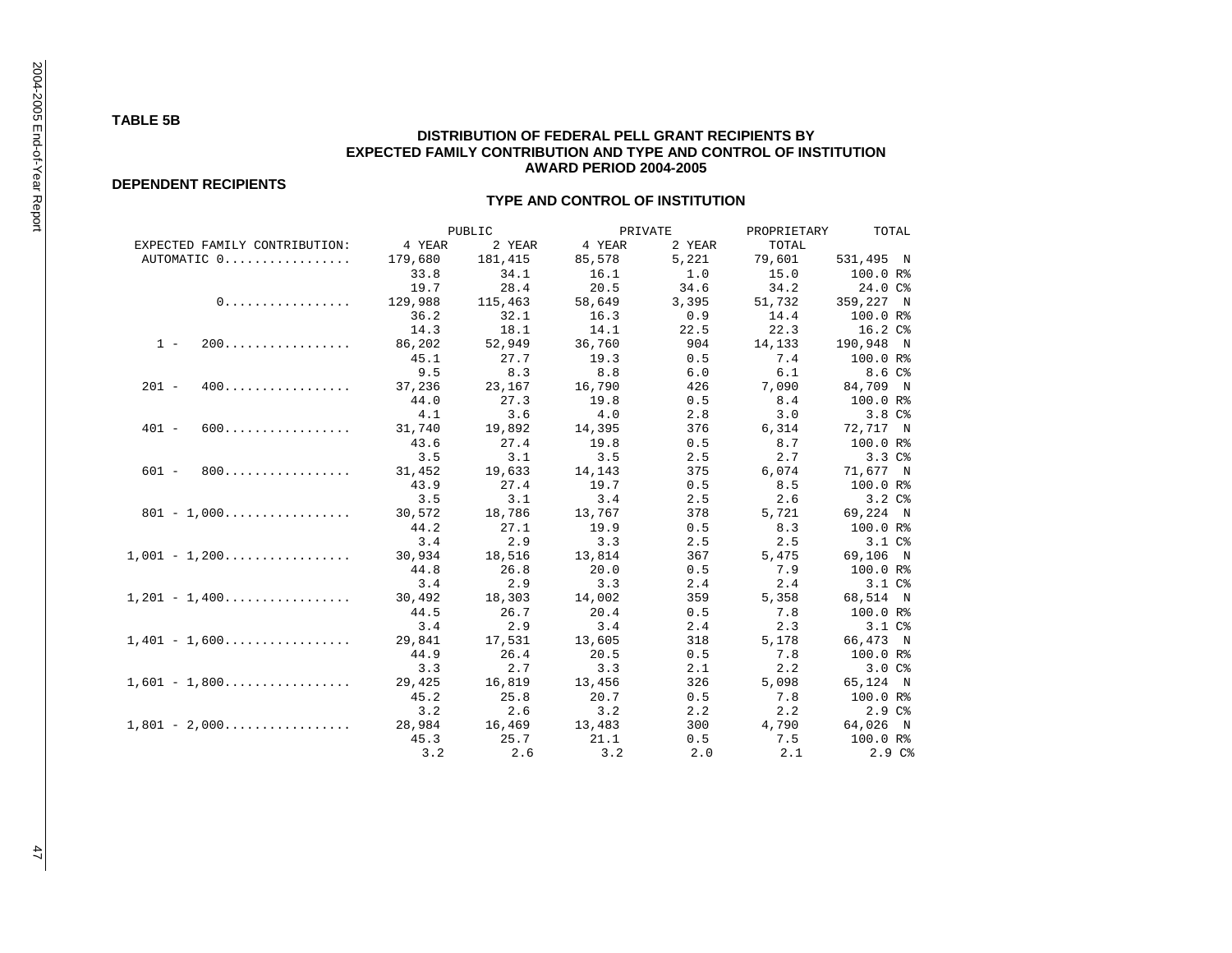## **TABLE 5B**

# **DISTRIBUTION OF FEDERAL PELL GRANT RECIPIENTS BY EXPECTED FAMILY CONTRIBUTION AND TYPE AND CONTROL OF INSTITUTION AWARD PERIOD 2004-2005**

**DEPENDENT RECIPIENTS** 

|                                                                  | PUBLIC  |         |               | PRIVATE | PROPRIETARY | TOTAL             |
|------------------------------------------------------------------|---------|---------|---------------|---------|-------------|-------------------|
| EXPECTED FAMILY CONTRIBUTION:                                    | 4 YEAR  |         | 2 YEAR 4 YEAR | 2 YEAR  | TOTAL       |                   |
| $2,001 - 2,200$                                                  | 28,350  | 15,772  | 13,145        | 324     | 4,783       | 62,374 N          |
|                                                                  | 45.5    | 25.3    | 21.1          | 0.5     | 7.7         | 100.0 R%          |
|                                                                  | 3.1     | 2.5     | 3.2           | 2.1     | 2.1         | 2.8C <sub>8</sub> |
| $2,201 - 2,400 \ldots \ldots \ldots \ldots$                      | 27,518  | 15,419  | 12,816        | 294     | 4,463       | 60,510 N          |
|                                                                  | 45.5    | 25.5    | 21.2          | 0.5     | 7.4         | 100.0 R%          |
|                                                                  | 3.0     | 2.4     | 3.1           | 1.9     | 1.9         | 2.7C              |
| $2,401 - 2,600 \ldots \ldots \ldots \ldots \ldots$               | 27,761  | 15,129  | 12,597        | 276     | 4,334       | 60,097 N          |
|                                                                  | 46.2    | 25.2    | 21.0          | 0.5     | 7.2         | 100.0 R%          |
|                                                                  | 3.1     | 2.4     | 3.0           | 1.8     | 1.9         | 2.7C <sub>8</sub> |
| $2,601 - 2,800$                                                  | 26,703  | 14,140  | 12,572        | 296     | 4,209       | 57,920 N          |
|                                                                  | 46.1    | 24.4    | 21.7          | 0.5     | 7.3         | 100.0 R%          |
|                                                                  | 2.9     | 2.2     | 3.0           | 2.0     | 1.8         | 2.6C%             |
| $2.801 - 3.000$                                                  | 25,348  | 13,453  | 11,843        | 241     | 3,885       | 54,770 N          |
|                                                                  | 46.3    | 24.6    | 21.6          | 0.4     | 7.1         | 100.0 R%          |
|                                                                  | 2.8     | 2.1     | 2.8           | 1.6     | 1.7         | 2.5C <sub>8</sub> |
| $3,001 - 3,200$                                                  | 24,900  | 12,735  | 11,562        | 247     | 3,634       | 53,078 N          |
|                                                                  | 46.9    | 24.0    | 21.8          | 0.5     | 6.8         | 100.0 R%          |
|                                                                  | 2.7     | 2.0     | 2.8           | 1.6     | 1.6         | 2.4C8             |
| $3,201 - 3,400$                                                  | 24,096  | 11,868  | 11,269        | 234     | 3,593       | 51,060 N          |
|                                                                  | 47.2    | 23.2    | 22.1          | 0.5     | 7.0         | $100.0 R$ %       |
|                                                                  | 2.6     | 1.9     | 2.7           | 1.5     | 1.5         | 2.3C              |
| $3,401 - 3,600$                                                  | 22,539  | 10,730  | 10,402        | 198     | 3,305       | 47,174 N          |
|                                                                  | 47.8    | 22.7    | 22.1          | 0.4     | 7.0         | 100.0 R%          |
|                                                                  | 2.5     | 1.7     | 2.5           | 1.3     | 1.4         | 2.1 <sup>c</sup>  |
| $3,601 - 3,850$                                                  | 26,090  | 11,323  | 11,961        | 243     | 3,703       | 53,320 N          |
|                                                                  | 48.9    | 21.2    | 22.4          | 0.5     | 6.9         | $100.0 R$ %       |
|                                                                  | 2.9     | 1.8     | 2.9           | 1.6     | 1.6         | 2.4C <sub>8</sub> |
| $\texttt{TOTAL} \dots \dots \dots \dots \dots \dots \dots \dots$ | 909,851 | 639,512 | 416,609       | 15,098  | 232,473     | 2,213,543 N       |
|                                                                  | 41.1    | 28.9    | 18.8          | 0.7     | 10.5        | $100.0 R$ %       |
|                                                                  | 100.0   | 100.0   | 100.0         | 100.0   | 100.0       | 100.0 C%          |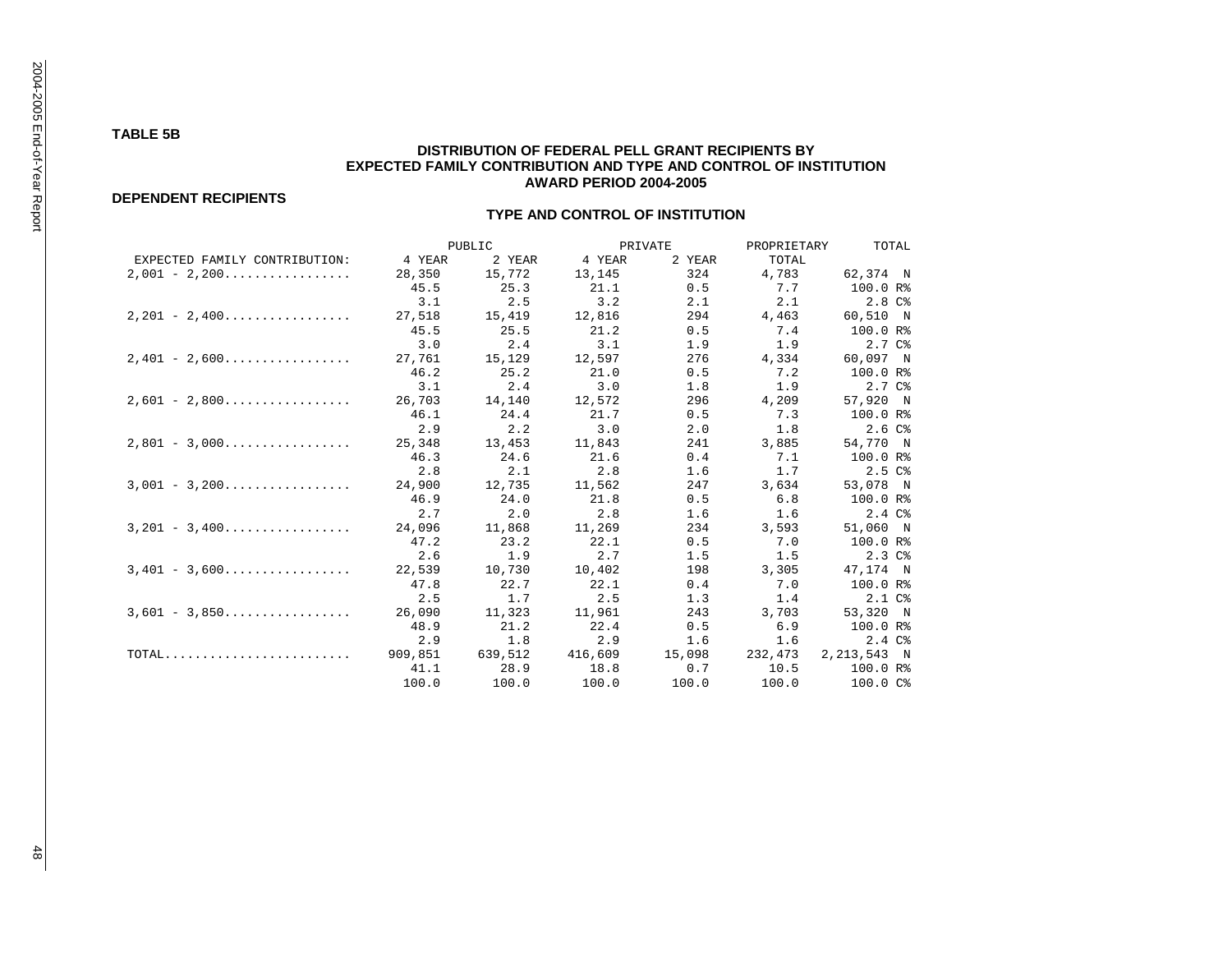# **DISTRIBUTION OF FEDERAL PELL GRANT RECIPIENTS BY EXPECTED FAMILY CONTRIBUTION AND TYPE AND CONTROL OF INSTITUTION AWARD PERIOD 2004-2005**

**INDEPENDENT RECIPIENTS** 

**TABLE 5C** 

|                                                           |         | PUBLIC  |               | PRIVATE | PROPRIETARY | TOTAL             |
|-----------------------------------------------------------|---------|---------|---------------|---------|-------------|-------------------|
| EXPECTED FAMILY CONTRIBUTION:                             | 4 YEAR  |         | 2 YEAR 4 YEAR | 2 YEAR  | TOTAL       |                   |
| AUTOMATIC 0                                               | 142,898 | 366,041 | 74,049 12,374 |         | 243,735     | 839,097 N         |
|                                                           | 17.0    | 43.6    | 8.8           | 1.5     | 29.0        | 100.0 R%          |
|                                                           | 19.1    | 29.8    | 21.7          | 33.5    | 33.0        | 27.1 C%           |
| 0.                                                        | 267,487 | 367,950 | 116,250       | 13,618  | 240,553     | 1,005,858 N       |
|                                                           | 26.6    | 36.6    | 11.6          | 1.4     | 23.9        | 100.0 R%          |
|                                                           | 35.8    | 29.9    | 34.0          | 36.8    | 32.5        | 32.5 C%           |
| $1 - 200$                                                 | 24,245  | 40,708  | 11,247        | 1,050   | 21,782      | 99,032 N          |
|                                                           | 24.5    | 41.1    | 11.4          | 1.1     | 22.0        | $100.0 R$ %       |
|                                                           | 3.2     | 3.3     | 3.3           | 2.8     | 2.9         | 3.2C <sup>8</sup> |
| $201 - 400$                                               | 25,157  | 42,146  | 11,504        | 987     | 21,473      | 101,267 N         |
|                                                           | 24.8    | 41.6    | 11.4          | 1.0     | 21.2        | 100.0 R%          |
|                                                           | 3.4     | 3.4     | 3.4           | 2.7     | 2.9         | 3.3C <sup>o</sup> |
| 600<br>$401 -$                                            | 25,813  | 43,385  | 11,575        | 960     | 21,485      | 103,218 N         |
|                                                           | 25.0    | 42.0    | 11.2          | 0.9     | 20.8        | 100.0 R%          |
|                                                           | 3.5     | 3.5     | 3.4           | 2.6     | 2.9         | 3.3C <sub>8</sub> |
| $601 - 800$                                               | 24,610  | 40,710  | 11,306        | 905     | 20,365      | 97,896 N          |
|                                                           | 25.1    | 41.6    | 11.5          | 0.9     | 20.8        | $100.0 R$ %       |
|                                                           | 3.3     | 3.3     | 3.3           | 2.4     | 2.8         | $3.2C$ %          |
| $801 - 1,000$                                             | 23,152  | 38,300  | 10,908        | 937     | 19,028      | 92,325 N          |
|                                                           | 25.1    | 41.5    | 11.8          | 1.0     | 20.6        | 100.0 R%          |
|                                                           | 3.1     | 3.1     | 3.2           | 2.5     | 2.6         | 3.0C              |
| $1,001 - 1,200 \ldots \ldots \ldots \ldots$               | 21,846  | 35,313  | 10,289        | 690     | 17,285      | 85,423 N          |
|                                                           | 25.6    | 41.3    | 12.0          | 0.8     | 20.2        | 100.0 R%          |
|                                                           | 2.9     | 2.9     | 3.0           | 1.9     | 2.3         | 2.8C <sub>6</sub> |
| $1,201 - 1,400$                                           | 20,677  | 32,738  | 9,563         | 726     | 16,102      | 79,806 N          |
|                                                           | 25.9    | 41.0    | 12.0          | 0.9     | 20.2        | 100.0 R%          |
|                                                           | 2.8     | 2.7     | 2.8           | 2.0     | 2.2         | $2.6C$ $8$        |
| $1,401 - 1,600$                                           | 19,422  | 29,904  | 8,868         | 587     | 14,471      | 73,252 N          |
|                                                           | 26.5    | 40.8    | 12.1          | 0.8     | 19.8        | 100.0 R%          |
|                                                           | 2.6     | 2.4     | 2.6           | 1.6     | 2.0         | 2.4C%             |
| $1,601 - 1,800 \ldots \ldots \ldots \ldots \ldots 18,381$ |         | 27,994  | 8,343         | 577     | 13,312      | 68,607 N          |
|                                                           | 26.8    | 40.8    | 12.2          | 0.8     | 19.4        | $100.0 R$ %       |
|                                                           | 2.5     | 2.3     | 2.4           | 1.6     | 1.8         | $2.2C$ %          |
| $1,801 - 2,000 \ldots \ldots \ldots \ldots \ldots$        | 17,248  | 24,756  | 7,785         | 508     | 12,309      | 62,606 N          |
|                                                           | 27.6    | 39.5    | 12.4          | 0.8     | 19.7        | $100.0 R$ %       |
|                                                           | 2.3     | 2.0     | 2.3           | 1.4     | 1.7         | $2.0C$ %          |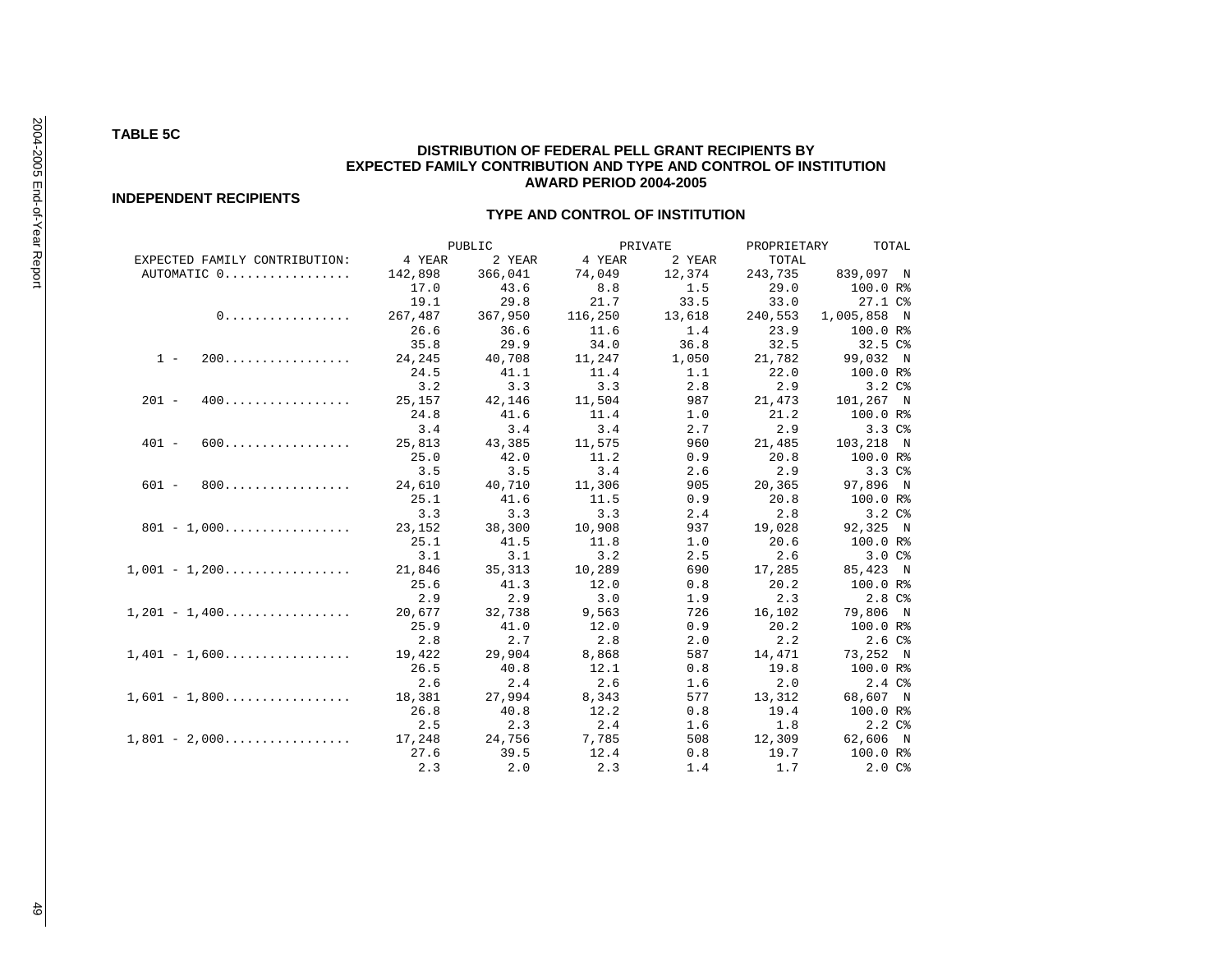# **DISTRIBUTION OF FEDERAL PELL GRANT RECIPIENTS BY EXPECTED FAMILY CONTRIBUTION AND TYPE AND CONTROL OF INSTITUTION AWARD PERIOD 2004-2005**

**INDEPENDENT RECIPIENTS** 

**TABLE 5C** 

|                                                                  | PUBLIC  |           |         | PRIVATE | PROPRIETARY | TOTAL             |
|------------------------------------------------------------------|---------|-----------|---------|---------|-------------|-------------------|
| EXPECTED FAMILY CONTRIBUTION:                                    | 4 YEAR  | 2 YEAR    | 4 YEAR  | 2 YEAR  | TOTAL       |                   |
| $2,001 - 2,200$                                                  | 16,276  | 22,192    | 7,167   | 488     | 11,285      | 57,408 N          |
|                                                                  | 28.4    | 38.7      | 12.5    | 0.9     | 19.7        | $100.0 R$ %       |
|                                                                  | 2.2     | 1.8       | 2.1     | 1.3     | 1.5         | 1.9C <sub>8</sub> |
| $2,201 - 2,400$                                                  | 15,249  | 20,015    | 6,687   | 407     | 10,601      | 52,959 N          |
|                                                                  | 28.8    | 37.8      | 12.6    | 0.8     | 20.0        | 100.0 R%          |
|                                                                  | 2.0     | 1.6       | 2.0     | 1.1     | 1.4         | 1.7 C%            |
| $2,401 - 2,600$                                                  | 14,303  | 18,451    | 6,332   | 403     | 9,725       | 49,214 N          |
|                                                                  | 29.1    | 37.5      | 12.9    | 0.8     | 19.8        | 100.0 R%          |
|                                                                  | 1.9     | 1.5       | 1.9     | 1.1     | 1.3         | 1.6C <sup>8</sup> |
| $2,601 - 2,800$                                                  | 13,584  | 16,580    | 5,862   | 351     | 9,084       | 45,461 N          |
|                                                                  | 29.9    | 36.5      | 12.9    | 0.8     | 20.0        | $100.0 R$ %       |
|                                                                  | 1.8     | 1.3       | 1.7     | 0.9     | 1.2         | 1.5C <sup>o</sup> |
| $2,801 - 3,000 \ldots \ldots \ldots \ldots \ldots$               | 12,616  | 15,447    | 5,479   | 321     | 8,207       | 42,070 N          |
|                                                                  | 30.0    | 36.7      | 13.0    | 0.8     | 19.5        | 100.0 R%          |
|                                                                  | 1.7     | 1.3       | 1.6     | 0.9     | 1.1         | 1.4C <sup>8</sup> |
| $3,001 - 3,200$                                                  | 11,655  | 13,872    | 5,015   | 281     | 7,748       | 38,571 N          |
|                                                                  | 30.2    | 36.0      | 13.0    | 0.7     | 20.1        | $100.0$ R%        |
|                                                                  | 1.6     | 1.1       | 1.5     | 0.8     | 1.0         | 1.2 <sup>c</sup>  |
| $3,201 - 3,400$                                                  | 11,053  | 12,517    | 4,740   | 276     | 7,292       | 35,878 N          |
|                                                                  | 30.8    | 34.9      | 13.2    | 0.8     | 20.3        | 100.0 R%          |
|                                                                  | 1.5     | 1.0       | 1.4     | 0.7     | 1.0         | 1.2 <sub>c</sub>  |
| $3,401 - 3,600$                                                  | 10,322  | 11,096    | 4,357   | 260     | 6,678       | 32,713 N          |
|                                                                  | 31.6    | 33.9      | 13.3    | 0.8     | 20.4        | 100.0 R%          |
|                                                                  | 1.4     | 0.9       | 1.3     | 0.7     | 0.9         | $1.1$ $C8$        |
| $3,601 - 3,850$                                                  | 10,444  | 9,904     | 4,497   | 270     | 7,114       | 32,229 N          |
|                                                                  | 32.4    | 30.7      | 14.0    | 0.8     | 22.1        | 100.0 R%          |
|                                                                  | 1.4     | 0.8       | 1.3     | 0.7     | 1.0         | 1.0 <sup>c</sup>  |
| $\texttt{TOTAL} \dots \dots \dots \dots \dots \dots \dots \dots$ | 746,438 | 1,230,019 | 341,823 | 36,976  | 739,634     | 3,094,890 N       |
|                                                                  | 24.1    | 39.7      | 11.0    | 1.2     | 23.9        | $100.0 R$ %       |
|                                                                  | 100.0   | 100.0     | 100.0   | 100.0   | 100.0       | 100.0 C%          |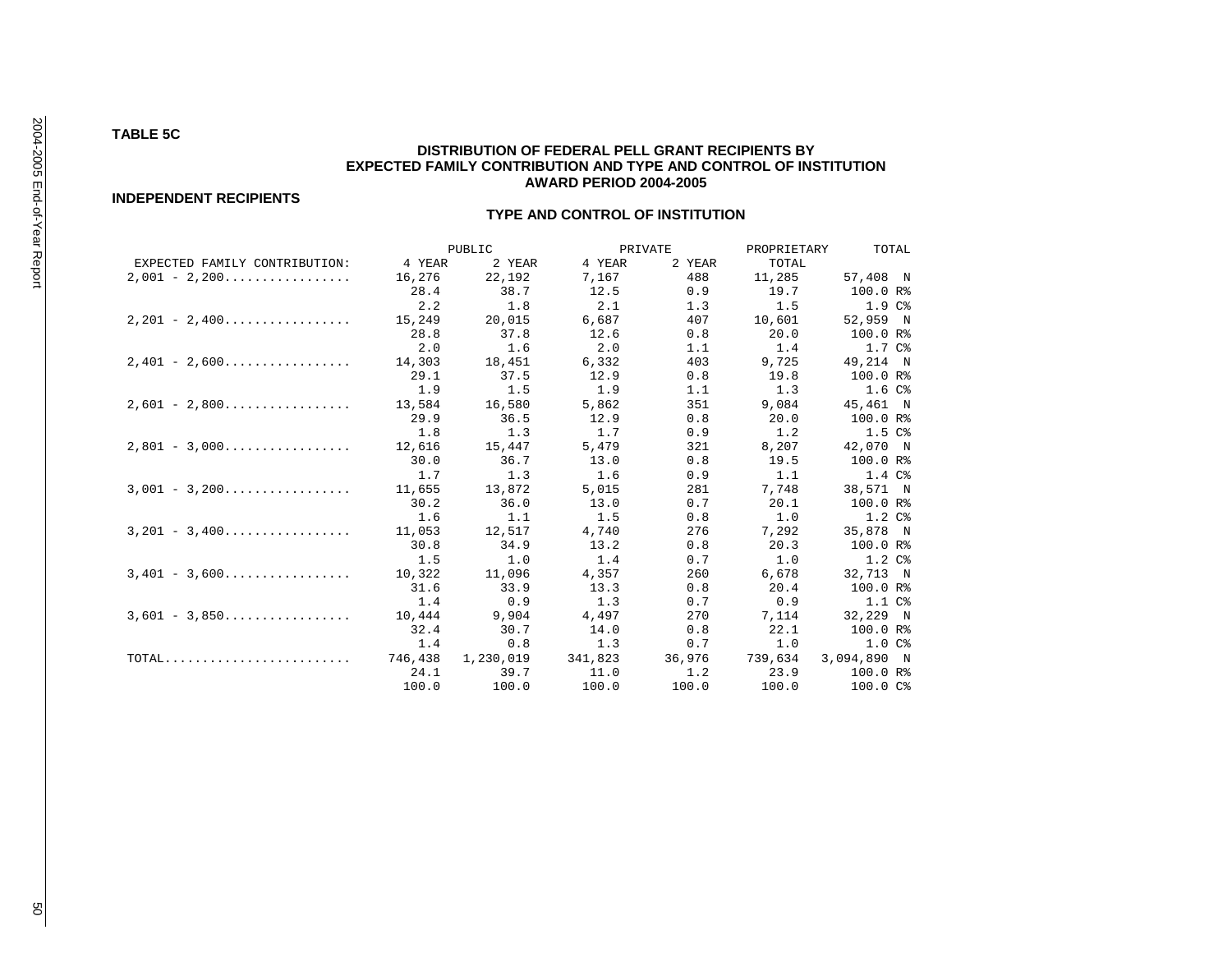# **Table 6: Distribution of Federal Pell Grant Recipients by Family Income and Type and Control of Institution**

Table 6A: Total Table 6B: Dependent Table 6C: Independent

Tables 6A, 6B, and 6C provide the distribution of recipients by family income and type and control of institution for all recipients, dependents, and independents.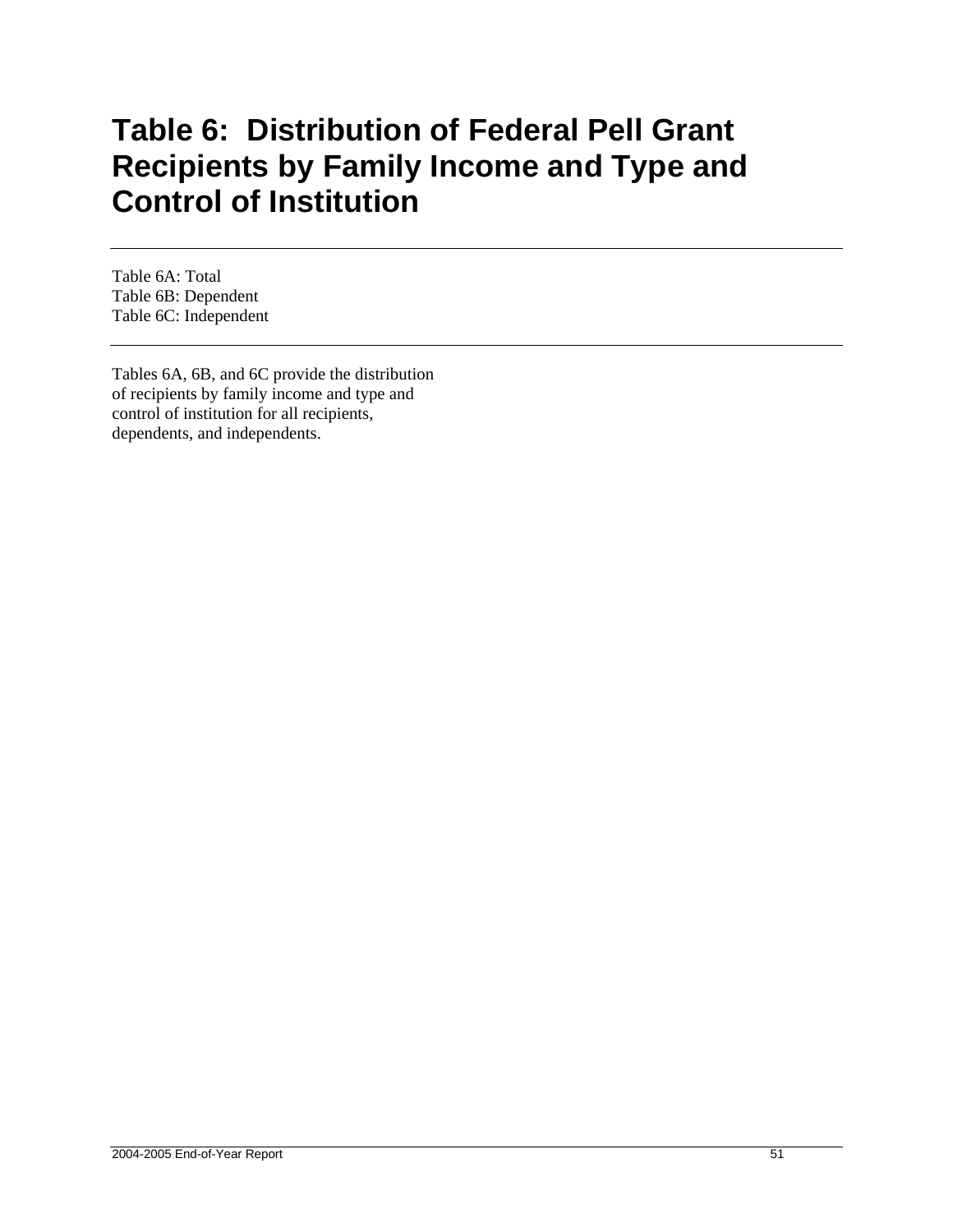### **TABLE 6A**

## **DISTRIBUTION OF FEDERAL PELL GRANT RECIPIENTS BY FAMILY INCOME AND TYPE AND CONTROL OF INSTITUTION AWARD PERIOD 2004-2005**

#### **ALL RECIPIENTS**

#### **TYPE AND CONTROL OF INSTITUTION**

|                                                                        |           | PUBLIC    |         | PRIVATE | PROPRIETARY | TOTAL             |
|------------------------------------------------------------------------|-----------|-----------|---------|---------|-------------|-------------------|
| FAMILY INCOME:                                                         | 4 YEAR    | 2 YEAR    | 4 YEAR  | 2 YEAR  | TOTAL       |                   |
| LESS THAN $$6,001$                                                     | 297,693   | 337,817   | 127,771 | 13,866  | 229,356     | 1,006,503 N       |
|                                                                        | 29.6      | 33.6      | 12.7    | 1.4     | 22.8        | 100.0 R%          |
|                                                                        | 18.0      | 18.1      | 16.8    | 26.6    | 23.6        | 19.0 C%           |
| $$6,001 - 9,000$                                                       | 138,437   | 178,469   | 56,135  | 5,522   | 104,532     | 483,095 N         |
|                                                                        | 28.7      | 36.9      | 11.6    | 1.1     | 21.6        | 100.0 R%          |
|                                                                        | 8.4       | 9.5       | 7.4     | 10.6    | 10.8        | 9.1 <sup>c</sup>  |
| $$9,001 - 15,000$                                                      | 264,327   | 334,285   | 107,661 | 9,302   | 177,415     | 892,990 N         |
|                                                                        | 29.6      | 37.4      | 12.1    | 1.0     | 19.9        | 100.0 R%          |
|                                                                        | 16.0      | 17.9      | 14.2    | 17.9    | 18.3        | 16.8 C%           |
| $$15,001 - 20,000$                                                     | 176,548   | 234,527   | 76,620  | 5,954   | 117,084     | 610,733 N         |
|                                                                        | 28.9      | 38.4      | 12.5    | 1.0     | 19.2        | 100.0 R%          |
|                                                                        | 10.7      | 12.5      | 10.1    | 11.4    | 12.0        | 11.5 C%           |
| $$20,001 - 30,000 \ldots \ldots \ldots \ldots 354,161$                 |           | 425,778   | 164,603 | 9,462   | 193,197     | 1,147,201 N       |
|                                                                        | 30.9      | 37.1      | 14.3    | 0.8     | 16.8        | 100.0 R%          |
|                                                                        | 21.4      | 22.8      | 21.7    | 18.2    | 19.9        | 21.6C             |
| $$30,001 - 40,000$                                                     | 245,551   | 232,423   | 124,421 | 4,906   | 99,684      | 706,985 N         |
|                                                                        | 34.7      | 32.9      | 17.6    | 0.7     | 14.1        | 100.0 R%          |
|                                                                        | 14.8      | 12.4      | 16.4    | 9.4     | 10.3        | 13.3 C%           |
| $$40,001 - 50,000$ 121,701                                             |           | 94,658    | 66,828  | 2,237   | 39,458      | 324,882 N         |
|                                                                        | 37.5      | 29.1      | 20.6    | 0.7     | 12.1        | $100.0 R$ %       |
|                                                                        | 7.3       | 5.1       | 8.8     | 4.3     | 4.1         | $6.1C$ %          |
| $$50,001 - 60,000$                                                     | 44,598    | 25,505    | 25,989  | 636     | 9,424       | 106,152 N         |
|                                                                        | 42.0      | 24.0      | 24.5    | 0.6     | 8.9         | 100.0 R%          |
|                                                                        | 2.7       | 1.4       | 3.4     | 1.2     | 1.0         | 2.0C%             |
| $$60,001$ + 13,273                                                     |           | 6,069     | 8,404   | 189     | 1,957       | 29,892 N          |
|                                                                        | 44.4      | 20.3      | 28.1    | 0.6     | 6.5         | 100.0 R%          |
|                                                                        | 0.8       | 0.3       | 1.1     | 0.4     | 0.2         | 0.6C <sup>8</sup> |
| $\texttt{TOTAL} \dots \dots \dots \dots \dots \dots \dots \dots \dots$ | 1,656,289 | 1,869,531 | 758,432 | 52,074  | 972,107     | 5,308,433 N       |
|                                                                        | 31.2      | 35.2      | 14.3    | 1.0     | 18.3        | 100.0 R%          |
|                                                                        | 100.0     | 100.0     | 100.0   | 100.0   | 100.0       | 100.0 C%          |

2004-2005 End-of-Year Report 2004-2005 End-of-Year Report 52

25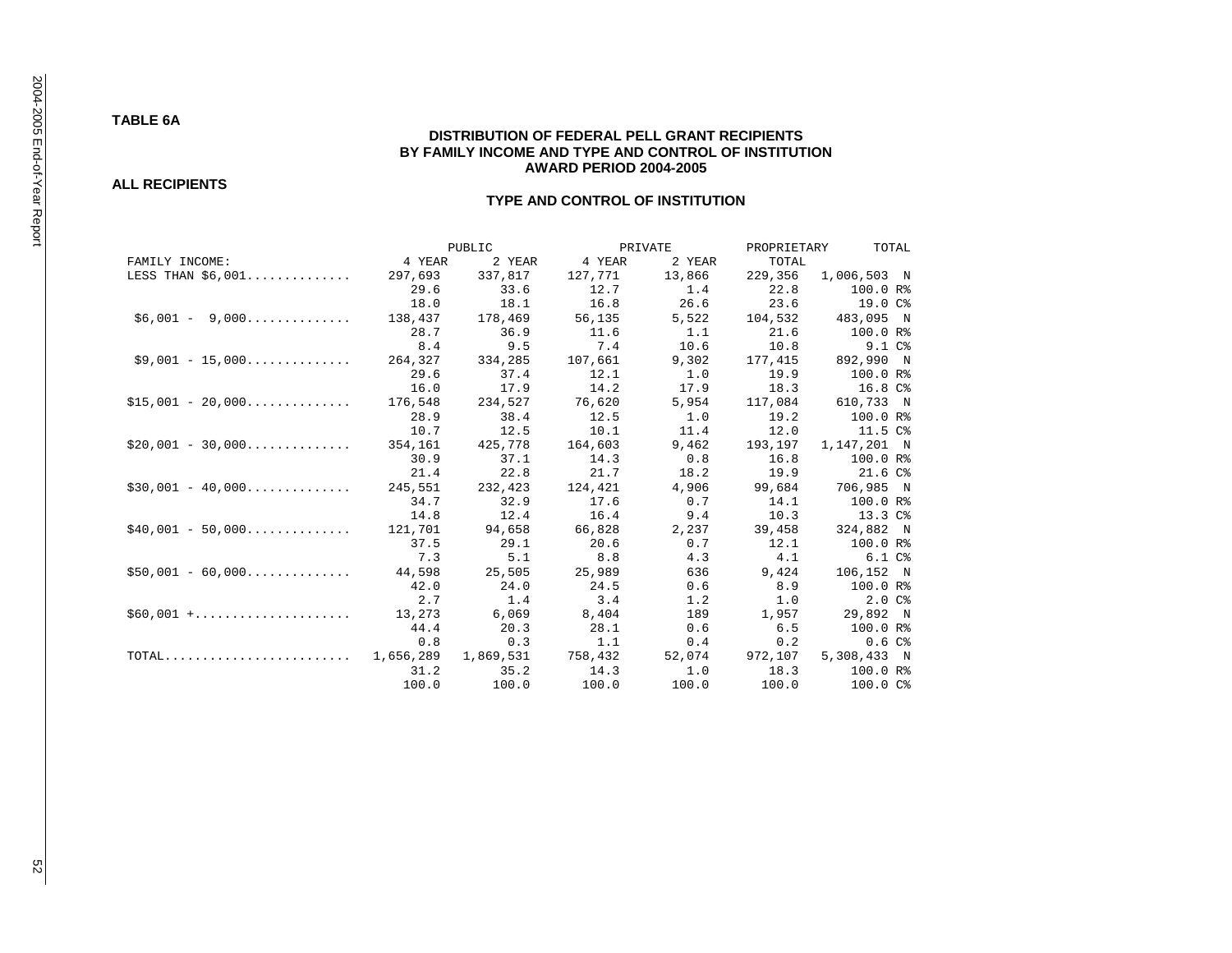## **TABLE 6B**

# **DISTRIBUTION OF FEDERAL PELL GRANT RECIPIENTS BY FAMILY INCOME AND TYPE AND CONTROL OF INSTITUTION AWARD PERIOD 2004-2005**

#### **DEPENDENT RECIPIENTS**

|                    | PUBLIC  |         |         | PRIVATE | PROPRIETARY | TOTAL             |
|--------------------|---------|---------|---------|---------|-------------|-------------------|
| FAMILY INCOME:     | 4 YEAR  | 2 YEAR  | 4 YEAR  | 2 YEAR  | TOTAL       |                   |
| LESS THAN $$6,001$ | 65,242  | 58,160  | 32,919  | 1,993   | 28,568      | 186,882 N         |
|                    | 34.9    | 31.1    | 17.6    | 1.1     | 15.3        | $100.0 R$ %       |
|                    | 7.2     | 9.1     | 7.9     | 13.2    | 12.3        | 8.4 C%            |
| $$6,001 - 9,000$   | 40,181  | 40,654  | 19,672  | 1,192   | 19,802      | 121,501 N         |
|                    | 33.1    | 33.5    | 16.2    | 1.0     | 16.3        | 100.0 R%          |
|                    | 4.4     | 6.4     | 4.7     | 7.9     | 8.5         | 5.5C              |
| $$9,001 - 15,000$  | 100,969 | 86,876  | 45,013  | 2,188   | 35,968      | 271,014 N         |
|                    | 37.3    | 32.1    | 16.6    | 0.8     | 13.3        | 100.0 R%          |
|                    | 11.1    | 13.6    | 10.8    | 14.5    | 15.5        | 12.2C             |
| $$15,001 - 20,000$ | 110,517 | 88,573  | 44,696  | 1,998   | 32,484      | 278,268 N         |
|                    | 39.7    | 31.8    | 16.1    | 0.7     | 11.7        | 100.0 R%          |
|                    | 12.1    | 13.9    | 10.7    | 13.2    | 14.0        | 12.6 C%           |
| $$20,001 - 30,000$ | 253,004 | 181,929 | 105,821 | 3,691   | 60,792      | 605,237 N         |
|                    | 41.8    | 30.1    | 17.5    | 0.6     | 10.0        | 100.0 R%          |
|                    | 27.8    | 28.4    | 25.4    | 24.4    | 26.2        | 27.3C8            |
| $$30,001 - 40,000$ | 189,613 | 112,589 | 88,074  | 2,315   | 34,806      | 427,397 N         |
|                    | 44.4    | 26.3    | 20.6    | 0.5     | 8.1         | 100.0 R%          |
|                    | 20.8    | 17.6    | 21.1    | 15.3    | 15.0        | $19.3C$ %         |
| $$40,001 - 50,000$ | 98,679  | 50,211  | 51,255  | 1,168   | 14,750      | 216,063 N         |
|                    | 45.7    | 23.2    | 23.7    | 0.5     | 6.8         | 100.0 R%          |
|                    | 10.8    | 7.9     | 12.3    | 7.7     | 6.3         | 9.8 <sup>c</sup>  |
| $$50,001 - 60,000$ | 39,455  | 16,080  | 21,725  | 412     | 4,247       | 81,919 N          |
|                    | 48.2    | 19.6    | 26.5    | 0.5     | 5.2         | 100.0 R%          |
|                    | 4.3     | 2.5     | 5.2     | 2.7     | 1.8         | 3.7C <sub>6</sub> |
| $$60,001$ +        | 12,191  | 4,440   | 7,434   | 141     | 1,056       | 25,262 N          |
|                    | 48.3    | 17.6    | 29.4    | 0.6     | 4.2         | 100.0 R%          |
|                    | 1.3     | 0.7     | 1.8     | 0.9     | 0.5         | 1.1 <sup>c</sup>  |
| TOTAL              | 909,851 | 639,512 | 416,609 | 15,098  | 232,473     | 2,213,543 N       |
|                    | 41.1    | 28.9    | 18.8    | 0.7     | 10.5        | 100.0 R%          |
|                    | 100.0   | 100.0   | 100.0   | 100.0   | 100.0       | 100.0 C%          |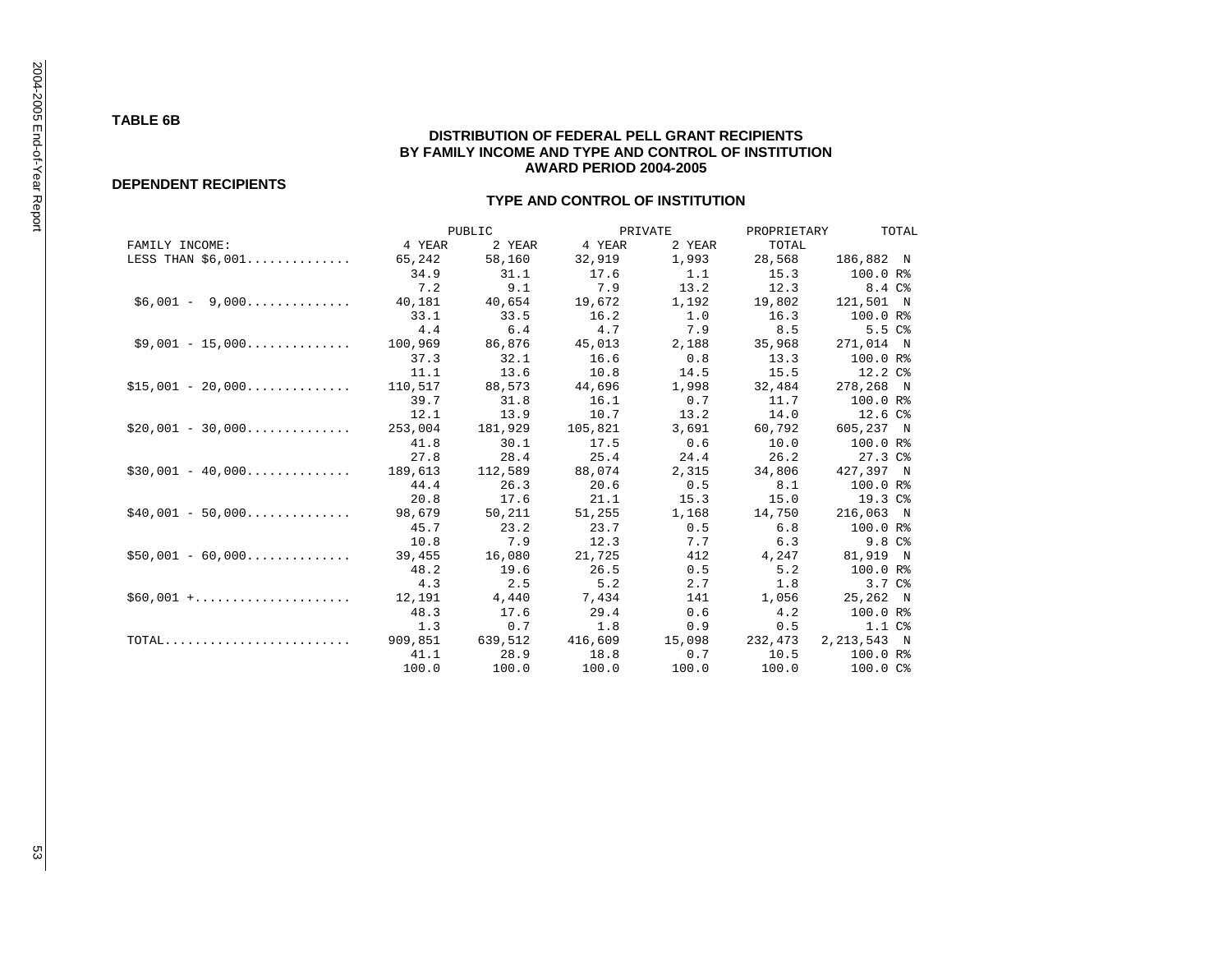#### **TABLE 6C**

# **DISTRIBUTION OF FEDERAL PELL GRANT RECIPIENTS BY FAMILY INCOME AND TYPE AND CONTROL OF INSTITUTION AWARD PERIOD 2004-2005**

#### **INDEPENDENT RECIPIENTS**

|                                                                        | PUBLIC  |           |         | PRIVATE | PROPRIETARY |                   | TOTAL            |
|------------------------------------------------------------------------|---------|-----------|---------|---------|-------------|-------------------|------------------|
| FAMILY INCOME:                                                         | 4 YEAR  | 2 YEAR    | 4 YEAR  | 2 YEAR  | TOTAL       |                   |                  |
| LESS THAN $$6,001$                                                     | 232,451 | 279,657   | 94,852  | 11,873  | 200,788     | 819,621 N         |                  |
|                                                                        | 28.4    | 34.1      | 11.6    | 1.4     | 24.5        | 100.0 R%          |                  |
|                                                                        | 31.1    | 22.7      | 27.7    | 32.1    | 27.1        | 26.5C             |                  |
| $$6.001 - 9.000$                                                       | 98,256  | 137,815   | 36,463  | 4,330   | 84,730      | 361,594 N         |                  |
|                                                                        | 27.2    | 38.1      | 10.1    | 1.2     | 23.4        | 100.0 R%          |                  |
|                                                                        | 13.2    | 11.2      | 10.7    | 11.7    | 11.5        | 11.7 C%           |                  |
| $$9.001 - 15.000$                                                      | 163,358 | 247,409   | 62,648  | 7,114   | 141,447     | 621,976 N         |                  |
|                                                                        | 26.3    | 39.8      | 10.1    | 1.1     | 22.7        | 100.0 R%          |                  |
|                                                                        | 21.9    | 20.1      | 18.3    | 19.2    | 19.1        | 20.1 C%           |                  |
| $$15,001 - 20,000$                                                     | 66,031  | 145,954   | 31,924  | 3,956   | 84,600      | 332,465 N         |                  |
|                                                                        | 19.9    | 43.9      | 9.6     | 1.2     | 25.4        | $100.0 R$ %       |                  |
|                                                                        | 8.8     | 11.9      | 9.3     | 10.7    | 11.4        | 10.7 C%           |                  |
| $$20,001 - 30,000$                                                     | 101,157 | 243,849   | 58,782  | 5,771   | 132,405     | 541,964 N         |                  |
|                                                                        | 18.7    | 45.0      | 10.8    | 1.1     | 24.4        | 100.0 R%          |                  |
|                                                                        | 13.6    | 19.8      | 17.2    | 15.6    | 17.9        | 17.5C             |                  |
| $$30,001 - 40,000$                                                     | 55,938  | 119,834   | 36,347  | 2,591   | 64,878      | 279,588 N         |                  |
|                                                                        | 20.0    | 42.9      | 13.0    | 0.9     | 23.2        | 100.0 R%          |                  |
|                                                                        | 7.5     | 9.7       | 10.6    | 7.0     | 8.8         |                   | 9.0 <sup>c</sup> |
| $$40.001 - 50.000$                                                     | 23,022  | 44,447    | 15,573  | 1,069   | 24,708      | 108,819 N         |                  |
|                                                                        | 21.2    | 40.8      | 14.3    | 1.0     | 22.7        | 100.0 R%          |                  |
|                                                                        | 3.1     | 3.6       | 4.6     | 2.9     | 3.3         | 3.5C <sub>8</sub> |                  |
| $$50.001 - 60.000$                                                     | 5,143   | 9,425     | 4,264   | 224     | 5,177       | 24,233 N          |                  |
|                                                                        | 21.2    | 38.9      | 17.6    | 0.9     | 21.4        | 100.0 R%          |                  |
|                                                                        | 0.7     | 0.8       | 1.2     | 0.6     | 0.7         | $0.8C$ %          |                  |
| $$60,001 + \ldots + \ldots + \ldots + \ldots$                          | 1,082   | 1,629     | 970     | 48      | 901         | 4,630 N           |                  |
|                                                                        | 23.4    | 35.2      | 21.0    | 1.0     | 19.5        | 100.0 R%          |                  |
|                                                                        | 0.1     | 0.1       | 0.3     | 0.1     | 0.1         |                   | $0.1C$ %         |
| $\texttt{TOTAL} \dots \dots \dots \dots \dots \dots \dots \dots \dots$ | 746,438 | 1,230,019 | 341,823 | 36,976  | 739,634     | 3,094,890 N       |                  |
|                                                                        | 24.1    | 39.7      | 11.0    | 1.2     | 23.9        | 100.0 R%          |                  |
|                                                                        | 100.0   | 100.0     | 100.0   | 100.0   | 100.0       | 100.0 C%          |                  |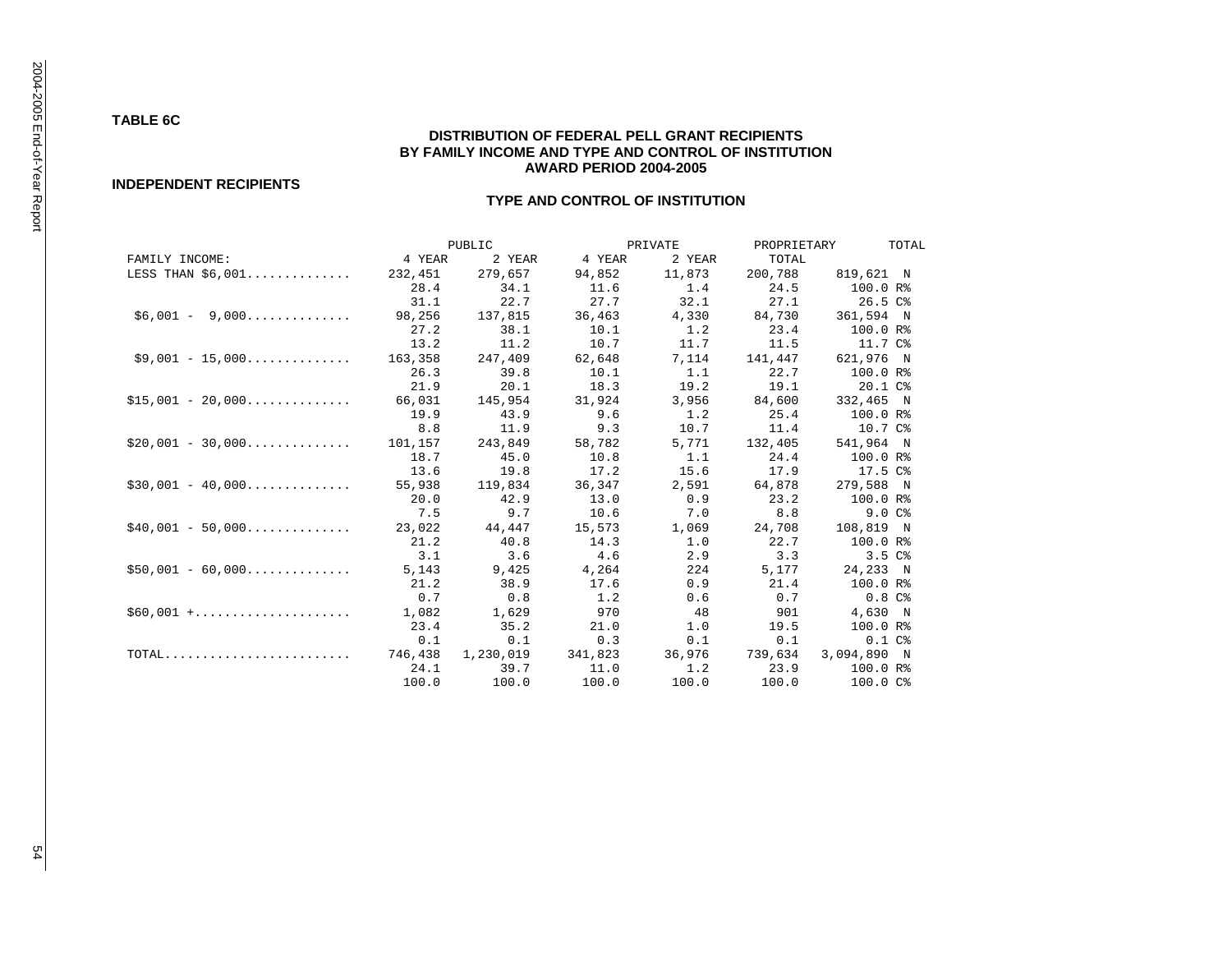# **Table 7: Distribution of Federal Pell Grant Recipients by Expected Family Contribution and Educational Cost**

Table 7A: Total Table 7B: Dependent Table 7C: Independent

Tables 7A, 7B, and 7C show the distribution of Federal Pell Grant recipients by Expected Family Contribution (EFC) and educational cost. Table 7A shows the distribution for all recipients. Table 7B and 7C present the same breakdown for dependents and independents respectively.

Student educational costs considered for Federal Pell Grant award purposes include tuition and fees, and allowances for room and board, the cost of books, supplies, transportation, and miscellaneous expenses as determined by the institution.

Also permitted are certain additional allowances, such as provisions for child care and costs of special services or equipment required by handicapped students for attendance, but which are not provided by other assisting agencies.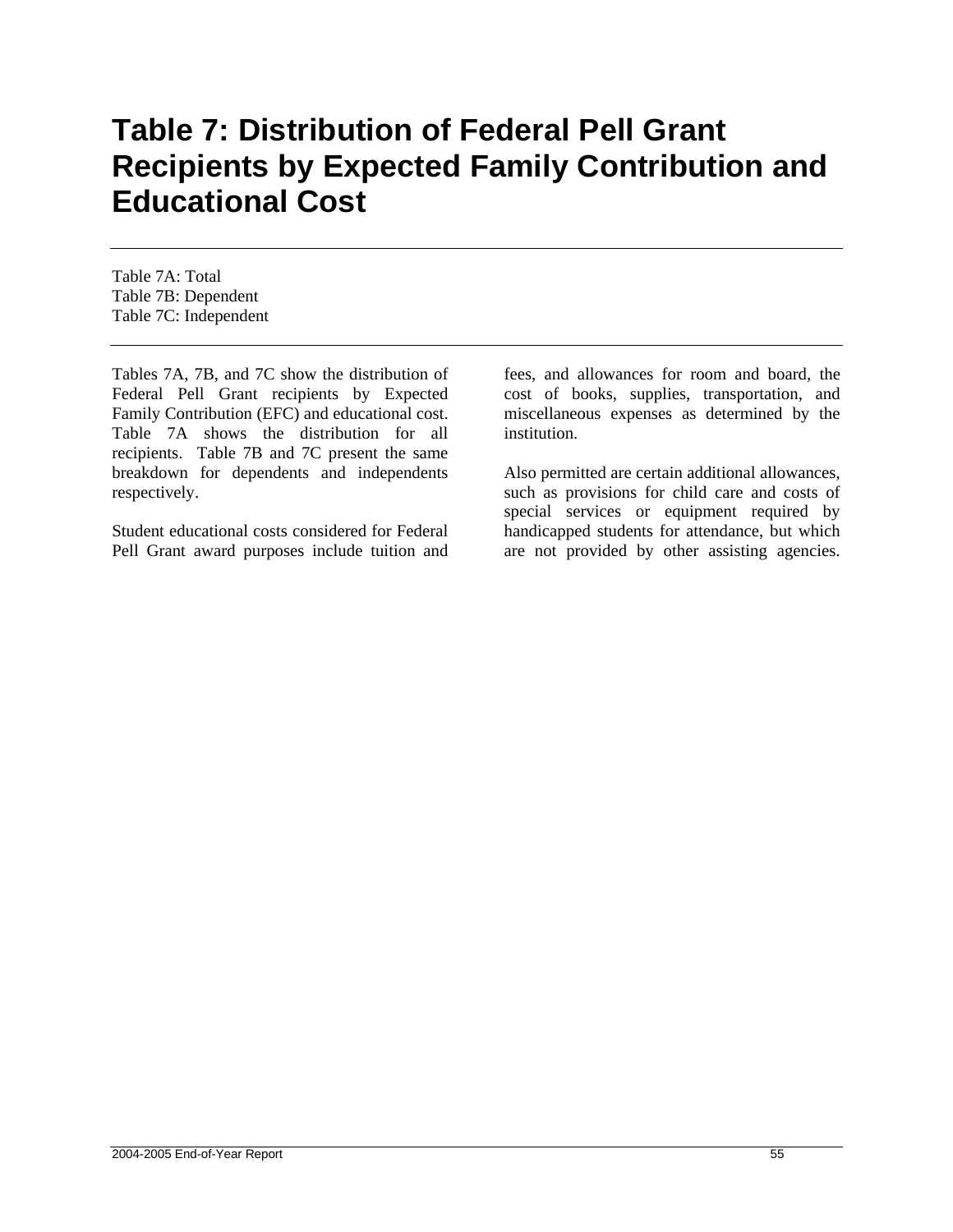# **TABLE 7A**

# **DISTRIBUTION OF FEDERAL PELL GRANT RECIPIENTS BY EXPECTED FAMILY CONTRIBUTION AND EDUCATIONAL COST AWARD PERIOD 2004-2005**

**ALL RECIPIENTS** 

|                                                    | UNDER   | $$2,400-$ | $$3,001-$ | $$6,001-$ | $$9,001-$ | $$12.001-$ | OVER     |                   |
|----------------------------------------------------|---------|-----------|-----------|-----------|-----------|------------|----------|-------------------|
| EXPECTED FAMILY CONTRIBUTION:                      | \$2,400 | 3,000     | 6,000     | 9,000     | 12,000    | 15,000     | \$15,000 | TOTAL             |
| AUTOMATIC 0                                        | 383     | 480       | 43,914    | 204,180   | 275,857   | 343,526    | 502,252  | 1,370,592 N       |
|                                                    | 0.0     | 0.0       | 3.2       | 14.9      | 20.1      | 25.1       | 36.6     | 100.0 R%          |
|                                                    | 35.4    | 30.9      | 34.9      | 30.7      | 27.7      | 25.6       | 23.1     | 25.8 C%           |
| 0.                                                 | 418     | 491       | 34,110    | 162,586   | 253,178   | 348,368    | 565,934  | 1,365,085 N       |
|                                                    | 0.0     | 0.0       | 2.5       | 11.9      | 18.5      | 25.5       | 41.5     | 100.0 R%          |
|                                                    | 38.6    | 31.6      | 27.1      | 24.5      | 25.5      | 25.9       | 26.0     | 25.7 C%           |
| 200<br>$1 -$                                       | 59      | 86        | 5,380     | 38,242    | 54,001    | 70,634     | 121,578  | 289,980 N         |
|                                                    | 0.0     | 0.0       | 1.9       | 13.2      | 18.6      | 24.4       | 41.9     | 100.0 R%          |
|                                                    | 5.5     | 5.5       | 4.3       | 5.8       | 5.4       | 5.3        | 5.6      | 5.5C%             |
| $201 -$<br>400.                                    | 52      | 52        | 3,694     | 22,461    | 35,427    | 46,946     | 77,344   | 185,976 N         |
|                                                    | 0.0     | 0.0       | 2.0       | 12.1      | 19.0      | 25.2       | 41.6     | 100.0 R%          |
|                                                    | 4.8     | 3.3       | 2.9       | 3.4       | 3.6       | 3.5        | 3.6      | 3.5C <sub>8</sub> |
| $401 -$<br>600                                     | 40      | 56        | 3,603     | 20,920    | 33,734    | 45,152     | 72,430   | 175,935 N         |
|                                                    | 0.0     | 0.0       | 2.0       | 11.9      | 19.2      | 25.7       | 41.2     | 100.0 R%          |
|                                                    | 3.7     | 3.6       | 2.9       | 3.1       | 3.4       | 3.4        | 3.3      | 3.3C <sub>6</sub> |
| 800.<br>$601 -$                                    | 28      | 62        | 3,525     | 19,977    | 32,044    | 43,438     | 70,499   | 169,573 N         |
|                                                    | 0.0     | 0.0       | 2.1       | 11.8      | 18.9      | 25.6       | 41.6     | 100.0 R%          |
|                                                    | 2.6     | 4.0       | 2.8       | 3.0       | 3.2       | 3.2        | 3.2      | 3.2C <sub>6</sub> |
| $801 - 1,000$                                      | 29      | 60        | 3,253     | 18,524    | 30,205    | 41,557     | 67,921   | 161,549 N         |
|                                                    | 0.0     | 0.0       | 2.0       | 11.5      | 18.7      | 25.7       | 42.0     | 100.0 R%          |
|                                                    | 2.7     | 3.9       | 2.6       | 2.8       | 3.0       | 3.1        | 3.1      | 3.0C%             |
| $1,001 - 1,200$                                    | 23      | 51        | 3,046     | 17,856    | 28,826    | 40,002     | 64,725   | 154,529 N         |
|                                                    | 0.0     | 0.0       | 2.0       | 11.6      | 18.7      | 25.9       | 41.9     | 100.0 R%          |
|                                                    | 2.1     | 3.3       | 2.4       | 2.7       | 2.9       | 3.0        | 3.0      | 2.9C <sub>6</sub> |
| $1,201 - 1,400 \ldots \ldots \ldots \ldots \ldots$ | 20      | 54        | 2,865     | 17,103    | 27,240    | 38,055     | 62,983   | 148,320 N         |
|                                                    | 0.0     | 0.0       | 1.9       | 11.5      | 18.4      | 25.7       | 42.5     | 100.0 R%          |
|                                                    | 1.8     | 3.5       | 2.3       | 2.6       | 2.7       | 2.8        | 2.9      | 2.8C <sup>8</sup> |
| $1,401 - 1,600 \ldots \ldots \ldots \ldots \ldots$ | 14      | 48        | 2,713     | 16,091    | 25,666    | 35,770     | 59,423   | 139,725 N         |
|                                                    | 0.0     | 0.0       | 1.9       | 11.5      | 18.4      | 25.6       | 42.5     | 100.0 R%          |
|                                                    | 1.3     | 3.1       | 2.2       | 2.4       | 2.6       | 2.7        | 2.7      | 2.6C%             |
| $1,601 - 1,800$                                    | 13      | 42        | 2,486     | 15,187    | 24,079    | 34,832     | 57,092   | 133,731 N         |
|                                                    | 0.0     | 0.0       | 1.9       | 11.4      | 18.0      | 26.0       | 42.7     | 100.0 R%          |
|                                                    | 1.2     | 2.7       | 2.0       | 2.3       | 2.4       | 2.6        | 2.6      | 2.5C%             |
| $1,801 - 2,000 \ldots \ldots \ldots \ldots \ldots$ | 2       | 39        | 2,439     | 14,311    | 22,446    | 32,570     | 54,825   | 126,632 N         |
|                                                    | 0.0     | 0.0       | 1.9       | 11.3      | 17.7      | 25.7       | 43.3     | 100.0 R%          |
|                                                    | 0.2     | 2.5       | 1.9       | 2.2       | 2.3       | 2.4        | 2.5      | 2.4C <sup>8</sup> |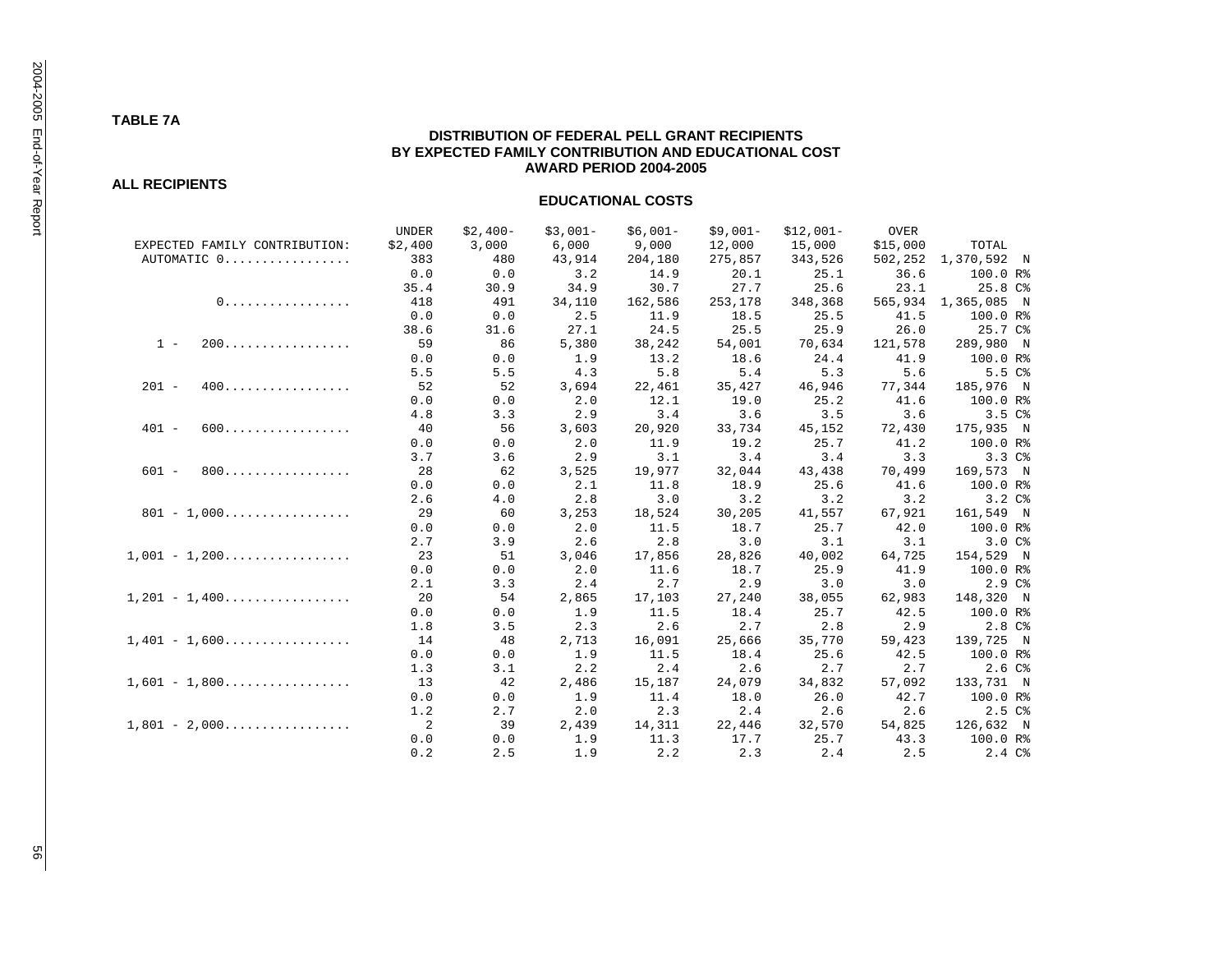# **TABLE 7A**

# **DISTRIBUTION OF FEDERAL PELL GRANT RECIPIENTS BY EXPECTED FAMILY CONTRIBUTION AND EDUCATIONAL COST AWARD PERIOD 2004-2005**

#### **ALL RECIPIENTS**

|                                                                              | UNDER          | $$2,400-$      | $$3,001-$ | $$6,001-$ | $$9,001-$ | $$12,001-$ | OVER      |                   |
|------------------------------------------------------------------------------|----------------|----------------|-----------|-----------|-----------|------------|-----------|-------------------|
| EXPECTED FAMILY CONTRIBUTION:                                                | \$2,400        | 3,000          | 6,000     | 9,000     | 12,000    | 15,000     | \$15,000  | TOTAL             |
| $2,001 - 2,200 \ldots \ldots \ldots$                                         | $\overline{1}$ | 18             | 2,113     | 13,381    | 21,160    | 30,308     | 52,801    | 119,782 N         |
|                                                                              | 0.0            | 0.0            | 1.8       | 11.2      | 17.7      | 25.3       | 44.1      | 100.0 R%          |
|                                                                              | 0.1            | 1.2            | 1.7       | 2.0       | 2.1       | 2.3        | 2.4       | 2.3C <sub>6</sub> |
| $2,201 - 2,400$                                                              | $\overline{0}$ | 11             | 2,110     | 12,800    | 19,867    | 28,731     | 49,950    | 113,469 N         |
|                                                                              | 0.0            | 0.0            | 1.9       | 11.3      | 17.5      | 25.3       | 44.0      | 100.0 R%          |
|                                                                              | 0.0            | 0.7            | 1.7       | 1.9       | 2.0       | 2.1        | 2.3       | 2.1C <sup>8</sup> |
| $2,401 - 2,600 \ldots \ldots \ldots$                                         | $\Omega$       | 4              | 2,014     | 12,372    | 19,261    | 27,298     | 48,362    | 109,311 N         |
|                                                                              | 0.0            | 0.0            | 1.8       | 11.3      | 17.6      | 25.0       | 44.2      | 100.0 R%          |
|                                                                              | 0.0            | 0.3            | 1.6       | 1.9       | 1.9       | 2.0        | 2.2       | 2.1C <sup>8</sup> |
| $2,601 - 2,800$                                                              | $\bigcirc$     | $\overline{1}$ | 1,723     | 11,473    | 17,848    | 25,840     | 46,496    | 103,381 N         |
|                                                                              | 0.0            | 0.0            | 1.7       | 11.1      | 17.3      | 25.0       | 45.0      | 100.0 R%          |
|                                                                              | 0.0            | 0.1            | 1.4       | 1.7       | 1.8       | 1.9        | 2.1       | 1.9 <sup>c</sup>  |
| $2,801 - 3,000$                                                              | $\Omega$       | $\Omega$       | 1,606     | 10,742    | 16,551    | 24,460     | 43,481    | 96,840 N          |
|                                                                              | 0.0            | 0.0            | 1.7       | 11.1      | 17.1      | 25.3       | 44.9      | 100.0 R%          |
|                                                                              | 0.0            | 0.0            | 1.3       | 1.6       | 1.7       | 1.8        | 2.0       | 1.8 C%            |
| $3,001 - 3,200 \ldots \ldots \ldots \ldots \ldots$                           | $\overline{0}$ | $\overline{0}$ | 1,554     | 10,111    | 15,631    | 22,778     | 41,575    | 91,649 N          |
|                                                                              | 0.0            | 0.0            | 1.7       | 11.0      | 17.1      | 24.9       | 45.4      | 100.0 R%          |
|                                                                              | 0.0            | 0.0            | 1.2       | 1.5       | 1.6       | 1.7        | 1.9       | 1.7C <sub>8</sub> |
| $3,201 - 3,400$                                                              | $\Omega$       | $\Omega$       | 1,340     | 9,452     | 14,501    | 21,889     | 39,756    | 86,938 N          |
|                                                                              | 0.0            | 0.0            | 1.5       | 10.9      | 16.7      | 25.2       | 45.7      | 100.0 R%          |
|                                                                              | 0.0            | 0.0            | 1.1       | 1.4       | 1.5       | 1.6        | 1.8       | 1.6C <sup>8</sup> |
| $3,401 - 3,600$                                                              | $\overline{0}$ | $\overline{0}$ | 1,211     | 8,409     | 13,088    | 20,124     | 37,055    | 79,887 N          |
|                                                                              | 0.0            | 0.0            | 1.5       | 10.5      | 16.4      | 25.2       | 46.4      | 100.0 R%          |
|                                                                              | 0.0            | 0.0            | 1.0       | 1.3       | 1.3       | 1.5        | 1.7       | 1.5C <sub>8</sub> |
| $3,601 - 3,850$                                                              | $\Omega$       | $\Omega$       | 1,244     | 8,651     | 13,637    | 20,925     | 41,092    | 85,549 N          |
|                                                                              | 0.0            | 0.0            | 1.5       | 10.1      | 15.9      | 24.5       | 48.0      | 100.0 R%          |
|                                                                              | 0.0            | 0.0            | 1.0       | 1.3       | 1.4       | 1.6        | 1.9       | 1.6 <sup>c</sup>  |
| $\texttt{TOTAL} \dots \dots \dots \dots \dots \dots \dots \dots \dots \dots$ | 1,082          | 1,555          | 125,943   | 664,829   | 994,247   | 1,343,203  | 2,177,574 | 5,308,433 N       |
|                                                                              | 0.0            | 0.0            | 2.4       | 12.5      | 18.7      | 25.3       | 41.0      | 100.0 R%          |
|                                                                              | 100.0          | 100.0          | 100.0     | 100.0     | 100.0     | 100.0      | 100.0     | 100.0 C%          |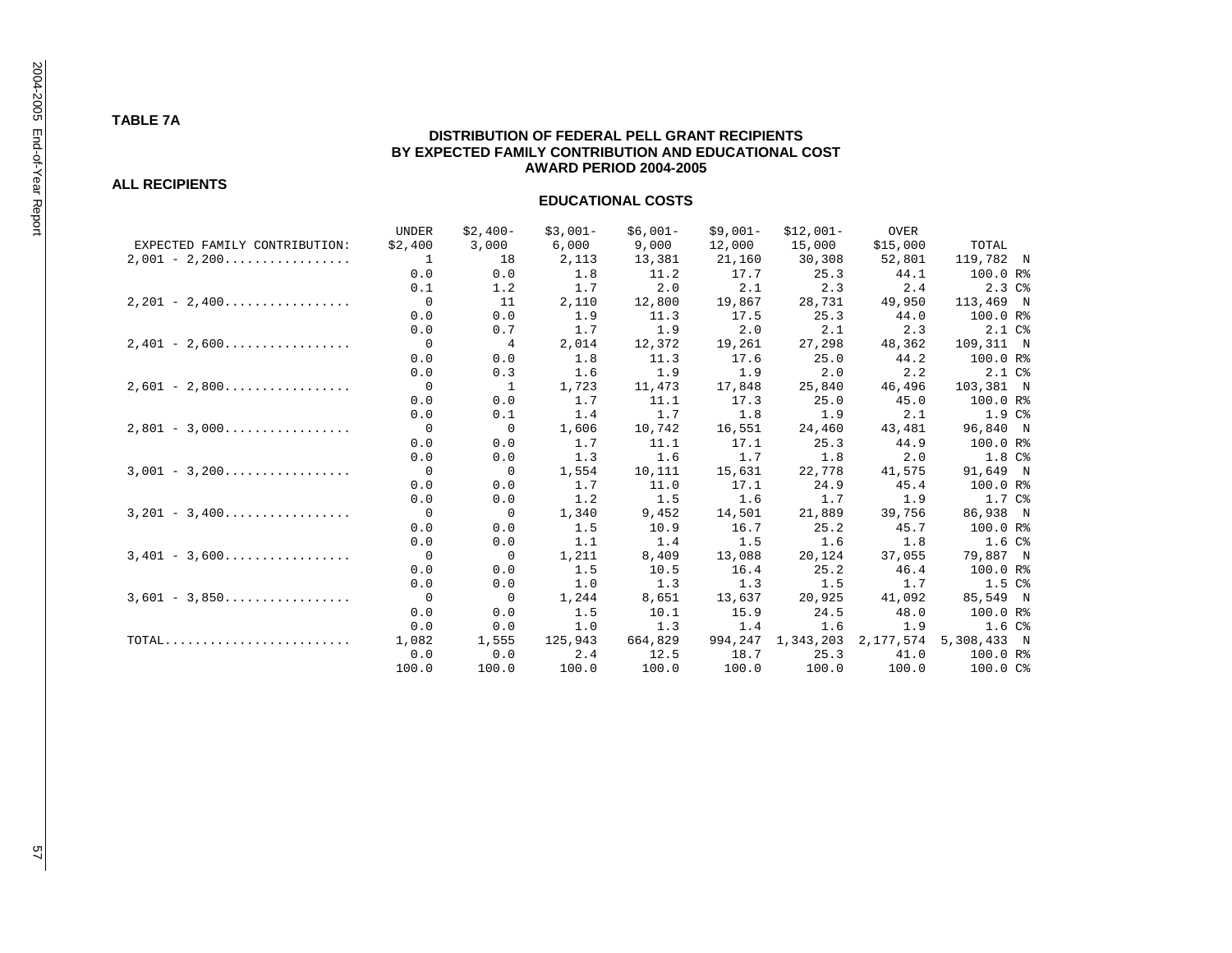# **TABLE 7B**

# **DISTRIBUTION OF FEDERAL PELL GRANT RECIPIENTS BY EXPECTED FAMILY CONTRIBUTION AND EDUCATIONAL COST AWARD PERIOD 2004-2005**

**DEPENDENT RECIPIENTS** 

|                                                    | <b>UNDER</b>   | $$2,400-$ | $$3,001-$ | $$6,001-$ | $$9,001-$ | $$12,001-$ | <b>OVER</b> |                   |
|----------------------------------------------------|----------------|-----------|-----------|-----------|-----------|------------|-------------|-------------------|
| EXPECTED FAMILY CONTRIBUTION:                      | \$2,400        | 3,000     | 6,000     | 9,000     | 12,000    | 15,000     | \$15,000    | TOTAL             |
| AUTOMATIC 0                                        | 160            | 141       | 18,950    | 115,445   | 113,061   | 110,492    | 173,246     | 531,495 N         |
|                                                    | 0.0            | 0.0       | 3.6       | 21.7      | 21.3      | 20.8       | 32.6        | 100.0 R%          |
|                                                    | 44.7           | 35.4      | 37.1      | 29.6      | 26.7      | 23.5       | 19.8        | 24.0 C%           |
| 0.                                                 | 100            | 101       | 9,659     | 73,244    | 74,701    | 71,405     | 130,017     | 359,227 N         |
|                                                    | 0.0            | 0.0       | 2.7       | 20.4      | 20.8      | 19.9       | 36.2        | 100.0 R%          |
|                                                    | 27.9           | 25.4      | 18.9      | 18.8      | 17.6      | 15.2       | 14.8        | 16.2 C%           |
| 200<br>$1 -$                                       | 29             | 33        | 3,271     | 29,854    | 35,272    | 42,050     | 80,439      | 190,948 N         |
|                                                    | 0.0            | 0.0       | 1.7       | 15.6      | 18.5      | 22.0       | 42.1        | 100.0 R%          |
|                                                    | 8.1            | 8.3       | 6.4       | 7.6       | 8.3       | 8.9        | 9.2         | 8.6 C%            |
| 400.<br>$201 -$                                    | 16             | 14        | 1,550     | 14,000    | 15,933    | 17,628     | 35,568      | 84,709 N          |
|                                                    | 0.0            | 0.0       | 1.8       | 16.5      | 18.8      | 20.8       | 42.0        | 100.0 R%          |
|                                                    | 4.5            | 3.5       | 3.0       | 3.6       | 3.8       | 3.7        | 4.1         | 3.8C <sup>8</sup> |
| 600.<br>$401 -$                                    | 12             | 18        | 1,338     | 12,355    | 13,730    | 15,110     | 30,154      | 72,717 N          |
|                                                    | 0.0            | 0.0       | 1.8       | 17.0      | 18.9      | 20.8       | 41.5        | 100.0 R%          |
|                                                    | 3.4            | 4.5       | 2.6       | 3.2       | 3.2       | 3.2        | 3.4         | 3.3C <sup>8</sup> |
| 800.<br>$601 -$                                    | 10             | 18        | 1,354     | 12,035    | 13,521    | 15,013     | 29,726      | 71,677 N          |
|                                                    | 0.0            | 0.0       | 1.9       | 16.8      | 18.9      | 20.9       | 41.5        | 100.0 R%          |
|                                                    | 2.8            | 4.5       | 2.6       | 3.1       | 3.2       | 3.2        | 3.4         | 3.2C <sub>6</sub> |
| $801 - 1,000$                                      | 13             | 11        | 1,335     | 11,376    | 12,677    | 14,914     | 28,898      | 69,224 N          |
|                                                    | 0.0            | 0.0       | 1.9       | 16.4      | 18.3      | 21.5       | 41.7        | 100.0 R%          |
|                                                    | 3.6            | 2.8       | 2.6       | 2.9       | 3.0       | 3.2        | 3.3         | 3.1 <sup>c</sup>  |
| $1,001 - 1,200 \ldots \ldots \ldots \ldots \ldots$ | 5              | - 11      | 1,265     | 11,246    | 12,651    | 15,029     | 28,899      | 69,106 N          |
|                                                    | 0.0            | 0.0       | 1.8       | 16.3      | 18.3      | 21.7       | 41.8        | 100.0 R%          |
|                                                    | 1.4            | 2.8       | 2.5       | 2.9       | 3.0       | 3.2        | 3.3         | 3.1 <sup>c</sup>  |
| $1,201 - 1,400$                                    | 3              | 10        | 1,193     | 10,850    | 12,444    | 14,748     | 29,266      | 68,514 N          |
|                                                    | 0.0            | 0.0       | 1.7       | 15.8      | 18.2      | 21.5       | 42.7        | 100.0 R%          |
|                                                    | 0.8            | 2.5       | 2.3       | 2.8       | 2.9       | 3.1        | 3.3         | 3.1 <sup>c</sup>  |
| $1,401 - 1,600$                                    | 6              | 9         | 1,174     | 10,379    | 12,049    | 14,252     | 28,604      | 66,473 N          |
|                                                    | 0.0            | 0.0       | 1.8       | 15.6      | 18.1      | 21.4       | 43.0        | 100.0 R%          |
|                                                    | 1.7            | 2.3       | 2.3       | 2.7       | 2.8       | 3.0        | 3.3         | 3.0C              |
| $1,601 - 1,800$                                    | $\overline{3}$ | 7         | 1,119     | 9,927     | 11,536    | 14,320     | 28,212      | 65,124 N          |
|                                                    | 0.0            | 0.0       | 1.7       | 15.2      | 17.7      | 22.0       | 43.3        | 100.0 R%          |
|                                                    | 0.8            | 1.8       | 2.2       | 2.5       | 2.7       | 3.0        | 3.2         | 2.9C <sub>8</sub> |
| $1,801 - 2,000 \ldots \ldots \ldots \ldots \ldots$ | $\overline{1}$ | 12        | 1,090     | 9,698     | 11,220    | 14,188     | 27,817      | 64,026 N          |
|                                                    | 0.0            | 0.0       | 1.7       | 15.1      | 17.5      | 22.2       | 43.4        | 100.0 R%          |
|                                                    | 0.3            | 3.0       | 2.1       | 2.5       | 2.6       | 3.0        | 3.2         | 2.9C              |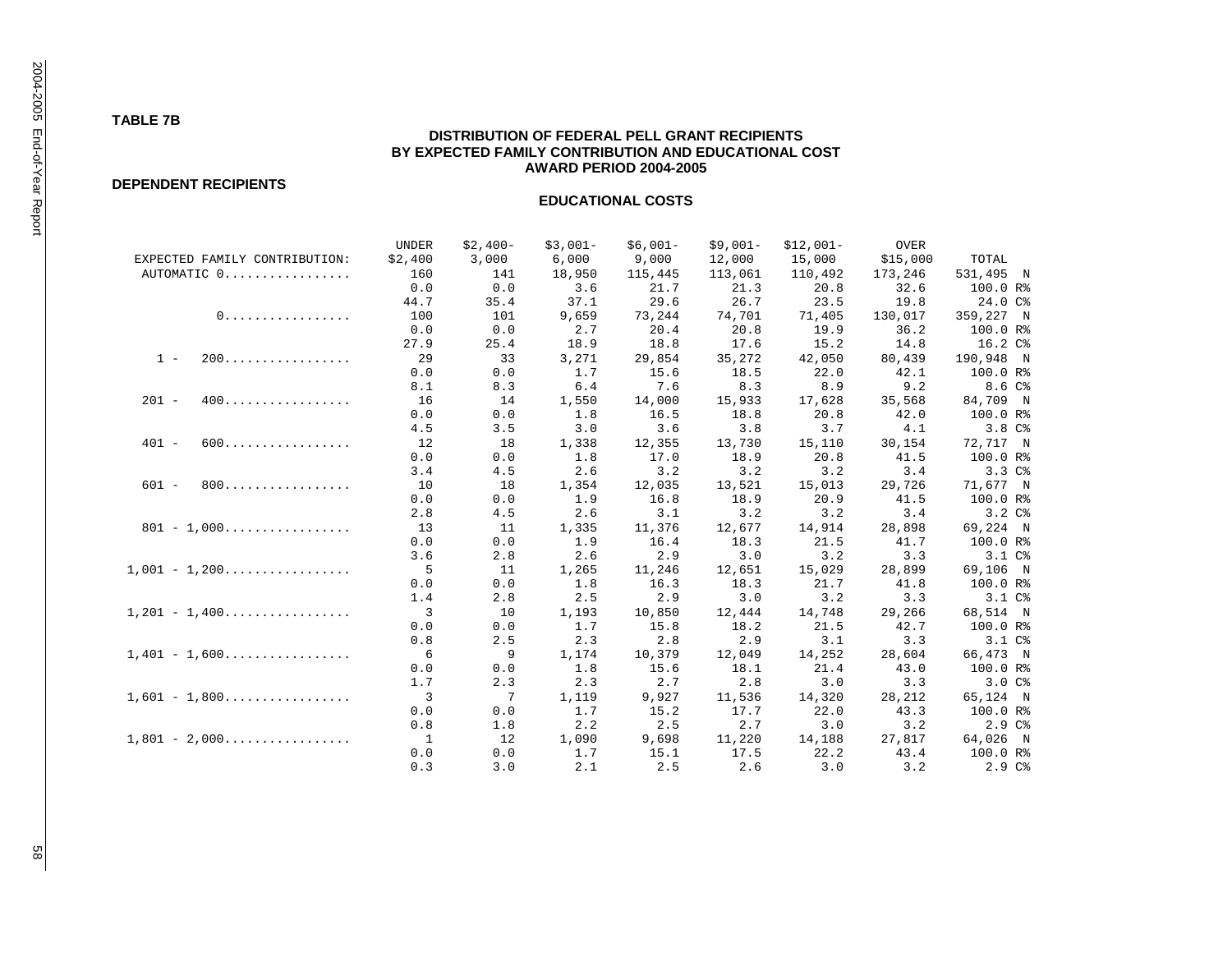# **TABLE 7B**

# **DISTRIBUTION OF FEDERAL PELL GRANT RECIPIENTS BY EXPECTED FAMILY CONTRIBUTION AND EDUCATIONAL COST AWARD PERIOD 2004-2005**

### **DEPENDENT RECIPIENTS**

|                                                                              | UNDER    | $$2,400-$      | $$3,001-$ | $$6,001-$ | \$9,001- | $$12,001-$ | <b>OVER</b> |                   |
|------------------------------------------------------------------------------|----------|----------------|-----------|-----------|----------|------------|-------------|-------------------|
| EXPECTED FAMILY CONTRIBUTION:                                                | \$2,400  | 3,000          | 6,000     | 9,000     | 12,000   | 15,000     | \$15,000    | TOTAL             |
| $2,001 - 2,200 \ldots \ldots \ldots \ldots \ldots$                           | $\Omega$ | 7              | 1,025     | 9,195     | 10,873   | 13,587     | 27,687      | 62,374 N          |
|                                                                              | 0.0      | 0.0            | 1.6       | 14.7      | 17.4     | 21.8       | 44.4        | 100.0 R%          |
|                                                                              | 0.0      | 1.8            | 2.0       | 2.4       | 2.6      | 2.9        | 3.2         | 2.8C <sup>8</sup> |
| $2,201 - 2,400$                                                              | $\Omega$ | $\overline{4}$ | 1,031     | 8,979     | 10,509   | 13,420     | 26,567      | 60,510 N          |
|                                                                              | 0.0      | 0.0            | 1.7       | 14.8      | 17.4     | 22.2       | 43.9        | 100.0 R%          |
|                                                                              | 0.0      | 1.0            | 2.0       | 2.3       | 2.5      | 2.9        | 3.0         | 2.7C <sub>8</sub> |
| $2,401 - 2,600$                                                              | $\Omega$ | 2              | 1,046     | 8,686     | 10,564   | 13,354     | 26,445      | 60,097 N          |
|                                                                              | 0.0      | 0.0            | 1.7       | 14.5      | 17.6     | 22.2       | 44.0        | 100.0 R%          |
|                                                                              | 0.0      | 0.5            | 2.0       | 2.2       | 2.5      | 2.8        | 3.0         | 2.7C              |
| $2,601 - 2,800$                                                              | $\Omega$ | $\overline{0}$ | 897       | 8,182     | 9,994    | 12,859     | 25,988      | 57,920 N          |
|                                                                              | 0.0      | 0.0            | 1.5       | 14.1      | 17.3     | 22.2       | 44.9        | 100.0 R%          |
|                                                                              | 0.0      | 0.0            | 1.8       | 2.1       | 2.4      | 2.7        | 3.0         | 2.6C <sup>8</sup> |
| $2,801 - 3,000$                                                              | $\Omega$ | $\Omega$       | 833       | 7,804     | 9,304    | 12,208     | 24,621      | 54,770 N          |
|                                                                              | 0.0      | 0.0            | 1.5       | 14.2      | 17.0     | 22.3       | 45.0        | 100.0 R%          |
|                                                                              | 0.0      | 0.0            | 1.6       | 2.0       | 2.2      | 2.6        | 2.8         | 2.5C              |
| $3,001 - 3,200$                                                              | $\Omega$ | $\overline{0}$ | 821       | 7,425     | 8,976    | 11,768     | 24,088      | 53,078 N          |
|                                                                              | 0.0      | 0.0            | 1.5       | 14.0      | 16.9     | 22.2       | 45.4        | 100.0 R%          |
|                                                                              | 0.0      | 0.0            | 1.6       | 1.9       | 2.1      | 2.5        | 2.7         | 2.4C <sup>8</sup> |
| $3,201 - 3,400$                                                              | $\Omega$ | $\Omega$       | 704       | 7,029     | 8,497    | 11,581     | 23,249      | 51,060 N          |
|                                                                              | 0.0      | 0.0            | 1.4       | 13.8      | 16.6     | 22.7       | 45.5        | 100.0 R%          |
|                                                                              | 0.0      | 0.0            | 1.4       | 1.8       | 2.0      | 2.5        | 2.7         | 2.3C <sub>8</sub> |
| $3,401 - 3,600$                                                              | $\Omega$ | $\overline{0}$ | 704       | 6,217     | 7,755    | 10,719     | 21,779      | 47,174 N          |
|                                                                              | 0.0      | 0.0            | 1.5       | 13.2      | 16.4     | 22.7       | 46.2        | 100.0 R%          |
|                                                                              | 0.0      | 0.0            | 1.4       | 1.6       | 1.8      | 2.3        | 2.5         | 2.1C <sup>8</sup> |
| $3,601 - 3,850$                                                              | $\Omega$ | $\mathbf 0$    | 768       | 6,583     | 8,784    | 12,066     | 25,119      | 53,320 N          |
|                                                                              | 0.0      | 0.0            | 1.4       | 12.3      | 16.5     | 22.6       | 47.1        | 100.0 R%          |
|                                                                              | 0.0      | 0.0            | 1.5       | 1.7       | 2.1      | 2.6        | 2.9         | 2.4C8             |
| $\texttt{TOTAL} \dots \dots \dots \dots \dots \dots \dots \dots \dots \dots$ | 358      | 398            | 51,127    | 390,509   | 424,051  | 470,711    | 876,389     | 2,213,543 N       |
|                                                                              | 0.0      | 0.0            | 2.3       | 17.6      | 19.2     | 21.3       | 39.6        | 100.0 R%          |
|                                                                              | 100.0    | 100.0          | 100.0     | 100.0     | 100.0    | 100.0      | 100.0       | 100.0 C%          |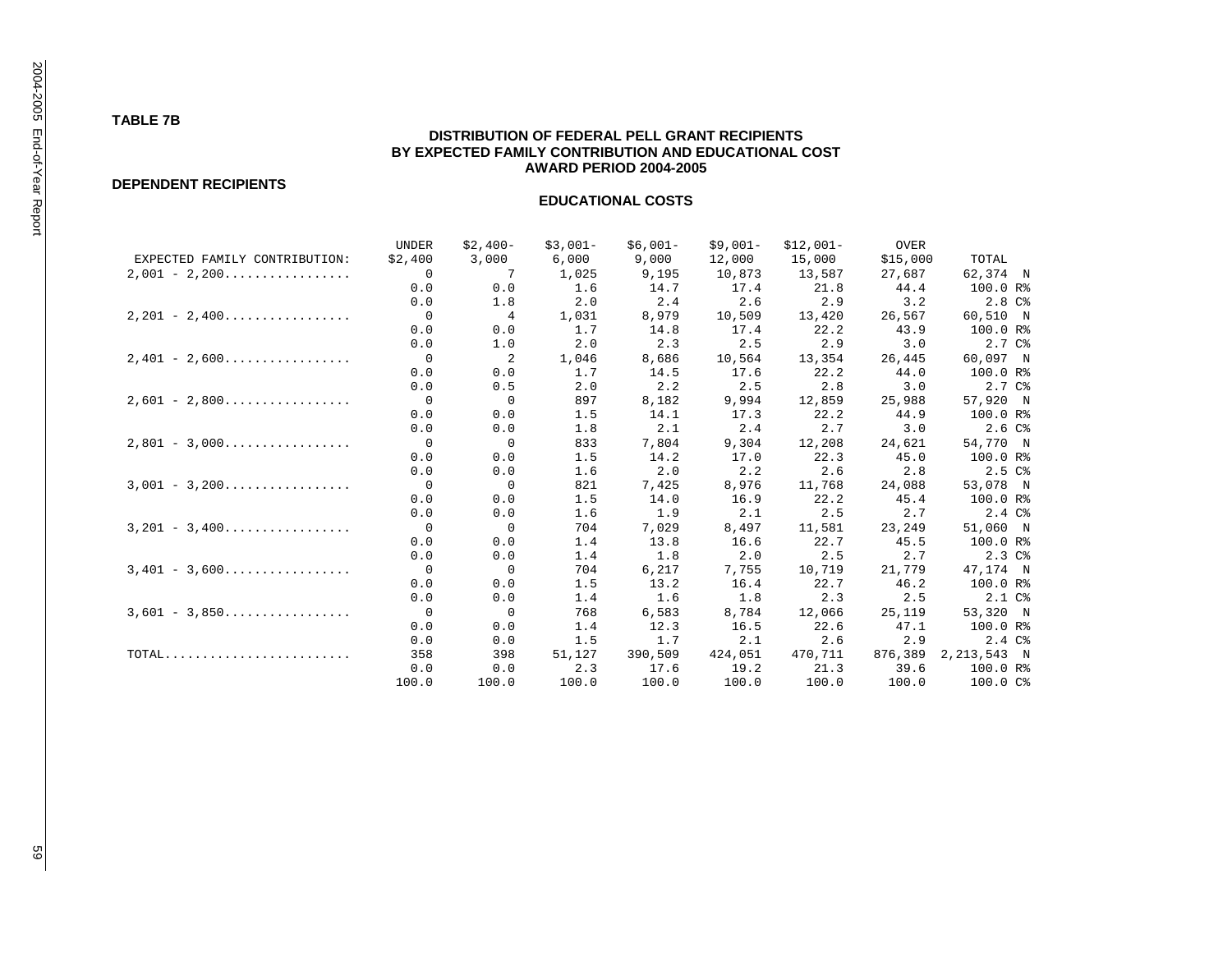# **TABLE 7C**

# **DISTRIBUTION OF FEDERAL PELL GRANT RECIPIENTS BY EXPECTED FAMILY CONTRIBUTION AND EDUCATIONAL COST AWARD PERIOD 2004-2005**

**INDEPENDENT RECIPIENTS** 

|                                                    | <b>UNDER</b>   | $$2,400-$ | $$3,001-$ | $$6,001-$ | $$9,001-$ | $$12,001-$ | <b>OVER</b> |                   |
|----------------------------------------------------|----------------|-----------|-----------|-----------|-----------|------------|-------------|-------------------|
| EXPECTED FAMILY CONTRIBUTION:                      | \$2,400        | 3,000     | 6,000     | 9,000     | 12,000    | 15,000     | \$15,000    | TOTAL             |
| AUTOMATIC 0                                        | 223            | 339       | 24,964    | 88,735    | 162,796   | 233,034    | 329,006     | 839,097 N         |
|                                                    | 0.0            | 0.0       | 3.0       | 10.6      | 19.4      | 27.8       | 39.2        | 100.0 R%          |
|                                                    | 30.8           | 29.3      | 33.4      | 32.3      | 28.6      | 26.7       | 25.3        | 27.1 C%           |
| 0.                                                 | 318            | 390       | 24,451    | 89,342    | 178,477   | 276,963    | 435,917     | 1,005,858 N       |
|                                                    | 0.0            | 0.0       | 2.4       | 8.9       | 17.7      | 27.5       | 43.3        | 100.0 R%          |
|                                                    | 43.9           | 33.7      | 32.7      | 32.6      | 31.3      | 31.7       | 33.5        | 32.5 C%           |
| 200.<br>$1 -$                                      | 30             | 53        | 2,109     | 8,388     | 18,729    | 28,584     | 41,139      | 99,032 N          |
|                                                    | 0.0            | 0.1       | 2.1       | 8.5       | 18.9      | 28.9       | 41.5        | 100.0 R%          |
|                                                    | 4.1            | 4.6       | 2.8       | 3.1       | 3.3       | 3.3        | 3.2         | $3.2C$ %          |
| 400.<br>$201 -$                                    | 36             | 38        | 2,144     | 8,461     | 19,494    | 29,318     | 41,776      | 101,267 N         |
|                                                    | 0.0            | 0.0       | 2.1       | 8.4       | 19.3      | 29.0       | 41.3        | 100.0 R%          |
|                                                    | 5.0            | 3.3       | 2.9       | 3.1       | 3.4       | 3.4        | 3.2         | 3.3C <sup>8</sup> |
| $401 -$<br>600                                     | 28             | 38        | 2,265     | 8,565     | 20,004    | 30,042     | 42,276      | 103,218 N         |
|                                                    | 0.0            | 0.0       | 2.2       | 8.3       | 19.4      | 29.1       | 41.0        | 100.0 R%          |
|                                                    | 3.9            | 3.3       | 3.0       | 3.1       | 3.5       | 3.4        | 3.2         | 3.3C <sub>6</sub> |
| 800<br>$601 -$                                     | 18             | 44        | 2,171     | 7,942     | 18,523    | 28,425     | 40,773      | 97,896 N          |
|                                                    | 0.0            | 0.0       | 2.2       | 8.1       | 18.9      | 29.0       | 41.6        | 100.0 R%          |
|                                                    | 2.5            | 3.8       | 2.9       | 2.9       | 3.2       | 3.3        | 3.1         | 3.2C <sup>8</sup> |
| $801 - 1,000$                                      | 16             | 49        | 1,918     | 7,148     | 17,528    | 26,643     | 39,023      | 92,325 N          |
|                                                    | 0.0            | 0.1       | 2.1       | 7.7       | 19.0      | 28.9       | 42.3        | 100.0 R%          |
|                                                    | 2.2            | 4.2       | 2.6       | 2.6       | 3.1       | 3.1        | 3.0         | 3.0C              |
| $1,001 - 1,200 \ldots \ldots \ldots \ldots \ldots$ | 18             | 40        | 1,781     | 6,610     | 16,175    | 24,973     | 35,826      | 85,423 N          |
|                                                    | 0.0            | 0.0       | 2.1       | 7.7       | 18.9      | 29.2       | 41.9        | 100.0 R%          |
|                                                    | 2.5            | 3.5       | 2.4       | 2.4       | 2.8       | 2.9        | 2.8         | 2.8C <sup>8</sup> |
| $1,201 - 1,400 \ldots \ldots \ldots \ldots \ldots$ | 17             | 44        | 1,672     | 6,253     | 14,796    | 23,307     | 33,717      | 79,806 N          |
|                                                    | 0.0            | 0.1       | 2.1       | 7.8       | 18.5      | 29.2       | 42.2        | 100.0 R%          |
|                                                    | 2.3            | 3.8       | 2.2       | 2.3       | 2.6       | 2.7        | 2.6         | 2.6C <sup>8</sup> |
| $1,401 - 1,600$                                    | 8              | 39        | 1,539     | 5,712     | 13,617    | 21,518     | 30,819      | 73,252 N          |
|                                                    | 0.0            | 0.1       | 2.1       | 7.8       | 18.6      | 29.4       | 42.1        | 100.0 R%          |
|                                                    | 1.1            | 3.4       | 2.1       | 2.1       | 2.4       | 2.5        | 2.4         | 2.4C <sup>8</sup> |
| $1,601 - 1,800 \ldots \ldots \ldots \ldots$        | 10             | 35        | 1,367     | 5,260     | 12,543    | 20,512     | 28,880      | 68,607 N          |
|                                                    | 0.0            | 0.1       | 2.0       | 7.7       | 18.3      | 29.9       | 42.1        | 100.0 R%          |
|                                                    | 1.4            | 3.0       | 1.8       | 1.9       | 2.2       | 2.4        | 2.2         | 2.2C              |
| $1,801 - 2,000 \ldots \ldots \ldots \ldots \ldots$ | $\overline{1}$ | 27        | 1,349     | 4,613     | 11,226    | 18,382     | 27,008      | 62,606 N          |
|                                                    | 0.0            | 0.0       | 2.2       | 7.4       | 17.9      | 29.4       | 43.1        | 100.0 R%          |
|                                                    | 0.1            | 2.3       | 1.8       | 1.7       | 2.0       | 2.1        | 2.1         | 2.0C              |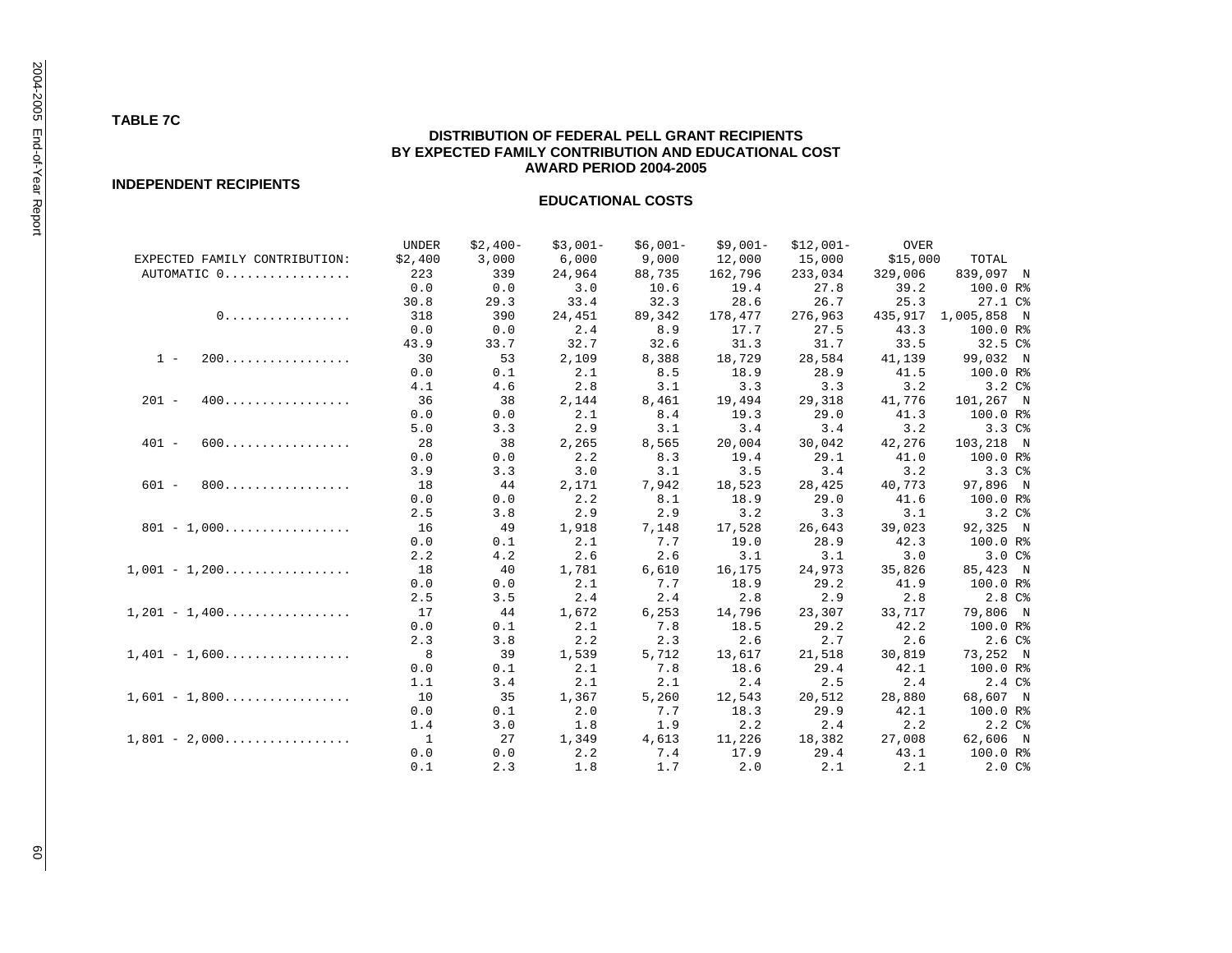# **TABLE 7C**

# **DISTRIBUTION OF FEDERAL PELL GRANT RECIPIENTS BY EXPECTED FAMILY CONTRIBUTION AND EDUCATIONAL COST AWARD PERIOD 2004-2005**

#### **INDEPENDENT RECIPIENTS**

|                                                                        | UNDER        | $$2,400-$                | $$3,001-$ | $$6,001-$ | $$9,001-$ | $$12,001-$ | OVER      |                   |
|------------------------------------------------------------------------|--------------|--------------------------|-----------|-----------|-----------|------------|-----------|-------------------|
| EXPECTED FAMILY CONTRIBUTION:                                          | \$2,400      | 3,000                    | 6,000     | 9,000     | 12,000    | 15,000     | \$15,000  | TOTAL             |
| $2,001 - 2,200$                                                        | $\mathbf{1}$ | -11                      | 1,088     | 4,186     | 10,287    | 16,721     | 25,114    | 57,408 N          |
|                                                                        | 0.0          | 0.0                      | 1.9       | 7.3       | 17.9      | 29.1       | 43.7      | 100.0 R%          |
|                                                                        | 0.1          | 1.0                      | 1.5       | 1.5       | 1.8       | 1.9        | 1.9       | 1.9 <sup>c</sup>  |
| $2,201 - 2,400$                                                        | $\bigcirc$   | 7                        | 1,079     | 3,821     | 9,358     | 15,311     | 23,383    | 52,959 N          |
|                                                                        | 0.0          | 0.0                      | 2.0       | 7.2       | 17.7      | 28.9       | 44.2      | 100.0 R%          |
|                                                                        | 0.0          | 0.6                      | 1.4       | 1.4       | 1.6       | 1.8        | 1.8       | 1.7 C%            |
| $2,401 - 2,600$                                                        | $\Omega$     | 2                        | 968       | 3,686     | 8,697     | 13,944     | 21,917    | 49,214 N          |
|                                                                        | 0.0          | 0.0                      | 2.0       | 7.5       | 17.7      | 28.3       | 44.5      | 100.0 R%          |
|                                                                        | 0.0          | 0.2                      | 1.3       | 1.3       | 1.5       | 1.6        | 1.7       | 1.6C <sup>8</sup> |
| $2,601 - 2,800$                                                        | $\Omega$     | $\overline{1}$           | 826       | 3,291     | 7,854     | 12,981     | 20,508    | 45,461 N          |
|                                                                        | 0.0          | 0.0                      | 1.8       | 7.2       | 17.3      | 28.6       | 45.1      | 100.0 R%          |
|                                                                        | 0.0          | 0.1                      | 1.1       | 1.2       | 1.4       | 1.5        | 1.6       | 1.5C <sub>8</sub> |
| $2,801 - 3,000$                                                        | $\Omega$     | $\Omega$                 | 773       | 2,938     | 7,247     | 12,252     | 18,860    | 42,070 N          |
|                                                                        | 0.0          | 0.0                      | 1.8       | 7.0       | 17.2      | 29.1       | 44.8      | 100.0 R%          |
|                                                                        | 0.0          | 0.0                      | 1.0       | 1.1       | 1.3       | 1.4        | 1.4       | 1.4C <sub>8</sub> |
| $3,001 - 3,200$                                                        | $\Omega$     | $\bigcirc$               | 733       | 2,686     | 6,655     | 11,010     | 17,487    | 38,571 N          |
|                                                                        | 0.0          | 0.0                      | 1.9       | 7.0       | 17.3      | 28.5       | 45.3      | 100.0 R%          |
|                                                                        | 0.0          | 0.0                      | 1.0       | 1.0       | 1.2       | 1.3        | 1.3       | 1.2 <sup>c</sup>  |
| $3,201 - 3,400$                                                        | $\Omega$     | $\mathbf 0$              | 636       | 2,423     | 6,004     | 10,308     | 16,507    | 35,878 N          |
|                                                                        | 0.0          | 0.0                      | 1.8       | 6.8       | 16.7      | 28.7       | 46.0      | 100.0 R%          |
|                                                                        | 0.0          | 0.0                      | 0.9       | 0.9       | 1.1       | 1.2        | 1.3       | 1.2 <sup>c</sup>  |
| $3,401 - 3,600$                                                        | $\Omega$     | $\overline{\phantom{0}}$ | 507       | 2,192     | 5,333     | 9,405      | 15,276    | 32,713 N          |
|                                                                        | 0.0          | 0.0                      | 1.5       | 6.7       | 16.3      | 28.8       | 46.7      | 100.0 R%          |
|                                                                        | 0.0          | 0.0                      | 0.7       | 0.8       | 0.9       | 1.1        | 1.2       | 1.1 C%            |
| $3,601 - 3,850$                                                        | $\mathbf 0$  | $\mathbf 0$              | 476       | 2,068     | 4,853     | 8,859      | 15,973    | 32,229 N          |
|                                                                        | 0.0          | 0.0                      | 1.5       | 6.4       | 15.1      | 27.5       | 49.6      | 100.0 R%          |
|                                                                        | 0.0          | 0.0                      | 0.6       | 0.8       | 0.9       | 1.0        | 1.2       | 1.0 <sup>c</sup>  |
| $\texttt{TOTAL} \dots \dots \dots \dots \dots \dots \dots \dots \dots$ | 724          | 1,157                    | 74,816    | 274,320   | 570,196   | 872,492    | 1,301,185 | 3,094,890 N       |
|                                                                        | 0.0          | 0.0                      | 2.4       | 8.9       | 18.4      | 28.2       | 42.0      | 100.0 R%          |
|                                                                        | 100.0        | 100.0                    | 100.0     | 100.0     | 100.0     | 100.0      | 100.0     | 100.0 C%          |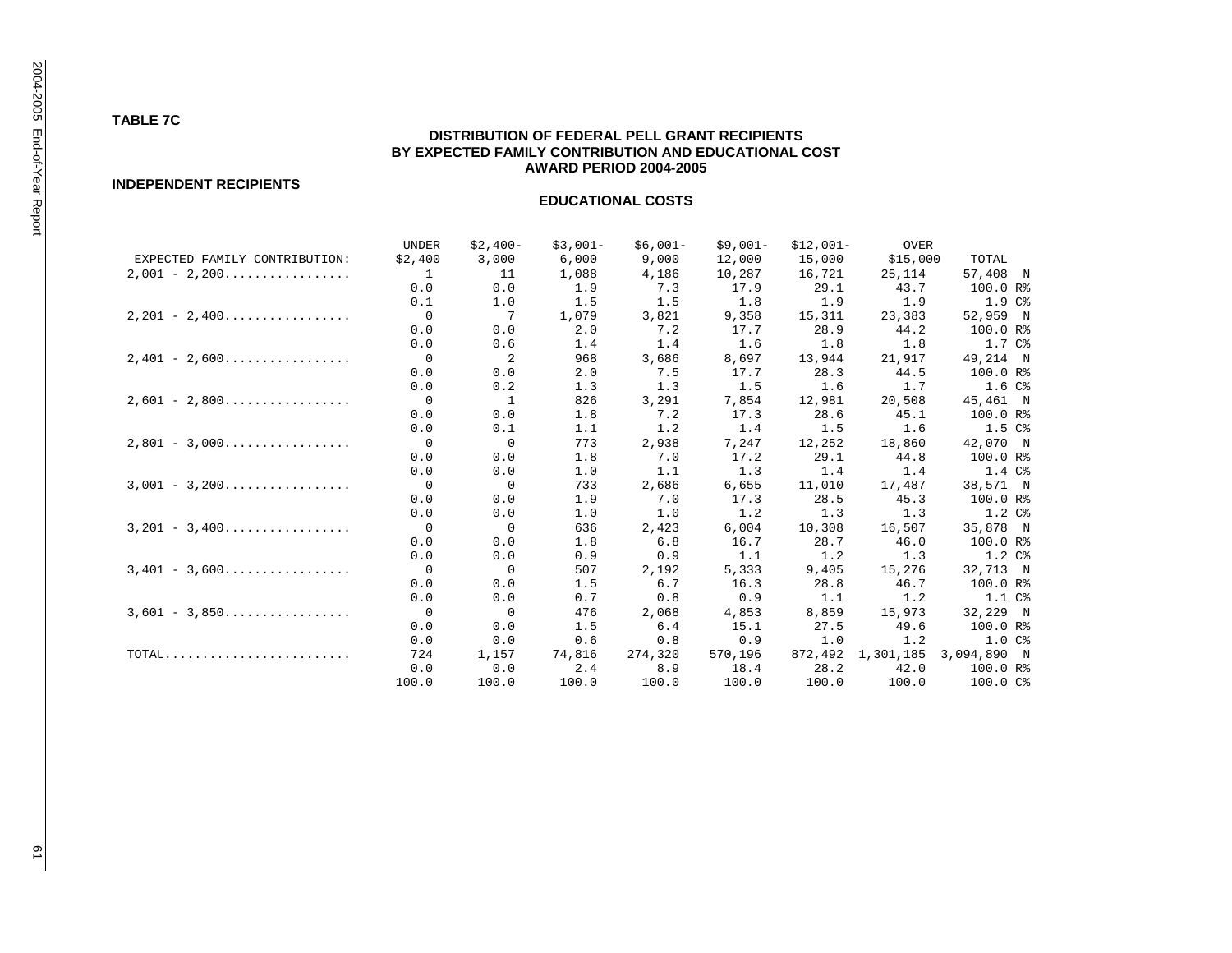# **Table 8: Distribution of Federal Pell Grant Recipients by Family Income and Educational Cost**

Table 8A: Total Table 8B: Dependent Table 8C: Independent

Tables 8A, 8B, and 8C show the distribution of Federal Pell Grant recipients by family income and educational cost for all students, dependents, and independents.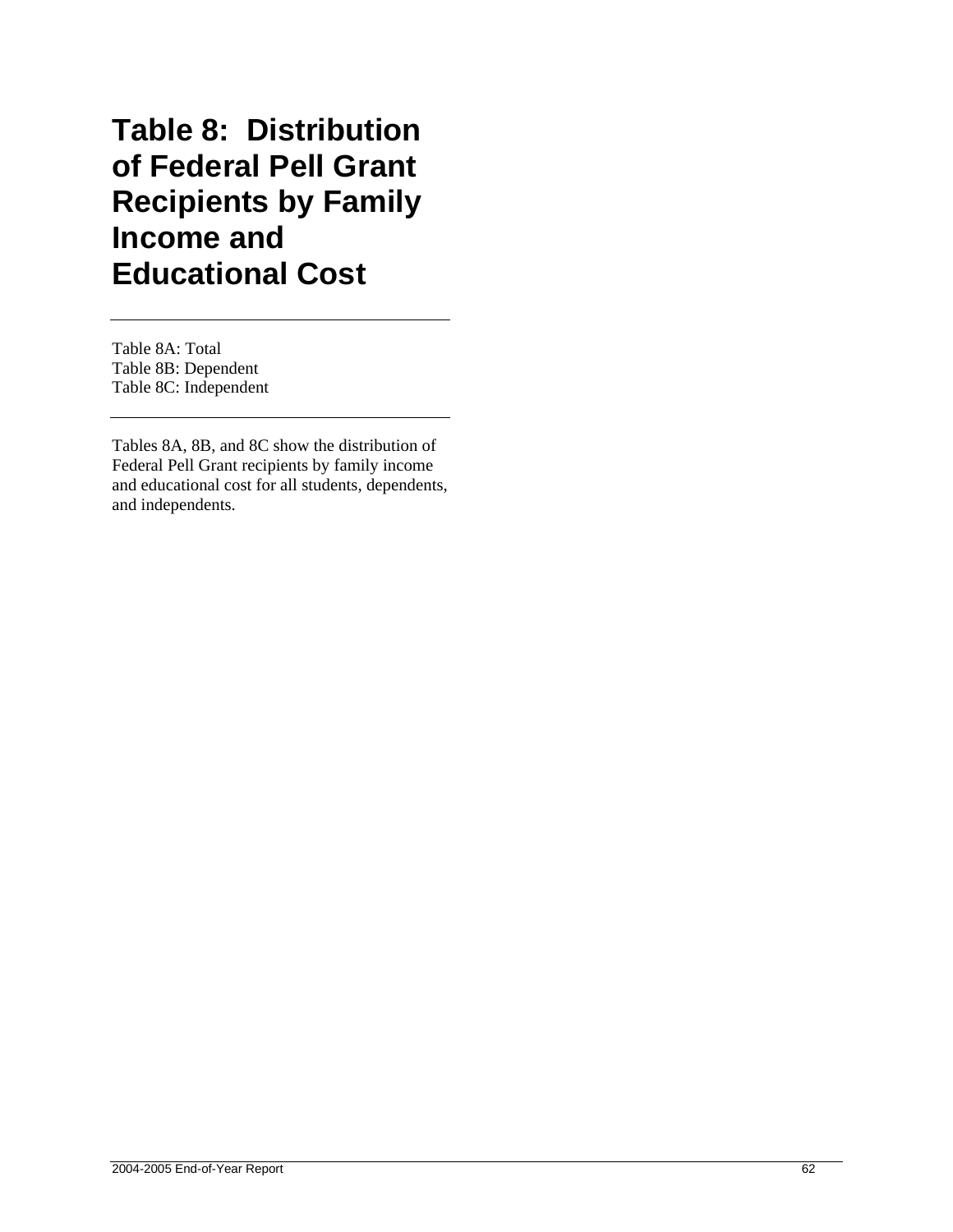# **TABLE 8A**

## **DISTRIBUTION OF FEDERAL PELL GRANT RECIPIENTS BY FAMILY INCOME AND EDUCATIONAL COST AWARD PERIOD 2004-2005**

**ALL RECIPIENTS** 

|                                                                        | UNDER          | $$2,400-$   | $$3,001-$ | $$6,001-$ | $$9,001-$ | $$12,001-$ | OVER      |                    |
|------------------------------------------------------------------------|----------------|-------------|-----------|-----------|-----------|------------|-----------|--------------------|
| FAMILY INCOME:                                                         | \$2,400        | 3,000       | 6,000     | 9,000     | 12,000    | 15,000     | \$15,000  | TOTAL              |
| LESS THAN $$6,001$                                                     | 282            | 359         | 29,230    | 116,385   | 177,342   | 261,617    | 421,288   | 1,006,503 N        |
|                                                                        | 0.0            | 0.0         | 2.9       | 11.6      | 17.6      | 26.0       | 41.9      | 100.0 R%           |
|                                                                        | 26.1           | 23.1        | 23.2      | 17.5      | 17.8      | 19.5       | 19.3      | 19.0 C%            |
| $$6,001 - 9,000$                                                       | 121            | 166         | 12,673    | 57,702    | 91,194    | 127,414    | 193,825   | 483,095 N          |
|                                                                        | 0.0            | 0.0         | 2.6       | 11.9      | 18.9      | 26.4       | 40.1      | 100.0 R%           |
|                                                                        | 11.2           | 10.7        | 10.1      | 8.7       | 9.2       | 9.5        | 8.9       | 9.1 C%             |
| $$9,001 - 15,000$                                                      | 196            | 246         | 21,605    | 107,899   | 171,134   | 237,355    | 354,555   | 892,990 N          |
|                                                                        | 0.0            | 0.0         | 2.4       | 12.1      | 19.2      | 26.6       | 39.7      | 100.0 R%           |
|                                                                        | 18.1           | 15.8        | 17.2      | 16.2      | 17.2      | 17.7       | 16.3      | 16.8C              |
| $$15,001 - 20,000$                                                     | 152            | 227         | 14,286    | 84,441    | 122,774   | 154,854    | 233,999   | 610,733 N          |
|                                                                        | 0.0            | 0.0         | 2.3       | 13.8      | 20.1      | 25.4       | 38.3      | 100.0 R%           |
|                                                                        | 14.0           | 14.6        | 11.3      | 12.7      | 12.3      | 11.5       | 10.7      | 11.5 C%            |
| $$20,001 - 30,000$                                                     | 248            | 370         | 25,497    | 154,977   | 224,982   | 284,227    | 456,900   | 1,147,201 N        |
|                                                                        | 0.0            | 0.0         | 2.2       | 13.5      | 19.6      | 24.8       | 39.8      | 100.0 R%           |
|                                                                        | 22.9           | 23.8        | 20.2      | 23.3      | 22.6      | 21.2       | 21.0      | 21.6C              |
| $$30,001 - 40,000$                                                     | 65             | 148         | 14,456    | 89,356    | 129,196   | 170,241    | 303,523   | 706,985 N          |
|                                                                        | 0.0            | 0.0         | 2.0       | 12.6      | 18.3      | 24.1       | 42.9      | 100.0 R%           |
|                                                                        | 6.0            | 9.5         | 11.5      | 13.4      | 13.0      | 12.7       | 13.9      | 13.3C <sub>8</sub> |
| $$40,001 - 50,000$                                                     | 11             | 32          | 6,031     | 39,109    | 56,168    | 76,677     | 146,854   | 324,882 N          |
|                                                                        | 0.0            | 0.0         | 1.9       | 12.0      | 17.3      | 23.6       | 45.2      | 100.0 R%           |
|                                                                        | 1.0            | 2.1         | 4.8       | 5.9       | 5.6       | 5.7        | 6.7       | $6.1C$ %           |
| $$50,001 - 60,000$                                                     | 6              | 7           | 1,738     | 11,784    | 17,008    | 24,179     | 51,430    | 106,152 N          |
|                                                                        | 0.0            | 0.0         | 1.6       | 11.1      | 16.0      | 22.8       | 48.4      | 100.0 R%           |
|                                                                        | 0.6            | 0.5         | 1.4       | 1.8       | 1.7       | 1.8        | 2.4       | 2.0C               |
| $$60,001 + \ldots + \ldots + \ldots + \ldots$                          | $\overline{1}$ | $\mathbf 0$ | 427       | 3,176     | 4,449     | 6,639      | 15,200    | 29,892 N           |
|                                                                        | 0.0            | 0.0         | 1.4       | 10.6      | 14.9      | 22.2       | 50.8      | 100.0 R%           |
|                                                                        | 0.1            | 0.0         | 0.3       | 0.5       | 0.4       | 0.5        | 0.7       | 0.6C <sup>8</sup>  |
| $\texttt{TOTAL} \dots \dots \dots \dots \dots \dots \dots \dots \dots$ | 1,082          | 1,555       | 125,943   | 664,829   | 994,247   | 1,343,203  | 2,177,574 | 5,308,433 N        |
|                                                                        | 0.0            | 0.0         | 2.4       | 12.5      | 18.7      | 25.3       | 41.0      | 100.0 R%           |
|                                                                        | 100.0          | 100.0       | 100.0     | 100.0     | 100.0     | 100.0      | 100.0     | 100.0 C%           |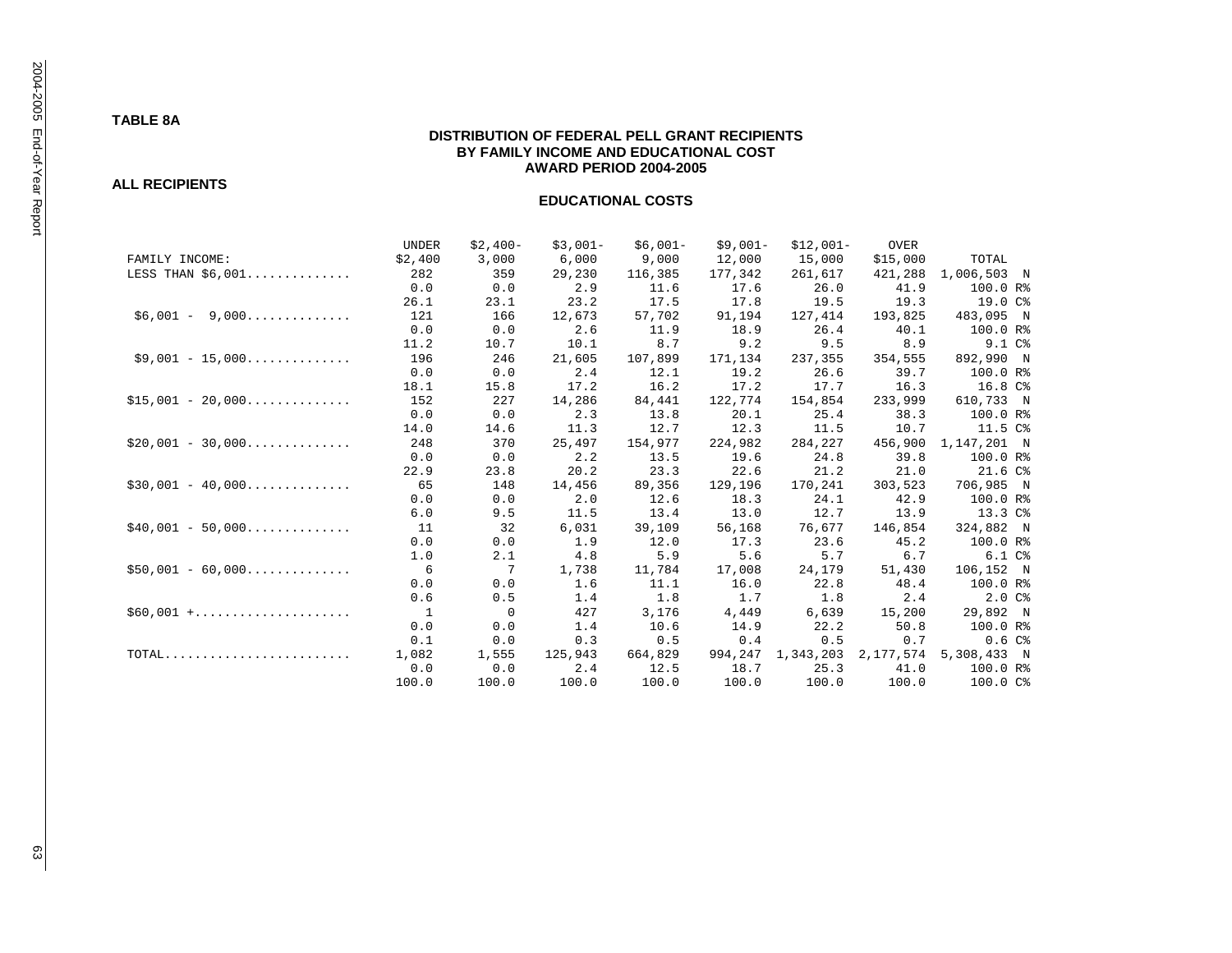# **TABLE 8B**

# **DISTRIBUTION OF FEDERAL PELL GRANT RECIPIENTS BY FAMILY INCOME AND EDUCATIONAL COST AWARD PERIOD 2004-2005**

#### **DEPENDENT RECIPIENTS**

|                                                                        | UNDER   | $$2,400-$      | $$3,001-$ | $$6,001-$ | $$9,001-$ | $$12,001-$ | OVER     |                    |
|------------------------------------------------------------------------|---------|----------------|-----------|-----------|-----------|------------|----------|--------------------|
| FAMILY INCOME:                                                         | \$2,400 | 3,000          | 6,000     | 9,000     | 12,000    | 15,000     | \$15,000 | TOTAL              |
| LESS THAN $$6,001$                                                     | 41      | 48             | 6,940     | 35,423    | 35,892    | 40,833     | 67,705   | 186,882 N          |
|                                                                        | 0.0     | 0.0            | 3.7       | 19.0      | 19.2      | 21.8       | 36.2     | 100.0 R%           |
|                                                                        | 11.5    | 12.1           | 13.6      | 9.1       | 8.5       | 8.7        | 7.7      | 8.4 C%             |
| $$6,001 - 9,000$                                                       | 18      | 29             | 4,202     | 25,126    | 25,759    | 24,939     | 41,428   | 121,501 N          |
|                                                                        | 0.0     | 0.0            | 3.5       | 20.7      | 21.2      | 20.5       | 34.1     | 100.0 R%           |
|                                                                        | 5.0     | 7.3            | 8.2       | 6.4       | 6.1       | 5.3        | 4.7      | 5.5C               |
| $$9,001 - 15,000$                                                      | 90      | 58             | 7,900     | 54,041    | 56,711    | 56,695     | 95,519   | 271,014 N          |
|                                                                        | 0.0     | 0.0            | 2.9       | 19.9      | 20.9      | 20.9       | 35.2     | 100.0 R%           |
|                                                                        | 25.1    | 14.6           | 15.5      | 13.8      | 13.4      | 12.0       | 10.9     | 12.2 C%            |
| $$15,001 - 20,000$                                                     | 71      | 80             | 6,674     | 54,429    | 57,630    | 58,440     | 100,944  | 278,268 N          |
|                                                                        | 0.0     | 0.0            | 2.4       | 19.6      | 20.7      | 21.0       | 36.3     | 100.0 R%           |
|                                                                        | 19.8    | 20.1           | 13.1      | 13.9      | 13.6      | 12.4       | 11.5     | 12.6 C%            |
| $$20,001 - 30,000$                                                     | 101     | 125            | 12,670    | 109,862   | 118,524   | 129,258    | 234,697  | 605,237 N          |
|                                                                        | 0.0     | 0.0            | 2.1       | 18.2      | 19.6      | 21.4       | 38.8     | 100.0 R%           |
|                                                                        | 28.2    | 31.4           | 24.8      | 28.1      | 28.0      | 27.5       | 26.8     | 27.3C8             |
| $$30,001 - 40,000$                                                     | 28      | 44             | 7,809     | 68,058    | 76,378    | 91,460     | 183,620  | 427,397 N          |
|                                                                        | 0.0     | 0.0            | 1.8       | 15.9      | 17.9      | 21.4       | 43.0     | 100.0 R%           |
|                                                                        | 7.8     | 11.1           | 15.3      | 17.4      | 18.0      | 19.4       | 21.0     | 19.3C <sub>8</sub> |
| $$40.001 - 50.000$                                                     | 6       | 11             | 3,484     | 30,723    | 36,562    | 46,024     | 99,253   | 216,063 N          |
|                                                                        | 0.0     | 0.0            | 1.6       | 14.2      | 16.9      | 21.3       | 45.9     | 100.0 R%           |
|                                                                        | 1.7     | 2.8            | 6.8       | 7.9       | 8.6       | 9.8        | 11.3     | 9.8 <sup>c</sup>   |
| $$50,001 - 60,000$                                                     | 2       | $\overline{3}$ | 1,130     | 10,000    | 12,899    | 17,577     | 40,308   | 81,919 N           |
|                                                                        | 0.0     | 0.0            | 1.4       | 12.2      | 15.7      | 21.5       | 49.2     | 100.0 R%           |
|                                                                        | 0.6     | 0.8            | 2.2       | 2.6       | 3.0       | 3.7        | 4.6      | 3.7C <sub>8</sub>  |
| $$60,001 + \ldots + \ldots + \ldots + \ldots$                          | 1       | $\mathbf 0$    | 318       | 2,847     | 3,696     | 5,485      | 12,915   | 25,262 N           |
|                                                                        | 0.0     | 0.0            | 1.3       | 11.3      | 14.6      | 21.7       | 51.1     | 100.0 R%           |
|                                                                        | 0.3     | 0.0            | 0.6       | 0.7       | 0.9       | 1.2        | 1.5      | 1.1 <sup>c</sup>   |
| $\texttt{TOTAL} \dots \dots \dots \dots \dots \dots \dots \dots \dots$ | 358     | 398            | 51,127    | 390,509   | 424,051   | 470,711    | 876,389  | 2,213,543 N        |
|                                                                        | 0.0     | 0.0            | 2.3       | 17.6      | 19.2      | 21.3       | 39.6     | 100.0 R%           |
|                                                                        | 100.0   | 100.0          | 100.0     | 100.0     | 100.0     | 100.0      | 100.0    | 100.0 C%           |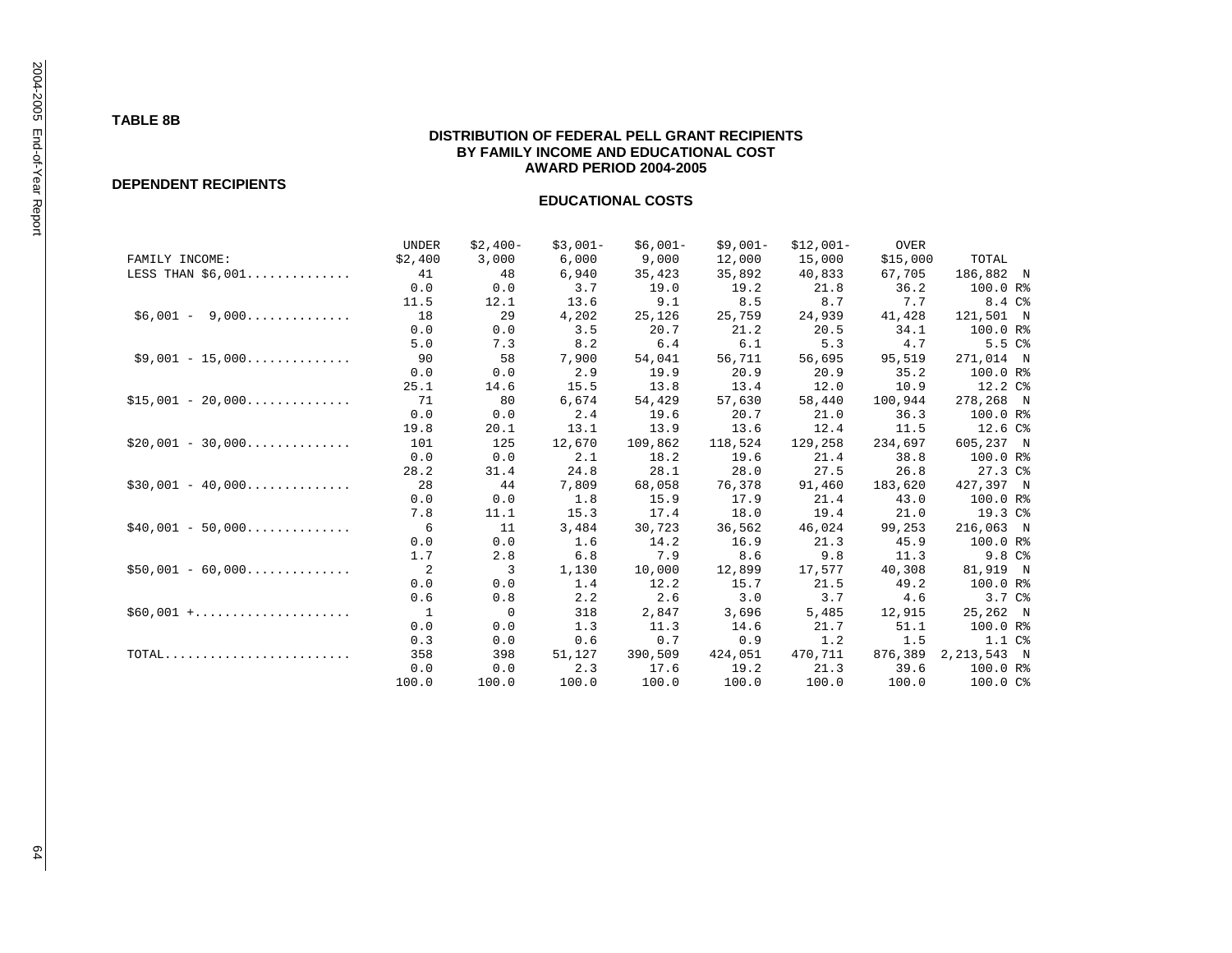# **TABLE 8C**

# **DISTRIBUTION OF FEDERAL PELL GRANT RECIPIENTS BY FAMILY INCOME AND EDUCATIONAL COST AWARD PERIOD 2004-2005**

#### **INDEPENDENT RECIPIENTS**

|                    | <b>UNDER</b>   | $$2,400-$      | $$3,001-$ | $$6,001-$ | $$9,001-$ | $$12,001-$ | <b>OVER</b> |                   |
|--------------------|----------------|----------------|-----------|-----------|-----------|------------|-------------|-------------------|
| FAMILY INCOME:     | \$2,400        | 3,000          | 6,000     | 9,000     | 12,000    | 15,000     | \$15,000    | TOTAL             |
| LESS THAN \$6,001  | 241            | 311            | 22,290    | 80,962    | 141,450   | 220,784    | 353,583     | 819,621 N         |
|                    | 0.0            | 0.0            | 2.7       | 9.9       | 17.3      | 26.9       | 43.1        | 100.0 R%          |
|                    | 33.3           | 26.9           | 29.8      | 29.5      | 24.8      | 25.3       | 27.2        | 26.5C             |
| $$6,001 - 9,000$   | 103            | 137            | 8,471     | 32,576    | 65,435    | 102,475    | 152,397     | 361,594 N         |
|                    | 0.0            | 0.0            | 2.3       | 9.0       | 18.1      | 28.3       | 42.1        | 100.0 R%          |
|                    | 14.2           | 11.8           | 11.3      | 11.9      | 11.5      | 11.7       | 11.7        | 11.7 C%           |
| $$9,001 - 15,000$  | 106            | 188            | 13,705    | 53,858    | 114,423   | 180,660    | 259,036     | 621,976 N         |
|                    | 0.0            | 0.0            | 2.2       | 8.7       | 18.4      | 29.0       | 41.6        | 100.0 R%          |
|                    | 14.6           | 16.2           | 18.3      | 19.6      | 20.1      | 20.7       | 19.9        | 20.1 C%           |
| $$15,001 - 20,000$ | 81             | 147            | 7,612     | 30,012    | 65,144    | 96,414     | 133,055     | 332,465 N         |
|                    | 0.0            | 0.0            | 2.3       | 9.0       | 19.6      | 29.0       | 40.0        | 100.0 R%          |
|                    | 11.2           | 12.7           | 10.2      | 10.9      | 11.4      | 11.1       | 10.2        | 10.7 C%           |
| $$20.001 - 30.000$ | 147            | 245            | 12,827    | 45,115    | 106,458   | 154,969    | 222,203     | 541,964 N         |
|                    | 0.0            | 0.0            | 2.4       | 8.3       | 19.6      | 28.6       | 41.0        | 100.0 R%          |
|                    | 20.3           | 21.2           | 17.1      | 16.4      | 18.7      | 17.8       | 17.1        | 17.5 C%           |
| $$30,001 - 40,000$ | 37             | 104            | 6,647     | 21,298    | 52,818    | 78,781     | 119,903     | 279,588 N         |
|                    | 0.0            | 0.0            | 2.4       | 7.6       | 18.9      | 28.2       | 42.9        | 100.0 R%          |
|                    | 5.1            | 9.0            | 8.9       | 7.8       | 9.3       | 9.0        | 9.2         | 9.0C              |
| $$40,001 - 50,000$ | 5              | 21             | 2,547     | 8,386     | 19,606    | 30,653     | 47,601      | 108,819 N         |
|                    | 0.0            | 0.0            | 2.3       | 7.7       | 18.0      | 28.2       | 43.7        | 100.0 R%          |
|                    | 0.7            | 1.8            | 3.4       | 3.1       | 3.4       | 3.5        | 3.7         | 3.5C <sub>8</sub> |
| $$50,001 - 60,000$ | $\overline{4}$ | $\overline{4}$ | 608       | 1,784     | 4,109     | 6,602      | 11,122      | 24,233 N          |
|                    | 0.0            | 0.0            | 2.5       | 7.4       | 17.0      | 27.2       | 45.9        | 100.0 R%          |
|                    | 0.6            | 0.3            | 0.8       | 0.7       | 0.7       | 0.8        | 0.9         | 0.8C <sup>8</sup> |
| $$60,001 +$        | $\mathbf 0$    | $\mathbf 0$    | 109       | 329       | 753       | 1,154      | 2,285       | 4,630 N           |
|                    | 0.0            | 0.0            | 2.4       | 7.1       | 16.3      | 24.9       | 49.4        | 100.0 R%          |
|                    | 0.0            | 0.0            | 0.1       | 0.1       | 0.1       | 0.1        | 0.2         | 0.1C <sup>8</sup> |
| $\text{TOTAL}$     | 724            | 1,157          | 74,816    | 274,320   | 570,196   | 872,492    | 1,301,185   | 3,094,890 N       |
|                    | 0.0            | 0.0            | 2.4       | 8.9       | 18.4      | 28.2       | 42.0        | 100.0 R%          |
|                    | 100.0          | 100.0          | 100.0     | 100.0     | 100.0     | 100.0      | 100.0       | 100.0C            |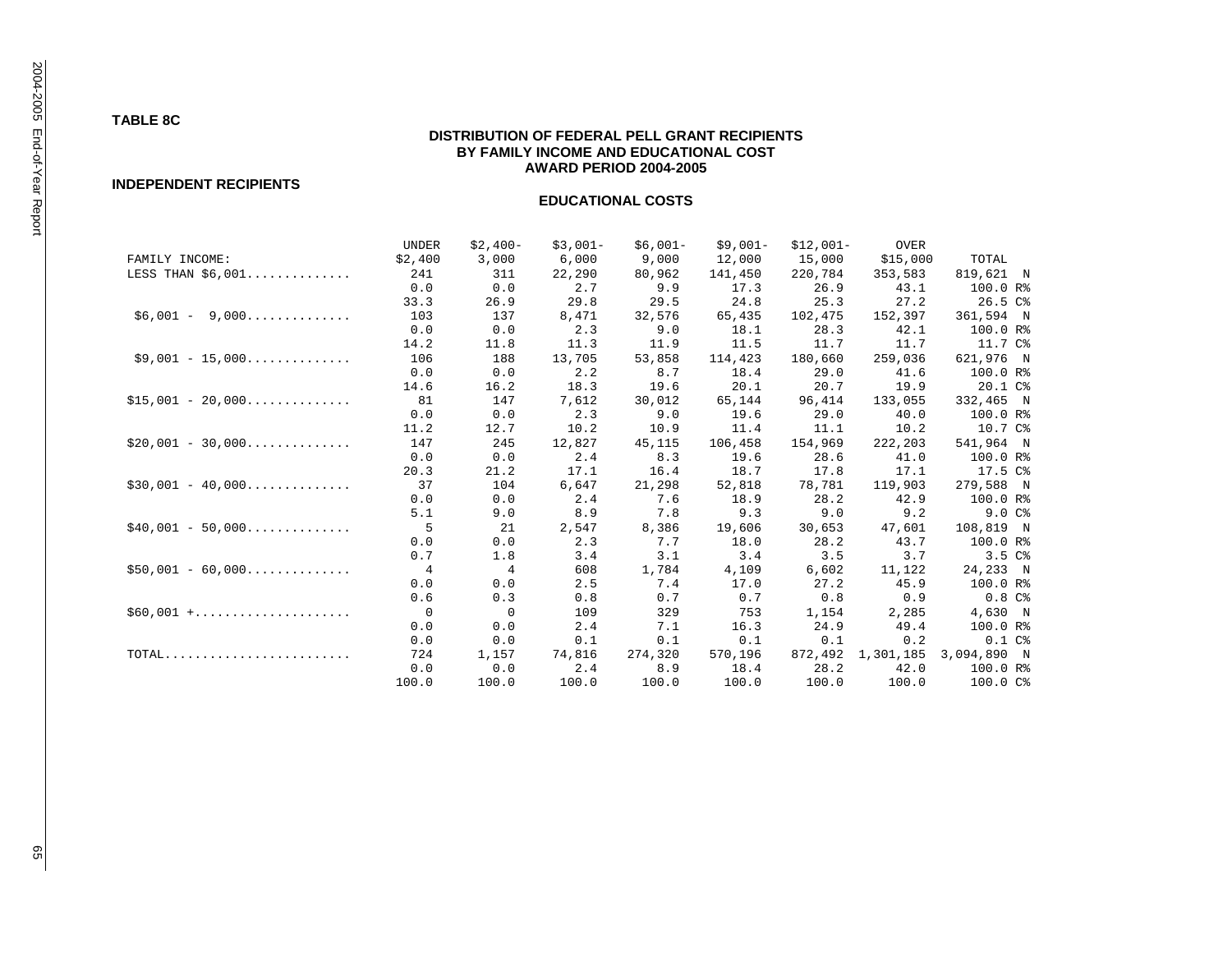# **Table 9: Distribution of Federal Pell Grant Recipients by Educational Cost and Grant Level**

Table 9A: Total Table 9B: Dependent Table 9C: Independent

Tables 9A, 9B, and 9C present the distribution of Federal Pell Grant recipients by educational cost and grant level for all recipients, dependents and independents, respectively.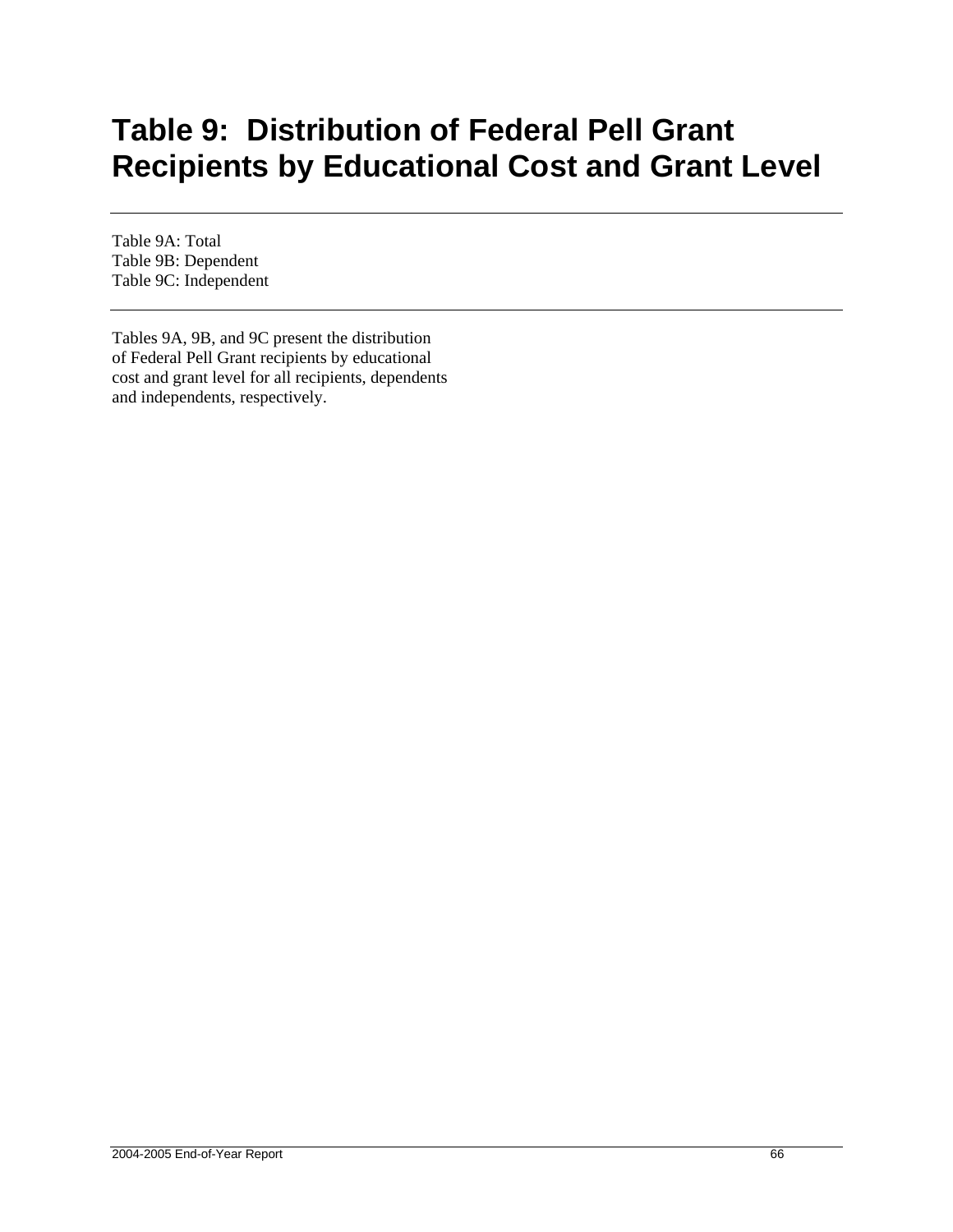# **TABLE 9A**

# **DISTRIBUTION OF FEDERAL PELL GRANT RECIPIENTS BY EDUCATIONAL COST AND GRANT LEVEL AWARD PERIOD 2004-2005**

#### **ALL RECIPIENTS**

|                     | $$1-$   | $$300-$ | $$600-$ | $$900-$ | $$1,200-$ | $$1,500-$ | $$1,800-$ | $$2,100-$ | $$2,400-$ | $$2,700-$          |
|---------------------|---------|---------|---------|---------|-----------|-----------|-----------|-----------|-----------|--------------------|
| COST OF EDUCATION:  | 299     | 599     | 899     | 1,199   | 1,499     | 1,799     | 2,099     | 2,399     | 2,699     | \$2,999            |
| LESS THAN \$2,400   | 325     | 380     | 98      | 122     | 60        | 38        | 52        | 3         |           | $\circ$<br>N       |
|                     | 30.0    | 35.1    | 9.1     | 11.3    | 5.5       | 3.5       | 4.8       | 0.3       | 0.1       | 0.0 R              |
|                     | 0.3     | 0.1     | 0.0     | 0.0     | 0.0       | 0.0       | 0.0       | 0.0       | 0.0       | $0.0 C$ %          |
| $$2,400 -$<br>3,000 | 288     | 559     | 262     | 228     | 69        | 36        | 68        | 12        | 21        | 10 N               |
|                     | 18.5    | 35.9    | 16.8    | 14.7    | 4.4       | 2.3       | 4.4       | 0.8       | 1.4       | 0.6 R              |
|                     | 0.3     | 0.2     | 0.1     | 0.1     | 0.0       | 0.0       | 0.0       | 0.0       | 0.0       | 0.0C               |
| $$3,001 -$<br>6,000 | 4,247   | 9,685   | 6,805   | 11,117  | 6,701     | 7,831     | 23,278    | 3,285     | 4,548     | 4,502 N            |
|                     | 3.4     | 7.7     | 5.4     | 8.8     | 5.3       | 6.2       | 18.5      | 2.6       | 3.6       | 3.6 R              |
|                     | 3.9     | 3.3     | 2.4     | 3.0     | 2.0       | 2.3       | 3.3       | 1.7       | 1.8       | 1.8 C%             |
| $$6,001 -$<br>9,000 | 15,369  | 38,927  | 35,291  | 52,575  | 37,933    | 45,565    | 96,144    | 23,421    | 32,473    | 26,745 N           |
|                     | 2.3     | 5.9     | 5.3     | 7.9     | 5.7       | 6.9       | 14.5      | 3.5       | 4.9       | 4.0 R <sup>8</sup> |
|                     | 14.1    | 13.2    | 12.4    | 14.0    | 11.2      | 13.6      | 13.8      | 11.8      | 12.9      | 10.9 C%            |
| $$9,001 - 12,000$   | 20,412  | 56,917  | 52,502  | 78,187  | 55,503    | 68,096    | 133,017   | 34,592    | 50,104    | 38,330 N           |
|                     | 2.1     | 5.7     | 5.3     | 7.9     | 5.6       | 6.8       | 13.4      | 3.5       | 5.0       | 3.9 R <sup>8</sup> |
|                     | 18.7    | 19.2    | 18.4    | 20.7    | 16.4      | 20.4      | 19.1      | 17.5      | 19.9      | 15.6 C%            |
| $$12,001 - 15,000$  | 27,903  | 77,773  | 72,748  | 100,136 | 77,111    | 89,709    | 167,955   | 51,442    | 67,310    | 56,596 N           |
|                     | 2.1     | 5.8     | 5.4     | 7.5     | 5.7       | 6.7       | 12.5      | 3.8       | 5.0       | 4.2 R              |
|                     | 25.5    | 26.3    | 25.5    | 26.6    | 22.9      | 26.8      | 24.1      | 26.0      | 26.8      | 23.0 C%            |
| $$15,001 +$         | 40,672  | 111,562 | 117,581 | 134,442 | 160,058   | 122,872   | 275,629   | 85,058    | 96,776    | 119,882 N          |
|                     | 1.9     | 5.1     | 5.4     | 6.2     | 7.4       | 5.6       | 12.7      | 3.9       | 4.4       | 5.5 R              |
|                     | 37.2    | 37.7    | 41.2    | 35.7    | 47.4      | 36.8      | 39.6      | 43.0      | 38.5      | 48.7 C%            |
| TOTAL               | 109,216 | 295,803 | 285,287 | 376,807 | 337,435   | 334,147   | 696,143   | 197,813   | 251,233   | 246,065 N          |
|                     | 2.1     | 5.6     | 5.4     | 7.1     | 6.4       | 6.3       | 13.1      | 3.7       | 4.7       | 4.6 R <sup>8</sup> |
|                     | 100.0   | 100.0   | 100.0   | 100.0   | 100.0     | 100.0     | 100.0     | 100.0     | 100.0     | 100.0 C%           |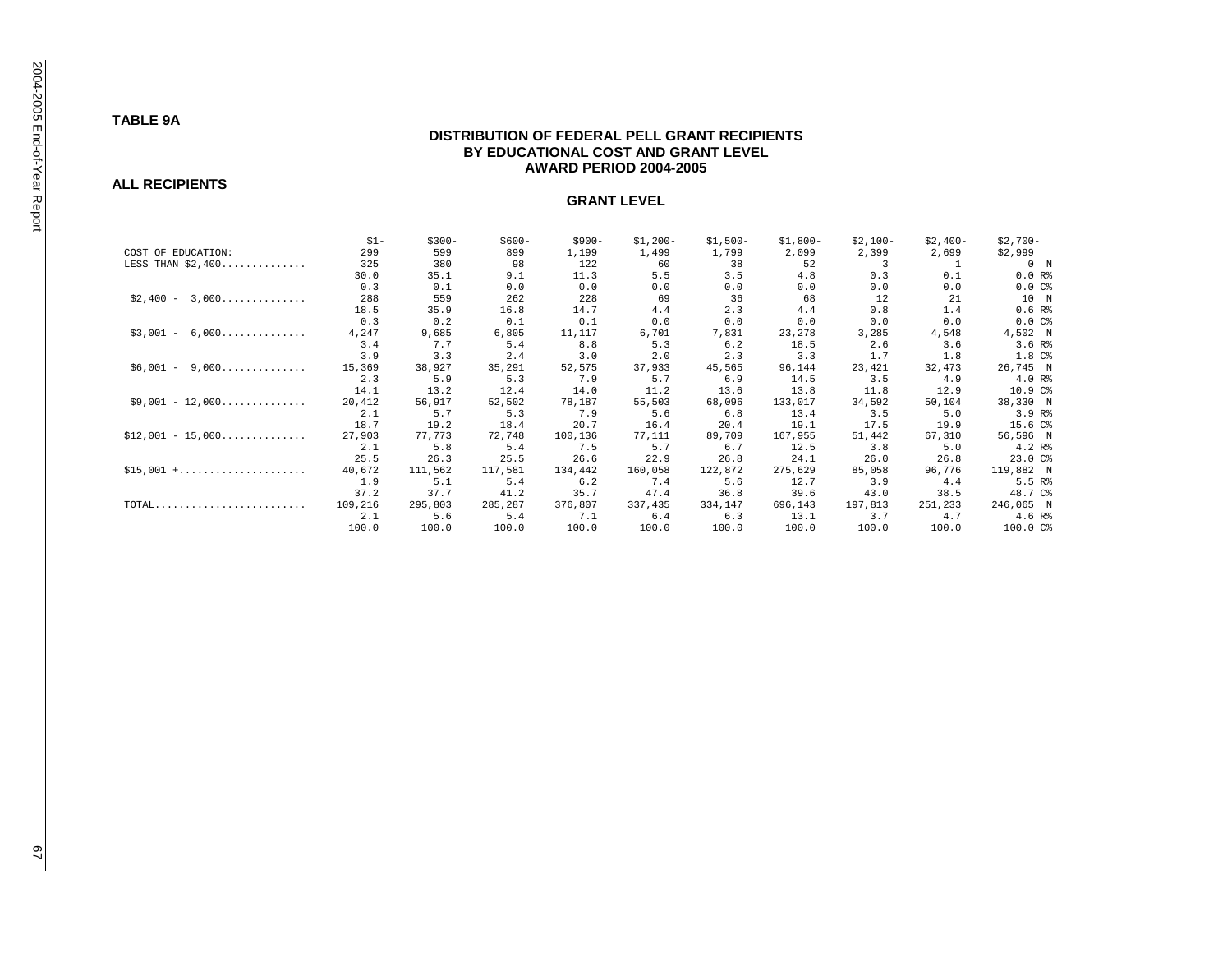# **TABLE 9A**

# **DISTRIBUTION OF FEDERAL PELL GRANT RECIPIENTS BY EDUCATIONAL COST AND GRANT LEVEL AWARD PERIOD 2004-2005**

## **ALL RECIPIENTS**

|                    | $$3,000-$                | $$3,300-$                                                                                                                                                                                                                      | $$3,600-$         |                |                   |  |
|--------------------|--------------------------|--------------------------------------------------------------------------------------------------------------------------------------------------------------------------------------------------------------------------------|-------------------|----------------|-------------------|--|
| COST OF EDUCATION: |                          | 3,299 3,599 4,049                                                                                                                                                                                                              |                   | \$4,050        | TOTAL             |  |
| LESS THAN $$2,400$ |                          | and the contract of the contract of the contract of the contract of the contract of the contract of the contract of the contract of the contract of the contract of the contract of the contract of the contract of the contra | $\sim$ $-1$       | $\sim$ 0       | 1,082 N           |  |
|                    | 0.1                      | 0.1                                                                                                                                                                                                                            | 0.1               | 0.0            | 100.0 R%          |  |
|                    | 0.0                      | 0.0                                                                                                                                                                                                                            | 0.0               | 0.0            | $0.0C$ 8          |  |
| $$2,400 - 3,000$   | $\overline{\phantom{0}}$ | $\overline{1}$                                                                                                                                                                                                                 | $\overline{0}$    | $\overline{1}$ | 1,555 N           |  |
|                    | 0.0                      | 0.1                                                                                                                                                                                                                            | 0.0               | 0.1            | 100.0 R%          |  |
|                    | 0.0                      | 0.0                                                                                                                                                                                                                            | 0.0               | 0.0            | $0.0 C$ %         |  |
| $$3,001 - 6,000$   | 5,386                    | 5,058                                                                                                                                                                                                                          | 5,381             | 28,119         | 125,943 N         |  |
|                    | 4.3                      | 4.0                                                                                                                                                                                                                            | 4.3               | 22.3           | 100.0 R%          |  |
|                    | 1.8                      | 1.7                                                                                                                                                                                                                            | 1.5               | 2.3            | 2.4 C &           |  |
| $$6,001 - 9,000$   | 39,369                   | 40.551                                                                                                                                                                                                                         | 39,886            | 140,580        | 664,829 N         |  |
|                    | 5.9                      | 6.1                                                                                                                                                                                                                            | 6.0               | 21.1           | 100.0 R%          |  |
|                    | 13.4                     | 13.7                                                                                                                                                                                                                           | 11.2              | 11.4           | 12.5 C%           |  |
| $$9,001 - 12,000$  | 60,634                   | 60,558                                                                                                                                                                                                                         | 60,007            |                | 225,388 994,247 N |  |
|                    | 6.1                      | 6.1                                                                                                                                                                                                                            | 6.0               | 22.7           | 100.0 R%          |  |
|                    | 20.6                     | 20.5                                                                                                                                                                                                                           | 16.8              | 18.3           | 18.7 C %          |  |
| $$12,001 - 15,000$ | 81,445                   | 79,508                                                                                                                                                                                                                         | 86.077            | 307,490        | 1,343,203 N       |  |
|                    | 6.1                      | 5.9                                                                                                                                                                                                                            | 6.4               | 22.9           | $100.0 R$ %       |  |
|                    | 27.6                     | 26.9                                                                                                                                                                                                                           | 24.1              | 25.0           | 25.3 C &          |  |
| $$15,001$ +        | 107,935                  | 109,444                                                                                                                                                                                                                        | 166,093           | 529,570        | 2,177,574 N       |  |
|                    | 5.0                      | 5.0                                                                                                                                                                                                                            | 7.6               | 24.3           | 100.0 R%          |  |
|                    | 36.6                     | 37.1                                                                                                                                                                                                                           | 46.5              | 43.0           | 41.0 C%           |  |
| $\texttt{TOTAL}$   | 294,770                  |                                                                                                                                                                                                                                | 295, 121 357, 445 | 1,231,148      | 5,308,433 N       |  |
|                    | 5.6                      | 5.6                                                                                                                                                                                                                            | 6.7               | 23.2           | 100.0 R%          |  |
|                    | 100.0                    | 100.0                                                                                                                                                                                                                          | 100.0             | 100.0          | 100.0 C%          |  |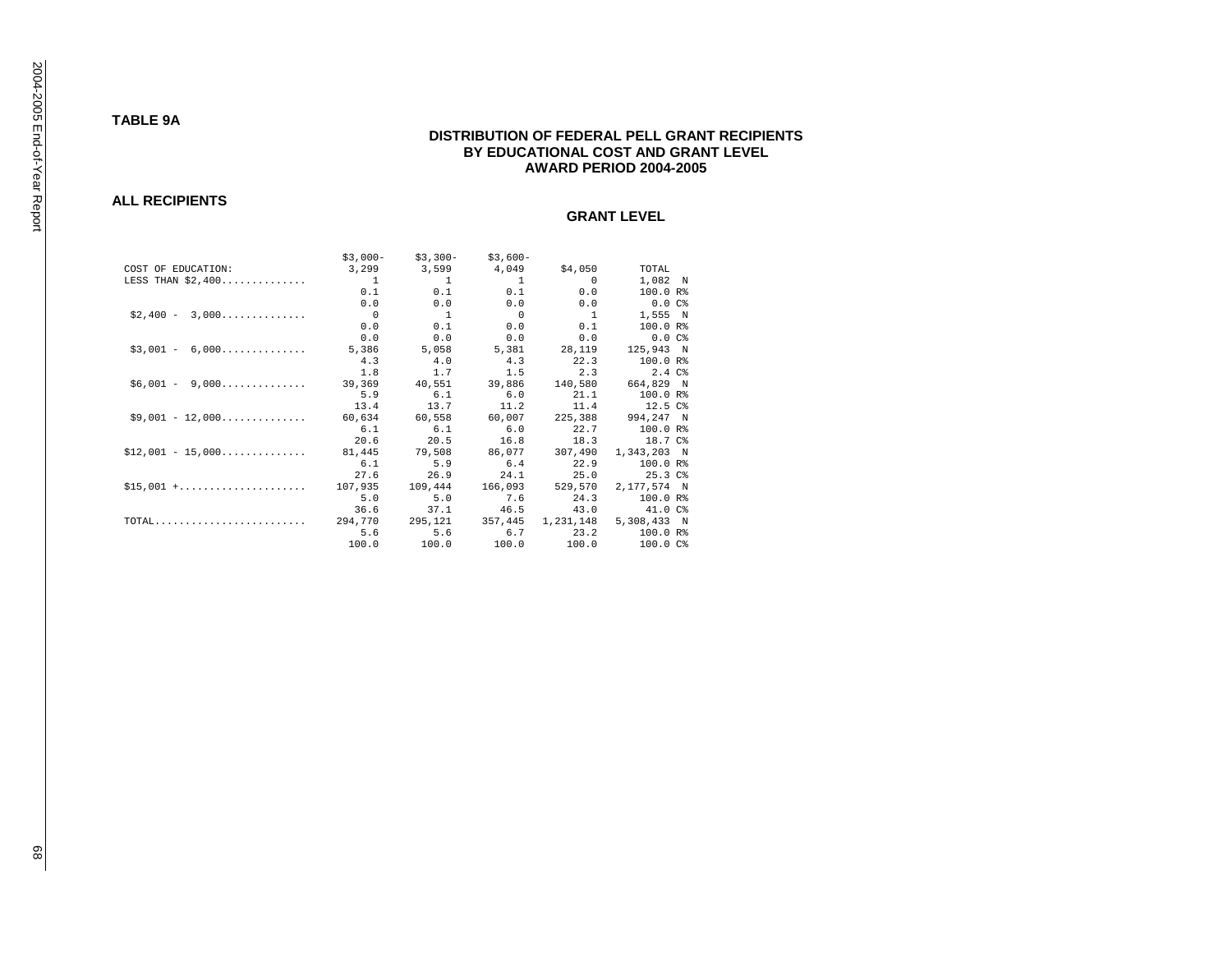## **TABLE 9B**

# **DISTRIBUTION OF FEDERAL PELL GRANT RECIPIENTS BY EDUCATIONAL COST AND GRANT LEVEL AWARD PERIOD 2004-2005**

#### **DEPENDENT RECIPIENTS**

|                                        | $$1-$  | $$300-$ | $$600-$ | $$900-$ | $$1,200-$ | $$1,500-$ | $$1,800-$ | $$2,100-$ | $$2,400-$ | $$2,700-$          |
|----------------------------------------|--------|---------|---------|---------|-----------|-----------|-----------|-----------|-----------|--------------------|
| COST OF EDUCATION:                     | 299    | 599     | 899     | 1,199   | 1,499     | 1,799     | 2,099     | 2,399     | 2,699     | \$2,999            |
| LESS THAN \$2,400                      | 124    | 113     | 30      | 58      | 13        | 11        |           |           | $\Omega$  | $\circ$<br>N       |
|                                        | 34.6   | 31.6    | 8.4     | 16.2    | 3.6       | 3.1       | 2.0       | 0.3       | 0.0       | 0.0 R              |
|                                        | 0.4    | 0.1     | 0.0     | 0.0     | 0.0       | 0.0       | 0.0       | 0.0       | 0.0       | $0.0C$ %           |
| 3,000<br>$$2,400 -$                    | 57     | 126     | 86      | 57      | 23        | 10        | 22        | .5        | -9        | 2 N                |
|                                        | 14.3   | 31.7    | 21.6    | 14.3    | 5.8       | 2.5       | 5.5       | 1.3       | 2.3       | 0.5 R <sup>8</sup> |
|                                        | 0.2    | 0.1     | 0.1     | 0.0     | 0.0       | 0.0       | 0.0       | 0.0       | 0.0       | 0.0C               |
| $$3,001 -$<br>6,000                    | 1,483  | 3,068   | 2,513   | 3,525   | 2,675     | 2,974     | 8,897     | 1,532     | 1,969     | 2,100 N            |
|                                        | 2.9    | 6.0     | 4.9     | 6.9     | 5.2       | 5.8       | 17.4      | 3.0       | 3.9       | 4.1 R%             |
|                                        | 4.8    | 2.6     | 2.2     | 2.6     | 2.1       | 2.3       | 3.8       | 1.6       | 1.8       | 2.0C               |
| $$6,001 -$<br>9,000                    | 7,530  | 21,281  | 19,906  | 27,095  | 21,404    | 25,655    | 49,738    | 15,421    | 19,768    | 16,317 N           |
|                                        | 1.9    | 5.4     | 5.1     | 6.9     | 5.5       | 6.6       | 12.7      | 3.9       | 5.1       | 4.2 R              |
|                                        | 24.6   | 18.1    | 17.6    | 20.3    | 16.6      | 19.9      | 21.1      | 16.2      | 18.2      | 15.2 C%            |
| $$9,001 - 12,000 \ldots \ldots \ldots$ | 6,391  | 21,408  | 20,426  | 25,199  | 22,196    | 24,700    | 46,747    | 16,434    | 20,226    | 18,278 N           |
|                                        | 1.5    | 5.0     | 4.8     | 5.9     | 5.2       | 5.8       | 11.0      | 3.9       | 4.8       | 4.3 R <sup>8</sup> |
|                                        | 20.9   | 18.2    | 18.0    | 18.9    | 17.2      | 19.1      | 19.8      | 17.3      | 18.6      | 17.0 C%            |
| $$12,001 - 15,000$                     | 6,071  | 25,751  | 24,615  | 28,705  | 26,700    | 28,017    | 48,345    | 20,835    | 23,506    | 22,364 N           |
|                                        | 1.3    | 5.5     | 5.2     | 6.1     | 5.7       | 6.0       | 10.3      | 4.4       | 5.0       | 4.8 R <sup>8</sup> |
|                                        | 19.9   | 21.9    | 21.7    | 21.5    | 20.7      | 21.7      | 20.5      | 21.9      | 21.6      | 20.8 C%            |
| $$15,001 +$                            | 8,925  | 45,945  | 45,631  | 48,785  | 56,071    | 47,637    | 81,824    | 41,031    | 43,103    | 48,275 N           |
|                                        | 1.0    | 5.2     | 5.2     | 5.6     | 6.4       | 5.4       | 9.3       | 4.7       | 4.9       | 5.5 R              |
|                                        | 29.2   | 39.0    | 40.3    | 36.6    | 43.4      | 36.9      | 34.7      | 43.1      | 39.7      | 45.0 C%            |
| TOTAL                                  | 30,581 | 117,692 | 113,207 | 133,424 | 129,082   | 129,004   | 235,580   | 95,259    | 108,581   | 107,336 N          |
|                                        | 1.4    | 5.3     | 5.1     | 6.0     | 5.8       | 5.8       | 10.6      | 4.3       | 4.9       | 4.8 R <sup>8</sup> |
|                                        | 100.0  | 100.0   | 100.0   | 100.0   | 100.0     | 100.0     | 100.0     | 100.0     | 100.0     | 100.0 C%           |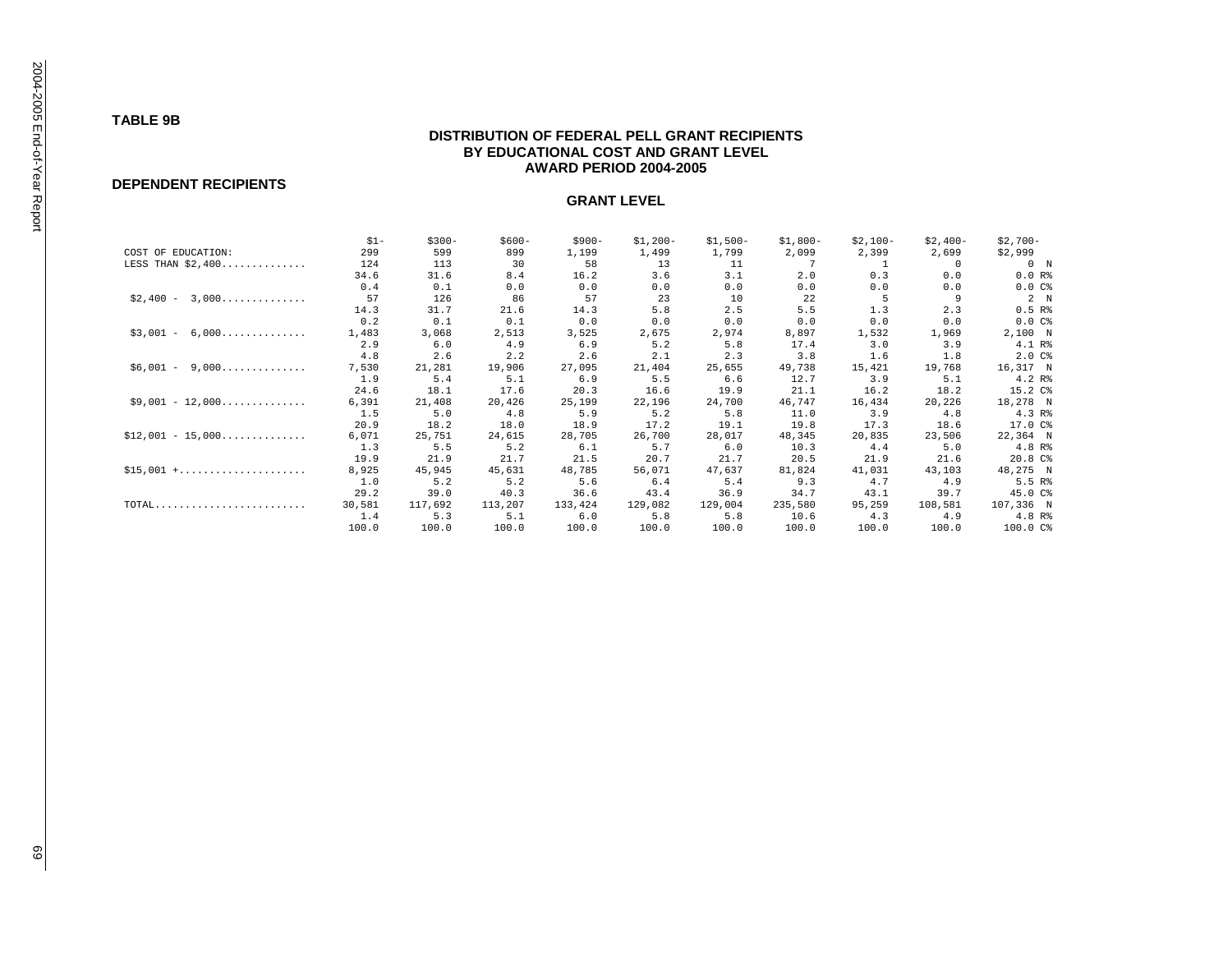2004-2005 End-of-Year Report

## **TABLE 9B**

## **DISTRIBUTION OF FEDERAL PELL GRANT RECIPIENTS BY EDUCATIONAL COST AND GRANT LEVEL AWARD PERIOD 2004-2005**

## **DEPENDENT RECIPIENTS**

|                    | $$3,000-$      | $$3,300-$                       | $$3,600-$      |                          |             |
|--------------------|----------------|---------------------------------|----------------|--------------------------|-------------|
| COST OF EDUCATION: |                | 3,299 3,599 4,049               |                | \$4,050                  | TOTAL       |
| LESS THAN $$2,400$ | $\overline{0}$ | <b>Contract Telephone State</b> | $\sim$ 0       | $\sim$ 0                 | 358 N       |
|                    | 0.0            | 0.3                             | 0.0            | 0.0                      | 100.0 R%    |
|                    | 0.0            | 0.0                             | 0.0            | 0.0                      | $0.0C$ %    |
| $$2,400 - 3,000$   | $\overline{0}$ | $\overline{1}$                  | $\overline{0}$ | $\overline{\phantom{0}}$ | 398 N       |
|                    | 0.0            | 0.3                             | 0.0            | 0.0                      | 100.0 R%    |
|                    | 0.0            | 0.0                             | 0.0            | 0.0                      | $0.0C$ 8    |
| $$3,001 - 6,000$   | 2,246          | 2,287                           | 3,135          | 12,723                   | 51,127 N    |
|                    | 4.4            | 4.5                             | 6.1            | 24.9                     | 100.0 R%    |
|                    | 1.9            | 1.8                             | 1.3            | 2.4                      | 2.3 C%      |
| $$6,001 - 9,000$   | 23,990         | 26,233                          | 29,759         | 86,412                   | 390,509 N   |
|                    | 6.1            | 6.7                             | 7.6            | 22.1                     | 100.0 R%    |
|                    | 19.9           | 20.3                            | 12.8           | 16.3                     | 17.6 C%     |
| $$9,001 - 12,000$  | 23,978         | 26,928                          | 40,299         | 110,841                  | 424,051 N   |
|                    | 5.7            | 6.4                             | 9.5            | 26.1                     | 100.0 R%    |
|                    | 19.9           | 20.8                            | 17.3           | 20.8                     | 19.2 C%     |
| $$12,001 - 15,000$ | 26,066         | 27,538                          | 50,728         | 111,470                  | 470,711 N   |
|                    | 5.5            | 5.9                             | 10.8           | 23.7                     | 100.0 R%    |
|                    | 21.7           | 21.3                            | 21.8           | 21.0                     | 21.3 C%     |
| $$15,001$ +        | 44,036         | 46,491                          | 108,392        | 210,243                  | 876,389 N   |
|                    | 5.0            | 5.3                             | 12.4           | 24.0                     | 100.0 R%    |
|                    | 36.6           | 35.9                            | 46.7           | 39.5                     | 39.6 C%     |
| $\texttt{TOTAL}$   | 120,316        | 129,479                         | 232,313        | 531,689                  | 2,213,543 N |
|                    | 5.4            | 5.8                             | 10.5           | 24.0                     | 100.0 R%    |
|                    | 100.0          | 100.0                           | 100.0          | 100.0                    | 100.0 C%    |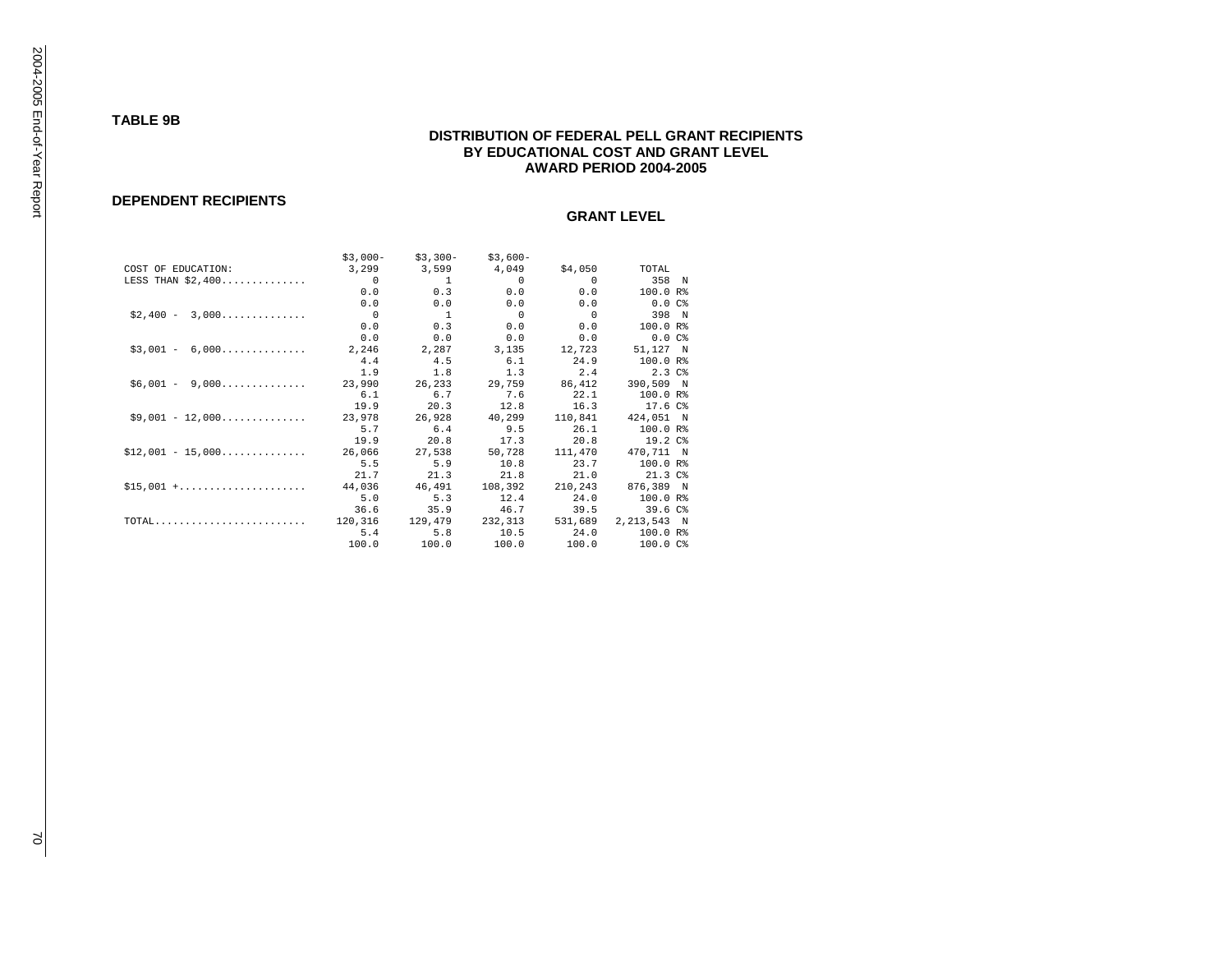### **TABLE 9C**

## **DISTRIBUTION OF FEDERAL PELL GRANT RECIPIENTS BY EDUCATIONAL COST AND GRANT LEVEL AWARD PERIOD 2004-2005**

#### **INDEPENDENT RECIPIENTS**

|                     | $$1-$  | $$300-$ | $$600-$ | $$900-$ | $$1,200-$ | $$1,500-$ | $$1,800-$ | $$2,100-$ | $$2,400-$ | $$2,700-$          |
|---------------------|--------|---------|---------|---------|-----------|-----------|-----------|-----------|-----------|--------------------|
| COST OF EDUCATION:  | 299    | 599     | 899     | 1,199   | 1,499     | 1,799     | 2,099     | 2,399     | 2,699     | \$2,999            |
| LESS THAN \$2,400   | 201    | 267     | 68      | 64      | 47        | 27        | 45        | 2         |           | 0 N                |
|                     | 27.8   | 36.9    | 9.4     | 8.8     | 6.5       | 3.7       | 6.2       | 0.3       | 0.1       | 0.0 R              |
|                     | 0.3    | 0.1     | 0.0     | 0.0     | 0.0       | 0.0       | 0.0       | 0.0       | 0.0       | $0.0C$ %           |
| $$2,400 -$<br>3,000 | 231    | 433     | 176     | 171     | 46        | 26        | 46        |           | 12        | 8 N                |
|                     | 20.0   | 37.4    | 15.2    | 14.8    | 4.0       | 2.2       | 4.0       | 0.6       | 1.0       | 0.7 R <sup>8</sup> |
|                     | 0.3    | 0.2     | 0.1     | 0.1     | 0.0       | 0.0       | 0.0       | 0.0       | 0.0       | 0.0C <sup>8</sup>  |
| $$3,001 -$<br>6,000 | 2,764  | 6,617   | 4,292   | 7,592   | 4,026     | 4,857     | 14,381    | 1,753     | 2,579     | 2,402 N            |
|                     | 3.7    | 8.8     | 5.7     | 10.1    | 5.4       | 6.5       | 19.2      | 2.3       | 3.4       | 3.2 R              |
|                     | 3.5    | 3.7     | 2.5     | 3.1     | 1.9       | 2.4       | 3.1       | 1.7       | 1.8       | 1.7 C%             |
| 9,000<br>$$6,001 -$ | 7,839  | 17,646  | 15,385  | 25,480  | 16,529    | 19,910    | 46,406    | 8,000     | 12,705    | $10,428$ N         |
|                     | 2.9    | 6.4     | 5.6     | 9.3     | 6.0       | 7.3       | 16.9      | 2.9       | 4.6       | 3.8 R              |
|                     | 10.0   | 9.9     | 8.9     | 10.5    | 7.9       | 9.7       | 10.1      | 7.8       | 8.9       | 7.5 C%             |
| $$9,001 - 12,000$   | 14,021 | 35,509  | 32,076  | 52,988  | 33,307    | 43,396    | 86,270    | 18,158    | 29,878    | 20,052 N           |
|                     | 2.5    | 6.2     | 5.6     | 9.3     | 5.8       | 7.6       | 15.1      | 3.2       | 5.2       | 3.5 R <sup>8</sup> |
|                     | 17.8   | 19.9    | 18.6    | 21.8    | 16.0      | 21.2      | 18.7      | 17.7      | 20.9      | 14.5 C%            |
| $$12,001 - 15,000$  | 21,832 | 52,022  | 48,133  | 71,431  | 50,411    | 61,692    | 119,610   | 30,607    | 43,804    | 34,232 N           |
|                     | 2.5    | 6.0     | 5.5     | 8.2     | 5.8       | 7.1       | 13.7      | 3.5       | 5.0       | 3.9 R <sup>8</sup> |
|                     | 27.8   | 29.2    | 28.0    | 29.3    | 24.2      | 30.1      | 26.0      | 29.8      | 30.7      | 24.7 C%            |
| $$15,001 +$         | 31,747 | 65,617  | 71,950  | 85,657  | 103,987   | 75,235    | 193,805   | 44,027    | 53,673    | 71,607 N           |
|                     | 2.4    | 5.0     | 5.5     | 6.6     | 8.0       | 5.8       | 14.9      | 3.4       | 4.1       | 5.5 R%             |
|                     | 40.4   | 36.8    | 41.8    | 35.2    | 49.9      | 36.7      | 42.1      | 42.9      | 37.6      | 51.6 C%            |
| TOTAL               | 78,635 | 178,111 | 172,080 | 243,383 | 208,353   | 205,143   | 460,563   | 102,554   | 142,652   | 138,729 N          |
|                     | 2.5    | 5.8     | 5.6     | 7.9     | 6.7       | 6.6       | 14.9      | 3.3       | 4.6       | 4.5 R <sup>8</sup> |
|                     | 100.0  | 100.0   | 100.0   | 100.0   | 100.0     | 100.0     | 100.0     | 100.0     | 100.0     | 100.0 C%           |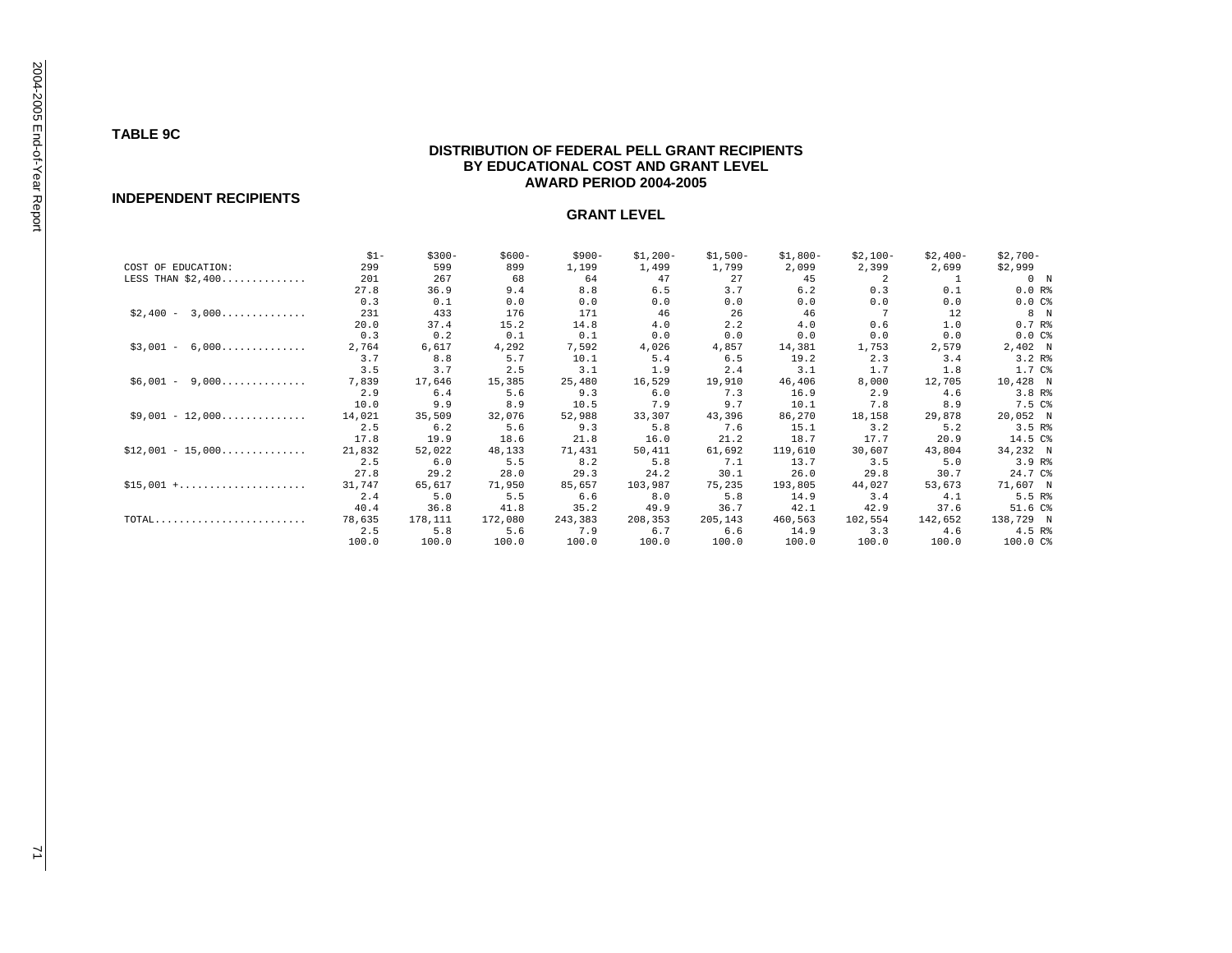## **TABLE 9C**

## **DISTRIBUTION OF FEDERAL PELL GRANT RECIPIENTS BY EDUCATIONAL COST AND GRANT LEVEL AWARD PERIOD 2004-2005**

### **INDEPENDENT RECIPIENTS**

|                                                                        | $$3,000-$      | \$3,300-       | $$3,600-$         |                |             |  |
|------------------------------------------------------------------------|----------------|----------------|-------------------|----------------|-------------|--|
| COST OF EDUCATION:                                                     |                |                | 3,299 3,599 4,049 | \$4,050        | TOTAL       |  |
| LESS THAN $$2,400$                                                     | $\sim$ 1       | $\overline{0}$ | $\sim$ 1          | $\overline{0}$ | 724 N       |  |
|                                                                        | 0.1            | 0.0            | 0.1               | 0.0            | 100.0 R%    |  |
|                                                                        | 0.0            | 0.0            | 0.0               | 0.0            | 0.0C        |  |
| $$2,400 - 3,000$                                                       | $\overline{0}$ | $\overline{0}$ | $\overline{0}$    | $\overline{1}$ | 1,157 N     |  |
|                                                                        | 0.0            | 0.0            | 0.0               | 0.1            | 100.0 R%    |  |
|                                                                        | 0.0            | 0.0            | 0.0               | 0.0            | $0.0C$ 8    |  |
| $$3,001 - 6,000$                                                       | 3,140          | 2.771          | 2,246             | 15,396         | 74,816 N    |  |
|                                                                        | 4.2            | 3.7            | 3.0               | 20.6           | 100.0 R%    |  |
|                                                                        | 1.8            | 1.7            | 1.8               | 2.2            | 2.4 C%      |  |
| $$6,001 - 9,000$                                                       | 15,379         | 14,318         | 10,127            | 54,168         | 274,320 N   |  |
|                                                                        | 5.6            | 5.2            | 3.7               | 19.7           | 100.0 R%    |  |
|                                                                        | 8.8            | 8.6            | 8.1               | 7.7            | 8.9C        |  |
| $$9,001 - 12,000$                                                      | 36,656         | 33,630         | 19,708            | 114,547        | 570,196 N   |  |
|                                                                        | 6.4            | 5.9            | 3.5               | 20.1           | 100.0 R%    |  |
|                                                                        | 21.0           | 20.3           | 15.7              | 16.4           | 18.4 C%     |  |
| $$12,001 - 15,000$                                                     | 55,379         | 51,970         | 35,349            | 196,020        | 872,492 N   |  |
|                                                                        | 6.3            | 6.0            | 4.1               | 22.5           | 100.0 R%    |  |
|                                                                        | 31.7           | 31.4           | 28.2              | 28.0           | 28.2 C%     |  |
| $$15,001$ + 63,899                                                     |                | 62,953         | 57,701            | 319,327        | 1,301,185 N |  |
|                                                                        | 4.9            | 4.8            | 4.4               | 24.5           | 100.0 R%    |  |
|                                                                        | 36.6           | 38.0           | 46.1              | 45.7           | 42.0C8      |  |
| $\texttt{TOTAL} \dots \dots \dots \dots \dots \dots \dots \dots \dots$ | 174,454        | 165,642        | 125,132           | 699,459        | 3,094,890 N |  |
|                                                                        | 5.6            | 5.4            | 4.0               | 22.6           | 100.0 R%    |  |
|                                                                        | 100.0          | 100.0          | 100.0             | 100.0          | 100.0 C%    |  |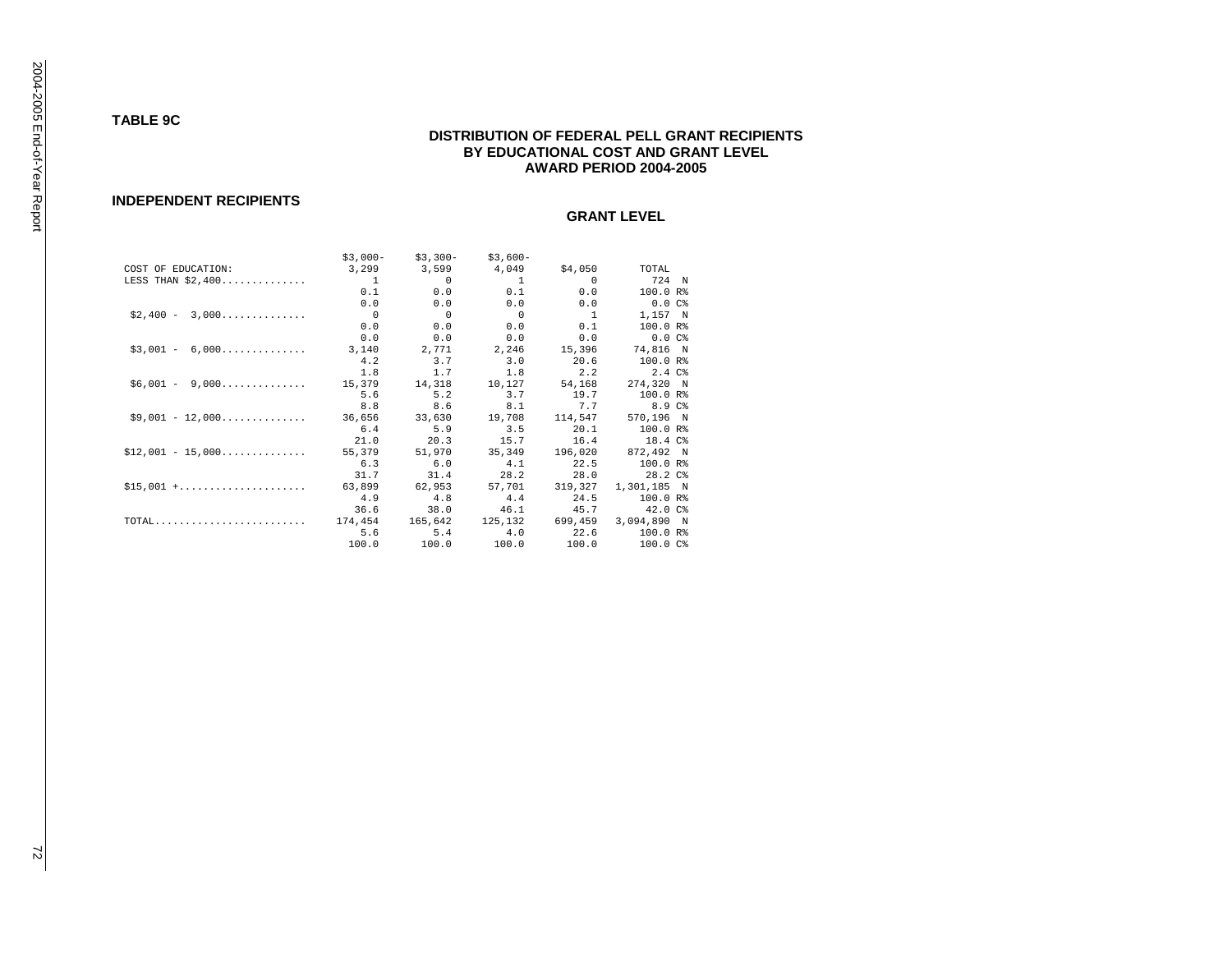## **Table 10: Distribution of Federal Pell Grant Recipients by Family Income and Net Asset Level**

Table 10A: Total Table 10B: Dependent Table 10C: Independent

Tables 10A, 10B, and 10C present the distribution of Federal Pell Grant recipients by family income and asset level for all recipients, dependents and independents, respectively.

Net assets is the sum of the market value, less unpaid debts, of real estate and investments, a business, or a non-family farm, plus cash, savings, and checking accounts. In 1993-94, the net value of the principal residence and the net value of a farm on which the family resides were eliminated from all EFC formulas.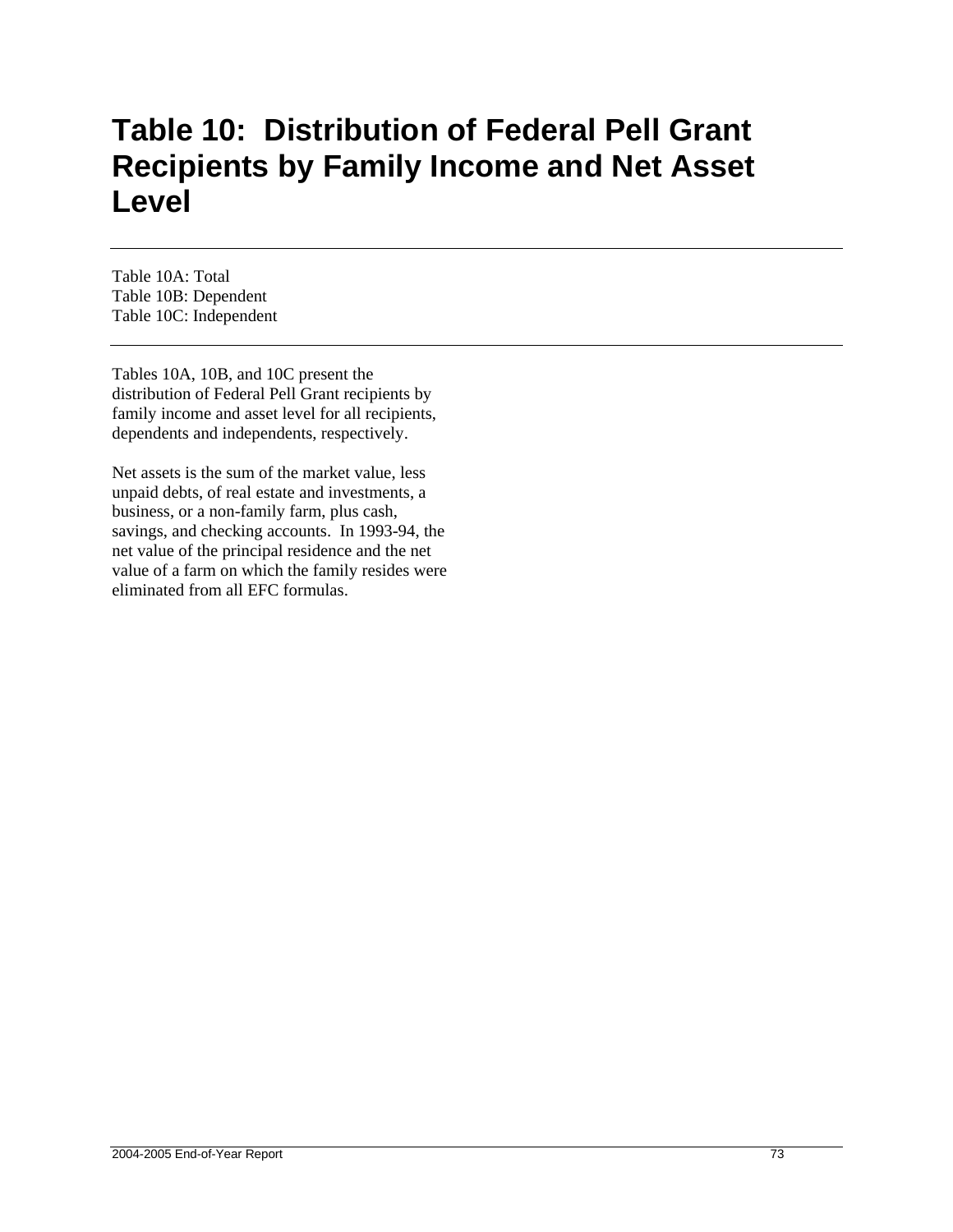## **TABLE 10A**

### **DISTRIBUTION OF FEDERAL PELL GRANT RECIPIENTS BY FAMILY INCOME AND NET ASSET LEVEL AWARD PERIOD 2004-2005**

#### **ALL RECIPIENTS**

#### **NET ASSET LEVEL**

|                                               |           | $$1-$     | $$7,501-$ | $$15,001-$ | $$25,001-$ | $$35,001-$ | $$50,001-$ | $$75,001-$ |             |                    |
|-----------------------------------------------|-----------|-----------|-----------|------------|------------|------------|------------|------------|-------------|--------------------|
| FAMILY INCOME:                                | \$0       | 7,500     | 15,000    | 25,000     | 35,000     | 50,000     | 75,000     | 100,000    | $$100.001+$ | TOTAL              |
| LESS THAN \$6,001                             | 637,497   | 336,569   | 9,994     | 5,328      | 3,165      | 2,789      | 2,978      | 1,814      | 6,369       | 1,006,503 N        |
|                                               | 63.3      | 33.4      | 1.0       | 0.5        | 0.3        | 0.3        | 0.3        | 0.2        | 0.6         | 100.0 R%           |
|                                               | 26.2      | 13.4      | 8.5       | 7.3        | 7.2        | 7.1        | 7.6        | 8.9        | 16.1        | 19.0 C%            |
| $$6,001 -$<br>9,000                           | 276,859   | 193,555   | 4,467     | 2,372      | 1,199      | 1,037      | 1,170      | 671        | 1,765       | 483,095 N          |
|                                               | 57.3      | 40.1      | 0.9       | 0.5        | 0.2        | 0.2        | 0.2        | 0.1        | 0.4         | 100.0 R%           |
|                                               | 11.4      | 7.7       | 3.8       | 3.2        | 2.7        | 2.6        | 3.0        | 3.3        | 4.5         | 9.1 <sup>c</sup>   |
| $$9,001 - 15,000$                             | 452,618   | 405,975   | 11,830    | 6,350      | 3,583      | 3,215      | 3,223      | 1,780      | 4,416       | 892,990 N          |
|                                               | 50.7      | 45.5      | 1.3       | 0.7        | 0.4        | 0.4        | 0.4        | 0.2        | 0.5         | 100.0 R%           |
|                                               | 18.6      | 16.2      | 10.0      | 8.7        | 8.2        | 8.2        | 8.2        | 8.7        | 11.2        | 16.8 C%            |
| $$15,001 - 20,000$                            | 287,027   | 285,894   | 11,633    | 7,212      | 4,193      | 3,791      | 4,044      | 2,195      | 4,744       | 610,733 N          |
|                                               | 47.0      | 46.8      | 1.9       | 1.2        | 0.7        | 0.6        | 0.7        | 0.4        | 0.8         | 100.0 R%           |
|                                               | 11.8      | 11.4      | 9.9       | 9.9        | 9.6        | 9.7        | 10.3       | 10.8       | 12.0        | 11.5 C%            |
| $$20,001 - 30,000$                            | 465,414   | 588,163   | 28,075    | 18,363     | 11,327     | 9,903      | 10,229     | 5,606      | 10,121      | 1,147,201 N        |
|                                               | 40.6      | 51.3      | 2.4       | 1.6        | 1.0        | 0.9        | 0.9        | 0.5        | 0.9         | 100.0 R%           |
|                                               | 19.1      | 23.5      | 23.8      | 25.1       | 25.8       | 25.3       | 26.0       | 27.5       | 25.7        | 21.6 C%            |
| $$30,001 - 40,000$                            | 213,634   | 408,922   | 26,418    | 17,152     | 10,439     | 9,411      | 9,282      | 4,574      | 7,153       | 706,985 N          |
|                                               | 30.2      | 57.8      | 3.7       | 2.4        | 1.5        | 1.3        | 1.3        | 0.6        | 1.0         | 100.0 R%           |
|                                               | 8.8       | 16.3      | 22.4      | 23.5       | 23.8       | 24.0       | 23.6       | 22.4       | 18.1        | 13.3C <sub>8</sub> |
| $$40,001 - 50,000$                            | 76,315    | 197,466   | 16,733    | 10,479     | 6,402      | 5,863      | 5,473      | 2,578      | 3,573       | 324,882 N          |
|                                               | 23.5      | 60.8      | 5.2       | 3.2        | 2.0        | 1.8        | 1.7        | 0.8        | 1.1         | 100.0 R%           |
|                                               | 3.1       | 7.9       | 14.2      | 14.3       | 14.6       | 15.0       | 13.9       | 12.6       | 9.1         | 6.1 C%             |
| $$50,001 - 60,000$                            | 18,529    | 67,243    | 6,728     | 4,449      | 2,678      | 2,434      | 2,190      | 924        | 977         | 106,152 N          |
|                                               | 17.5      | 63.3      | 6.3       | 4.2        | 2.5        | 2.3        | 2.1        | 0.9        | 0.9         | 100.0 R%           |
|                                               | 0.8       | 2.7       | 5.7       | 6.1        | 6.1        | 6.2        | 5.6        | 4.5        | 2.5         | 2.0C               |
| $$60,001 + \ldots + \ldots + \ldots + \ldots$ | 4,722     | 18,777    | 2,095     | 1,348      | 899        | 753        | 717        | 244        | 337         | 29,892 N           |
|                                               | 15.8      | 62.8      | 7.0       | 4.5        | 3.0        | 2.5        | 2.4        | 0.8        | 1.1         | 100.0 R%           |
|                                               | 0.2       | 0.8       | 1.8       | 1.8        | 2.0        | 1.9        | 1.8        | 1.2        | 0.9         | 0.6C%              |
| TOTAL                                         | 2,432,615 | 2,502,564 | 117,973   | 73,053     | 43,885     | 39,196     | 39,306     | 20,386     | 39,455      | 5,308,433 N        |
|                                               | 45.8      | 47.1      | 2.2       | 1.4        | 0.8        | 0.7        | 0.7        | 0.4        | 0.7         | 100.0 R%           |
|                                               | 100.0     | 100.0     | 100.0     | 100.0      | 100.0      | 100.0      | 100.0      | 100.0      | 100.0       | 100.0 C%           |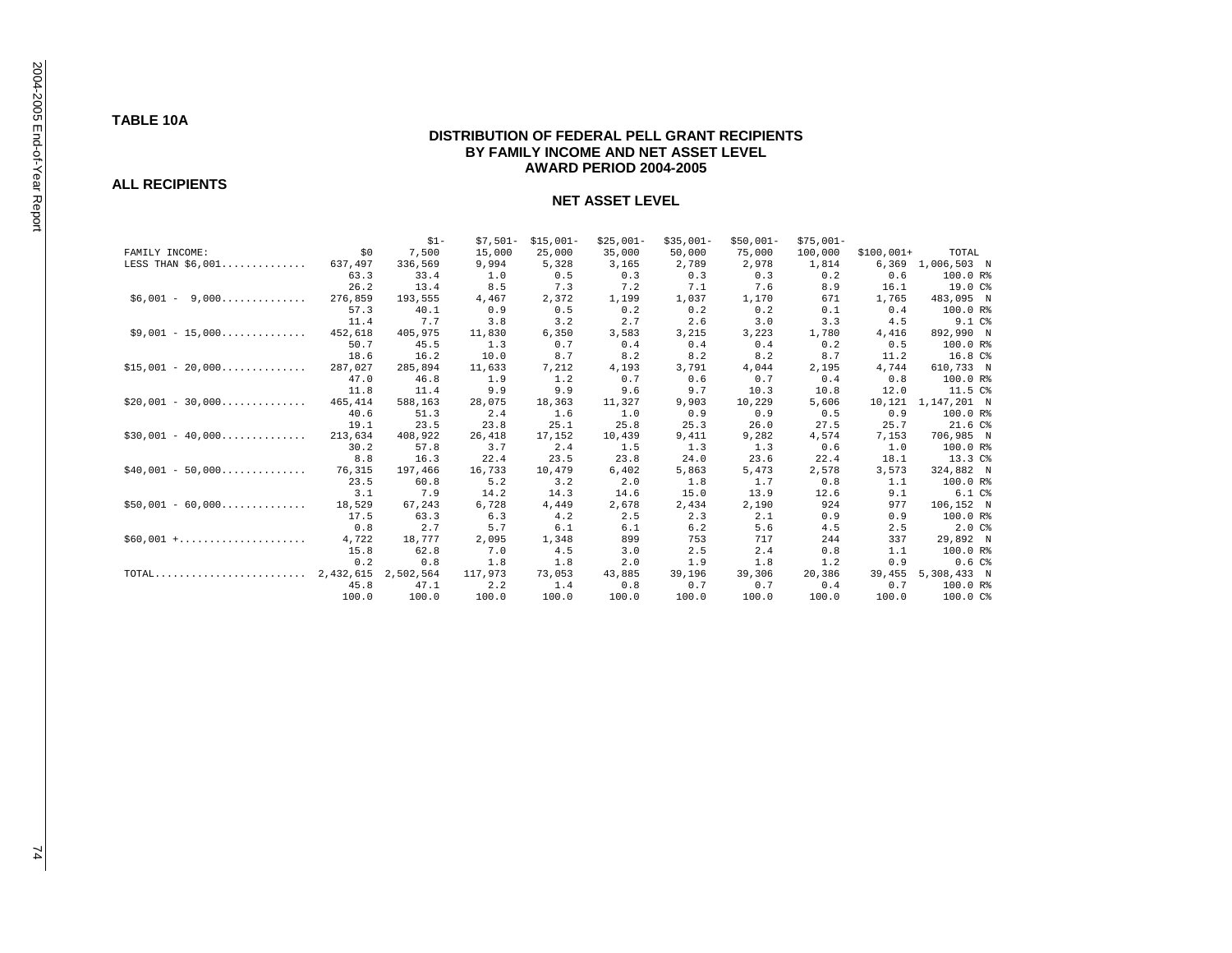**TABLE 10B** 

### **DISTRIBUTION OF FEDERAL PELL GRANT RECIPIENTS BY FAMILY INCOME AND NET ASSET LEVEL AWARD PERIOD 2004-2005**

#### **DEPENDENT RECIPIENTS**

#### **NET ASSET LEVEL**

|                                                                        |         | $$1 -$    | $$7,501-$ | $$15,001-$ | $$25,001-$ | $$35,001-$ | $$50,001-$ | $$75,001-$ |             |             |
|------------------------------------------------------------------------|---------|-----------|-----------|------------|------------|------------|------------|------------|-------------|-------------|
| FAMILY INCOME:                                                         | \$0     | 7,500     | 15,000    | 25,000     | 35,000     | 50,000     | 75,000     | 100,000    | $$100.001+$ | TOTAL       |
| LESS THAN \$6,001                                                      | 116,739 | 48,990    | 4,220     | 2,987      | 2,146      | 2,073      | 2,437      | 1,540      | 5,750       | 186,882 N   |
|                                                                        | 62.5    | 26.2      | 2.3       | 1.6        | 1.1        | 1.1        | 1.3        | 0.8        | 3.1         | 100.0 R%    |
|                                                                        | 13.3    | 4.8       | 4.9       | 5.1        | 5.8        | 6.1        | 7.0        | 8.4        | 15.8        | 8.4 C%      |
| 9,000<br>$$6,001 -$                                                    | 78.717  | 34,853    | 1,975     | 1,350      | 783        | 764        | 933        | 559        | 1,567       | 121,501 N   |
|                                                                        | 64.8    | 28.7      | 1.6       | 1.1        | 0.6        | 0.6        | 0.8        | 0.5        | 1.3         | 100.0 R%    |
|                                                                        | 9.0     | 3.4       | 2.3       | 2.3        | 2.1        | 2.2        | 2.7        | 3.1        | 4.3         | 5.5 C%      |
| $$9,001 - 15,000$                                                      | 143,616 | 102,797   | 6,734     | 4,322      | 2,768      | 2,563      | 2,672      | 1,548      | 3,994       | 271,014 N   |
|                                                                        | 53.0    | 37.9      | 2.5       | 1.6        | 1.0        | 0.9        | 1.0        | 0.6        | 1.5         | 100.0 R%    |
|                                                                        | 16.4    | 10.0      | 7.8       | 7.4        | 7.5        | 7.5        | 7.7        | 8.5        | 11.0        | 12.2 C%     |
| $$15,001 - 20,000$                                                     | 125,008 | 121,987   | 8,667     | 5,884      | 3,491      | 3,315      | 3,553      | 1,975      | 4,388       | 278,268 N   |
|                                                                        | 44.9    | 43.8      | 3.1       | 2.1        | 1.3        | 1.2        | 1.3        | 0.7        | 1.6         | 100.0 R%    |
|                                                                        | 14.2    | 11.8      | 10.0      | 10.1       | 9.4        | 9.7        | 10.2       | 10.8       | 12.1        | 12.6C       |
| $$20.001 - 30.000$                                                     | 227,948 | 297,408   | 22,372    | 15,402     | 9,791      | 8,771      | 9,104      | 5,064      | 9.377       | 605,237 N   |
|                                                                        | 37.7    | 49.1      | 3.7       | 2.5        | 1.6        | 1.4        | 1.5        | 0.8        | 1.5         | 100.0 R%    |
|                                                                        | 26.0    | 28.9      | 25.8      | 26.3       | 26.5       | 25.7       | 26.2       | 27.7       | 25.8        | 27.3 C%     |
| $$30,001 - 40,000$                                                     | 120,244 | 234,958   | 21,157    | 14,463     | 9,117      | 8,368      | 8,284      | 4,140      | 6,666       | 427,397 N   |
|                                                                        | 28.1    | 55.0      | 5.0       | 3.4        | 2.1        | 2.0        | 1.9        | 1.0        | 1.6         | 100.0 R%    |
|                                                                        | 13.7    | 22.8      | 24.4      | 24.7       | 24.7       | 24.6       | 23.9       | 22.6       | 18.4        | 19.3 C%     |
| $$40,001 - 50,000$                                                     | 47,553  | 124,351   | 13,704    | 8,856      | 5,625      | 5,276      | 4,997      | 2,390      | 3,311       | 216,063 N   |
|                                                                        | 22.0    | 57.6      | 6.3       | 4.1        | 2.6        | 2.4        | 2.3        | 1.1        | 1.5         | 100.0 R%    |
|                                                                        | 5.4     | 12.1      | 15.8      | 15.1       | 15.2       | 15.5       | 14.4       | 13.1       | 9.1         | 9.8 C%      |
| $$50,001 - 60,000$                                                     | 13,545  | 49,961    | 5,898     | 3,981      | 2,431      | 2,255      | 2,052      | 860        | 936         | 81,919 N    |
|                                                                        | 16.5    | 61.0      | 7.2       | 4.9        | 3.0        | 2.8        | 2.5        | 1.0        | 1.1         | 100.0 R%    |
|                                                                        | 1.5     | 4.8       | 6.8       | 6.8        | 6.6        | 6.6        | 5.9        | 4.7        | 2.6         | 3.7 C%      |
| $$60,001$ +                                                            | 3,901   | 15,510    | 1,897     | 1,219      | 816        | 699        | 666        | 234        | 320         | 25,262 N    |
|                                                                        | 15.4    | 61.4      | 7.5       | 4.8        | 3.2        | 2.8        | 2.6        | 0.9        | 1.3         | 100.0 R%    |
|                                                                        | 0.4     | 1.5       | 2.2       | 2.1        | 2.2        | 2.1        | 1.9        | 1.3        | 0.9         | 1.1 C%      |
| $\texttt{TOTAL} \dots \dots \dots \dots \dots \dots \dots \dots \dots$ | 877,271 | 1,030,815 | 86,624    | 58,464     | 36,968     | 34,084     | 34,698     | 18,310     | 36,309      | 2,213,543 N |
|                                                                        | 39.6    | 46.6      | 3.9       | 2.6        | 1.7        | 1.5        | 1.6        | 0.8        | 1.6         | 100.0 R%    |
|                                                                        | 100.0   | 100.0     | 100.0     | 100.0      | 100.0      | 100.0      | 100.0      | 100.0      | 100.0       | 100.0 C%    |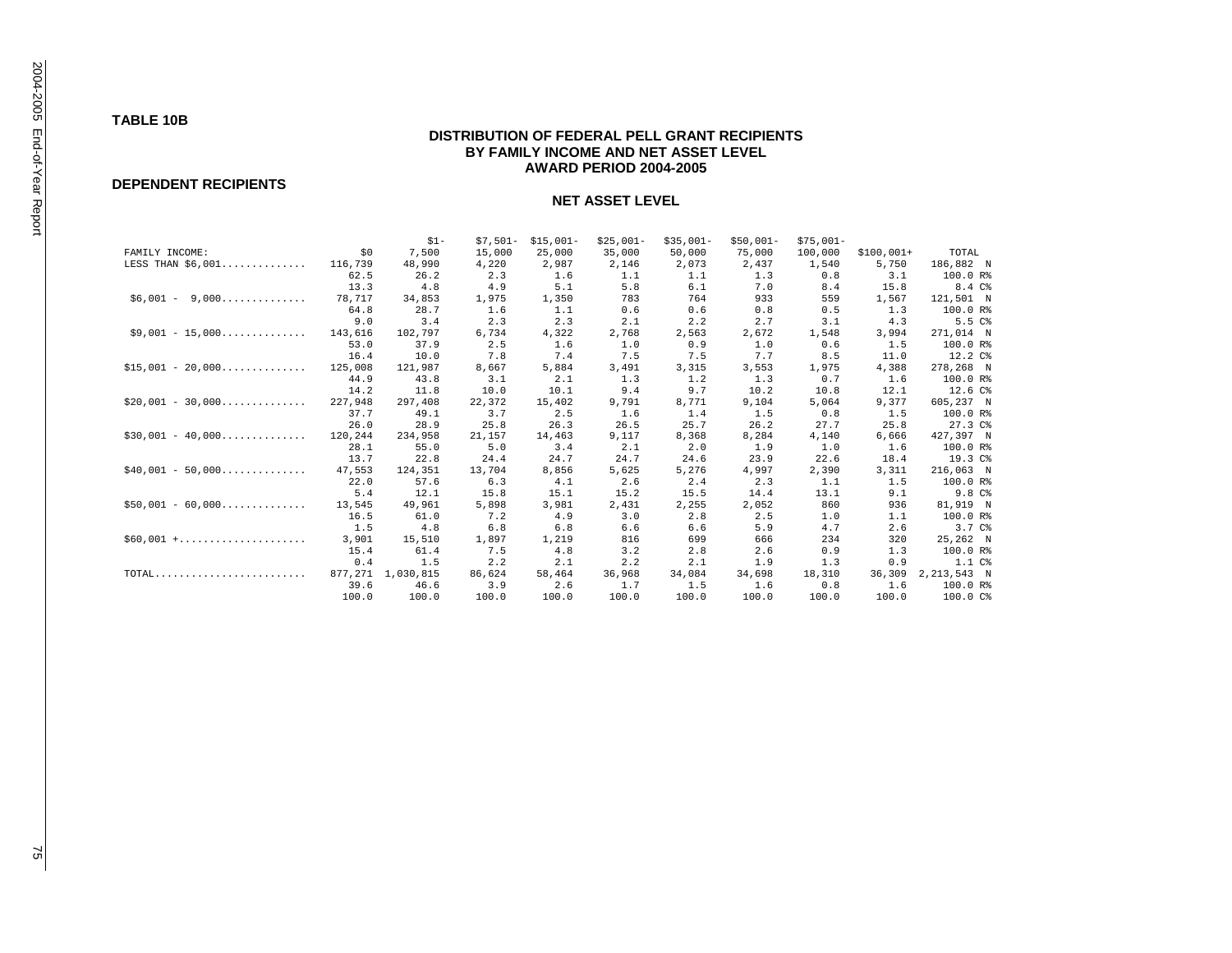**TABLE 10C** 

### **DISTRIBUTION OF FEDERAL PELL GRANT RECIPIENTS BY FAMILY INCOME AND NET ASSET LEVEL AWARD PERIOD 2004-2005**

#### **INDEPENDENT RECIPIENTS**

#### **NET ASSET LEVEL**

|                                                |           | $$1 -$    | $$7,501-$ | $$15,001-$ | $$25,001-$ | $$35,001-$ | $$50,001-$ | $$75,001-$ |             |                   |
|------------------------------------------------|-----------|-----------|-----------|------------|------------|------------|------------|------------|-------------|-------------------|
| FAMILY INCOME:                                 | \$0       | 7,500     | 15,000    | 25,000     | 35,000     | 50,000     | 75,000     | 100,000    | $$100.001+$ | TOTAL             |
| LESS THAN \$6,001                              | 520,758   | 287,579   | 5.774     | 2,341      | 1,019      | 716        | 541        | 274        | 619         | 819,621 N         |
|                                                | 63.5      | 35.1      | 0.7       | 0.3        | 0.1        | 0.1        | 0.1        | 0.0        | 0.1         | 100.0 R%          |
|                                                | 33.5      | 19.5      | 18.4      | 16.0       | 14.7       | 14.0       | 11.7       | 13.2       | 19.7        | 26.5 C%           |
| 9.000<br>$$6.001 -$                            | 198,142   | 158,702   | 2.492     | 1,022      | 416        | 273        | 237        | 112        | 198         | 361,594 N         |
|                                                | 54.8      | 43.9      | 0.7       | 0.3        | 0.1        | 0.1        | 0.1        | 0.0        | 0.1         | 100.0 R%          |
|                                                | 12.7      | 10.8      | 7.9       | 7.0        | 6.0        | 5.3        | 5.1        | 5.4        | 6.3         | 11.7 C%           |
| $$9,001 - 15,000$                              | 309,002   | 303,178   | 5,096     | 2,028      | 815        | 652        | 551        | 232        | 422         | 621,976 N         |
|                                                | 49.7      | 48.7      | 0.8       | 0.3        | 0.1        | 0.1        | 0.1        | 0.0        | 0.1         | 100.0 R%          |
|                                                | 19.9      | 20.6      | 16.3      | 13.9       | 11.8       | 12.8       | 12.0       | 11.2       | 13.4        | 20.1 C%           |
| $$15,001 - 20,000 \ldots \ldots \ldots \ldots$ | 162,019   | 163,907   | 2,966     | 1,328      | 702        | 476        | 491        | 220        | 356         | 332,465 N         |
|                                                | 48.7      | 49.3      | 0.9       | 0.4        | 0.2        | 0.1        | 0.1        | 0.1        | 0.1         | 100.0 R%          |
|                                                | 10.4      | 11.1      | 9.5       | 9.1        | 10.1       | 9.3        | 10.7       | 10.6       | 11.3        | 10.7 C%           |
| $$20.001 - 30.000$                             | 237,466   | 290,755   | 5,703     | 2,961      | 1,536      | 1,132      | 1,125      | 542        | 744         | 541,964 N         |
|                                                | 43.8      | 53.6      | 1.1       | 0.5        | 0.3        | 0.2        | 0.2        | 0.1        | 0.1         | 100.0 R%          |
|                                                | 15.3      | 19.8      | 18.2      | 20.3       | 22.2       | 22.1       | 24.4       | 26.1       | 23.6        | 17.5 C%           |
| $$30,001 - 40,000$                             | 93,390    | 173,964   | 5,261     | 2,689      | 1,322      | 1,043      | 998        | 434        | 487         | 279,588 N         |
|                                                | 33.4      | 62.2      | 1.9       | 1.0        | 0.5        | 0.4        | 0.4        | 0.2        | 0.2         | 100.0 R%          |
|                                                | 6.0       | 11.8      | 16.8      | 18.4       | 19.1       | 20.4       | 21.7       | 20.9       | 15.5        | 9.0 C             |
| $$40,001 - 50,000$                             | 28,762    | 73,115    | 3,029     | 1,623      | 777        | 587        | 476        | 188        | 262         | 108,819 N         |
|                                                | 26.4      | 67.2      | 2.8       | 1.5        | 0.7        | 0.5        | 0.4        | 0.2        | 0.2         | 100.0 R%          |
|                                                | 1.8       | 5.0       | 9.7       | 11.1       | 11.2       | 11.5       | 10.3       | 9.1        | 8.3         | 3.5C <sub>8</sub> |
| $$50.001 - 60.000$                             | 4,984     | 17,282    | 830       | 468        | 247        | 179        | 138        | 64         | 41          | 24,233 N          |
|                                                | 20.6      | 71.3      | 3.4       | 1.9        | 1.0        | 0.7        | 0.6        | 0.3        | 0.2         | 100.0 R%          |
|                                                | 0.3       | 1.2       | 2.6       | 3.2        | 3.6        | 3.5        | 3.0        | 3.1        | 1.3         | 0.8C <sup>8</sup> |
| $$60,001$ +                                    | 821       | 3,267     | 198       | 129        | 83         | 54         | 51         | 10         | 17          | 4,630 N           |
|                                                | 17.7      | 70.6      | 4.3       | 2.8        | 1.8        | 1.2        | 1.1        | 0.2        | 0.4         | 100.0 R%          |
|                                                | 0.1       | 0.2       | 0.6       | 0.9        | 1.2        | 1.1        | 1.1        | 0.5        | 0.5         | 0.1 <sup>c</sup>  |
| TOTAL                                          | 1,555,344 | 1,471,749 | 31,349    | 14,589     | 6,917      | 5,112      | 4,608      | 2,076      | 3,146       | 3,094,890 N       |
|                                                | 50.3      | 47.6      | 1.0       | 0.5        | 0.2        | 0.2        | 0.1        | 0.1        | 0.1         | 100.0 R%          |
|                                                | 100.0     | 100.0     | 100.0     | 100.0      | 100.0      | 100.0      | 100.0      | 100.0      | 100.0       | 100.0 C%          |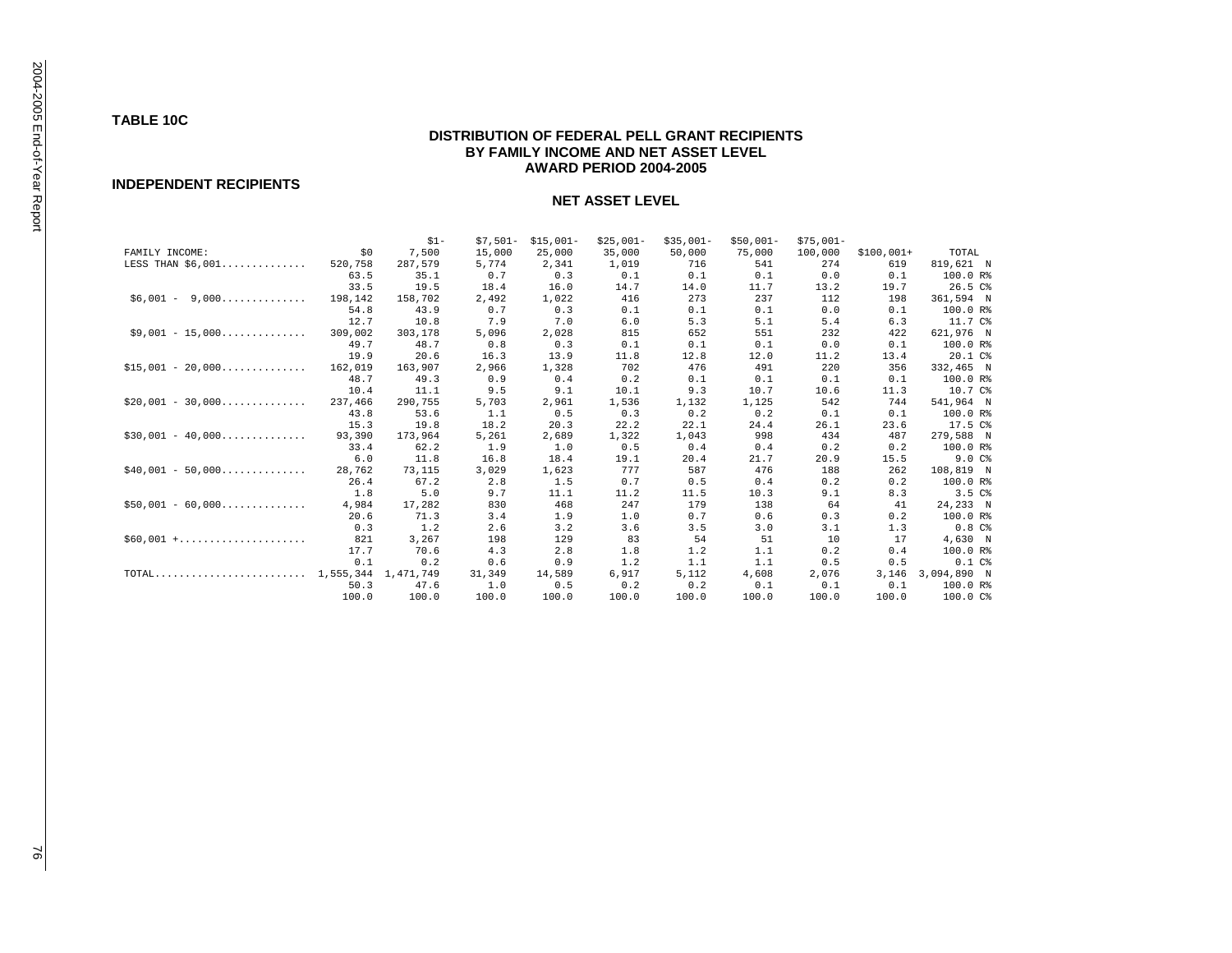## **Table 11: Distribution of Federal Pell Grant Recipients by Age and Family Income**

Table 11A: Total Table 11B: Dependent Table 11C: Independent

Tables 11A, 11B, and 11C show the distribution of Federal Pell Grant recipients by the student's age and family income. Table 11A displays the distribution for all recipients, while Tables 11B and 11C provide the same data for dependents and independents, respectively.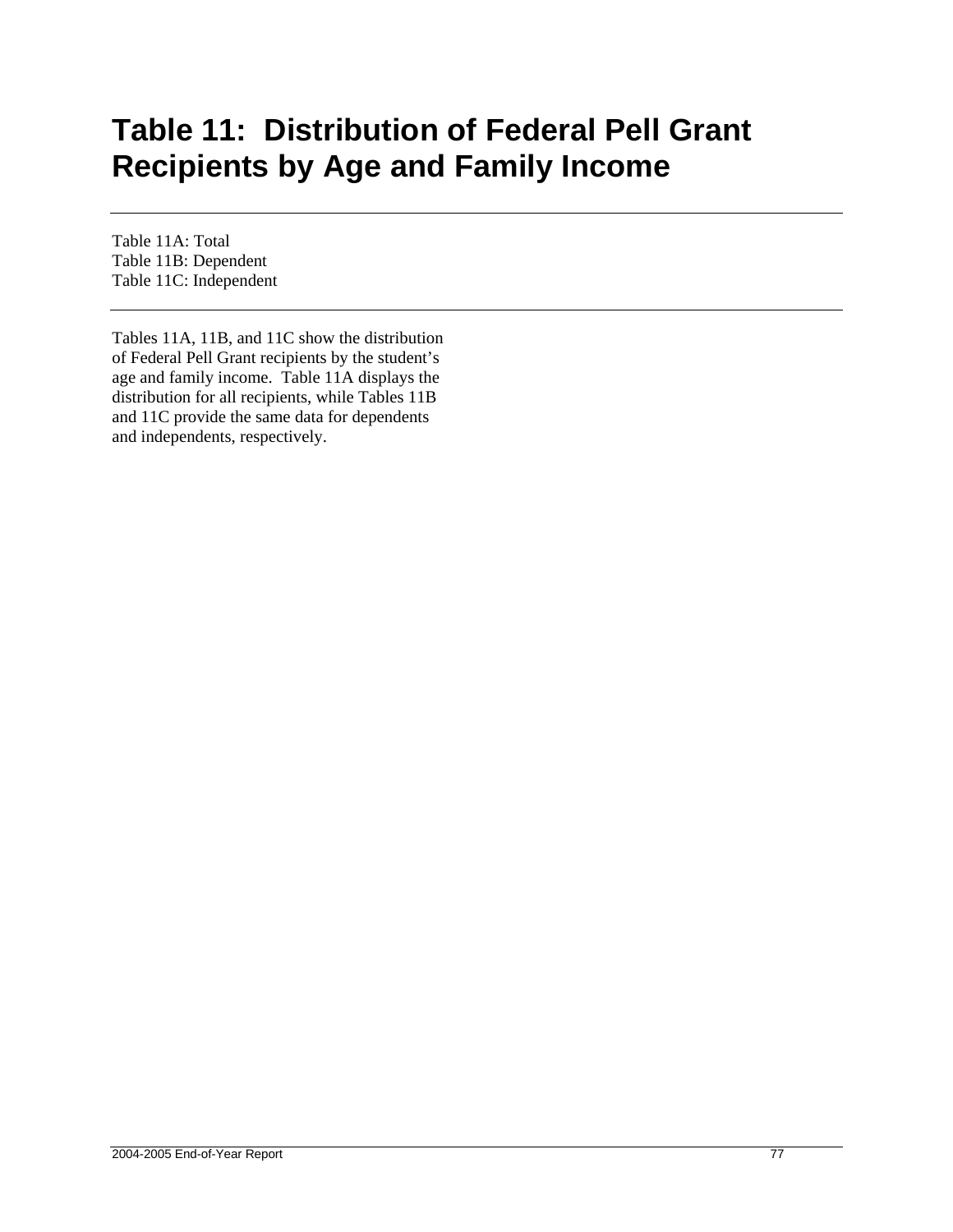### **TABLE 11A**

## **DISTRIBUTION OF FEDERAL PELL GRANT RECIPIENTS BY AGE AND FAMILY INCOME AWARD PERIOD 2004-2005**

## **ALL RECIPIENTS (PART 1 OF 2)**

|          | LESS THAN | $$6,001-$ | $$9,001-$ | $$15,001-$ | $$20,001-$ | $$30,001-$ | $$40,001-$ | $$50,001-$ |            |                   |
|----------|-----------|-----------|-----------|------------|------------|------------|------------|------------|------------|-------------------|
| AGE:     | \$6.001   | 9.000     | 15,000    | 20,000     | \$30.000   | 40,000     | 50,000     | 60,000     | $$60.001+$ | TOTAL             |
| UNDER 17 | 6,340     | 2,500     | 5,150     | 4,789      | 9,483      | 6,083      | 2,912      | 980        | 355        | 38,592 N          |
|          | 16.4      | 6.5       | 13.3      | 12.4       | 24.6       | 15.8       | 7.5        | 2.5        | 0.9        | 100.0 R%          |
|          | 0.6       | 0.5       | 0.6       | 0.8        | 0.8        | 0.9        | 0.9        | 0.9        | 1.2        | 0.7C <sub>8</sub> |
|          | 54,177    | 25,289    | 52,014    | 54,058     | 126,755    | 98,646     | 53,042     | 19,736     | 6,279      | 489,996 N         |
|          | 11.1      | 5.2       | 10.6      | 11.0       | 25.9       | 20.1       | 10.8       | 4.0        | 1.3        | 100.0 R%          |
|          | 5.4       | 5.2       | 5.8       | 8.9        | 11.0       | 14.0       | 16.3       | 18.6       | 21.0       | 9.2 C%            |
|          | 84,127    | 38,885    | 73,919    | 71,374     | 160,118    | 117,355    | 59,566     | 21,854     | 6,543      | 633,741 N         |
|          | 13.3      | 6.1       | 11.7      | 11.3       | 25.3       | 18.5       | 9.4        | 3.4        | 1.0        | 100.0 R%          |
|          | 8.4       | 8.0       | 8.3       | 11.7       | 14.0       | 16.6       | 18.3       | 20.6       | 21.9       | 11.9 C%           |
|          | 82,078    | 40,399    | 75,121    | 64,537     | 130,127    | 86,964     | 42,604     | 16,100     | 4,868      | 542,798 N         |
|          | 15.1      | 7.4       | 13.8      | 11.9       | 24.0       | 16.0       | 7.8        | 3.0        | 0.9        | 100.0 R%          |
|          | 8.2       | 8.4       | 8.4       | 10.6       | 11.3       | 12.3       | 13.1       | 15.2       | 16.3       | 10.2 C%           |
|          | 75,974    | 38,716    | 73,999    | 59,888     | 106,539    | 66,534     | 31,952     | 12,482     | 3,872      | 469,956 N         |
|          | 16.2      | 8.2       | 15.7      | 12.7       | 22.7       | 14.2       | 6.8        | 2.7        | 0.8        | 100.0 R%          |
|          | 7.5       | 8.0       | 8.3       | 9.8        | 9.3        | 9.4        | 9.8        | 11.8       | 13.0       | 8.9 C%            |
|          | 67,498    | 35,095    | 68,143    | 51,684     | 81,523     | 44,337     | 19,781     | 7,731      | 2,342      | 378,134 N         |
|          | 17.9      | 9.3       | 18.0      | 13.7       | 21.6       | 11.7       | 5.2        | 2.0        | 0.6        | 100.0 R%          |
|          | 6.7       | 7.3       | 7.6       | 8.5        | 7.1        | 6.3        | 6.1        | 7.3        | 7.8        | 7.1 C%            |
|          | 54,008    | 28,999    | 56,462    | 41,013     | 59,049     | 26,793     | 10,489     | 3,403      | 1,028      | 281,244 N         |
|          | 19.2      | 10.3      | 20.1      | 14.6       | 21.0       | 9.5        | 3.7        | 1.2        | 0.4        | 100.0 R%          |
|          | 5.4       | 6.0       | 6.3       | 6.7        | 5.1        | 3.8        | 3.2        | 3.2        | 3.4        | 5.3 C%            |
|          | 112,712   | 48,075    | 81,529    | 26,695     | 32,057     | 11,485     | 3,294      | 332        | 19         | 316,198 N         |
|          | 35.6      | 15.2      | 25.8      | 8.4        | 10.1       | 3.6        | 1.0        | 0.1        | 0.0        | 100.0 R%          |
|          | 11.2      | 10.0      | 9.1       | 4.4        | 2.8        | 1.6        | 1.0        | 0.3        | 0.1        | 6.0C%             |
|          | 79,359    | 34,791    | 61,149    | 23,638     | 33,094     | 13,104     | 4,131      | 472        | 25         | 249,763 N         |
|          | 31.8      | 13.9      | 24.5      | 9.5        | 13.3       | 5.2        | 1.7        | 0.2        | 0.0        | 100.0 R%          |
|          | 7.9       | 7.2       | 6.8       | 3.9        | 2.9        | 1.9        | 1.3        | 0.4        | 0.1        | 4.7 C%            |
|          | 57,108    | 26,127    | 45,399    | 20,420     | 32,003     | 14,477     | 4,618      | 610        | 37         | 200,799 N         |
|          | 28.4      | 13.0      | 22.6      | 10.2       | 15.9       | 7.2        | 2.3        | 0.3        | 0.0        | 100.0 R%          |
|          | 5.7       | 5.4       | 5.1       | 3.3        | 2.8        | 2.0        | 1.4        | 0.6        | 0.1        | 3.8C <sup>8</sup> |
|          | 44,699    | 20,797    | 37,064    | 18,431     | 31,838     | 15,636     | 5,434      | 866        | 53         | 174,818 N         |
|          | 25.6      | 11.9      | 21.2      | 10.5       | 18.2       | 8.9        | 3.1        | 0.5        | 0.0        | 100.0 R%          |
|          | 4.4       | 4.3       | 4.2       | 3.0        | 2.8        | 2.2        | 1.7        | 0.8        | 0.2        | 3.3C <sub>8</sub> |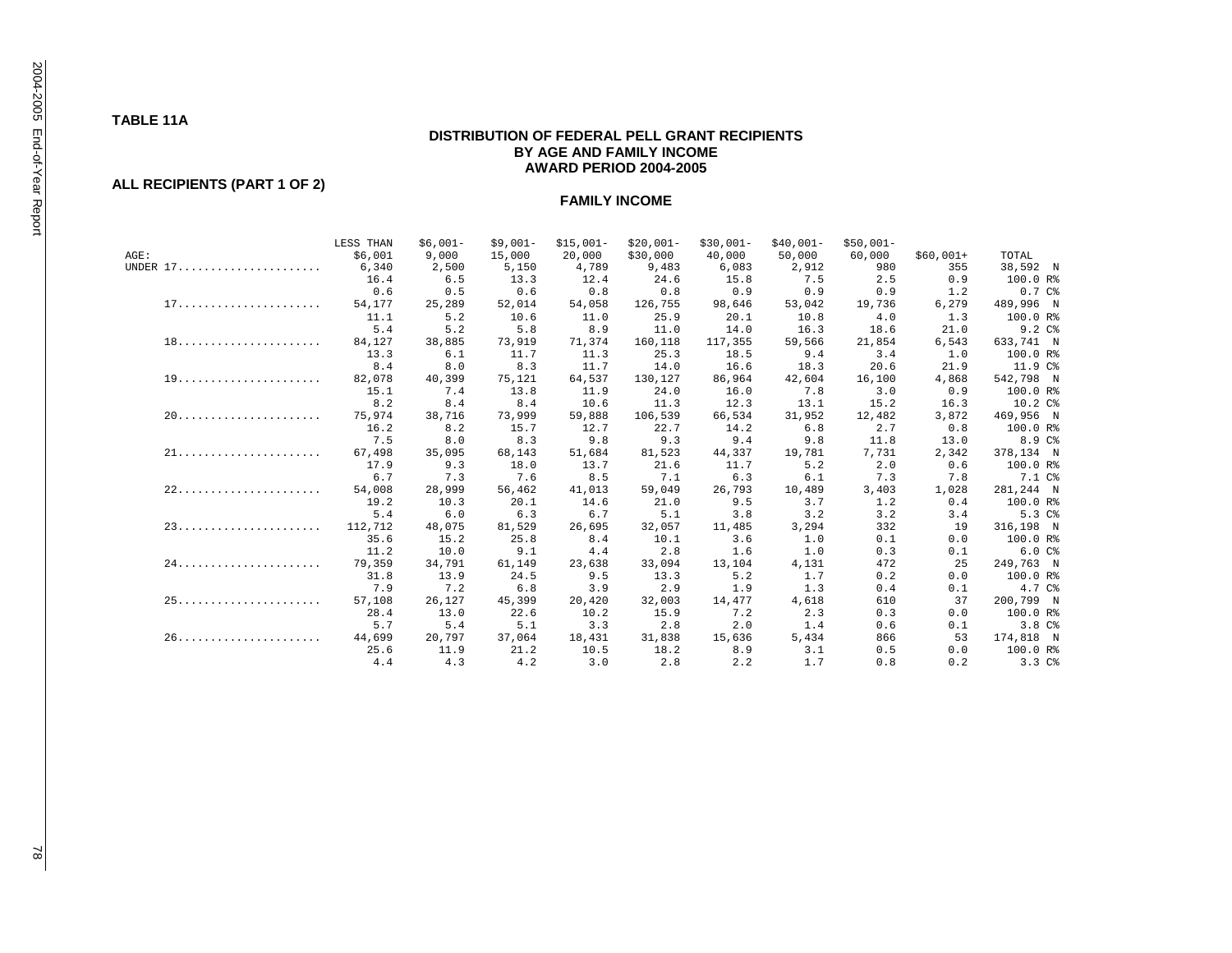### **TABLE 11A**

## **DISTRIBUTION OF FEDERAL PELL GRANT RECIPIENTS BY AGE AND FAMILY INCOME AWARD PERIOD 2004-2005**

## **ALL RECIPIENTS (PART 2 OF 2)**

|                                                            | LESS THAN | $$6,001-$ | $$9.001-$ | $$15,001-$   | $$20,001-$ | $$30,001-$ | $$40.001-$ | $$50.001-$ |            |                    |
|------------------------------------------------------------|-----------|-----------|-----------|--------------|------------|------------|------------|------------|------------|--------------------|
| AGE:                                                       | \$6,001   | 9,000     | 15,000    | 20,000       | \$30,000   | 40,000     | 50,000     | 60,000     | $$60,001+$ | TOTAL              |
|                                                            | 34,601    | 16,125    | 29,120    | 16,514       | 29,252     | 15,249     | 5,617      | 872        | 67         | 147,417 N          |
|                                                            | 23.5      | 10.9      | 19.8      | 11.2         | 19.8       | 10.3       | 3.8        | 0.6        | 0.0        | 100.0 R%           |
|                                                            | 3.4       | 3.3       | 3.3       | 2.7          | 2.5        | 2.2        | 1.7        | 0.8        | 0.2        | 2.8C <sup>8</sup>  |
|                                                            | 28,522    | 13,500    | 24,626    | 14,754       | 27,870     | 15,175     | 5,777      | 979        | 71         | 131,274 N          |
|                                                            | 21.7      | 10.3      | 18.8      | 11.2         | 21.2       | 11.6       | 4.4        | 0.7        | 0.1        | 100.0 R%           |
|                                                            | 2.8       | 2.8       | 2.8       | 2.4          | 2.4        | 2.1        | 1.8        | 0.9        | 0.2        | 2.5C%              |
|                                                            | 23,906    | 11,209    | 21,019    | 13,574       | 26,269     | 14,769     | 5,930      | 1,032      | 95         | 117,803 N          |
|                                                            | 20.3      | 9.5       | 17.8      | 11.5         | 22.3       | 12.5       | 5.0        | 0.9        | 0.1        | 100.0 R%           |
|                                                            | 2.4       | 2.3       | 2.4       | 2.2          | 2.3        | 2.1        | 1.8        | 1.0        | 0.3        | 2.2C <sup>8</sup>  |
|                                                            | 20,041    | 9,740     | 18,004    | 12,252       | 23,878     | 14,240     | 5,747      | 1,052      | 104        | 105,058 N          |
|                                                            | 19.1      | 9.3       | 17.1      | 11.7         | 22.7       | 13.6       | 5.5        | 1.0        | 0.1        | 100.0 R%           |
|                                                            | 2.0       | 2.0       | 2.0       | 2.0          | 2.1        | 2.0        | 1.8        | 1.0        | 0.3        | 2.0C <sub>8</sub>  |
| $31 - 40 \ldots \ldots \ldots \ldots \ldots \ldots \ldots$ | 114,681   | 56,864    | 108,298   | 80,107       | 166,297    | 104,051    | 44,922     | 10,869     | 1,892      | 687,981 N          |
|                                                            | 16.7      | 8.3       | 15.7      | 11.6         | 24.2       | 15.1       | 6.5        | 1.6        | 0.3        | 100.0 R%           |
|                                                            | 11.4      | 11.8      | 12.1      | 13.1         | 14.5       | 14.7       | 13.8       | 10.2       | 6.3        | 13.0 C%            |
|                                                            | 50,982    | 26,452    | 47,587    | 31,128       | 62,406     | 37,569     | 17,332     | 6,214      | 2,070      | 281,740 N          |
|                                                            | 18.1      | 9.4       | 16.9      | 11.0         | 22.2       | 13.3       | 6.2        | 2.2        | 0.7        | 100.0 R%           |
|                                                            | 5.1       | 5.5       | 5.3       | 5.1          | 5.4        | 5.3        | 5.3        | 5.9        | 6.9        | 5.3 C%             |
| $51-60$                                                    | 14,098    | 7,930     | 12,170    | 5,425        | 8,332      | 4,363      | 1,693      | 559        | 170        | 54,740 N           |
|                                                            | 25.8      | 14.5      | 22.2      | 9.9          | 15.2       | 8.0        | 3.1        | 1.0        | 0.3        | 100.0 R%           |
|                                                            | 1.4       | 1.6       | 1.4       | 0.9          | 0.7        | 0.6        | 0.5        | 0.5        | 0.6        | 1.0C <sub>8</sub>  |
| OVER 60                                                    | 1,592     | 1,602     | 2,217     | 452          | 311        | 155        | 41         | q          |            | 6,381 N            |
|                                                            | 24.9      | 25.1      | 34.7      | 7.1          | 4.9        | 2.4        | 0.6        | 0.1        | 0.0        | 100.0 R%           |
|                                                            | 0.2       | 0.3       | 0.2       | 0.1          | 0.0        | 0.0        | 0.0        | 0.0        | 0.0        | 0.1C <sup>8</sup>  |
| UNKNOWN                                                    | $\Omega$  | $\Omega$  | $\Omega$  | $\mathbf{0}$ | 0          | $\Omega$   | $\Omega$   | $\Omega$   | $\Omega$   | 0 N                |
|                                                            | 0.0       | 0.0       | 0.0       | 0.0          | 0.0        | 0.0        | 0.0        | 0.0        | 0.0        | 0.0 R <sup>2</sup> |
|                                                            | 0.0       | 0.0       | 0.0       | 0.0          | 0.0        | 0.0        | 0.0        | 0.0        | 0.0        | 0.0C <sup>3</sup>  |
| TOTAL.                                                     | 1,006,503 | 483,095   | 892,990   | 610,733      | 1,147,201  | 706,985    | 324,882    | 106,152    | 29,892     | 5,308,433 N        |
|                                                            | 19.0      | 9.1       | 16.8      | 11.5         | 21.6       | 13.3       | 6.1        | 2.0        | 0.6        | 100.0 R%           |
|                                                            | 100.0     | 100.0     | 100.0     | 100.0        | 100.0      | 100.0      | 100.0      | 100.0      | 100.0      | 100.0 C%           |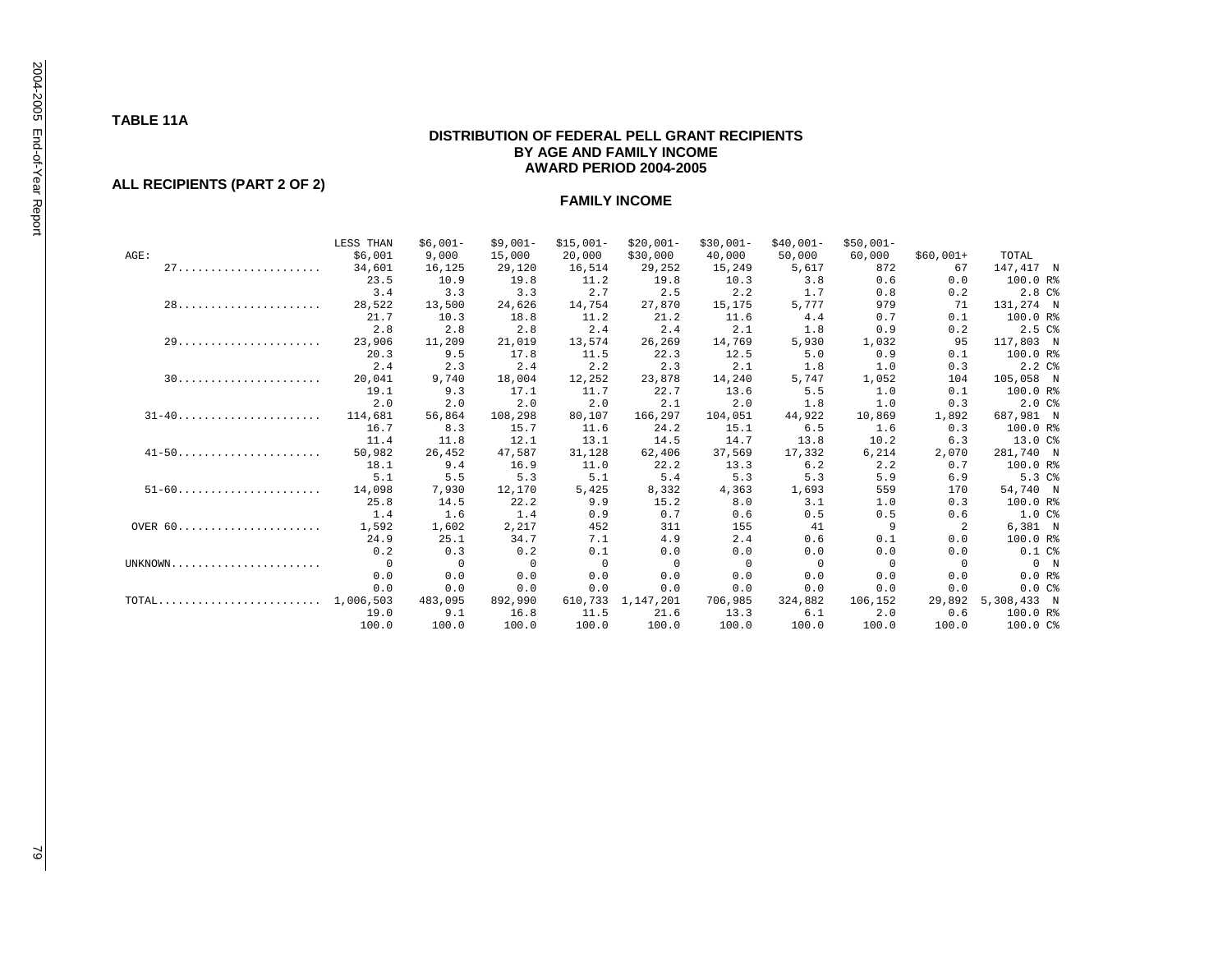**TABLE 11B** 

## **DISTRIBUTION OF FEDERAL PELL GRANT RECIPIENTS BY AGE AND FAMILY INCOME AWARD PERIOD 2004-2005**

## **DEPENDENT RECIPIENTS (PART 1 OF 2)**

|          | LESS THAN   | $$6,001-$   | $$9,001-$    | $$15,001-$  | $$20,001-$  | $$30,001-$ | $$40,001-$  | $$50.001-$  |              |                    |
|----------|-------------|-------------|--------------|-------------|-------------|------------|-------------|-------------|--------------|--------------------|
| AGE:     | \$6.001     | 9.000       | 15,000       | 20,000      | \$30.000    | 40,000     | 50,000      | 60,000      | $$60,001+$   | TOTAL              |
| UNDER 17 | 3,160       | 2,142       | 4,905        | 4,736       | 9,456       | 6,076      | 2,912       | 980         | 355          | 34,722 N           |
|          | 9.1         | 6.2         | 14.1         | 13.6        | 27.2        | 17.5       | 8.4         | 2.8         | 1.0          | 100.0 R%           |
|          | 1.7         | 1.8         | 1.8          | 1.7         | 1.6         | 1.4        | 1.3         | 1.2         | 1.4          | 1.6C <sup>8</sup>  |
|          | 29,877      | 20,981      | 49,405       | 53,459      | 126,391     | 98,595     | 53,038      | 19,735      | 6,278        | 457,759 N          |
|          | 6.5         | 4.6         | 10.8         | 11.7        | 27.6        | 21.5       | 11.6        | 4.3         | 1.4          | 100.0 R%           |
|          | 16.0        | 17.3        | 18.2         | 19.2        | 20.9        | 23.1       | 24.5        | 24.1        | 24.9         | 20.7 C%            |
|          | 42,047      | 27,777      | 64,348       | 68,582      | 158,155     | 117,000    | 59,522      | 21,854      | 6,543        | 565,828 N          |
|          | 7.4         | 4.9         | 11.4         | 12.1        | 28.0        | 20.7       | 10.5        | 3.9         | 1.2          | 100.0 R%           |
|          | 22.5        | 22.9        | 23.7         | 24.6        | 26.1        | 27.4       | 27.5        | 26.7        | 25.9         | 25.6 C%            |
|          | 37,523      | 24,354      | 54,481       | 56,403      | 124,020     | 85,580     | 42,400      | 16,090      | 4,863        | 445,714 N          |
|          | 8.4         | 5.5         | 12.2         | 12.7        | 27.8        | 19.2       | 9.5         | 3.6         | 1.1          | 100.0 R%           |
|          | 20.1        | 20.0        | 20.1         | 20.3        | 20.5        | 20.0       | 19.6        | 19.6        | 19.3         | 20.1 C%            |
|          | 32,023      | 20,221      | 44,431       | 44,916      | 93,832      | 63,370     | 31,380      | 12,440      | 3,871        | 346,484 N          |
|          | 9.2         | 5.8         | 12.8         | 13.0        | 27.1        | 18.3       | 9.1         | 3.6         | 1.1          | 100.0 R%           |
|          | 17.1        | 16.6        | 16.4         | 16.1        | 15.5        | 14.8       | 14.5        | 15.2        | 15.3         | 15.7 C%            |
|          | 25,306      | 15,480      | 32,927       | 31,555      | 61,042      | 38,548     | 18,498      | 7,619       | 2,334        | 233,309 N          |
|          | 10.8        | 6.6         | 14.1         | 13.5        | 26.2        | 16.5       | 7.9         | 3.3         | 1.0          | 100.0 R%           |
|          | 13.5        | 12.7        | 12.1         | 11.3        | 10.1        | 9.0        | 8.6         | 9.3         | 9.2          | 10.5 C%            |
|          | 16,946      | 10,546      | 20,517       | 18,617      | 32,341      | 18,228     | 8,313       | 3,201       | 1,018        | 129,727 N          |
|          | 13.1        | 8.1         | 15.8         | 14.4        | 24.9        | 14.1       | 6.4         | 2.5         | 0.8          | 100.0 R%           |
|          | 9.1         | 8.7         | 7.6          | 6.7         | 5.3         | 4.3        | 3.8         | 3.9         | 4.0          | 5.9 C%             |
|          | $\mathbf 0$ | $\mathbf 0$ | $\mathbf{0}$ | $\mathbf 0$ | 0           | 0          | $\mathbf 0$ | $\mathbf 0$ | $\mathbf{0}$ | 0 N                |
|          | 0.0         | 0.0         | 0.0          | 0.0         | 0.0         | 0.0        | 0.0         | 0.0         | 0.0          | 0.0 R <sup>8</sup> |
|          | 0.0         | 0.0         | 0.0          | 0.0         | 0.0         | 0.0        | 0.0         | 0.0         | 0.0          | $0.0 C$ %          |
|          | $\Omega$    | $\Omega$    | $\Omega$     | $\Omega$    | 0           | $\Omega$   | $\Omega$    | $\Omega$    | $\Omega$     | 0 N                |
|          | 0.0         | 0.0         | 0.0          | 0.0         | 0.0         | 0.0        | 0.0         | 0.0         | 0.0          | 0.0 R <sup>8</sup> |
|          | 0.0         | 0.0         | 0.0          | 0.0         | 0.0         | 0.0        | 0.0         | 0.0         | 0.0          | 0.0C               |
|          | $\Omega$    | $\Omega$    | $\Omega$     | $\Omega$    | 0           | 0          | $^{\circ}$  | $\Omega$    | $\Omega$     | 0 N                |
|          | 0.0         | 0.0         | 0.0          | 0.0         | 0.0         | 0.0        | 0.0         | 0.0         | 0.0          | 0.0 R              |
|          | 0.0         | 0.0         | 0.0          | 0.0         | 0.0         | 0.0        | 0.0         | 0.0         | 0.0          | 0.0C               |
|          | $\mathbf 0$ | $\mathbf 0$ | $\Omega$     | $\mathbf 0$ | $\mathbf 0$ | $\Omega$   | $\mathbf 0$ | $\mathbf 0$ | $\Omega$     | 0 N                |
|          | 0.0         | 0.0         | 0.0          | 0.0         | 0.0         | 0.0        | 0.0         | 0.0         | 0.0          | 0.0 R              |
|          | 0.0         | 0.0         | 0.0          | 0.0         | 0.0         | 0.0        | 0.0         | 0.0         | 0.0          | $0.0 C$ %          |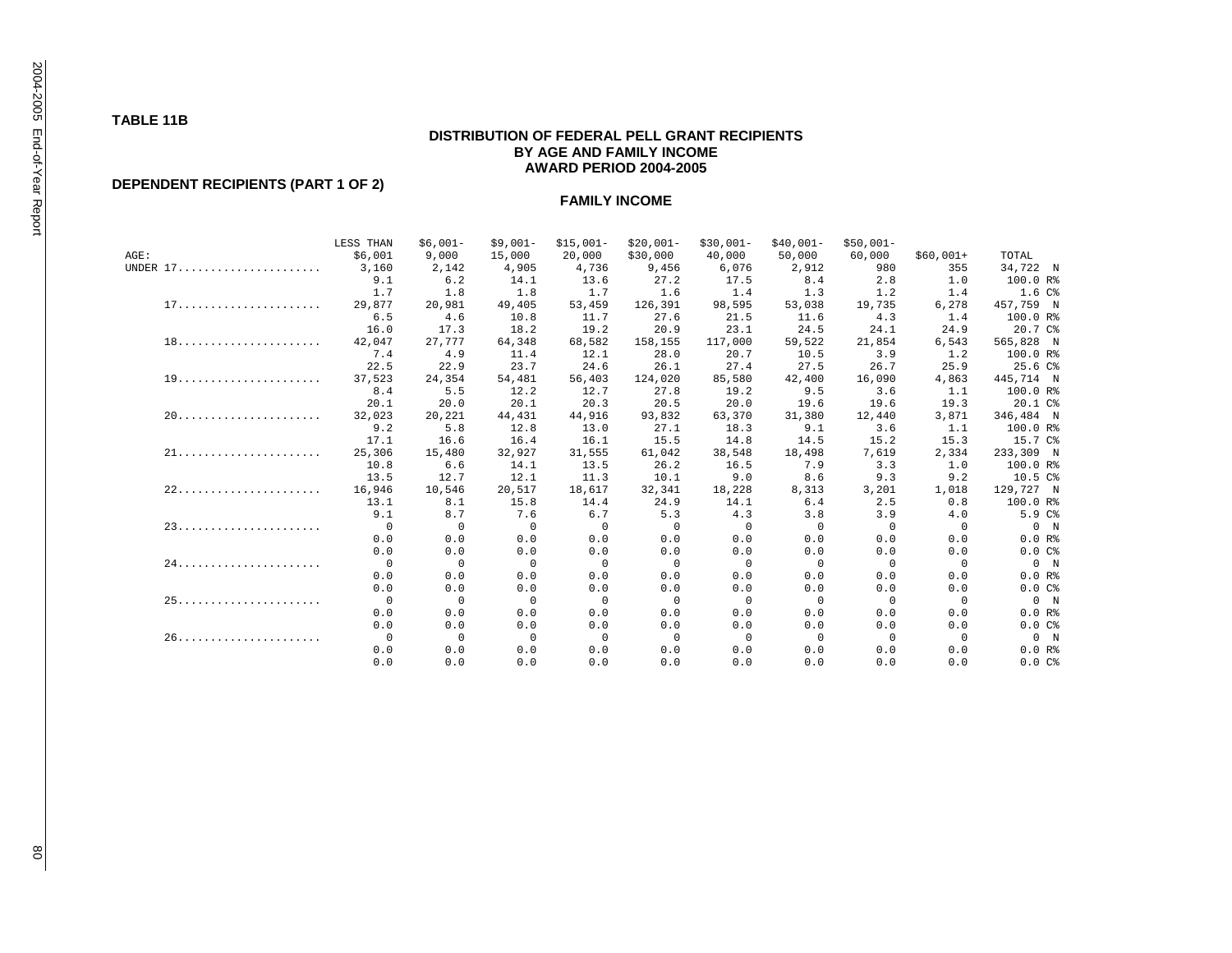### **TABLE 11B**

## **DISTRIBUTION OF FEDERAL PELL GRANT RECIPIENTS BY AGE AND FAMILY INCOME AWARD PERIOD 2004-2005**

## **DEPENDENT RECIPIENTS (PART 2 OF 2)**

|           | LESS THAN | $$6,001-$   | $$9,001-$    | $$15,001-$  | $$20,001-$  | $$30,001-$     | $$40,001-$ | $$50,001-$  |            |                    |
|-----------|-----------|-------------|--------------|-------------|-------------|----------------|------------|-------------|------------|--------------------|
| AGE:      | \$6,001   | 9,000       | 15,000       | 20,000      | \$30,000    | 40,000         | 50,000     | 60,000      | $$60,001+$ | TOTAL              |
|           | 0         | 0           | $\mathbf{0}$ | $\Omega$    | $\mathbf 0$ | $\circ$        | $^{\circ}$ | 0           | $\Omega$   | 0 N                |
|           | 0.0       | 0.0         | 0.0          | 0.0         | 0.0         | 0.0            | 0.0        | 0.0         | 0.0        | $0.0 R$ %          |
|           | 0.0       | 0.0         | 0.0          | 0.0         | 0.0         | 0.0            | 0.0        | 0.0         | 0.0        | 0.0C               |
|           | 0         | $^{\circ}$  | $\Omega$     | $\mathbf 0$ | 0           | $\overline{0}$ | $^{\circ}$ | 0           | $\Omega$   | 0 N                |
|           | 0.0       | 0.0         | 0.0          | 0.0         | 0.0         | 0.0            | 0.0        | 0.0         | 0.0        | 0.0 R              |
|           | 0.0       | 0.0         | 0.0          | 0.0         | 0.0         | 0.0            | 0.0        | 0.0         | 0.0        | 0.0C               |
|           | $\circ$   | $\mathbf 0$ | $\Omega$     | $\mathbf 0$ | 0           | $\Omega$       | $^{\circ}$ | $\mathbf 0$ | $\Omega$   | 0 N                |
|           | 0.0       | 0.0         | 0.0          | 0.0         | 0.0         | 0.0            | 0.0        | 0.0         | 0.0        | 0.0 R <sup>8</sup> |
|           | 0.0       | 0.0         | 0.0          | 0.0         | 0.0         | 0.0            | 0.0        | 0.0         | 0.0        | 0.0C               |
|           | $\Omega$  | $\Omega$    | $\Omega$     | $\Omega$    | 0           | $\Omega$       | $^{\circ}$ | $\Omega$    | $\cap$     | 0 N                |
|           | 0.0       | 0.0         | 0.0          | 0.0         | 0.0         | 0.0            | 0.0        | 0.0         | 0.0        | $0.0 R$ %          |
|           | 0.0       | 0.0         | 0.0          | 0.0         | 0.0         | 0.0            | 0.0        | 0.0         | 0.0        | 0.0C               |
| $31 - 40$ | $\Omega$  | $^{\circ}$  | $\Omega$     | $\mathbf 0$ | 0           | $\Omega$       | $^{\circ}$ | 0           | $\Omega$   | 0 N                |
|           | 0.0       | 0.0         | 0.0          | 0.0         | 0.0         | 0.0            | 0.0        | 0.0         | 0.0        | $0.0 R$ %          |
|           | 0.0       | 0.0         | 0.0          | 0.0         | 0.0         | 0.0            | 0.0        | 0.0         | 0.0        | 0.0C               |
| $41 - 50$ | $\Omega$  | $\Omega$    | $\Omega$     | $\Omega$    | 0           | $\Omega$       | $^{\circ}$ | $\Omega$    | $\Omega$   | 0 N                |
|           | 0.0       | 0.0         | 0.0          | 0.0         | 0.0         | 0.0            | 0.0        | 0.0         | 0.0        | $0.0 R$ %          |
|           | 0.0       | 0.0         | 0.0          | 0.0         | 0.0         | 0.0            | 0.0        | 0.0         | 0.0        | 0.0C               |
| $51-60$   | 0         | $^{\circ}$  | $\Omega$     | $\mathbf 0$ | 0           | $\overline{0}$ | $^{\circ}$ | 0           | $\Omega$   | 0 N                |
|           | 0.0       | 0.0         | 0.0          | 0.0         | 0.0         | 0.0            | 0.0        | 0.0         | 0.0        | 0.0 R              |
|           | 0.0       | 0.0         | 0.0          | 0.0         | 0.0         | 0.0            | 0.0        | 0.0         | 0.0        | 0.0C               |
| OVER 60   | $\Omega$  | $\Omega$    | $\Omega$     | $\Omega$    | 0           | $\Omega$       | $^{\circ}$ | $\Omega$    | $\Omega$   | 0 N                |
|           | 0.0       | 0.0         | 0.0          | 0.0         | 0.0         | 0.0            | 0.0        | 0.0         | 0.0        | $0.0 R$ %          |
|           | 0.0       | 0.0         | 0.0          | 0.0         | 0.0         | 0.0            | 0.0        | 0.0         | 0.0        | 0.0C               |
| UNKNOWN   | $\Omega$  | $\Omega$    | $\Omega$     | $\Omega$    | $\Omega$    | $\Omega$       | $\Omega$   | $\Omega$    | $\cap$     | 0 N                |
|           | 0.0       | 0.0         | 0.0          | 0.0         | 0.0         | 0.0            | 0.0        | 0.0         | 0.0        | $0.0 R$ %          |
|           | 0.0       | 0.0         | 0.0          | 0.0         | 0.0         | 0.0            | 0.0        | 0.0         | 0.0        | 0.0C               |
| TOTAL     | 186,882   | 121,501     | 271,014      | 278,268     | 605,237     | 427,397        | 216,063    | 81,919      | 25,262     | 2,213,543 N        |
|           | 8.4       | 5.5         | 12.2         | 12.6        | 27.3        | 19.3           | 9.8        | 3.7         | 1.1        | 100.0 R%           |
|           | 100.0     | 100.0       | 100.0        | 100.0       | 100.0       | 100.0          | 100.0      | 100.0       | 100.0      | 100.0 C%           |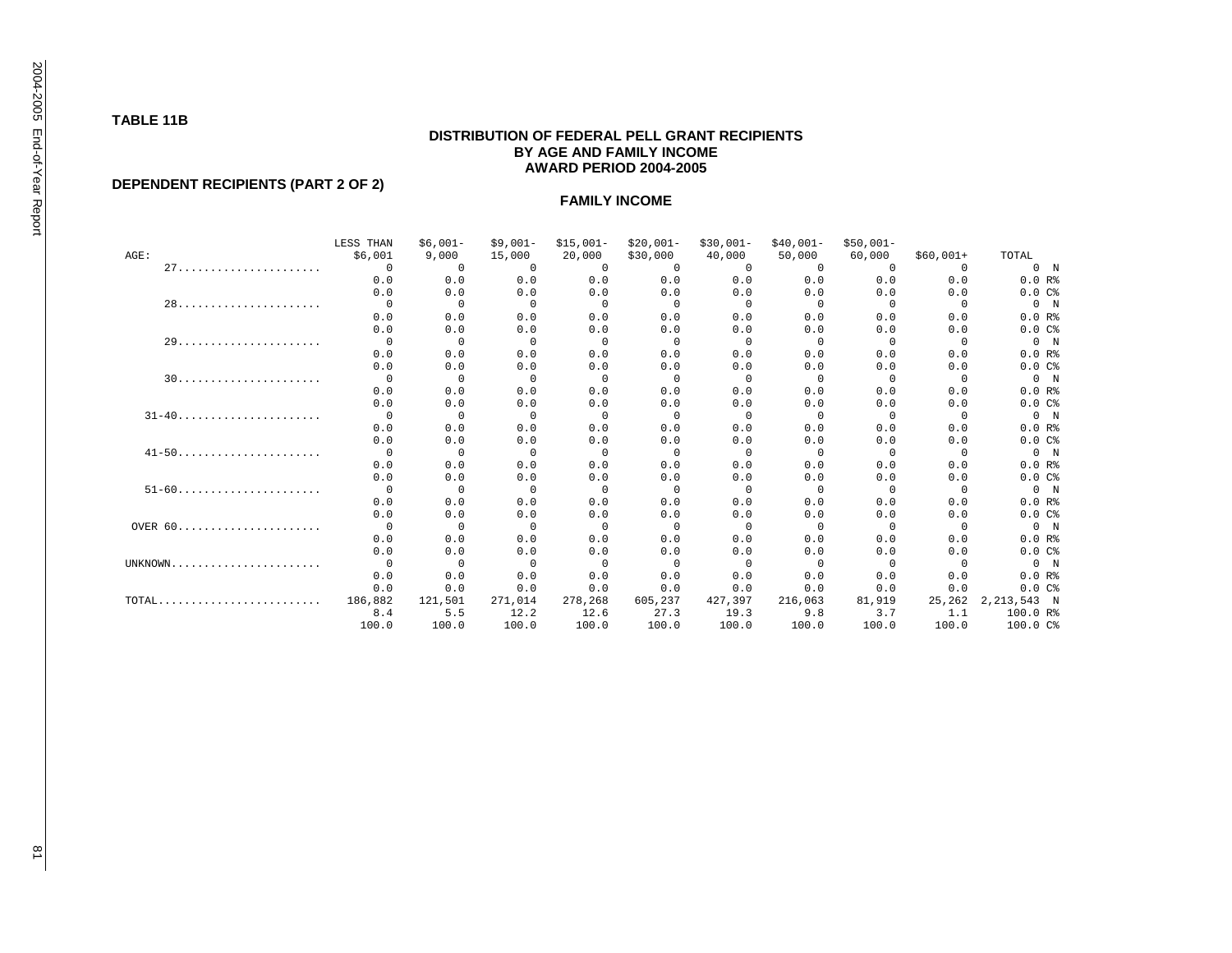**TABLE 11C** 

## **DISTRIBUTION OF FEDERAL PELL GRANT RECIPIENTS BY AGE AND FAMILY INCOME AWARD PERIOD 2004-2005**

## **INDEPENDENT RECIPIENTS (PART 1 OF 2)**

|             | LESS THAN | $$6,001-$ | $$9,001-$ | $$15,001-$ | $$20,001-$ | $$30,001-$ | $$40,001-$     | $$50,001-$ |                |                   |
|-------------|-----------|-----------|-----------|------------|------------|------------|----------------|------------|----------------|-------------------|
| AGE:        | \$6,001   | 9,000     | 15,000    | 20,000     | \$30,000   | 40,000     | 50,000         | 60,000     | $$60,001+$     | TOTAL             |
| UNDER $17.$ | 3,180     | 358       | 245       | 53         | 27         | 7          | $\Omega$       | $^{\circ}$ | $\Omega$       | 3,870 N           |
|             | 82.2      | 9.3       | 6.3       | 1.4        | 0.7        | 0.2        | 0.0            | 0.0        | 0.0            | 100.0 R%          |
|             | 0.4       | 0.1       | 0.0       | 0.0        | 0.0        | 0.0        | 0.0            | 0.0        | 0.0            | 0.1C <sup>8</sup> |
|             | 24,300    | 4,308     | 2,609     | 599        | 364        | 51         | $\overline{4}$ | 1          | 1              | 32,237 N          |
|             | 75.4      | 13.4      | 8.1       | 1.9        | 1.1        | 0.2        | 0.0            | 0.0        | 0.0            | 100.0 R%          |
|             | 3.0       | 1.2       | 0.4       | 0.2        | 0.1        | 0.0        | 0.0            | 0.0        | 0.0            | 1.0C%             |
|             | 42,080    | 11,108    | 9,571     | 2,792      | 1,963      | 355        | 44             | $\Omega$   | $\Omega$       | 67,913 N          |
|             | 62.0      | 16.4      | 14.1      | 4.1        | 2.9        | 0.5        | 0.1            | 0.0        | 0.0            | 100.0 R%          |
|             | 5.1       | 3.1       | 1.5       | 0.8        | 0.4        | 0.1        | 0.0            | 0.0        | 0.0            | 2.2C <sub>6</sub> |
|             | 44,555    | 16,045    | 20,640    | 8,134      | 6,107      | 1,384      | 204            | 10         | -5             | 97,084 N          |
|             | 45.9      | 16.5      | 21.3      | 8.4        | 6.3        | 1.4        | 0.2            | 0.0        | 0.0            | 100.0 R%          |
|             | 5.4       | 4.4       | 3.3       | 2.4        | 1.1        | 0.5        | 0.2            | 0.0        | 0.1            | 3.1 <sup>c</sup>  |
|             | 43,951    | 18,495    | 29,568    | 14,972     | 12,707     | 3,164      | 572            | 42         | $\overline{1}$ | 123,472 N         |
|             | 35.6      | 15.0      | 23.9      | 12.1       | 10.3       | 2.6        | 0.5            | 0.0        | 0.0            | 100.0 R%          |
|             | 5.4       | 5.1       | 4.8       | 4.5        | 2.3        | 1.1        | 0.5            | 0.2        | 0.0            | 4.0 C%            |
|             | 42,192    | 19,615    | 35,216    | 20,129     | 20,481     | 5,789      | 1,283          | 112        | 8              | 144,825 N         |
|             | 29.1      | 13.5      | 24.3      | 13.9       | 14.1       | 4.0        | 0.9            | 0.1        | 0.0            | 100.0 R%          |
|             | 5.1       | 5.4       | 5.7       | 6.1        | 3.8        | 2.1        | 1.2            | 0.5        | 0.2            | 4.7 C%            |
|             | 37,062    | 18,453    | 35,945    | 22,396     | 26,708     | 8,565      | 2,176          | 202        | 10             | 151,517 N         |
|             | 24.5      | 12.2      | 23.7      | 14.8       | 17.6       | 5.7        | 1.4            | 0.1        | 0.0            | 100.0 R%          |
|             | 4.5       | 5.1       | 5.8       | 6.7        | 4.9        | 3.1        | 2.0            | 0.8        | 0.2            | 4.9C <sub>6</sub> |
|             | 112,712   | 48,075    | 81,529    | 26,695     | 32,057     | 11,485     | 3,294          | 332        | 19             | 316,198 N         |
|             | 35.6      | 15.2      | 25.8      | 8.4        | 10.1       | 3.6        | 1.0            | 0.1        | 0.0            | 100.0 R%          |
|             | 13.8      | 13.3      | 13.1      | 8.0        | 5.9        | 4.1        | 3.0            | 1.4        | 0.4            | 10.2 C%           |
|             | 79,359    | 34,791    | 61,149    | 23,638     | 33,094     | 13,104     | 4,131          | 472        | 25             | 249,763 N         |
|             | 31.8      | 13.9      | 24.5      | 9.5        | 13.3       | 5.2        | 1.7            | 0.2        | 0.0            | 100.0 R%          |
|             | 9.7       | 9.6       | 9.8       | 7.1        | 6.1        | 4.7        | 3.8            | 1.9        | 0.5            | 8.1 C%            |
|             | 57,108    | 26,127    | 45,399    | 20,420     | 32,003     | 14,477     | 4,618          | 610        | 37             | 200,799 N         |
|             | 28.4      | 13.0      | 22.6      | 10.2       | 15.9       | 7.2        | 2.3            | 0.3        | 0.0            | 100.0 R%          |
|             | 7.0       | 7.2       | 7.3       | 6.1        | 5.9        | 5.2        | 4.2            | 2.5        | 0.8            | 6.5C%             |
|             | 44,699    | 20,797    | 37,064    | 18,431     | 31,838     | 15,636     | 5,434          | 866        | 53             | 174,818 N         |
|             | 25.6      | 11.9      | 21.2      | 10.5       | 18.2       | 8.9        | 3.1            | 0.5        | 0.0            | 100.0 R%          |
|             | 5.5       | 5.8       | 6.0       | 5.5        | 5.9        | 5.6        | 5.0            | 3.6        | 1.1            | 5.6 C%            |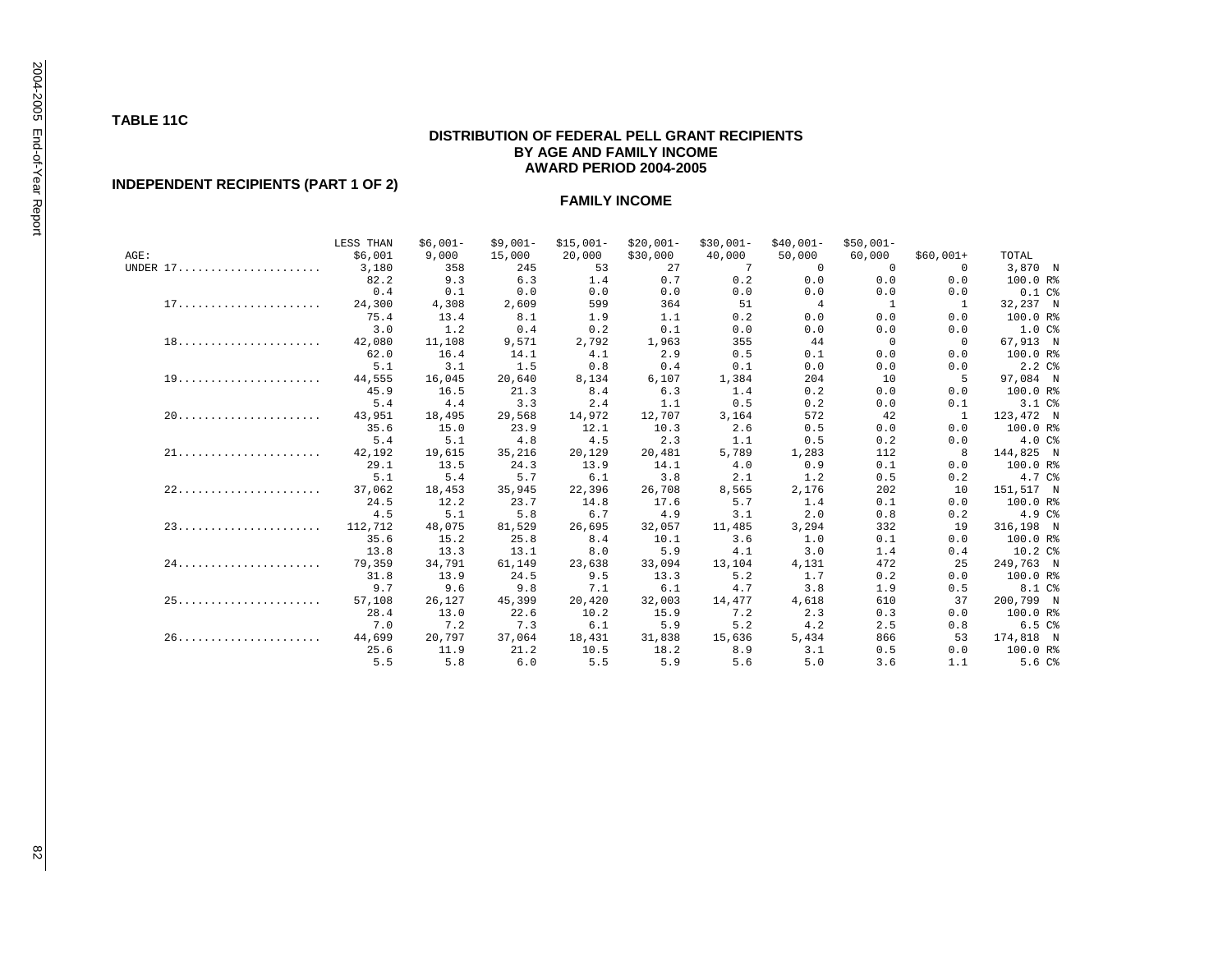### **TABLE 11C**

## **DISTRIBUTION OF FEDERAL PELL GRANT RECIPIENTS BY AGE AND FAMILY INCOME AWARD PERIOD 2004-2005**

## **INDEPENDENT RECIPIENTS (PART 2 OF 2)**

|           | LESS THAN | $$6,001-$ | $$9,001-$ | $$15,001-$ | $$20,001-$ | $$30,001-$ | $$40,001-$ | $$50,001-$ |                |                    |
|-----------|-----------|-----------|-----------|------------|------------|------------|------------|------------|----------------|--------------------|
| AGE:      | \$6.001   | 9,000     | 15,000    | 20,000     | \$30.000   | 40,000     | 50,000     | 60,000     | $$60,001+$     | TOTAL              |
|           | 34,601    | 16,125    | 29,120    | 16,514     | 29,252     | 15,249     | 5,617      | 872        | 67             | 147,417 N          |
|           | 23.5      | 10.9      | 19.8      | 11.2       | 19.8       | 10.3       | 3.8        | 0.6        | 0.0            | 100.0 R%           |
|           | 4.2       | 4.5       | 4.7       | 5.0        | 5.4        | 5.5        | 5.2        | 3.6        | 1.4            | 4.8 C%             |
|           | 28,522    | 13,500    | 24,626    | 14,754     | 27,870     | 15,175     | 5,777      | 979        | 71             | 131,274 N          |
|           | 21.7      | 10.3      | 18.8      | 11.2       | 21.2       | 11.6       | 4.4        | 0.7        | 0.1            | 100.0 R%           |
|           | 3.5       | 3.7       | 4.0       | 4.4        | 5.1        | 5.4        | 5.3        | 4.0        | 1.5            | 4.2 C%             |
|           | 23,906    | 11,209    | 21,019    | 13,574     | 26,269     | 14,769     | 5,930      | 1,032      | 95             | 117,803 N          |
|           | 20.3      | 9.5       | 17.8      | 11.5       | 22.3       | 12.5       | 5.0        | 0.9        | 0.1            | 100.0 R%           |
|           | 2.9       | 3.1       | 3.4       | 4.1        | 4.8        | 5.3        | 5.4        | 4.3        | 2.1            | 3.8C%              |
|           | 20,041    | 9,740     | 18,004    | 12,252     | 23,878     | 14,240     | 5,747      | 1,052      | 104            | 105,058 N          |
|           | 19.1      | 9.3       | 17.1      | 11.7       | 22.7       | 13.6       | 5.5        | 1.0        | 0.1            | 100.0 R%           |
|           | 2.4       | 2.7       | 2.9       | 3.7        | 4.4        | 5.1        | 5.3        | 4.3        | 2.2            | 3.4C <sub>8</sub>  |
| $31 - 40$ | 114,681   | 56,864    | 108,298   | 80,107     | 166,297    | 104,051    | 44,922     | 10,869     | 1,892          | 687,981 N          |
|           | 16.7      | 8.3       | 15.7      | 11.6       | 24.2       | 15.1       | 6.5        | 1.6        | 0.3            | 100.0 R%           |
|           | 14.0      | 15.7      | 17.4      | 24.1       | 30.7       | 37.2       | 41.3       | 44.9       | 40.9           | 22.2 C%            |
|           | 50,982    | 26,452    | 47,587    | 31,128     | 62,406     | 37,569     | 17,332     | 6,214      | 2,070          | 281,740 N          |
|           | 18.1      | 9.4       | 16.9      | 11.0       | 22.2       | 13.3       | 6.2        | 2.2        | 0.7            | 100.0 R%           |
|           | 6.2       | 7.3       | 7.7       | 9.4        | 11.5       | 13.4       | 15.9       | 25.6       | 44.7           | 9.1 <sup>c</sup>   |
| $51-60$   | 14,098    | 7,930     | 12,170    | 5,425      | 8,332      | 4,363      | 1,693      | 559        | 170            | 54,740 N           |
|           | 25.8      | 14.5      | 22.2      | 9.9        | 15.2       | 8.0        | 3.1        | 1.0        | 0.3            | 100.0 R%           |
|           | 1.7       | 2.2       | 2.0       | 1.6        | 1.5        | 1.6        | 1.6        | 2.3        | 3.7            | 1.8 <sup>c</sup>   |
| OVER 60   | 1,592     | 1,602     | 2,217     | 452        | 311        | 155        | 41         | 9          | $\mathfrak{D}$ | 6,381 N            |
|           | 24.9      | 25.1      | 34.7      | 7.1        | 4.9        | 2.4        | 0.6        | 0.1        | 0.0            | 100.0 R%           |
|           | 0.2       | 0.4       | 0.4       | 0.1        | 0.1        | 0.1        | 0.0        | 0.0        | 0.0            | 0.2C <sup>8</sup>  |
| UNKNOWN   | $\Omega$  | $\Omega$  | $\Omega$  | $\Omega$   | 0          | $\Omega$   | $\Omega$   | $\Omega$   | $\Omega$       | 0 N                |
|           | 0.0       | 0.0       | 0.0       | 0.0        | 0.0        | 0.0        | 0.0        | 0.0        | 0.0            | 0.0 R <sup>8</sup> |
|           | 0.0       | 0.0       | 0.0       | 0.0        | 0.0        | 0.0        | 0.0        | 0.0        | 0.0            | $0.0 C$ %          |
| TOTAL     | 819,621   | 361,594   | 621,976   | 332,465    | 541,964    | 279,588    | 108,819    | 24,233     | 4,630          | 3,094,890 N        |
|           | 26.5      | 11.7      | 20.1      | 10.7       | 17.5       | 9.0        | 3.5        | 0.8        | 0.1            | 100.0 R%           |
|           | 100.0     | 100.0     | 100.0     | 100.0      | 100.0      | 100.0      | 100.0      | 100.0      | 100.0          | 100.0 C%           |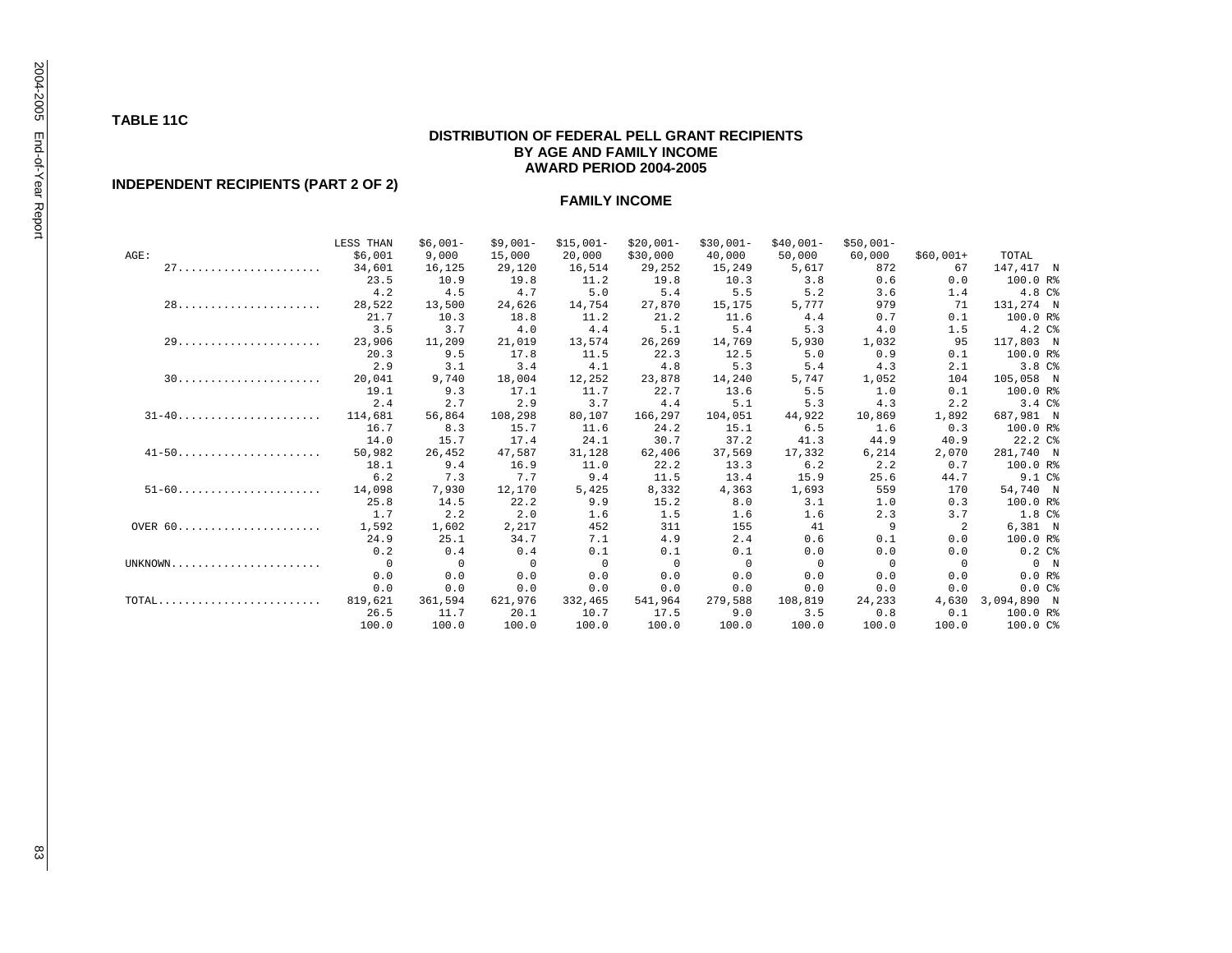## **Section 3: Miscellaneous Student Characteristics**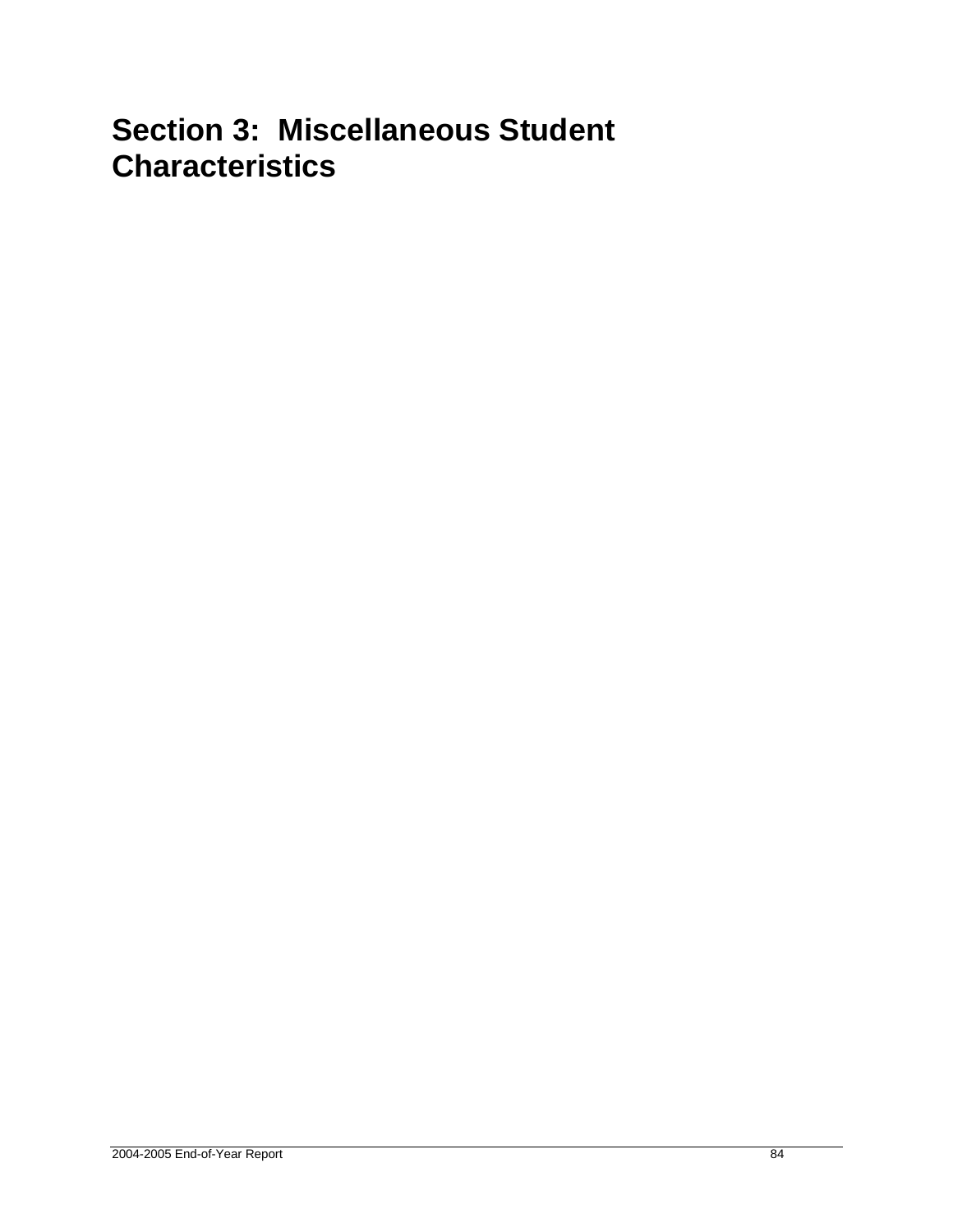## **Table 12: Distribution of Title IV Applicants by Pell Grant Eligibility Status and Income Range**

Table 12 presents a distribution of Title IV applicants by dependency status and income range.

Figures are broken out for total applicants, dependents, independents without dependents other than a spouse, and independents with dependents other than a spouse. Within each of these categories, total Title IV applicants by income are shown, as well as the number of applicants eligible to receive a Pell Grant.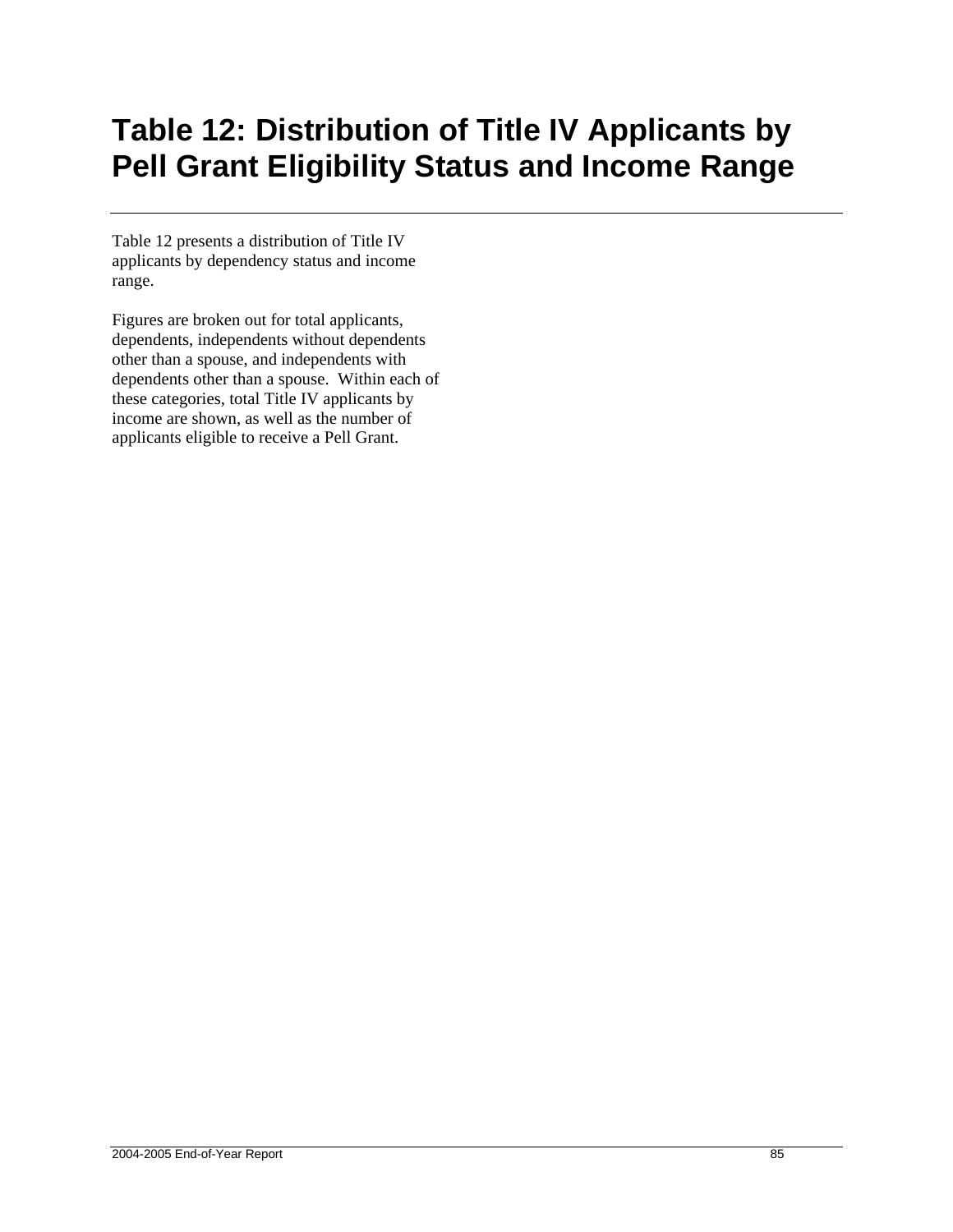#### **TABLE 12**

### **DISTRIBUTION OF TITLE IV AND PELL GRANT APPLICANTS BY ELIGIBILITY STATUS AND INCOME RANGE (PART 1 OF 2) AWARD PERIOD 2004-2005**

#### **INCOME RANGES**

ALL VALID APPLICANTS

|                                                       |           |                    |                     | INCOME RANGES        |                      |                      |                      |                      |            |            |
|-------------------------------------------------------|-----------|--------------------|---------------------|----------------------|----------------------|----------------------|----------------------|----------------------|------------|------------|
|                                                       | LESS THAN | $$6,001-$          | $$9,001-$           | $$15,001-$           | $$20,001-$           | $$30,001-$           | $$40,001-$           | $$50,001-$           |            |            |
|                                                       | 6,001     | 9,000              | 15,000              | 20,000               | 30,000               | 40,000               | 50,000               | 60,000               | $$60,001+$ | TOTAL      |
| TOTAL PELL ELIGIBLE                                   |           |                    |                     |                      |                      |                      |                      |                      |            |            |
| APPLICANTS                                            | 1,443,339 | 631,719            | 1,172,118           | 788,569              | 1,463,376            | 900,634              | 423,080              | 140,911              | 45,790     | 7,009,536  |
| PERCENT OF TOTAL                                      |           |                    |                     |                      |                      |                      |                      |                      |            |            |
| PELL ELIGIBLE APPLICANTS                              | 20.6%     | 9.0%               | 16.7%               | 11.3%                | 20.9%                | 12.9%                | 6.0%                 | 2.0%                 | .7%        | 100.0%     |
| TOTAL TITLE IV APPLICANTS                             | 1,449,468 | 634,344            | 1,189,859           | 976,354              | 1,834,852            | 1,217,676            | 866,219              | 691,936              | 2,678,789  | 11,539,497 |
| PERCENT OF PELL ELIGIBLE                              |           |                    |                     |                      |                      |                      |                      |                      |            |            |
| APPLICANTS IN                                         |           |                    |                     |                      |                      |                      |                      |                      |            |            |
| INCOME RANGE                                          | 99.6%     | 99.6%              | 98.5%               | 80.8%                | 79.8%                | 74.0%                | 48.8%                | 20.4%                | 1.7%       | 60.7%      |
| <b>DEPENDENT</b>                                      |           |                    |                     |                      |                      |                      |                      |                      |            |            |
|                                                       |           |                    |                     | INCOME RANGES        |                      |                      |                      |                      |            |            |
|                                                       | LESS THAN | $$6,001-$          | $$9,001-$           | $$15,001-$           | $$20,001-$           | $$30,001-$           | $$40,001-$           | $$50,001-$           |            |            |
|                                                       | 6,001     | 9,000              | 15,000              | 20,000               | 30,000               | 40,000               | 50,000               | 60,000               | $$60,001+$ | TOTAL      |
| TOTAL PELL ELIGIBLE                                   |           |                    |                     |                      |                      |                      |                      |                      |            |            |
| APPLICANTS                                            | 254,092   | 145,762            | 326,159             | 332,868              | 724,256              | 514,244              | 265,873              | 103,287              | 37,128     | 2,703,669  |
| PERCENT OF TOTAL                                      |           |                    |                     |                      |                      |                      |                      |                      |            |            |
| PELL ELIGIBLE APPLICANTS                              | 9.4%      | 5.4%               | 12.1%               | 12.3%                | 26.8%                | 19.0%                | 9.8%                 | 3.8%                 | 1.4%       | 100.0%     |
| TOTAL TITLE IV APPLICANTS                             | 258,413   | 147,314            | 331,902             | 346,807              | 804,320              | 667,986              | 564,710              | 505,123              | 2,354,630  | 5,981,205  |
| PERCENT OF PELL ELIGIBLE                              |           |                    |                     |                      |                      |                      |                      |                      |            |            |
| APPLICANTS IN                                         |           |                    |                     |                      |                      |                      |                      |                      |            |            |
| INCOME RANGE                                          | 98.3%     | 99.0%              | 98.3%               | 96.0%                | 90.1%                | 77.0%                | 47.1%                | 20.5%                | 1.6%       | 45.2%      |
| INDEPENDENT WITHOUT DEPENDENTS OTHER THAN A SPOUSE    |           |                    |                     |                      |                      |                      |                      |                      |            |            |
|                                                       | LESS THAN |                    |                     | INCOME RANGES        |                      |                      |                      |                      |            |            |
|                                                       | 6,001     | $$6,001-$<br>9,000 | $$9,001-$<br>15,000 | $$15,001-$<br>20,000 | $$20,001-$<br>30,000 | $$30,001-$<br>40,000 | $$40,001-$<br>50,000 | $$50,001-$<br>60,000 | $$60,001+$ | TOTAL      |
| TOTAL PELL ELIGIBLE                                   |           |                    |                     |                      |                      |                      |                      |                      |            |            |
| APPLICANTS                                            | 671,528   | 249,656            | 370,710             | 64,947               | 25,608               | 833                  | 254                  | 139                  | 156        | 1,383,831  |
| PERCENT OF TOTAL                                      |           |                    |                     |                      |                      |                      |                      |                      |            |            |
| PELL ELIGIBLE APPLICANTS                              |           | 18.0%              |                     | 4.7%                 |                      | .1%                  |                      |                      |            | 100.0%     |
|                                                       | 48.5%     |                    | 26.8%               |                      | 1.9%                 |                      | $.0\%$               | $.0\%$               | $.0\%$     |            |
| TOTAL TITLE IV APPLICANTS<br>PERCENT OF PELL ELIGIBLE | 673,271   | 250,713            | 382,635             | 238,685              | 316,566              | 159,210              | 83,220               | 49,252               | 82,286     | 2,235,838  |
| APPLICANTS IN                                         |           |                    |                     |                      |                      |                      |                      |                      |            |            |
| INCOME RANGE                                          | 99.7%     | 99.6%              | 96.9%               | 27.2%                | 8.1%                 | .5%                  | .3%                  | .3%                  | .2%        |            |
|                                                       |           |                    |                     |                      |                      |                      |                      |                      |            | 61.9%      |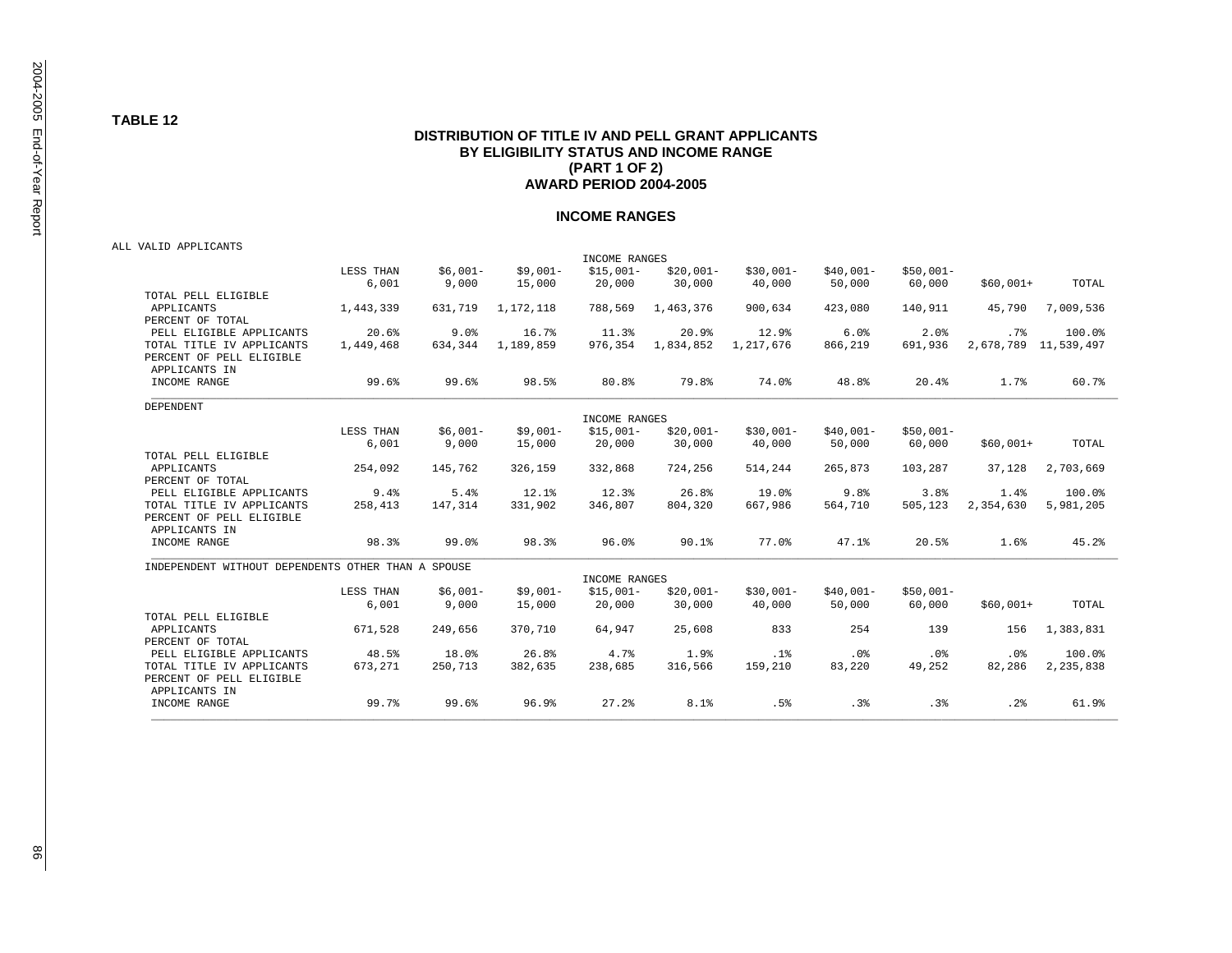**TABLE 12** 

## **DISTRIBUTION OF TITLE IV AND PELL GRANT APPLICANTS BY ELIGIBILITY STATUS AND INCOME RANGE (PART 2 OF 2) AWARD PERIOD 2004-2005**

#### **INCOME RANGES**

#### INDEPENDENT WITH DEPENDENTS OTHER THAN A SPOUSE

|                           |           |           |           | INCOME RANGES |            |            |            |            |            |           |
|---------------------------|-----------|-----------|-----------|---------------|------------|------------|------------|------------|------------|-----------|
|                           | LESS THAN | $$6,001-$ | $$9,001-$ | $$15,001-$    | $$20,001-$ | $$30,001-$ | $$40,001-$ | $$50,001-$ |            |           |
|                           | 6,001     | 9,000     | 15,000    | 20,000        | 30,000     | 40,000     | 50,000     | 60,000     | $$60,001+$ | TOTAL     |
| TOTAL PELL ELIGIBLE       |           |           |           |               |            |            |            |            |            |           |
| APPLICANTS                | 517,719   | 236,301   | 475,249   | 390,754       | 713,512    | 385,557    | 156,953    | 37,485     | 8,506      | 2,922,036 |
| PERCENT OF TOTAL          |           |           |           |               |            |            |            |            |            |           |
| PELL ELIGIBLE APPLICANTS  | 17.7%     | 8.1%      | 16.3%     | 13.4%         | 24.4%      | 13.2%      | 5.4%       | 1.3%       | .3%        | 100.0%    |
| TOTAL TITLE IV APPLICANTS | 517,784   | 236,317   | 475,322   | 390,862       | 713,966    | 390,480    | 218,289    | 137,561    | 241,873    | 3,322,454 |
| PERCENT OF PELL ELIGIBLE  |           |           |           |               |            |            |            |            |            |           |
| APPLICANTS IN             |           |           |           |               |            |            |            |            |            |           |
| INCOME RANGE              | 100.0%    | 100.0%    | 100.0%    | 100.0%        | 99.9%      | 98.7%      | 71.9%      | 27.3%      | 3.5%       | 88.0%     |
|                           |           |           |           |               |            |            |            |            |            |           |

\_\_\_\_\_\_\_\_\_\_\_\_\_\_\_\_\_\_\_\_\_\_\_\_\_\_\_\_\_\_\_\_\_\_\_\_\_\_\_\_\_\_\_\_\_\_\_\_\_\_\_\_\_\_\_\_\_\_\_\_\_\_\_\_\_\_\_\_\_\_\_\_\_\_\_\_\_\_\_\_\_\_\_\_\_\_\_\_\_\_\_\_\_\_\_\_\_\_\_\_\_\_\_\_\_\_\_\_\_\_\_\_\_\_\_\_\_\_\_\_\_\_\_\_\_\_\_\_\_\_\_\_\_\_\_\_\_\_\_\_\_\_\_\_\_\_\_\_ \*\*NOTE: REJECTED APPLICANTS ARE NOT INCLUDED

\*\*NOTE: GRADUATE/PROFESSIONAL STUDENTS NOT INCLUDED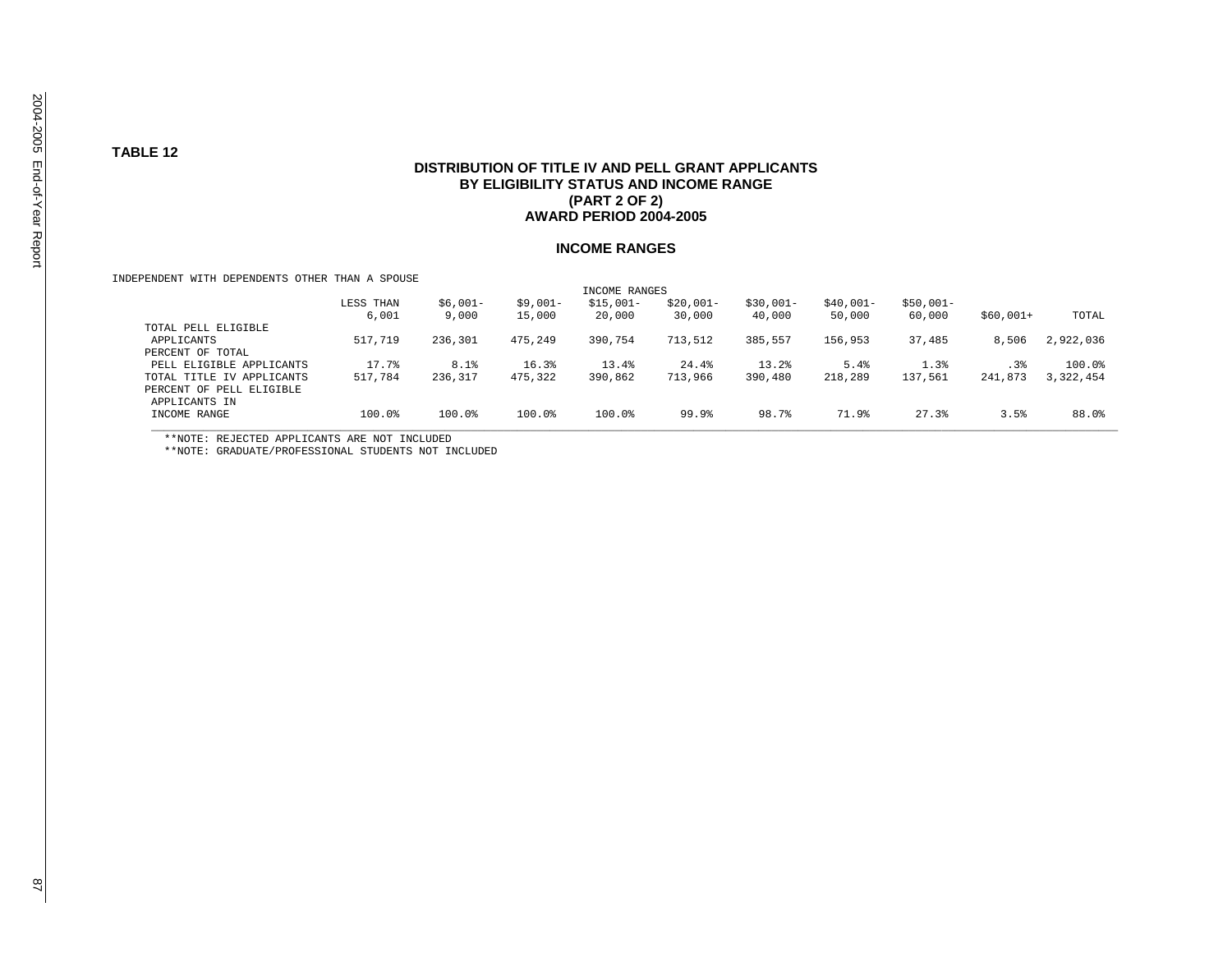## **Table 13: Federal Pell Grant Recipient Enrollment Status by Type and Control of Institution**

Table 13 shows the distribution of Federal Pell Grant recipients by enrollment status and type and control of institution. For recipients whose progress is measured in credit hours, enrollment status is expressed as full-time, three-quartertime, half-time, and less than half-time. The Other category includes persons who changed enrollment status during the year or who had no enrollment status reported, such as students enrolled in clock hour programs.

Note that the Pell Grant recipient system (the common origination and disbursement system) no longer collects enrollment status for Pell Grant recipients from the institution. Table 13 assigns enrollment status based on the ratio of the actual Pell Grant received to the Scheduled Pell Grant.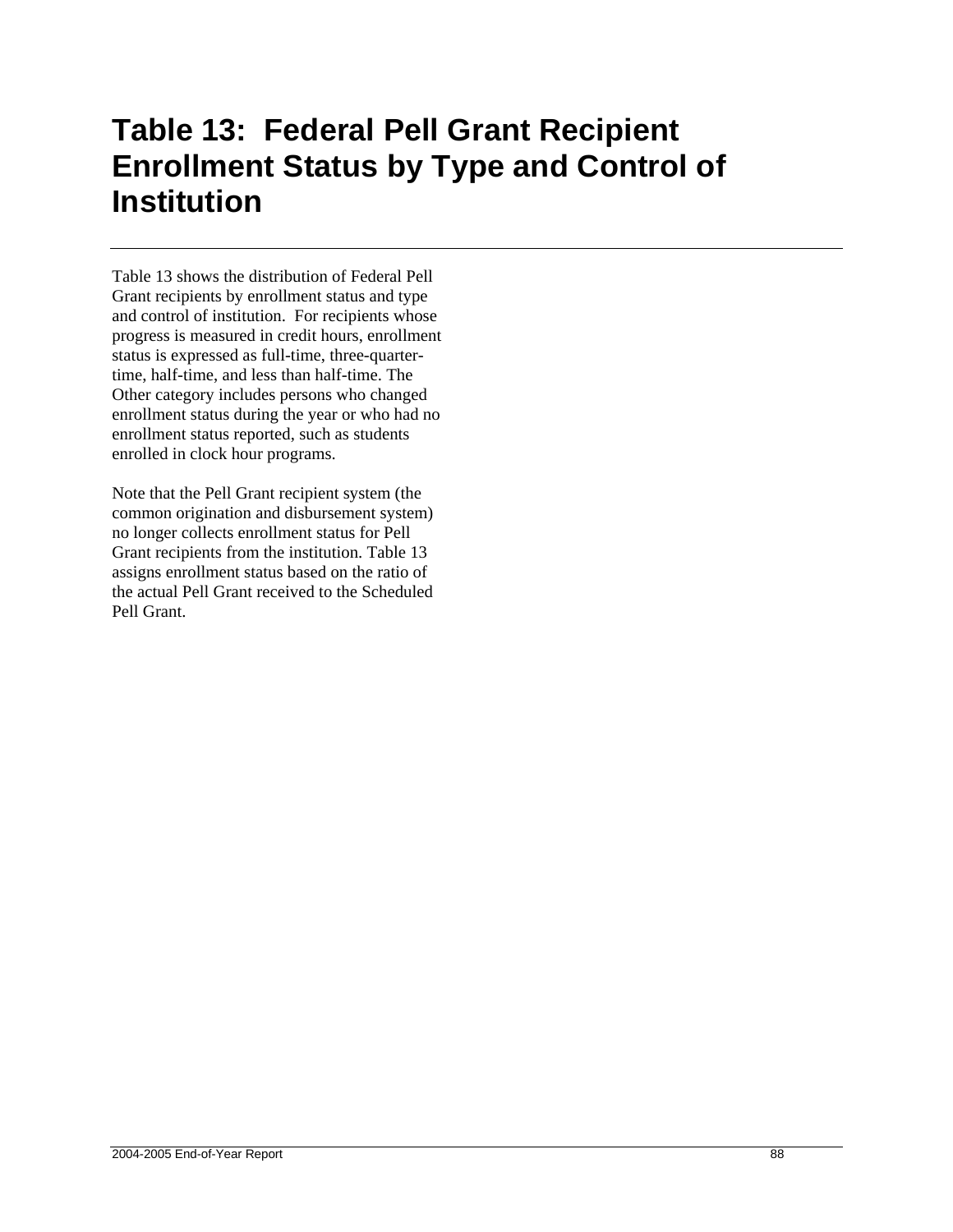## **TABLE 13**

## **FEDERAL PELL GRANT RECIPIENT ENROLLMENT STATUS BY TYPE AND CONTROL OF INSTITUTION AWARD PERIOD 2004-2005**

ALL RECIPIENTS

|                                                                            | FULL TIME |                   |           |         | THREE OUARTER TIME |          |         | HALF TIME         |          |
|----------------------------------------------------------------------------|-----------|-------------------|-----------|---------|--------------------|----------|---------|-------------------|----------|
|                                                                            |           |                   | TNDE-     |         |                    | TNDE-    |         |                   | TNDE-    |
| TYPE OF INSTITUTION:                                                       | TOTAL.    | <b>DEPENDENTS</b> | PENDENTS  | TOTAL   | <b>DEPENDENTS</b>  | PENDENTS | TOTAL.  | <b>DEPENDENTS</b> | PENDENTS |
| TOTAL PUBLIC INSTITUTIONS                                                  | 2,826,744 | 1,342,376         | 1,484,368 | 97,851  | 24,536             | 73,315   | 239,137 | 80,603            | 158,534  |
| FOUR YEAR                                                                  | 1,401,519 | 822,326           | 579,193   | 34,876  | 8,745              | 26,131   | 106,420 | 40,607            | 65,813   |
| TWO YEAR                                                                   | 1,425,225 | 520,050           | 905,175   | 62,975  | 15,791             | 47.184   | 132,717 | 39,996            | 92,721   |
| TOTAL PRIVATE                                                              | 697,384   | 401,001           | 296,383   | 13,913  | 2,342              | 11,571   | 47,424  | 16,079            | 31,345   |
| FOUR YEAR                                                                  | 660,998   | 389,147           | 271,851   | 12,603  | 2,075              | 10,528   | 42,645  | 15,236            | 27,409   |
| TWO YEAR                                                                   | 36,386    | 11,854            | 24,532    | 1,310   | 267                | 1,043    | 4,779   | 843               | 3,936    |
| TOTAL PROPRIETARY                                                          | 754,888   | 187,578           | 567,310   | 10,345  | 2,018              | 8,327    | 85,441  | 13,699            | 71,742   |
| $\text{TOTAL}\ldots\ldots\ldots\ldots\ldots\ldots\ldots\ldots\ldots\ldots$ | 4,279,016 | 1,930,955         | 2,348,061 | 122,109 | 28,896             | 93,213   | 372,002 | 110,381           | 261,621  |

|                                                                        |        | LESS THAN HALF TIME |                          | OTHER   |                   |                          |  |  |
|------------------------------------------------------------------------|--------|---------------------|--------------------------|---------|-------------------|--------------------------|--|--|
| TYPE OF INSTITUTION:                                                   | TOTAL. | DEPENDENTS          | TNDE-<br><b>PENDENTS</b> | TOTAL.  | <b>DEPENDENTS</b> | TNDE-<br><b>PENDENTS</b> |  |  |
| TOTAL PUBLIC INSTITUTIONS                                              | 48,656 | 10,205              | 38,451                   | 313,432 | 91,643            | 221,789                  |  |  |
| FOUR YEAR                                                              | 15,299 | 3,442               | 11,857                   | 98,175  | 34,731            | 63,444                   |  |  |
| TWO YEAR                                                               | 33,357 | 6,763               | 26,594                   | 215,257 | 56,912            | 158,345                  |  |  |
| TOTAL PRIVATE                                                          | 7,317  | 980                 | 6,337                    | 44,468  | 11,305            | 33,163                   |  |  |
| FOUR YEAR                                                              | 6,683  | 860                 | 5,823                    | 35,503  | 9,291             | 26, 212                  |  |  |
| TWO YEAR                                                               | 634    | 120                 | 514                      | 8,965   | 2,014             | 6,951                    |  |  |
| TOTAL PROPRIETARY                                                      | 4,651  | 819                 | 3,832                    | 116,782 | 28.359            | 88,423                   |  |  |
| $\texttt{TOTAL}\ldots\ldots\ldots\ldots\ldots\ldots\ldots\ldots\ldots$ | 60,624 | 12,004              | 48,620                   | 474,682 | 131.307           | 343,375                  |  |  |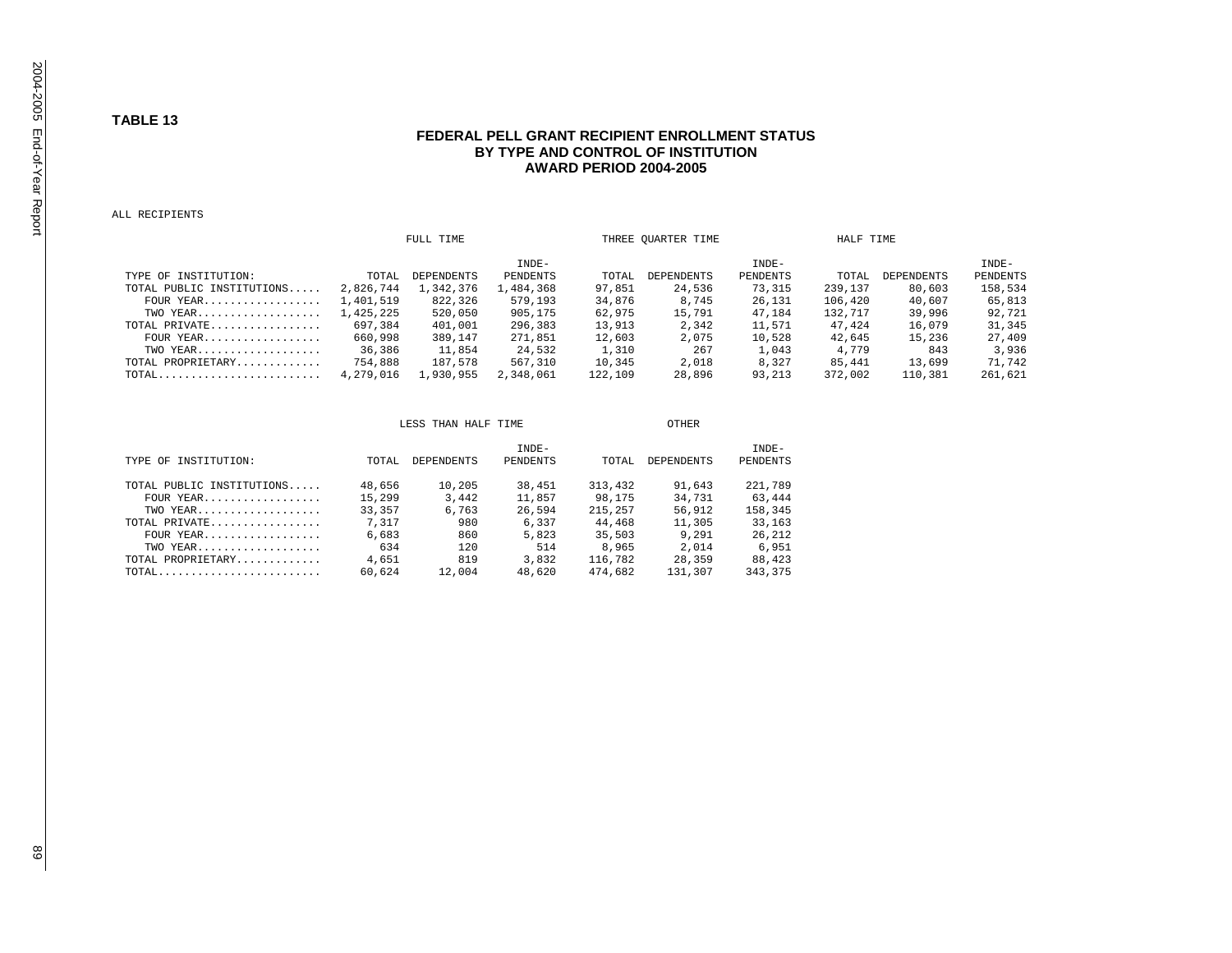## **Table 14: Summary Statistics for Federal Pell Grant Professional Judgment Filers**

Table 14 provides summary statistics for the small percent of applicants who received professional judgment adjustments from their financial aid administrator. Professional judgments refer to the authority given to financial aid administrators to adjust the components of an applicant's EFC or cost of education based on extenuating personal circumstances.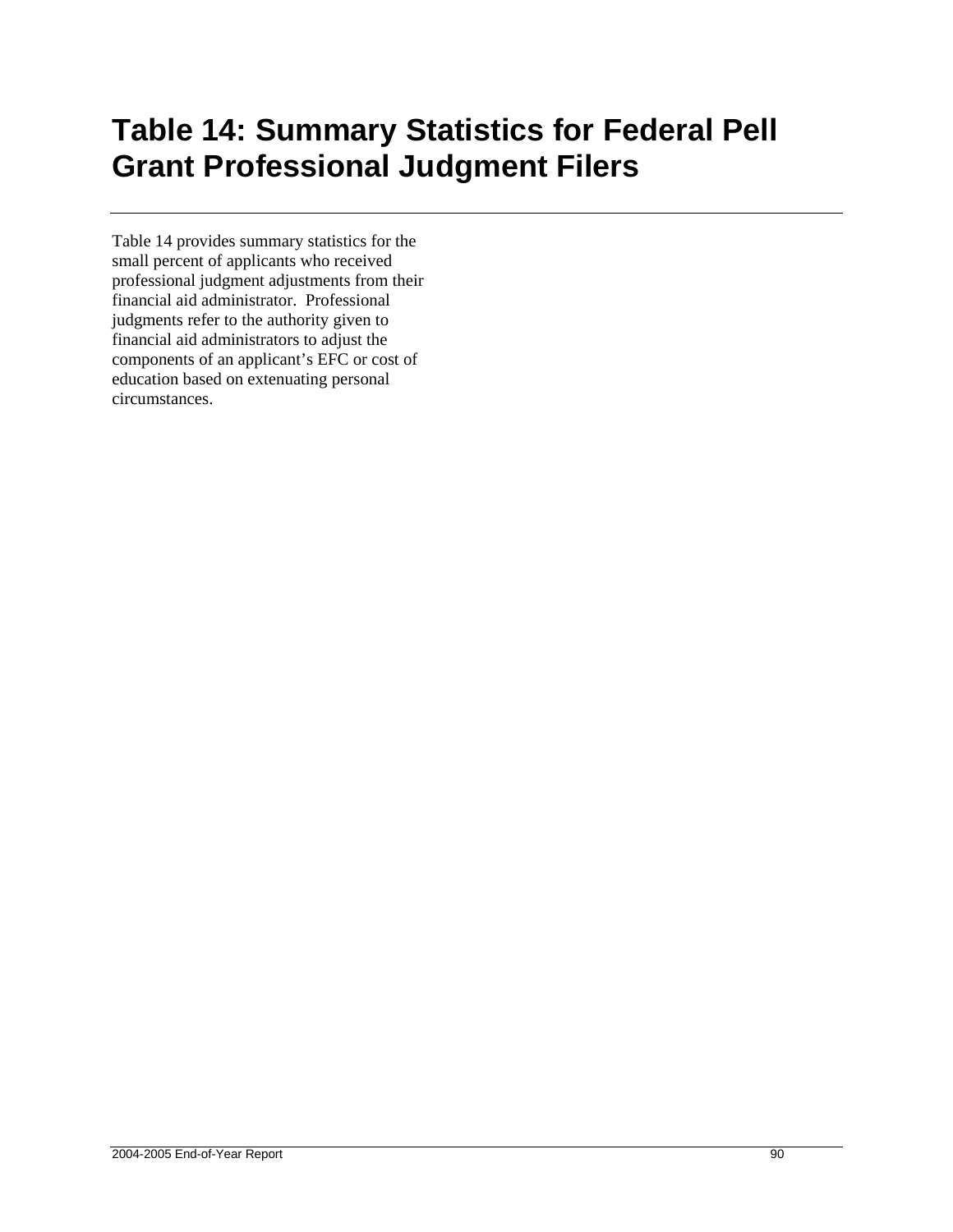## **SUMMARY STATISTICS FOR FEDERAL PELL GRANT APPLICANT PROFESSIONAL JUDGEMENT FILERS AWARD PERIOD 2004-2005**

#### ALL APPLICANTS

|                                                                                                 | DEPENDENT | INDEPENDENT                                  | TOTAL   |
|-------------------------------------------------------------------------------------------------|-----------|----------------------------------------------|---------|
| NUMBER OF TITLE IV APPLICANTS.                                                                  |           | 73,814 70,473                                | 144,287 |
| NUMBER OF TITLE IV APPLICANTS                                                                   |           |                                              |         |
| SUBMITTING VALID                                                                                |           |                                              |         |
| APPLICATIONS                                                                                    | 73,700    | 65,511                                       | 139,211 |
| NUMBER AND PERCENT OF                                                                           |           |                                              |         |
| FEDERAL PELL GRANT                                                                              |           |                                              |         |
| ELIGIBLE APPLICANTS                                                                             |           | 48,800 59,007                                | 107,807 |
|                                                                                                 | 66.1%     | 83.7%                                        | 74.7%   |
| NUMBER AND PERCENT OF                                                                           |           |                                              |         |
|                                                                                                 |           |                                              |         |
| FEDERAL PELL GRANT                                                                              |           |                                              |         |
| INELIGIBLE APPLICANTS                                                                           |           | 24,900 6,504 31,404                          |         |
|                                                                                                 | 33.7%     | 9.2%                                         | 21.8%   |
| NUMBER AND PERCENT OF                                                                           |           |                                              |         |
| APPLICATIONS RETURNED FOR                                                                       |           |                                              |         |
| INSUFFICIENT DATA AND                                                                           |           |                                              |         |
| NEVER RE-SUBMITTED                                                                              |           |                                              |         |
| FOR PROCESSING                                                                                  | $\Omega$  | $\Omega$                                     |         |
|                                                                                                 | $0.0\%$   | $0.0\%$                                      | 0.0%    |
| NUMBER OF FEDERAL PELL GRANT                                                                    |           |                                              |         |
| RECIPIENTS                                                                                      |           | 47,291 55,698                                | 102,989 |
| TOTAL EXPENDITURES                                                                              |           | $$112,198,839$ $$143,540,775$ $$255,739,614$ |         |
| AVERAGE GRANT                                                                                   |           | $$2,373$ $$2,577$                            | \$2,483 |
| NOTE: GRADUATE STUDENTS ARE INCLUDED IN THE OVERALL TOTAL OF STUDENTS, BUT NOT IN THE SUBTOTALS |           |                                              |         |
|                                                                                                 |           |                                              |         |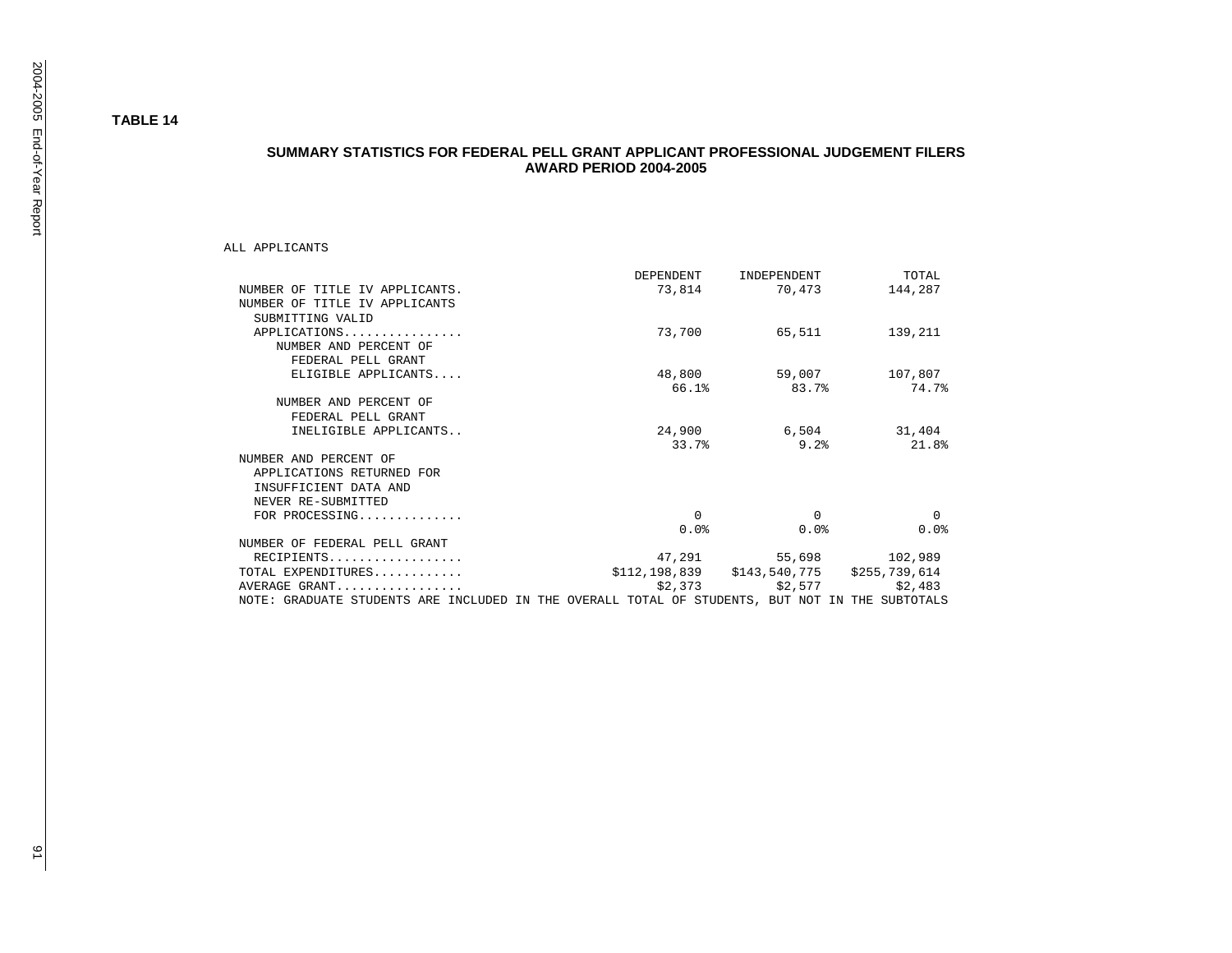## **Table 15: Distribution of Verified Federal Pell Grant Recipients by Family Income and Grant Level**

Table 15 presents family income and grant levels for recipients selected for verification, 54.8 percent of the recipient population.

Verification is a process by which applicants for Federal student aid who meet error-prone criteria are selected and required to present to the institution's financial aid administrator those forms (such as a Federal income tax return and W-2 statements) which confirm the accuracy of the information they reported on their applications.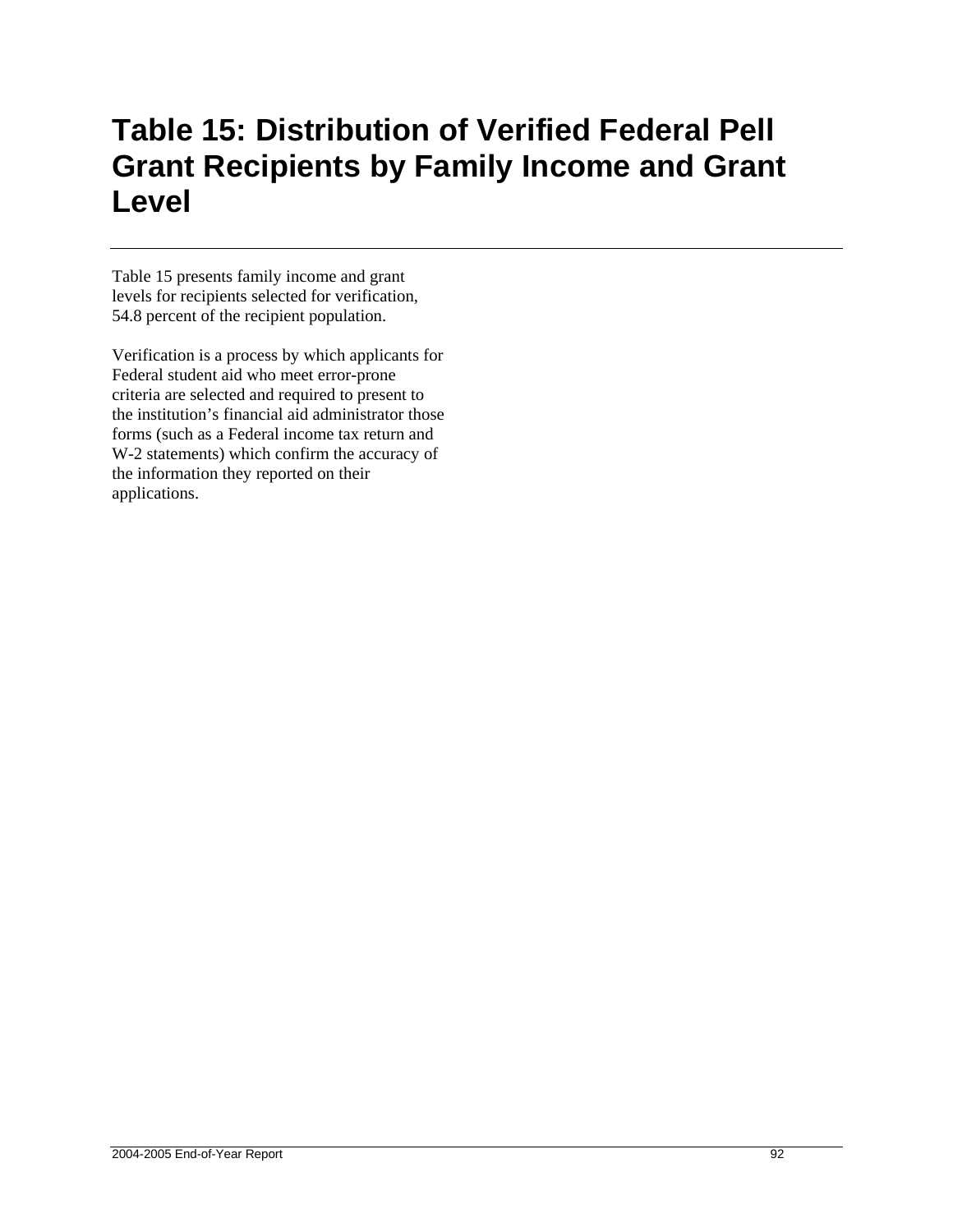## **TABLE 15**

## **DISTRIBUTION OF VERIFIED FEDERAL PELL GRANT RECIPIENTS BY FAMILY INCOME AND GRANT LEVEL AWARD PERIOD 2004-2005**

### **ALL VERIFIED RECIPIENTS**

|                                               | $$1 -$ | $$300-$ | $$600-$ | $$900-$ | $$1,200-$ | $$1,500-$ | $$1,800-$ | $$2,100-$ | $$2,400-$ | $$2,700-$         |
|-----------------------------------------------|--------|---------|---------|---------|-----------|-----------|-----------|-----------|-----------|-------------------|
| FAMILY INCOME:                                | 299    | 599     | 899     | 1,199   | 1,499     | 1,799     | 2,099     | 2,399     | 2,699     | \$2,999           |
| LESS THAN \$6,001                             | 3,464  | 8,888   | 6,989   | 21,696  | 16,488    | 17,789    | 73,894    | 5,663     | 13,492    | 13,758 N          |
|                                               | 0.8    | 2.0     | 1.6     | 5.0     | 3.8       | 4.1       | 16.9      | 1.3       | 3.1       | 3.2 R             |
|                                               | 6.0    | 5.0     | 4.1     | 10.4    | 8.7       | 9.3       | 21.3      | 4.5       | 9.1       | 9.7C <sub>8</sub> |
| $$6,001 -$<br>9,000                           | 1,946  | 4,696   | 5,670   | 10,068  | 8,965     | 12,206    | 26,351    | 5,042     | 8,204     | 9,180 N           |
|                                               | 1.0    | 2.5     | 3.0     | 5.3     | 4.7       | 6.4       | 13.9      | 2.7       | 4.3       | 4.8 R%            |
|                                               | 3.4    | 2.7     | 3.3     | 4.8     | 4.7       | 6.4       | 7.6       | 4.0       | 5.5       | 6.5C%             |
| $$9,001 - 15,000$                             | 6,476  | 16,298  | 15.762  | 23,550  | 18,656    | 18,554    | 45,631    | 10,972    | 14,871    | 12,240 N          |
|                                               | 1.9    | 4.8     | 4.6     | 6.9     | 5.5       | 5.5       | 13.4      | 3.2       | 4.4       | 3.6 R             |
|                                               | 11.2   | 9.3     | 9.3     | 11.2    | 9.9       | 9.7       | 13.2      | 8.8       | 10.0      | 8.6 C%            |
| $$15,001 - 20,000$                            | 5,052  | 11,851  | 8,485   | 15,616  | 11,620    | 13,291    | 40,068    | 6,695     | 11,039    | 9,088 N           |
|                                               | 1.7    | 4.0     | 2.8     | 5.2     | 3.9       | 4.4       | 13.4      | 2.2       | 3.7       | 3.0 R             |
|                                               | 8.7    | 6.7     | 5.0     | 7.5     | 6.1       | 6.9       | 11.6      | 5.3       | 7.5       | 6.4 C%            |
| $$20,001 - 30,000$                            | 10,446 | 29,678  | 32,018  | 43,166  | 43,155    | 47,322    | 81,619    | 33,147    | 43,857    | 48,064 N          |
|                                               | 1.4    | 3.9     | 4.2     | 5.6     | 5.6       | 6.2       | 10.7      | 4.3       | 5.7       | 6.3 R             |
|                                               | 18.1   | 16.8    | 18.9    | 20.6    | 22.8      | 24.7      | 23.6      | 26.4      | 29.6      | 33.9 C%           |
| $$30,001 - 40,000$                            | 12,412 | 39,835  | 46,409  | 49,080  | 50,312    | 49,315    | 49,914    | 40,430    | 38,248    | 36,542 N          |
|                                               | 2.4    | 7.7     | 8.9     | 9.4     | 9.7       | 9.5       | 9.6       | 7.8       | 7.4       | 7.0 R%            |
|                                               | 21.5   | 22.6    | 27.3    | 23.4    | 26.6      | 25.7      | 14.4      | 32.2      | 25.8      | 25.8C             |
| $$40,001 - 50,000$                            | 11,970 | 39,817  | 34,562  | 30,166  | 26,644    | 23,512    | 21,370    | 18,124    | 14,951    | 10,871 N          |
|                                               | 4.8    | 16.0    | 13.9    | 12.1    | 10.7      | 9.4       | 8.6       | 7.3       | 6.0       | 4.4 R%            |
|                                               | 20.7   | 22.6    | 20.4    | 14.4    | 14.1      | 12.3      | 6.2       | 14.5      | 10.1      | 7.7 C%            |
| $$50,001 - 60,000$                            | 4,616  | 17,944  | 14,992  | 12,629  | 10,656    | 8,212     | 6,366     | 4,585     | 3,026     | 1,781 N           |
|                                               | 5.3    | 20.6    | 17.2    | 14.5    | 12.2      | 9.4       | 7.3       | 5.3       | 3.5       | 2.0 R             |
|                                               | 8.0    | 10.2    | 8.8     | 6.0     | 5.6       | 4.3       | 1.8       | 3.7       | 2.0       | 1.3C <sup>8</sup> |
| $$60,001 + \ldots + \ldots + \ldots + \ldots$ | 1,436  | 7.133   | 4,843   | 3,635   | 2,495     | 1,700     | 1,242     | 728       | 434       | 268 N             |
|                                               | 5.8    | 28.8    | 19.5    | 14.7    | 10.1      | 6.9       | 5.0       | 2.9       | 1.8       | 1.1 R%            |
|                                               | 2.5    | 4.0     | 2.9     | 1.7     | 1.3       | 0.9       | 0.4       | 0.6       | 0.3       | 0.2C <sup>8</sup> |
| TOTAL                                         | 57,818 | 176,140 | 169,730 | 209,606 | 188,991   | 191,901   | 346,455   | 125,386   | 148,122   | 141,792 N         |
|                                               | 2.0    | 6.1     | 5.8     | 7.2     | 6.5       | 6.6       | 11.9      | 4.3       | 5.1       | 4.9 R%            |
|                                               | 100.0  | 100.0   | 100.0   | 100.0   | 100.0     | 100.0     | 100.0     | 100.0     | 100.0     | 100.0 C%          |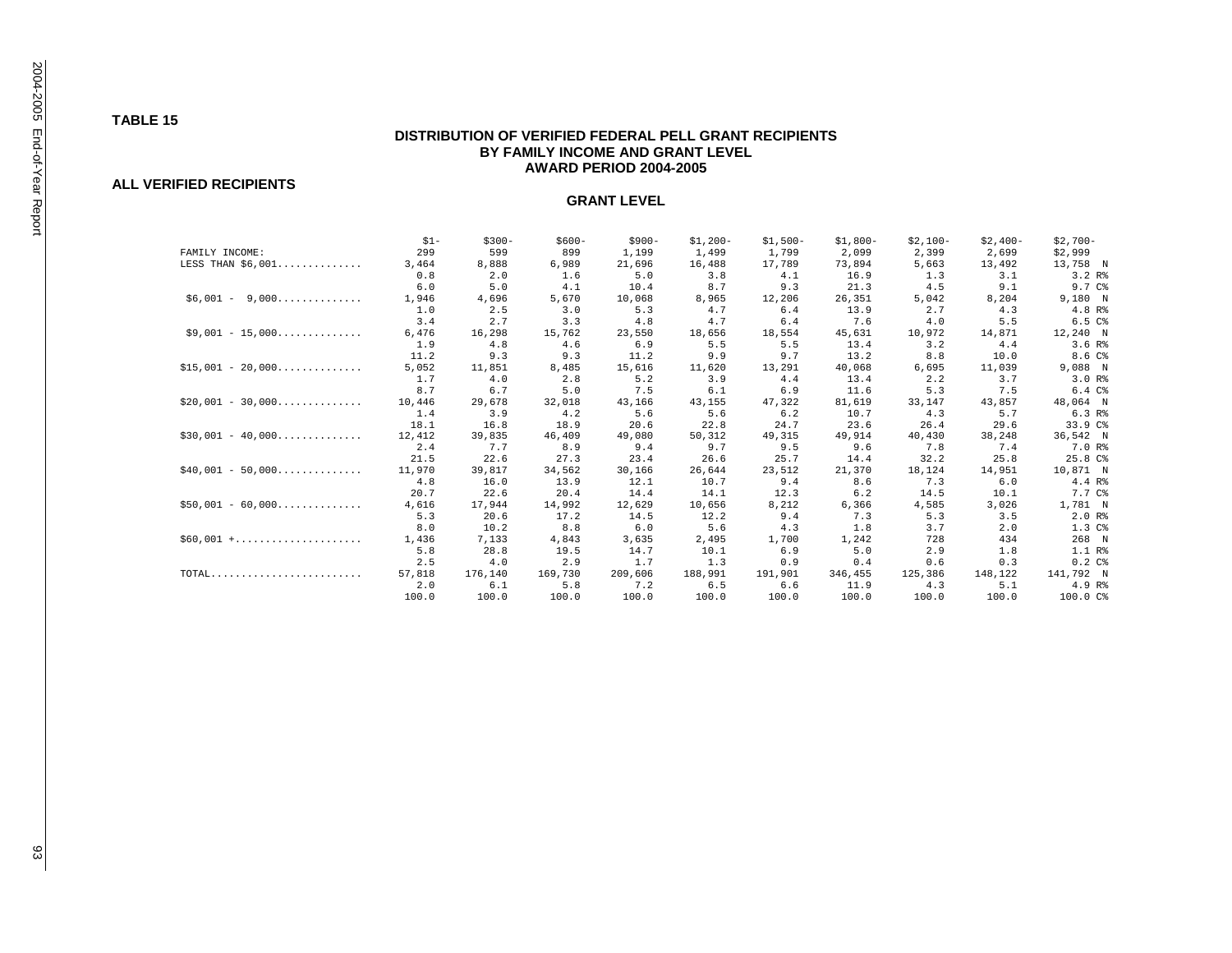**TABLE 15** 

## **DISTRIBUTION OF VERIFIED FEDERAL PELL GRANT RECIPIENTS BY FAMILY INCOME AND GRANT LEVEL AWARD PERIOD 2004-2005**

#### **ALL VERIFIED RECIPIENTS**

|                                                                  | $$3.000-$ | $$3,300-$       | $$3.600-$                 |         |                   |
|------------------------------------------------------------------|-----------|-----------------|---------------------------|---------|-------------------|
| FAMILY INCOME:                                                   |           |                 | 3,299 3,599 4,049 \$4,050 |         | TOTAL             |
| LESS THAN \$6,001 22,438 23,985                                  |           |                 | 24,575                    | 182,856 | 435,975 N         |
|                                                                  | 5.1       | 5.5             | 5.6                       | 41.9    | 100.0 R%          |
|                                                                  | 13.6      | 14.3            | 10.1                      | 31.5    | 15.0 C%           |
| $$6,001 - 9,000$                                                 | 14,043    | 16,024          | 20,275                    | 47,250  | 189,920 N         |
|                                                                  | 7.4       | 8.4             | 10.7                      | 24.9    | 100.0 R%          |
|                                                                  | 8.5       | 9.6             | 8.4                       | 8.1     | 6.5C              |
| $$9,001 - 15,000$                                                | 16,157    | 16,281          | 23,623                    | 100,558 | 339,629 N         |
|                                                                  | 4.8       | 4.8             | 7.0                       | 29.6    | 100.0 R%          |
|                                                                  | 9.8       | 9.7             | 9.7                       | 17.3    | 11.7 C%           |
| $$15,001 - 20,000$                                               | 14,582    | 16,886          | 33,010                    | 101,453 | 298,736 N         |
|                                                                  | 4.9       | 5.7             | 11.0                      | 34.0    | 100.0 R%          |
|                                                                  | 8.9       | 10.1            | 13.6                      | 17.5    | $10.3C$ %         |
| $$20.001 - 30.000$                                               | 56,238    | 63,280          | 109,398                   | 124,237 | 765,625 N         |
|                                                                  | 7.3       | 8.3             | 14.3                      | 16.2    | 100.0 R%          |
|                                                                  | 34.2      | 37.7            | 45.1                      | 21.4    | 26.3C8            |
| $$30,001 - 40,000$                                               | 32,865    | 26,425          | 28,038                    | 20,252  | 520,077 N         |
|                                                                  | 6.3       | 5.1             | 5.4                       | 3.9     | 100.0 R%          |
|                                                                  | 20.0      | 15.8            | 11.6                      | 3.5     | 17.9 C%           |
| $$40,001 - 50,000$                                               | 7,006     | 4,255           | 3,118                     | 2,713   | 249,079 N         |
|                                                                  | 2.8       | 1.7             | 1.3                       | 1.1     | 100.0 R%          |
|                                                                  | 4.3       | 2.5             | 1.3                       | 0.5     | 8.6 C%            |
| $$50,001 - 60,000$                                               | 990       | 463             | 400                       | 634     | 87,294 N          |
|                                                                  | 1.1       | 0.5             | 0.5                       | 0.7     | 100.0 R%          |
|                                                                  | 0.6       | 0.3             | 0.2                       | 0.1     | 3.0C <sub>8</sub> |
| $$60,001$ +                                                      | 175       | 105             | 176                       | 413     | 24,783 N          |
|                                                                  | 0.7       | 0.4             | 0.7                       | 1.7     | 100.0 R%          |
|                                                                  | 0.1       | 0.1             | 0.1                       | 0.1     | 0.9C%             |
| $\texttt{TOTAL} \dots \dots \dots \dots \dots \dots \dots \dots$ | 164,494   | 167,704 242,613 |                           | 580,366 | 2,911,118 N       |
|                                                                  | 5.7       |                 | 5.8 8.3                   | 19.9    | 100.0 R%          |
|                                                                  | 100.0     | 100.0           | 100.0                     | 100.0   | 100.0 C%          |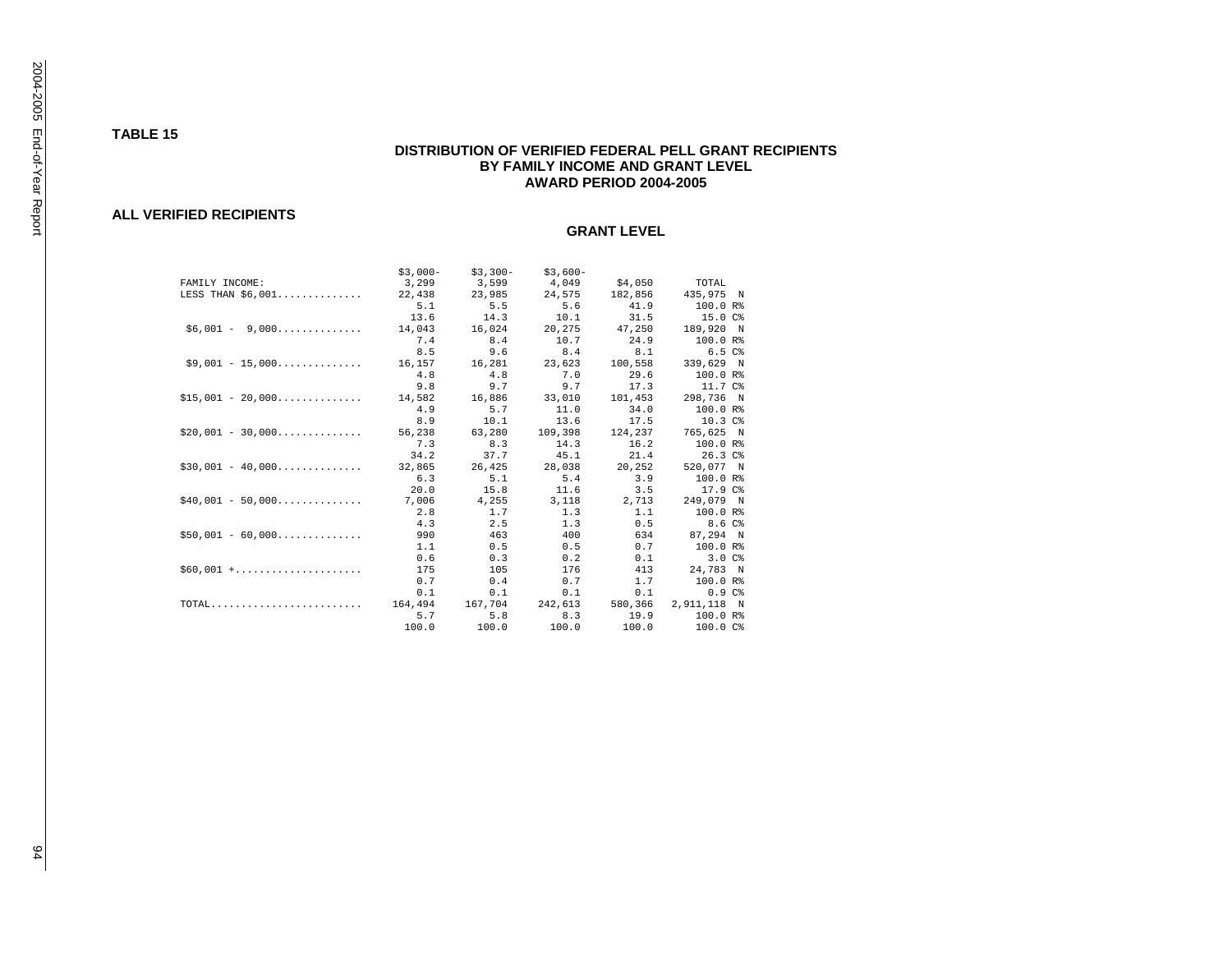# **Section 4: Students by Application Type**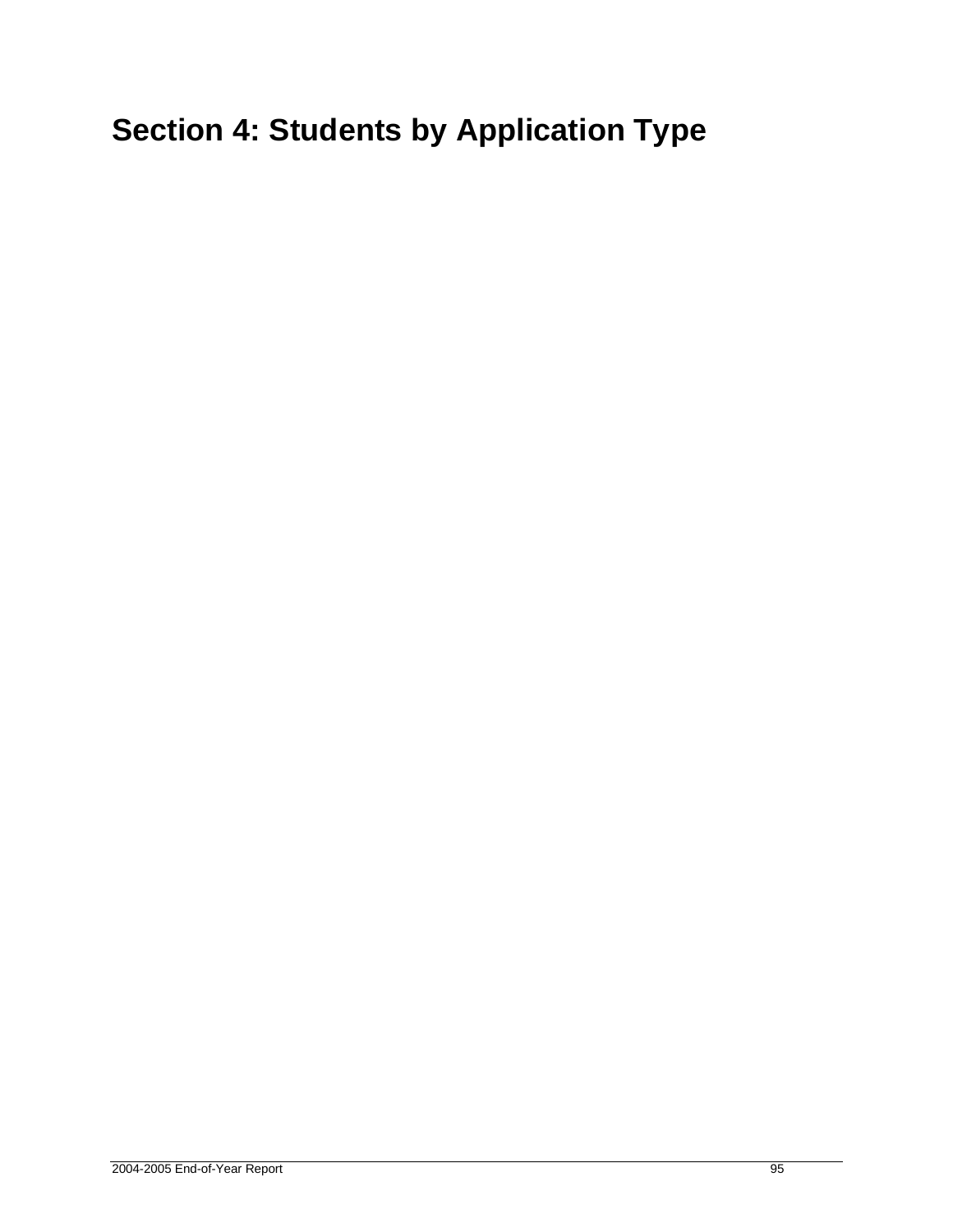## **Table 16: Summary Statistics by Application Type**

Table 16 presents summary statistics by application type for all Title IV applicants. These statistics include information on all applicants, valid applicants (applicants less applications returned for insufficient data and never re-submitted), and applicants selected for verification, as well as data on Federal Pell Grant recipients by application type.

In 2004-2005, a student applied for Title IV student aid in one of several ways: submitting paper initial or renewal application form, completing an electronic initial or renewal application at the

school, who then submitted the data directly to the Central Processing System (CPS), or applying via an electronic initial or renewal application on the World Wide Web.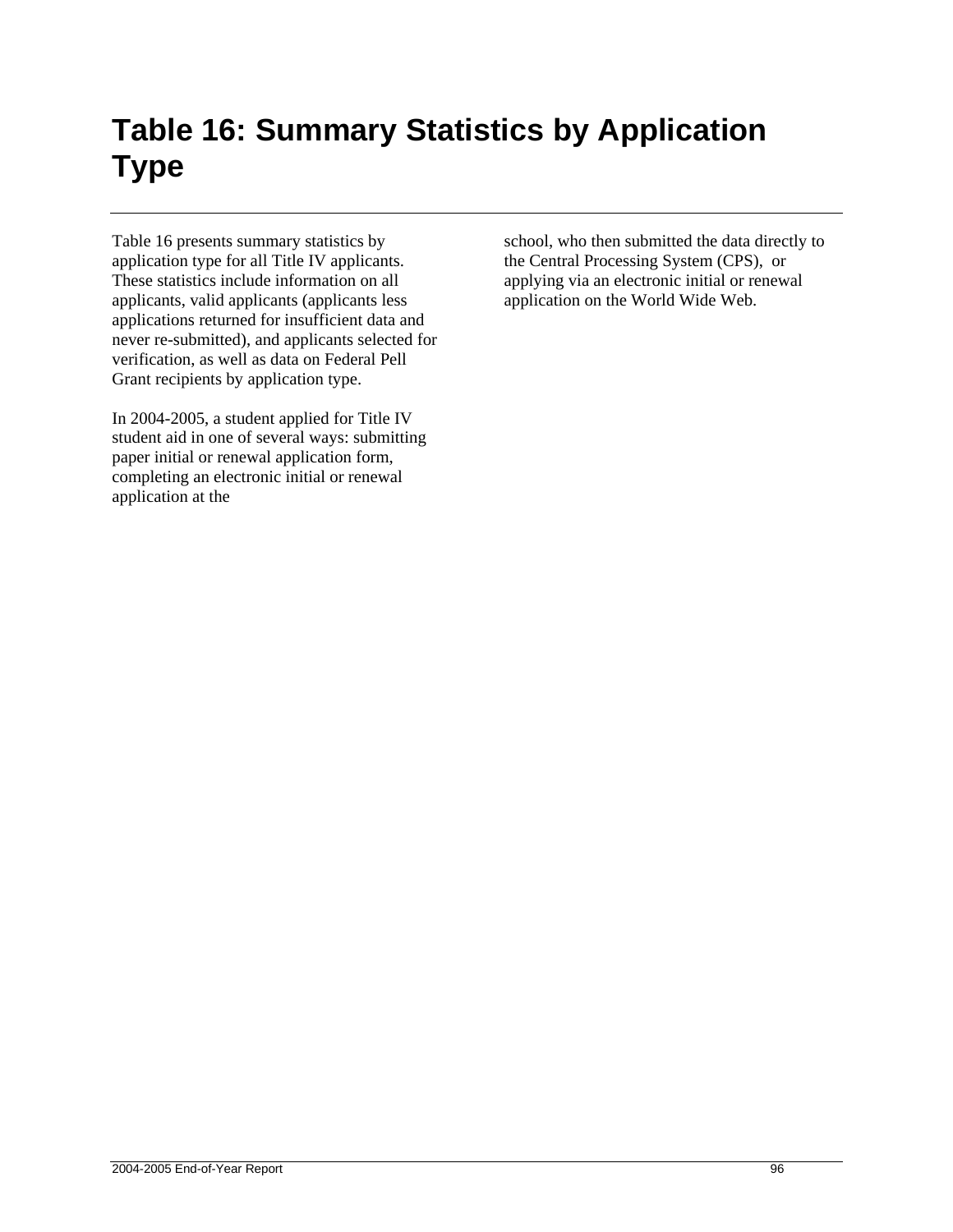#### **TABLE 16**

### **SUMMARY STATISTICS BY APPLICATION TYPE AWARD PERIOD 2004-2005**

**ALL APPLICANTS** 

|                                                                                                   |            | ELECTRONIC                  | ELECTRONIC |                                                                        |         |                                |
|---------------------------------------------------------------------------------------------------|------------|-----------------------------|------------|------------------------------------------------------------------------|---------|--------------------------------|
|                                                                                                   | ELECTRONIC | FAFSA                       | RENEWAL    | PAPER                                                                  | PAPER   |                                |
|                                                                                                   | INITIAL    | ON THE WEB                  | ON THE WEB | INITIAL                                                                | RENEWAL | TOTAL                          |
| NUMBER OF TITLE IV APPLICANTS.<br>NUMBER OF TITLE IV PELL GRANT<br>APPLICANTS SUBMITTING          | 705,125    | 5,422,396                   | 4,888,850  | 1,820,041                                                              | 701,828 | 13,538,240                     |
| VALID APPLICATIONS<br>NUMBER AND PERCENT OF<br>FEDERAL PELL GRANT                                 | 687,463    | 4,552,580                   | 4,018,604  | 1,620,047                                                              | 660,803 | 11,539,497                     |
| ELIGIBLE APPLICANTS                                                                               | 74.8%      | 527,450 2,724,685<br>50.2%  | 46.6%      | 2,278,394 1,075,550 403,457<br>59.1%                                   | 57.5%   | 7,009,536<br>51.8%             |
| NUMBER AND PERCENT OF<br>FEDERAL PELL GRANT                                                       |            |                             |            |                                                                        |         |                                |
| INELIGIBLE APPLICANTS                                                                             |            | 160,013 1,827,895 1,740,210 |            | 544,497                                                                | 257,346 | 4,529,961                      |
|                                                                                                   | 22.7%      | 33.7%                       | 35.6%      | $29.9$ <sup>8</sup>                                                    | 36.7%   | 33.5%                          |
| NUMBER AND PERCENT OF<br>APPLICATIONS RETURNED FOR<br>INSUFFICIENT DATA AND<br>NEVER RE-SUBMITTED |            |                             |            |                                                                        |         |                                |
| FOR PROCESSING                                                                                    | 2,248      | 206,216                     | 27,483     | 80,711                                                                 | 19,131  | 335,789                        |
|                                                                                                   | 0.3%       | 3.8%                        | 0.6%       | 4.4%                                                                   | 2.7%    | 2.5%                           |
| NUMBER OF ELIGIBLE APPLICANTS                                                                     |            |                             |            |                                                                        |         |                                |
| SELECTED FOR VERIFICATION                                                                         | 185,224    | 1,687,075                   | 1,371,183  | 663,156                                                                | 246,295 | 4,152,933                      |
| NUMBER OF FEDERAL                                                                                 |            |                             |            |                                                                        |         |                                |
| PELL GRANT RECIPIENTS                                                                             |            |                             |            | 403,599 1,897,084 1,935,011 754,946                                    | 317,793 | 5,308,433                      |
| TOTAL EXPENDITURES                                                                                |            |                             |            | \$958,356,682    \$4,487,858,878    \$4,976,361,537    \$1,911,169,722 |         | \$816,192,941 \$13,149,939,760 |
| AVERAGE GRANT                                                                                     | \$2,375    | \$2,366                     | \$2,572    | \$2,532                                                                | \$2,568 | \$2,477                        |
| NOTE: GRADUATE STUDENTS ARE INCLUDED IN THE OVERALL TOTAL OF STUDENTS, BUT NOT IN THE SUBTOTALS   |            |                             |            |                                                                        |         |                                |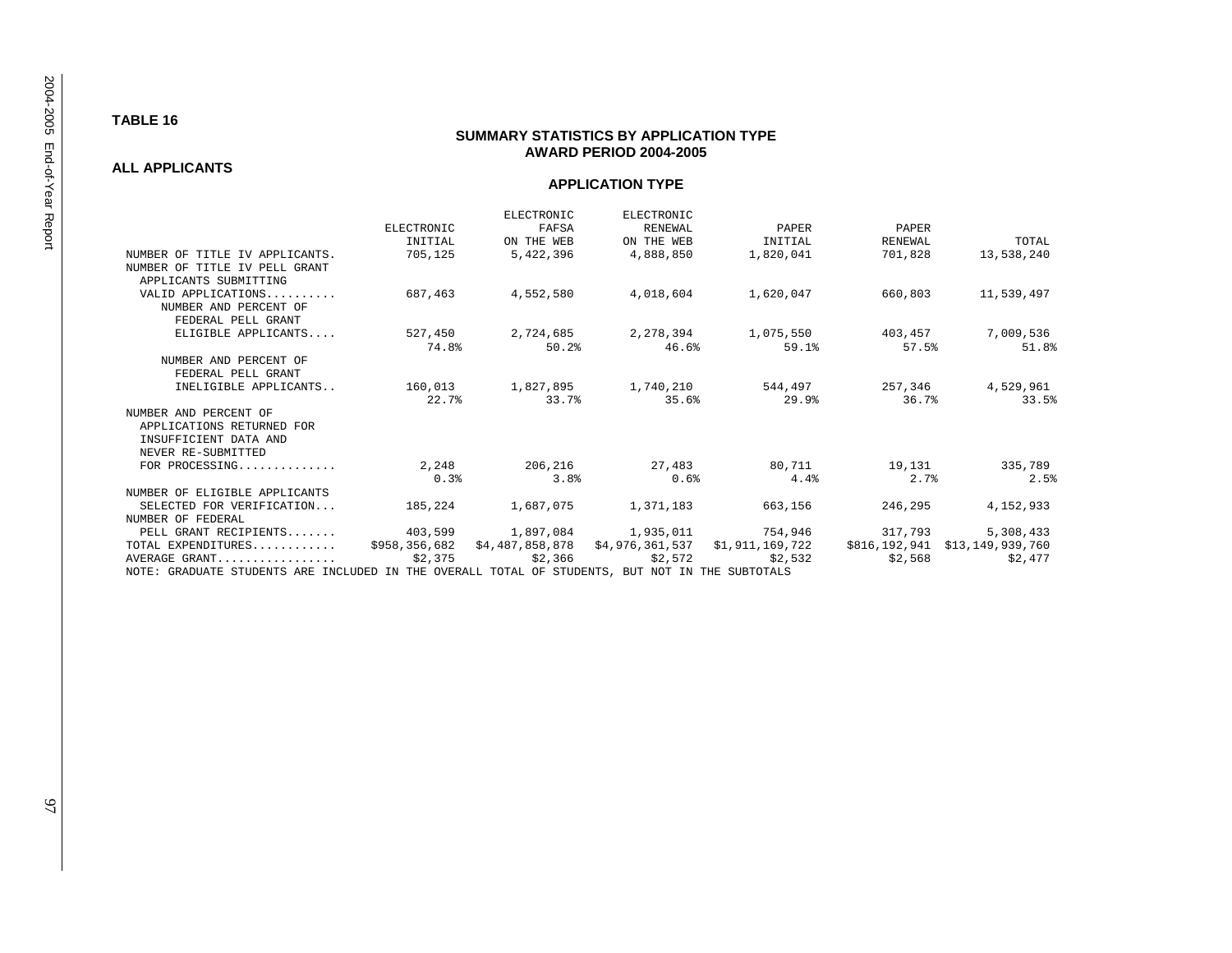## **Table 17: Distribution of Federal Pell Grant Recipients by Family Income and Application Type**

Table 17A: Total Table 17B: Dependent Table 17C: Independent

Tables 17A, 17B, and 17C display the distribution of Federal Pell Grant recipients by family income for each application type. These tables present this information for total recipients, dependents, and independents, respectively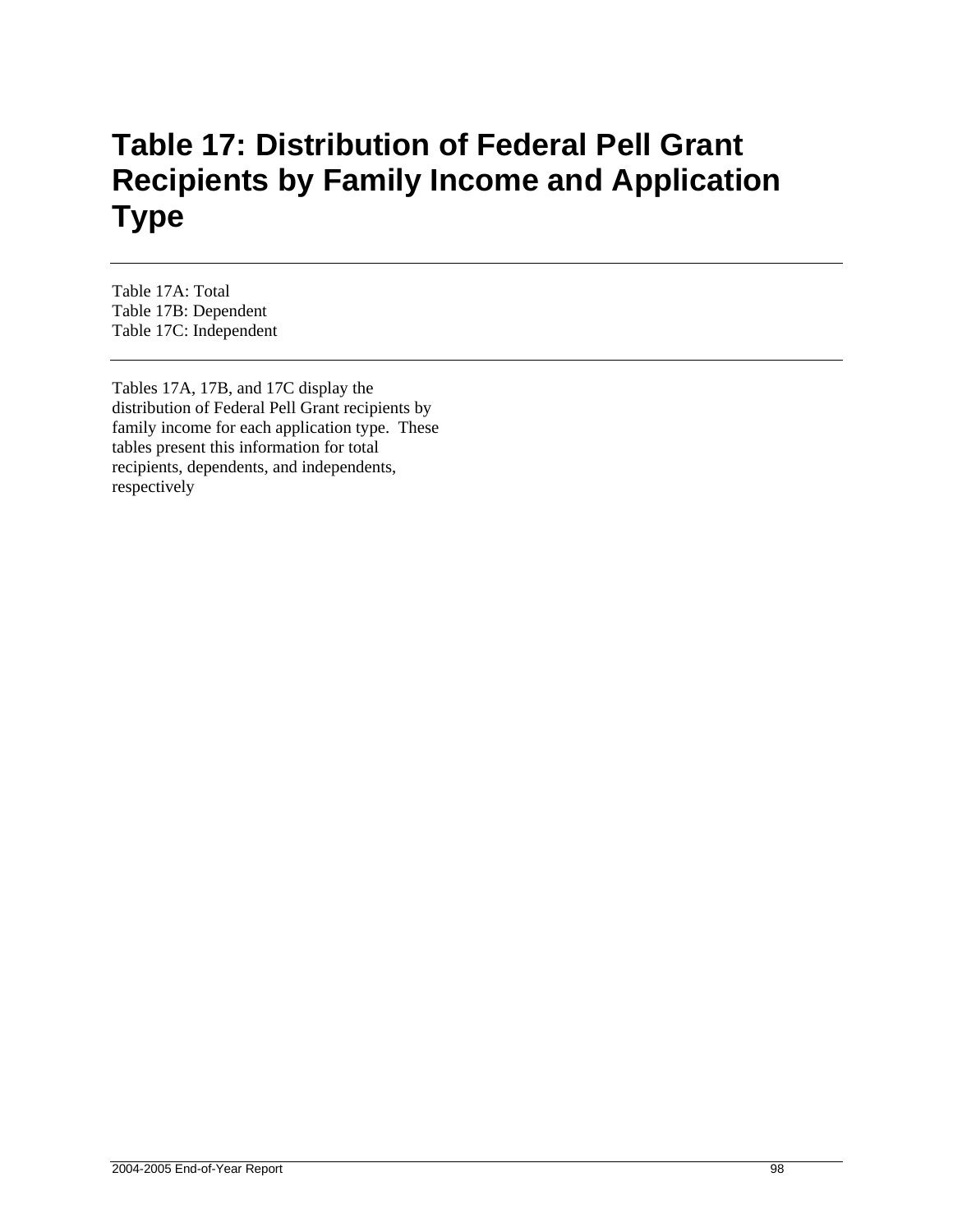## **DISTRIBUTION OF FEDERAL PELL GRANT RECIPIENTS BY FAMILY INCOME AND APPLICATION TYPE AWARD PERIOD 2004-2005**

**ALL RECIPIENTS** 

|                                               |            | ELECTRONIC | ELECTRONIC |         |         |                    |
|-----------------------------------------------|------------|------------|------------|---------|---------|--------------------|
|                                               | ELECTRONIC | FAFSA      | RENEWAL    | PAPER   | PAPER   |                    |
| FAMILY INCOME:                                | INITIAL    | ON THE WEB | ON THE WEB | INITIAL | RENEWAL | TOTAL              |
| LESS THAN \$6,001                             | 97,374     | 354,379    | 359,742    | 138,459 | 56,549  | 1,006,503 N        |
|                                               | 9.7        | 35.2       | 35.7       | 13.8    | 5.6     | 100.0 R%           |
|                                               | 24.1       | 18.7       | 18.6       | 18.3    | 17.8    | 19.0 C%            |
| $$6,001 - 9,000$                              | 47,231     | 169,798    | 168,298    | 69,117  | 28,651  | 483,095 N          |
|                                               | 9.8        | 35.1       | 34.8       | 14.3    | 5.9     | 100.0 R%           |
|                                               | 11.7       | 9.0        | 8.7        | 9.2     | 9.0     | 9.1C <sub>6</sub>  |
| $$9,001 - 15,000$                             | 77,720     | 318,918    | 318,072    | 125,764 | 52,516  | 892,990 N          |
|                                               | 8.7        | 35.7       | 35.6       | 14.1    | 5.9     | 100.0 R%           |
|                                               | 19.3       | 16.8       | 16.4       | 16.7    | 16.5    | 16.8 C%            |
| $$15.001 - 20.000$                            | 51,091     | 220,396    | 209,898    | 91,430  | 37,918  | 610,733 N          |
|                                               | 8.4        | 36.1       | 34.4       | 15.0    | 6.2     | 100.0 R%           |
|                                               | 12.7       | 11.6       | 10.8       | 12.1    | 11.9    | 11.5 C%            |
| $$20,001 - 30,000$                            | 78,470     | 411,096    | 417,526    | 168,476 | 71,633  | 1,147,201 N        |
|                                               | 6.8        | 35.8       | 36.4       | 14.7    | 6.2     | 100.0 R%           |
|                                               | 19.4       | 21.7       | 21.6       | 22.3    | 22.5    | 21.6C              |
| $$30.001 - 40.000$                            | 35,390     | 255,356    | 273,910    | 99,634  | 42,695  | 706,985 N          |
|                                               | 5.0        | 36.1       | 38.7       | 14.1    | 6.0     | 100.0 R%           |
|                                               | 8.8        | 13.5       | 14.2       | 13.2    | 13.4    | 13.3C <sub>8</sub> |
| $$40.001 - 50.000$                            | 12,944     | 118,331    | 130,115    | 44,047  | 19,445  | 324,882 N          |
|                                               | 4.0        | 36.4       | 40.0       | 13.6    | 6.0     | 100.0 R%           |
|                                               | 3.2        | 6.2        | 6.7        | 5.8     | 6.1     | 6.1C <sup>8</sup>  |
| $$50,001 - 60,000$                            | 2,838      | 37,752     | 44,777     | 14,136  | 6,649   | 106,152 N          |
|                                               | 2.7        | 35.6       | 42.2       | 13.3    | 6.3     | 100.0 R%           |
|                                               | 0.7        | 2.0        | 2.3        | 1.9     | 2.1     | 2.0C <sub>8</sub>  |
| $$60,001 + \ldots + \ldots + \ldots + \ldots$ | 541        | 11,058     | 12,673     | 3,883   | 1,737   | 29,892 N           |
|                                               | 1.8        | 37.0       | 42.4       | 13.0    | 5.8     | 100.0 R%           |
|                                               | 0.1        | 0.6        | 0.7        | 0.5     | 0.5     | 0.6C <sup>8</sup>  |
| $TOTAL$                                       | 403,599    | 1,897,084  | 1,935,011  | 754,946 | 317,793 | 5,308,433 N        |
|                                               | 7.6        | 35.7       | 36.5       | 14.2    | 6.0     | 100.0 R%           |
|                                               | 100.0      | 100.0      | 100.0      | 100.0   | 100.0   | 100.0 C%           |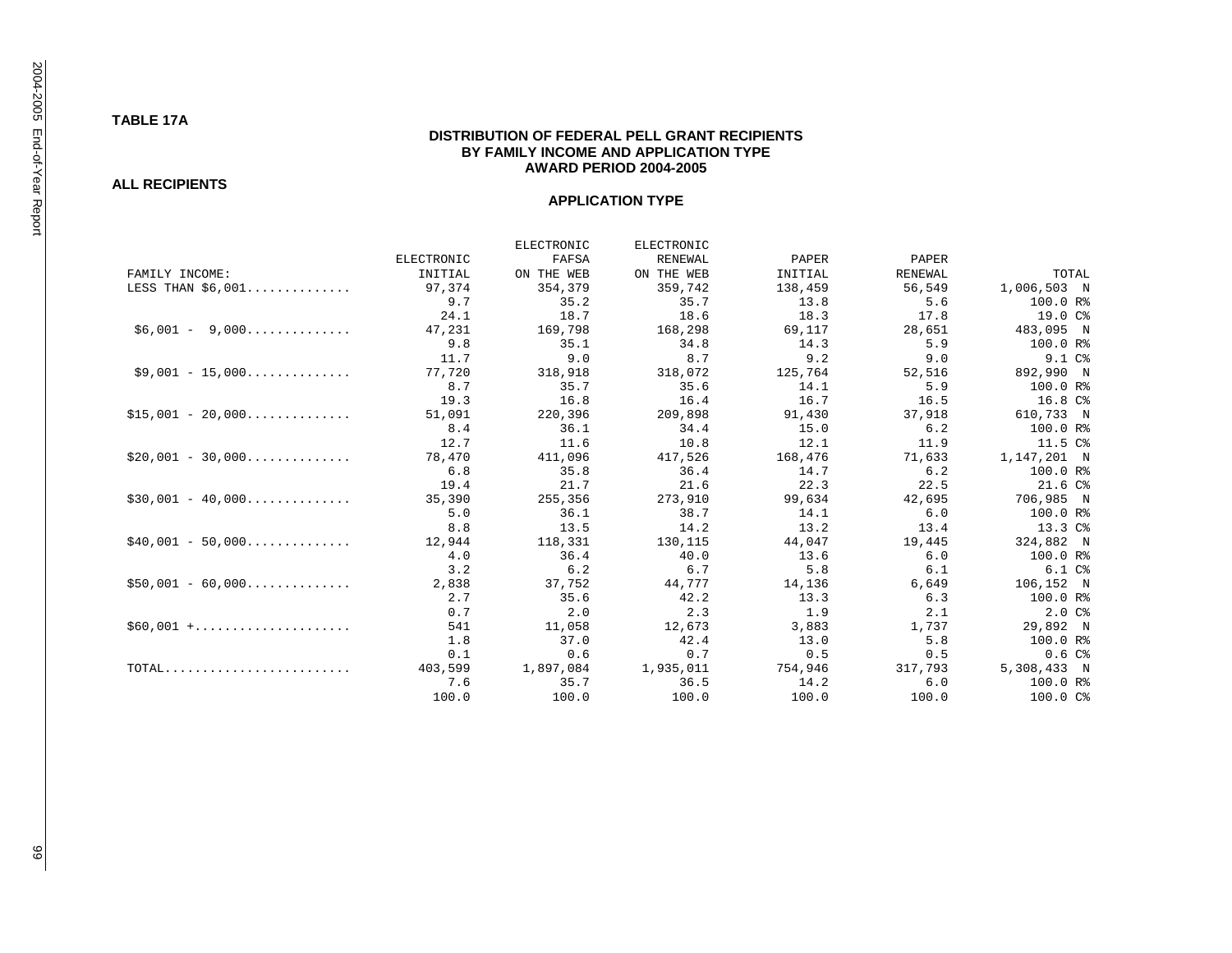## **DISTRIBUTION OF FEDERAL PELL GRANT RECIPIENTS BY FAMILY INCOME AND APPLICATION TYPE AWARD PERIOD 2004-2005**

### **DEPENDENT RECIPIENTS**

|                                                                              |            | ELECTRONIC | ELECTRONIC |         |         |                   |
|------------------------------------------------------------------------------|------------|------------|------------|---------|---------|-------------------|
|                                                                              | ELECTRONIC | FAFSA      | RENEWAL    | PAPER   | PAPER   |                   |
| FAMILY INCOME:                                                               | INITIAL    | ON THE WEB | ON THE WEB | INITIAL | RENEWAL | TOTAL             |
| LESS THAN $$6,001$                                                           | 10,309     | 65,511     | 66,172     | 33,009  | 11,881  | 186,882 N         |
|                                                                              | 5.5        | 35.1       | 35.4       | 17.7    | 6.4     | 100.0 R%          |
|                                                                              | 11.2       | 8.8        | 8.1        | 8.2     | 7.6     | 8.4 C%            |
| $$6,001 - 9,000$                                                             | 7,749      | 41,564     | 40,704     | 23,242  | 8,242   | 121,501 N         |
|                                                                              | 6.4        | 34.2       | 33.5       | 19.1    | 6.8     | 100.0 R%          |
|                                                                              | 8.4        | 5.6        | 5.0        | 5.8     | 5.3     | 5.5C <sup>o</sup> |
| $$9,001 - 15,000$                                                            | 14,113     | 90,468     | 95,990     | 51,498  | 18,945  | 271,014 N         |
|                                                                              | 5.2        | 33.4       | 35.4       | 19.0    | 7.0     | 100.0 R%          |
|                                                                              | 15.4       | 12.1       | 11.8       | 12.7    | 12.1    | 12.2 C%           |
| $$15,001 - 20,000$                                                           | 13,313     | 91,647     | 99,199     | 53,980  | 20,129  | 278,268 N         |
|                                                                              | 4.8        | 32.9       | 35.6       | 19.4    | 7.2     | 100.0 R%          |
|                                                                              | 14.5       | 12.3       | 12.2       | 13.4    | 12.8    | 12.6C             |
| $$20,001 - 30,000$                                                           | 25,102     | 200,124    | 221,139    | 114,433 | 44,439  | 605,237 N         |
|                                                                              | 4.1        | 33.1       | 36.5       | 18.9    | 7.3     | 100.0 R%          |
|                                                                              | 27.3       | 26.8       | 27.2       | 28.3    | 28.3    | 27.3C8            |
| $$30,001 - 40,000$                                                           | 13,673     | 145,519    | 161,716    | 75,944  | 30,545  | 427,397 N         |
|                                                                              | 3.2        | 34.0       | 37.8       | 17.8    | 7.1     | 100.0 R%          |
|                                                                              | 14.9       | 19.5       | 19.9       | 18.8    | 19.5    | 19.3C             |
| $$40,001 - 50,000$                                                           | 5,636      | 75,367     | 84,005     | 35,880  | 15,175  | 216,063 N         |
|                                                                              | 2.6        | 34.9       | 38.9       | 16.6    | 7.0     | 100.0 R%          |
|                                                                              | 6.1        | 10.1       | 10.3       | 8.9     | 9.7     | 9.8 <sup>°</sup>  |
| $$50,001 - 60,000$                                                           | 1,556      | 28,234     | 33,767     | 12,526  | 5,836   | 81,919 N          |
|                                                                              | 1.9        | 34.5       | 41.2       | 15.3    | 7.1     | 100.0 R%          |
|                                                                              | 1.7        | 3.8        | 4.2        | 3.1     | 3.7     | 3.7C <sub>6</sub> |
| $$60,001 + \ldots + \ldots + \ldots + \ldots$                                | 346        | 9,244      | 10,512     | 3,596   | 1,564   | 25,262 N          |
|                                                                              | 1.4        | 36.6       | 41.6       | 14.2    | 6.2     | 100.0 R%          |
|                                                                              | 0.4        | 1.2        | 1.3        | 0.9     | 1.0     | 1.1 <sup>c</sup>  |
| $\texttt{TOTAL}\ldots\ldots\ldots\ldots\ldots\ldots\ldots\ldots\ldots\ldots$ | 91,797     | 747,678    | 813,204    | 404,108 | 156,756 | 2,213,543 N       |
|                                                                              | 4.1        | 33.8       | 36.7       | 18.3    | 7.1     | 100.0 R%          |
|                                                                              | 100.0      | 100.0      | 100.0      | 100.0   | 100.0   | 100.0 C%          |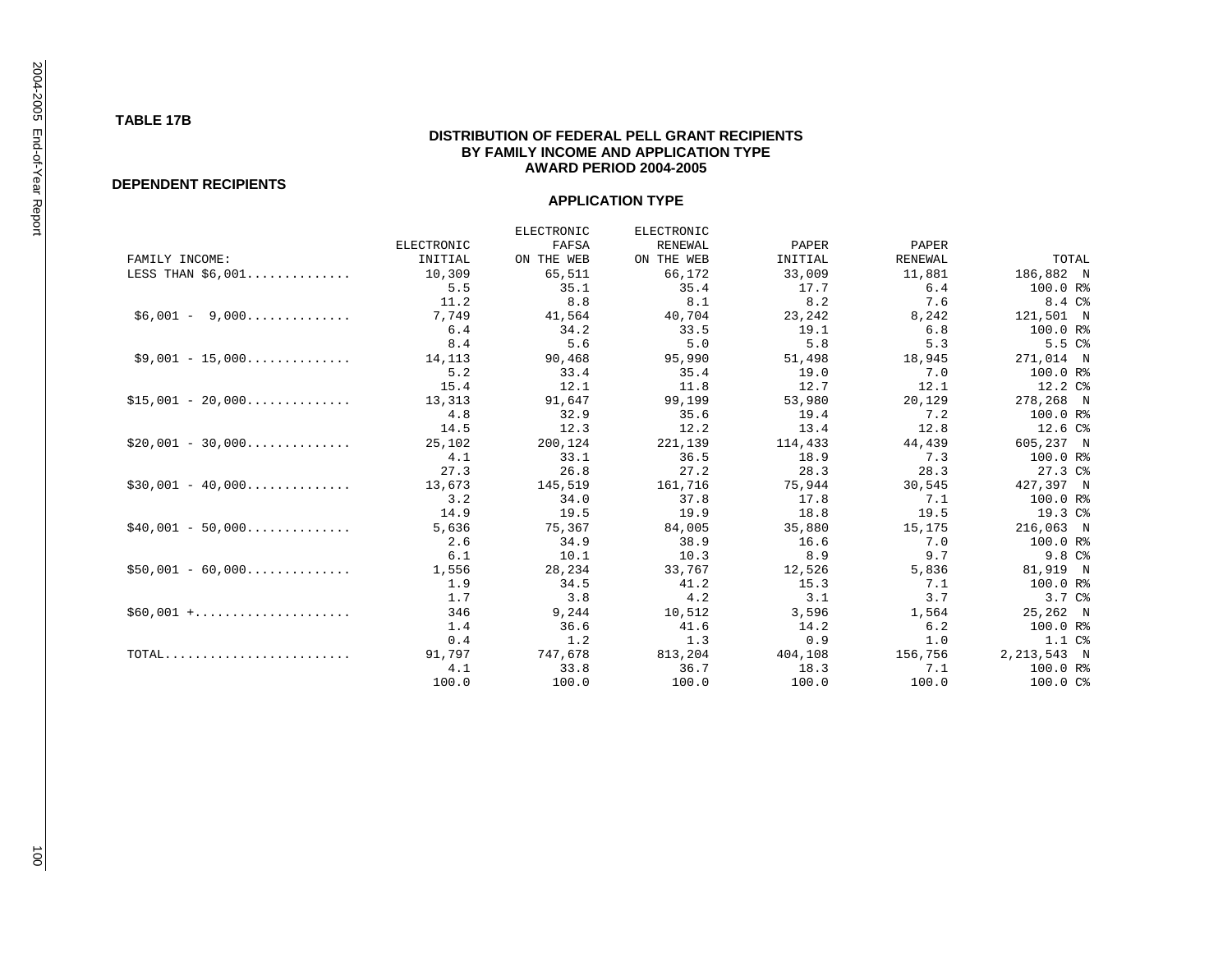#### **TABLE 17C**

## **DISTRIBUTION OF FEDERAL PELL GRANT RECIPIENTS BY FAMILY INCOME AND APPLICATION TYPE AWARD PERIOD 2004-2005**

#### **INDEPENDENT RECIPIENTS**

|                                               |            | ELECTRONIC | ELECTRONIC |         |         |                   |
|-----------------------------------------------|------------|------------|------------|---------|---------|-------------------|
|                                               | ELECTRONIC | FAFSA      | RENEWAL    | PAPER   | PAPER   |                   |
| FAMILY INCOME:                                | INITIAL    | ON THE WEB | ON THE WEB | INITIAL | RENEWAL | TOTAL             |
| LESS THAN $$6,001$                            | 87,065     | 288,868    | 293,570    | 105,450 | 44,668  | 819,621 N         |
|                                               | 10.6       | 35.2       | 35.8       | 12.9    | 5.4     | 100.0 R%          |
|                                               | 27.9       | 25.1       | 26.2       | 30.1    | 27.7    | 26.5C             |
| $$6,001 - 9,000$                              | 39,482     | 128,234    | 127,594    | 45,875  | 20,409  | 361,594 N         |
|                                               | 10.9       | 35.5       | 35.3       | 12.7    | 5.6     | 100.0 R%          |
|                                               | 12.7       | 11.2       | 11.4       | 13.1    | 12.7    | 11.7 C%           |
| $$9,001 - 15,000$                             | 63,607     | 228,450    | 222,082    | 74,266  | 33,571  | 621,976 N         |
|                                               | 10.2       | 36.7       | 35.7       | 11.9    | 5.4     | 100.0 R%          |
|                                               | 20.4       | 19.9       | 19.8       | 21.2    | 20.8    | 20.1 C%           |
| $$15,001 - 20,000$                            | 37,778     | 128,749    | 110,699    | 37,450  | 17,789  | 332,465 N         |
|                                               | 11.4       | 38.7       | 33.3       | 11.3    | 5.4     | 100.0 R%          |
|                                               | 12.1       | 11.2       | 9.9        | 10.7    | 11.0    | 10.7 C%           |
| $$20,001 - 30,000$                            | 53,368     | 210,972    | 196,387    | 54,043  | 27,194  | 541,964 N         |
|                                               | 9.8        | 38.9       | 36.2       | 10.0    | 5.0     | 100.0 R%          |
|                                               | 17.1       | 18.4       | 17.5       | 15.4    | 16.9    | 17.5 C%           |
| $$30,001 - 40,000$                            | 21,717     | 109,837    | 112,194    | 23,690  | 12,150  | 279,588 N         |
|                                               | 7.8        | 39.3       | 40.1       | 8.5     | 4.3     | 100.0 R%          |
|                                               | 7.0        | 9.6        | 10.0       | 6.8     | 7.5     | 9.0 <sup>c</sup>  |
| $$40,001 - 50,000$                            | 7,308      | 42,964     | 46,110     | 8,167   | 4,270   | 108,819 N         |
|                                               | 6.7        | 39.5       | 42.4       | 7.5     | 3.9     | 100.0 R%          |
|                                               | 2.3        | 3.7        | 4.1        | 2.3     | 2.7     | 3.5C <sub>8</sub> |
| $$50,001 - 60,000$                            | 1,282      | 9,518      | 11,010     | 1,610   | 813     | 24,233 N          |
|                                               | 5.3        | 39.3       | 45.4       | 6.6     | 3.4     | 100.0 R%          |
|                                               | 0.4        | 0.8        | 1.0        | 0.5     | 0.5     | 0.8C <sup>8</sup> |
| $$60,001 + \ldots + \ldots + \ldots + \ldots$ | 195        | 1,814      | 2,161      | 287     | 173     | 4,630 N           |
|                                               | 4.2        | 39.2       | 46.7       | 6.2     | 3.7     | 100.0 R%          |
|                                               | 0.1        | 0.2        | 0.2        | 0.1     | 0.1     | 0.1C <sup>8</sup> |
| TOTAL                                         | 311,802    | 1,149,406  | 1,121,807  | 350,838 | 161,037 | 3,094,890 N       |
|                                               | 10.1       | 37.1       | 36.2       | 11.3    | 5.2     | 100.0 R%          |
|                                               | 100.0      | 100.0      | 100.0      | 100.0   | 100.0   | $100.0C$ %        |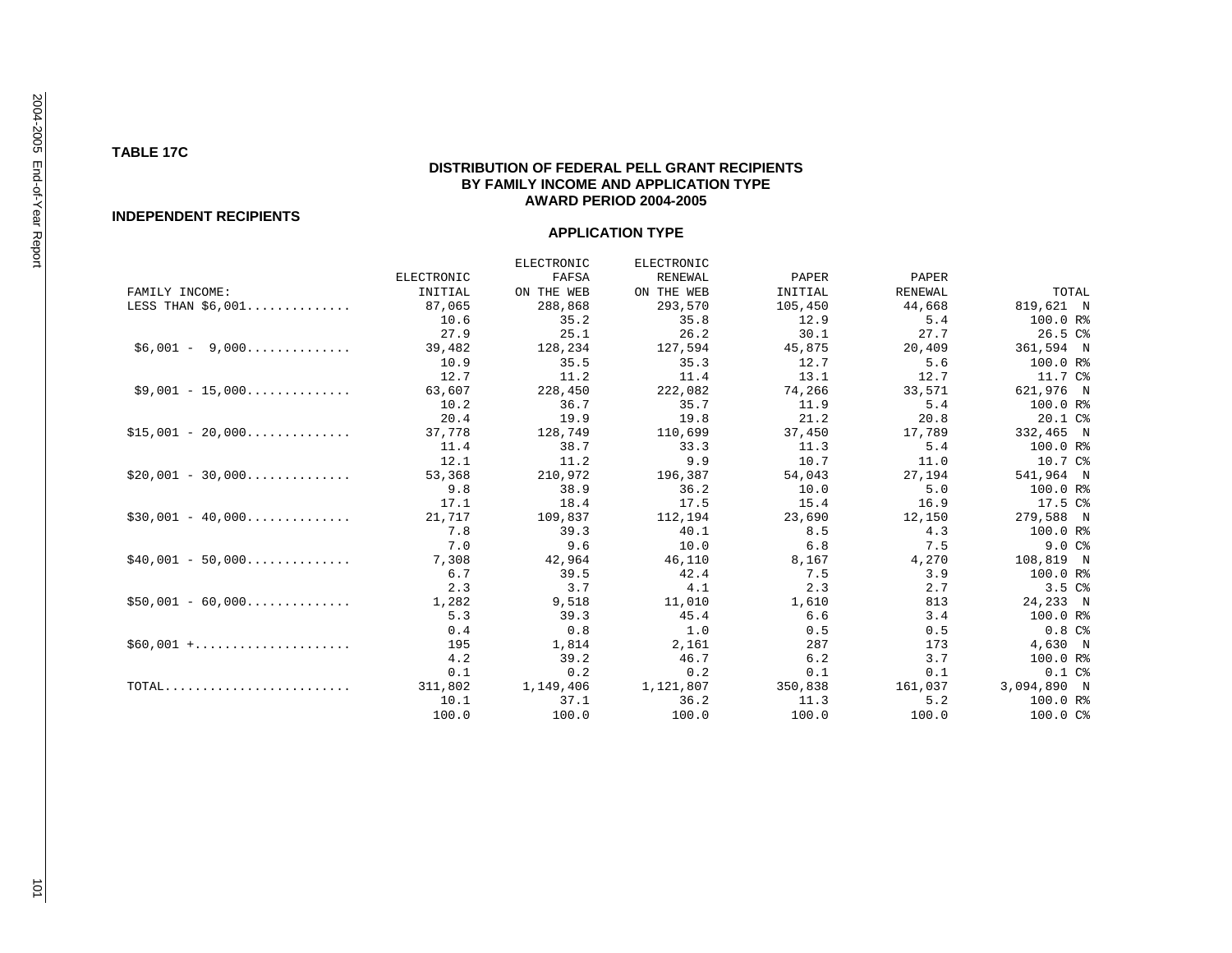# **Section 5: Students by Institution**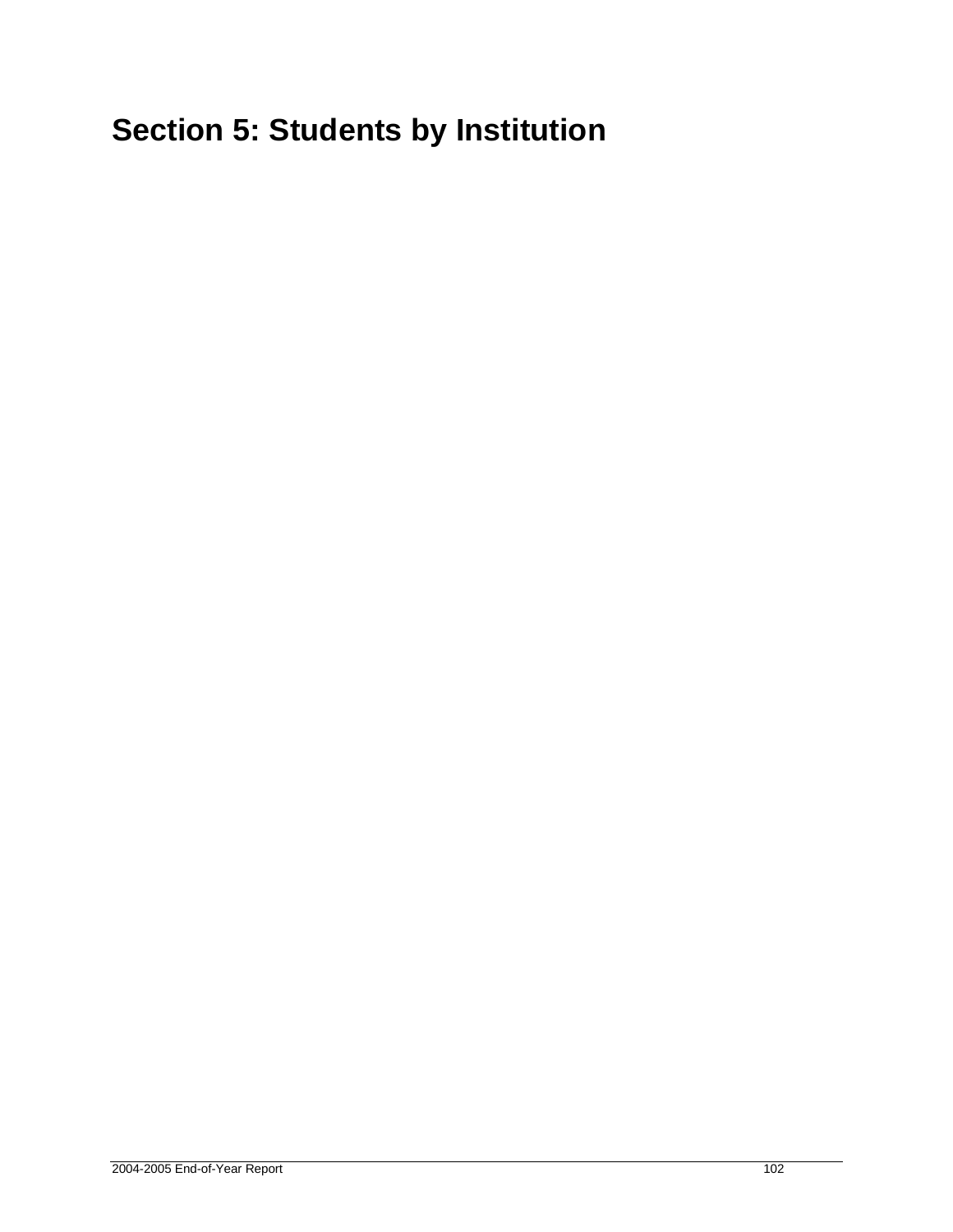## **Table 18: Summary Statistics by Type and Control of Institution**

Table 18 displays summary statistics by type and control of institution for the 2004-2005 award year.

The institution type categories used in this table is the more detailed classification method used by the Postsecondary Education Participants System. Note that some of the categories do not apply to schools participating in the Federal Pell Grant Program.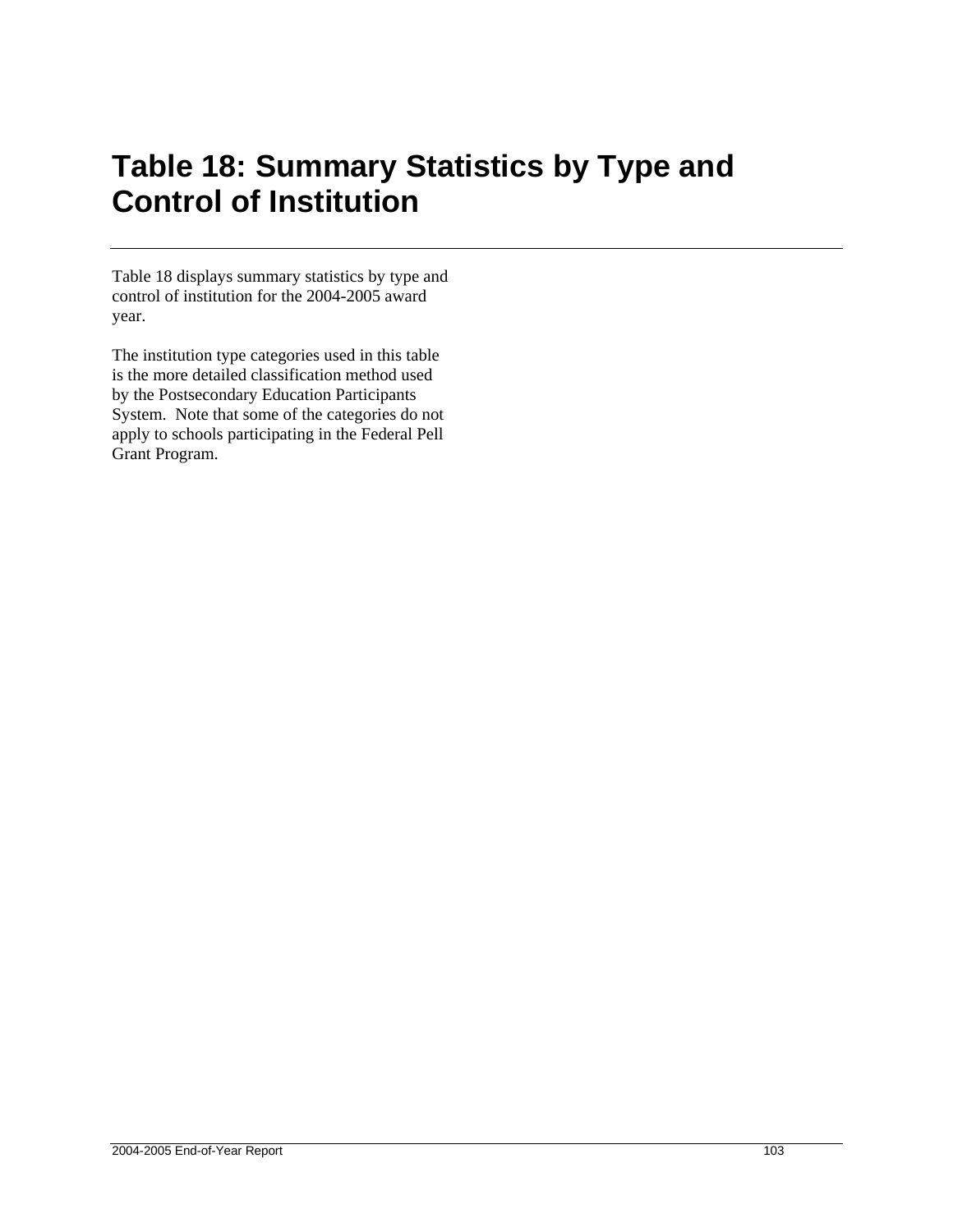## **TABLE 18 SUMMARY STATISTICS BY TYPE AND CONTROL OF INSTITUTION AWARD PERIOD 2004-2005**

|                                                         | NUMBER OF    | TOTAL                  | NUMBER OF   | <b>AVERAGE</b> |
|---------------------------------------------------------|--------------|------------------------|-------------|----------------|
| TYPE AND CONTROL OF INSTITUTION:                        | INSTITUTIONS | <b>EXPENDITURES</b>    | RECIPIENTS  | <b>GRANT</b>   |
| TOTAL PUBLIC INSTITUTIONS                               | 1,957        | \$8,681,903,806        | 3,525,820   | \$2,462        |
| FIRST PROFESSIONAL DEGREE                               | $\Omega$     | \$0                    | $\Omega$    | \$0            |
| MASTER'S OR DOCTOR'S DEGREE                             | 507          | \$4,061,258,615        | 1,510,458   | \$2,689        |
| BACHELOR'S DEGREE                                       | 86           | \$363,134,276          | 145,831     | \$2,490        |
| PROFESSIONAL CERTIFICATION                              | $\Omega$     | \$0                    | $\Omega$    | \$0            |
| GRADUATE/PROFESSIONAL                                   | $\Omega$     | \$0                    | $\Omega$    | \$0            |
|                                                         | $\Omega$     | \$0                    | $\Omega$    | \$0            |
| NON-DEGREE 3 PLUS YEARS                                 | 23           | \$9,991,914            | 4,677       | \$2,136        |
| TWO-YEAR TRANSFER                                       | $\Omega$     | \$0                    | $\Omega$    | \$0            |
| ASSOCIATE'S DEGREE                                      | 1,019        | \$4,177,131,836        | 1,831,669   | \$2,281        |
| NON-DEGREE 2 YEARS                                      | 84           | \$30,108,949           | 15,556      | \$1,936        |
| $NON-DEGREE$ $1$ $YEAR$                                 | 233          | \$40,009,758           | 17,474      | \$2,290        |
| $\text{NON-DEGREE} \dots \dots \dots \dots \dots \dots$ | 5            | \$268,458              | 155         | \$1,732        |
| $SHORT-TERM$                                            | $\Omega$     | \$0                    | $\mathbf 0$ | \$0            |
| TOTAL PRIVATE                                           | 1,544        | \$2,144,224,722        | 810,506     | \$2,646        |
| FIRST PROFESSIONAL DEGREE                               | 33           | \$10,571,610           | 3,577       | \$2,955        |
| MASTER'S OR DOCTOR'S DEGREE                             | 813          | \$1,610,347,275        | 609,085     | \$2,644        |
| BACHELOR'S DEGREE                                       | 419          | \$393,944,527          | 145,770     | \$2,703        |
| PROFESSIONAL CERTIFICATION                              | $\mathbf{1}$ | \$61,800               | 21          | \$2,943        |
| GRADUATE/PROFESSIONAL                                   | $\Omega$     | \$0                    | $\Omega$    | \$0            |
| UNDERGRADUATE                                           | $\Omega$     | \$0                    | $\mathbf 0$ | \$0            |
| NON-DEGREE 3 PLUS YEARS                                 | 35           | \$4,611,340            | 1,925       | \$2,396        |
| TWO-YEAR TRANSFER                                       | 3            | \$1,156,124            | 445         | \$2,598        |
| ASSOCIATE'S DEGREE                                      | 110          | \$73,971,408           | 30,124      | \$2,456        |
| $NON-DEGREE$ 2 YEARS                                    | 53           | \$14,614,409           | 5,478       | \$2,668        |
| NON-DEGREE 1 YEAR                                       | 64           | \$34,054,443           | 13,635      | \$2,498        |
|                                                         | 13           | \$891,786              | 446         | \$2,000        |
| $SHORT-TERM$                                            | $\Omega$     | \$0                    | $\Omega$    | \$0            |
| TOTAL PROPRIETARY                                       | 1,926        | \$2,323,811,232        | 972,107     | \$2,390        |
| FIRST PROFESSIONAL DEGREE                               | $\mathbf 0$  | \$0                    | $\Omega$    | \$0            |
| MASTER'S OR DOCTOR'S DEGREE                             | 45           | \$369,383,220          | 169,513     | \$2,179        |
| BACHELOR'S DEGREE                                       | 145          | \$479,271,914          | 195,490     | \$2,452        |
| PROFESSIONAL CERTIFICATION                              | $\Omega$     | \$0                    | $\mathbf 0$ | \$0            |
| GRADUATE/PROFESSIONAL                                   | $\mathbf 0$  | \$0                    | $\mathbf 0$ | \$0            |
|                                                         | $\Omega$     | \$0\$                  | $\Omega$    | \$0            |
| NON-DEGREE 3 PLUS YEARS                                 | 20           | \$19,371,739           | 8,017       | \$2,416        |
| TWO-YEAR TRANSFER                                       | 1            | \$3,942,229            | 1,418       | \$2,780        |
| ASSOCIATE'S DEGREE                                      | 372          | \$681,037,161          | 278,950     | \$2,441        |
| NON-DEGREE 2 YEARS                                      | 241          | \$152,639,619          | 62,571      | \$2,439        |
| NON-DEGREE 1 YEAR                                       | 1,008        | \$599,766,943          | 246,700     | \$2,431        |
|                                                         | 94           | \$18,398,407           | 9,448       | \$1,947        |
| $SHORT-TERM$                                            | $\Omega$     | \$0                    | $\Omega$    | \$0            |
| $\texttt{TOTAL}$                                        |              | 5,427 \$13,149,939,760 | 5,308,433   | \$2,477        |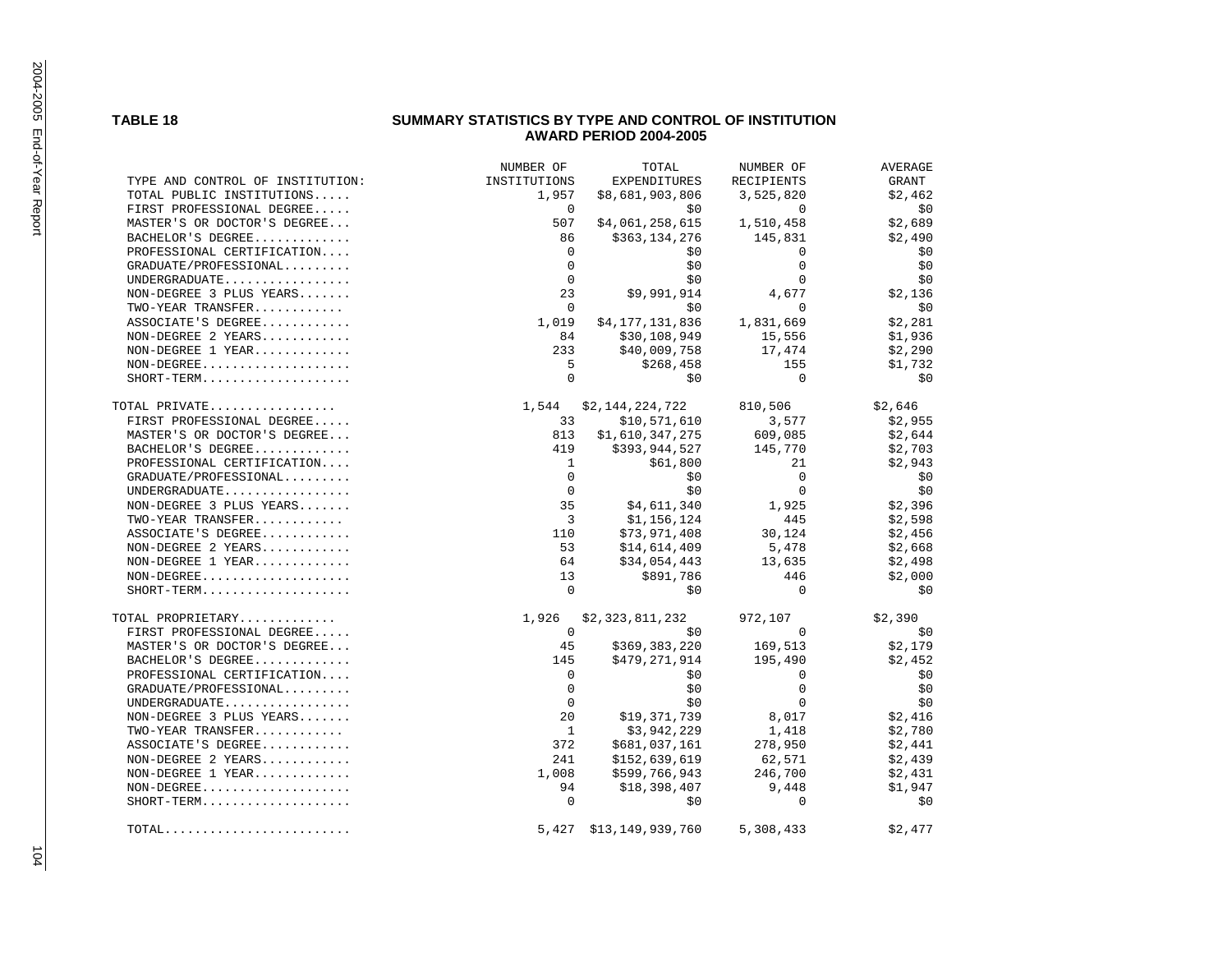## **Table 19: Federal Pell Grant Expenditures, Recipients, and Average Grant by Type and Control of Institution**

Table 19 provides information on Federal Pell Grant expenditures, recipients, and average grant by type and control of institution for total, dependent and independent recipients.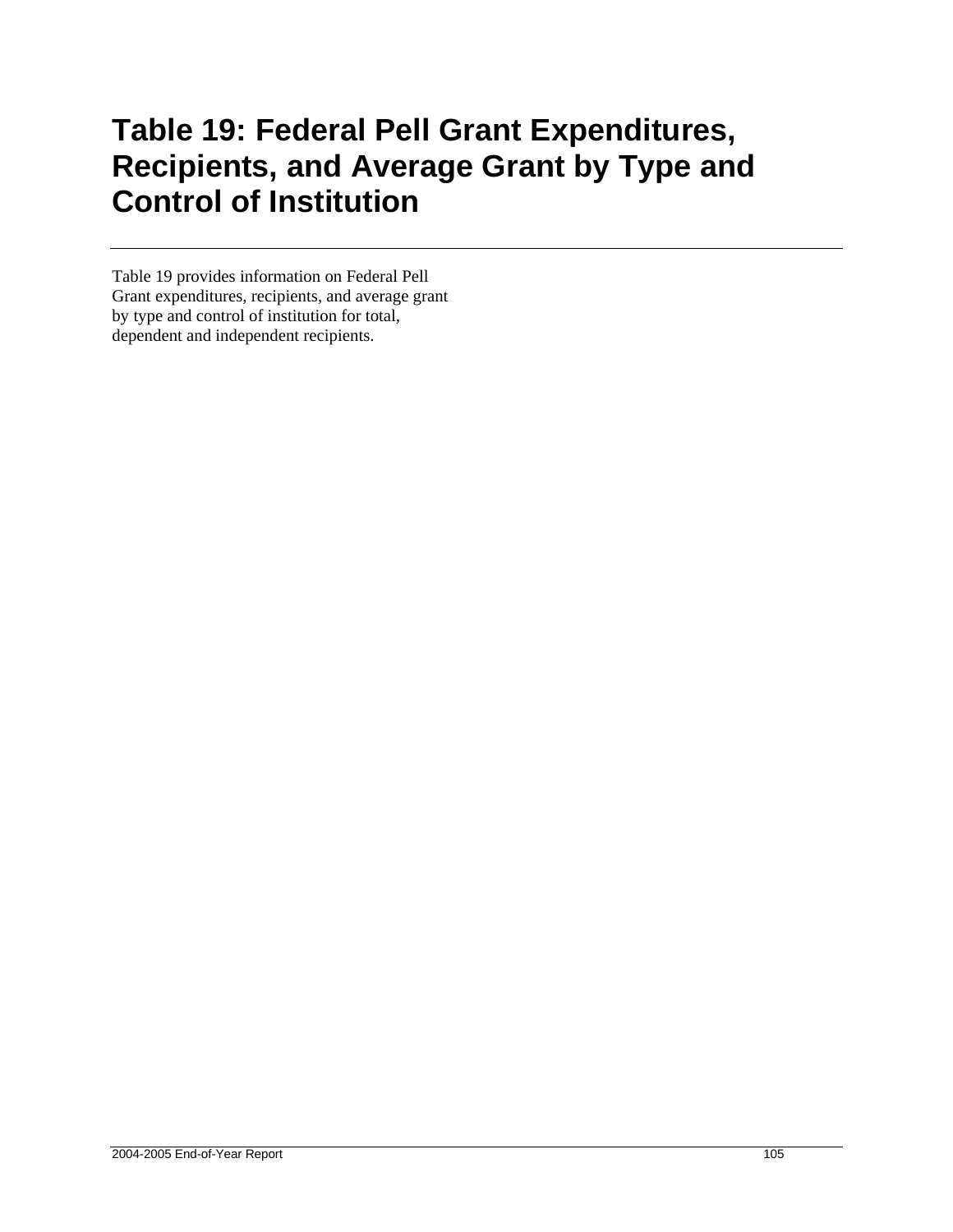**TABLE 19** 

### **FEDERAL PELL GRANT EXPENDITURES, RECIPIENTS, AND AVERAGE GRANT BY TYPE AND CONTROL OF INSTITUTION AWARD PERIOD 2004-2005**

#### **ALL INSTITUTIONS**

|                                                                        |                 |                 | PUBLIC INSTITUTIONS | PRIVATE         |                 |               | PROPRIETARY     | TOTAL                            |
|------------------------------------------------------------------------|-----------------|-----------------|---------------------|-----------------|-----------------|---------------|-----------------|----------------------------------|
| TYPE OF INSTITUTION:                                                   | TOTAL           | $4 - YEAR$      | $2 - YEAR$          | TOTAL           | $4 - YEAR$      | $2 - YEAR$    | TOTAL           |                                  |
| TOTAL EXPENDITURES:                                                    |                 |                 |                     |                 |                 |               |                 |                                  |
| TOTAL                                                                  | \$8,681,903,806 | \$4,424,392,891 | \$4,257,510,915     | \$2,144,224,722 | \$2,014,863,412 | \$129,361,310 |                 | \$2,323,811,232 \$13,149,939,760 |
| DEPENDENTS                                                             | \$4,012,831,552 | \$2,463,248,421 | \$1,549,583,131     | \$1,174,830,995 | \$1,135,902,187 | \$38,928,808  | \$577,962,994   | \$5,765,625,541                  |
| INDEPENDENTS W/O DEPENDENTS                                            | \$1,587,951,617 | \$943,681,001   | \$644,270,616       | \$355,110,262   | \$330,533,938   | \$24,576,324  | \$400,971,920   | \$2,344,033,799                  |
| INDEPENDENTS W/ DEPENDENTS                                             | \$3,081,120,637 | \$1,017,463,469 | \$2,063,657,168     | \$614,283,465   | \$548,427,287   | \$65,856,178  | \$1,344,876,318 | \$5,040,280,420                  |
| TOTAL RECIPIENTS:                                                      |                 |                 |                     |                 |                 |               |                 |                                  |
| $\texttt{TOTAL} \dots \dots \dots \dots \dots \dots \dots \dots \dots$ | 3,525,820       | 1,656,289       | 1,869,531           | 810,506         | 758,432         | 52,074        | 972,107         | 5,308,433                        |
| DEPENDENTS                                                             | 1,549,363       | 909,851         | 639,512             | 431,707         | 416,609         | 15,098        | 232,473         | 2, 213, 543                      |
| INDEPENDENTS W/O DEPENDENTS                                            | 678,607         | 365,657         | 312,950             | 135,359         | 124,827         | 10,532        | 180,143         | 994,109                          |
| INDEPENDENTS W/ DEPENDENTS                                             | 1,297,850       | 380,781         | 917,069             | 243,440         | 216,996         | 26.444        | 559,491         | 2,100,781                        |
| <b>AVERAGE GRANT:</b>                                                  |                 |                 |                     |                 |                 |               |                 |                                  |
| $\texttt{TOTAL} \dots \dots \dots \dots \dots \dots \dots \dots \dots$ | \$2,462         | \$2,671         | \$2.277             | \$2,646         | \$2,657         | \$2,484       | \$2,390         | \$2,477                          |
| DEPENDENTS                                                             | \$2,590         | \$2,707         | \$2,423             | \$2,721         | \$2,727         | \$2,578       | \$2,486         | \$2,605                          |
| INDEPENDENTS W/O DEPENDENTS                                            | \$2,340         | \$2,581         | \$2,059             | \$2,623         | \$2.648         | \$2,333       | \$2,226         | \$2,358                          |
| INDEPENDENTS W/ DEPENDENTS                                             | \$2,374         | \$2,672         | \$2,250             | \$2,523         | \$2,527         | \$2,490       | \$2,404         | \$2,399                          |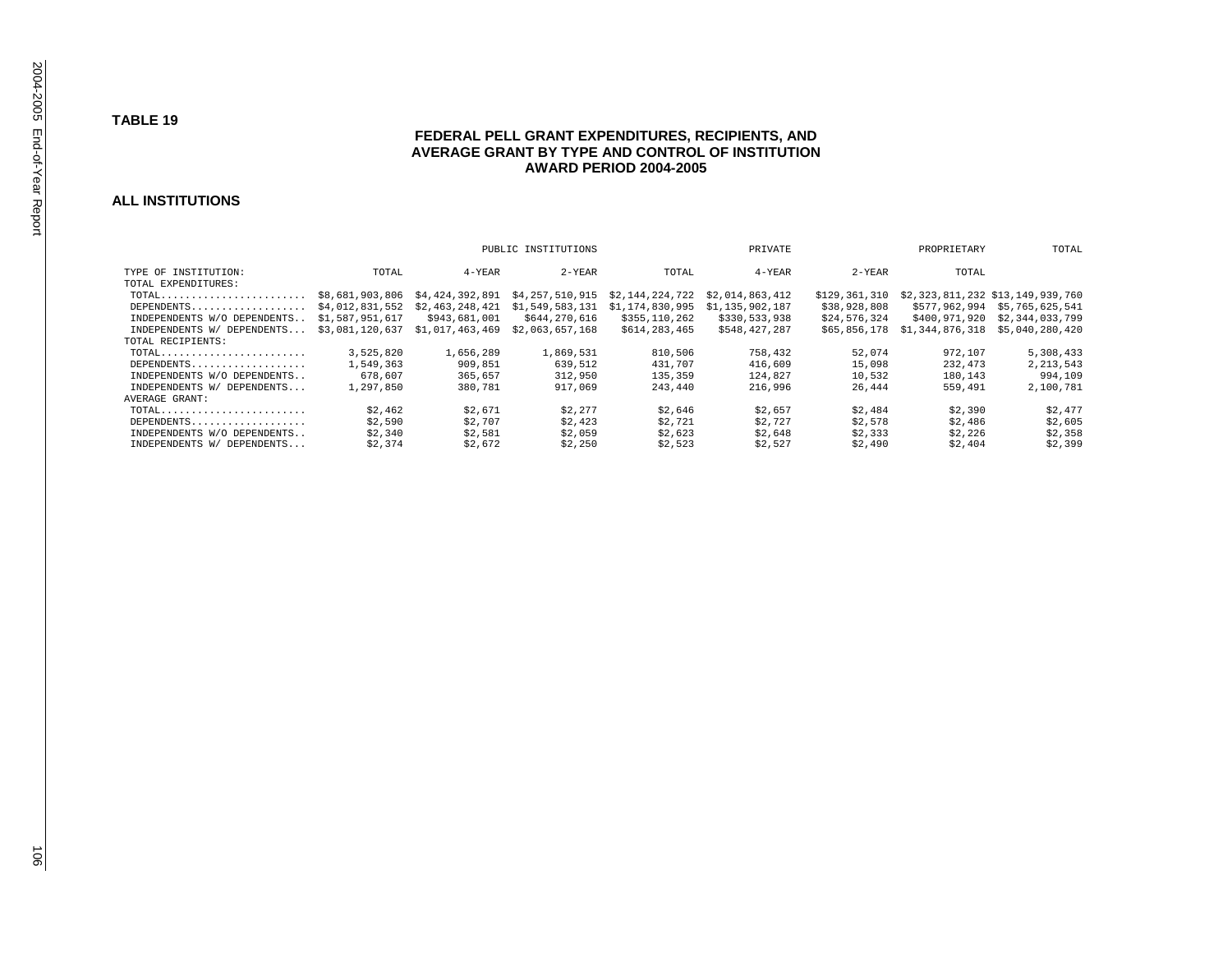## **Table 20: Distribution of Federal Pell Grant Recipients and Average Grant by Grant Level and Type and Control of Institution**

Table 20A: Total Table 20B: Dependent Table 20C: Independent

Tables 20A, 20B, and 20C present the distribution of recipients by grant level and type and control of institution.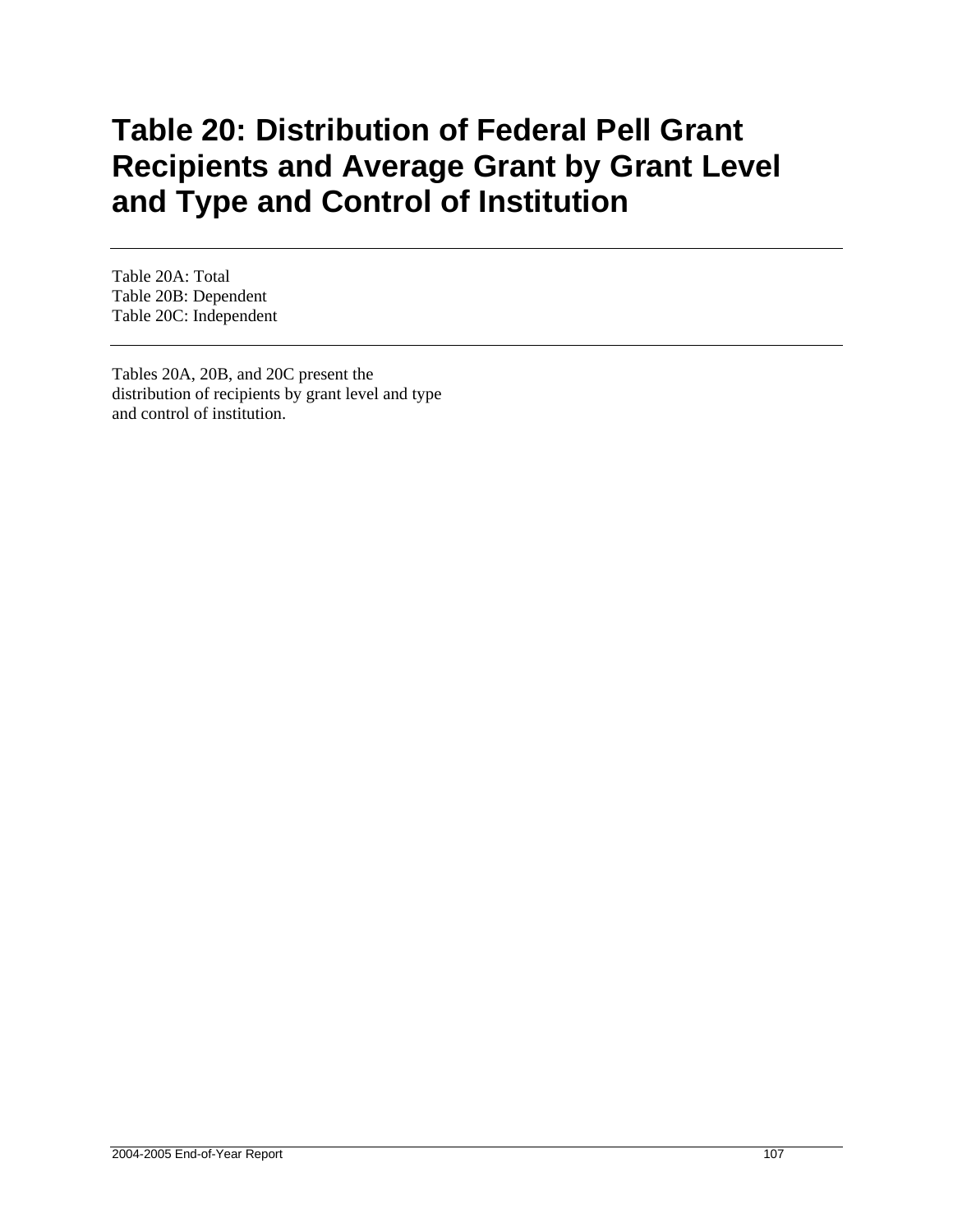#### **TABLE 20A**

#### **DISTRIBUTION OF FEDERAL PELL GRANT RECIPIENTS AND AVERAGE GRANT BY GRANT LEVEL AND TYPE AND CONTROL OF INSTITUTION AWARD PERIOD 2004-2005**

#### **TOTAL RECIPIENTS**

|                                               |         | PUBLIC  |         | PRIVATE | PROPRIETARY | TOTAL                        |
|-----------------------------------------------|---------|---------|---------|---------|-------------|------------------------------|
| GRANT LEVEL:                                  | 4 YEAR  | 2 YEAR  | 4 YEAR  | 2 YEAR  | TOTAL       |                              |
| $$1 -$<br>299                                 | 19,588  | 54,256  | 8,872   | 969     | 25,531      | 109,216 N                    |
|                                               | 17.9    | 49.7    | 8.1     | 0.9     | 23.4        | 100.0 R%                     |
|                                               | 1.2     | 2.9     | 1.2     | 1.9     | 2.6         | $2.1C$ %                     |
|                                               | \$204   | \$195   | \$197   | \$192   | \$170       | \$191 AVG-GRANT              |
| $$300 -$<br>$599 \ldots \ldots \ldots \ldots$ | 82,937  | 128,128 | 37,769  | 2,320   | 44,649      | 295,803 N                    |
|                                               | 28.0    | 43.3    | 12.8    | 0.8     | 15.1        | 100.0 R%                     |
|                                               | 5.0     | 6.9     | 5.0     | 4.5     | 4.6         | 5.6C <sup>o</sup>            |
|                                               | \$437   | \$445   | \$436   | \$444   | \$440       | \$441 AVG-GRANT              |
| 899<br>$$600 -$                               | 79,130  | 112,365 | 37,735  | 2,439   | 53,618      | 285,287 N                    |
|                                               | 27.7    | 39.4    | 13.2    | 0.9     | 18.8        | 100.0 R%                     |
|                                               | 4.8     | 6.0     | 5.0     | 4.7     | 5.5         | $5.4 \, \text{C}$ $\text{*}$ |
|                                               | \$720   | \$735   | \$717   | \$728   | \$726       | \$727 AVG-GRANT              |
| $$900 - 1,199$                                | 98,508  | 172,033 | 44,357  | 3,298   | 58,611      | 376,807 N                    |
|                                               | 26.1    | 45.7    | 11.8    | 0.9     | 15.6        | 100.0 R%                     |
|                                               | 5.9     | 9.2     | 5.8     | 6.3     | 6.0         | 7.1 C%                       |
|                                               | \$1,013 | \$1,019 | \$1,014 | \$1,030 | \$1,026     | \$1,018 AVG-GRANT            |
| $$1,200 - 1,499$                              | 84,170  | 111,753 | 40,858  | 4,318   | 96,336      | 337,435 N                    |
|                                               | 24.9    | 33.1    | 12.1    | 1.3     | 28.5        | 100.0 R%                     |
|                                               | 5.1     | 6.0     | 5.4     | 8.3     | 9.9         | $6.4 \text{ }C_{8}$          |
|                                               | \$1,318 | \$1,333 | \$1,319 | \$1,339 |             | \$1,337 \$1,329 AVG-GRANT    |
| $$1,500 - 1,799$                              | 95,544  | 144,514 | 42,190  | 2,688   | 49,211      | 334,147 N                    |
|                                               | 28.6    | 43.2    | 12.6    | 0.8     | 14.7        | 100.0 R%                     |
|                                               | 5.8     | 7.7     | 5.6     | 5.2     | 5.1         | $6.3C$ %                     |
|                                               | \$1,598 | \$1,586 | \$1,602 | \$1,618 | \$1,624     | \$1,597 AVG-GRANT            |
| $$1,800 - 2,099$                              | 177,566 | 255,626 | 85,273  | 8,517   | 169,161     | 696,143 N                    |
|                                               | 25.5    | 36.7    | 12.2    | 1.2     | 24.3        | 100.0 R%                     |
|                                               | 10.7    | 13.7    | 11.2    | 16.4    | 17.4        | 13.1 C%                      |
|                                               | \$1,972 | \$1,988 | \$1,974 | \$1,998 | \$1,995     | \$1,984 AVG-GRANT            |
| $$2,100 - 2,399$                              | 65,847  | 66,978  | 30,984  | 2,129   | 31,875      | 197,813 N                    |
|                                               | 33.3    | 33.9    | 15.7    | 1.1     | 16.1        | 100.0 R%                     |
|                                               | 4.0     | 3.6     | 4.1     | 4.1     | 3.3         | $3.7C$ %                     |
|                                               | \$2,212 | \$2,240 | \$2,214 | \$2,233 | \$2,238     | \$2,226 AVG-GRANT            |
| $$2,400 - 2,699$                              | 79,471  | 100,492 | 35,425  | 2,112   | 33,733      | 251,233 N                    |
|                                               | 31.6    | 40.0    | 14.1    | 0.8     | 13.4        | 100.0 R%                     |
|                                               | 4.8     | 5.4     | 4.7     | 4.1     | 3.5         | 4.7 C%                       |
|                                               | \$2,512 | \$2,522 | \$2,512 | \$2,516 | \$2,522     | $$2,517 AVG-GRANT246 ACF "$  |
| $$2.700 - 2.999$                              | 70,675  | 68,665  | 33,995  | 3,428   | 69,302      |                              |
|                                               | 28.7    | 27.9    | 13.8    | 1.4     | 28.2        | 100.0 R%                     |
|                                               | 4.3     | 3.7     | 4.5     | 6.6     | 7.1         | $4.6C$ %                     |
|                                               | \$2,801 | \$2,804 | \$2,793 | \$2,748 | \$2,742     | \$2,783 AVG-GRANT            |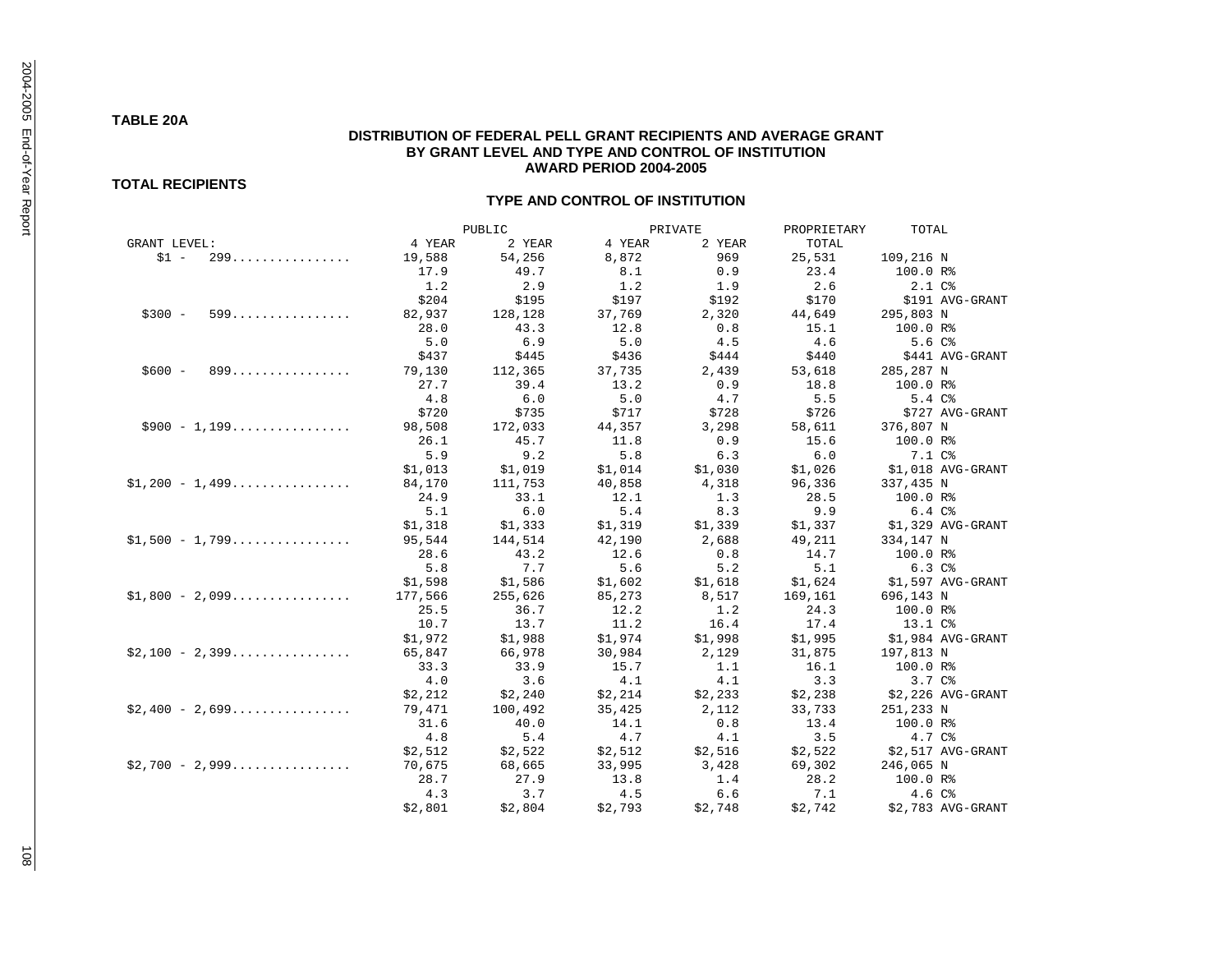#### **TABLE 20A**

#### **DISTRIBUTION OF FEDERAL PELL GRANT RECIPIENTS AND AVERAGE GRANT BY GRANT LEVEL AND TYPE AND CONTROL OF INSTITUTION AWARD PERIOD 2004-2005**

#### **TOTAL RECIPIENTS**

|                                                               |           | PUBLIC    |         | PRIVATE | PROPRIETARY | TOTAL             |
|---------------------------------------------------------------|-----------|-----------|---------|---------|-------------|-------------------|
| GRANT LEVEL:                                                  | 4 YEAR    | 2 YEAR    | 4 YEAR  | 2 YEAR  | TOTAL       |                   |
| $$3,000 - 3,299$                                              | 94,731    | 120,138   | 41,482  | 2,230   | 36,189      | 294,770 N         |
|                                                               | 32.1      | 40.8      | 14.1    | 0.8     | 12.3        | 100.0 R%          |
|                                                               | 5.7       | 6.4       | 5.5     | 4.3     | 3.7         | 5.6 C%            |
|                                                               | \$3,082   | \$3,069   | \$3,084 | \$3,089 | \$3,093     | \$3,078 AVG-GRANT |
| $$3,300 - 3,599$                                              | 98,910    | 115,022   | 42,024  | 2,183   | 36,982      | 295,121 N         |
|                                                               | 33.5      | 39.0      | 14.2    | 0.7     | 12.5        | 100.0 R%          |
|                                                               | 6.0       | 6.2       | 5.5     | 4.2     | 3.8         | 5.6 C%            |
|                                                               | \$3,449   | \$3,483   | \$3,441 | \$3,424 | \$3,417     | \$3,457 AVG-GRANT |
| $$3,600 - 4,049$                                              | 149,811   | 90,252    | 68,942  | 2,376   | 46,064      | 357,445 N         |
|                                                               | 41.9      | 25.2      | 19.3    | 0.7     | 12.9        | 100.0 R%          |
|                                                               | 9.0       | 4.8       | 9.1     | 4.6     | 4.7         | 6.7 C%            |
|                                                               | \$3,849   | \$3,841   | \$3,847 | \$3,813 | \$3,804     | \$3,840 AVG-GRANT |
| $$4,050$                                                      | 459,401   | 329,309   | 208,526 | 13,067  | 220,845     | 1,231,148 N       |
|                                                               | 37.3      | 26.7      | 16.9    | 1.1     | 17.9        | 100.0 R%          |
|                                                               | 27.7      | 17.6      | 27.5    | 25.1    | 22.7        | 23.2C             |
|                                                               | \$4,050   | \$4,050   | \$4,050 | \$4,050 | \$4,050     | \$4,050 AVG-GRANT |
| $\texttt{TOTAL}\dots\dots\dots\dots\dots\dots\dots\dots\dots$ | 1,656,289 | 1,869,531 | 758,432 | 52,074  | 972,107     | 5,308,433 N       |
|                                                               | 31.2      | 35.2      | 14.3    | 1.0     | 18.3        | 100.0 R%          |
|                                                               | 100.0     | 100.0     | 100.0   | 100.0   | 100.0       | 100.0 C%          |
|                                                               | \$2,671   | \$2,277   | \$2,657 | \$2,484 | \$2,390     | \$2,477 AVG-GRANT |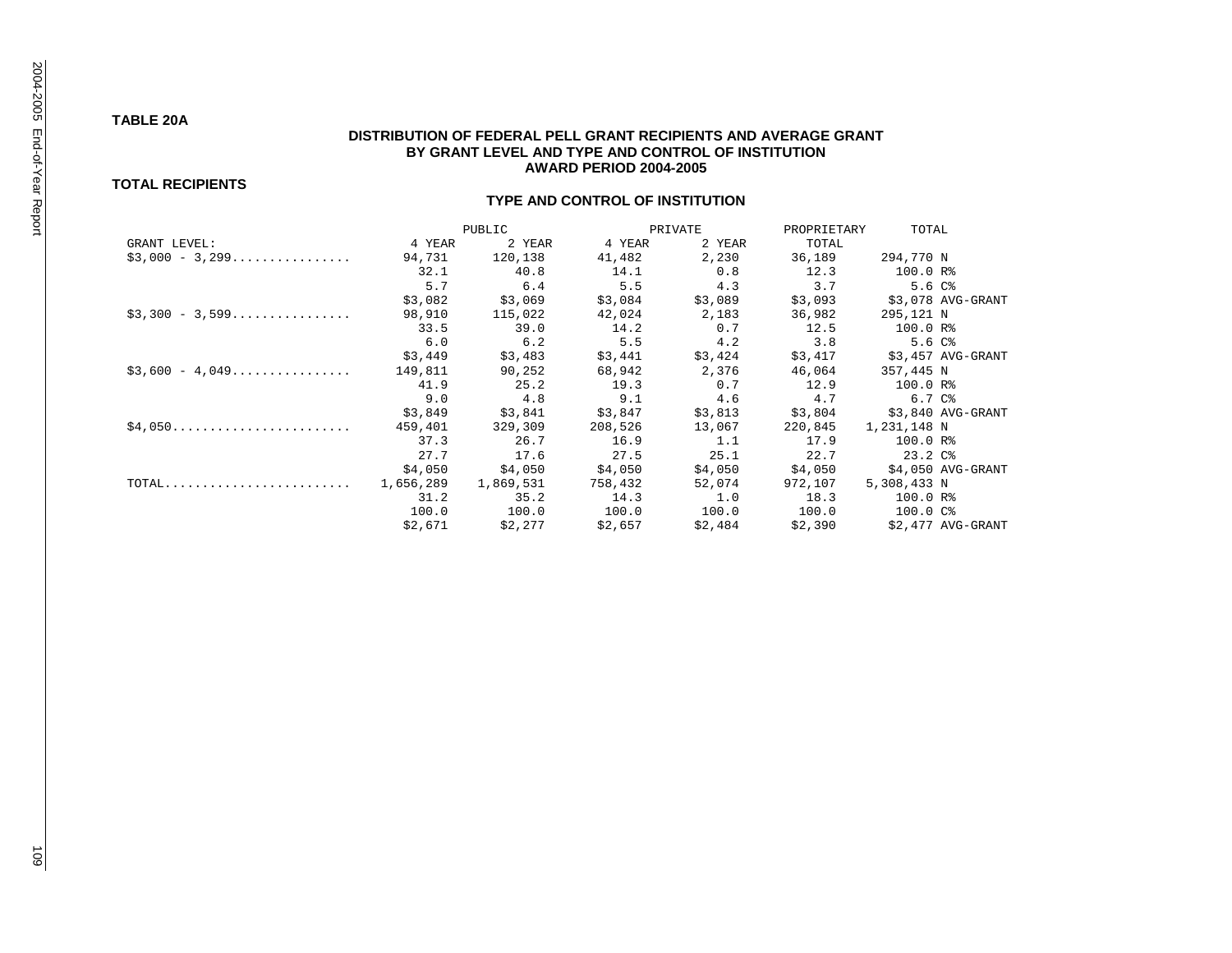#### **TABLE 20B**

#### **DISTRIBUTION OF FEDERAL PELL GRANT RECIPIENTS AND AVERAGE GRANT BY GRANT LEVEL AND TYPE AND CONTROL OF INSTITUTION AWARD PERIOD 2004-2005**

#### **DEPENDENT RECIPIENTS**

|                                             |         | PUBLIC  |         | PRIVATE | PROPRIETARY | TOTAL             |
|---------------------------------------------|---------|---------|---------|---------|-------------|-------------------|
| GRANT LEVEL:                                | 4 YEAR  | 2 YEAR  | 4 YEAR  | 2 YEAR  | TOTAL       |                   |
| $$1 -$<br>$299 \ldots \ldots \ldots \ldots$ | 8,006   | 14,719  | 2,697   | 278     | 4,881       | 30,581 N          |
|                                             | 26.2    | 48.1    | 8.8     | 0.9     | 16.0        | 100.0 R%          |
|                                             | 0.9     | 2.3     | 0.6     | 1.8     | 2.1         | 1.4C <sup>8</sup> |
|                                             | \$205   | \$198   | \$201   | \$196   | \$187       | \$198 AVG-GRANT   |
| $$300 -$<br>599.                            | 46,874  | 38,506  | 20,415  | 690     | 11,207      | 117,692 N         |
|                                             | 39.8    | 32.7    | 17.3    | 0.6     | 9.5         | 100.0 R%          |
|                                             | 5.2     | 6.0     | 4.9     | 4.6     | 4.8         | 5.3C              |
|                                             | \$433   | \$439   | \$432   | \$438   | \$436       | \$435 AVG-GRANT   |
| $$600 -$<br>899                             | 44,641  | 35,329  | 20,223  | 732     | 12,282      | 113,207 N         |
|                                             | 39.4    | 31.2    | 17.9    | 0.6     | 10.8        | 100.0 R%          |
|                                             | 4.9     | 5.5     | 4.9     | 4.8     | 5.3         | 5.1 C%            |
|                                             | \$713   | \$729   | \$709   | \$726   | \$725       | \$719 AVG-GRANT   |
| $$900 - 1,199$                              | 49,486  | 48,020  | 21,629  | 919     | 13,370      | 133,424 N         |
|                                             | 37.1    | 36.0    | 16.2    | 0.7     | 10.0        | 100.0 R%          |
|                                             | 5.4     | 7.5     | 5.2     | 6.1     | 5.8         | 6.0C              |
|                                             | \$1,010 | \$1,018 | \$1,008 | \$1,028 | \$1,024     | \$1,014 AVG-GRANT |
| $$1,200 - 1,499$                            | 47,747  | 36,791  | 22,266  | 1,041   | 21,237      | 129,082 N         |
|                                             | 37.0    | 28.5    | 17.2    | 0.8     | 16.5        | 100.0 R%          |
|                                             | 5.2     | 5.8     | 5.3     | 6.9     | 9.1         | 5.8 C%            |
|                                             | \$1,313 | \$1,328 | \$1,311 | \$1,333 | \$1,334     | \$1,320 AVG-GRANT |
| $$1,500 - 1,799$                            | 50,252  | 44,791  | 22,243  | 644     | 11,074      | 129,004 N         |
|                                             | 39.0    | 34.7    | 17.2    | 0.5     | 8.6         | 100.0 R%          |
|                                             | 5.5     | 7.0     | 5.3     | 4.3     | 4.8         | 5.8 C%            |
|                                             | \$1,602 | \$1,590 | \$1,604 | \$1,613 | \$1,621     | \$1,600 AVG-GRANT |
| $$1,800 - 2,099$                            | 79,003  | 81,581  | 38,396  | 2,017   | 34,583      | 235,580 N         |
|                                             | 33.5    | 34.6    | 16.3    | 0.9     | 14.7        | 100.0 R%          |
|                                             | 8.7     | 12.8    | 9.2     | 13.4    | 14.9        | $10.6C$ %         |
|                                             | \$1,953 | \$1,981 | \$1,954 | \$1,988 | \$1,989     | \$1,969 AVG-GRANT |
| $$2,100 - 2,399$                            | 41,534  | 25,279  | 19,578  | 639     | 8,229       | 95,259 N          |
|                                             | 43.6    | 26.5    | 20.6    | 0.7     | 8.6         | 100.0 R%          |
|                                             | 4.6     | 4.0     | 4.7     | 4.2     | 3.5         | $4.3C\$           |
|                                             | \$2,207 | \$2,230 | \$2,205 | \$2,230 | \$2,232     | \$2,215 AVG-GRANT |
| $$2,400 - 2,699$                            | 44,978  | 33,408  | 20,255  | 764     | 9,176       | 108,581 N         |
|                                             | 41.4    | 30.8    | 18.7    | 0.7     | 8.5         | 100.0 R%          |
|                                             | 4.9     | 5.2     | 4.9     | 5.1     | 3.9         | 4.9C              |
|                                             | \$2,507 | \$2,518 | \$2,507 | \$2,516 | \$2,526     | \$2,512 AVG-GRANT |
| $$2,700 - 2,999$                            | 43,849  | 26,069  | 20,418  | 975     | 16,025      | 107,336 N         |
|                                             | 40.9    | 24.3    | 19.0    | 0.9     | 14.9        | 100.0 R%          |
|                                             | 4.8     | 4.1     | 4.9     | 6.5     | 6.9         | 4.8 <sup>c</sup>  |
|                                             | \$2,802 | \$2,808 | \$2,796 | \$2,755 | \$2,748     | \$2,794 AVG-GRANT |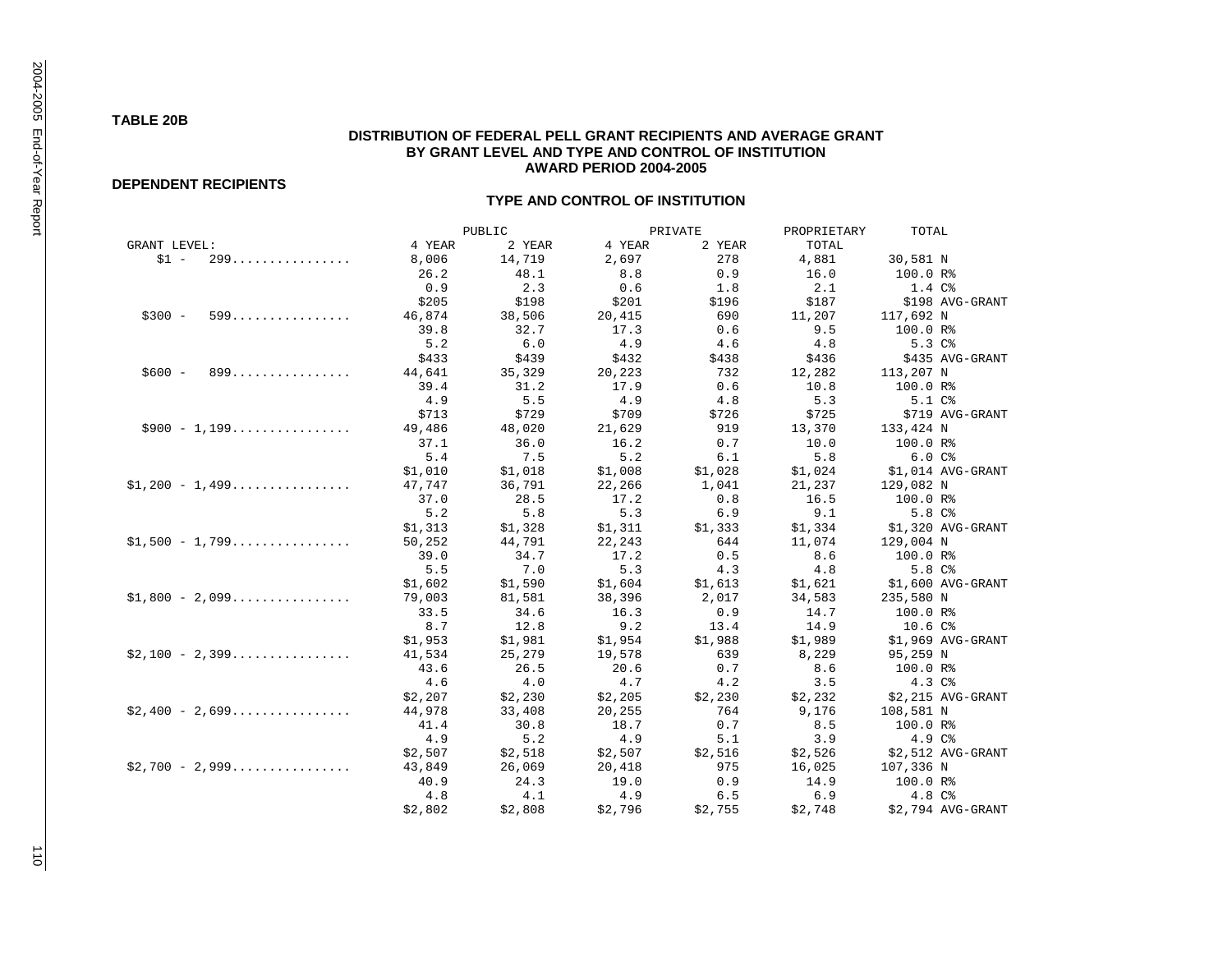#### **TABLE 20B**

#### **DISTRIBUTION OF FEDERAL PELL GRANT RECIPIENTS AND AVERAGE GRANT BY GRANT LEVEL AND TYPE AND CONTROL OF INSTITUTION AWARD PERIOD 2004-2005**

#### **DEPENDENT RECIPIENTS**

|                                                                        |         | PUBLIC  |         | PRIVATE | PROPRIETARY | TOTAL              |
|------------------------------------------------------------------------|---------|---------|---------|---------|-------------|--------------------|
| GRANT LEVEL:                                                           | 4 YEAR  | 2 YEAR  | 4 YEAR  | 2 YEAR  | TOTAL       |                    |
| $$3,000 - 3,299$                                                       | 49,252  | 40,079  | 21,588  | 714     | 8,683       | 120,316 N          |
|                                                                        | 40.9    | 33.3    | 17.9    | 0.6     | 7.2         | 100.0 R%           |
|                                                                        | 5.4     | 6.3     | 5.2     | 4.7     | 3.7         | $5.4 \, C$ $8$     |
|                                                                        | \$3,091 | \$3,074 | \$3,093 | \$3,092 | \$3,095     | \$3,086 AVG-GRANT  |
| $$3,300 - 3,599$                                                       | 53,805  | 43,311  | 22,887  | 616     | 8,860       | 129,479 N          |
|                                                                        | 41.6    | 33.5    | 17.7    | 0.5     | 6.8         | 100.0 R%           |
|                                                                        | 5.9     | 6.8     | 5.5     | 4.1     | 3.8         | 5.8 <sup>c</sup>   |
|                                                                        | \$3,431 | \$3,474 | \$3,423 | \$3,415 | \$3,418     | \$3,443 AVG-GRANT  |
| $$3,600 - 4,049$                                                       | 114,317 | 48,605  | 52,931  | 1,032   | 15,428      | 232,313 N          |
|                                                                        | 49.2    | 20.9    | 22.8    | 0.4     | 6.6         | 100.0 R%           |
|                                                                        | 12.6    | 7.6     | 12.7    | 6.8     | 6.6         | 10.5C <sub>8</sub> |
|                                                                        | \$3,864 | \$3,864 | \$3,862 | \$3,842 | \$3,834     | \$3,861 AVG-GRANT  |
| $$4,050$                                                               | 236,107 | 123,024 | 111,083 | 4,037   | 57,438      | 531,689 N          |
|                                                                        | 44.4    | 23.1    | 20.9    | 0.8     | 10.8        | 100.0 R%           |
|                                                                        | 26.0    | 19.2    | 26.7    | 26.7    | 24.7        | 24.0C              |
|                                                                        | \$4,050 | \$4,050 | \$4,050 | \$4,050 | \$4,050     | \$4,050 AVG-GRANT  |
| $\texttt{TOTAL} \dots \dots \dots \dots \dots \dots \dots \dots \dots$ | 909,851 | 639,512 | 416,609 | 15,098  | 232,473     | 2,213,543 N        |
|                                                                        | 41.1    | 28.9    | 18.8    | 0.7     | 10.5        | 100.0 R%           |
|                                                                        | 100.0   | 100.0   | 100.0   | 100.0   | 100.0       | 100.0 C%           |
|                                                                        | \$2,707 | \$2,423 | \$2,727 | \$2,578 | \$2,486     | \$2,605 AVG-GRANT  |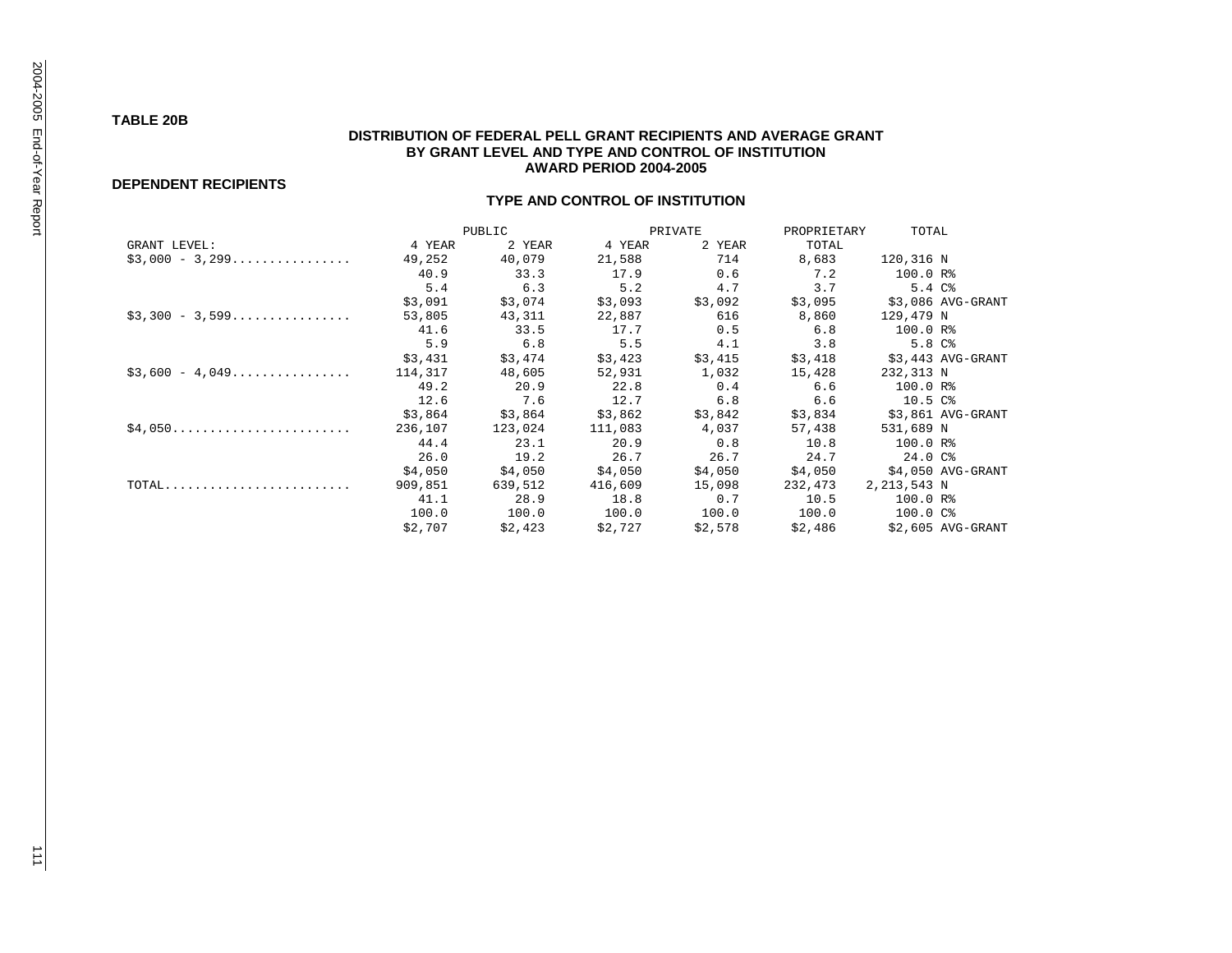#### **TABLE 20C**

#### **DISTRIBUTION OF FEDERAL PELL GRANT RECIPIENTS AND AVERAGE GRANT BY GRANT LEVEL AND TYPE AND CONTROL OF INSTITUTION AWARD PERIOD 2004-2005**

#### **INDEPENDENT RECIPIENTS**

|                  |         | PUBLIC  |         | PRIVATE | PROPRIETARY | TOTAL                |
|------------------|---------|---------|---------|---------|-------------|----------------------|
| GRANT LEVEL:     | 4 YEAR  | 2 YEAR  | 4 YEAR  | 2 YEAR  | TOTAL       |                      |
| $$1 -$<br>299    | 11,582  | 39,537  | 6,175   | 691     | 20,650      | 78,635 N             |
|                  | 14.7    | 50.3    | 7.9     | 0.9     | 26.3        | 100.0 R%             |
|                  | 1.6     | 3.2     | 1.8     | 1.9     | 2.8         | 2.5C                 |
|                  | \$203   | \$194   | \$196   | \$190   | \$166       | \$188 AVG-GRANT      |
| 599<br>$$300 -$  | 36,063  | 89,622  | 17,354  | 1,630   | 33,442      | 178,111 N            |
|                  | 20.2    | 50.3    | 9.7     | 0.9     | 18.8        | $100.0 R$ %          |
|                  | 4.8     | 7.3     | 5.1     | 4.4     | 4.5         | 5.8 <sup>c</sup>     |
|                  | \$443   | \$447   | \$442   | \$447   | \$441       | \$445 AVG-GRANT      |
| $$600 -$<br>899  | 34,489  | 77,036  | 17,512  | 1,707   | 41,336      | 172,080 N            |
|                  | 20.0    | 44.8    | 10.2    | 1.0     | 24.0        | 100.0 R%             |
|                  | 4.6     | 6.3     | 5.1     | 4.6     | 5.6         | 5.6 C%               |
|                  | \$728   | \$738   | \$726   | \$729   | \$727       | \$732 AVG-GRANT      |
| $$900 - 1,199$   | 49,022  | 124,013 | 22,728  | 2,379   | 45,241      | 243,383 N            |
|                  | 20.1    | 51.0    | 9.3     | 1.0     | 18.6        | 100.0 R%             |
|                  | 6.6     | 10.1    | 6.6     | 6.4     | 6.1         | 7.9 C%               |
|                  | \$1,017 | \$1,019 | \$1,019 | \$1,030 | \$1,027     | \$1,020 AVG-GRANT    |
| $$1,200 - 1,499$ | 36,423  | 74,962  | 18,592  | 3,277   | 75,099      | 208,353 N            |
|                  | 17.5    | 36.0    | 8.9     | 1.6     | 36.0        | 100.0 R%             |
|                  | 4.9     | 6.1     | 5.4     | 8.9     | 10.2        | 6.7 C%               |
|                  | \$1,326 | \$1,336 | \$1,329 | \$1,341 | \$1,338     | \$1,334 AVG-GRANT    |
| $$1,500 - 1,799$ | 45,292  | 99,723  | 19,947  | 2,044   | 38,137      | 205,143 N            |
|                  | 22.1    | 48.6    | 9.7     | 1.0     | 18.6        | 100.0 R%             |
|                  | 6.1     | 8.1     | 5.8     | 5.5     | 5.2         | $6.6C$ %             |
|                  | \$1,594 | \$1,584 | \$1,599 | \$1,619 | \$1,624     | \$1,595 AVG-GRANT    |
| $$1,800 - 2,099$ | 98,563  | 174,045 | 46,877  | 6,500   | 134,578     | 460,563 N            |
|                  | 21.4    | 37.8    | 10.2    | 1.4     | 29.2        | 100.0 R%             |
|                  | 13.2    | 14.1    | 13.7    | 17.6    | 18.2        | 14.9 C%              |
|                  | \$1,988 | \$1,992 | \$1,990 | \$2,001 | \$1,997     | \$1,992 AVG-GRANT    |
| $$2,100 - 2,399$ | 24,313  | 41,699  | 11,406  | 1,490   | 23,646      | 102,554 N            |
|                  | 23.7    | 40.7    | 11.1    | 1.5     | 23.1        | 100.0 R <sup>2</sup> |
|                  | 3.3     | 3.4     | 3.3     | 4.0     | 3.2         | 3.3C                 |
|                  | \$2,222 | \$2,245 | \$2,230 | \$2,234 | \$2,241     | \$2,237 AVG-GRANT    |
| $$2,400 - 2,699$ | 34,493  | 67,084  | 15,170  | 1,348   | 24,557      | 142,652 N            |
|                  | 24.2    | 47.0    | 10.6    | 0.9     | 17.2        | 100.0 R%             |
|                  | 4.6     | 5.5     | 4.4     | 3.6     | 3.3         | 4.6C                 |
|                  | \$2,518 | \$2,523 | \$2,519 | \$2,516 | \$2,520     | \$2,521 AVG-GRANT    |
| $$2,700 - 2,999$ | 26,826  | 42,596  | 13,577  | 2,453   | 53,277      | 138,729 N            |
|                  | 19.3    | 30.7    | 9.8     | 1.8     | 38.4        | 100.0 R%             |
|                  | 3.6     | 3.5     | 4.0     | 6.6     | 7.2         | 4.5C%                |
|                  | \$2,799 | \$2,802 | \$2,787 | \$2,745 | \$2,741     | \$2,775 AVG-GRANT    |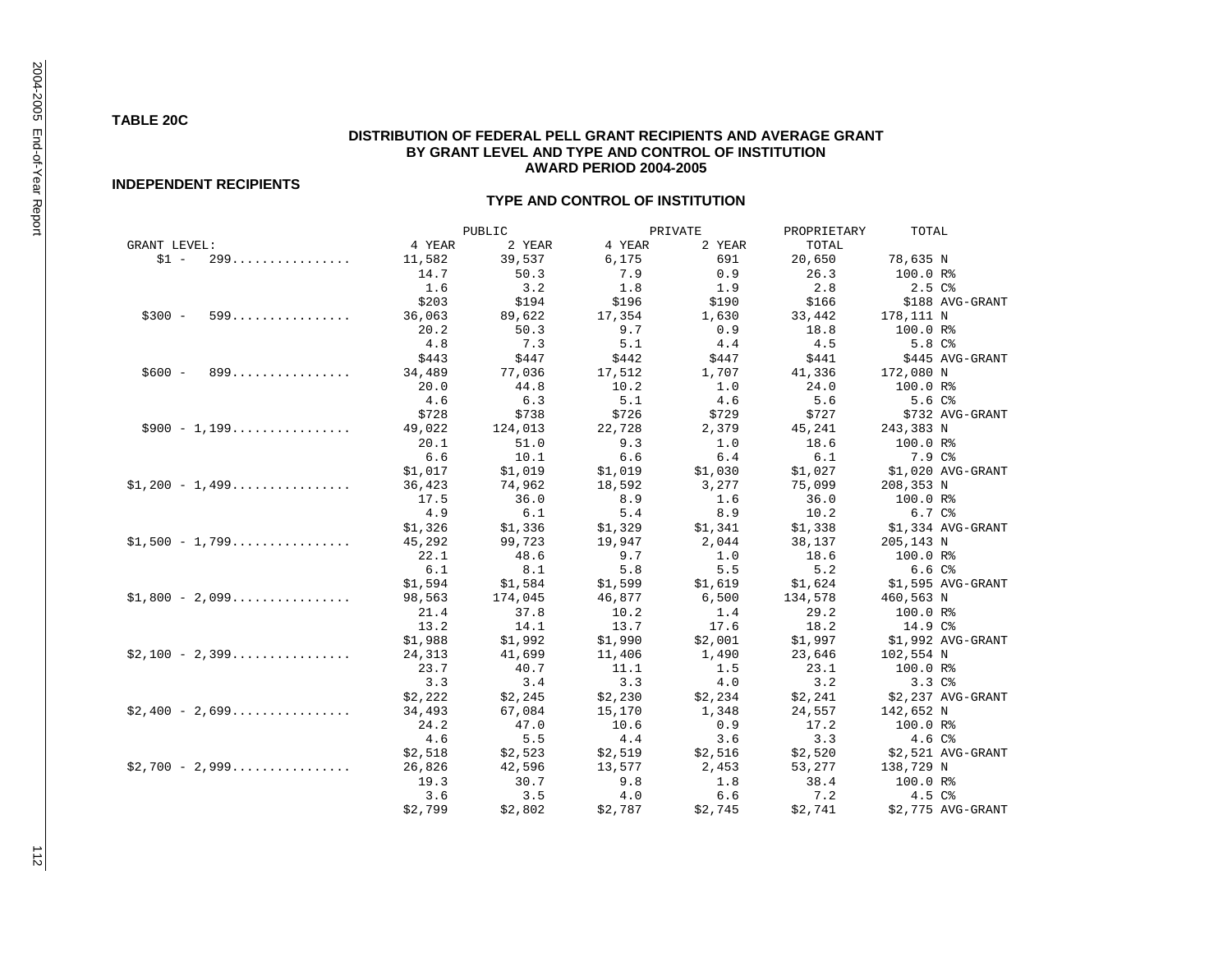#### **TABLE 20C**

#### **DISTRIBUTION OF FEDERAL PELL GRANT RECIPIENTS AND AVERAGE GRANT BY GRANT LEVEL AND TYPE AND CONTROL OF INSTITUTION AWARD PERIOD 2004-2005**

#### **INDEPENDENT RECIPIENTS**

|                                                                        |         | PUBLIC    |         | PRIVATE | PROPRIETARY | TOTAL             |
|------------------------------------------------------------------------|---------|-----------|---------|---------|-------------|-------------------|
| GRANT LEVEL:                                                           | 4 YEAR  | 2 YEAR    | 4 YEAR  | 2 YEAR  | TOTAL       |                   |
| $$3,000 - 3,299$                                                       | 45,479  | 80,059    | 19,894  | 1,516   | 27,506      | 174,454 N         |
|                                                                        | 26.1    | 45.9      | 11.4    | 0.9     | 15.8        | 100.0 R%          |
|                                                                        | 6.1     | 6.5       | 5.8     | 4.1     | 3.7         | 5.6C <sup>8</sup> |
|                                                                        | \$3,071 | \$3,066   | \$3,073 | \$3,088 | \$3,093     | \$3,073 AVG-GRANT |
| $$3,300 - 3,599$                                                       | 45,105  | 71,711    | 19,137  | 1,567   | 28,122      | 165,642 N         |
|                                                                        | 27.2    | 43.3      | 11.6    | 0.9     | 17.0        | 100.0 R%          |
|                                                                        | 6.0     | 5.8       | 5.6     | 4.2     | 3.8         | 5.4C <sup>o</sup> |
|                                                                        | \$3,470 | \$3,489   | \$3,462 | \$3,427 | \$3,416     | \$3,468 AVG-GRANT |
| $$3,600 - 4,049$                                                       | 35,494  | 41,647    | 16,011  | 1,344   | 30,636      | 125,132 N         |
|                                                                        | 28.4    | 33.3      | 12.8    | 1.1     | 24.5        | 100.0 R%          |
|                                                                        | 4.8     | 3.4       | 4.7     | 3.6     | 4.1         | 4.0 <sup>c</sup>  |
|                                                                        | \$3,801 | \$3,814   | \$3,797 | \$3,790 | \$3,790     | \$3,802 AVG-GRANT |
| $$4,050$                                                               | 223,294 | 206,285   | 97,443  | 9,030   | 163,407     | 699,459 N         |
|                                                                        | 31.9    | 29.5      | 13.9    | 1.3     | 23.4        | 100.0 R%          |
|                                                                        | 29.9    | 16.8      | 28.5    | 24.4    | 22.1        | 22.6C             |
|                                                                        | \$4,050 | \$4,050   | \$4,050 | \$4,050 | \$4,050     | \$4,050 AVG-GRANT |
| $\texttt{TOTAL} \dots \dots \dots \dots \dots \dots \dots \dots \dots$ | 746,438 | 1,230,019 | 341,823 | 36,976  | 739,634     | 3,094,890 N       |
|                                                                        | 24.1    | 39.7      | 11.0    | 1.2     | 23.9        | 100.0 R%          |
|                                                                        | 100.0   | 100.0     | 100.0   | 100.0   | 100.0       | 100.0 C%          |
|                                                                        | \$2,627 | \$2,202   | \$2,571 | \$2,446 | \$2,360     | \$2,386 AVG-GRANT |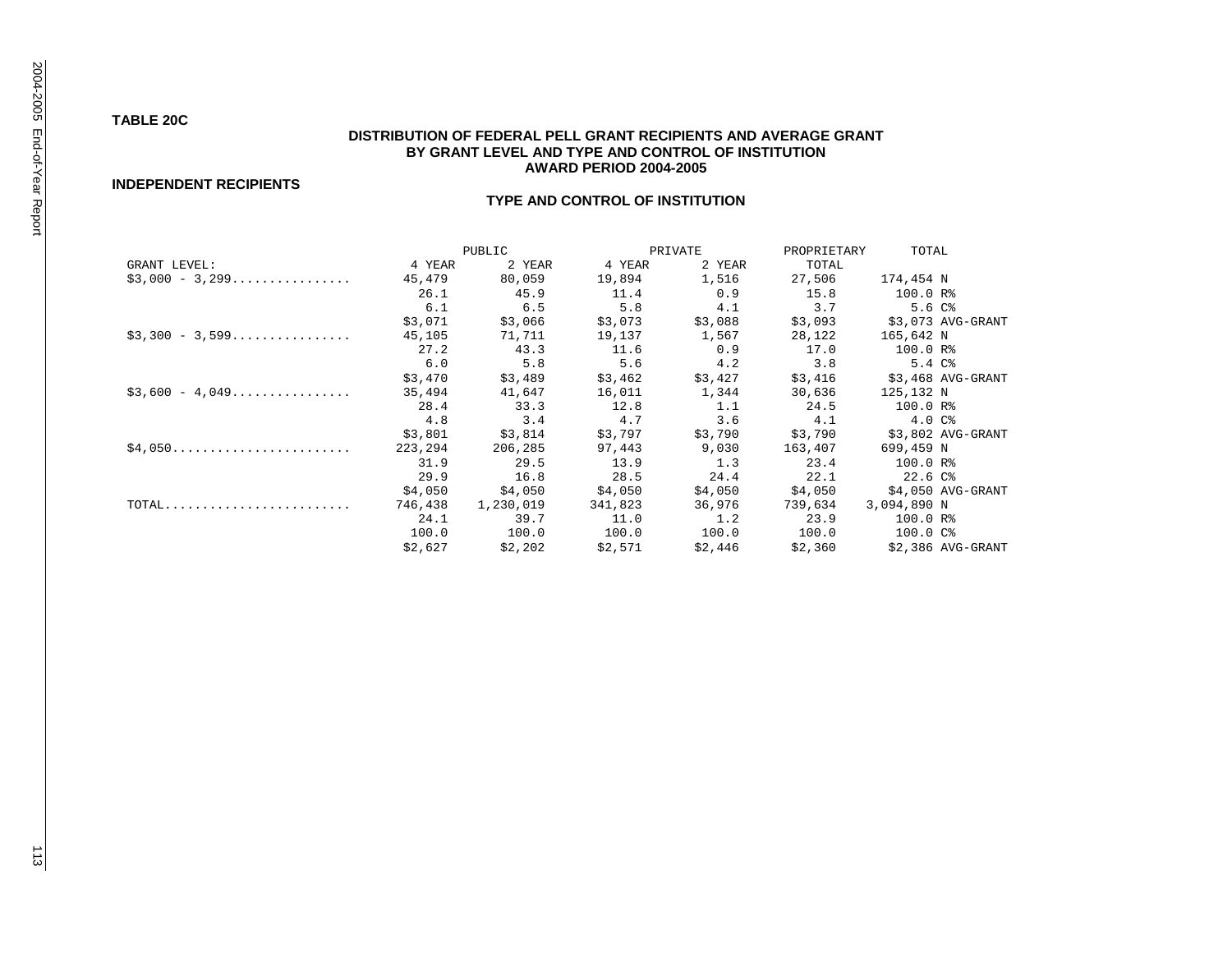# **Section 6: Federal Pell Grant Recipients by State**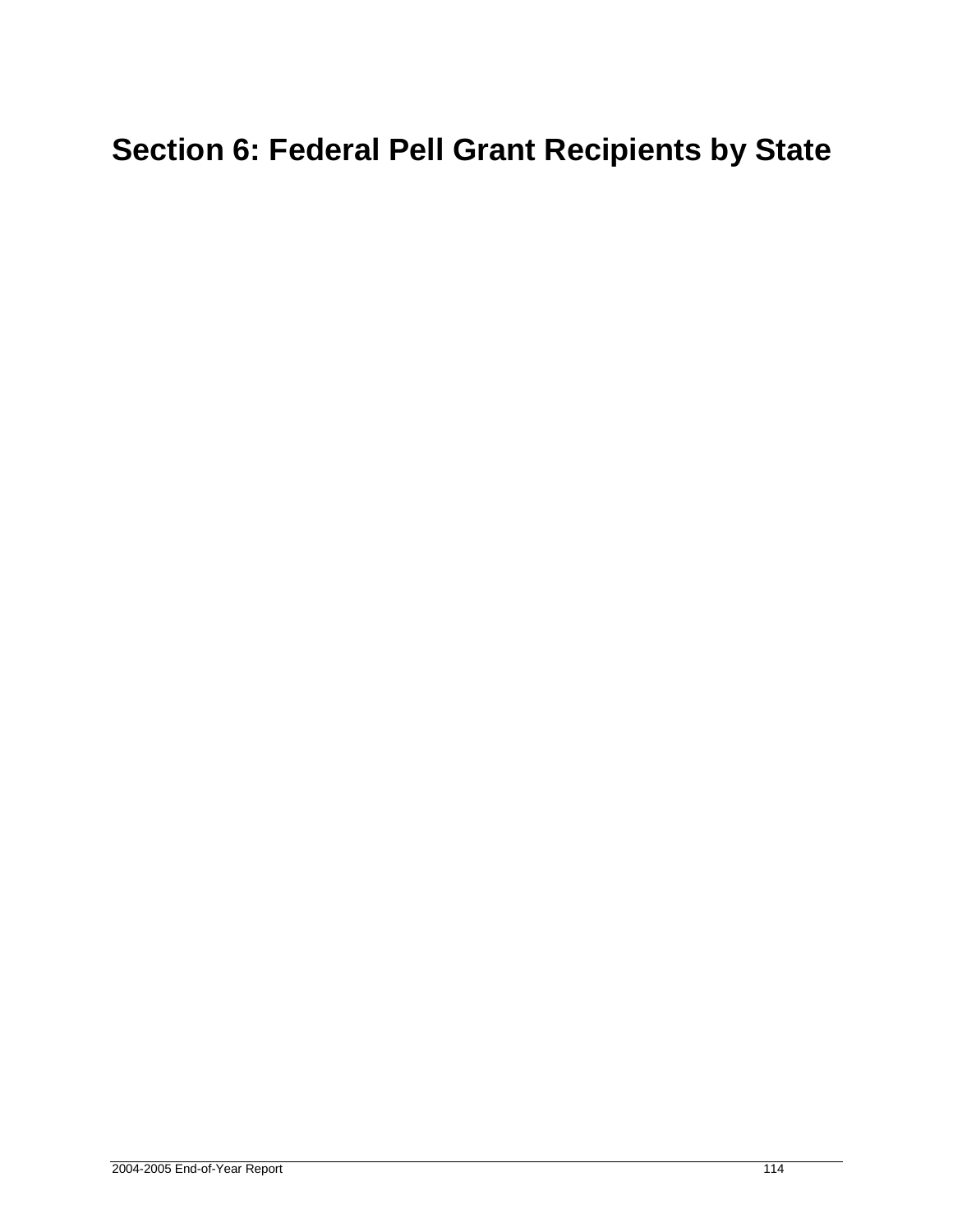## **Table 21: Distribution of Federal Pell Grant Recipients by State and Control of Institution**

Table 21 presents the distribution of Federal Pell Grant recipients by state and control of institution. The state is based on the location of the institution.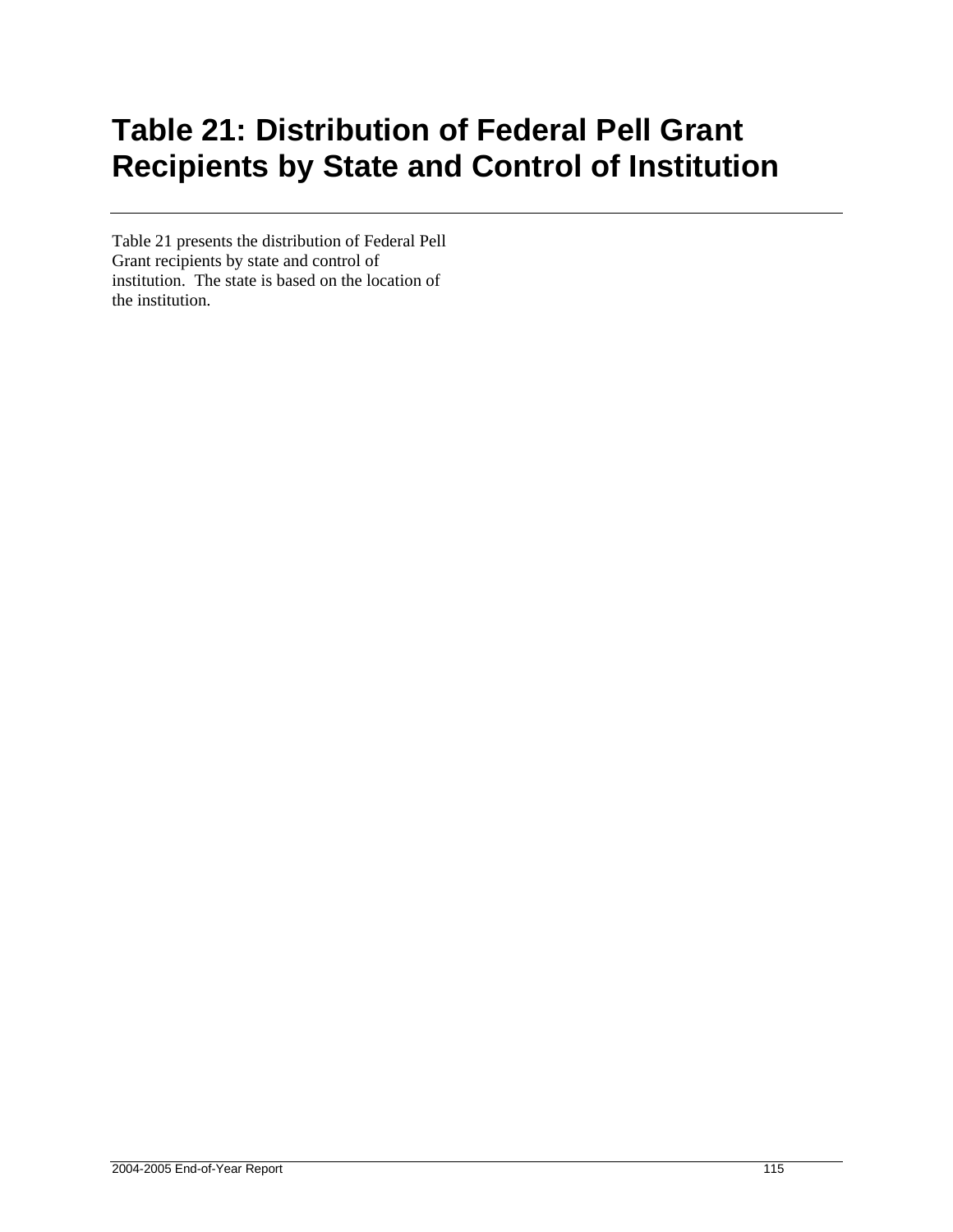#### **DISTRIBUTION OF FEDERAL PELL GRANT RECIPIENTS BY STATE AND CONTROL OF INSTITUTION AWARD PERIOD 2004-2005 (PART 1 OF 2)**

|                                                       |            | PUBLIC          |                   | PRIVATE         |                   | PROPRIETARY     |                   | TOTAL           |
|-------------------------------------------------------|------------|-----------------|-------------------|-----------------|-------------------|-----------------|-------------------|-----------------|
|                                                       |            |                 |                   |                 |                   |                 |                   |                 |
|                                                       | TOTAL      | TOTAL<br>EXPEN- | TOTAL             | TOTAL<br>EXPEN- | TOTAL             | TOTAL<br>EXPEN- | TOTAL             | TOTAL<br>EXPEN- |
|                                                       | RECIPIENTS | <b>DITURES</b>  | <b>RECIPIENTS</b> | <b>DITURES</b>  | <b>RECIPIENTS</b> | <b>DITURES</b>  | <b>RECIPIENTS</b> | <b>DITURES</b>  |
| ALABAMA                                               | 79.856     | \$207,334,640   | 9,995             | \$28,265,135    | 11,217            | \$27,469,562    | 101,068           | \$263,069,337   |
| ALASKA                                                | 4,112      | \$9,573,218     | 207               | \$548,063       | 497               | \$1,130,539     | 4,816             | \$11,251,820    |
| ARIZONA                                               | 69,532     | \$167,367,360   | 2,799             |                 |                   |                 | 187,716           |                 |
| ARKANSAS                                              |            |                 |                   | \$7,796,003     | 115,385           | \$263,716,411   |                   | \$438,879,774   |
| CALIFORNIA                                            | 51,573     | \$135,275,443   | 4,787             | \$13,160,163    | 2,096             | \$4,885,814     | 58,456            | \$153,321,420   |
|                                                       | 419,486    | \$1,079,082,135 | 46,302            | \$121,212,661   | 99,858            | \$251,502,506   | 565,646           | \$1,451,797,302 |
| $COLORADO. \ldots \ldots \ldots \ldots \ldots \ldots$ | 50,460     | \$122,297,269   | 3,132             | \$7,353,447     | 27,331<br>9,930   | \$62,664,213    | 80,923<br>36,399  | \$192,314,929   |
| $DELAWARE$                                            | 19,968     | \$43,766,763    | 6,501             | \$16,340,459    |                   | \$21,697,639    |                   | \$81,804,861    |
| DISTRICT OF COLUMBIA                                  | 7,080      | \$15,126,106    | 1,687             | \$4,056,294     | 1,275             | \$2,984,636     | 10,042            | \$22,167,036    |
|                                                       | 1,886      | \$4,395,562     | 6,983             | \$18,868,615    | 9,426             | \$21,391,101    | 18,295            | \$44,655,278    |
| $FLORIDA$                                             | 192,684    | \$464,026,601   | 33,636            | \$86,841,517    | 74,176            | \$173,257,308   | 300,496           | \$724,125,426   |
| $GEORGIA.$                                            | 113,441    | \$234,123,068   | 15,602            | \$42,116,953    | 44,129            | \$97,409,827    | 173,172           | \$373,649,848   |
| HAWAII                                                | 8,791      | \$22,436,252    | 2,645             | \$6,883,689     | 792               | \$1,894,578     | 12,228            | \$31,214,519    |
|                                                       | 21,854     | \$56,330,100    | 7,710             | \$21,519,343    | 2,054             | \$5,326,168     | 31,618            | \$83,175,611    |
| ILLINOIS                                              | 122,035    | \$286,370,084   | 36,495            | \$94,013,173    | 46,516            | \$109,267,259   | 205,046           | \$489,650,516   |
| $INDIANA$                                             | 72,176     | \$165,531,324   | 15,645            | \$37,268,670    | 18,548            | \$42,958,110    | 106,369           | \$245,758,104   |
| $IOWA$                                                | 39,730     | \$94,460,784    | 14,126            | \$34,637,968    | 20,155            | \$44,360,705    | 74,011            | \$173,459,457   |
| KANSAS                                                | 40.228     | \$96,380,933    | 8.527             | \$20,802,448    | 3,052             | \$7.149.391     | 51,807            | \$124,332,772   |
| KENTUCKY                                              | 59,637     | \$150,987,248   | 9,023             | \$23,921,091    | 17,887            | \$43,863,896    | 86,547            | \$218,772,235   |
| $LOUISIANA.$                                          | 80,047     | \$214,157,567   | 6,995             | \$19,314,488    | 10,701            | \$26,829,357    | 97,743            | \$260,301,412   |
| MAINE                                                 | 14,423     | \$35,378,859    | 2,863             | \$7,466,014     | 2,015             | \$4,171,365     | 19,301            | \$47,016,238    |
| MARYLAND                                              | 55,649     | \$128,031,233   | 5,103             | \$13,122,836    | 8,830             | \$20,159,208    | 69,582            | \$161,313,277   |
| MASSACHUSETTS                                         | 42,344     | \$97,670,811    | 27,492            | \$70,337,430    | 8,228             | \$19,072,389    | 78,064            | \$187,080,630   |
| MICHIGAN                                              | 116,462    | \$268,692,333   | 41,334            | \$92,121,501    | 17,373            | \$38,839,813    | 175,169           | \$399,653,647   |
| MINNESOTA                                             | 56,734     | \$130,997,886   | 11,424            | \$27,303,985    | 8,864             | \$18,209,796    | 77,022            | \$176,511,667   |
| MISSISSIPPI                                           | 68,650     | \$191,388,632   | 5,255             | \$14,510,471    | 1,517             | \$3,756,595     | 75,422            | \$209,655,698   |
| MISSOURI                                              | 59,209     | \$139,854,442   | 24,509            | \$57,890,486    | 18,975            | \$47,996,973    | 102,693           | \$245,741,901   |
| MONTANA                                               | 16,564     | \$43,283,501    | 1,116             | \$3,001,991     | 223               | \$569,716       | 17,903            | \$46,855,208    |
| $NEBRASKA.$                                           | 21,172     | \$45,822,557    | 6,005             | \$14,450,381    | 2,188             | \$5,829,642     | 29,365            | \$66,102,580    |
| $NEVADA$                                              | 14,618     | \$33,851,222    | 229               | \$590,361       | 3,025             | \$6,717,515     | 17,872            | \$41,159,098    |
| NEW HAMPSHIRE                                         | 7,076      | \$15,847,886    | 3,674             | \$8,296,063     | 3,528             | \$7,915,691     | 14,278            | \$32,059,640    |
| NEW JERSEY                                            | 70,297     | \$176,372,808   | 11,449            | \$31,456,101    | 19,840            | \$47,115,383    | 101,586           | \$254,944,292   |
| NEW MEXICO                                            | 39,371     | \$96,633,918    | 1,874             | \$4,808,241     | 1,276             | \$3,124,704     | 42,521            | \$104,566,863   |
| NEW YORK                                              | 214,318    | \$559,345,903   | 97,927            | \$270,968,053   | 66,766            | \$171,709,804   | 379,011           | \$1,002,023,760 |
| NORTH CAROLINA                                        | 121,499    | \$307,200,986   | 20,184            | \$54,325,095    | 3,280             | \$7,489,493     | 144,963           | \$369,015,574   |
| NORTH DAKOTA                                          | 11,714     | \$29,458,912    | 2,234             | \$6,073,413     | 793               | \$1,654,790     | 14,741            | \$37,187,115    |
| OHIO                                                  | 140,273    | \$324,512,544   | 29,573            | \$73,945,156    | 30,943            | \$72,533,547    | 200,789           | \$470,991,247   |
| $OKLAHOMA$                                            | 64,414     | \$162,218,151   | 6.025             | \$15,826,225    | 7,228             | \$18,608,341    | 77.667            | \$196,652,717   |
| $OREGON$                                              | 48,520     | \$119,958,749   | 4,748             | \$12,063,147    | 9,668             | \$22,394,122    | 62,936            | \$154,416,018   |
| PENNSYLVANIA                                          | 92,616     | \$219,786,221   | 49,934            | \$125,878,619   | 41.917            | \$99,869,087    | 184,467           | \$445,533,927   |
| PUERTO RICO                                           | 39,318     | \$127,287,548   | 102,201           | \$315,116,530   | 54,766            | \$150,906,765   | 196,285           | \$593,310,843   |
| RHODE ISLAND                                          | 8,245      | \$18,352,979    | 9,269             | \$23,546,613    | 4,571             | \$9,614,268     | 22,085            | \$51,513,860    |
| SOUTH CAROLINA                                        | 61,870     | \$147,735,324   | 13,610            | \$38,037,401    | 2,049             | \$4,632,247     | 77.529            | \$190,404,972   |
| SOUTH DAKOTA                                          | 12,298     | \$31,060,888    | 2,453             | \$5,923,337     | 2,351             | \$5,130,980     | 17,102            | \$42,115,205    |
| TENNESSEE                                             | 70,831     | \$172,839,223   | 15,417            | \$41,327,720    | 18,620            | \$43,278,407    | 104,868           | \$257,445,350   |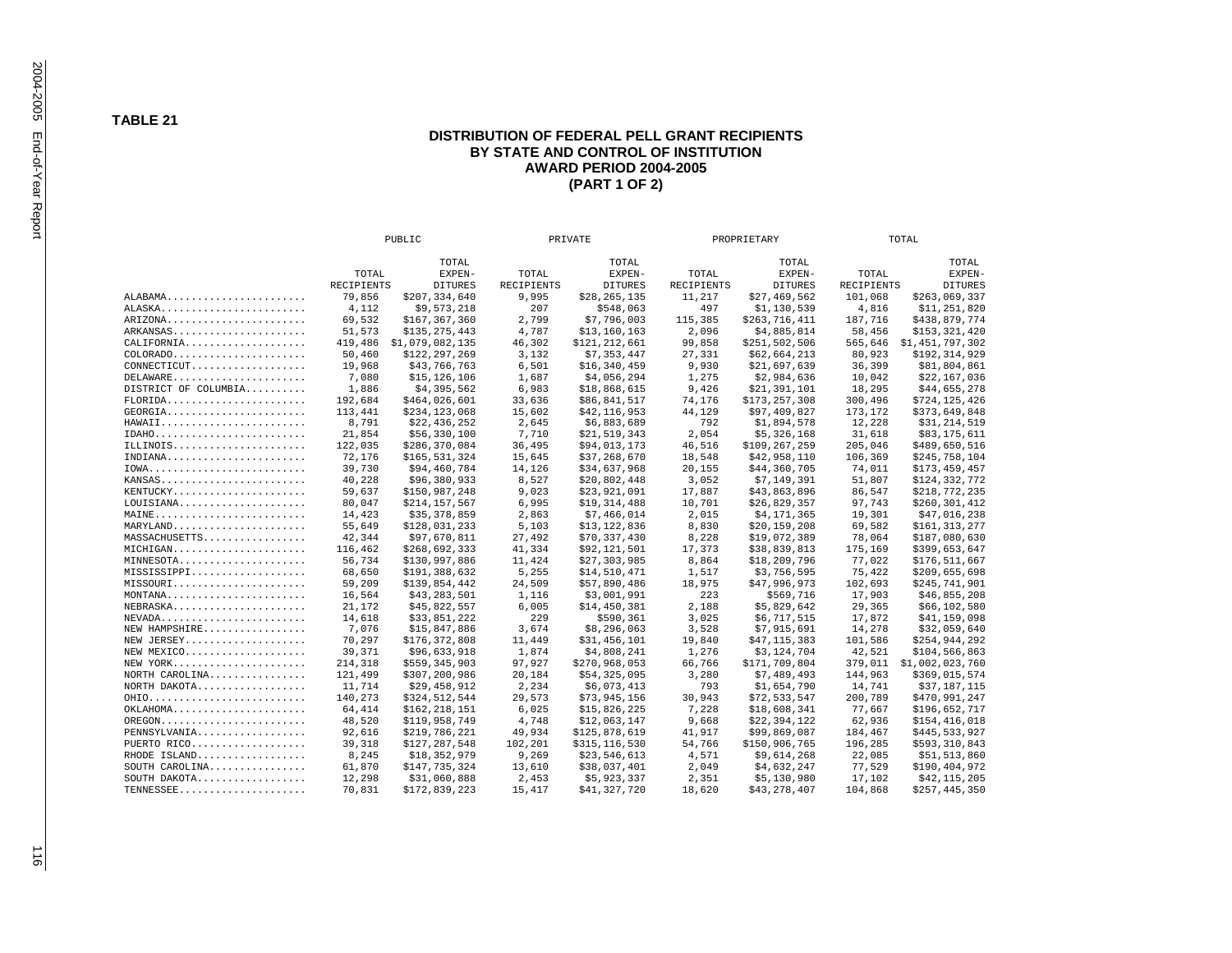#### **DISTRIBUTION OF FEDERAL PELL GRANT RECIPIENTS BY STATE AND CONTROL OF INSTITUTION AWARD PERIOD 2004-2005 (PART 2 OF 2)**

|                                                                        |            | PUBLIC          |            | PRIVATE         |            | PROPRIETARY     |            | TOTAL                           |
|------------------------------------------------------------------------|------------|-----------------|------------|-----------------|------------|-----------------|------------|---------------------------------|
|                                                                        |            | TOTAL           |            | TOTAL           |            | TOTAL           |            | TOTAL                           |
|                                                                        | TOTAL      | EXPEN-          | TOTAL      | EXPEN-          | TOTAL      | EXPEN-          | TOTAL      | EXPEN-                          |
|                                                                        | RECIPIENTS | <b>DITURES</b>  | RECIPIENTS | <b>DITURES</b>  | RECIPIENTS | <b>DITURES</b>  | RECIPIENTS | <b>DITURES</b>                  |
| $TEXAS$                                                                | 324,634    | \$814,604,151   | 27,687     | \$71,830,036    | 63,908     | \$154,559,494   | 416,229    | \$1,040,993,681                 |
|                                                                        | 41,131     | \$99,161,170    | 12,923     | \$34,817,305    | 9,384      | \$21,236,869    | 63,438     | \$155,215,344                   |
| VERMONT                                                                | 6,127      | \$13,728,557    | 2,679      | \$6.893.131     | 224        | \$571,532       | 9,030      | \$21,193,220                    |
| VIRGINIA                                                               | 63,905     | \$152,280,802   | 14,283     | \$36,435,209    | 20,837     | \$51,134,317    | 99,025     | \$239,850,328                   |
| $WASHINGTON.$                                                          | 67,802     | \$164,542,991   | 7,305      | \$19,099,600    | 10,579     | \$24,054,443    | 85,686     | \$207,697,034                   |
| WEST VIRGINIA                                                          | 27,708     | \$73,490,631    | 5,122      | \$13,651,270    | 4,913      | \$11,990,368    | 37,743     | \$99,132,269                    |
| WISCONSIN                                                              | 55,205     | \$128,299,927   | 11,652     | \$27,713,158    | 3,720      | \$8,424,737     | 70,577     | \$164,437,822                   |
| WYOMING                                                                | 7,068      | \$17.701.043    |            | \$0             | 2,129      | \$5,125,421     | 9,197      | \$22,826,464                    |
| AMERICAN SAMOA                                                         | 1,074      | \$2,698,170     |            | \$0             |            | \$0             | 1,074      | \$2,698,170                     |
| CANADA                                                                 | $\Omega$   | \$0             |            | \$0             |            | \$0             |            | SO.                             |
| MICRONESIA                                                             | 2,565      | \$8,199,092     |            | \$0             |            | \$0             | 2,565      | \$8,199,092                     |
| $GUAM$                                                                 | 2,492      | \$6,424,396     | 156        | \$477,663       |            | \$0             | 2,648      | \$6,902,059                     |
| MARSHALL ISLANDS                                                       | 823        | \$2,212,745     |            | \$0             |            | \$0             | 823        | \$2,212,745                     |
| MEXICO                                                                 | $\Omega$   | \$0             |            | \$0             |            | \$0             | $\Omega$   | -SO                             |
| NORTHERN MARIANA IS                                                    | 425        | \$1,122,064     |            | \$0             |            | \$0             | 425        | \$1,122,064                     |
| PALAU                                                                  | 841        | \$2,139,736     |            | \$0             |            | \$0             | 841        | \$2,139,736                     |
| VIRGIN ISLANDS                                                         | 959        | \$2,692,358     |            | \$0             |            |                 | 959        | \$2,692,358                     |
| BLANK RESPONSE                                                         | $\Omega$   | \$0             |            | \$0             | 2,554      | \$5,654,390     | 2,554      | \$5,654,390                     |
| $\texttt{TOTAL} \dots \dots \dots \dots \dots \dots \dots \dots \dots$ | 3,525,820  | \$8,681,903,806 | 810,506    | \$2,144,224,722 | 972,107    | \$2,323,811,232 |            | 5, 308, 433 \$13, 149, 939, 760 |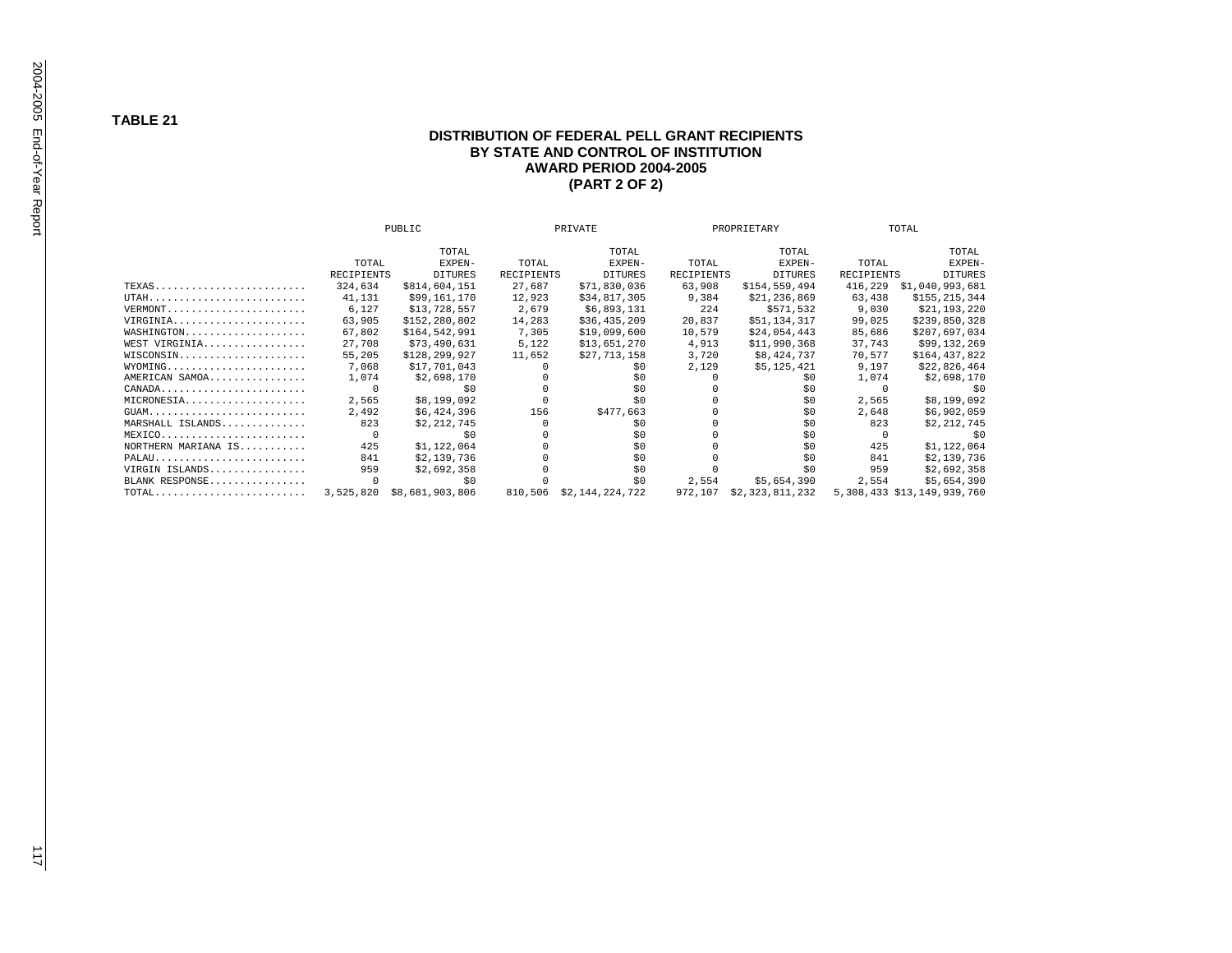### **Table 22: Distribution of Federal Pell Grant Recipients by Recipient's State of Legal Residence and Control of Institution**

Table 22 presents the distribution of Federal Pell Grant recipients by the recipient's state of legal residence and control of institution attended in 2004-2005.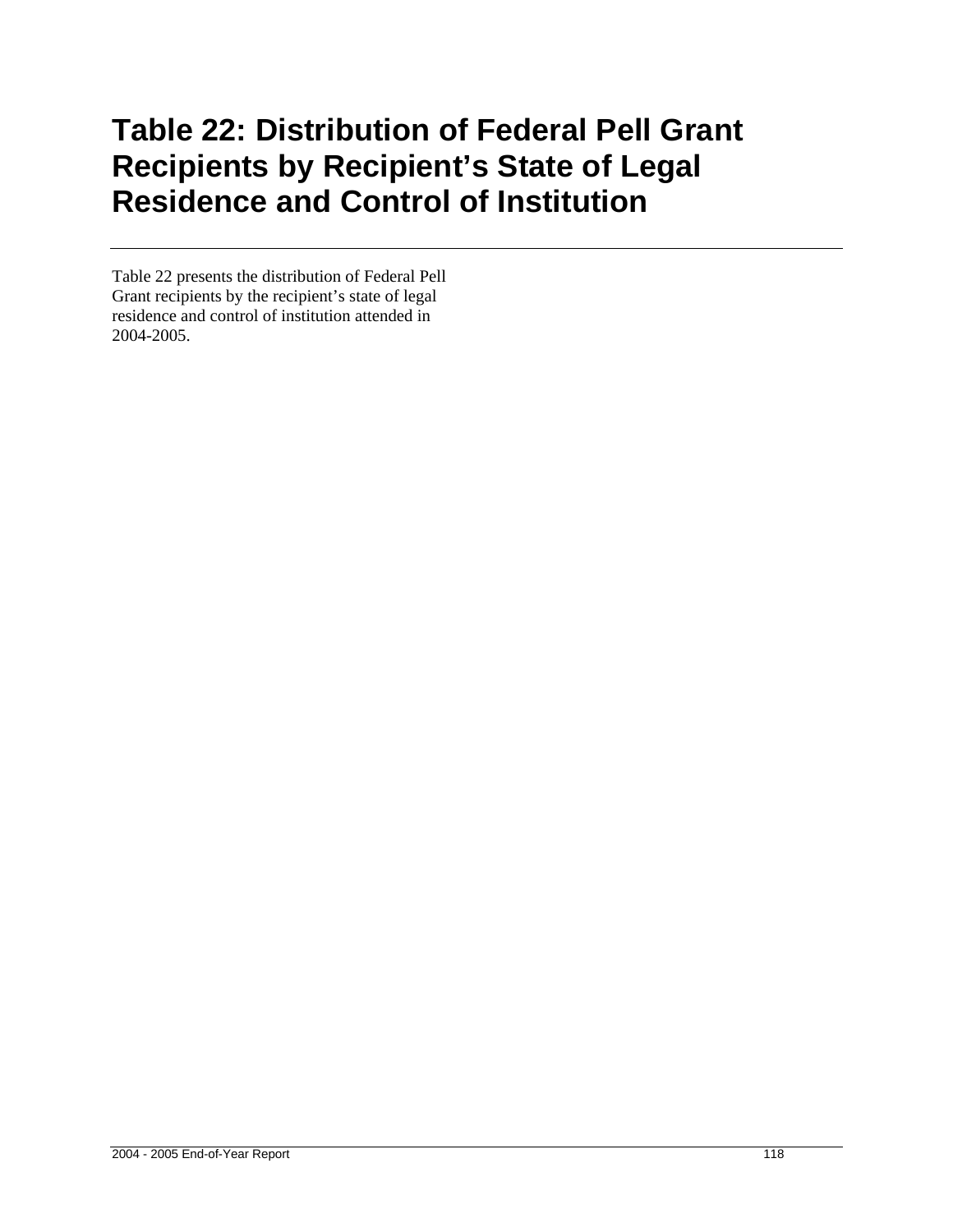**TABLE 22** 

#### **DISTRIBUTION OF FEDERAL PELL GRANT RECIPIENTS BY RECIPIENTS' STATE OF LEGAL RESIDENCE AND CONTROL OF INSTITUTION AWARD PERIOD 2004-2005 (PART 1 OF 2)**

|                                                 | PUBLIC            |                               | PRIVATE        |                 | PROPRIETARY |                 | TOTAL            |                               |
|-------------------------------------------------|-------------------|-------------------------------|----------------|-----------------|-------------|-----------------|------------------|-------------------------------|
|                                                 |                   |                               |                |                 |             |                 |                  |                               |
|                                                 | TOTAL             | TOTAL<br>EXPEN-               | TOTAL          | TOTAL<br>EXPEN- | TOTAL       | TOTAL<br>EXPEN- | TOTAL            | TOTAL<br>EXPEN-               |
|                                                 | <b>RECIPIENTS</b> | <b>DITURES</b>                | RECIPIENTS     | <b>DITURES</b>  | RECIPIENTS  | <b>DITURES</b>  | RECIPIENTS       | <b>DITURES</b>                |
| ALABAMA                                         | 74,277            | \$191,624,824                 | 8.841          | \$24,454,779    | 9,571       | \$22,407,833    | 92.689           | \$238,487,436                 |
| ALASKA                                          | 4,941             | \$11,422,947                  | 756            | \$1,737,776     | 1,146       | \$2,414,890     | 6,843            | \$15,575,613                  |
| $ARIZONA.$                                      | 66,544            | \$160,234,422                 | 4,928          | \$12,901,084    | 23,896      | \$57,319,457    | 95,368           | \$230,454,963                 |
| ARKANSAS                                        | 50,668            | \$132,088,381                 | 4,591          | \$12,371,916    | 5,050       | \$11,628,659    | 60,309           | \$156,088,956                 |
| CALIFORNIA                                      | 423,682           | \$1,090,825,865               | 51,252         | \$136,321,852   | 121,123     | \$300,785,932   | 596,057          | \$1,527,933,649               |
| $COLORADO. \ldots \ldots \ldots \ldots \ldots$  | 49,581            | \$120,369,517                 | 5.117          | \$12,700,708    | 17,836      | \$41,643,089    | 72,534           | \$174,713,314                 |
| CONNECTICUT                                     | 20,278            | \$44,650,244                  | 7,905          | \$19,473,985    | 9,888       | \$21,659,946    | 38,071           | \$85,784,175                  |
| $DELAWARE$                                      | 6,182             | \$12,863,808                  | 2,201          | \$5,339,909     | 1,680       | \$3,765,274     | 10,063           | \$21,968,991                  |
| DISTRICT OF COLUMBIA                            | 3,980             | \$10,309,773                  | 2,185          | \$5,924,057     | 2,995       | \$6,884,751     | 9,160            | \$23,118,581                  |
| $FLORIDA$                                       | 194,426           | \$468,053,158                 | 34,762         | \$92,132,131    | 81,061      | \$189,346,203   | 310,249          | \$749,531,492                 |
| $GEORGIA.$                                      | 116,656           | \$244,081,460                 | 16,024         | \$42,815,181    | 29,441      | \$67,833,225    | 162,121          | \$354,729,866                 |
| HAWAII                                          | 8,644             | \$21,692,414                  | 2,728          | \$7,031,128     | 3,207       | \$7,858,707     | 14,579           | \$36,582,249                  |
| $IDAHO$                                         | 22,841            | \$58,176,914                  | 5,476          | \$14,937,255    | 3,854       | \$9,637,565     | 32,171           | \$82,751,734                  |
| $ILLINOIS, , , , , , , , , , , , , , , , , , .$ | 127,009           | \$300,141,528                 | 39,493         | \$101,952,935   | 35,244      | \$82,539,097    | 201.746          | \$484,633,560                 |
| INDIANA                                         | 71.065            | \$162,390,065                 | 14,733         | \$35,044,542    | 17,224      | \$39,398,141    | 103,022          | \$236,832,748                 |
| $IOWA$                                          | 38,850            | \$91,793,195                  | 11,328         | \$27,446,412    | 6,984       | \$16,976,108    | 57,162           | \$136,215,715                 |
| KANSAS                                          | 38,002            | \$90,635,282                  | 6,542          | \$15,624,251    | 6,049       | \$14,262,311    | 50,593           | \$120,521,844                 |
| KENTUCKY                                        | 57,036            | \$143,843,664                 | 8,824          | \$23,009,738    | 15,389      | \$36,001,921    | 81,249           | \$202,855,323                 |
| $LOUISIANA.$                                    | 79.059            | \$211,046,077                 | 6,779          | \$18,195,906    | 16,667      | \$40,396,069    | 102,505          | \$269,638,052                 |
| MAINE                                           |                   |                               |                | \$10,994,540    | 2,586       | \$5,460,417     |                  |                               |
| MARYLAND                                        | 14,722<br>51,699  | \$36,032,490<br>\$120,527,968 | 4,390<br>9,389 | \$24,119,087    | 15,503      | \$34,951,321    | 21,698<br>76,591 | \$52,487,447<br>\$179,598,376 |
| MASSACHUSETTS                                   | 43,076            | \$99,528,719                  | 20,487         | \$51,775,387    | 12,587      | \$28,353,769    | 76,150           | \$179,657,875                 |
| MICHIGAN                                        |                   |                               | 41,466         | \$92,856,155    | 20.639      |                 | 178,606          |                               |
|                                                 | 116,501           | \$268,991,725                 |                | \$27,591,896    |             | \$45,725,258    |                  | \$407,573,138                 |
| MINNESOTA                                       | 55,923            | \$128,782,343                 | 11,585         |                 | 11,120      | \$23,473,617    | 78,628           | \$179,847,856                 |
| MISSISSIPPI                                     | 67,680            | \$188,440,434                 | 5,241          | \$14,592,176    | 7,093       | \$17,456,189    | 80,014           | \$220,488,799                 |
| MISSOURI                                        | 59,749            | \$141,194,764                 | 19,555         | \$47,507,898    | 19,847      | \$48,859,480    | 99,151           | \$237,562,142                 |
| MONTANA                                         | 17,066            | \$44,544,884                  | 2,122          | \$5,598,442     | 1,101       | \$2,557,809     | 20,289           | \$52,701,135                  |
| NEBRASKA                                        | 21,725            | \$47,311,610                  | 5,365          | \$12,940,551    | 5,346       | \$12,939,232    | 32,436           | \$73,191,393                  |
| $NEVADA$                                        | 13,752            | \$31,684,379                  | 1,109          | \$2,836,583     | 7,540       | \$16,831,271    | 22,401           | \$51,352,233                  |
| NEW HAMPSHIRE                                   | 6,813             | \$14,953,282                  | 3,858          | \$8,757,003     | 3,538       | \$7,658,549     | 14,209           | \$31,368,834                  |
| NEW JERSEY                                      | 73,259            | \$184,113,791                 | 20.755         | \$55,688,248    | 22,996      | \$53,581,120    | 117,010          | \$293,383,159                 |
| NEW MEXICO                                      | 38,216            | \$93,772,260                  | 2,698          | \$7,111,064     | 5,084       | \$12,118,841    | 45,998           | \$113,002,165                 |
| NEW YORK                                        | 219,451           | \$573,475,400                 | 96,917         | \$269,590,242   | 74,834      | \$189,621,503   | 391,202          | \$1,032,687,145               |
| NORTH CAROLINA                                  | 118,503           | \$299,024,870                 | 17,638         | \$46,435,658    | 11,672      | \$26,361,283    | 147,813          | \$371,821,811                 |
| NORTH DAKOTA                                    | 11,282            | \$28,209,105                  | 2,001          | \$5,237,549     | 934         | \$1,951,505     | 14,217           | \$35,398,159                  |
| OHIO                                            | 140,467           | \$325,351,623                 | 30,243         | \$75,390,622    | 38,354      | \$89,003,403    | 209,064          | \$489,745,648                 |
| $OKLAHOMA$                                      | 62,942            | \$157,744,581                 | 6,537          | \$17,012,583    | 10,401      | \$26,298,724    | 79,880           | \$201,055,888                 |
| $OREGON$                                        | 47,564            | \$118,016,019                 | 6,312          | \$16,227,033    | 8,918       | \$20,154,236    | 62,794           | \$154,397,288                 |
| PENNSYLVANIA                                    | 94,012            | \$222,459,454                 | 44,973         | \$112,286,654   | 45,289      | \$106,772,276   | 184,274          | \$441,518,384                 |
| PUERTO RICO                                     | 40,196            | \$129,659,424                 | 101,615        | \$313,607,630   | 55,549      | \$152,870,507   | 197,360          | \$596,137,561                 |
| RHODE ISLAND                                    | 8,094             | \$17,921,526                  | 3,357          | \$8,276,648     | 2,243       | \$4,722,354     | 13,694           | \$30,920,528                  |
| SOUTH $CAROLINA$                                | 60,997            | \$145,762,959                 | 14,048         | \$39,023,402    | 7,252       | \$16,475,455    | 82,297           | \$201,261,816                 |
| SOUTH DAKOTA                                    | 11,899            | \$29,858,499                  | 2,549          | \$6,248,920     | 1,694       | \$3,784,035     | 16,142           | \$39,891,454                  |
| TENNESSEE                                       | 70.216            | \$170,788,436                 | 12,769         | \$33,839,617    | 19,357      | \$45,518,875    | 102,342          | \$250,146,928                 |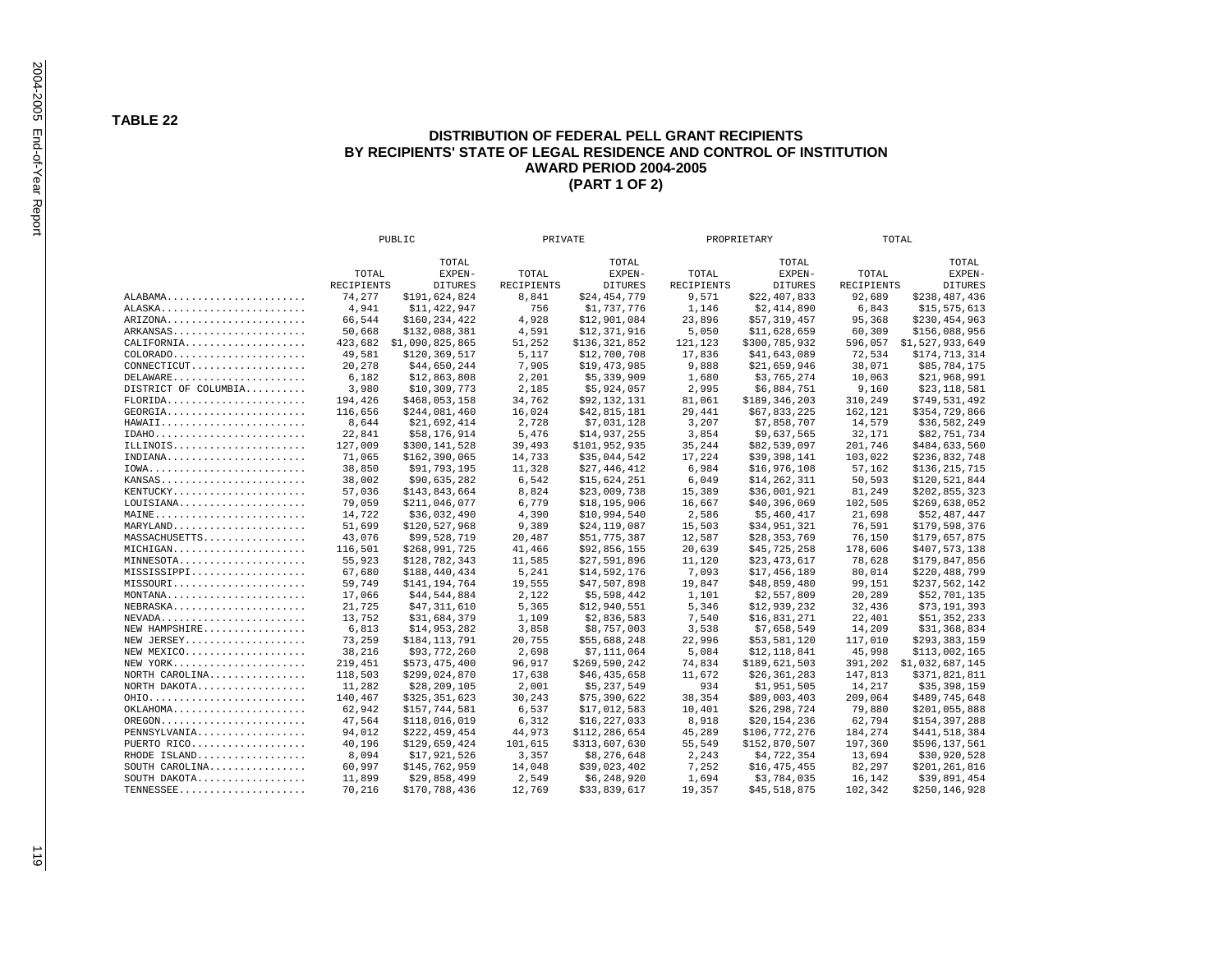#### **TABLE 22**

#### **DISTRIBUTION OF FEDERAL PELL GRANT RECIPIENTS BY RECIPIENTS' STATE OF LEGAL RESIDENCE AND CONTROL OF INSTITUTION AWARD PERIOD 2004-2005 (PART 2 OF 2)**

|                     | PUBLIC     |                 |            | PRIVATE         |            | PROPRIETARY     |            | TOTAL                           |  |
|---------------------|------------|-----------------|------------|-----------------|------------|-----------------|------------|---------------------------------|--|
|                     |            |                 |            |                 |            |                 |            |                                 |  |
|                     |            | TOTAL           |            | TOTAL           |            | TOTAL           |            | TOTAL                           |  |
|                     | TOTAL      | EXPEN-          | TOTAL      | EXPEN-          | TOTAL      | EXPEN-          | TOTAL      | EXPEN-                          |  |
|                     | RECIPIENTS | <b>DITURES</b>  | RECIPIENTS | <b>DITURES</b>  | RECIPIENTS | <b>DITURES</b>  | RECIPIENTS | <b>DITURES</b>                  |  |
| TEXAS               | 326,052    | \$818,905,914   | 34,654     | \$89,247,931    | 92,910     | \$219,835,826   | 453,616    | \$1,127,989,671                 |  |
| UTAH                | 39,524     | \$94.823.328    | 7,582      | \$20.248.311    | 8,437      | \$19.449.864    | 55,543     | \$134,521,503                   |  |
| VERMONT             | 5,957      | \$13,188,554    | 2,748      | \$6,778,436     | 497        | \$1,106,908     | 9,202      | \$21,073,898                    |  |
| $VIRGINIA.$         | 62,862     | \$149,460,649   | 12,939     | \$33,405,576    | 22,078     | \$51,806,052    | 97,879     | \$234,672,277                   |  |
| WASHINGTON          | 67.919     | \$164,990,279   | 9,682      | \$25,284,430    | 13,802     | \$31.045.231    | 91,403     | \$221,319,940                   |  |
| WEST VIRGINIA       | 25,385     | \$66,603,370    | 4,844      | \$12,897,672    | 5,039      | \$12,504,827    | 35,268     | \$92,005,869                    |  |
| WISCONSIN           | 56,248     | \$130,771,794   | 13,071     | \$30,797,307    | 6,649      | \$14.905.571    | 75,968     | \$176,474,672                   |  |
| WYOMING             | 7.040      | \$17,500,078    | 604        | \$1.562.352     | 808        | \$1.761.332     | 8,452      | \$20,823,762                    |  |
| AMERICAN SAMOA      | 1,346      | \$3,473,197     | 157        | \$545,061       | 190        | \$518,221       | 1,693      | \$4,536,479                     |  |
| $CANADA$            | 403        | \$980.627       | 302        | \$891,090       | 105        | \$239,668       | 810        | \$2,111,385                     |  |
| MICRONESIA          | 3,425      | \$10,457,573    | 219        | \$690,409       | 163        | \$356,519       | 3,807      | \$11,504,501                    |  |
| $GUAM$              | 2,457      | \$6,258,641     | 171        | \$446,342       | 170        | \$383,909       | 2,798      | \$7,088,892                     |  |
| MARSHALL ISLANDS    | 970        | \$2,596,504     | 40         | \$116,836       | 66         | \$162,914       | 1,076      | \$2,876,254                     |  |
| $MEXICO.$           | 347        | \$922,756       | 39         | \$121,530       | 53         | \$123,216       | 439        | \$1,167,502                     |  |
| NORTHERN MARIANA IS | 562        | \$1,474,782     | 50         | \$114,098       | 43         | \$88,063        | 655        | \$1,676,943                     |  |
| $PALAU$             | 935        | \$2,346,371     | 72         | \$174,099       | 49         | \$115.499       | 1,056      | \$2,635,969                     |  |
| VIRGIN ISLANDS      | 1,327      | \$3,667,418     | 468        | \$1,373,960     | 477        | \$1,261,834     | 2,272      | \$6,303,212                     |  |
| BLANK RESPONSE      | 3,536      | \$9,087,888     | 1,420      | \$4,568,149     | 789        | \$1,885,571     | 5,745      | \$15,541,608                    |  |
| TOTAL               | 3,525,820  | \$8,681,903,806 | 810,506    | \$2,144,224,722 | 972,107    | \$2,323,811,232 |            | 5, 308, 433 \$13, 149, 939, 760 |  |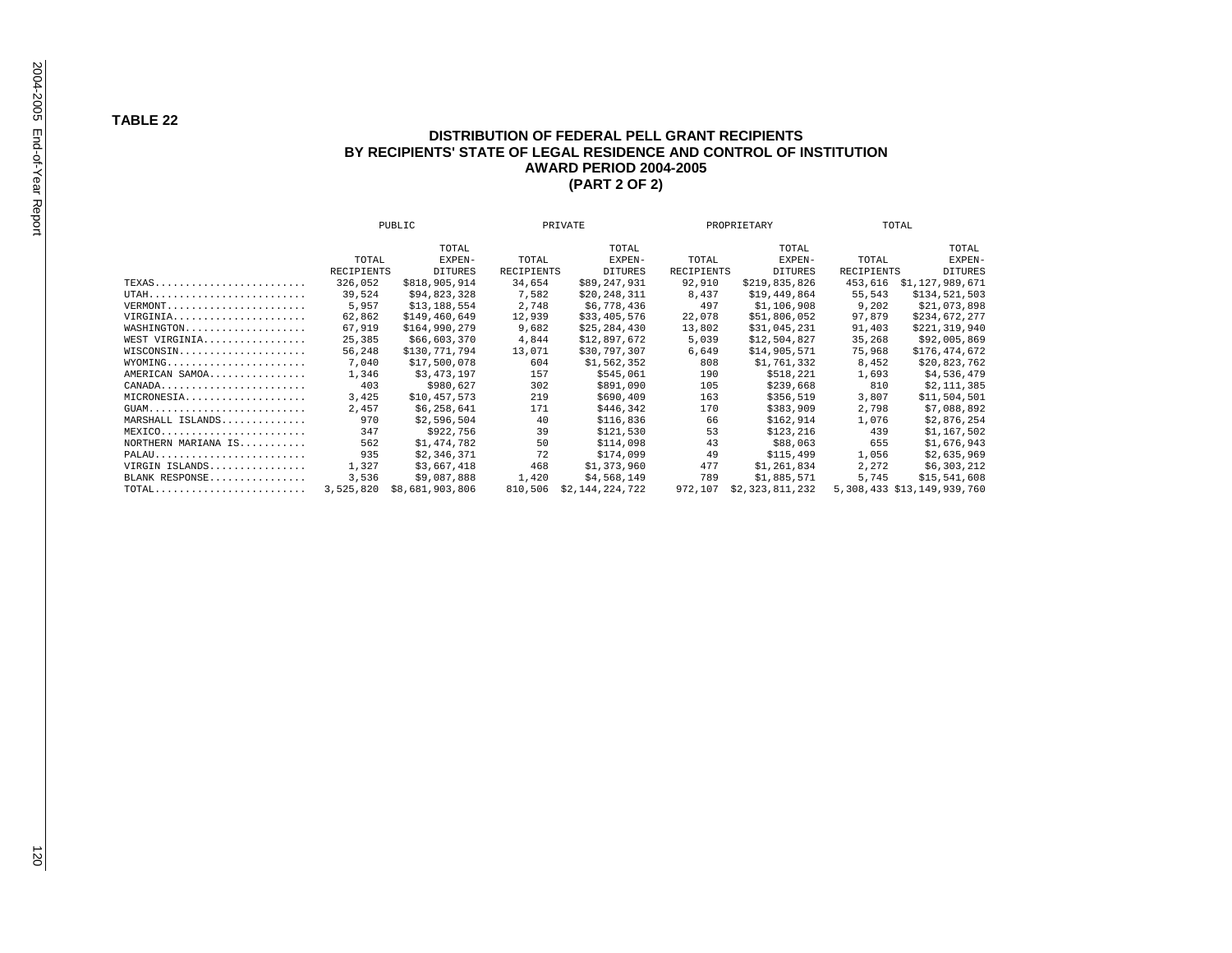# **Section 7: Characteristics by Formula Type**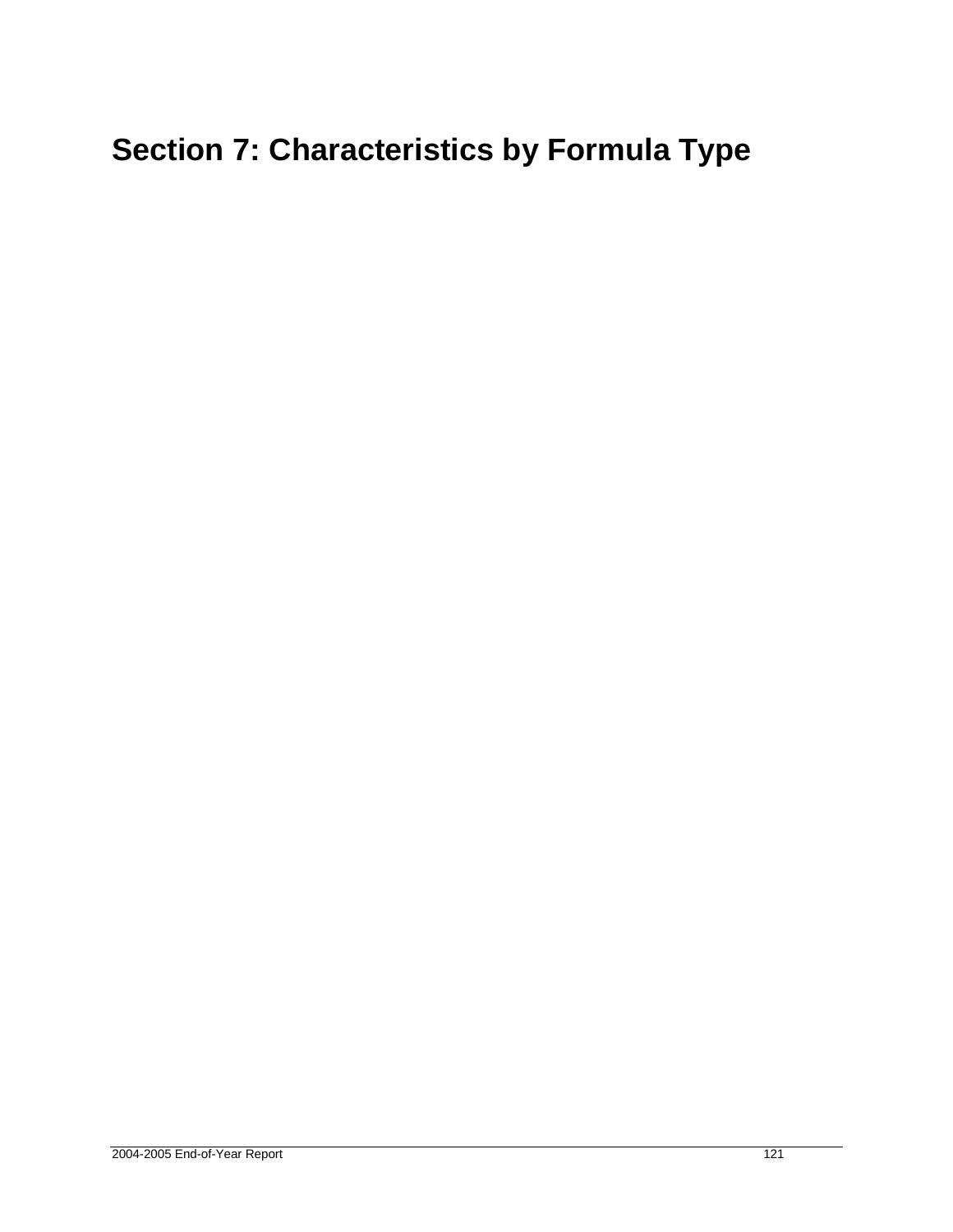## **Table 23: Distribution of Federal Pell Grant Recipients by Type and Control of Institution and Formula Type.**

Table 23 presents the distribution of recipients by type and control of institution and formula. Six different formulae are used to determine Federal Pell Grant eligibility and are applied according to the applicant's dependency status and qualification for the Simplified Needs Test (SNT). Under the SNT, assets are excluded from the need analysis if the family income is less than \$50,000 and the family was not required to file a 1040 federal tax return.

Formulae 1, 2, and 3 are for students not meeting the SNT. Formula 1 is used for dependent applicants; Formula 2 is used for independent applicants who are single or married without other dependents; and Formula 3 is used for independent applicants with dependents other than a spouse. Formula 4, 5, and 6 apply to the same dependency categories, respectively, but are used for applicants meeting the SNT.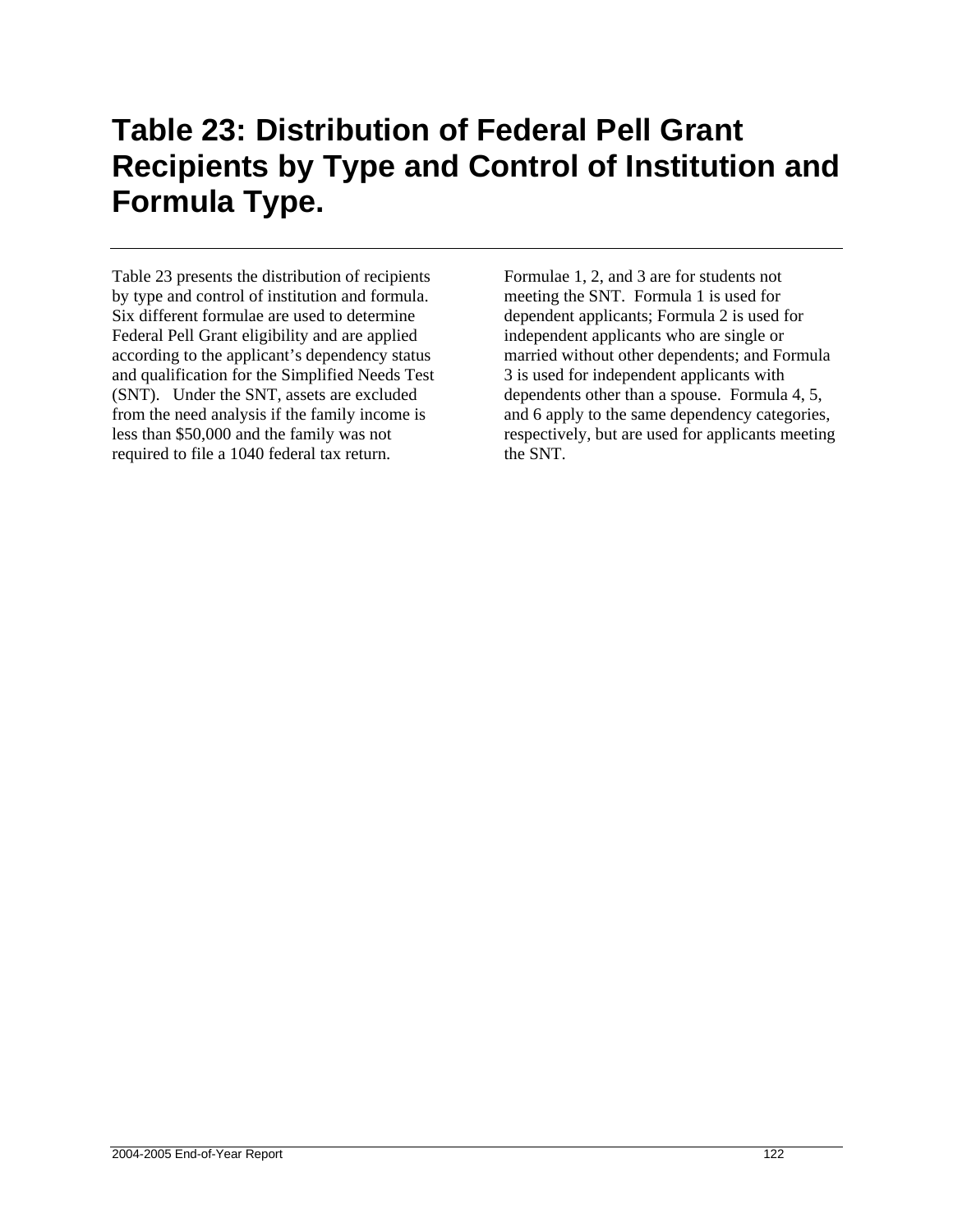#### **TABLE 23**

#### **DISTRIBUTION OF FEDERAL PELL GRANT RECIPIENTS BY TYPE AND CONTROL OF INSTITUTION AND FORMULA TYPE AWARD PERIOD 2004-2005**

|                     | DEPENDENT | INDEPENDENT<br>WITHOUT<br>DEPENDENTS | INDEPENDENT<br>WITH<br>DEPENDENTS | SIMPLIFIED<br>DEPENDENTS | SIMPLIFIED<br>INDEPENDENT<br>WITHOUT<br><b>DEPENDENTS</b> | SIMPLIFIED<br>INDEPENDENT<br>WITH<br>DEPENDENTS |
|---------------------|-----------|--------------------------------------|-----------------------------------|--------------------------|-----------------------------------------------------------|-------------------------------------------------|
| PUBLIC INSTITUTIONS |           |                                      |                                   |                          |                                                           |                                                 |
| FOUR YEAR           | 476,234   | 57,025                               | 123,623                           | 433,617                  | 308,632                                                   | 257,158                                         |
| TWO YEAR            | 274,835   | 46,704                               | 277,483                           | 364,677                  | 266,246                                                   | 639,586                                         |
| PRIVATE             |           |                                      |                                   |                          |                                                           |                                                 |
| FOUR YEAR           | 221,649   | 19,791                               | 69,512                            | 194,960                  | 105,036                                                   | 147,484                                         |
| TWO YEAR            | 5,868     | 1,560                                | 7,642                             | 9,230                    | 8,972                                                     | 18,802                                          |
| PROPRIETARY         | 89,994    | 26,766                               | 158,773                           | 142,479                  | 153,377                                                   | 400,718                                         |
| GRAND TOTAL         | 1,068,580 | 151,846                              | 637,033                           | 1,144,963                | 842,263                                                   | 1,463,748                                       |
|                     |           |                                      |                                   |                          |                                                           |                                                 |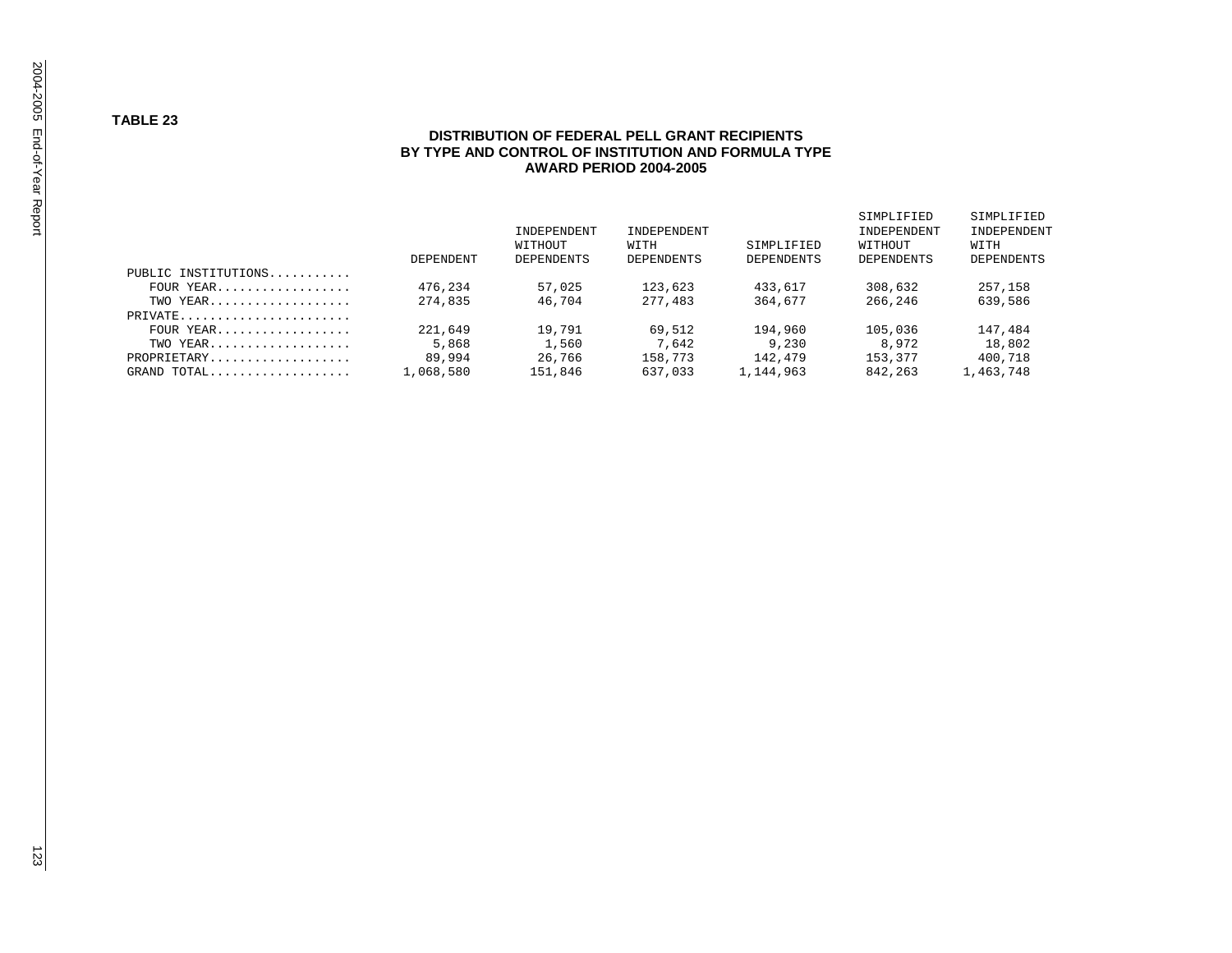### **Glossary**

**Automatic Zero EFC:** If the parents of a dependent applicant or an independent applicant with dependents, reports adjusted gross income of \$20,000 or less, and files a 1040A, 1040EZ, or is a non-tax filer, then the applicant receives a zero EFC, regardless of other aspects of the family's financial circumstances.

**Average Grant:** The sum of all grant awards divided by the number of Federal Pell Grant recipients.

**Award Period:** The period of time from July 1 of one year to June 30 of the next year. The award period covered in this 2004-2005 End-of-Year Report is July 1, 2004 to June 30, 2005.

**C%:** Column Percent. The number of responses in each cell within a column as a percentage of the total number of responses in the column.

**Control of Institution:** Refers to whether an educational institution is public, private, nonprofit, or proprietary.

**Dependent Recipient:** An individual receiving a Federal Pell Grant who is dependent on his or her parent for financial support. To be considered dependent in 2004-2005, the student

- Is under 24 years of age, or
- Is not a veteran of active service in the U.S. Armed Forces, or
- Is not an orphan or ward of the court, or
- Does not have legal dependents, or
- Is not married or a graduate or professional student.

**Educational Cost:** The cost of attending an institution offering postsecondary education coursework for a full academic year. In 2004- 2005, educational costs considered by Federal Pell Grant awards purposes include tuition and

fees, and allowances established by the institution for room and board, the cost of books supplies, transportation, and miscellaneous expenses. Certain additional allowances, such as provisions for childcare and costs of special services or equipment required by handicapped students, are also permitted.

**EFC:** Expected Family Contribution. Number given to the applicant, based upon the applicant's financial strength as indicated by factors such as family income, net assets, and household size, which is combined with the applicant's educational cost and enrollment status (full time, three-quarter time, half time, or less than half time) to determine the applicant's grant level.

**Electronic Application:** Introduced in 1990-91, the U.S. Department of Education's process for submitting applications for Title IV Federal Aid electronically directly to the Central Processing System, either directly from the institution, from software provided to the student, or via the World Wide Web.

**Eligible Applicant:** Individual who has submitted an official application for a Federal Pell Grant and has been determined eligible to receive a grant because of sufficient financial need. An eligible applicant in 2004-2005 had an EFC of 3,850 or less.

**Expenditures:** Funds awarded to Federal Pell Grant recipients for an award period.

**Family Income:** One of the primary factors considered in determining eligibility for a Federal Pell Grant. In this report, family income is considered to be the sum of a family's adjusted gross income (or earned income for non-tax filers), and non-taxable income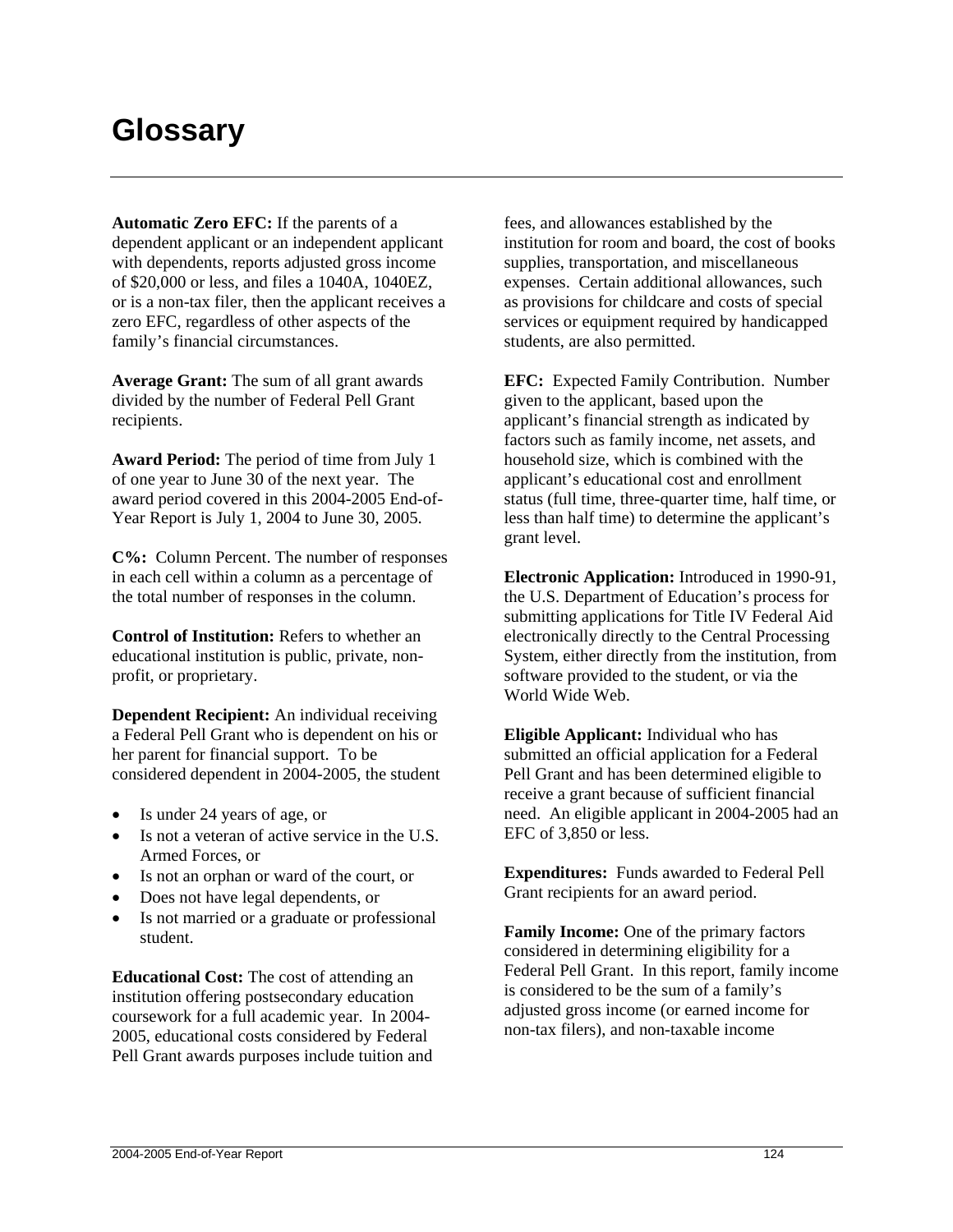(including non-educational social security benefits, welfare benefits, and child support).

**Free Application for Federal Student Aid (FAFSA):** The Department of Education form that may be used to apply for a Federal Pell Grant as well as other forms of Federal aid.

**Formula Type:** Six different formulae are used to determine Pell Grant eligibility and are applied according to the applicants dependency status and qualification for the Simplified Needs Test (SNT).

- Formula 1 is used for dependent applicants not meeting the SNT.
- Formula 2 is used for independent applicants without dependents other than a spouse not meeting the SNT.
- Formula 3 is used for independent applicants with dependents other than a spouse not meeting the SNT.
- Formula 4 is used for dependent applicants who qualify for the SNT.
- Formula 5 is used for independent applicants without dependents other than a spouse who qualify for the SNT.
- Formula 6 is used for independent applicants with dependents other than a spouse who qualify for the SNT.

**Independent Recipients:** An individual receiving a Federal Pell Grant who is not dependent on his or her parent for financial support. To be considered independent in 2004- 2005, the student…

- Is 24 years old or older, or
- Is a veteran of active service in the U.S. Armed Forces, or
- Is an orphan or ward of the court, or
- Has legal dependents, or
- Is a graduate, professional or married student, or

• The FAA makes a documented determination of independence by reason of unusual circumstances.

**Ineligible Applicant:** Individual who has submitted an official application for a Federal Pell Grant but has been determined ineligible to receive a grant because of insufficient financial need. An ineligible applicant in 2004-2005 had an EFC greater than 3,850.

**N:** Number. The number of applicants, recipients, or other values found in each table cell.

**Net Asset Level:** Estimated monetary value of an applicant's (or applicant's family if the applicant is a dependent) assets, minus the applicant's liabilities. Factors considered in estimating net asset level include the value of investments, business, non-family farm, and all debts against those assets, plus cash and bank accounts. Home and family farm are not included in determining Net Asset Level.

**Professional Judgment:** The FAA's ability to change a student's dependency status (dependent to independent only), adjust the components of the Cost of Attendance and/or components of the EFC (income or asset levels).

**R%:** Row Percent. The number of responses in each cell within a row as a percentage of the total number of responses in the row.

**Renewal Application:** Introduced in 1992-93, the renewal application allows schools to draw down records for returning students from the prior year, print a renewal application for the student, and key enter and transmit the data electronically to the Central Processing System. Alternatively, the student can be sent a paper or electronic renewal application directly from the Central Processing System (CPS), and the completed application is then sent by the student to the CPS.